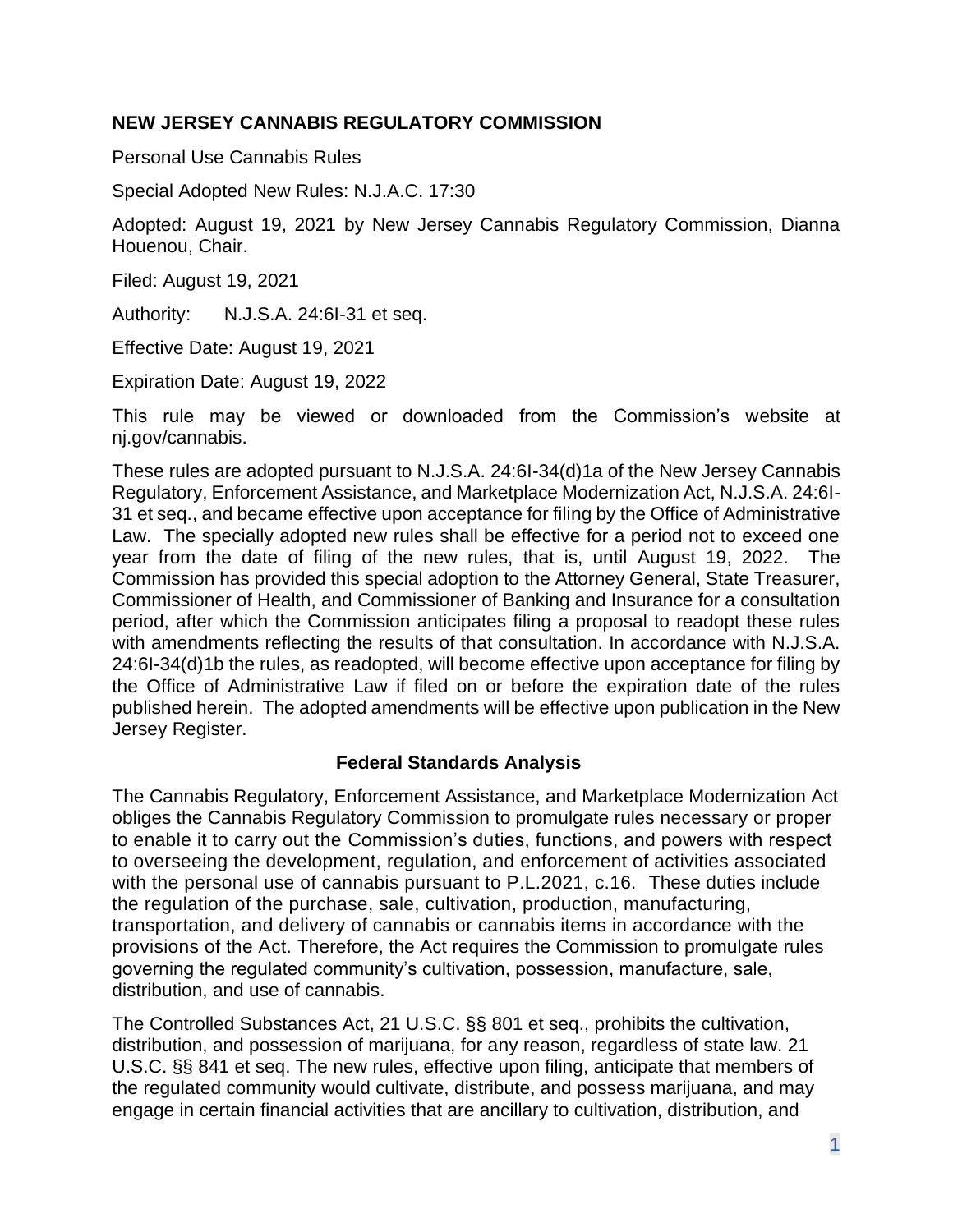possession of marijuana. These ancillary financial activities may constitute prohibited conduct under other Federal criminal and civil laws, such as the money laundering statutes, the unlicensed money transmitter statute, and the Bank Secrecy Act (BSA). 18 U.S.C. §§ 1956 through 1957, and 1960; and 31 U.S.C. § 5318.

Therefore, the new rules, effective upon filing with the Office of Administrative Law, will conflict with Federal law. Members of the regulated community who engage in activities contemplated by the Act might incur Federal civil and criminal liability. N.J.S.A. 24:6I-2.d notes that "States are not required to enforce [Federal] law or prosecute people for engaging in activities prohibited by [Federal] law; therefore, compliance with [the Act] does not put the State of New Jersey in violation of [Federal] law," and N.J.S.A. 24:6I-54 further directs law enforcement in New Jersey to not cooperate with federal agencies enforcing The Controlled Substances Act for activities solely authorized by the Act.

Between October 2009 and late October 2014, the United States Department of Justice (Justice Department) issued a series of formal memoranda to United States Attorneys to guide their exercise of investigative and prosecutorial discretion in states enacting laws authorizing the cultivation, distribution, and possession of marijuana, for medicinal and/or recreational purposes. David W. Ogden, Deputy Attorney Gen., Memorandum for Selected United States Attorneys: Investigations and Prosecutions in States Authorizing the Medical Use of Marijuana (October 19, 2009); James M. Cole, Deputy Attorney Gen., Memorandum for United States Attorneys: Guidance Regarding the Ogden Memo in Jurisdictions Seeking to Authorize Marijuana for Medical Use (June 29, 2011); James M. Cole, Deputy Attorney Gen., Memorandum for All United States Attorneys: Guidance Regarding Marijuana Enforcement (August 29, 2013); James M. Cole, Deputy Attorney Gen., Memorandum for All United States Attorneys: Guidance Regarding 32 Marijuana[- ]Related Financial Crimes (February 14, 2014); and Monty Wilkinson, Director of the Executive Office for United States Attorney's, Policy Statement Regarding Marijuana Issues in Indian Country (Oct. 28, 2014). While noting the Justice Department's commitment to enforcing the Controlled Substances Act, these guidance memoranda instructed United States Attorneys to focus on the following eight enforcement interests in prioritizing the prosecution of Federal laws criminalizing marijuana-related activity in states that have enacted laws authorizing marijuana-related conduct:

- 1. Preventing the distribution of marijuana to minors;
- 2. Preventing revenue from the sale of marijuana from going to criminal enterprises, gangs, and cartels;
- 3. Preventing the diversion of marijuana from states where it is legal in some form under state law to other states;
- 4. Preventing state-authorized marijuana activity from being used as a cover or pretext for the trafficking of other illegal drugs or other illegal activity;
- 5. Preventing violence and the use of firearms in the cultivation and distribution of marijuana;
- 6. Preventing drugged driving and the exacerbation of other adverse public health consequences associated with marijuana use;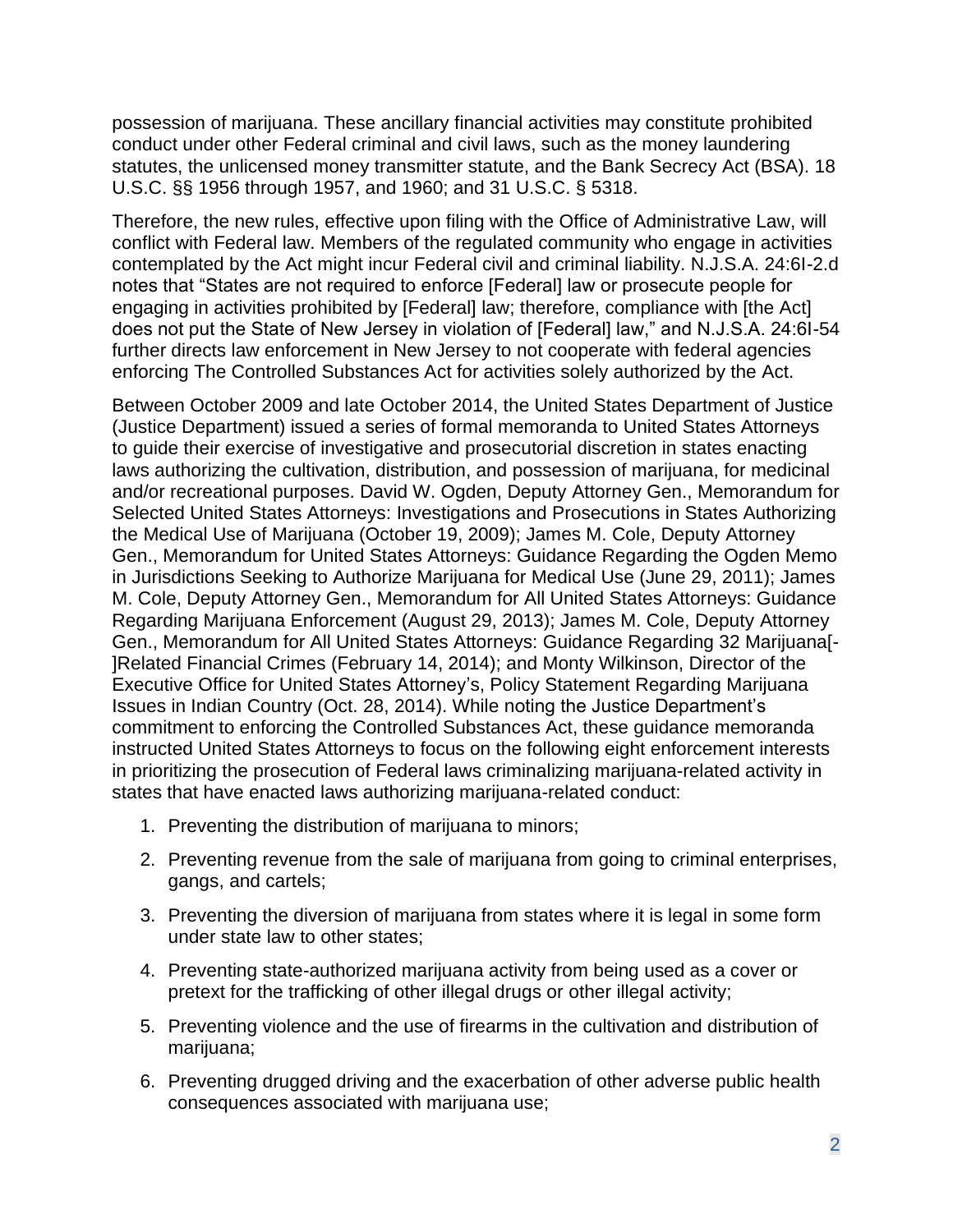- 7. Preventing the growing of marijuana on public lands and the attendant public safety and environmental dangers posed by marijuana production on public lands; and
- 8. Preventing marijuana possession or use on federal property. Cole (August 29, 2013), Id., at 1-2.

The memoranda encouraged United States Attorneys to continue to rely on states that have enacted laws authorizing marijuana-related conduct to address marijuana-related activity through enforcement of state narcotics laws, if those states "provide the necessary resources and demonstrate the willingness to enforce their laws and regulations in a manner that ensures they do not undermine" the eight Federal enforcement priorities, Id at 2-3, and "implement clear, strong and effective regulatory and enforcement systems in order to minimize the threat posed" to the eight Federal enforcement priorities. Cole (February 14, 2014), Id., at 3. The memoranda noted that persons and entities engaged in marijuana-related activities "are more likely to risk entanglement with conduct that implicates the eight [Federal] enforcement priorities" in states that lack "clear and robust" regulatory schemes and enforcement systems. Ibid.

In guidance issued concurrently with Deputy United States Attorney General Cole's February 14, 2014, memorandum on marijuana-related financial crime enforcement priorities, Id., the Financial Crimes Enforcement Network (FinCEN) of the United States Department of the Treasury (Treasury Department) issued a companion guidance document that "clarifies how financial institutions can provide services to marijuanarelated businesses consistent with their Bank Secrecy Act (BSA) obligations, and aligns the information provided by financial institutions in BSA reports with [Federal] and state law enforcement priorities. This FinCEN guidance should enhance the availability of financial services for, and the financial transparency of, marijuana-related businesses." FinCEN, United States Department of the Treasury, Guidance FIN-2014-G001: BSA 34 Expectations Regarding Marijuana-Related Businesses (February 14, 2014) (FinCEN Guidance).

The FinCEN guidance emphasizes that financial institutions' exercise of thorough due diligence is critical to their assessment of the risk of providing services to marijuanarelated businesses, and specifies tasks financial institutions should perform as part of their due diligence, noting that as "part of its customer due diligence, a financial institution should consider whether a marijuana-related business implicates one of the [eight Federal enforcement] priorities or violates state law." Id. at 2-3. The FinCEN Guidance identifies the types of required "Suspicious Activity Report" and "Currency Transaction Report" filings that financial institutions are to make attendant to their engagement with marijuana-related businesses, and provides a non-exhaustive list of "red flags" or indicia that could give rise to a financial institution's suspicion, or actual or constructive knowledge, "that a marijuana-related business may be engaged in activity that implicates one of the [eight Federal enforcement] priorities or violates state law," thereby triggering the financial institution's obligations to perform additional due diligence investigation and/or file a "Marijuana Priority" Suspicious Activity Report. Id. at 3-7.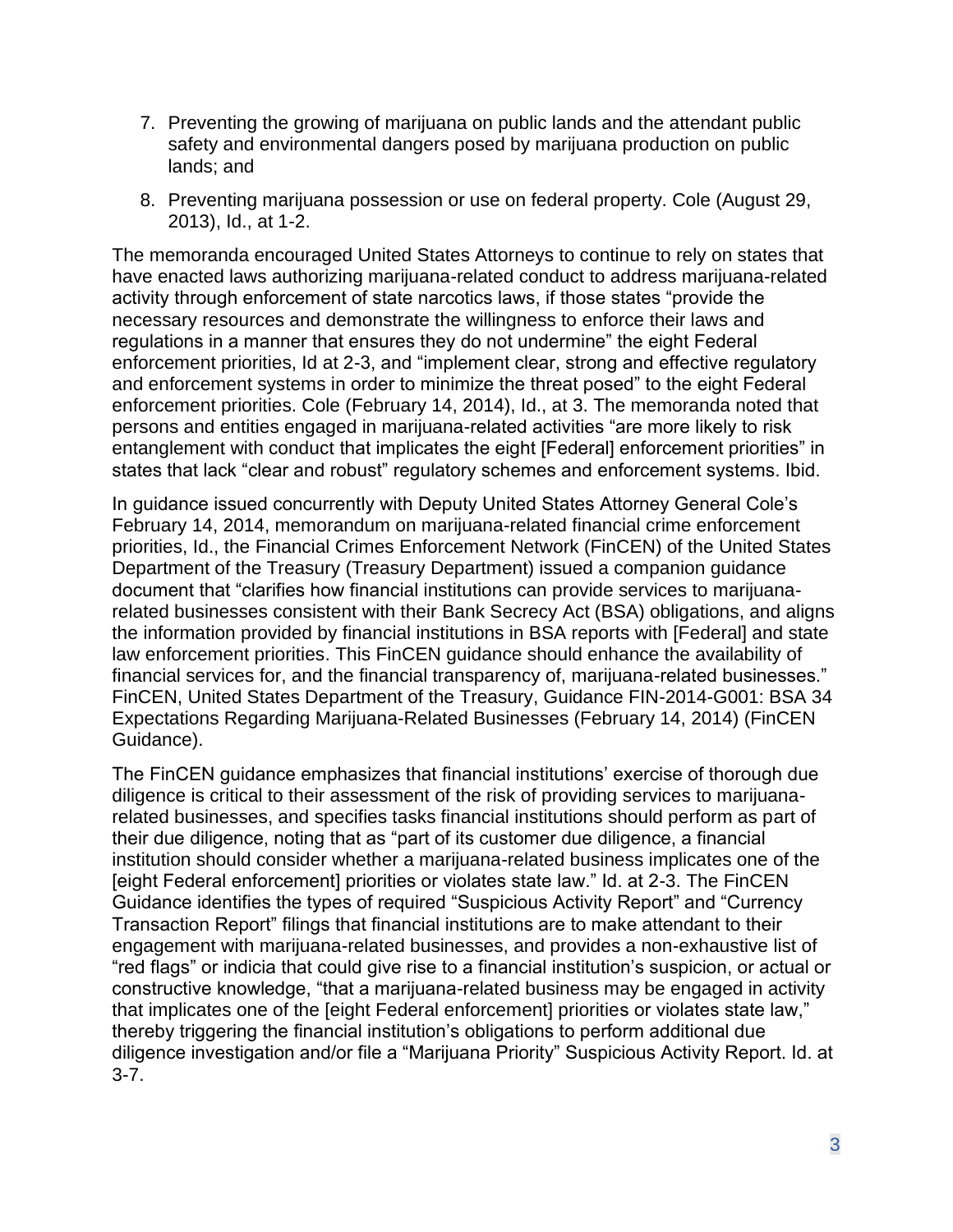On January 4, 2018, the Justice Department issued a memorandum to all United States Attorneys, instructing them that, in "deciding which marijuana activities to prosecute under [applicable Federal] laws with the [Justice] Department's finite resources, [ to follow the well-established principles that govern all [Federal] prosecutions as reflected in the United States Attorneys' Manual. These principles require [Federal] prosecutors deciding which cases to prosecute to weigh all relevant considerations, including [Federal] law enforcement priorities set by the Attorney General, the seriousness of the crime, the deterrent effect of criminal prosecution, and the cumulative impact of particular crimes on the community. Given the Department's well-established general principles, previous nationwide guidance specific to marijuana enforcement is unnecessary and is rescinded, effective immediately." Jefferson B. Sessions, III, Attorney Gen., Memorandum for All United States Attorneys: Marijuana Enforcement (January 4, 2018) (Sessions Memorandum) (specifically listing, at n.1, the 2009 through 2014 Justice Department Memoranda, discussed above, as rescinded). The Sessions Memorandum neither identified the "law enforcement priorities set by the Attorney General" that United States Attorneys were to consider instead of the eight Federal enforcement priorities announced in the rescinded Justice Department Memoranda, nor did it explain whether and how those sets of priorities might differ. However, the press release accompanying its issuance characterized the Sessions Memorandum as, "announcing a return to the rule of law," and quoted Attorney General Sessions as saying that the Sessions Memorandum, "simply directs all [United States] Attorneys to use previously established prosecutorial principles that provide them all the necessary tools to disrupt criminal organizations, tackle the growing drug crisis, and thwart violent crime across our country." Office of Public Affairs, Justice Department, Press Release No. 18-8: Justice Department Issues Memo on Marijuana Enforcement (January 4, 2018).

The Treasury Department did not issue guidance, concurrent with the issuance of the Sessions Memoranda or thereafter, rescinding its FinCEN Guidance. Therefore, the FinCEN Guidance appears to remain extant. Despite the Sessions Memoranda guidance, existing Federal statutes protect and safeguard state-administered legal medicinal marijuana programs.

The Rohrabacher-Blumenauer amendment (previously known as the Rohrabacher-Farr amendment), most recently sponsored by United States Representatives Dana Rohrabacher (R-CA) and Earl Blumenauer (D-OR), prevents the Justice Department from using Federal funds to prosecute state-compliant medical marijuana operators in states that have legal cannabis programs. It was first approved in 2014, approved or renewed by Congress more than 11 times since, and most recently renewed on December 27, 2020, as part of the most recent omnibus spending bill, the Consolidated Appropriations Act (Pub. L. 116-260), which is in effect through September 30, 2021.

Attorney General Merrick Garland, appointed by President Biden, has not officially readopted the Cole memo; however, he did indicate in his confirmation hearings that utilizing federal resources to combat marijuana use in states with legal frameworks was not a priority.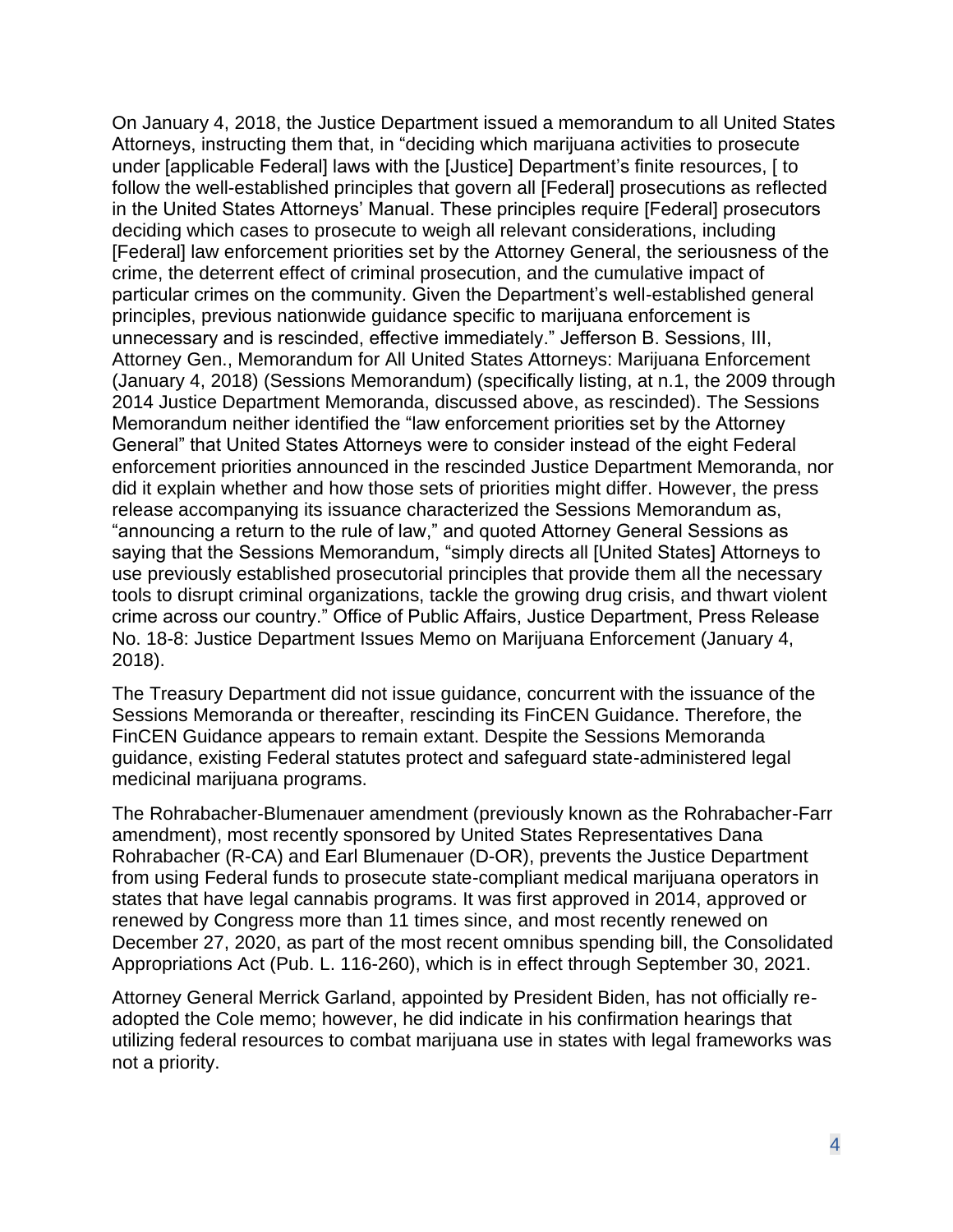The new rule, effective upon filing with the Office of Administrative Law, addresses the potential federal-state conflict as it pertains to cannabis by adhering to the standards outlined in the Cole memo. The rule requires strict inventory tracking, sets stringent security standards for cannabis businesses, and further enforces the Act's prohibition on the sale of cannabis to anyone under the age of 21. Furthermore, the new rule, at N.J.A.C. 17-30 (c), references similar standards to those outlined in the Cole Memo in the Cannabis Regulatory Commission's rules for determining who is qualified to hold a license and engage in activity authorized by the Act.

### **Racial and Ethnic Community Criminal Justice and Public Safety Impact**

The full impacts the initial rules will have on racial and ethnic community criminal justice and public safety are indeterminate and warrant further analysis at a future date. Because the initial rules predominately concern the processes for owning and operating a regulated cannabis business, their direct impact on pretrial detention, sentencing, probation, or parole policies is expected to be minimal. However, enactment of P.L. 2021, c.16; P.L. 2021, c.25; and P.L. 2021, c.38, legislation concerning the legalization and regulation of cannabis and reforms to law enforcement practices with respect to cannabis and marijuana, are expected to dramatically reduce the number of adults and juveniles detained, convicted, or adjudicated for cannabis- or marijuana-related offenses.

The initial rules are expected to offer some economic benefit to people from communities that have historically been excluded from economic opportunities, particularly those with prior criminal convictions, people of color, and disabled veterans. Under these rules, individuals with prior criminal convictions can qualify for a cannabis business license. The initial rules also prioritize applications submitted by woman-owned, minority-owned, and disabled veteran-owned businesses. However, the extent of such economic benefits under the initial rules depends heavily on the population of individuals who apply for and are awarded licensure.

Because the Commission has, at the time of this filing, been in existence for approximately four months and the initial rules are only the first set of rules promulgated by the Commission, more analysis is needed at a future date to identify if there are any discernable impacts on racial and ethnic minority communities.

Full text of the special adoption follows: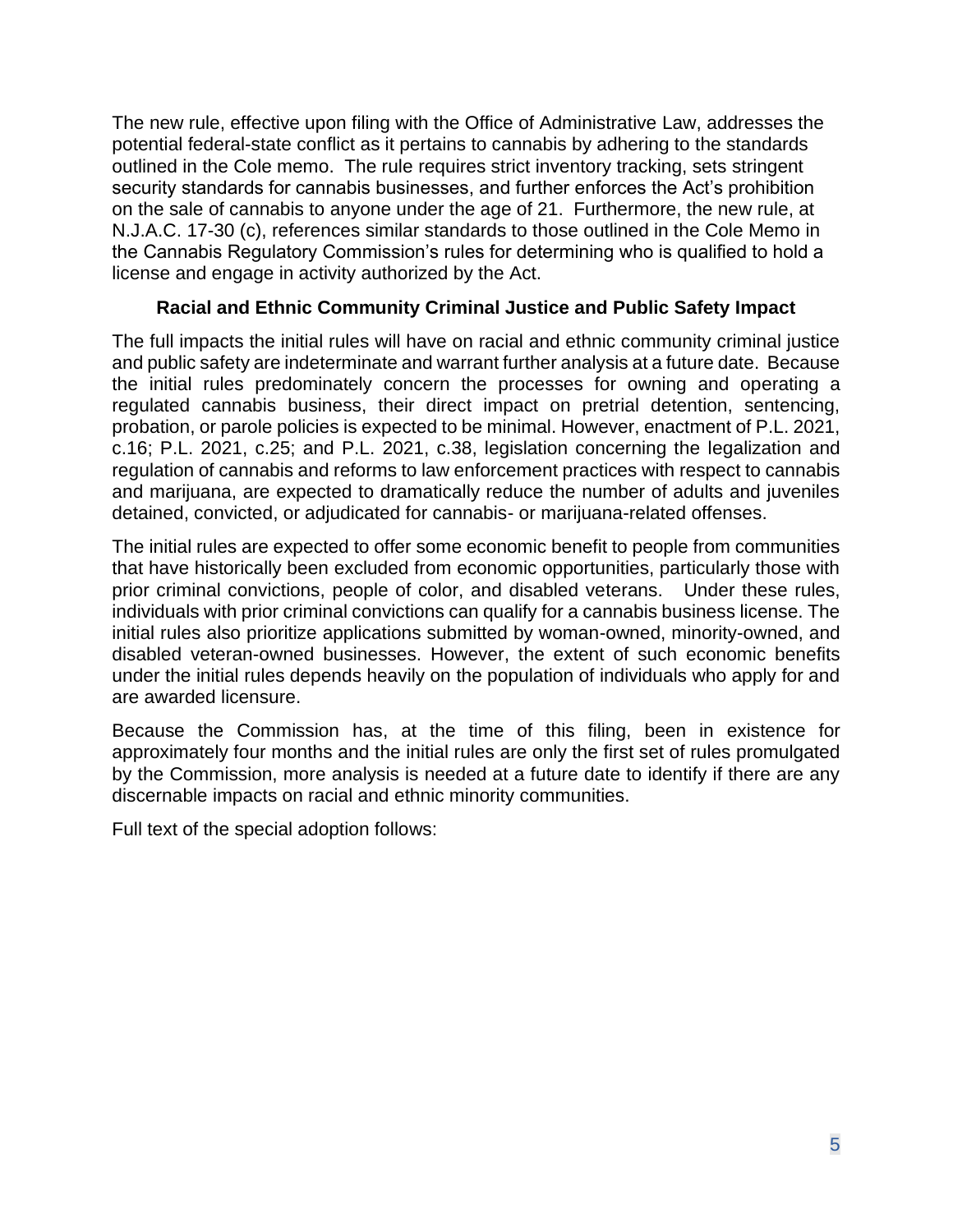# SUBCHAPTER 1. GENERAL PROVISIONS

# § 17:30-1.1 PURPOSE AND SCOPE

(a) This chapter implements the Cannabis Regulatory, Enforcement Assistance, and Marketplace Modernization Act, P.L.2021, c.16 (C.24:6I-31 et seq).

(b) This chapter is applicable to the development, expansion, regulation, and enforcement of all activities associated with the personal use of cannabis pursuant to the Act.

(c) This chapter applies to any person, entity, organization, or business possessing, buying, selling, cultivating, producing, manufacturing, transporting, or delivering any cannabis or cannabis items within this State or engages in any other activity associated with the personal use of cannabis pursuant to the Act.

### § 17:30-1.2 DEFINITIONS

All definitions contained in the "Cannabis Regulatory, Enforcement Assistance, and Marketplace Modernization Act," P.L.2021, c.16 (C.24:6I-31 et al.) are incorporated herein by reference. The following words and terms, as used in this chapter, shall have the following meanings, unless the context clearly indicates otherwise, or another subchapter defines one of the following words or terms differently for the purposes of that subchapter:

"Accreditation body" means an impartial, non-profit organization that:

- 1. Is a signatory to the International Laboratory Accreditation Cooperation (ILAC) Mutual Recognition Arrangement for Testing and is recognized by ILAC;
- 2. Determines a laboratory's compliance with and conformance to the International Organization for Standardization (ISO) 17025 standards and provides accreditation for compliant laboratories; and
- 3. Is not affiliated with any laboratory seeking accreditation.

"Act" means the "Cannabis Regulatory, Enforcement Assistance, and Marketplace Modernization Act," P.L.2021, c.16 (C.24:6I-31 et al.).

"Acts" means the "Jake Honig Compassionate Use Medical Cannabis Act," P.L.2009, c.307 (C.24:6I-1 et al.) and the "Cannabis Regulatory, Enforcement Assistance, and Marketplace Modernization Act," P.L.2021, c.16 (C.24:6I-31 et al.).

"Advertisement" means any calculated attempt to directly or indirectly induce sales of cannabis items, including but not limited to any commercial written or verbal statement or communication of any other means. The term shall not include:

1. Noncommercial speech;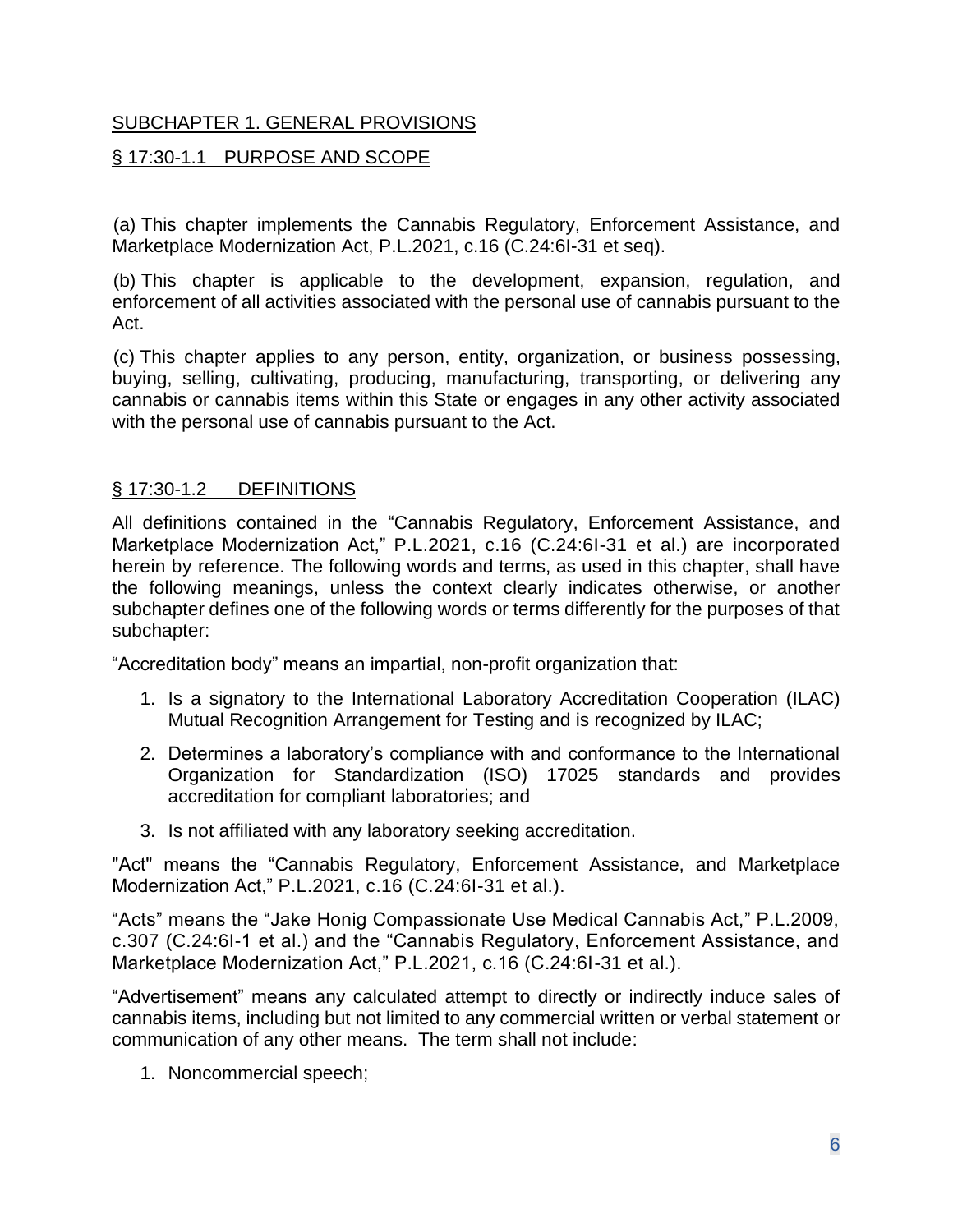- 2. A label on a cannabis item pursuant to N.J.A.C. 17:30-13.3 and its accompanying supplemental information, pursuant to paragraphs (i) and (j) of N.J.A.C. 17:30- 12.3;
- 3. Information provided by a cannabis business to another cannabis business listing its products for sale; and
- 4. "Adopt-a-Highway" signs erected under a current valid sponsorship with the New Jersey Department of Transportation.

"Adverse event" means any health-related event in a person, which is associated with the use of a cannabis item, that is undesirable and is unexpected or unusual.

"Aggregate ownership interest" means the total ownership interest held by an owner that is a person and by the spouse, domestic partner, civil union partner, child, sibling, or parent of the person.

"Alternative treatment center" or "ATC" means a medical cannabis cultivator, a medical cannabis manufacturer, and/or a medical cannabis dispensary that has been issued a permit to cultivate, manufacture, dispense or engage in other activities related to medical cannabis and related paraphernalia pursuant to P.L. 2019, c. 153 and N.J.A.C. 8:64.

"Batch" means a specific quantity of usable cannabis propagated from the same seed or plant stock at the same time, cultivated in the same cultivation area under similar conditions, and harvested together during a specific time interval.

"Board Member" means, where a cannabis business or testing laboratory license applicant or license-holder is governed by a governing body such as a board of directors, a member of that governing body

"Business day" means any day other than Saturday, Sunday, or a State-recognized holiday.

"Billboard" means a large outdoor off-premises sign, with a minimum size of five feet in height by eleven feet in width, used for the display of a commercial message.

"Bona fide labor organization" has the same meaning as in paragraph (c) of N.J.S.A. 24:6I-36.

"Cannabidiol" or "CBD" means a non-psychoactive constituent of cannabis, C21H30O2.

"Cannabis" means all parts of the plant Cannabis sativa L. within the plant family Cannabaceae, whether growing or not, the seeds thereof, and every compound, manufacture, salt, derivative, mixture, or preparation of the plant or its seeds, except those containing resin extracted from the plant; which are cultivated and, when applicable, manufactured for use in cannabis products, in accordance with the Act and this chapter.

"Cannabis business" means a cannabis cultivator, a cannabis manufacturer, a cannabis retailer, cannabis wholesaler, cannabis distributor, or cannabis delivery service.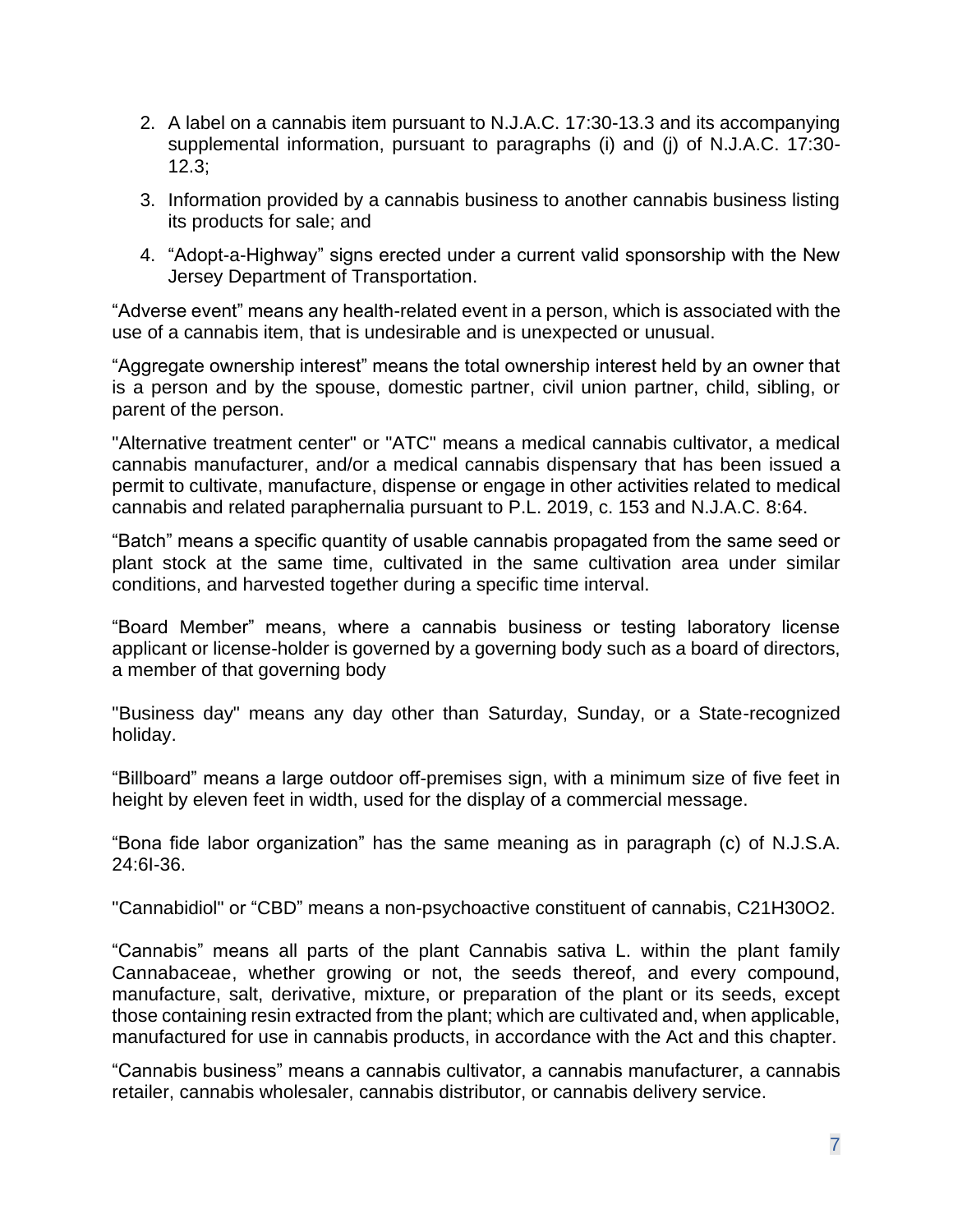1. "Cannabis business" includes an "expanded ATC" as defined in this chapter.

"Cannabis business delivery personnel" means cannabis business personnel possessing a Cannabis Business Identification Card who deliver cannabis items on behalf of a cannabis business to a consumer at that person's home address.

"Cannabis Business Identification Card" means a document issued by the Commission pursuant to paragraph (a) of N.J.A.C. 17:30-8.1 that identifies a person as an owner, principal, management services contractor, employee, volunteer, or vendor-contractor acting on behalf of a cannabis business or testing laboratory, including a cannabis handler pursuant to paragraph (a) of N.J.S.A. 24:6I-44.

"Cannabis concentrate" or "cannabis resin" means a product manufactured by a cannabis manufacturer, either in solid form or in liquid form as oil, including cannabis extracts and resin extracted using non-chemical processes, that contains only the resin, cannabinoids, terpenes, and other substances extracted from any part of the cannabis plant.

"Cannabis cultivator" means a business or organization owned and controlled by a license-holder that holds a Class 1 Cannabis Cultivator license issued by the Commission.

"Cannabis delivery service" means a business or organization owned and controlled by a license-holder that holds a Class 6 Cannabis Delivery license issued by the Commission.

"Cannabis distributor" means a business or organization owned and controlled by a license-holder that holds a Class 4 Cannabis Distributor license issued by the Commission.

"Cannabis establishment" means a cannabis cultivator, a cannabis manufacturer, a cannabis wholesaler, or a cannabis retailer.

"Cannabis extract" means a substance obtained by separating resins from cannabis by:

- 1. A chemical extraction process using a hydrocarbon-based solvent, such as butane, hexane, or propane;
- 2. A chemical extraction process using the hydrocarbon-based solvent carbon dioxide, if the process uses high heat or pressure; or
- 3. Any other process identified by the Cannabis Regulatory Commission by rule or regulation.

"Cannabis flower" means the flower of the cannabis plant.

"Cannabis item" means any usable cannabis or cannabis product which is cultivated, produced, manufactured, or consumed in accordance with the Act.

"Cannabis leaf" means the leaf of the cannabis plant.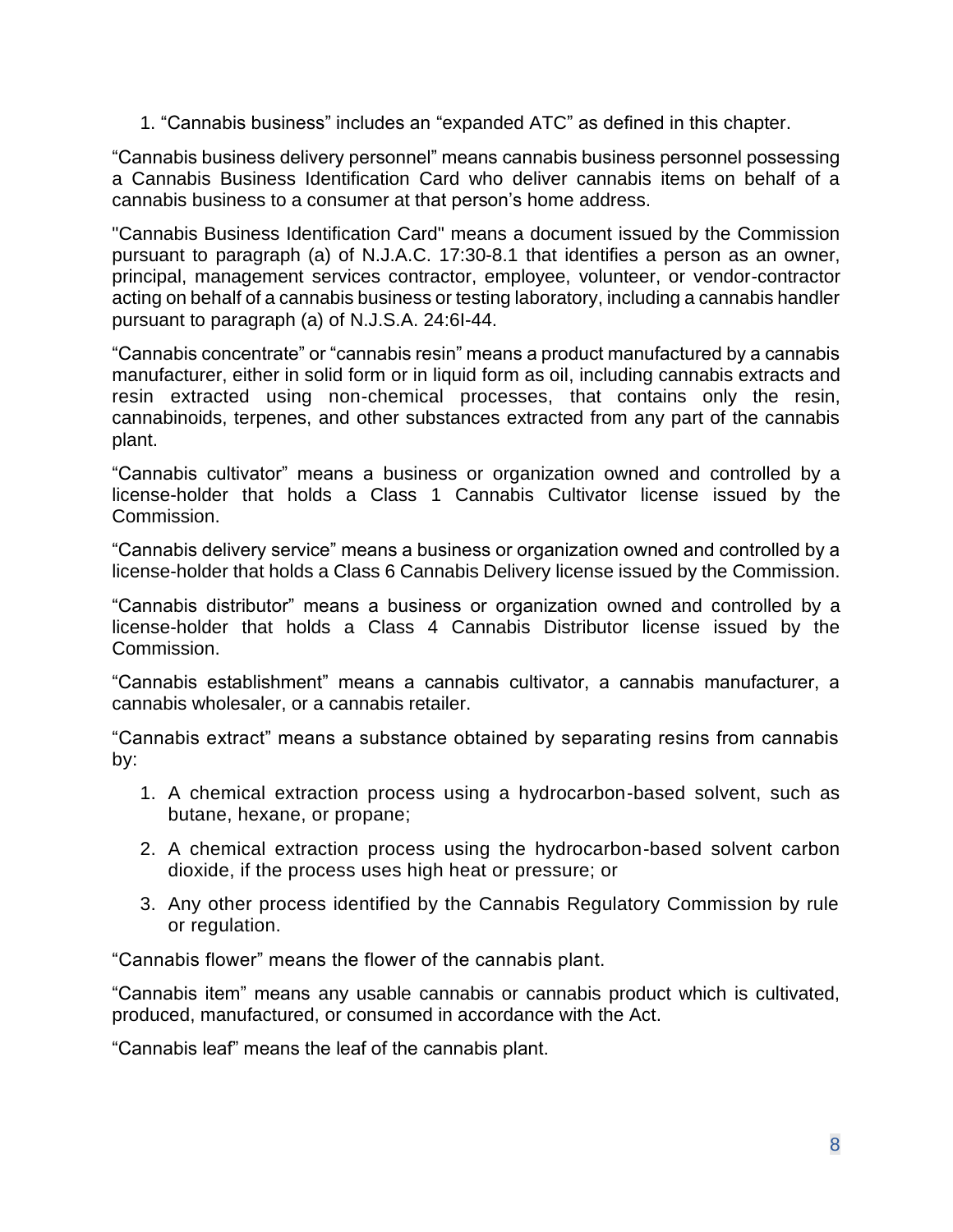"Cannabis manufacturer" means a business or organization owned and controlled by a license-holder that holds a Class 2 Cannabis Manufacturer license issued from the Commission.

"Cannabis paraphernalia" means any equipment, products, or materials of any kind which are used, intended for use, or designed for use in planting, propagating, cultivating, growing, harvesting, composting, manufacturing, compounding, converting, producing, processing, preparing, testing, analyzing, packaging, repackaging, storing, vaporizing, or containing cannabis, or for ingesting, inhaling, or otherwise introducing a cannabis item into the human body.

"Cannabis plant" means the plant Cannabis sativa L. within the plant family Cannabaceae:

- 1. In the seedling, vegetative, or flowering stages, with readily observable roots and leaves with serrated edges; but
- 2. Does not include a germinated seed, cutting, or clone without readily observable roots and leaves with serrated edges.

"Cannabis product" means a cannabis concentrate or a cannabis-infused product, that a cannabis manufacturer manufactures, produces, or creates from usable cannabis or cannabis concentrate.

"Cannabis retailer" means a business or organization owned and controlled by a licenseholder who holds a Class 5 Cannabis Retailer license issued by the Commission.

"Cannabis-infused product" means a product manufactured by a cannabis manufacturer in an authorized form that contains usable cannabis or cannabis concentrate, in solid or liquid form, and one or more ingredients intended for human consumption or use, including an ingestible product, inhalable product, or dermal product.

"Commission" means the Cannabis Regulatory Commission established pursuant to section 31 of P.L.2019, c.153 (C.24:6I-24):

- 1. Which is responsible for the administration and implementation of activities related to the Act; and
- 2. Which has a mailing address of P.O. Box 216, Trenton, NJ 08625-0216.

"Common ownership or control" has the same meaning as in N.J.S.A. 24:6I-3.

"Conditional license" means a temporary cannabis business license which is issued pursuant to paragraph (1) of subsection (b) of N.J.S.A. 24:6I-36.

"Consumer" means a person 21 years of age or older who purchases, directly or through a cannabis delivery service, acquires, owns, holds, or uses cannabis items for personal use by a person 21 years of age or older. The term does not include a person who acquires, owns, holds, uses or has any other involvement in cannabis items for resale to others.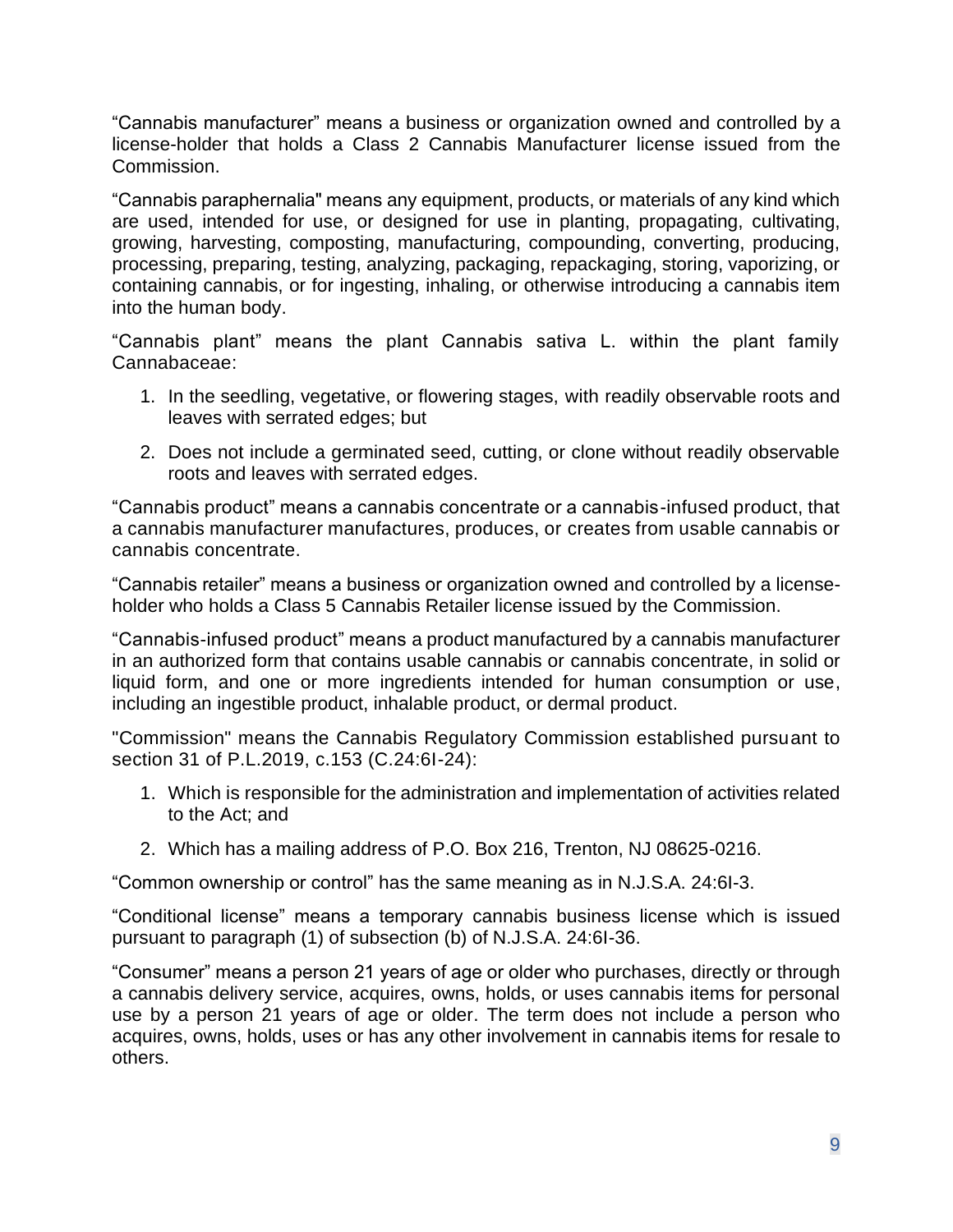"Consumption" means the act of ingesting, inhaling, or otherwise introducing cannabis items into the human body.

"Curbside retail sale" means when a cannabis retailer sells a cannabis item to a consumer inside a car that is on the exterior of the facility on the cannabis retailer premises, which includes any parking lot and adjacent sidewalk that are located at the physical address listed on the cannabis business license, pursuant to N.J.A.C. 17:30-12.4.

"Cultivate" means the propagation, germination, planting, growing, harvesting, drying, curing, and processing of cannabis.

"Delivery vehicle" means the vehicle used for the transport of cannabis items or related supplies between cannabis businesses and for the delivery of cannabis items to consumers.

"Dermal products" means oil; topical formulation; and transdermal form intended for dermal application.

"Diversely Owned Business" means a license applicant or license-holder where the entity has been certified, pursuant to the criteria in N.J.A.C. 17:30-6.4, as:

- 1. A minority business pursuant to N.J.S.A. 52:27H-21.18 et seq.;
- 2. A women's business pursuant to N.J.S.A. 52:27H-21.18 et seq.;
- 3. A disabled-veterans' business, as defined in N.J.S.A. 52:32-31.2; or
- 4. Any combination of one through three above.

"Economically Disadvantaged Area" means a zip code that meets all of the following socioeconomic criteria:

- 1. Has a median income that is 80% or less of the average median household income in the State, as determined annually by the U.S. Census Bureau; and
- 2. Has a health uninsured rate that is at least 150% of the health uninsured rate in the State, as determined annually by the U.S. Census Bureau.

"Electronic smoking device" means a pre-filled, tamper-resistant, non-refillable, disposable "all-in-one" e-cigarette or pre-filled, tamper-resistant, non-refillable cartridge and separate battery used to heat and aerosolize or vaporize a cannabis product for inhalation.

"Employee" means a person who is not an owner, principal, or vendor-contractor that works for a cannabis business or testing laboratory and who receives remuneration or other tangible benefit from the cannabis business or testing laboratory for services performed for the benefit of the cannabis business or testing laboratory regarding the possession, cultivation, manufacture, transport, delivery, selling, or testing of or other conduct associated with cannabis pursuant to the Act and this chapter.

1. "Employee" includes managers, and non-managerial employees.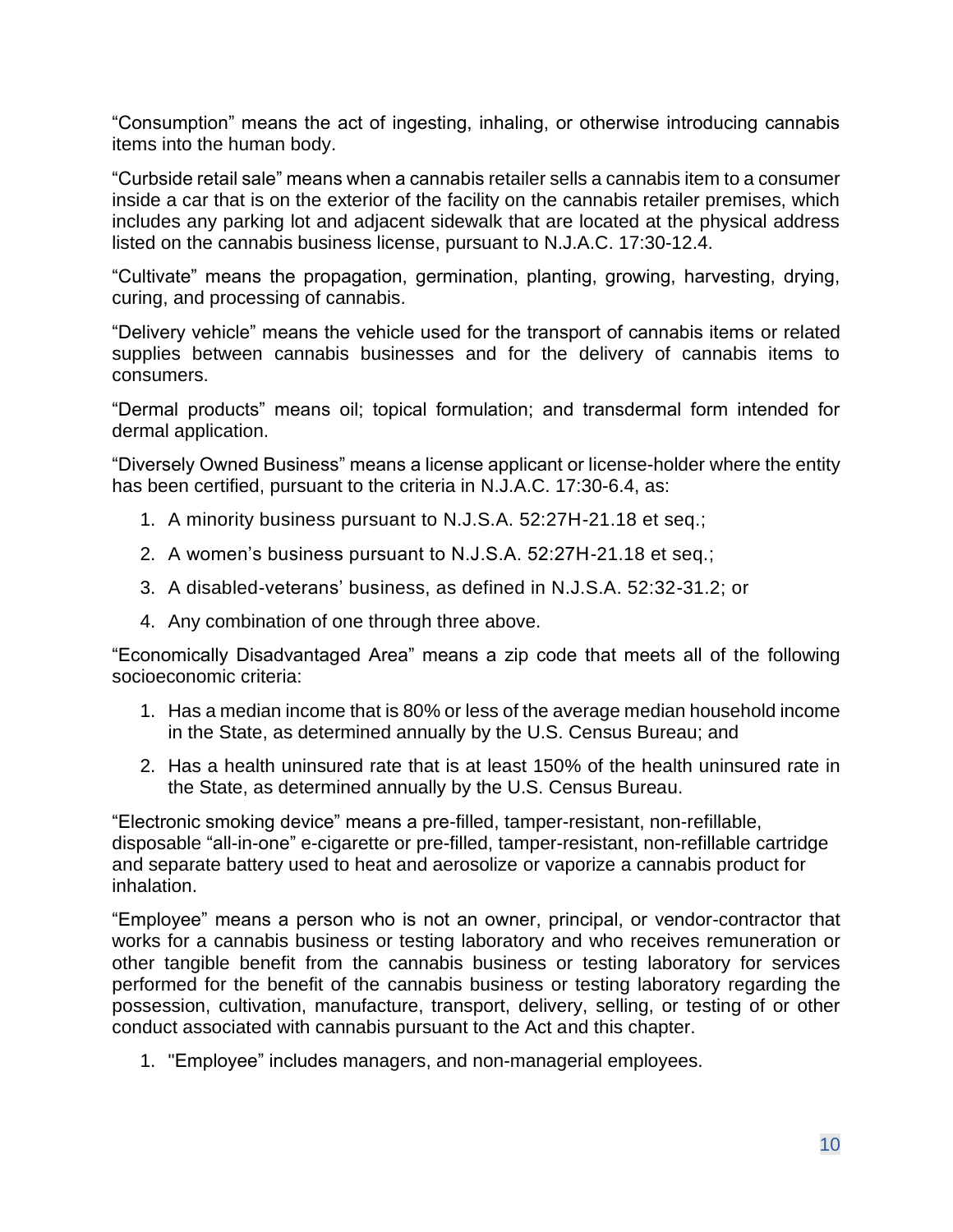"Entity" means an organization formed by one or more persons to conduct business, engage in a trade or partake in similar activities.

"Executive Director" means the Executive Director of the Cannabis Regulatory Commission.

"Expanded ATC" means a permitted ATC pursuant to P.L. 2019, c. 153 and N.J.A.C. 8:64 that is authorized to operate a cannabis business or businesses pursuant to the Act and this chapter in addition to its ATC operations.

"Financial consideration" means any thing of value that is given or received either directly or indirectly through sales, barter, trade, fees, charges, dues, contributions, or donations.

"Financial Source" means a person or entity that is not an owner, passive investor, or principal of a cannabis business license applicant or license-holder that lends any amount of capital to a cannabis business license applicant or license-holder pursuant to a secured or unsecured financing agreement and that does not receive an ownership interest.

"Financial Source Agreement" means any agreement, contract, arrangement, or other type of formal understanding between a financial source and a cannabis business license applicant or license-holder where the financial source lends capital to the cannabis business license applicant or license-holder pursuant to a secured or unsecured financing agreement and does not receive ownership interest, in accordance with N.J.A.C. 17:30- 6.10.

"Finished cannabis product" means a cannabis product, packaged in its finished state including any accompanying device and ready for sale to a consumer.

"Finished usable cannabis" means usable cannabis, packaged in its finished state including any accompanying wrapping such as a pre-roll, and ready for sale to a consumer.

"Immature cannabis plant" means a cannabis plant that is not flowering.

"Immediate family" means the spouse, domestic partner, civil union partner, child, sibling, or parent of a person, and shall include the siblings, parents, and children of the person's spouse, domestic partner, or civil union partner, and the parents, spouses, domestic partners, or civil union partners of the person's parents, siblings, and children.

"Impact zone" has the same meaning as it is defined in N.J.S.A. 24:6I-33.

"Impact Zone Business license applicant" or "Impact Zone Business license-holder" means a license applicant or license-holder that meets the criteria in N.J.A.C. 17:30-6.5 and subparagraph (e) of N.J.S.A. 24:6I-36.

"Ingestible products" means cannabis product forms intended for oral administration and ingestion, including oil and sublabial, sublingual, buccal, and enteral forms.

"Inhalable products" means usable cannabis; solid cannabis concentrate; and vaporized formulation intended for inhalation.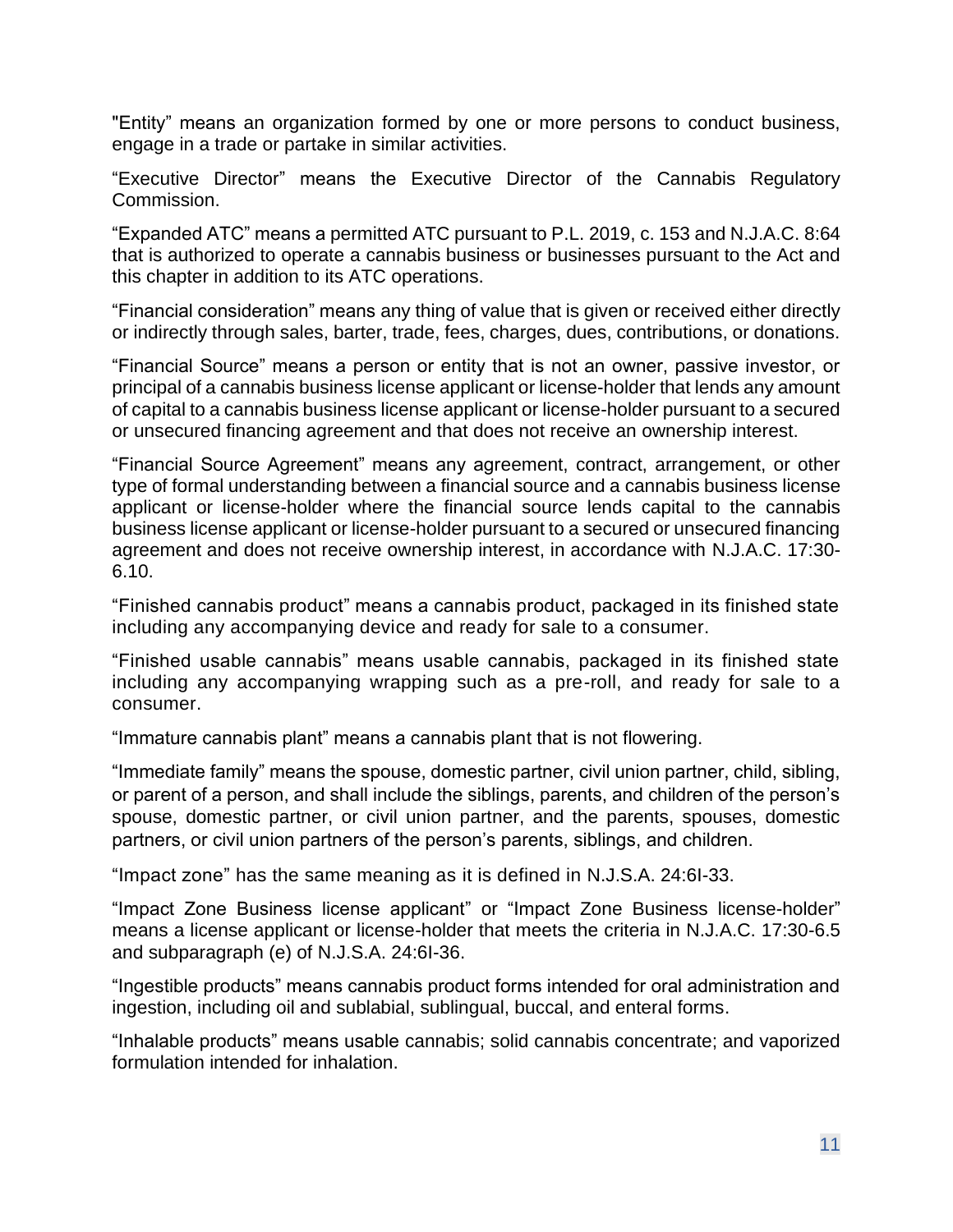"License" means an authorization or approval issued by the Commission under this chapter and pursuant to the Act that authorizes a license-holder to possess, transport, cultivate, manufacture, sell, test, deliver, or engage in other conduct in accordance with the Act and this chapter.

"License applicant" means a person or entity that is applying for a conditional or annual cannabis business license or a testing laboratory license.

"License-holder" means a person or entity registered to do business in New Jersey that holds a conditional or annual cannabis business license or a testing laboratory license.

"License-holder representative" or "licensee representative" means an owner, principal, employee, agent, or representative of a cannabis business or testing facility license applicant or license-holder, to the extent that the person acts in a representative capacity.

"Lot" means a specific quantity of cannabis product manufactured from the same usable cannabis during a specific time interval under similar conditions, using the same methods, equipment, and ingredients.

"Management Services Agreement" means any agreement, contract, arrangement, or other type of formal understanding between an management services contractor and a cannabis business license applicant or license-holder where the management services contractor provides professional staffing, such as, administrative, operational, advisory, and management services to a cannabis business license applicant or license-holder in exchange for remuneration, but not an ownership interest, in accordance with N.J.A.C. 17:30-6.9.

"Management Services Contractor" means a third-party vendor-contractor entity supervised by the principals and owners of the cannabis business license applicant or license-holder, that provides professional staffing, administrative, operational, advisory, or management services to a cannabis business license applicant or license-holder in exchange for remuneration pursuant to a management services agreement, in accordance with N.J.A.C. 17:30-6.9.

"Manager" means a person who is an employee or volunteer that participates in control or decision-making authority over the direction, management, operations, or policies of a cannabis business or testing laboratory that is supervised by the principals and owners of the cannabis business or testing laboratory license applicant or license-holder.

"Manufacture" means preparing, compounding, mixing, or converting usable cannabis to produce, make, or otherwise create a cannabis product.

"Manufacturing Record" means documentation of each unique manufacturing event and shall include the name and strength of the cannabis product, the master formulation record reference for the preparation, and the sources and lot numbers of ingredients.

"Manufacturing Supervisor" means a qualified individual who, by possession of a recognized degree, certificate, or professional standing, or by extensive knowledge, training and experience, will be responsible for ensuring compliance with manufacturing requirements.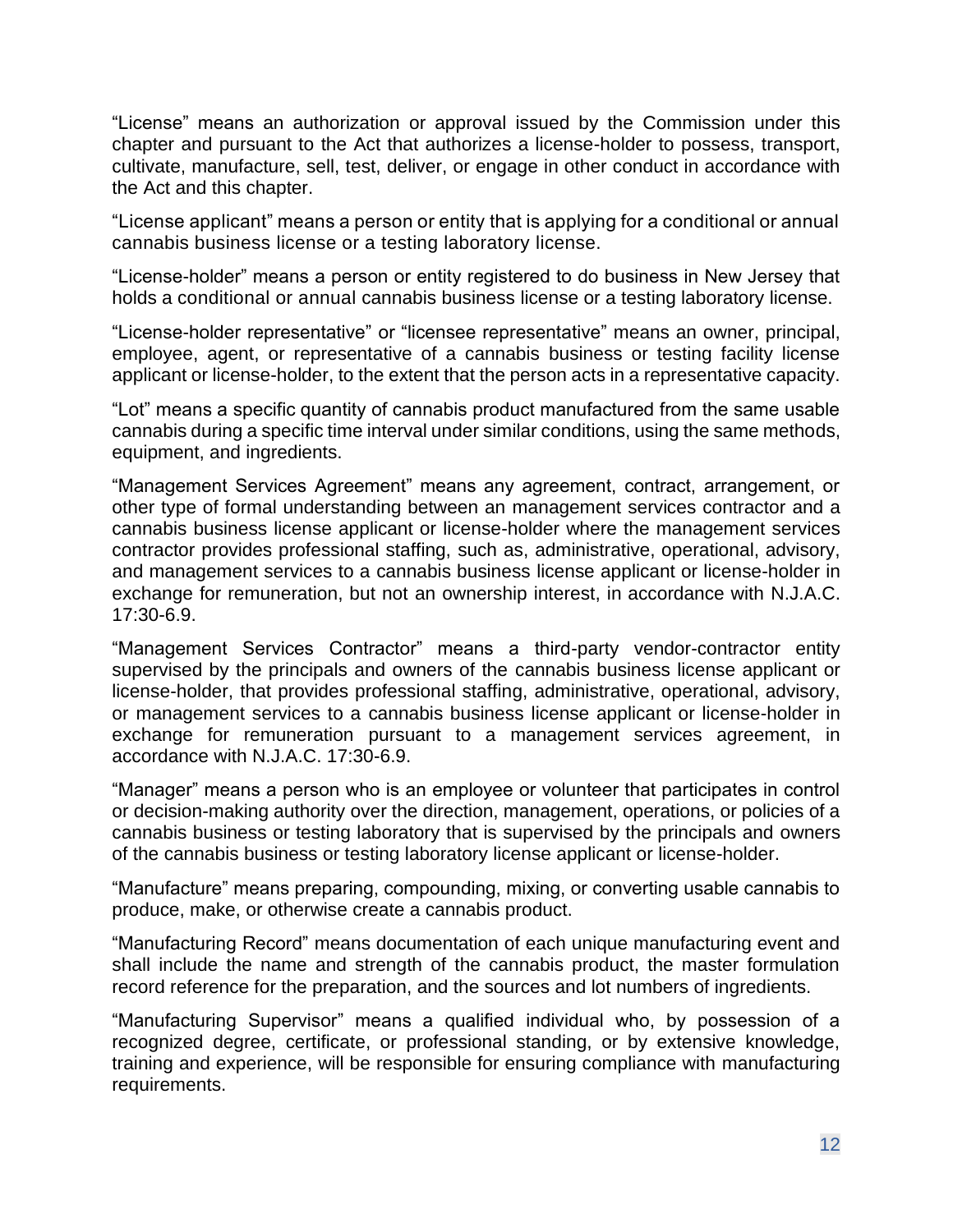"Master Formulation Record" means the unique formulation record of individually manufactured cannabis products.

"Mature cannabis plant" means a harvestable female cannabis plant that is flowering.

"Medical cannabis" means cannabis in various forms dispensed to registered qualifying patients and designated caregivers pursuant to the "Jake Honig Compassionate Use Medical Cannabis Act," P.L. 2019, c.153.

"Microbusiness" has the same meaning as it is defined in N.J.S.A. 24:6I-33 and operated in accordance with N.J.A.C. 17:30-6.7.

"Military veteran" means a person who served in any branch of the active or reserve component of the United State military and/or the National Guard of any state military service and who was discharged or released under conditions other than dishonorable.

"Minor" means a person who is under 18 years of age and who has not been married or previously declared by a court or an administrative agency to be emancipated.

"Noncommercial" means not dependent or conditioned upon the provision or receipt of financial consideration.

"Nonprofit entity" means a corporation, association, or organization that is:

- 1. Not conducted for pecuniary profit of any private shareholder or individual;
- 2. Established, organized or chartered without capital stock under:
	- i. the provisions of Titles 15, 15A, 16 or 17 of the Revised Statutes;
	- ii. A special charter; or
	- iii. Any similar general or special law of this or any other state;
- 3. Exempt from the tax imposed by the Corporation Business Tax Act, as set forth at N.J.S.A. 54:10A-3(e); and
- 4. That is not required to be a tax-exempt organization under 26 U.S.C. § 501(c)(3).

"Oil" means a cannabis concentrate, in viscous liquid form containing only cannabinoids, such as THC and cannabidiol, terpenes, and other substances which are extracted from the cannabis plant.

"Officer" means a person who is an officer of a cannabis business or testing laboratory license applicant or license-holder pursuant to the entity's formation documents or bylaws, and who participates in managing the cannabis business or testing laboratory license applicant, license-holder, and license applicant's or license-holder's cannabis business or testing laboratory.

"Onsite assessment" means an inspection of any site that has receive a permit as an alternative treatment center or a license as a cannabis business. The inspection shall be by an employee of the Commission to ensure compliance with the Act.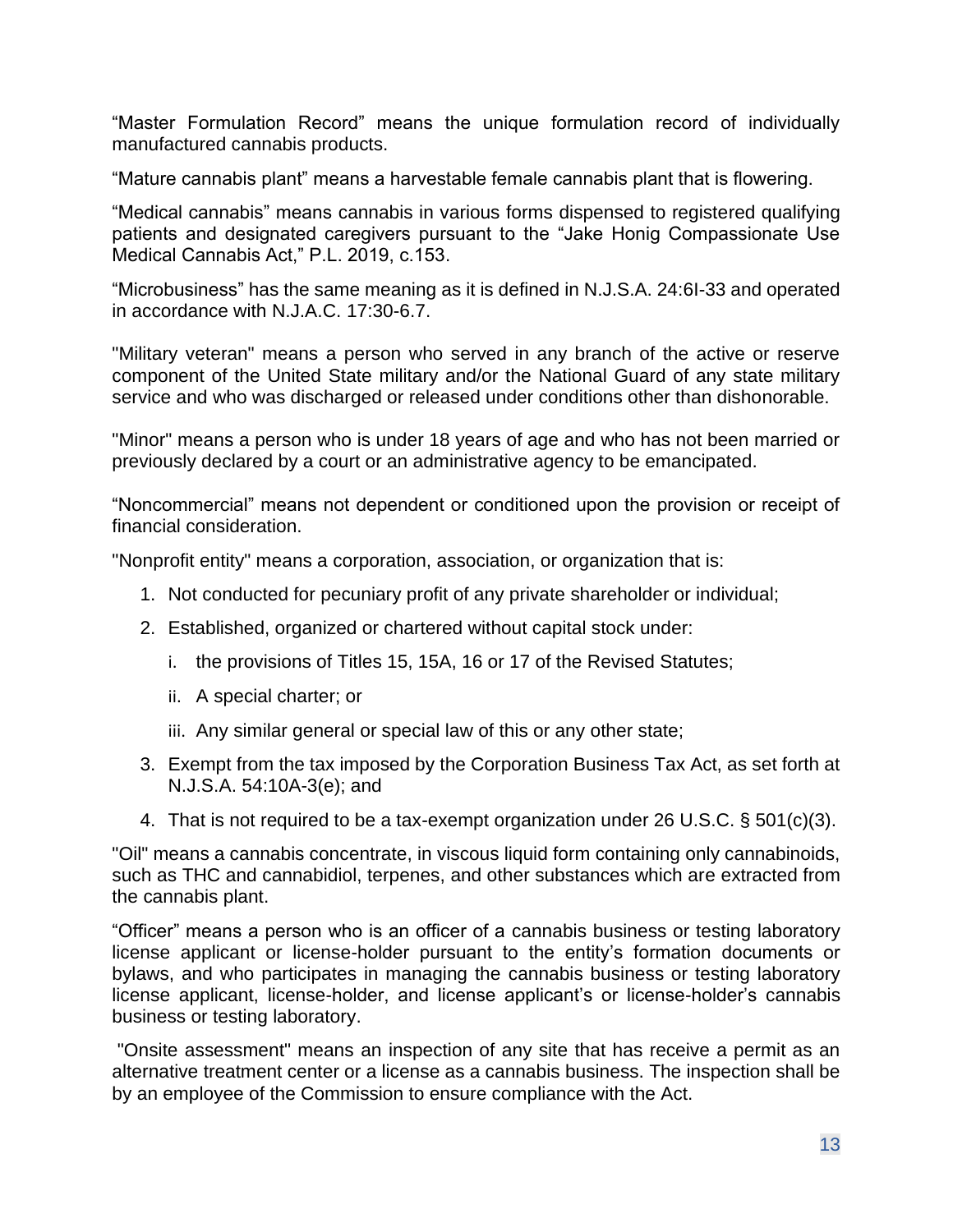"Oral Lozenge" means a solid oral cannabis-infused product that is designed to dissolve or disintegrate slowly in the mouth.

"Organic" means the organic program standards as defined at N.J.A.C. 2:78.

"Owner," means:

- 1. Any person or entity that holds at least a 5% aggregate ownership interest in a cannabis business or testing laboratory license applicant or license-holder;
- 2. Where an entity, including a parent company, holds at least a 5% ownership interest in a cannabis business or testing laboratory license applicant or licenseholder, any person or entity that holds at least 10% aggregate ownership interest in or is a member of the executive team of such entity; or
- 3. A significantly involved person of a cannabis business license applicant or licenseholder.

"Ownership interest" means a right to ownership or equity interest in an entity.

"Parties of Interest" means any person or entity holding an interest, whether financial or otherwise, in a cannabis business license applicant or license-holder.

"Passive Investor" means a person or entity that:

- 1. Holds an aggregate ownership interest that is greater than 0% but less than 5% in a cannabis business or testing laboratory license applicant or license-holder; and
- 2. Does not have control or decision-making authority over the management, operations, or policies of such license applicant's or license-holder's cannabis business or testing laboratory.

"Person" means natural person.

"Personal use" or "personal use of cannabis" means:

- 1. The purchase, acquisition, holding, possession, or use of cannabis or cannabis items by a person 21 years of age or older; and
- 2. Does not include resale to other persons or entities.

"Physical plant" means the spaces, equipment and infrastructure directly utilized by a cannabis business, within the premises, for activities authorized by the Act and this chapter.

"Premises" includes the following areas of a location licensed pursuant to the Act and this chapter:

1. All public and private enclosed areas at the location that are used in the business operated at the location, including but not limited to offices, kitchens, rest rooms, and storerooms;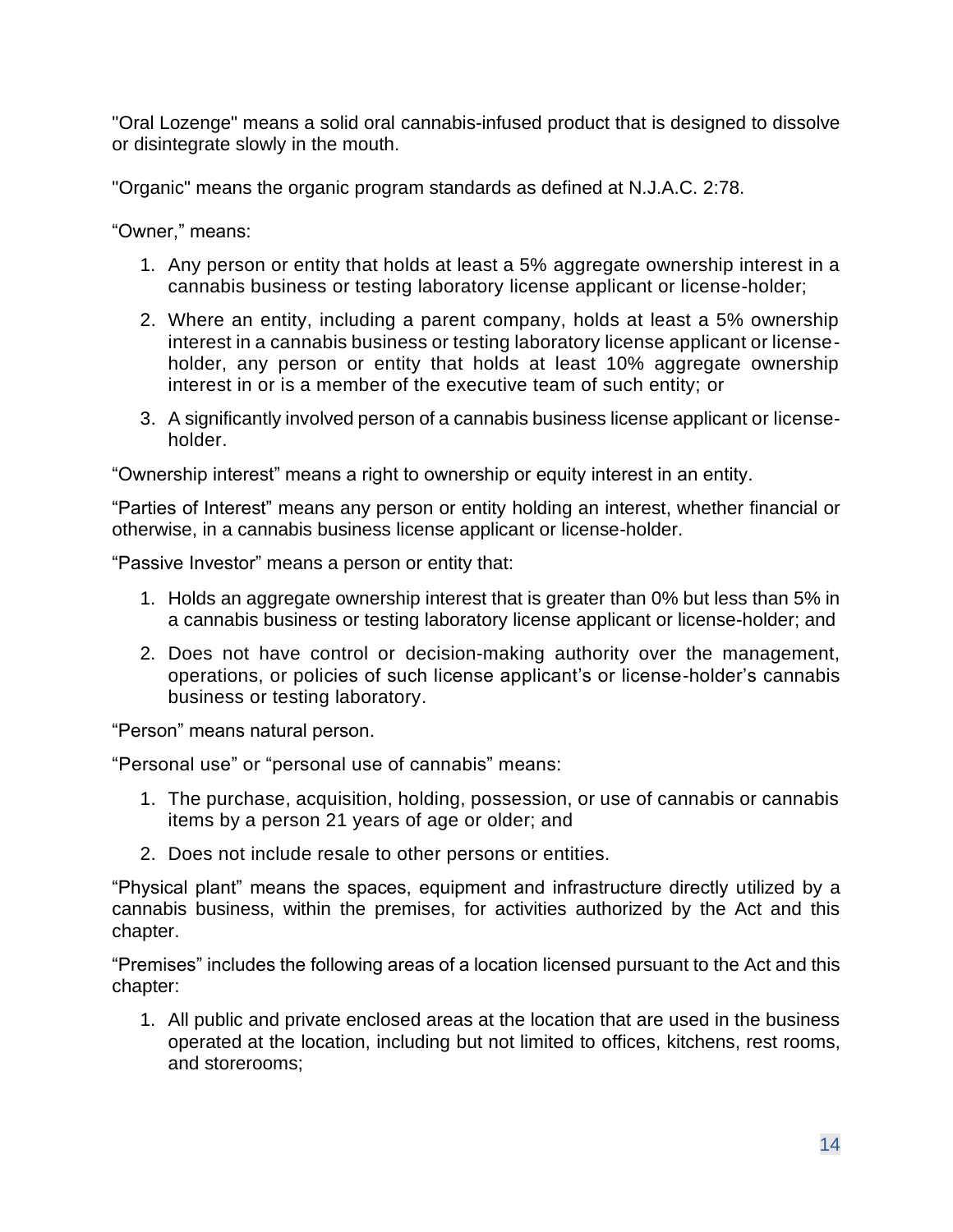- 2. Any areas outside a building that the Commission has specifically licensed for the cultivation, manufacturing, wholesaling, distributing, retail sale, or delivery of cannabis items; and
- 3. For a location that the Commission has specifically licensed for the cultivation of cannabis outside a building, the entire lot or parcel that the license-holder owns, leases, or has a right to occupy.

"Pressurized metered dose inhaler" means a device with pressurized propellant that administers a dose of aerosolized oil for inhalation.

"Principal" means a person or entity, including an office or a board member, that participates in control or decision-making authority over the direction, management, operations, or policies of a cannabis business or testing laboratory license applicant, license-holder, or license applicant's or license-holder's cannabis business or testing laboratory.

1. A principal of a cannabis business or testing laboratory license applicant or licenseholder does not include a manager or a management services contractor.

"Private capital fund" means:

- 1. A United States investment company, which includes but is not limited to a venture capital fund, a hedge fund, or a private equity fund;
- 2. That is advised or managed by an investment adviser registered under 15 U.S.C. §§ 80b-1, *et. seq.*; and
- 3. Does not include a qualified institutional investor.

"Project Labor Agreement" means a form of pre-hire collective bargaining agreement covering terms and conditions of a specific project, including labor issues and worker grievances associated with that project.

"Proof of New Jersey residency" means one or more of the following current, unexpired documents:

- 1. A New Jersey driver's license that is in effect and good standing;
- 2. A Federal, State, or local government-issued identification card that shows the applicant's name and New Jersey address;
- 3. A utility bill issued within the 90 days preceding the application date that shows the applicant's name and New Jersey address;
- 4. Correspondence from the Internal Revenue Service or the New Jersey Division of Taxation issued within the year preceding the application date that shows the applicant's name and New Jersey address;
- 5. A non-driver identification card issued by the New Jersey Motor Vehicle Commission that is in effect and good standing;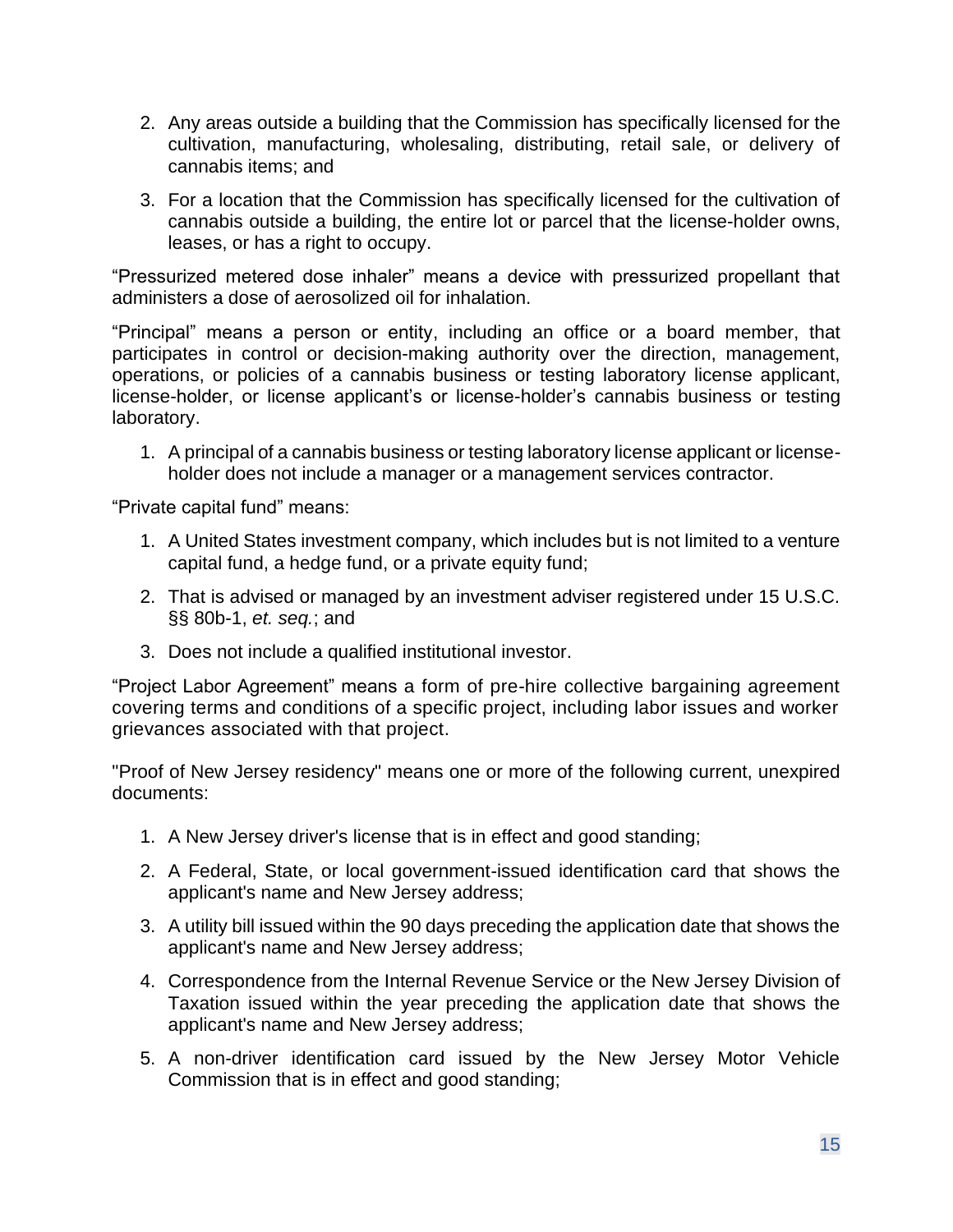- 6. Federal, State, or local government correspondence issued to the applicant within the 90 days preceding the application date that shows the applicant's name and New Jersey address;
- 7. Bank statements or credit card bills issued within each of the three months preceding the application date that show the applicant's name and New Jersey address;
- 8. Residential lease or rental agreements with name of applicant as lessee or renter;
- 9. A deed or title to real residential property; or
- 10.Pay stubs from the prior three months that show the applicant's name and New Jersey address.

"Public place" means a place as defined in N.J.S.A. 24:6I-33

"Qualified institutional investor" means a United States purchaser of securities that has special status under financial regulation laws, specifically:

- 1. A bank as defined in Section 3(a)(6) of the Federal Securities Exchange Act of 1934, as amended;
- 2. A bank holding company as defined in the Federal Bank Holding Company Act of 1956, as amended;
- 3. An insurance company as defined in Section 2(a) (17) of the Investment Company Act of 1940, as amended;
- 4. An investment company registered under Section 8 of the Investment Company Act of 1940, as amended;
- 5. An employee benefit plan or pension fund subject to the Federal Employee Retirement Income Security Act of 1974, excluding an employee benefit plan or pension fund sponsored by a license applicant or license-holder or any of its owners;
- 6. A state or federal government pension plan; or
- 7. A group comprised entirely of entities specified in paragraphs 1 through 6 of this definition.

"Quality control" means a planned and systematic operation or procedure for ensuring the strength, quality, and purity of a cannabis product.

"Radio" means a system for transmitting sound without visual images, and includes broadcast, cable, on-demand, satellite, or Internet programming; and includes any audio programming downloaded or streamed via the Internet.

"Residual solvent" means a volatile organic chemical used in some methods of manufacturing cannabis concentrates that is not completely removed by a cannabis business's quality control standard operating procedures.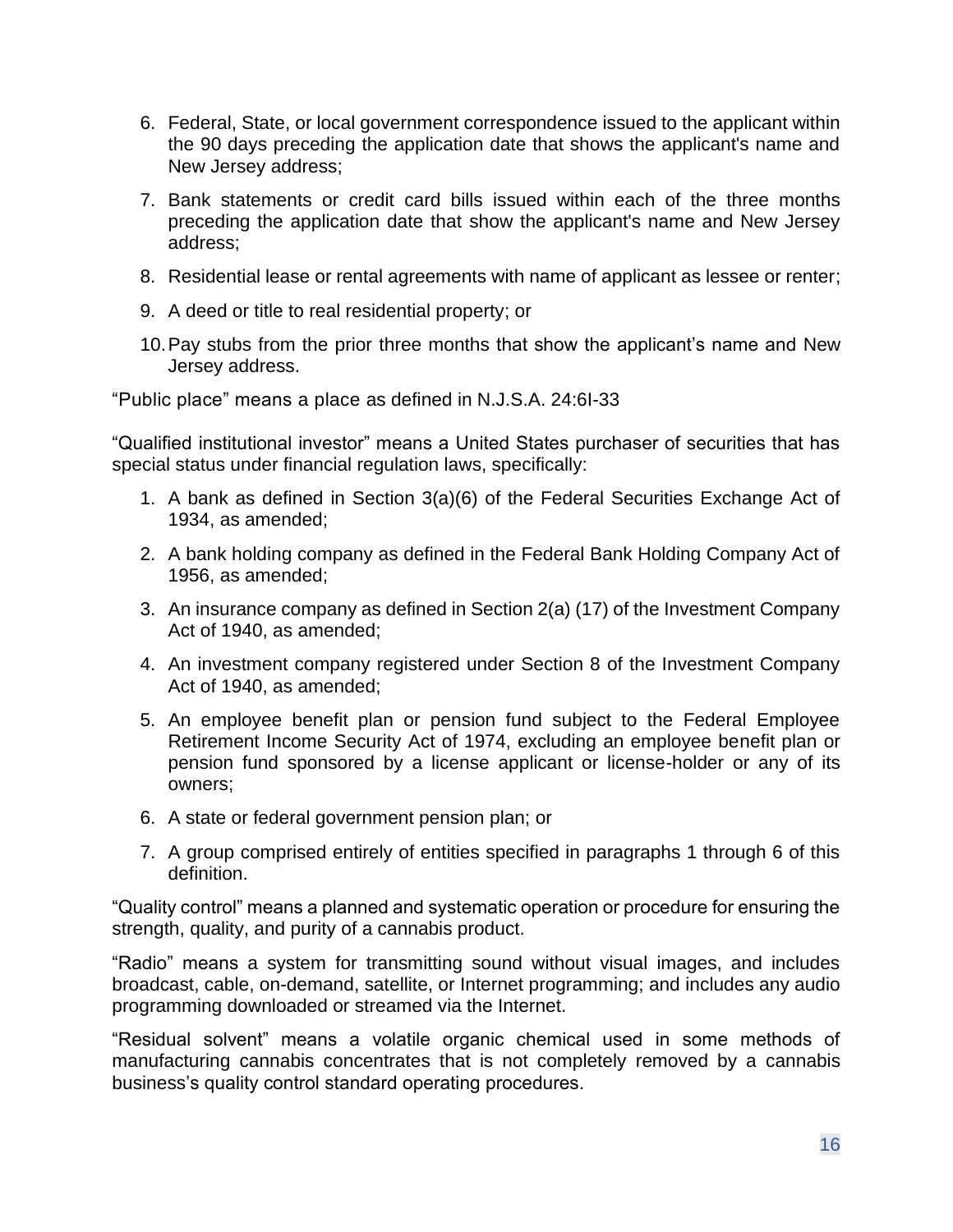"Security alarm system" means any device or series of devices, including, but not limited to, a signal system interconnected with a radio frequency method, such as cellular, private radio signals or other mechanical or electronic device, used to detect an unauthorized intrusion.

"Serving" or "dose" means the measured quantity of a usable cannabis or cannabis product to be taken at one time.

"Signature" or "electronic signature" means either the name of one written by oneself or an electronic code, sound, symbol or process attached to or logically associated with a record and executed or adopted by a person with the intent to sign the record.

"Significantly involved person" has the same meaning as in N.J.S.A. 24:6I-33.

"Social Equity Business" or "social equity business" means a license applicant or licenseholder that meets the requirements of N.J.A.C. 17:30-6.6.

"State or local economic incentive" means a financial incentive:

- 1. Awarded by the State, any political subdivision of the State, or any agency or instrumentality of the State or political subdivision of the State, to any nongovernmental person, association, for-profit or non-profit corporation, joint venture, limited liability company, partnership, sole proprietorship, or other form of business organization or entity; or
- 2. Agreed to between the State, any political subdivision of the State, or any agency or instrumentality of the State or political subdivision of the State and nongovernmental parties; and
- 3. Is for the purpose of stimulating economic development or redevelopment in New Jersey.

"Television" means a system for transmitting visual images and sound that are reproduced on screens, and includes broadcast, cable, on-demand, satellite, or Internet programming. "Television" includes any video programming downloaded or streamed via the Internet.

"Testing laboratory" means an independent, third-party laboratory that is:

- 1. A "cannabis testing facility" that is licensed by the Commission pursuant to subchapter 15 of this chapter to perform testing services, including analysis and certification of compliance with applicable health, safety, and potency standards, on usable cannabis for personal use and cannabis products pursuant to Subchapter 16 of this chapter; and
- 2. A "medical cannabis testing laboratory" that is licensed by the Commission pursuant to N.J.S.A. 24:6I-18 to perform testing services, including analysis and certification of compliance with applicable health, safety, and potency standards, on usable cannabis for medical use and medical cannabis products pursuant to N.J.S.A. 24:6I-17.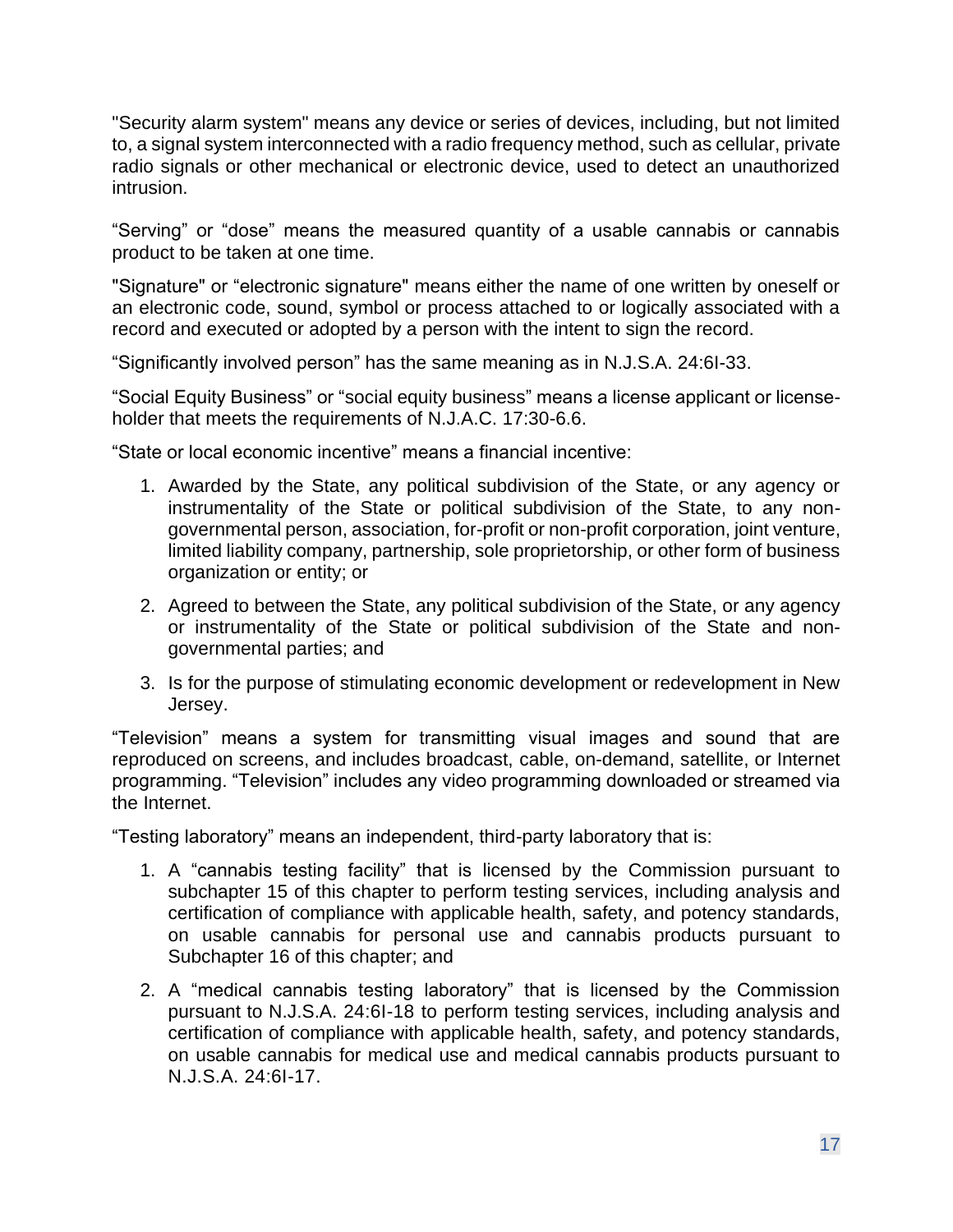"THC" means delta-9-tetrahydrocannabinol and its precursor, tetrahydrocannabinolic acid, the main psychoactive chemicals contained in the cannabis plant.

"Topical formulation" means a transcutaneous therapeutic cannabis-infused product in liquid form intended to be applied to the skin or hair, including an ointment, gel, cream, or lotion, comprised of oil, water, short carbon chains, alcohol, dimethylsulfoxide, polyethylene glycol, polypropylene glycol, glycerin, mineral and mixtures thereof.

"Unusable cannabis" means cannabis seeds, stems, stalks, roots, or any part of the immature cannabis plant.

"Usable cannabis" means:

- 1. The dried leaves and flowers of the mature cannabis plant; but
- 2. Does not include the cannabis seeds, seedlings, stems, stalks, roots, or any part of the immature cannabis plant.

"Vaporized formulation" means oil or oil and one or more inactive ingredients in an electronic smoking device that is meant to be heated, aerosolized, and inhaled.

"Vendor-Contractor" means a third-party person or entity that is separate from the cannabis business license applicant or license-holder that provides goods, services, or intellectual property to a cannabis business license applicant or license-holder in exchange for remuneration, but not ownership interest, pursuant to a contract or agreement.

"Visitor" means a person who does not possess a Cannabis Business Identification Card.

"Volunteer" means a person who is not an owner, principal, or vendor-contractor that works for a cannabis business, including an unpaid intern, who does not receive remuneration from the cannabis business for services performed for the benefit of the cannabis business regarding the possession, cultivation, manufacture, transport, delivery, selling of or other conduct associated with cannabis pursuant to the Act and this chapter.

"Written report" means the report prepared by the testing laboratory about the analytical testing it performed and the results it obtained.

### § 17:30-1.3 CONSTRUCTION AND AMENDMENTS

(a) This chapter shall be construed in accordance with generally accepted principles of statutory construction, including those set forth in N.J.S.A. 1:1-1.1 et seq.

(b) This chapter shall be liberally construed to permit the Commission to effectively carry out its statutory functions and to secure a just and expeditious determination of issues properly presented to the Commission.

(c) Nothing contained in this chapter shall be construed as to conflict with any provision of the Jake Honig Compassionate Use Medical Cannabis Act and the Cannabis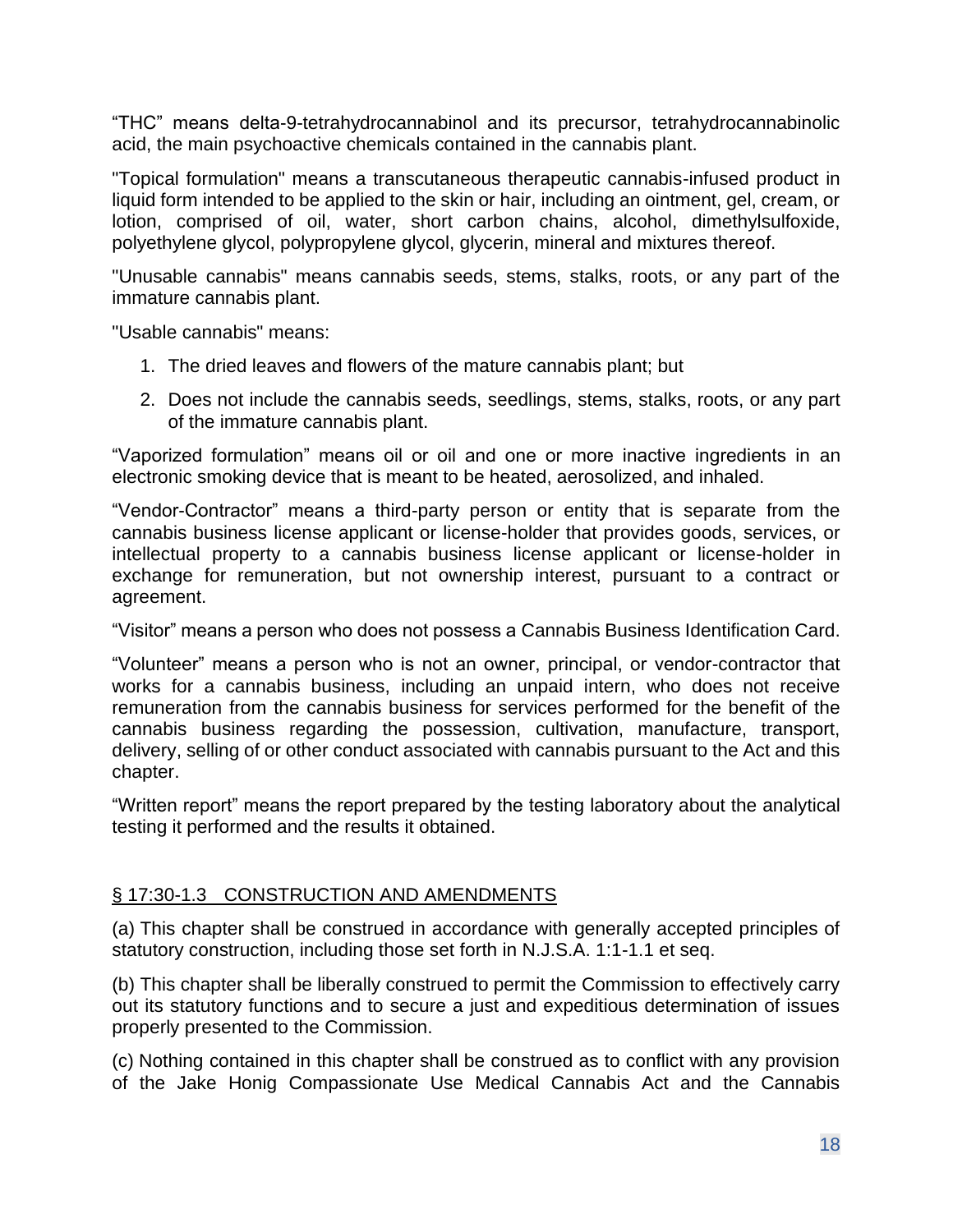Regulatory, Enforcement Assistance, and Marketplace Modernization Act, or any other applicable statute.

(d) Whenever any provision of this chapter requires that an act or event occur on a specified day or date, and such day or date falls upon a Saturday, Sunday, or legal holiday, or upon a day in which the State is closed as the result of a declared state of emergency, such provision shall be construed to refer to the next business day immediately following such day or date.

### § 17:30-1.4 SEVERABILITY AND PREEMPTION

If any part, section, clause, paragraph, sentence, or provision, section of P.L.2009, c.307 (C.24:6I-1 et al.), P.L.2015, c.158 (C.18A:40-12.22 et al.), P.L.2019, c.153 (C.24:6I-5.1 et al.), or P.L.2021, c.16 (C.24:6I-31 et al.) or its application to any person or circumstance shall be adjudged by any court of competent jurisdiction to be unconstitutional or otherwise invalid, that judgment shall not affect, impair, or invalidate the remainder thereof, but shall be confined in its operation to the section, clause, paragraph, sentence, or provision thereof directly involved in the controversy in which the judgment shall have been rendered.

# § 17:30-1.5 PRACTICE WHERE REGULATIONS DO NOT GOVERN

In any matter not governed by this chapter, the Commission shall exercise its discretion, so as to carry out the purposes of the Act.

### SUBCHAPTER 2. CONSUMER AND LICENSE-HOLDER PROTECTIONS; CONSUMER **PROHIBITIONS**

### § 17:30-2.1 CONSUMER AND LICENSE-HOLDER CRIMINAL PROTECTIONS

(a) Pursuant to N.J.S.A. 24:6I-51.a., persons and licensed cannabis businesses and testing laboratories shall not be subject to arrest, prosecution, or penalty in any manner, or denied any right or privilege, solely for conduct permitted under P.L.2021, c.16 (C.24:6I-31 et al.).

- 1. Nothing in this subchapter shall be construed to limit the authority of an agency or subdivision of any agency of this State to cooperate with or assist the government of the United States or any agency thereof, or the government of another state or agency thereof, in matters pertaining to illegal interstate trafficking of marijuana, hashish, cannabis, or cannabis items; and
- 2. Licensed cannabis businesses and testing laboratories and personnel remain subject to criminal prosecution for activities not authorized by the Act, this chapter, or the cannabis business or testing laboratory license.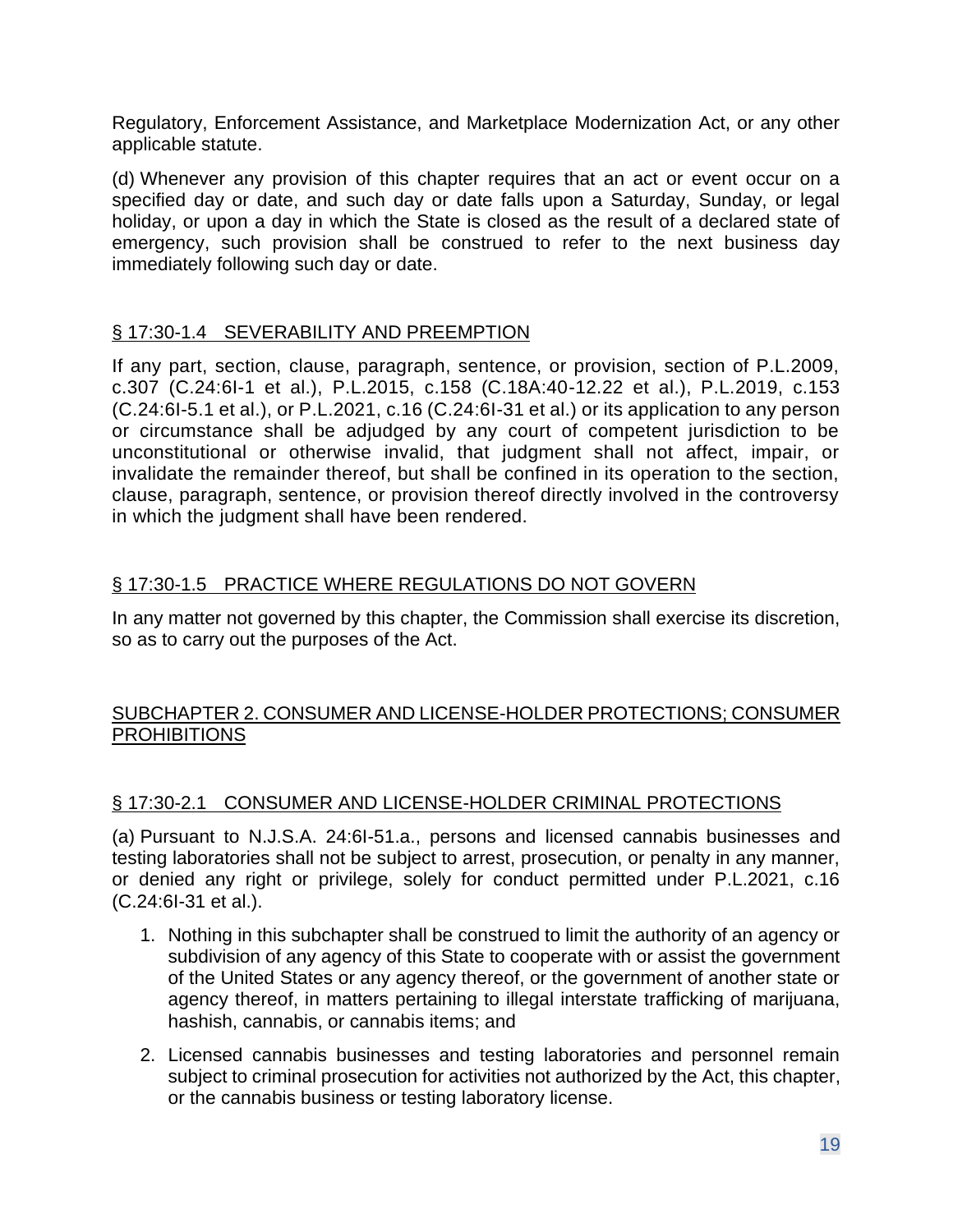- (b) It is not unlawful, pursuant to N.J.S.A. 2C:35-10a:
	- 1. For a consumer to possess, display, purchase, transport, transfer without remuneration for non-promotional, non-business purposes, where the cannabis item is obtained directly from a licensed cannabis retailer:
		- i. Up to one ounce of usable cannabis; or
		- ii. Up to the equivalent of one ounce of usable cannabis as a cannabis product in solid, liquid, or concentrate form.
	- 2. For a consumer to take delivery of or consume a lawfully possessed cannabis item in a place where it is not prohibited to do so; and
	- 3. For another person to assist a consumer in engaging in any of the acts described in subparagraphs (1) and (2) of this paragraph, provided that the assistance being provided is without remuneration.
- (c) It is not unlawful and shall not be a criminal offense, in accordance with N.J.S.A. 2C:35-10b, for cannabis business or testing laboratory personnel, as applicable, to act within the scope of authority provided by a license issued pursuant to the Act and this chapter.
- (d) It is not unlawful, in accordance with N.J.S.A. 2C:35-10b, for a property owner that is at least 21 years of age acting within the scope of authority provided by a license, to lease or otherwise allow the use of property for the operation of a cannabis business.
- (e) Notwithstanding the provisions of N.J.S.A. 24:6I-52, until such time that the Commission, in consultation with the Police Training Commission established pursuant to N.J.S.A. 52:17B-70, develops standards for a Workplace Impairment Recognition Expert certification, no physical evaluation of an employee being drug tested in accordance with N.J.S.A. 24:6I-52 shall be required.

### § 17:30-2.2 CONSUMER AND LICENSE-HOLDER CIVIL PROTECTIONS

(a) Pursuant to N.J.S.A. 24:6I-51.a., persons and licensed cannabis businesses and testing laboratories shall not be subject to penalty in any manner, or denied any right or privilege, including but not limited to civil liability or disciplinary action by a business, occupational, or professional licensing board or bureau, solely for conduct permitted under the Act.

1. Licensed cannabis businesses and testing laboratories and personnel remain subject to civil or criminal penalties for their activities not authorized under the Act, this chapter, or the cannabis business or testing laboratory license.

(b) Nothing in the Act shall be construed to limit any privileges or rights of a registered qualifying patient, designated caregiver, institutional caregiver, or alternative treatment center as provided in the "Jake Honig Compassionate Use Medical Cannabis Act," P.L.2009, c.307 (C.24:6I-1 et al.), or P.L.2015, c.158 (C.18A:40-12.22 et al.) concerning the use of medical cannabis and medical cannabis products.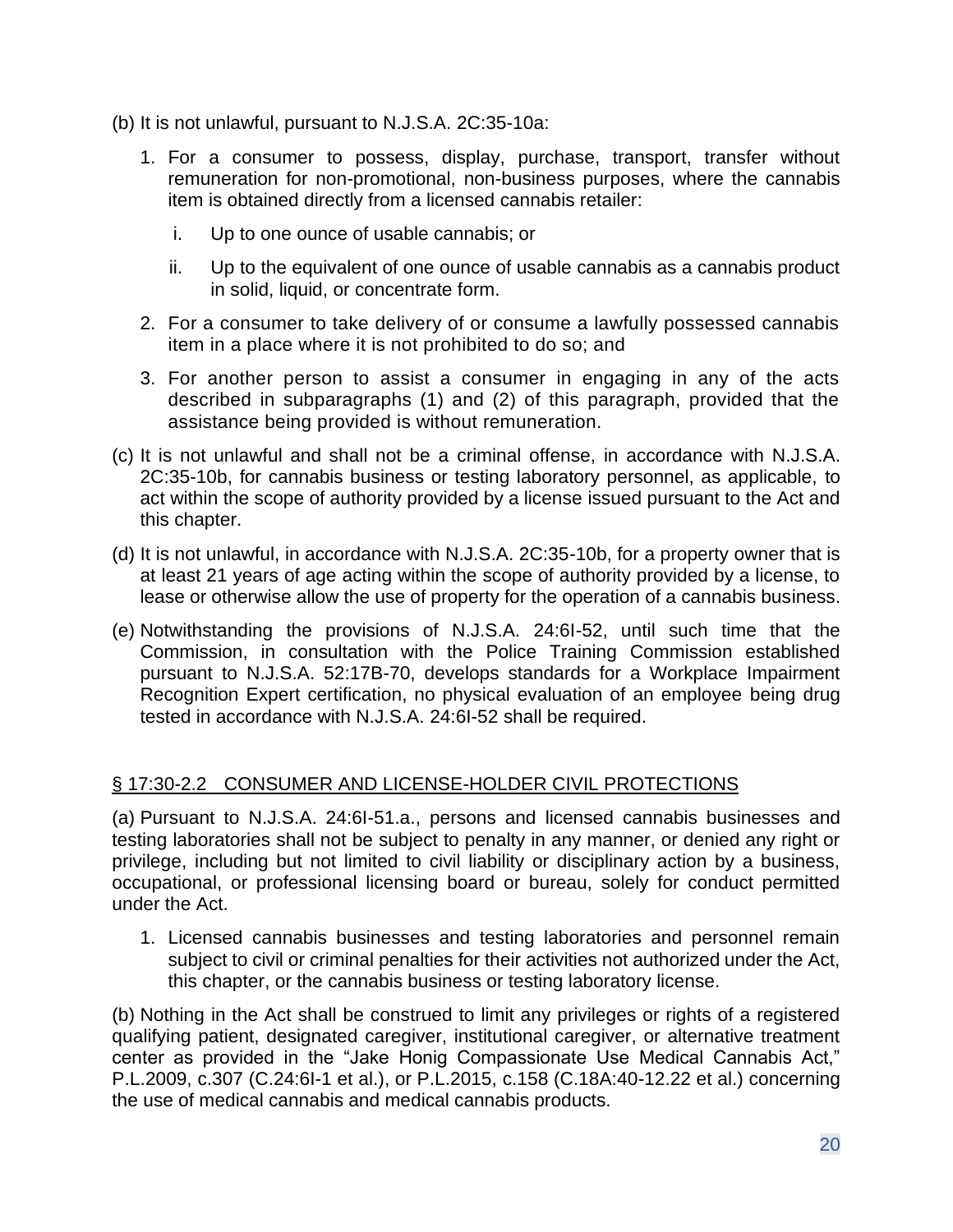(c) Pursuant to N.J.S.A. 24:6I-49, a financial institution shall not engage in discriminatory activities with respect to the banking activities of a cannabis business or a person associated with a cannabis business.

(d) Pursuant to N.J.S.A. 24:6I-53, no contract shall be unenforceable on the basis that manufacturing, distributing, selling, dispensing, possessing, or using any cannabis item is prohibited by federal law.

# § 17:30-2.3 CONSUMER AND UNDER-AGE PERSON PROHIBITIONS

(a) Pursuant to N.J.S.A. 24:6I-52, nothing in the Act Is intended to allow driving under the influence of cannabis items or driving while impaired by cannabis items or to supersede laws related to driving under the influence of marijuana or cannabis items or driving while impaired by marijuana or cannabis items.

(b) Pursuant to N.J.S.A. 24:6I-52, nothing in the Act Is intended to permit the transfer of cannabis items, with or without remuneration, to a person under 21 years of age or to allow a person under 21 years of age to purchase, possess, use, transport, grow, or consume cannabis items.

(c) Pursuant to N.J.S.A. 24:6I-52, nothing in the Act shall prohibit a landlord from prohibiting or otherwise regulating the consumption, use, display, transfer, distribution, sale, or transportation of cannabis items on or in that property, or portion thereof.

(d) Pursuant to N.J.S.A. 24:6I-52, nothing in the Act is intended to permit any person to possess, consume, use, display, transfer, distribute, sell, transport, or grow or manufacture cannabis or cannabis items in a school, hospital, detention facility, adult correctional facility, or youth correctional facility.

(e) Pursuant to N.J.S.A. 24:6I-52, nothing in the Act is intended to permit the smoking, vaping, or aerosolizing of cannabis items in any place that any other law prohibits the smoking of tobacco.

(f) Pursuant to N.J.S.A. 2C:35-10d, a person under 21 years of age shall not purchase, acquire, accept, or consume a cannabis item or attempt to do so.

1. A person under 21 years of age shall not enter or attempt to enter a cannabis business premises, unless accompanied by and supervised by a parent or legal guardian or otherwise permitted by law.

# SUBCHAPTER 3. ORGANIZATION AND OPERATION OF THE COMMISSION

# § 17:30-3.1 POWERS, DUTIES, AND RESPONSIBILITIES

(a) The Commission shall assume all powers, duties, and functions with regard to the regulation and oversight of activities authorized pursuant to the Act.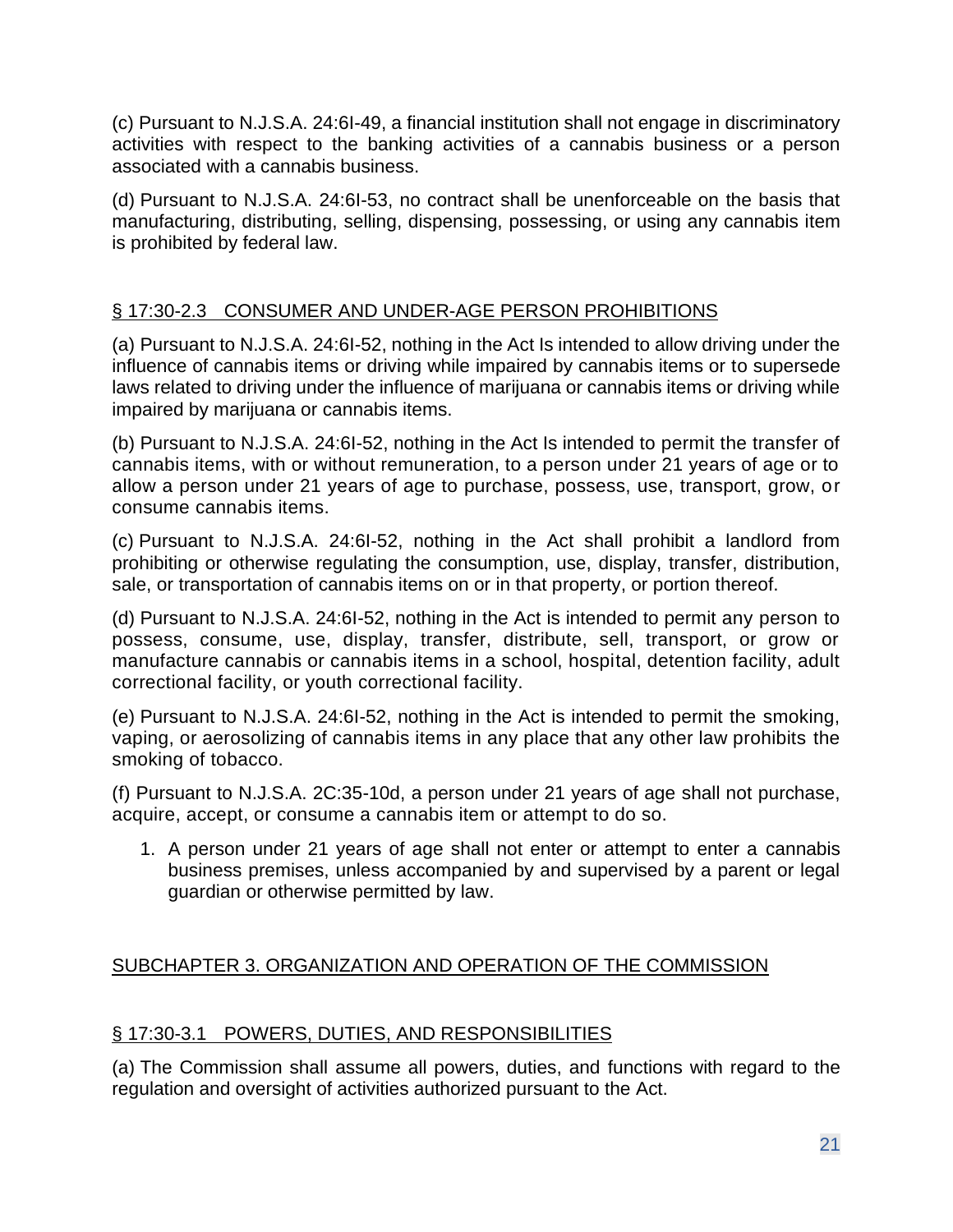(b) The Commission shall exercise all powers incidental, convenient, or necessary to enable the Commission to administer or carry out the provisions of the Act, or any other law of this State that charges the Commission with a duty, function, or power related to personal use cannabis. Powers include, but are not limited to:

- 1. Issuing subpoenas;
- 2. Compelling attendance of witnesses;
- 3. Administering oaths;
- 4. Certifying official acts;
- 5. Taking depositions as provided by law;
- 6. Compelling the production of books, payrolls, accounts, papers, records, documents, testimony, products, equipment, devices, supplies, and waste;
- 7. Requesting information from cannabis businesses and testing laboratories in order to assess the impact and effectiveness of the Act; and
- 8. Establishing fees in addition to the application, licensing, and renewal fees, provided that any fee established by the Commission is reasonably calculated not to exceed the cost of the activity for which the fee is charged.

(c) The Commission may exercise the power to purchase, seize, possess, and dispose of cannabis and cannabis items as is necessary to ensure compliance with and enforcement of the provisions of the Act, and any rule adopted pursuant thereto.

(d) The Commission may sue and be sued in any court and employ legal counsel to represent the Commission in any proceeding to which it is a party and render legal advice to the Commission upon its request.

(e) The Commission may contract for the services of professional, technical, and operational personnel and consultants as may be necessary to the performance of its responsibilities.

# § 17:30-3.2 EXPENSES, GRANTS, CONTRIBUTIONS, USE OF FEES

(a) The Commission may incur additional expenses within the limits of funds available to it in order to carry out its duties, functions, and powers under the Act.

(b) The Commission may accept from any governmental department or agency, public or private body or any other source grants or contributions to be used in carrying out the purposes of P.L.2009, c.307 (C.24:6I-1 et al.).

(c) All fees collected pursuant to P.L.2009, c.307 (C.24:6I-1 et al.), including those from qualifying patients, designated and institutional caregivers, and initial, modification and renewal applications for ATCs shall be used to offset the cost of the Commission's administration of the provisions of P.L.2009, c.307 (C.24:6I-1 et al.).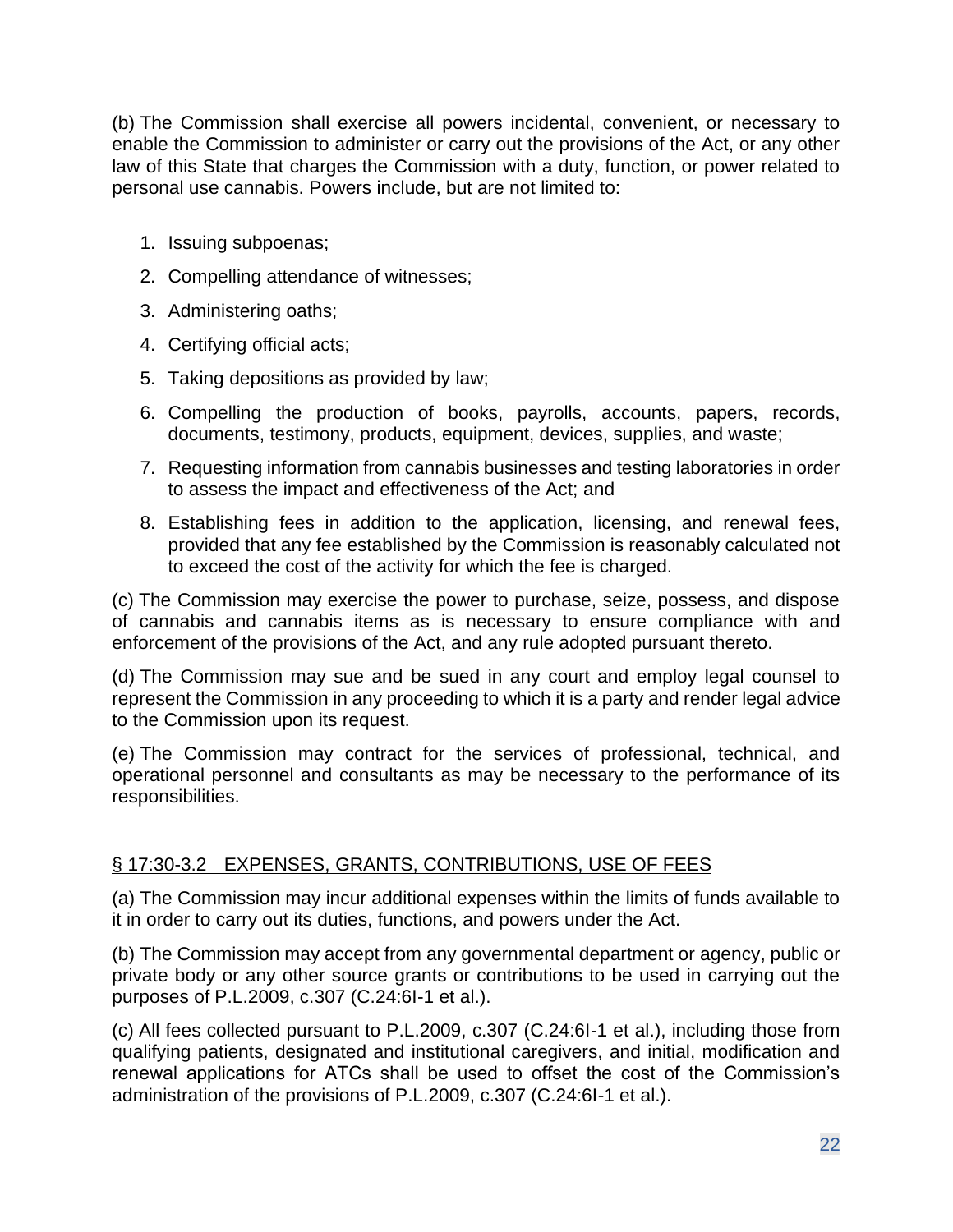# § 17:30-3.3 COMMISSION ACTIVITIES ASSOCIATED WITH THE PERSONAL USE OF CANNABIS

The Commission shall:

(a) Regulate the purchase, sale, cultivation, production, manufacturing, transportation, and delivery of cannabis or cannabis items;

(b) Grant, refuse, suspend, revoke, cancel, or take actions otherwise limiting licenses or conditional licenses for the sale, cultivation, production, or manufacturing of cannabis items, or other licenses in regard to cannabis items, and to permit, in the Commission's discretion, the transfer of a license between persons or entities;

(c) Investigate and aid in the prosecution of every violation of the statutory laws of this State relating to cannabis and cannabis items and cooperate in the prosecution of offenders before any State court of competent jurisdiction;

(d) Adopt, amend, or repeal regulations as necessary to carry out the intent and provisions of the Act;

(e) Adopt rules regulating and prohibiting the advertising of cannabis items in a manner that is appealing to minors; that promotes excessive use; that promotes illegal activity; or that otherwise presents a significant risk to public health and safety; and

(f) Regulate the use of cannabis and cannabis items for scientific, pharmaceutical, manufacturing, mechanical, industrial, and other purposes.

# § 17:30-3.4 SOCIAL EQUITY EXCISE FEE

(a) In accordance with N.J.S.A. 54:47F-1, the Commission may impose a Social Equity Excise Fee on the sale or transfer of usable cannabis by a cannabis cultivator to any other cannabis establishment other than another cannabis cultivator.

1. Such fee shall be implemented in consultation with, and collected by, the Division of Taxation in the Department of the Treasury.

(b) The Commission shall set the amount of any imposed Social Equity Excise Fee by providing notice of the fee in the New Jersey Register by November 1, to be effective on January 1 of the next calendar year.

(c) Immediately following the adoption of the Commission's initial rules and regulations, an imposed Social Equity Excise Fee may be 1/3 of 1% of the Statewide average retail price of an ounce of usable cannabis for consumer purchase, as determined by the Commission, during the calendar year the fee may be imposed. Beginning nine months following the first sale or transfer of usable cannabis subject to such excise fee by a cannabis cultivator that is not part of an expanded ATC, such excise fee may be adjusted annually based upon the Statewide average retail price of an ounce of usable cannabis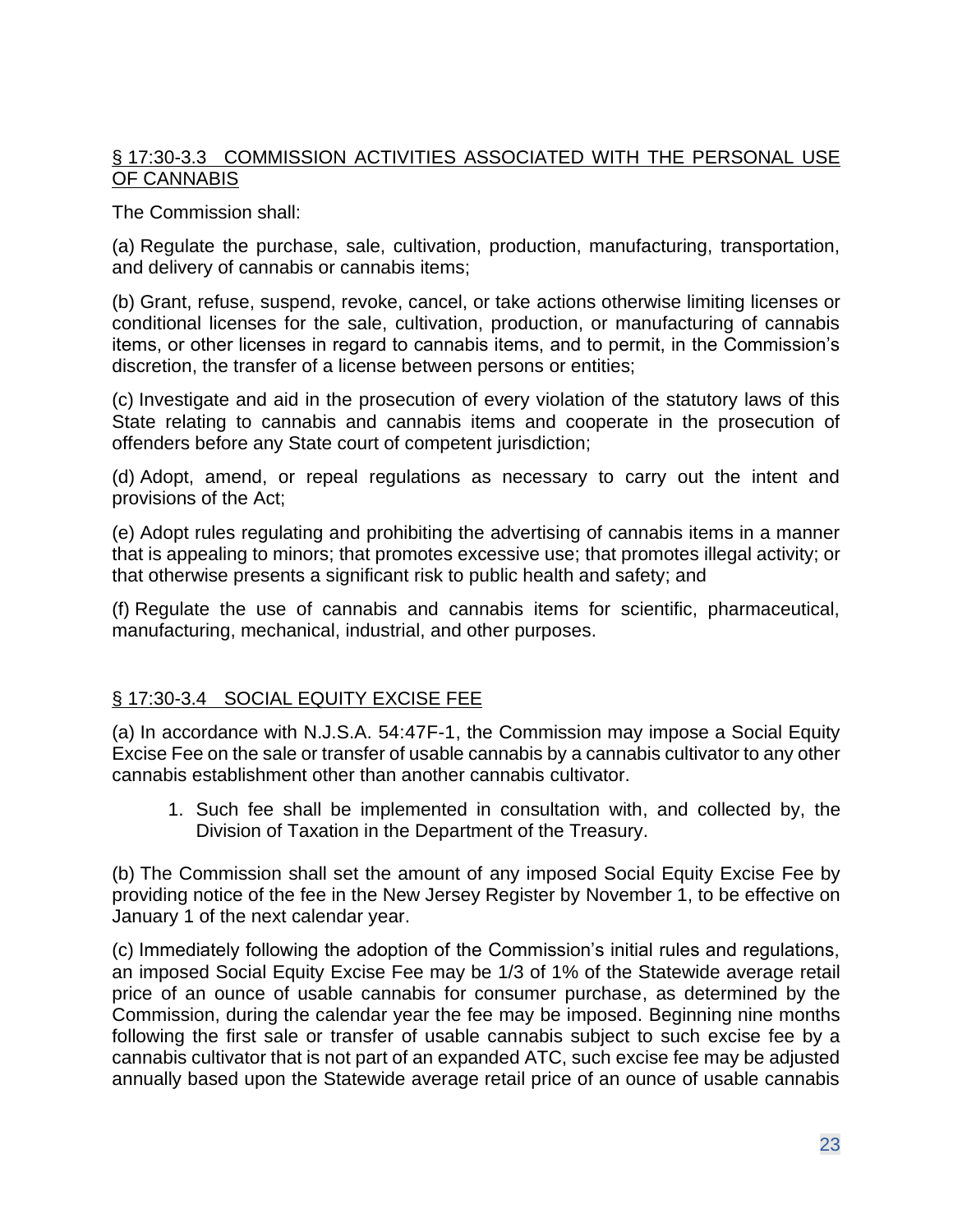for consumer purchase, to be effective in the calendar year next preceding the year in which the adjusted fee would be imposed, as follows:

- 1. Up to \$10 per ounce, if the average retail price of an ounce of usable cannabis was \$350 or more;
- 2. Up to \$30 per ounce, if the average retail price of an ounce of usable cannabis was at least \$250 but less than \$350;
- 3. Up to \$40 per ounce, if the average retail price of an ounce of usable cannabis was at least \$200 but less than \$250; and
- 4. Up to \$60 per ounce, if the average retail price of an ounce of usable cannabis was less than \$200.
- 5. The Commission may set different fees for different types of usable cannabis.

(d) Such excise fee shall be per ounce of usable cannabis sold or transferred by a cannabis cultivator, and any fractional portion of an ounce sold or transferred shall be subject to the fee on a proportional basis.

(e) Such excise fee shall not apply to sales to transfers of usable cannabis by a cannabis cultivator to a licensed ATC for use in cannabis dispensing pursuant to the "Jake Honig Compassionate Use Cannabis Act," P.L.2009, c.307 (C.24:6I-1 et al.) or P.L.2015, c.158 (C.18A:40-12.22 et al.).

### § 17:30-3.5 CANNABIS REGULATORY, ENFORCEMENT ASSISTANCE, AND MARKETPLACE MODERNIZATION FUND

(a) Pursuant to the Act, all fees and penalties collected by the Commission, all tax revenues of retail sales of cannabis items, all tax revenues collected pursuant to the provisions of the "Jake Honig Compassionate Use Medical Cannabis Act," P.L.2009, c.307 (C.24:6I-1 et al.), and all revenues collected for the Social Equity Excise Fee shall be deposited in a special non-lapsing fund which shall be known as the "Cannabis Regulatory, Enforcement Assistance, and Marketplace Modernization Fund" ("the Fund"), with 15 percent of the monies deposited being placed into an account within the fund to be known as the "Underage Deterrence and Prevention Account."

(b) Monies in the Fund shall be appropriated in accordance with N.J.S.A. 24:6I-50.

# § 17:30-3.6 DESIGNATED INVENTORY TRACKING SYSTEM

(a) The Commission has the authority to require all ATCs and cannabis businesses to use the inventory tracking system designated by the Commission to track the cultivation, manufacturing, distribution, storage, transportation, and retail sale of medical cannabis and cannabis items pursuant to paragraph (c) of N.J.S.A. 24:6I-22.

(b) An ATC or a cannabis business shall: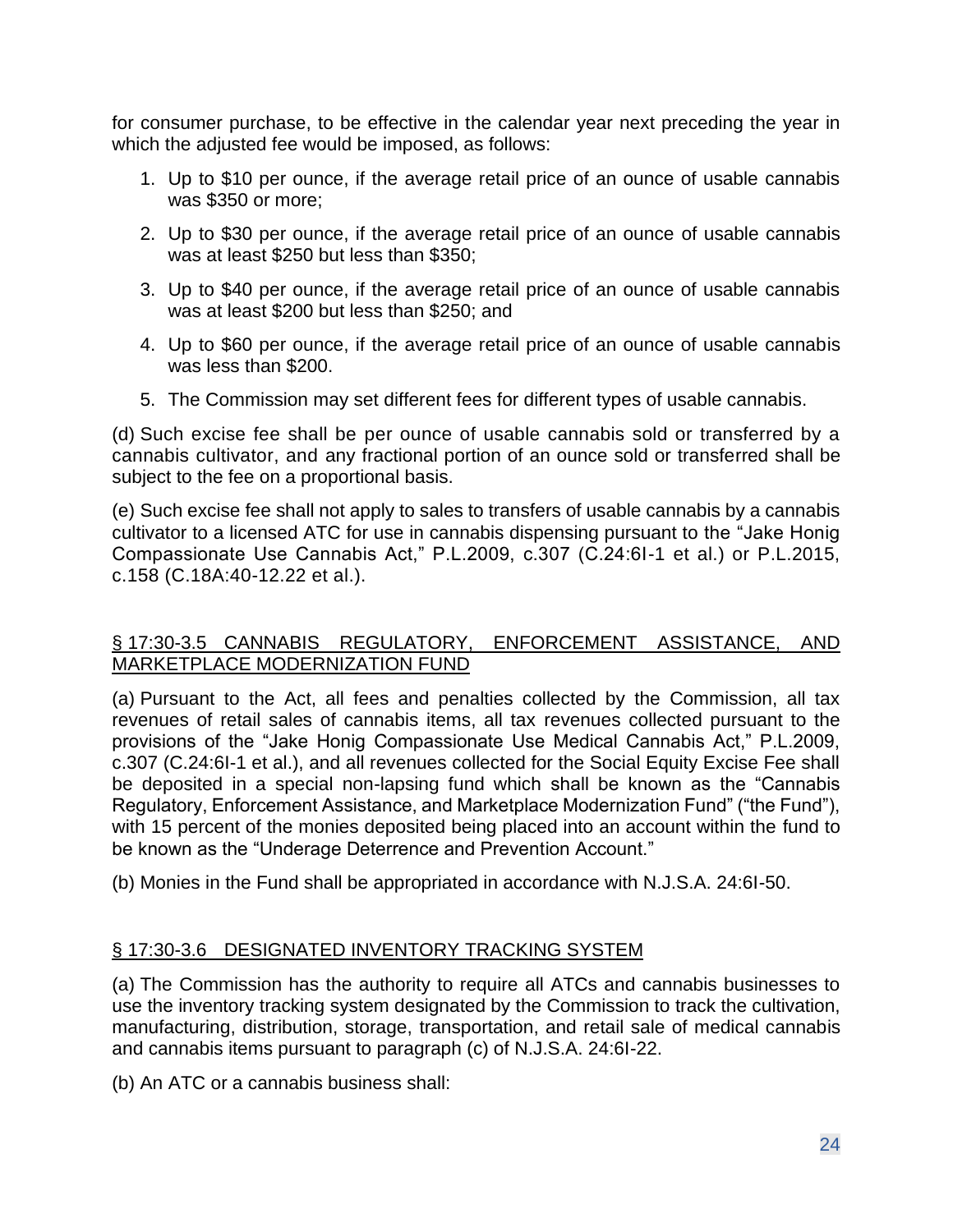- 1. Use plant tags and labels compatible with the Commission-designated system; and
- 2. Be responsible for any costs associated with the acquisition of such compatible plant tags and for any costs associated with additional software or hardware that ensures compatibility with the Commission-designated system.

# § 17:30-3.7 WAIVER

The Commission, in accordance with the general purposes and intent of the Act and this chapter, may waive a regulatory requirement regarding the operations of a cannabis business, to the extent such waiver does not conflict with any other State law, if in the Commission's determination, such a waiver:

- 1. Is necessary to achieve the purpose of the Act;
- 2. Is necessary to provide access to cannabis items to consumers; and
- 3. Does not create a danger to the public health, safety or welfare.

# § 17:30-3.8 PETITIONS FOR RULEMAKING; PURPOSE AND SCOPE

(a) Unless otherwise provided in Chapter 30 of Title 17 of the New Jersey Administrative Code, this subchapter shall constitute the Cannabis Regulatory Commission's rules regarding the disposition of all requests for rulemaking pursuant to N.J.S.A. 52:14B-4(f).

(b) As used in this subchapter, "initiate a rulemaking proceeding" means the submission of a notice of proposal to the Office of Administrative Law for publication in the next available issue of the New Jersey Register.

# § 17:30-3.9 PETITIONS FOR RULEMAKING; PROCEDURE

(a) Any interested person may petition the Cannabis Regulatory Commission to promulgate, amend, or repeal any rule of the Commission. Such petition must be in writing, signed by the petitioner, and must state clearly and concisely:

- 1. The full name and address of the petitioner;
- 2. The reasons for the request;

3. A description of the substance or nature of the rulemaking which is requested and a draft text of the proposed rule or rules;

4. A complete disclosure of petitioner's interest in the request, including without limitation, any relevant organizational affiliation or economic interest and the financial effect upon petitioner if the request were brought into effect; and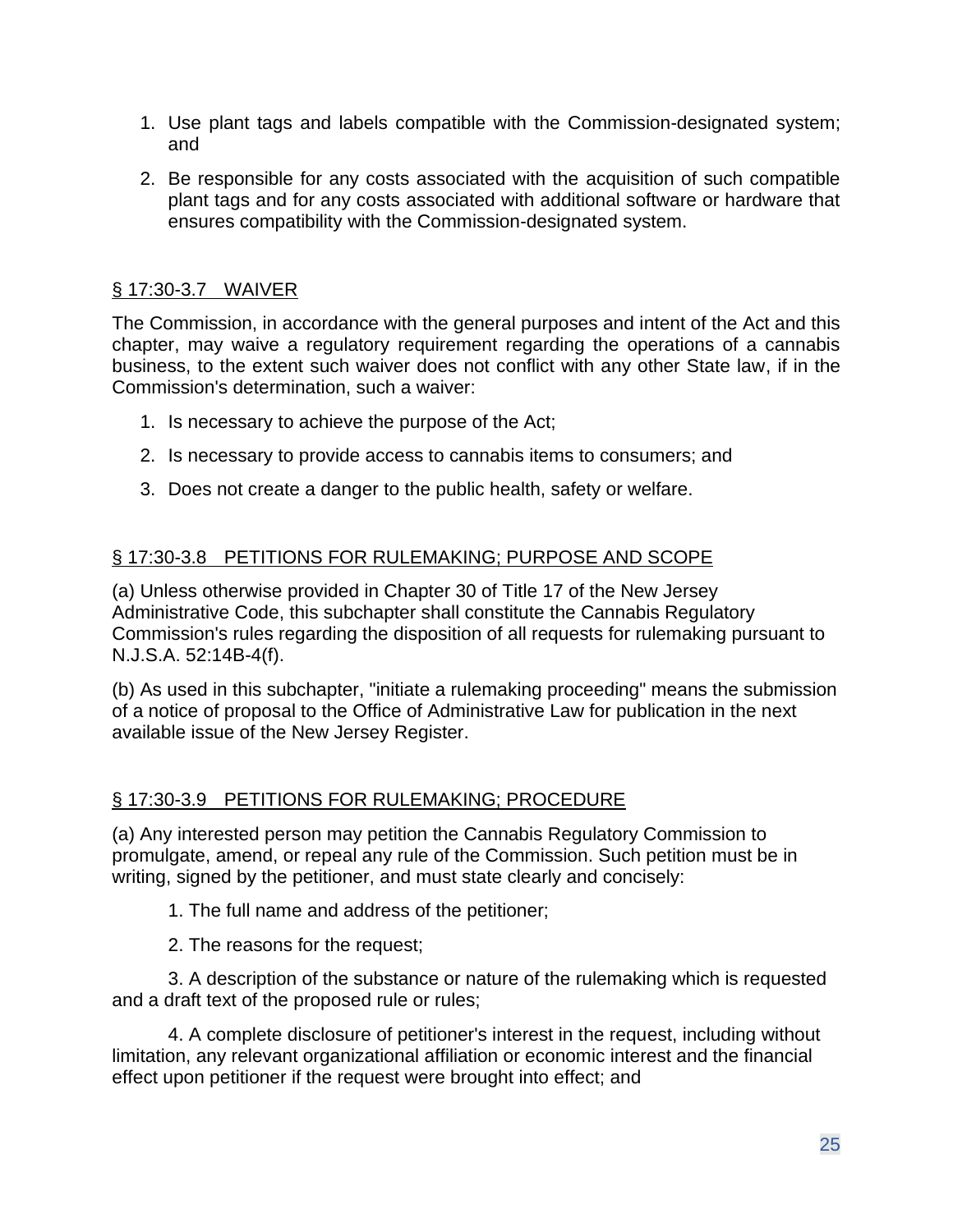5. The statutory authority under which the Cannabis Regulatory Commission may take the requested action; and

6. Existing Federal or State statutes and rules which the petitioner believes may be pertinent to the request.

(b) Petitions for the promulgation, amendment or repeal of a rule by the Cannabis Regulatory Commission shall be captioned "Petition for Rulemaking Action" be sent by e-mail to CRC.Info@crc.nj.gov or in hard copy addressed to:

Cannabis Regulatory Commission Office of the Executive Director P.O. Box 216 Trenton, New Jersey 08625-0216

(c) Any document submitted to the Cannabis Regulatory Commission that is not in substantial compliance with this section shall not be deemed to be a petition for rulemaking requiring further agency action.

(d) Within 15 days of receipt of a petition in compliance with this section, the Commission will file a notice of petition with the Office of Administrative Law for publication in the New Jersey Register in accordance with N.J.A.C. 1:30-4.1(c). The notice will include the following:

- 1. The name of the petitioner;
- 2. The substance or nature of the rulemaking action which is requested;
- 3. The problem or purpose which is the subject of the request; and
- 4. The date the petition was received.

(e) Within 60 days following receipt of any such petition, the Commission shall:

1. Deny the petition, giving a written statement of its reasons;

2. Grant the petition and initiate a rulemaking proceeding within 90 days of granting the petition; or

3. Refer the matter for further deliberations which shall be concluded within 90 days of referring the matter for further deliberations. Upon conclusion of such further deliberations, the Commission shall either deny the petition and provide a written statement of its reasons or grant the petition and initiate a rulemaking proceeding within 90 days. The results of these further deliberations will be mailed to the petitioner and submitted to the Office of Administrative Law for publication in the Register.

(f) Within 60 calendar days of receiving the petition, the Commission shall mail to the petitioner, and file with the Office of Administrative Law for publication in the New Jersey Register, a notice of action on the petition, which will include:

1. The name of the petitioner;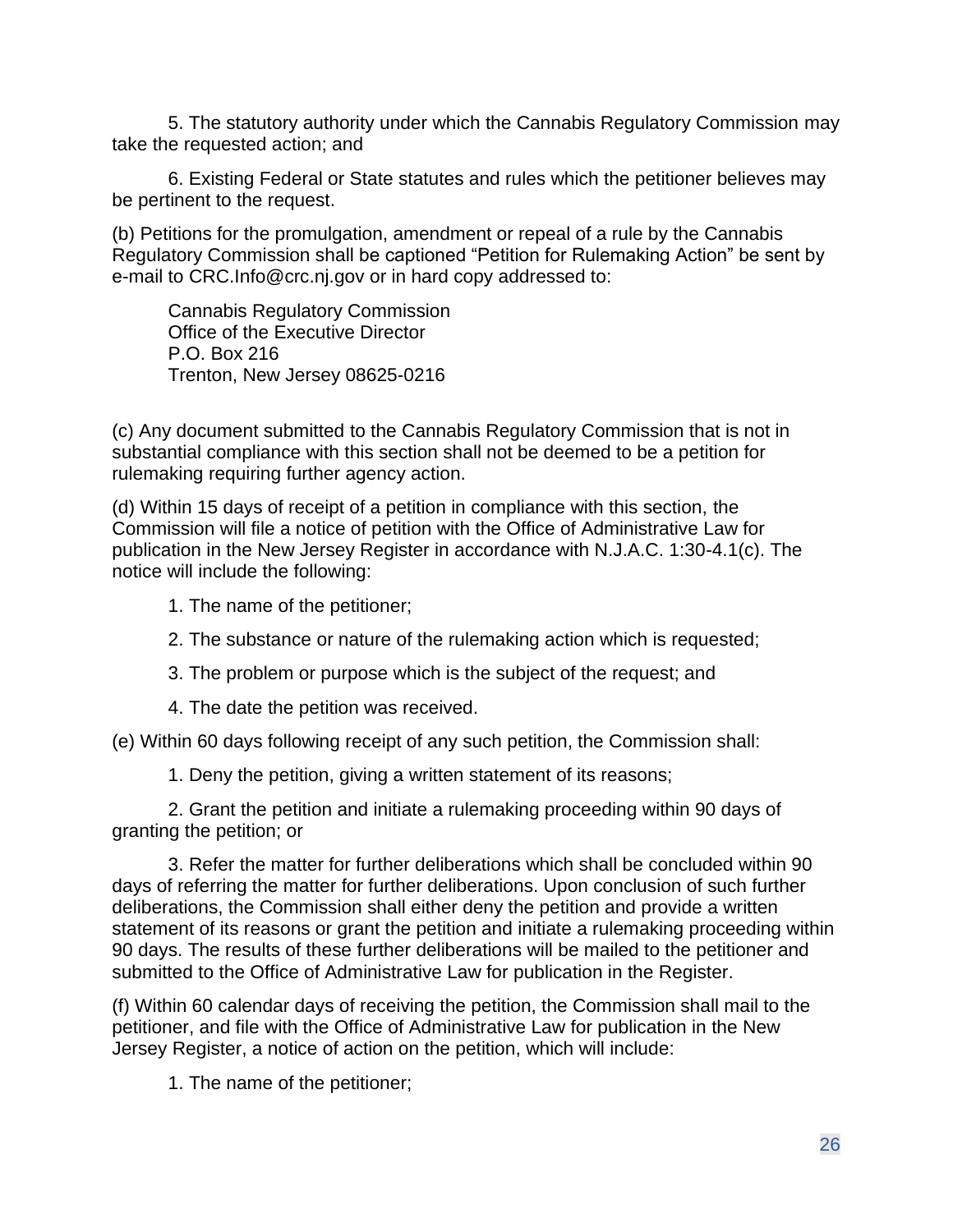2. The New Jersey Register citation for the notice of petition, if that notice appeared in a previous New Jersey Register;

3. Certification by the Executive Director and Chair of the Commission that the petition was duly considered pursuant to law;

4. The nature or substance of the Commission's action upon the petition; and

5. A brief statement of reasons for the Commission's action.

# § 17:30-3.10 EXTENSION OF PUBLIC COMMENT PERIOD ON A PROPOSED RULE

(a) The Commission may extend the public comment period on a proposed rule whenever it determines an extension is appropriate.

(b) If, within 30 days of the publication of the proposed rule, sufficient public interest is demonstrated in an extension of the time for submissions, the Commission shall provide an additional 30-day period for the receipt of submissions by interested parties. No proposed rule shall be adopted until after the end of this 30-day extension.

(c) For purposes of this section, sufficient public interest for granting an extension of the public comment period exists when:

1. 100 or more individuals have:

i. Communicated the need for the extension of the public comment period in writing, legible and intelligible, to the Cannabis Regulatory Commission;

ii. At least 50 of the individuals shall have specified in their written communications, an objection to at least one provision of the proposed rule; and

iii. All written communications have been directed to the individual who has been designated, on behalf of the Cannabis Regulatory Commission, to receive comments in the notice of a rule proposal; and

2. The Commission determines that extension of the public comment period is likely to result in the Commission receiving comments relevant to the proposed rule that raise issues or provide new information, data or findings that were not previously raised or provided during the development of the proposed rule or during the initial comment period.

(d) For the purposes of this subchapter, a professional organization, law firm, corporation, partnership, association, or any other organization or groups of persons that submit(s) a request for an extension of the public comment period on behalf of a group of interested parties shall be considered one person.

(e) The Commission shall not consider, in the calculation of the number of comments received pursuant to this section, those comments that relate to specific recommended changes in the rule that the Commission has agreed to make or does not have the legal authority to make.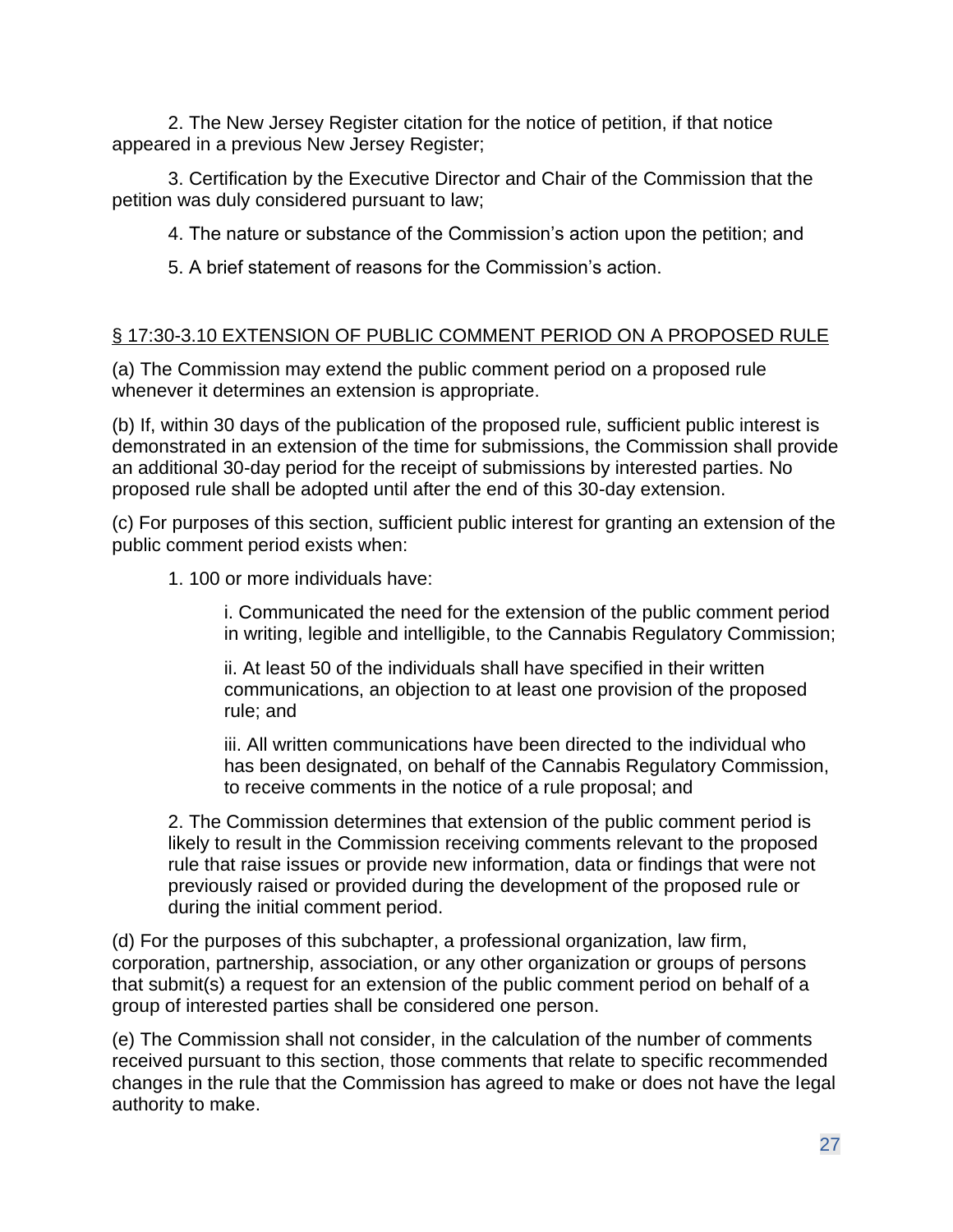# SUBCHAPTER 4. INDEPENDENT STUDY; COMMISSION REPORTING

## § 17:30-4.1 INDEPENDENT STUDY

(a) The Commission shall, no later than three years after the date it first organizes, contract with a public research university, as defined in section 3 of P.L.1994, c.48 (C.18A:3B-3), to conduct an independent study to review:

- 1. The Commission's organization;
- 2. The Commission's regulation and enforcement activities;
- 3. The overall effectiveness of the Commission as a full-time entity; and
- 4. Whether the regulation and oversight of medical cannabis or personal use cannabis could be more effectively and efficiently managed through a reorganization of the Commission, consolidation of the Commission within the Department of Health or another Executive Branch department, conversion to a part-time Commission, or the transfer of some or all the Commission's operations elsewhere within the Executive Branch.

(b) The Commission shall submit the findings of the independent study, along with the Commission's recommendations for appropriate executive, administrative, or legislative action, to the Governor and, pursuant to section 2 of P.L.1991, c.164 (C.52:14-19.1), to the Legislature.

### § 17:30-4.2 COMMISSION REPORTING

The Commission shall report to the Governor, and to the Legislature, information in accordance with N.J.S.A. 24:6I-12.

### SUBCHAPTER 5. MUNICIPAL AUTHORITY

### § 17:30-5.1 MUNICIPAL AUTHORITY

(a) A municipality may enact an ordinance or regulation as permitted pursuant to the particular municipality's form of government, that is not in conflict with the Act or this chapter, and may amend such ordinance or regulation:

- 1. That establishes a numerical limit on the number of cannabis businesses, provided that any such ordinance or regulation shall specify the maximum number of each class of license that is allowed within the municipality and for which the municipality has established a numerical limit.
- 2. That governs the location, manner, and times of operation of cannabis businesses, except for the times of operation of a delivery service, including an ordinance or regulation that requires a cannabis business premises to be a certain distance from the closest church, synagogue, temple, or other place used exclusively for religious worship; or from the closest school, playground, park, or child daycare facility;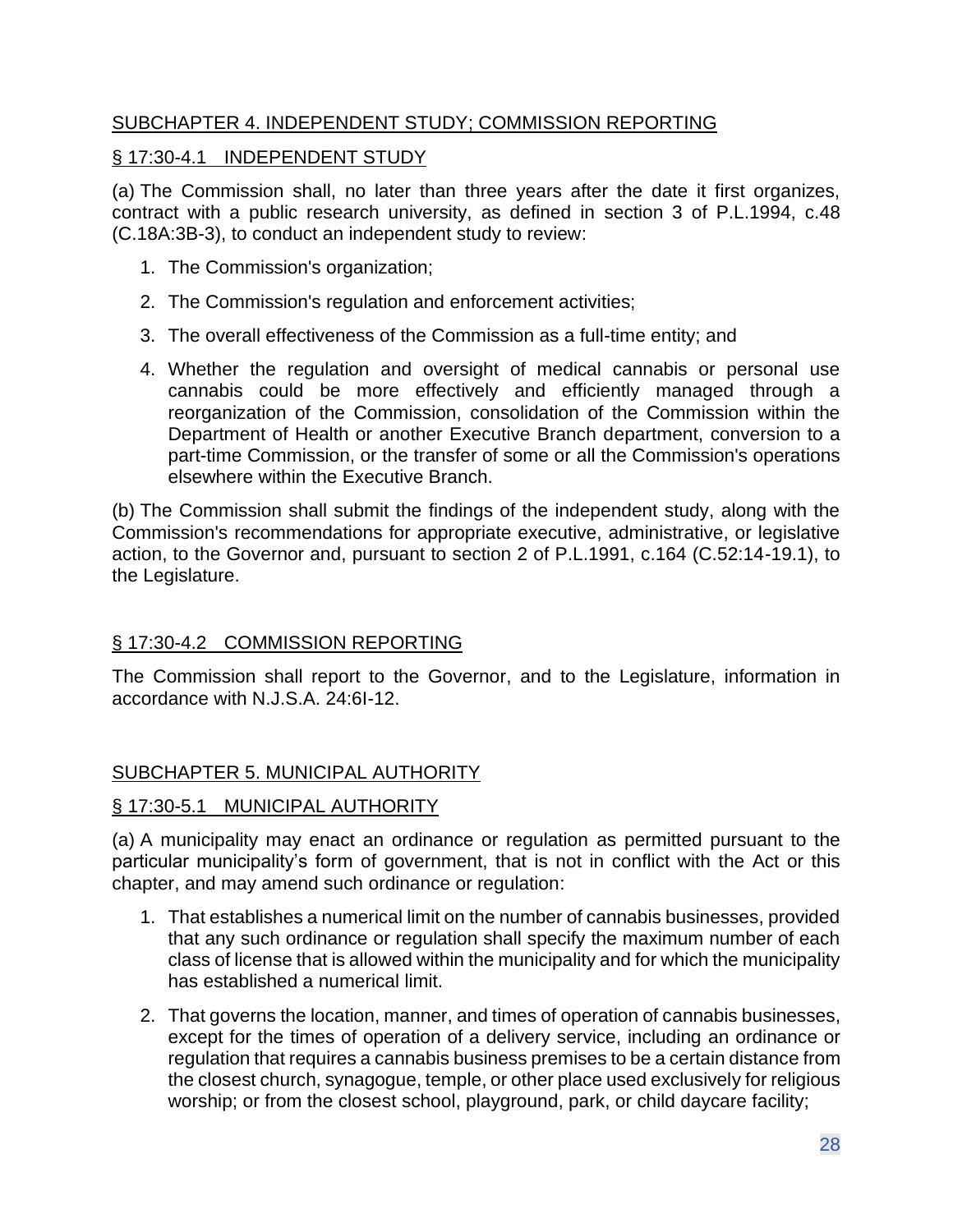- 3. That establishes civil penalties for a violation of such ordinance or regulation; and
- 4. That imposes a separate local licensing requirement

(b) A municipality may enact and amend an ordinance or regulation to prohibit the operation of any one or more classes of cannabis business within the jurisdiction of the municipality pursuant to paragraph (b) of N.J.S.A. 24:6I-45, and such prohibiting ordinance shall apply throughout the municipality.

1. Such ordinance or regulation may include the authorization or prohibition of outdoor cultivation.

(c) If a municipality does not enact a prohibiting ordinance pursuant to paragraph (b) of N.J.S.A. 24:6I-45, any class of cannabis business that is not otherwise prohibited from operating within the municipality shall be permitted:

- 1. The cultivation, manufacturing, and selling and reselling of usable cannabis and cannabis products;
- 2. The operations to transport in bulk cannabis items by a cannabis cultivator, cannabis manufacturer, cannabis wholesaler, cannabis distributor, or cannabis delivery service shall be permitted uses in all industrial zones of the municipality; and
- 3. The selling of cannabis items to consumers from a retail store by a cannabis retailer shall be a conditional use in all commercial zones or retail zones, subject to meeting the conditions set forth in any applicable zoning ordinance or receiving a variance from one or more of those conditions in accordance with the "Municipal Land Use Law," P.L.1975, c.291 (C.40:55D-1 et seq.).

(d) Within 28 days of receipt of a license application from the Commission, a municipality shall inform the Commission whether such license application complies with its ordinance or regulation, as may be applicable. Failure of a municipality to respond to the Commission within the designated time period may result in the Commission deeming the license application in compliance with any pertinent ordinance or regulation.

(e) A municipality may provide input to the Commission as to the municipality's preferences for licensure pursuant to N.J.A.C. 17:30-6.3.

(f) A municipality and its governing body entrusted with zoning or the regulation of land use may provide zoning approval of a proposed location of a license applicant's cannabis business premises, which shall consist of a letter or affidavit from appropriate officials of the municipality stating that the location will conform to municipal zoning requirements allowing for activities related to the operations of the proposed cannabis business to be conducted at the location, and any variances granted concerning the operation of an cannabis business.

1. Such municipality and its governing body and appropriate officials entrusted with zoning or the regulation of land use shall consider whether a cannabis business's premises conforms to municipal zoning requirements based on the nature of the cannabis business's primary business operations.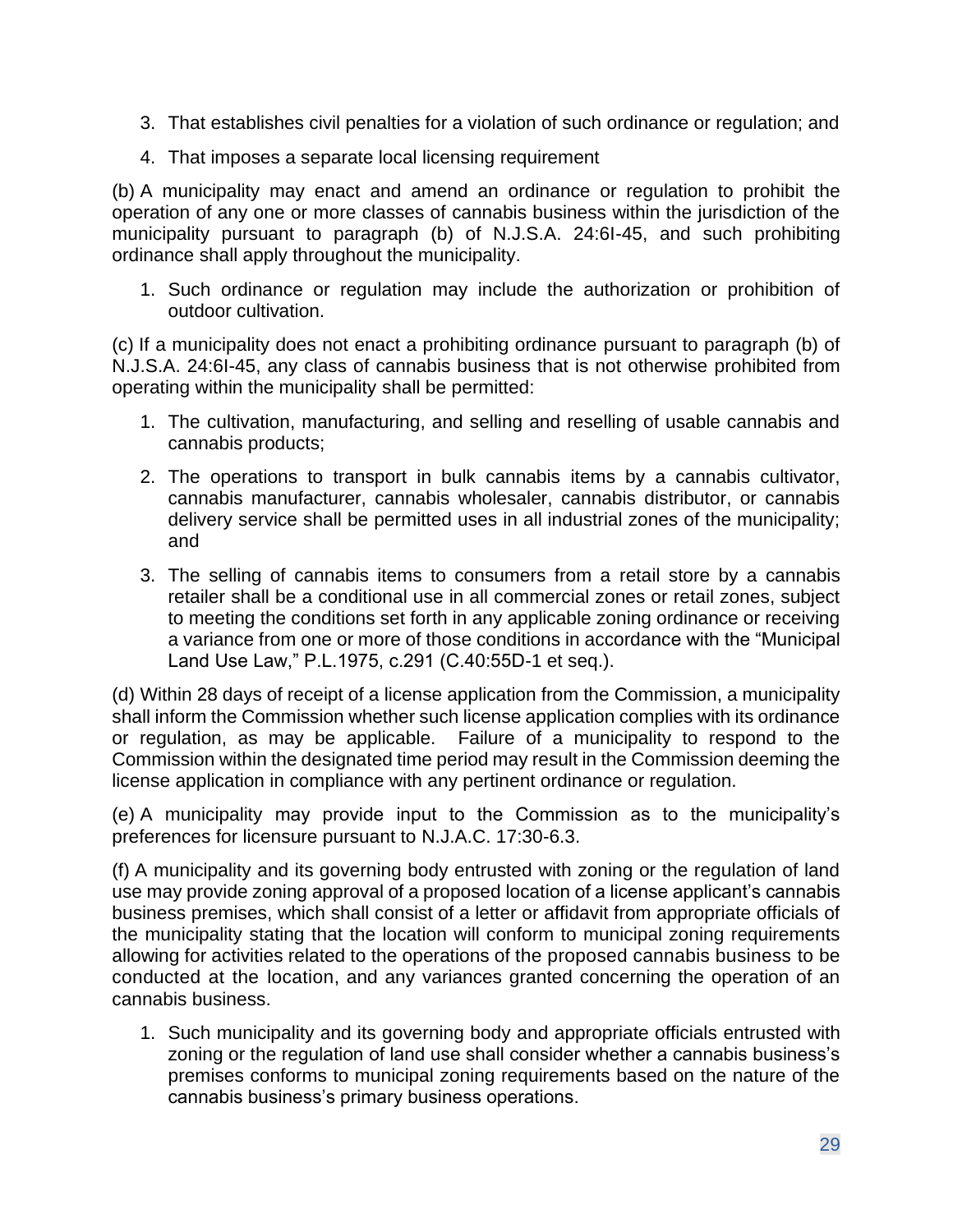(g) A municipality may demonstrate proof of local support for the suitability of a cannabis business's proposed location by indicating that the intended location is appropriately located or otherwise suitable for activities related to the operations of the proposed cannabis business:

- 1. Where the municipality has a governing body, with the adoption of a resolution by the governing body; or
- 2. Where the municipality has no governing body, with a written letter of support from the municipality's executive.

(h) A municipality may provide written approval for a proposed expanded ATC pursuant to N.J.S.A. 24:6I-46(a)(3)(a)(ii).

(i) A county or municipality government official shall not solicit from a cannabis business, and a cannabis business shall not offer, any thing of value in exchange for zoning approval, proof of local support, or written approval for such cannabis business, or take any other action that would violate N.J.S.A. 40A:9-22.5 of the Local Government Ethics Law.

(j) A municipality may adopt an ordinance imposing a transfer tax or user tax on the sale of any usable cannabis or cannabis products by a cannabis establishment located within the municipality pursuant to N.J.S.A. 40:48I-1 which may include: sales between cannabis establishments, sales of cannabis items to consumers, or any combination thereof:

- 1. The rate of a transfer tax established shall be at the discretion of the municipality, but in no case shall a rate exceed 2% of the receipts from each sale by a cannabis cultivator; 2% of the receipts from each sale by a cannabis manufacturer; 1% of the receipts from each sale by a cannabis wholesaler; or 2% of the receipts from each sale by a cannabis retailer; and
- 2. The chief financial officer of the municipality shall collect and administer any transfer tax or user tax imposed by ordinance pursuant to N.J.S.A. 40:48I-1, including enforcing the payment of delinquent taxes.

(k) Any State or local law enforcement or regulatory authority or agency may request that cannabis business personnel performing a transport or delivery present a Cannabis Business Identification Card or a copy of a transport order or delivery request.

(l) In no case may a municipality restrict the transportation of cannabis items through or delivery of cannabis items within the municipality by adopting an ordinance or any other measure. Any such restriction shall be deemed void and unenforceable.

(m) In accordance with N.J.S.A. 40:55D-18, fees established by a municipality for issuing zoning permits, certifications, or authorizations to cannabis business applicants must be reasonably based on the administrative costs for the issuance of such municipal permit, certificate, or authorization.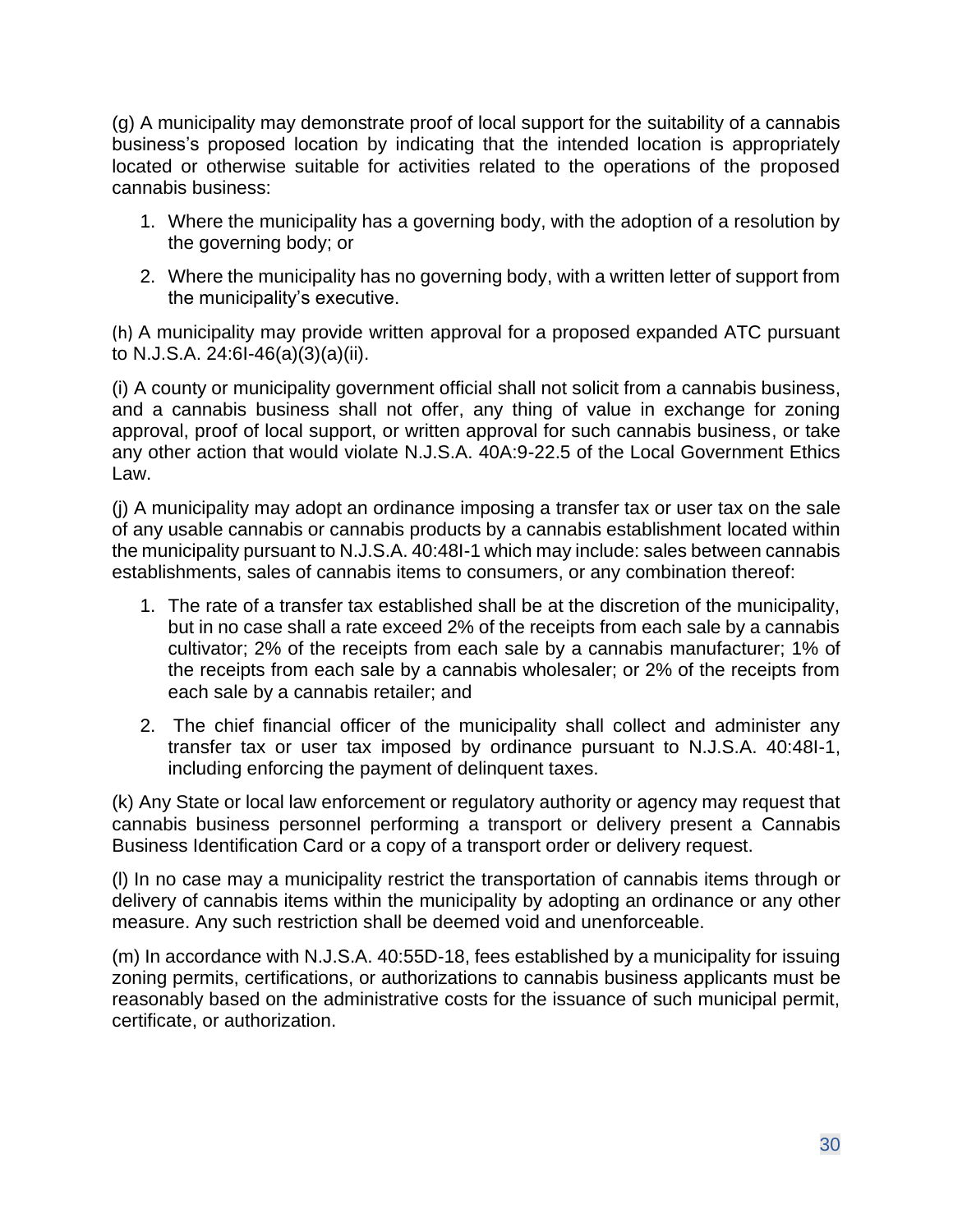# SUBCHAPTER 6. CANNABIS BUSINESS LICENSING GENERAL TERMS

# § 17:30-6.1 CANNABIS BUSINESS LICENSING PROCESS; APPLICATION PRIORITY REVIEW AND APPROVAL

(a) The Commission shall annually evaluate whether the number of each class of cannabis business is sufficient to meet the market demands of the State and whether the price and availability of cannabis items are discouraging purchases from the illegal market.

(b) The Commission shall accept new license applications and issue additional licenses, as it deems necessary to meet the demands identified in paragraph (a), except as otherwise provided in this section and section 33 of P.L.2021, c.16 (C.24:6I-46).

- 1. During the 24-month period after February 22, 2021, the Commission shall not allow more than 37 licensed cannabis cultivators. This number shall include any expanded ATCs**.** 
	- i. Microbusinesses with cannabis cultivator licenses shall not count towards this cannabis cultivator license limit of 37; and
	- ii. The Commission may accept, review, score, and process additional applications for cannabis cultivators during the 24-month period, provided that there are only 37 cannabis cultivators with licenses.
- 2. Following the 24-month period after February 22, 2021, the Commission shall review the limit of 37 cannabis cultivator licenses and issue new licenses to meet the market demands of the State, and may accept new applications as it deems necessary to meet those demands;
- 3. The Commission shall issue a sufficient number of cannabis manufacturer licenses to meet the market demands of the State and may accept new applications for additional cannabis manufacturer licenses as it deems necessary to meet those demands.
- 4. The Commission shall issue a sufficient number of cannabis retailer licenses to meet the market demands of the State and may accept new applications for additional cannabis retailer licenses as it deems necessary to meet those demands.
- 5. The Commission shall seek to ensure that cannabis retailers have adequate access to licensed sources of cannabis items to discourage purchases from the illegal market.

(c) The Commission may specify the type or class of conditional or annual cannabis business license applications or testing laboratory license applications it shall accept at any given time and when it shall accept them. The Commission may set any geographic limitations on the acceptance of license applications, provided such limitations are consistent with meeting the market demands of the State.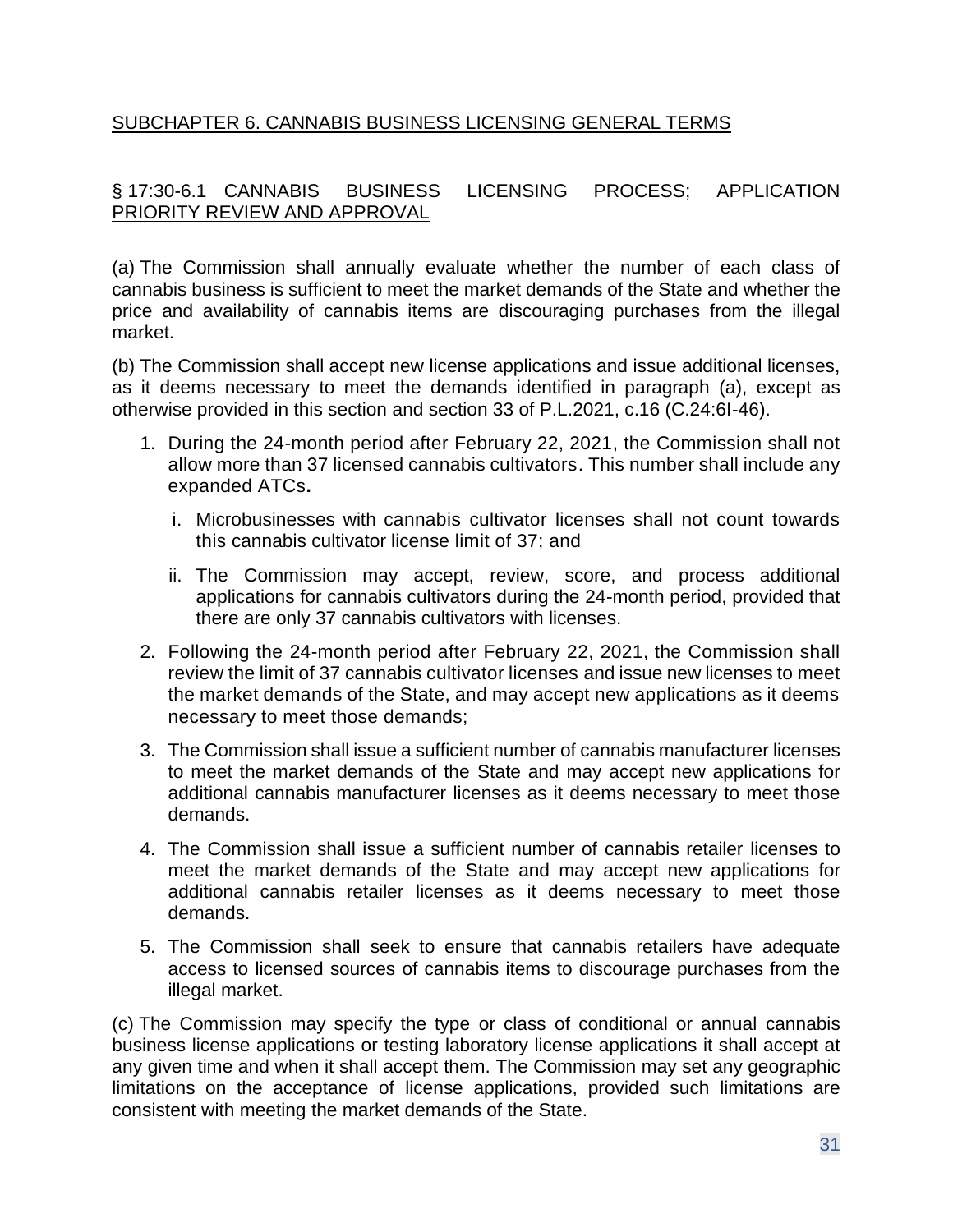- 1. During the period of time that the Commission is accepting a specific class of conditional or annual cannabis business license applications, the Commission shall accept license applications on a continuous rolling basis, which shall be scored, reviewed, and approved pursuant to paragraph (d).
- 2. The Commission shall provide notice of the initial acceptance of license applications in the New Jersey Register, on the Commission website, to the Commission email list, and at a Commission public meeting. Any subsequent changes to the type or class of license applications accepted shall be noticed in the New Jersey Register, on the Commission website, to the Commission email list, and at a Commission public meeting.
- 3. The notice identified in paragraph (2) regarding the acceptance of license applications shall include:
	- i. The types or classes of license applications being accepted;
	- ii. The criteria for eligibility for such license applications;
	- iii. Any geographic limitations on the acceptance of licenses; and
	- iv. If the number of available licenses of a certain class is capped or limited, the number of available licenses of such class.
- 4. Microbusinesses shall not count towards any limitation on the number of cannabis business licenses issued by the Commission.

(d) The Commission shall review, score, and approve conditional and annual cannabis business license applications and issue licenses to applicants that receive a full score or greater, and shall have the full authority to establish the priority by which conditional and annual cannabis business license applications and applicants are reviewed, scored, approved, and issued, such that:

- 1. Social Equity Businesses, Diversely Owned Businesses, and Impact Zone Businesses always have priority over other license applicants;
- 2. Conditional license applicants always have priority over annual license applicants;
- 3. Microbusinesses license applicants always have priority over standard cannabis business license applicants;
- 4. License applicants given bonus points pursuant to N.J.S.A. 24:6I-36(d)(2) have priority over license applicants with no bonus points; and
- 5. The priority of the review, scoring, and approval of license applications and issuance of licenses is consistent with meeting the market demands of the State, with the Act, and this chapter.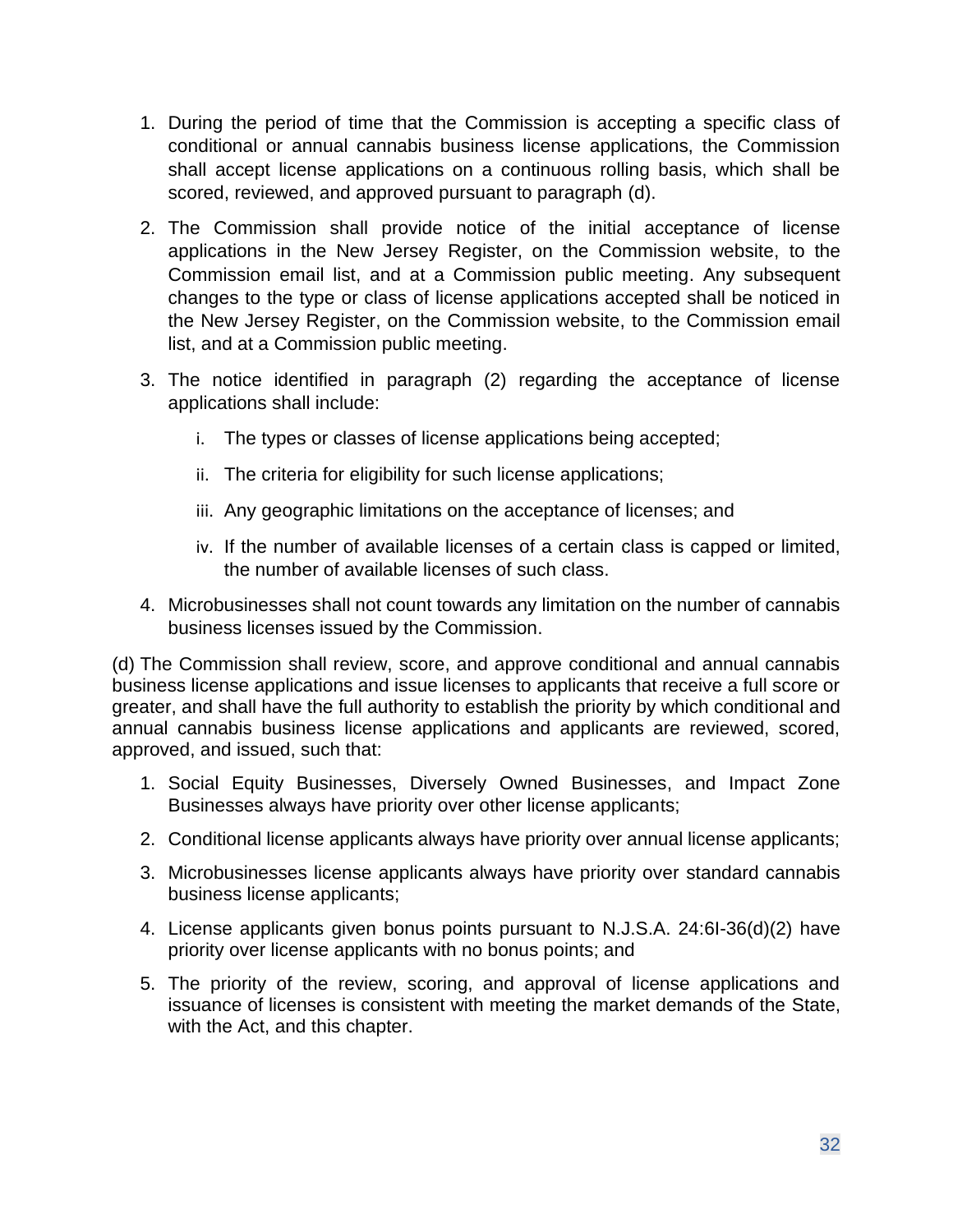# § 17:30-6.2 CANNABIS BUSINESS LICENSING LOTTERY

(a) Where the number of applicants with the same number of points in a cannabis business license class or group is greater than the remaining number of licenses available from the Commission, the Commission may conduct a public lottery among the eligible license applicants in such class or group pursuant to this section.

- 1. The Commission shall cease accepting applications for the license class(es) or group(s) to be included in the lottery at least 90 days prior to the lottery;
- 2. All applications for the license class(es) or group(s) to be included in the lottery shall be reviewed and scored prior to the lottery; and
- 3. The Commission shall provide notice of any lottery for license applications to the license applicants and at least one statewide media organization, and on the Commission website, the Commission email list, and at a Commission public meeting.
- (b) When the Commission conducts a public lottery for a class or group of eligible cannabis business license applicants, the Commission shall conduct a lottery for each available license and select one license applicant to approve in each round, until there are no available licenses left.
	- 1. The Commission shall use the lottery to select a waitlist containing the same number of license applicants as there are licenses available, but in no case shall the waitlist contain fewer than three license applicants provided there exist qualified applicants.
	- 2. If the license applicant chosen for approval declines the license, the Commission shall offer the license to the next applicant on the waitlist;
	- 3. If no more applicants remain on the waitlist and there are still licenses available, the remaining licenses shall be returned to the Commission and the Commission shall conduct another lottery in accordance with this section to award the remaining licenses;

(c) The Commission shall conduct a lottery that is impartial, random, and in a format selected by the Commission.

# § 17:30-6.3 MUNICIPAL PREFERENCE

A municipality may submit its preference(s) for the issuance of licenses to cannabis businesses by writing to the Commission pursuant to the Notice required by N.J.A.C. 17:30-6.1 (c).

1. Such notice shall be received by the Commission within 28 days of receipt of an application and shall not conflict with any letter of support issued to a license applicant pursuant to (9) of N.J.A.C. 17:30-7.10.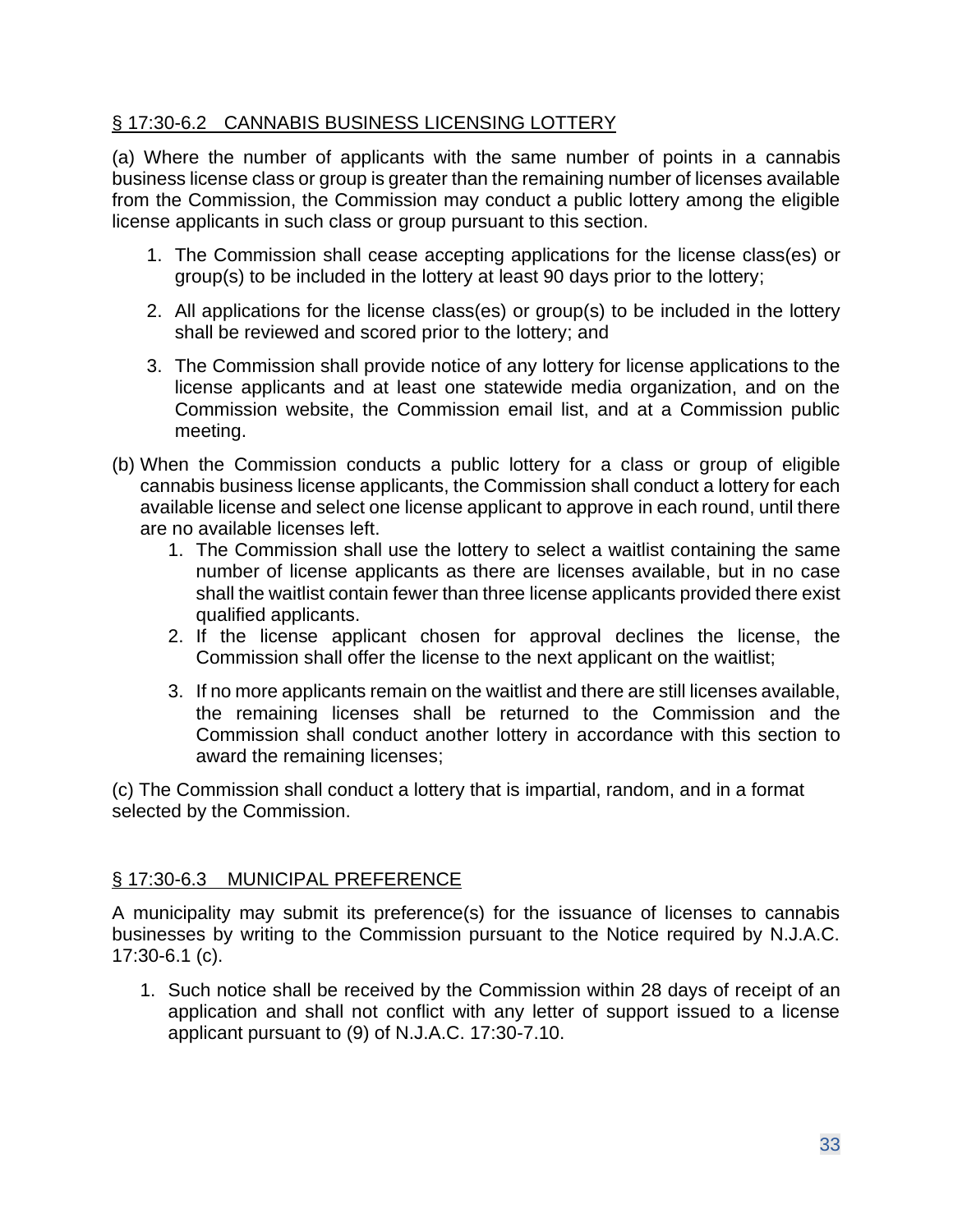# § 17:30-6.4 DIVERSELY OWNED BUSINESSES

(a) Until such time that the Commission determines that it will develop its own certification process, a "Diversely Owned Business" means a license applicant or a license-holder that has been certified as a minority business, as a woman's business, as a disabled-veterans' business, or as any combination thereof, by the Division of Revenue and Enterprise Services in the Department of the Treasury.

- 1. A minority business or minority-owned business enterprise is a business that meets the requirements of N.J.S.A. 52:27H-21.18 et seq., including, but not limited to, that:
	- i. At least 51% of the ownership interest is held by persons who are minorities; and
	- ii. The management and daily business operations are controlled by one or more of the minorities who own it.
- 2. A women's business or women-owned business enterprise is a business that meets the requirements of N.J.S.A. 52:27H-21.18 et seq., including, but not limited to, that:
	- i. At least 51% of the ownership interest is held by persons who are women; and
	- ii. The management and daily business operations are controlled by one or more of the women who own it.
- 3. A disabled-veterans' business or disabled veteran-owned business enterprise is a business that meets the requirements of N.J.S.A. 52:32-31.2, including, but not limited to, that:
	- i. At least 51% of the ownership interest and control is held by persons who are disabled veterans; or
	- ii. The business has been officially verified by the U.S. Department of Veterans Affairs as a service-disabled veteran-owned small business.

(b) A diversely owned business shall submit, in its cannabis business license application, the certification from the Division of Revenue and Enterprise Services, Department of Treasury, pursuant to N.J.S.A. 52:27H-21.20 and N.J.S.A. 52:32-31.8.

# § 17:30-6.5 IMPACT ZONE BUSINESSES

(a) An "Impact Zone Business" means a license applicant or license-holder:

- 1. That operates a cannabis business that is located, or intended to be located, within an impact zone;
- 2. Where more than 50% of the ownership interest is held by a current resident or residents of an impact zone who have resided there for three or more consecutive years at the time of application; or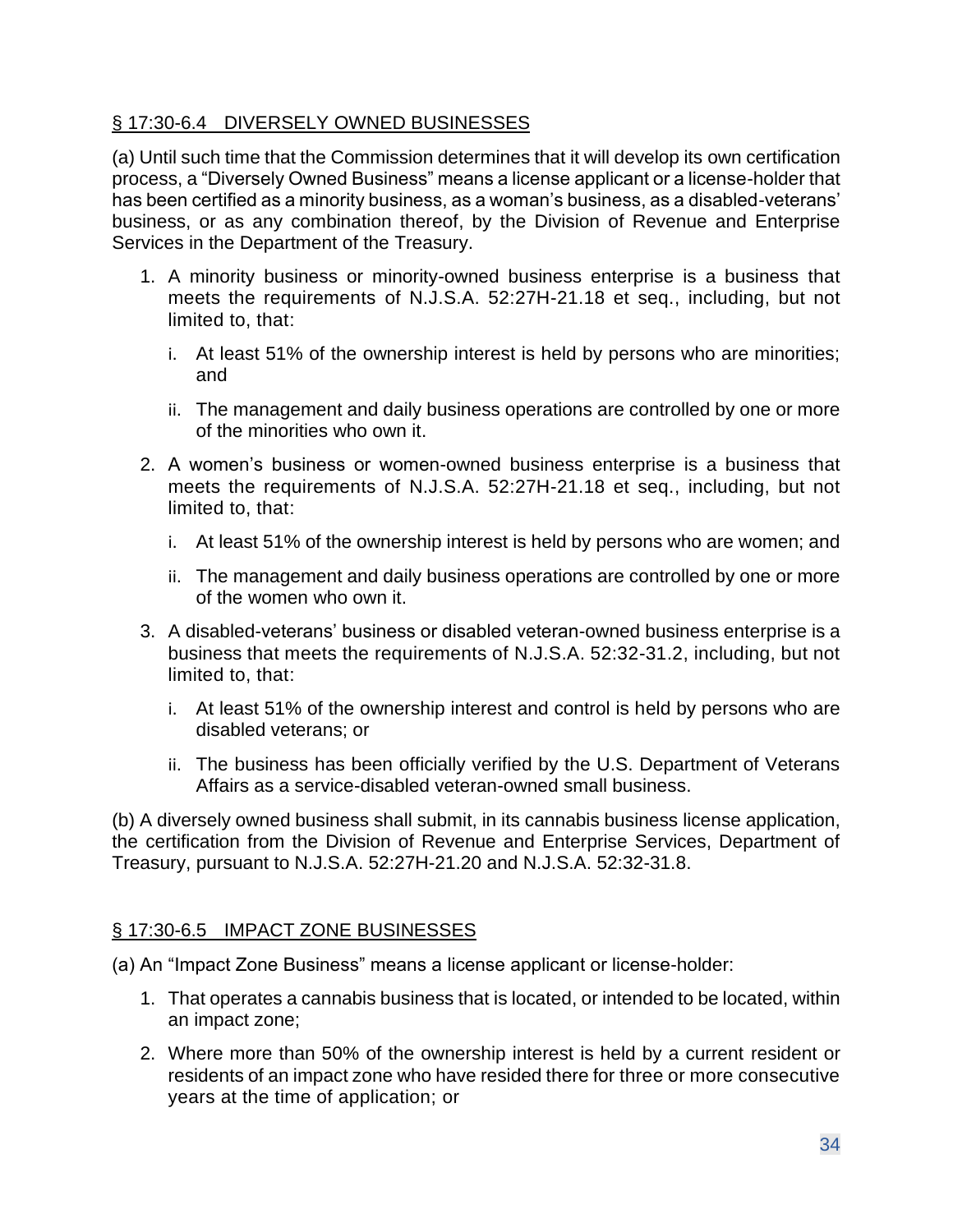- 3. That presents a plan, along with an attestation, to ensure that:
	- i. At least 25% of its employees reside in any of the State's impact zones, and
	- ii. Among the employees who reside in impact zones, at least 25% reside in the impact zone nearest to the cannabis business's location or intended location.

(b) For a license issued based on an application with an impact zone employment plan pursuant to (a)3, above, failure of an Impact Zone Business to meet the requisite percentages of employees from an impact zone within 90 days of the commencement of operations of a cannabis business may result in the suspension or revocation of a license issued.

(c) An impact zone business shall submit, in its cannabis business license application or renewal, documentation verifying its impact zone business status, including evidence and attestations from any qualifying owner, passive investor, or employee proving the qualification of the person under the criteria of (a), above.

# § 17:30-6.6 SOCIAL EQUITY BUSINESSES

(a) "Social Equity Business" means a license applicant or license-holder that meets one of the following criteria:

- 1. More than 50% of the ownership interest of the license applicant or license-holder is held by one or more persons that demonstrate one of the following criteria:
	- i. At the time the initial application is submitted, have lived in an Economically Disadvantaged Area for 5 of the 10 preceding years; and
	- ii. Are, at the time the initial application is submitted and based on the preceding year's income, a member of a household that has a household income that is 80 percent or less of the average median household income in the State, as determined annually by the U.S. Census Bureau.
- 2. More than 50% of the ownership interest of the license applicant or license-holder is held by one or more persons who are eligible to be pronounced rehabilitated in accordance with N.J.A.C. 17:30-7.12(e), if necessary, and have been adjudicated delinquent for or convicted of, whether expunged or not, in this State, another state, or federally:
	- i. at least two marijuana- or hashish-related disorderly persons offenses, or
	- ii. at least one marijuana- or hashish-related indictable offense.

(b) A social equity business shall submit, in its cannabis business license application or renewal, documentation verifying its social equity business status, including an attestation from any qualifying owner or passive investor attesting to the qualification of the person under the criteria of paragraph (a).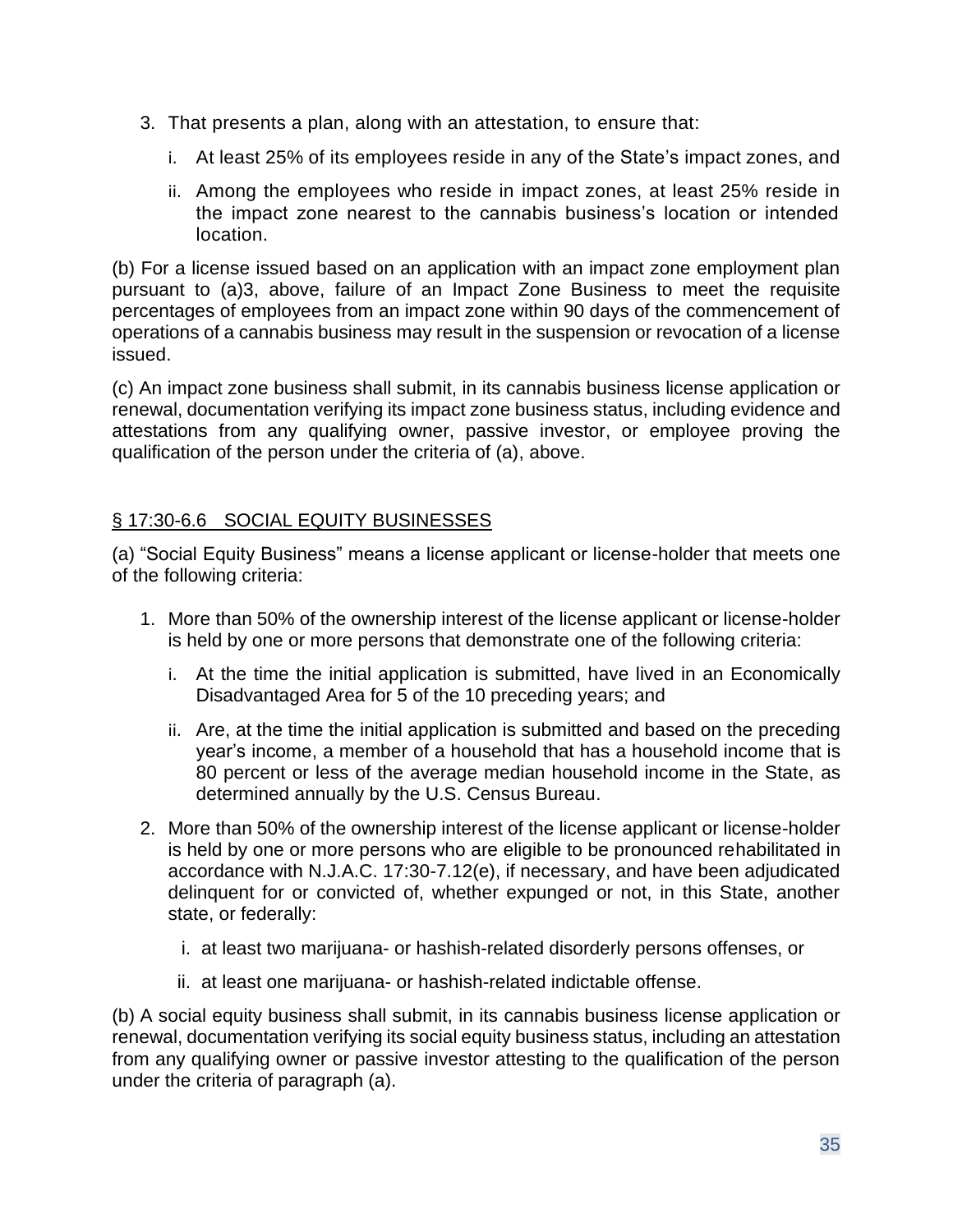### § 17:30-6.7 MICROBUSINESSES

(a) "Microbusiness" means a license applicant's or license-holder's cannabis business that:

1. Has a smaller footprint than a standard cannabis business, with respect to its business operations, capacity, and quantity of product, pursuant to subsection (f) of N.J.S.A. 24:6I-36 and this section.

(b) There shall not be any cap, limit or other numerical restriction on the number of microbusinesses authorized to operate a cannabis business. This prohibition on a cap, limit or other numerical restriction shall apply to every class of license issued.

(c) A microbusiness applicant for a conditional or annual license or a microbusiness license-holder:

- 1. Shall pay 50% of the amount of a standard license application, renewal, or other fee;
- 2. Shall not be required to have an attestation signed by a bona fide labor organization stating that the license applicant has entered into a labor peace agreement with such bona fide labor organization in any license application or as an ongoing material condition of maintaining a license; and
- 3. Shall meet all the following requirements regarding owners, passive investors, principals, and employees:
	- i. 100% of the ownership interest in the microbusiness license applicant or license-holder shall be held by current New Jersey resident(s) who have resided in the State for at least the past two consecutive years, at the time of application;
	- ii. At least 51% of the total number of persons included in the microbusiness license applicant or license-holder, including all owners, principals, and employees, shall be residents of either the municipality in which the microbusiness is or will be located, or of a municipality directly bordering such municipality, at the time of the application; and
	- iii. The microbusiness license applicant or license-holder shall employ no more than 10 employees at one time.
- 4. Shall have its entire microbusiness facility occupy an area of no more than 2,500 square feet;
	- i. The microbusiness facility shall include all areas within the premises that are a part of the microbusiness physical plant.
- 5. A microbusiness cannabis cultivator:
	- i. shall have a total cannabis grow area that does not exceed 2,500 square feet, measured on a horizontal plane, and 24 feet, measured vertically above that plane; and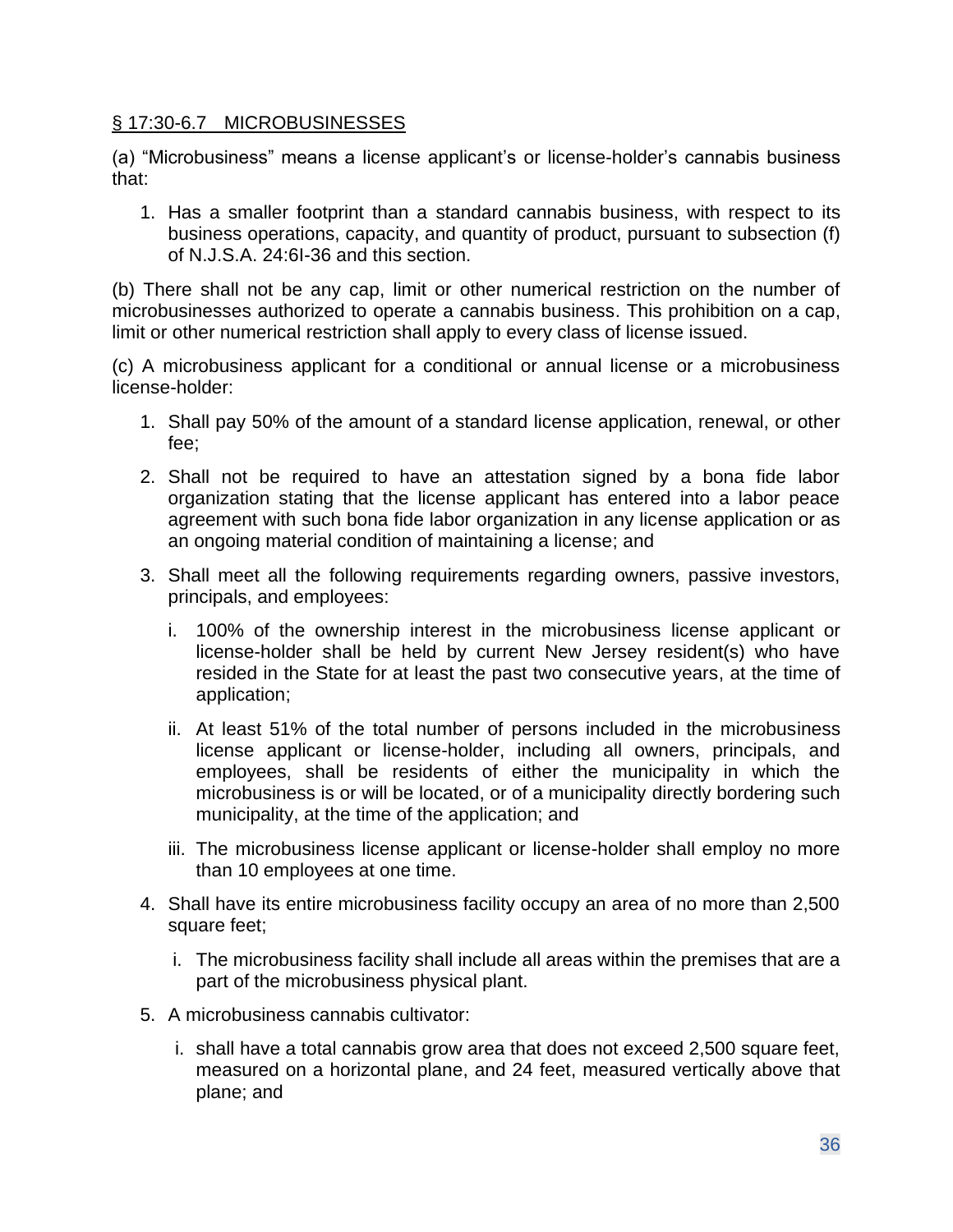- ii. shall possess a total of no more than 1,000 cannabis plants each month.
- 6. A microbusiness cannabis manufacturer, shall acquire no more than 1,000 pounds of usable cannabis each month; and
- 7. A microbusiness cannabis retailer, shall acquire for retail sale no more than 1,000 pounds of usable cannabis, or the equivalent amount in any form of cannabis product, or any combination thereof, each month.

(d) A microbusiness holding an annual license shall not sell or transfer its license; and

(e) A microbusiness holding an annual license may submit an application to convert from a microbusiness to a standard cannabis business and expand beyond the requirements of this section, pursuant to N.J.A.C. 17:30-7.15.

#### § 17:30-6.8 LIMITATIONS ON LICENSE APPLICANTS, LICENSE-HOLDERS, OWNERS, PRINCIPALS, PASSIVE INVESTORS, FINANCIAL SOURCES, MANAGEMENT SERVICES CONTRACTORS, AND VENDOR-CONTRACTORS

(a) The license-holder is the party that has responsibility and liability for the conduct of the cannabis business(s).

(b) A license applicant or license-holder shall not be established as a trust.

(c) A license applicant or license-holder shall only have, at most, one open and pending cannabis business license application for each class of license at one time and may only hold cannabis business licenses in accordance with the limitations in this section.

1. A license applicant or license-holder may abandon a license application, by providing written notice to the Commission, in order to accept another license or submit a new license application.

(d) During the 24-month period following February 22, 2021:

- 1. A license-holder and its owners and principals may concurrently hold one cannabis cultivator and one cannabis manufacturer license;
- 2. A license-holder and its owners and principals may hold one cannabis retailer license and may not hold any other license concurrent with a cannabis retailer license;
- 3. A license-holder and its owners and principals may hold one cannabis distributor license and may not hold any other license concurrent with a cannabis distributor license; or
- 4. A license-holder and its owners and principals may hold one cannabis delivery service license and may not hold any other license concurrent with a cannabis delivery service license; and
- 5. A license-holder and its owners and principals that have an expanded ATC license may concurrently hold a cannabis cultivator, cannabis manufacturer, a cannabis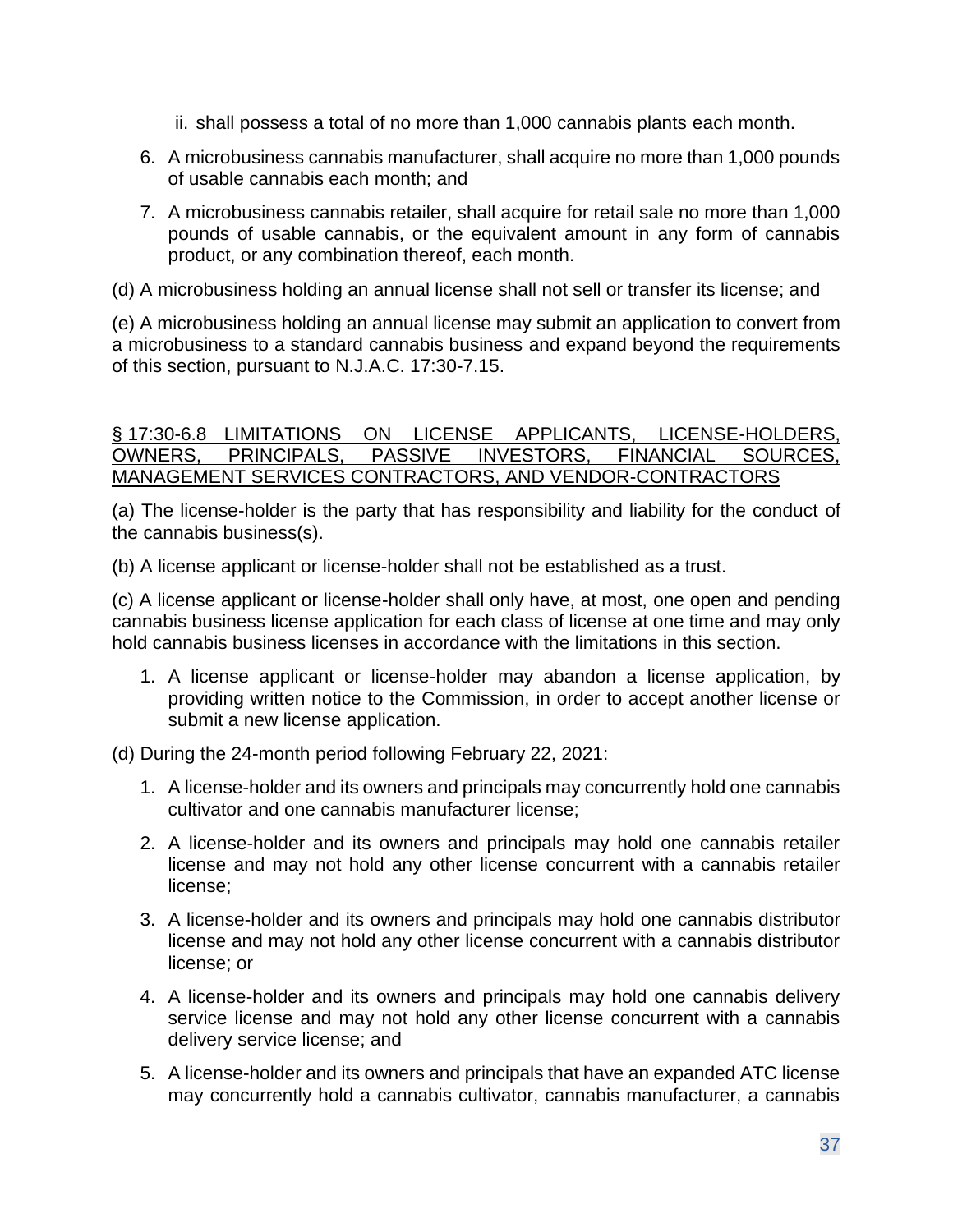retailer license, and additional cannabis retail licenses for each satellite dispensary.

- (e) After the end of the 24-month period following February 22, 2021:
	- 1. A license-holder and its owners and principals may concurrently hold one cannabis cultivator, one cannabis manufacturer, one cannabis retailer, and one cannabis delivery service license; or
	- 2. A license-holder and its owners and principals may hold one cannabis distributor license and may not hold any other license concurrent with a cannabis distributor license; and
	- 3. A license-holder and its owners and principals that have an expanded ATC license may concurrently hold a cannabis cultivator license, a cannabis manufacturer license, a cannabis retailer license, and additional cannabis retail licenses for each satellite dispensary.

(f) A license-holder holding a testing laboratory license may hold up to three testing laboratory licenses but may not hold any cannabis business licenses.

(g) A person or entity shall be an owner of only one license applicant or license-holder.

(h) A person or entity may hold ownership interest as a passive investor in more than one cannabis business or testing laboratory license applicant or license-holder.

(i) An owner, notwithstanding the amount of capital or assets that such owner contributes to a cannabis business or testing laboratory license applicant or license-holder, shall enjoy the customary incidents of ownership and shall share in the profits and losses of such cannabis business or testing laboratory license applicant or license-holder proportionate to the owner's percentage of ownership interest in such license applicant or license-holder.

(j) An ownership interest may be held directly or indirectly through an intermediary controlled by the holder, such as a shell company or holding company; the presence of such an intermediary shall not change the determination of the actual holder of the ownership interest.

- 1. An ownership interest may be in stock or securities or other forms;
- 2. An ownership interest may not include a security interest on a property, a lien, or an encumbrance; and
- 3. Mere receipt of a percent of revenue or profits in accordance with the terms of an agreement without a right to ownership or equity interest is not ownership interest.

(k) The majority share of the license applicant's ownership interest, including the ownership interest that qualifies it as a diversely owned business, social equity business, impact zone business, or microbusiness shall remain the same from the date of submission of a conditional license conversion application or submission of an annual license application until two years after the commencement of cannabis business operations.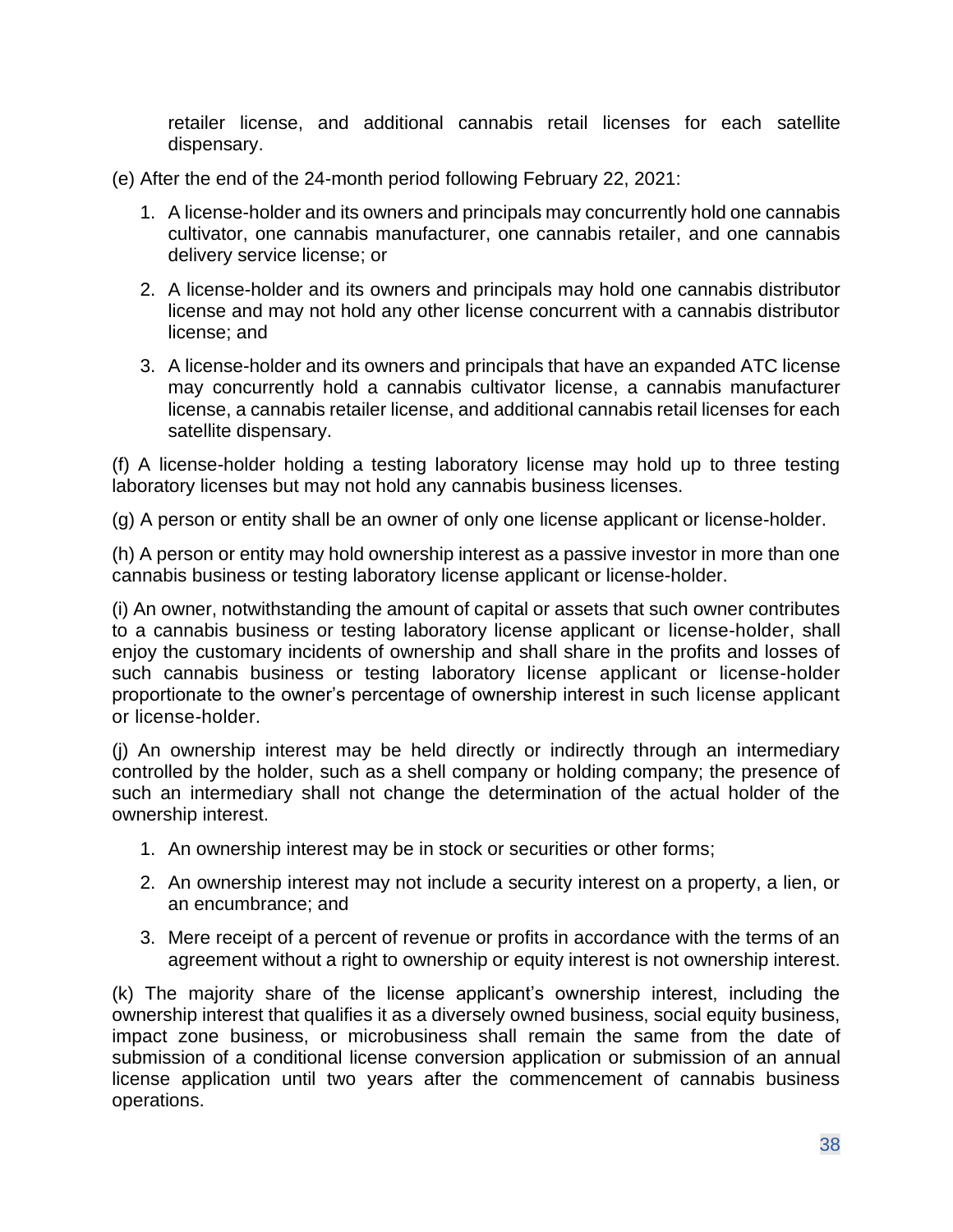- 1. A transfer of ownership interest as defined in this chapter, in a license applicant from a deceased owner to their heir shall not be prohibited; and
- 2. a transfer of ownership interest in a license applicant from a deceased owner to their surviving spouse, domestic partner, or civil union partner, if the license was issued jointly to both the parties, shall not be prohibited.

(l) A person or entity shall be a principal of only one license applicant or license-holder.

(m) A principal may have control or decision-making authority over a cannabis business or testing laboratory license applicant, license-holder, cannabis business, or testing laboratory directly or indirectly through an intermediary controlled by the principal, such as a shell company or holding company; the presence of such an intermediary shall not change the determination of the actual person or entity exercising control or decisionmaking authority.

(n) An employee or volunteer may work with more than one license applicant or licenseholder, at any or all of its cannabis business premises.

(o) An owner, passive investor, principal, employee, or volunteer of a cannabis business or testing laboratory license applicant or license-holder shall be at least 21 years of age.

- 1. except that a person less than 21 years of age who receives the transfer of ownership interest from a deceased owner or passive investor of a cannabis business or testing laboratory license applicant or license-holder as an heir may be an owner or passive investor of a cannabis business or testing laboratory license applicant or license-holder.
	- i. Such ownership interest shall be put into a trust with the heir as the beneficiary until the heir is at least 21 years of age.

(p) A management services contractor may contract with and provide management services to up to five license applicants or license-holders.

(q) A license applicant or license-holder or its owners or principals may not serve as a management services contractor.

(r) A financial source may provide funding to up to seven license applicants or licenseholders.

(s) A vendor-contractor may contract with and provide services to more than one license applicant or license-holder during the licensing process and after the issuance of license(s).

(t) vendor-contractor may include, but is not limited to:

- 1. A landlord that is leasing the land and/or building of a cannabis business premises to a license applicant or license-holder;
- 2. A contract counterparty that is leasing equipment used in the cultivation, manufacturing, retail sale, or destruction of cannabis to a cannabis business license applicant or license-holder;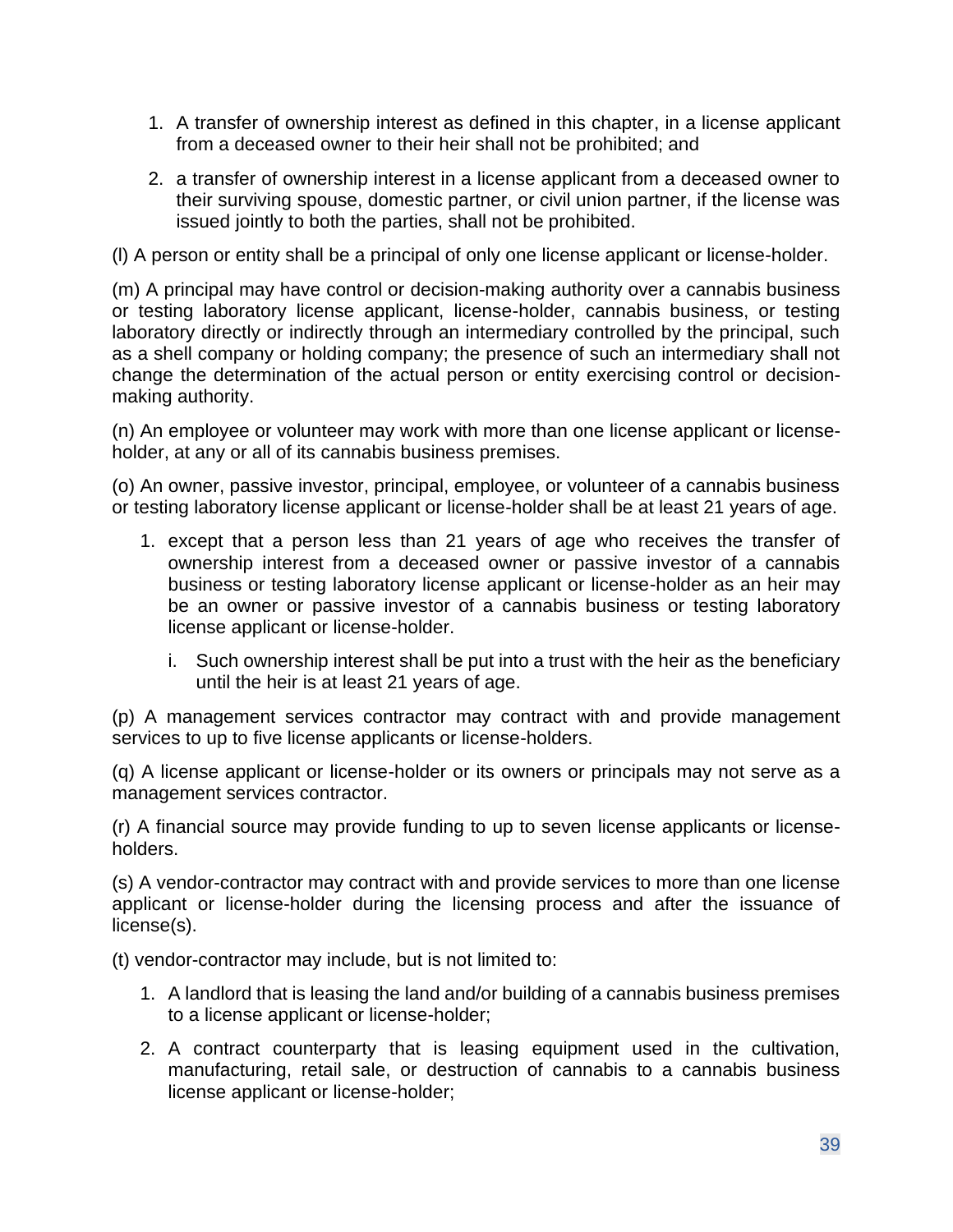- 3. A vendor providing materials;
- 4. An architect;
- 5. A construction, Heating, Ventilating, Air Conditioning, and Refrigeration, plumbing, or lighting company,
- 6. A security company,
- 7. A lawyer or lobbyist,
- 8. An accountant, or
- 9. A consultant providing services, including license application preparation, and operations recommendations regarding cultivation, manufacturing, retail sale, hiring employees, accounting, recordkeeping, or destruction.

(u) Remuneration provided by a cannabis business license-holder to a management services contractor, financial source, or vendor-contractor may include either a flat fee or a percent of revenue or profits.

(v) No owner who also has decision-making authority or principal of a license-holder operating a licensed microbusiness shall hold any financial interest in another licensed cannabis business, whether or not a microbusiness.

#### § 17:30-6.9 MANAGEMENT SERVICES AGREEMENTS

(a) A license applicant or license-holder and a management services contractor may, pursuant to this section, contract to implement a management services agreement, which may include but is not limited to: management or supervision, operations, technical assistance, consulting, hiring employees, accounting, recordkeeping, leasing of equipment or real or intellectual property, and provision of goods or materials.

(b) The terms of a management services agreement, including interest rates, returns, and fees, shall be commercially reasonable and consistent with the fair market value for the terms generally applicable to agreements of a comparable nature.

- 1. The Commission may determine whether a term is commercially reasonable or consistent with the fair market value generally applicable to the services to be provided by comparing the amount or percentage with and relying on:
	- i. The current valuation of a similar interest, service, or product in the medical or personal use cannabis market in this State and in other states with legal cannabis markets; and
	- ii. The current valuation of a similar interest, service, or product in an industry with operations similar to the cannabis industry, including, but not limited to, horticulture or agriculture, pharmaceutical drug manufacturing, and sale of pharmaceutical drugs and alcohol in this State and in other states with such industries.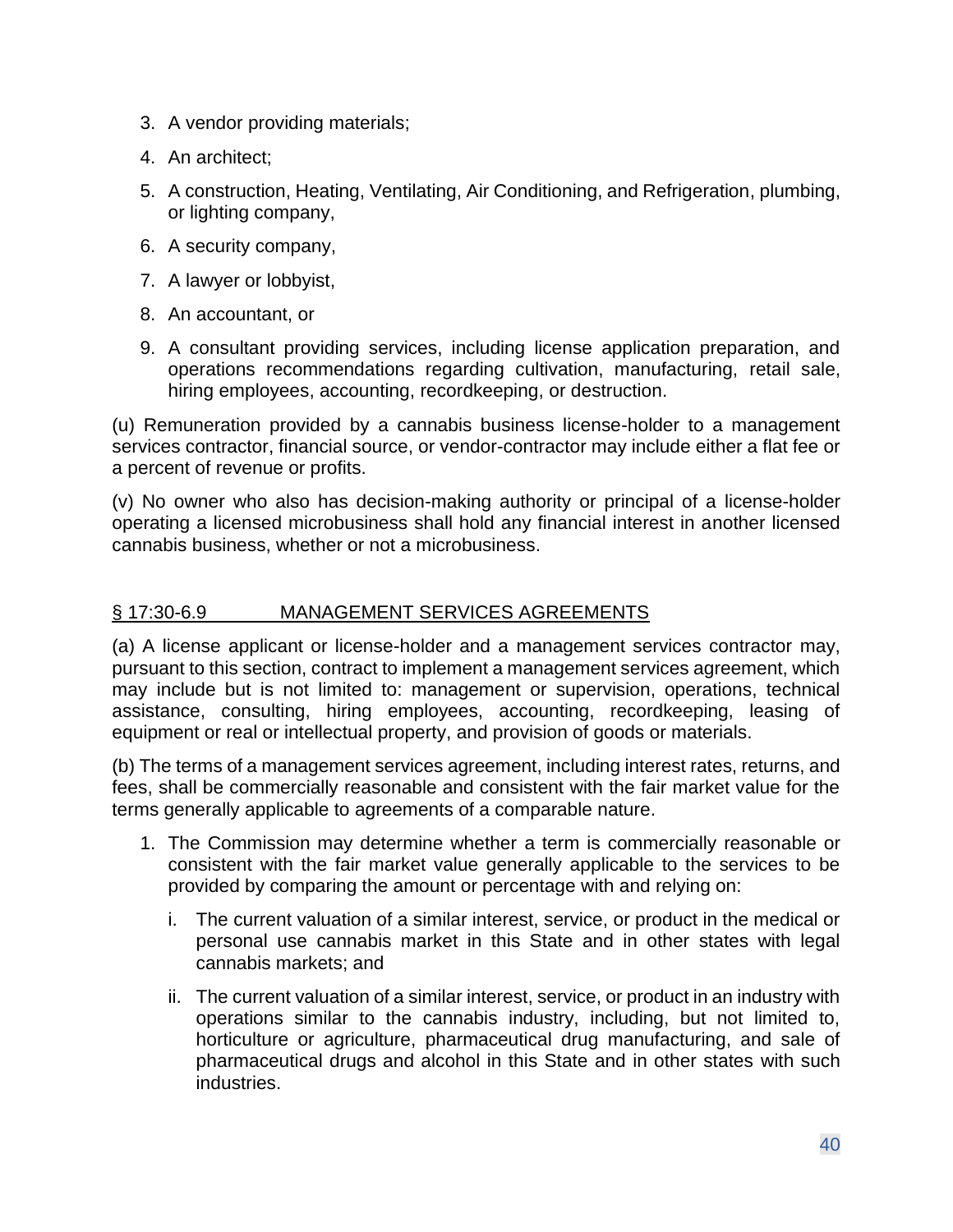(c) A management services agreement shall be bargained for between the parties in an arms-length transaction and shall include the ability for either party to terminate the agreement with due notice.

(d) A management services agreement shall acknowledge that the management services contractor and its owners, principals, and staff who are engaged, directly or indirectly, in operating the cannabis business, are supervised in such operations by the license applicant or license-holder and its owners and principals.

(e) A management services agreement shall not grant:

- 1. A security interest in a cannabis business being operated or in any of the assets of the license applicant or license-holder;
- 2. An ownership interest or any right, including a future or contingent right, to obtain an ownership interest in the cannabis business being operated;
- 3. Except that a management services contractor may be granted a future right of first refusal to acquire an ownership interest in a license applicant or license-holder that would cause the management services contractor to be an owner, where a management services contractor is qualified pursuant to N.J.A.C. 17:30-6.8 and N.J.A.C. 17:30-7.11 and will cease operations as a management services contractor to become a passive investor or an owner.

(f) The term of a management services agreement shall not exceed five years without an opportunity for the parties to renegotiate the agreement at arms-length;

(g) A management services agreement shall not include any provision that provides the management services contractor with an unfair advantage over the license applicant or license-holder or that violates any provisions of this subchapter;

- 1. Provisions that provide an unfair advantage and are prohibited pursuant to this subsection include, but are not limited to:
	- i. Any term of the agreement that is not commercially reasonable or consistent with the fair market value generally applicable to the services to be provided;
	- ii. Where a management services contractor receives a percentage of the net profits of the cannabis business being operated, such percentage of the profits is not commercially reasonable or exceeds the percentage of the net profits received by the license applicant or license-holder;
	- iii. Where the amount of a fee or price charged by the management services contractor for a service, product, intellectual property, lease, or brand provided is not commercially reasonable;
	- iv. Where the percentage of the cannabis business's "shelf space" guaranteed for the products of the management services contractor or another entity designated by the management services contractor is not commercially reasonable and is excessive, including, but not limited to, a "shelf space" guarantee exceeding 50%;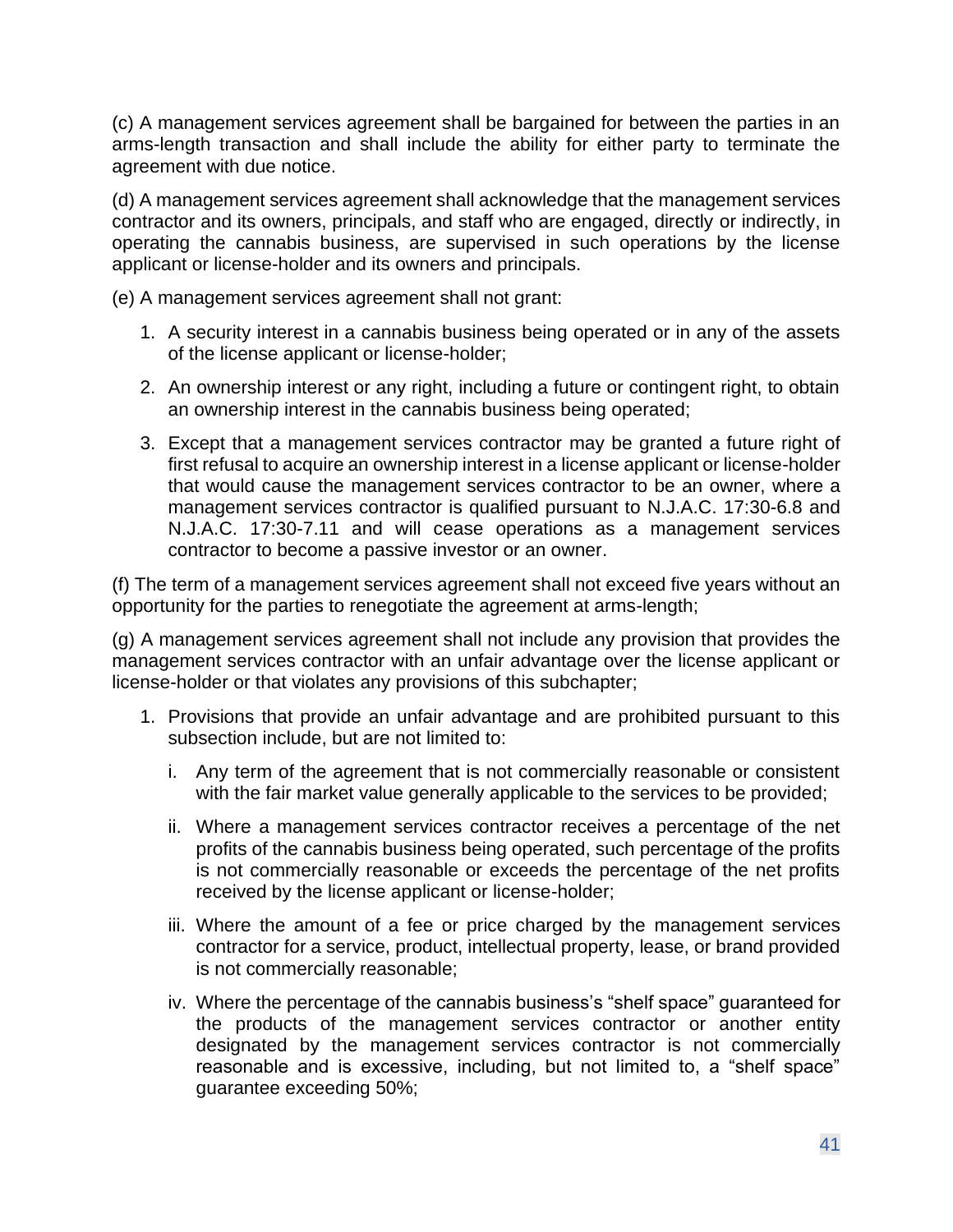- v. A promise by the license applicant or license-holder to buy a percentage of its products or materials from the management services contractor or an entity designated by the management services contractor where the percentage is not commercially reasonable and is excessive, including, but not limited to, a promise exceeding 50%;
- vi. A promise by the license applicant or license-holder not to purchase cannabis, cannabis products, or other products or materials from or sell cannabis, cannabis products, or other products or materials to specifically identified license applicants or license-holders or other businesses;
- vii. A promise by the license applicant or license-holder of non-competition with other license applicants or license-holders;
- viii. Where a penalty upon a license applicant or license-holder for noncompliance with the agreement is not commercially reasonable and is excessive relative to the degree of and harm caused by the noncompliance, including the surrender of personal assets of the license applicant or license-holder owners or principals; or
- ix. Where the management services contractor is granted control over the license applicant or license-holder such that it may overrule the license applicant's or license-holder's owners and principals over the most fundamental decisions of the license applicant or license-holder, including its strategic plan, and any decision regarding a transfer of ownership interest of an owner.

(h) Prior to the execution of any management services agreement, a license applicant or license-holder shall submit to the Commission:

- 1. A copy of the management services agreement and any related agreements between the parties;
- 2. Information detailing any remuneration paid or to be paid to the management services contractor by the license applicant or license-holder in exchange for the provision of management services; and
- 3. All submissions required from a management services contractor pursuant to N.J.A.C. 17:30-7.10 and N.J.A.C. 17:30-7.13.

(i) Prior to any material change to a management services agreement, a license applicant or license-holder shall:

1. Submit to the Commission a copy of any proposed material changes to the management services agreement and any related agreements between the parties, any proposed material changes to information detailing any renumeration paid or to be paid to the management services contractor by the license applicant or license-holder; and any proposed material changes to any previously required submissions;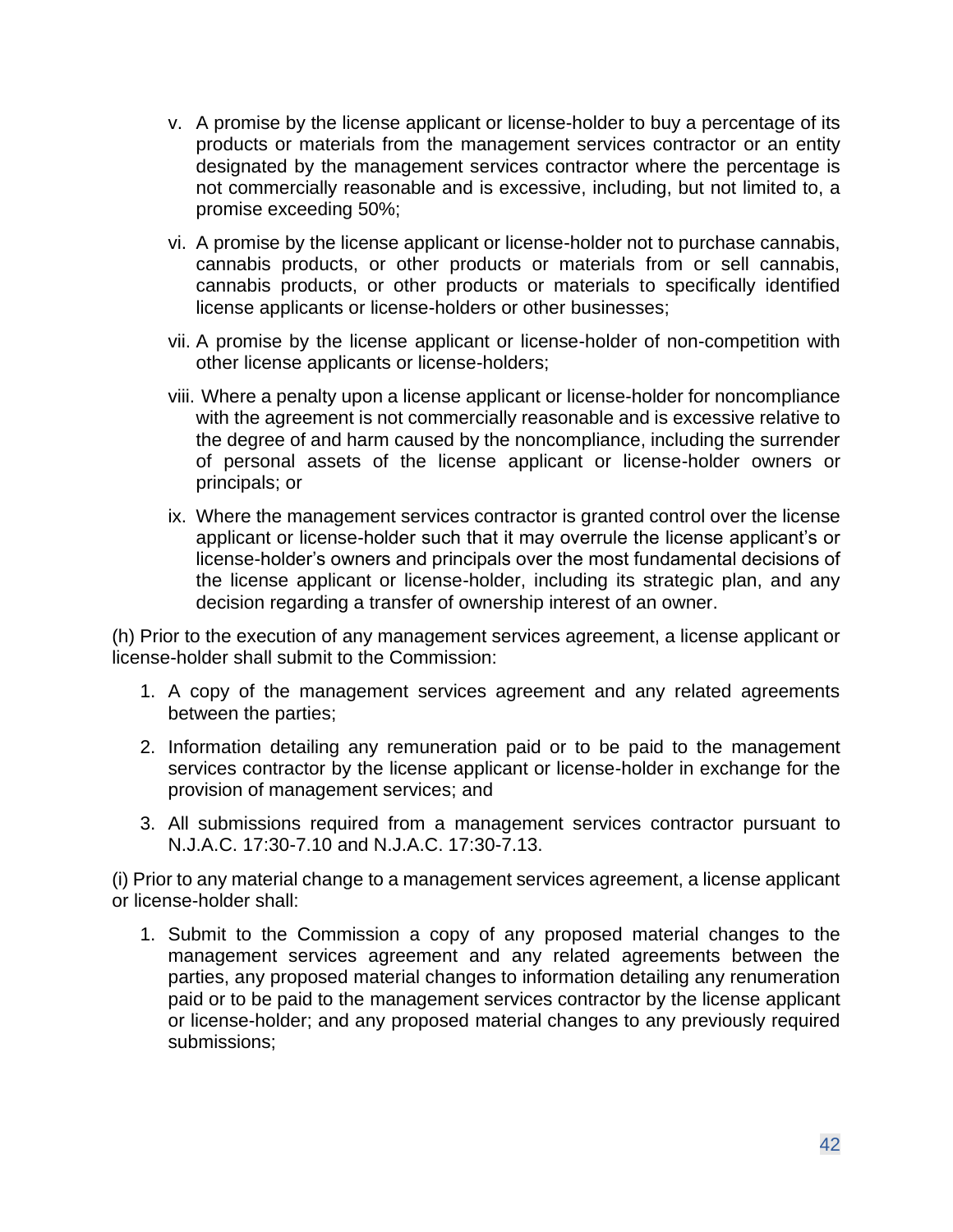(j) The Commission shall confirm whether the management services agreement and any material change comply with the Act and this chapter; and shall notify the license applicant or license-holder of the Commission's decision.

(k) The license-holder shall retain authority to audit, or use an accounting firm to audit, the management services contractor's records relating to its performance under the management services agreement.

## § 17:30-6.10 FINANCIAL SOURCE AGREEMENTS

(a) A license applicant or license-holder and a financial source may, pursuant to this section, contract to implement a financial source agreement to provide financial assistance.

- 1. A financial source includes:
	- i. Any creditor holding a security interest in the license-holder, the cannabis business or the premises.
	- ii. Any creditor holding an outstanding bond, loan, mortgage, trust deed, note, debenture, or other form of indebtedness of the license-holder or the cannabis business;

(b) The terms of the financial source agreement, including interest rates, returns, and fees, shall be commercially reasonable and consistent with the fair market value for the terms generally applicable to agreements of a comparable nature.

1. The Commission may determine whether a term is commercially reasonable or consistent with the fair market value generally applicable to the services to be provided by comparing the amount or percentage with and relying on:

- i. The current valuation of a similar interest, loan, or product in the medical or personal use cannabis market in this State and in other states with legal cannabis markets, and
- ii. The current valuation of a similar loan, service, or product in an industry with operations similar to the cannabis industry, including, but not limited to, horticulture or agriculture, pharmaceutical drug manufacturing, and sale of pharmaceutical drugs and alcohol in this State and in other states with such industries.

(c) A financial source agreement shall be bargained for between the parties in an armslength transaction and shall include the ability for the borrower to pay off the complete debt at any time with due notice and no penalties for pre-payment.

(d) A financial source agreement shall not grant to a financial source an ownership interest in the license applicant or license-holder.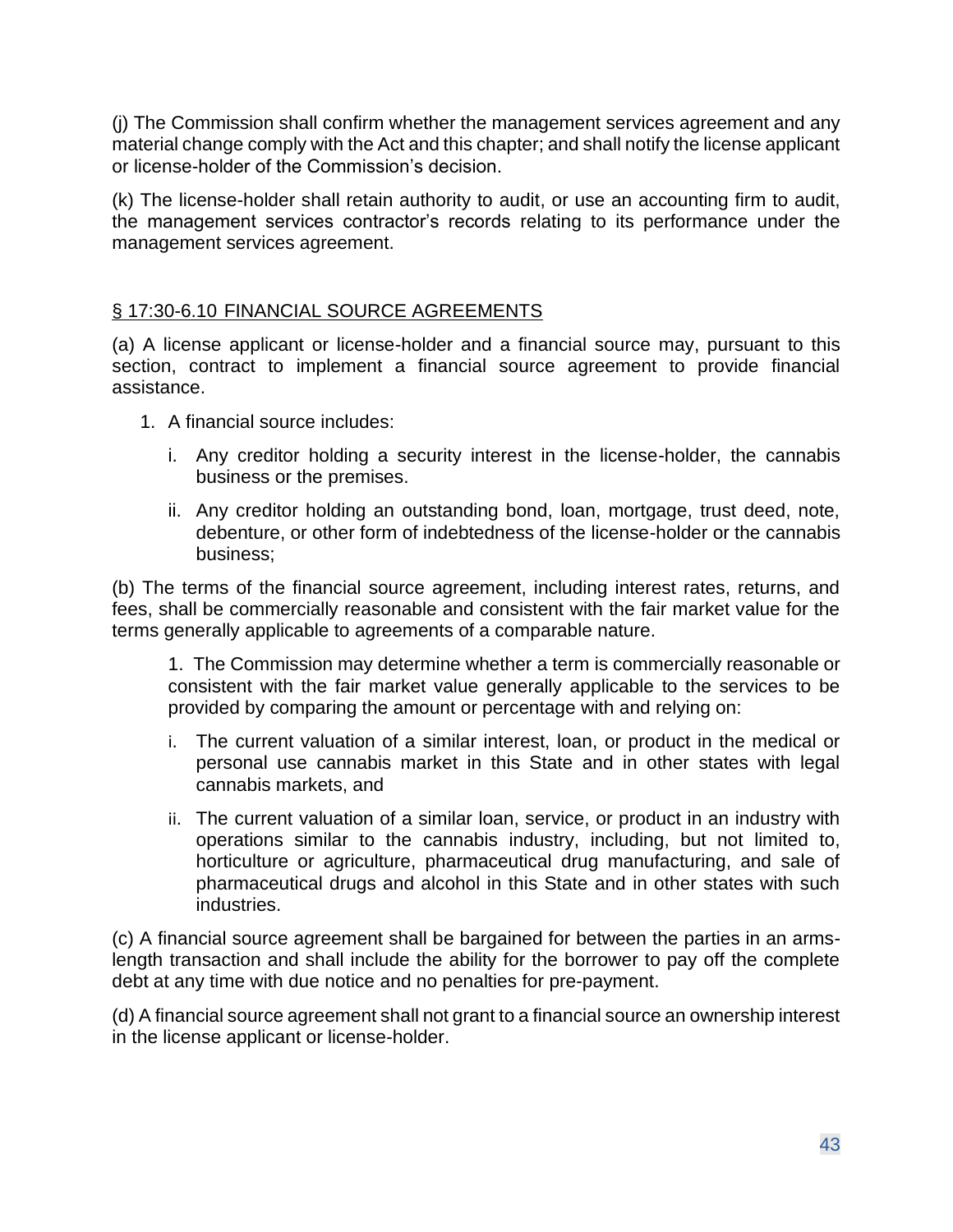(e) A financial source agreement may grant a future or contingent right to obtain an ownership interest in the cannabis business being operated, where a financial source is qualified pursuant to N.J.A.C. 17:30-7.11 and N.J.A.C. 17:30-6.8.

(f) A financial source agreement shall not include a provision that provides the financial source with an unfair advantage over the license applicant or license-holder or that violates any provisions of this subchapter.

- 1. Provisions that provide an unfair advantage and are prohibited pursuant to this subsection include, but are not limited to:
	- i. Any term of the agreement that is not commercially reasonable or consistent with the fair market value generally applicable to the services to be provided;
	- ii. Where a financial source receives a percentage of the net profits of the cannabis business being operated, such percentage of the profits is not commercially reasonable or exceeds the percentage of the net profits received by the license applicant or license-holder;
	- iii. A loan from the financial source to the license applicant or license-holder that is not commercially reasonable and is excessive, including, but not limited to, an interest rate exceeding 20%;
	- iv. Where the percentage of cannabis business's "shelf space" guaranteed for the products of the financial source or an entity designated by the financial source is not commercially reasonable and is excessive, including, but not limited to, a "shelf space" guarantee exceeding 50%;
	- v. A promise by the license applicant or license-holder to buy a percentage of its products or materials from the financial source or an entity designated by the financial source where the percentage is not commercially reasonable and is excessive, including, but not limited to, a promise exceeding 50%;
	- vi. A promise by the license applicant or license-holder not to purchase cannabis, cannabis products, or other products or materials from or sell cannabis, cannabis products, or other products or materials to specifically identified license applicants or license-holders or other businesses;
	- vii. A promise by the license applicant or license-holder of non-competition with other license applicants or license-holders;
	- viii.Where a penalty upon a license applicant or license-holder for noncompliance with the agreement is not commercially reasonable and is excessive relative to the degree of and harm caused by the noncompliance;
	- ix. Where the financial source is granted control over the license applicant or license-holder such that it may overrule the license applicant's or licenseholder's owners and principals over the most fundamental decisions of the license applicant or license-holder, including its strategic plan, and any decision regarding a transfer of ownership interest of an owner.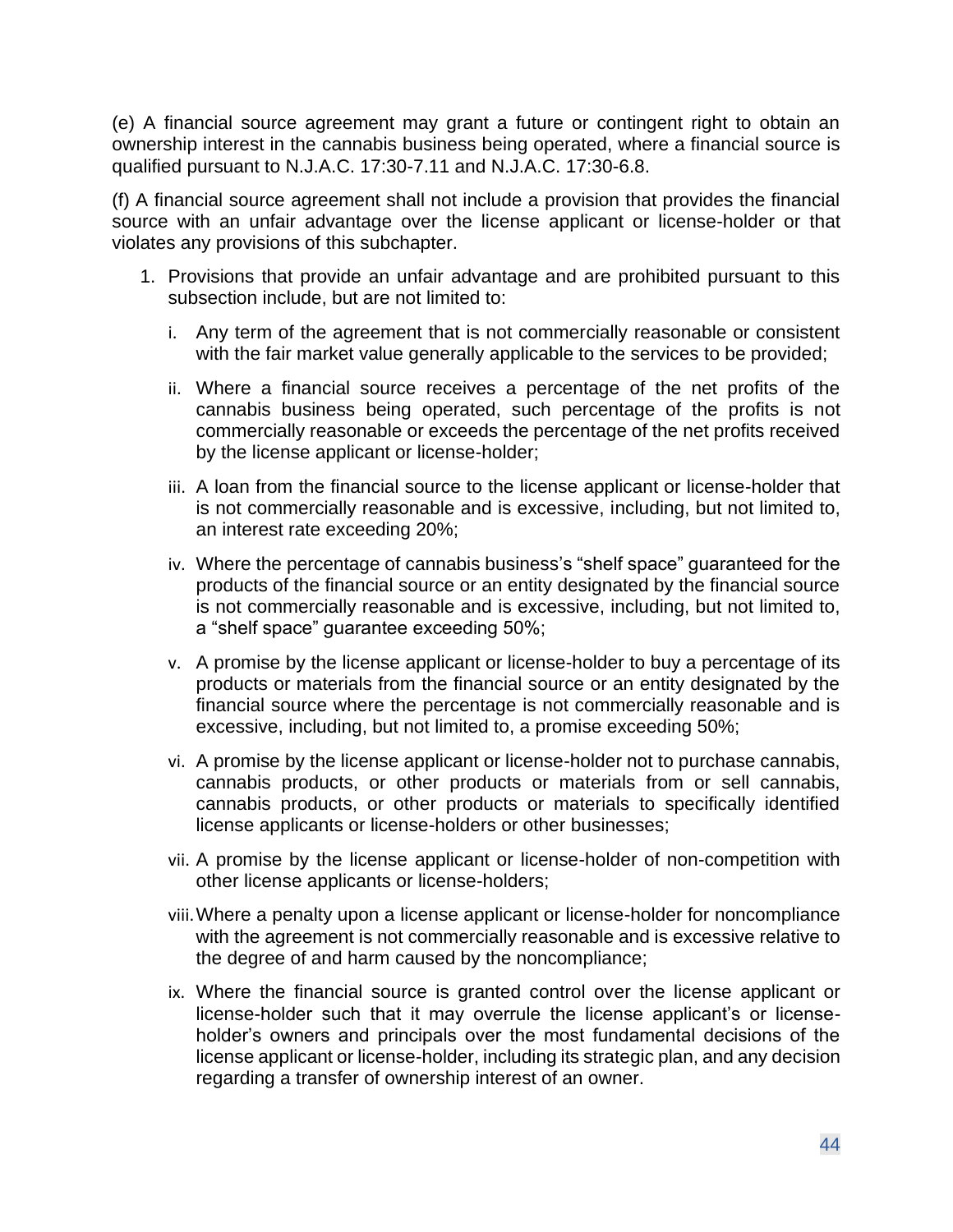(g) Prior to any financial source agreement taking effect, a license applicant or licenseholder shall submit to the Commission:

- 1. A copy of the financial source agreement and any related agreements between the parties;
- 2. Information detailing any remuneration and interest rate paid or to be paid to the financial source by the license applicant or license-holder in exchange for the bond, loan, mortgage, trust deed, note, debenture, or other form of indebtedness; and
- 3. All submissions required from a financial source pursuant to N.J.A.C. 17:30-7.10 and N.J.A.C. 17:30-7.13.

(h) Prior to any material change to a financial source agreement, including a change of ownership interest or control of the financial source, a license applicant or license-holder shall:

- 1. Submit to the Commission a copy of any proposed material changes to the financial source agreement and any related agreements between the parties, any proposed material changes to information detailing any renumeration and interest rate paid or to be paid to the financial source by the license applicant or licenseholder; and any proposed material changes to any previously required submissions;
- 2. The Commission shall confirm whether the financial source agreement and any material change complies with the Act and this chapter; and shall notify the license applicant or license-holder of the Commission's decision.

## SUBCHAPTER 7: CANNABIS BUSINESS CONDITIONAL AND ANNUAL LICENSING PROCESS

## § 17:30-7.1 EXPANDED ALTERNATIVE TREATMENT CENTERS

(a) Pursuant to subparagraph (ii) of subparagraph (a) of paragraph (3) of subsection (a) of N.J.S.A. 24:6I-46, the Commission shall not require a full application pursuant to N.J.A.C. 17:30-7.10 from an Alternative Treatment Center in order for the ATC to begin engaging in the cultivation, manufacturing, retailing, wholesaling, distributing or delivery of cannabis items, as applicable.

(b) Notwithstanding (a) of this subchapter, an Alternative Treatment Center that wishes to engage in the cultivation, manufacturing, retailing, wholesaling, distributing or delivery of cannabis items, as applicable, shall submit to the Commission:

- 1. A letter of intent notifying the Commission of the licenses sought by the ATC;
- 2. Municipal approval for each class of license sought by the ATC, which shall include: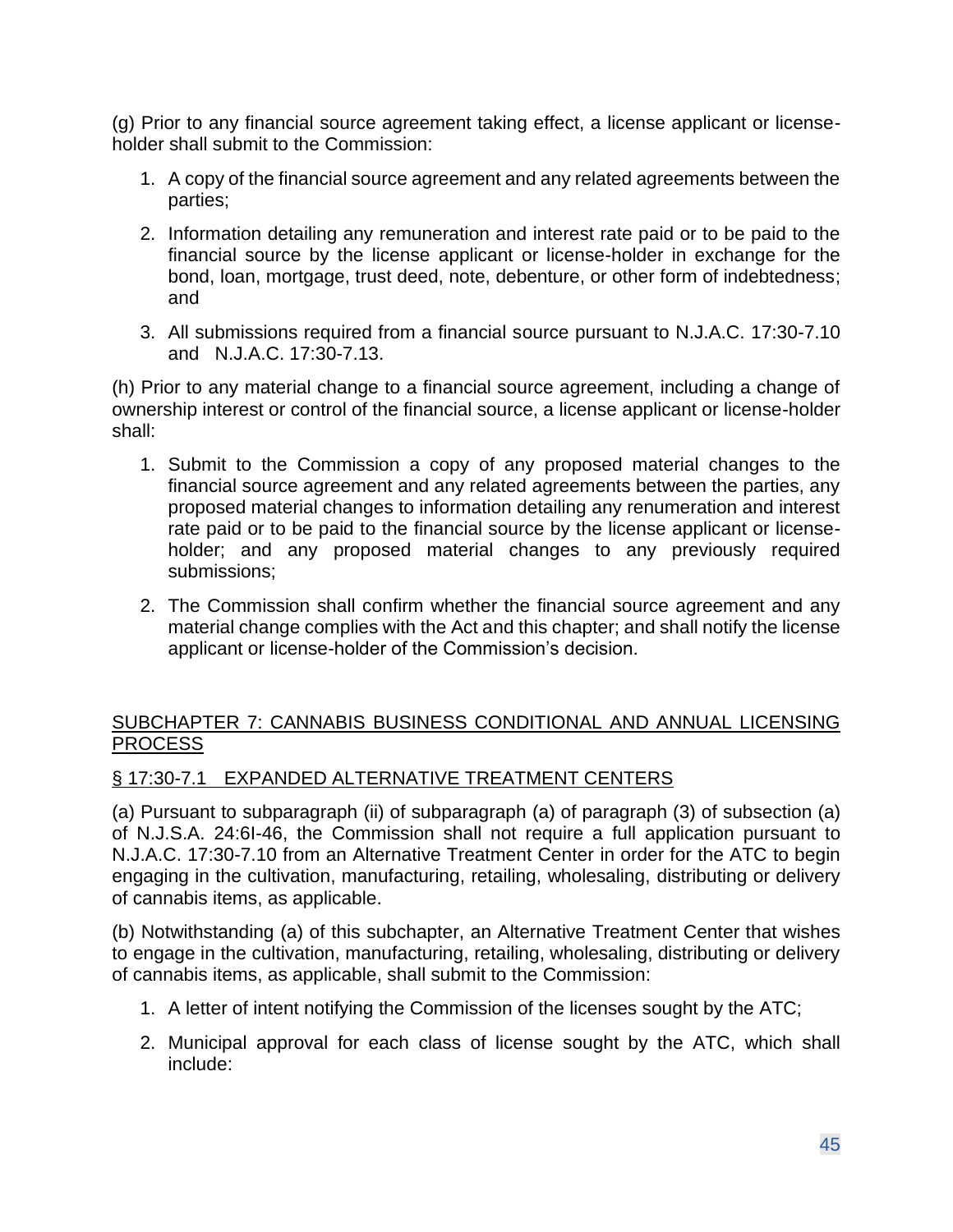- i. The ordinance(s) adopted by the municipality authorizing the operation of each class of cannabis business license being sought by the ATC, or a statement explaining that there exists no municipal ordinance prohibiting the class of cannabis business license and thus all classes are allowed pursuant to N.J.S.A. 24:6I-45;
- ii. An attestation by the ATC that, as a condition of licensure, it shall comply with all restrictions on the location, manner, and times of operation of cannabis businesses established by the municipality; and
- iii. Zoning approval, a resolution from the municipality's governing body, or a letter from the highest-ranking municipal official, as applicable, that authorizes the ATC to engage in the cultivation, manufacturing, retailing, wholesaling, distributing or delivery of cannabis items at the ATC's current premises;
- 3. A certification to the Commission that the Alternative Treatment Center has sufficient quantities of medical cannabis and medical cannabis products available to meet the reasonably anticipated needs of registered qualifying patients;
- 4. A certification to the Commission that the Alternative Treatment Center shall not make operational changes that reduce access to medical cannabis for current and new registered qualifying patients in order to operate a cannabis establishment or delivery service. Such certification shall include a detailed plan for prioritizing and meeting the needs of registered qualifying patients.
- 5. A list of owners, principals, management services contractors, financial sources and vendor-contractors associated with the proposed cultivation, manufacturing, retailing, wholesaling, distributing or delivery of cannabis items, as applicable.
	- i. Any new owners, principals, management services contractors, financial sources or vendor-contractors may be required to comply with the provisions of N.J.A.C. 17:30-7.11, 7.12, and 7.13.
- 6. An attestation signed by a bona fide labor organization stating that the ATC has entered into a labor peace agreement with such bona fide labor organization.
- 7. Any other information the Commission deems relevant in determining whether to accept the ATC's certifications.

(c) In determining whether to accept the Alternative Treatment Center's certifications pursuant to (b), above, the Commission shall assess:

- 1. Total qualifying patient enrollment in the statewide medical cannabis program;
- 2. Qualifying patient enrollment at the ATC;
- 3. Statewide inventory and inventory of the ATC;
- 4. Statewide sales of medical cannabis and medical cannabis products, and sales at the ATC;
- 5. The current medical cannabis canopy of the ATC;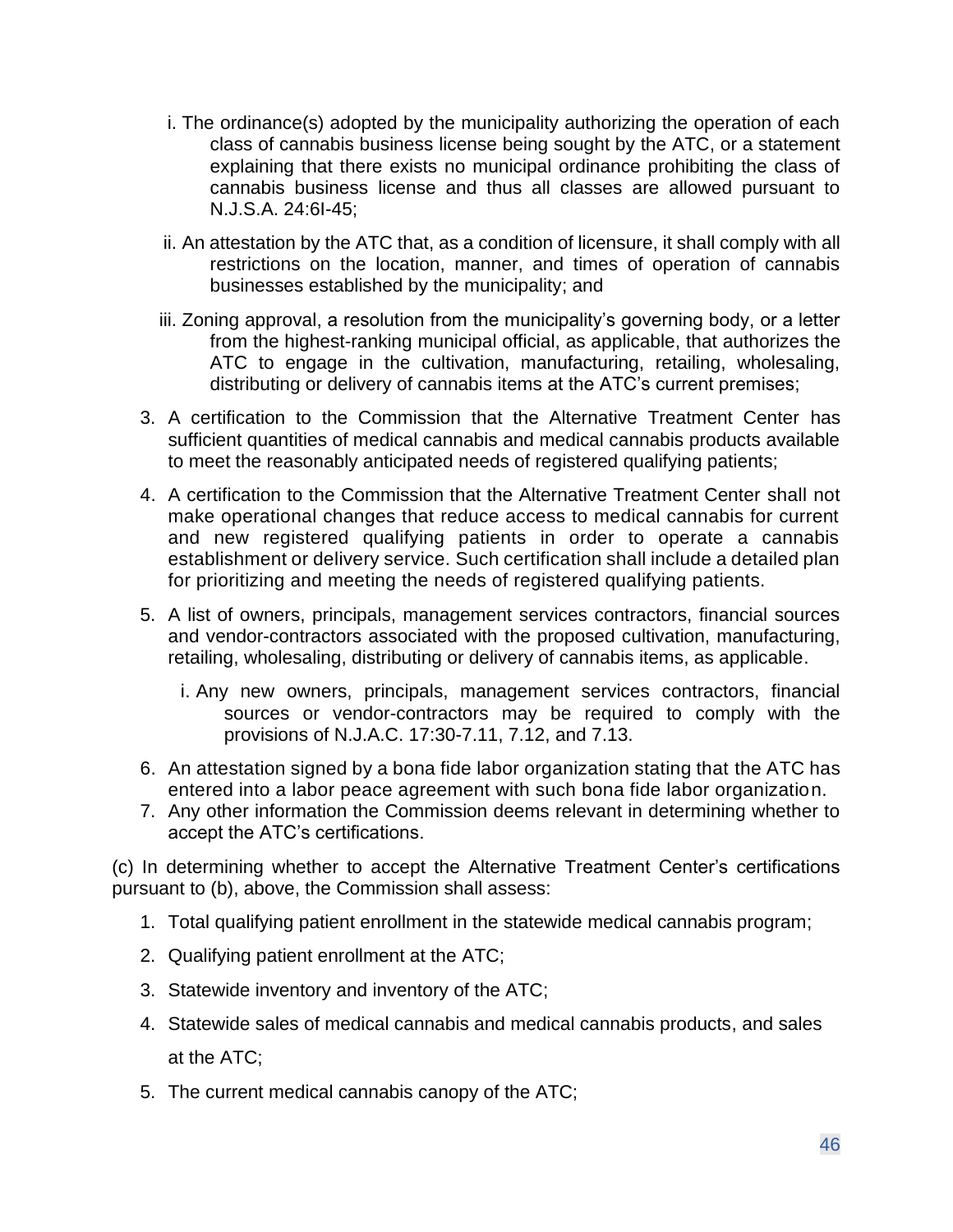- 6. The total medical cannabis canopy needed to serve the ATC's qualifying patients on an ongoing basis;
- 7. The total medical cannabis canopy needed to serve the total number of qualifying patients in the medical cannabis program on an ongoing basis; and
- 8. The operational plans and capacity of the ATC to maintain or expand medical cannabis access for qualifying patients.

(d) The Commission shall only accept a certification from an ATC pursuant to (c), above, when an ATC has proven by clear and convincing evidence that engaging in the cultivation, manufacturing, retailing, wholesaling, distributing or delivery of cannabis items, as applicable, shall not impact access for registered qualifying medical cannabis patients and shall not impact the availability of medical cannabis or medical cannabis products.

(e) The Commission shall approve an expanded ATC in accordance with this Subchapter where:

- 1. An ATC has submitted complete and accurate and verifiable information, as determined by the Commission, pursuant to paragraph (b);
- 2. The Commission accepts the ATC's certifications, pursuant to paragraphs (b), (c), and (d); and
- 3. The ATC pays the conversion fee pursuant to N.J.A.C. 17:30-7.17.

(f) The Commission shall issue a written notice of its approval to an expanded ATC.

(g) After the expanded ATC has completed any necessary construction or preparation of expanded ATC, the expanded ATC shall request an onsite assessment.

(h) The Commission shall conduct an onsite assessment of the expanded ATC and determine whether its premises, operations, and procedures are consistent with its application, and compliant with the Act and this chapter.

(i) If the Commission determines compliance, it shall issue the cannabis license(s) to the expanded ATC.

(j) The Commission may deny an expanded ATC where:

- 1. The Commission does not accept the ATC's certifications pursuant to paragraphs (c) and (d);
- 2. The ATC does not meet the requirements of paragraph (b);
- 3. The ATC fails to provide information, documentation, and assurances as required by P.L.2021, c.16 (C.24:6I-31 et al.) or this subchapter or as requested by the Commission;
- 4. The ATC fails to reveal any material fact pertaining to the ATC's certifications; or
- 5. The ATC supplies information that is untrue or misleading as to a material fact pertaining to the qualification criteria for an expanded ATC.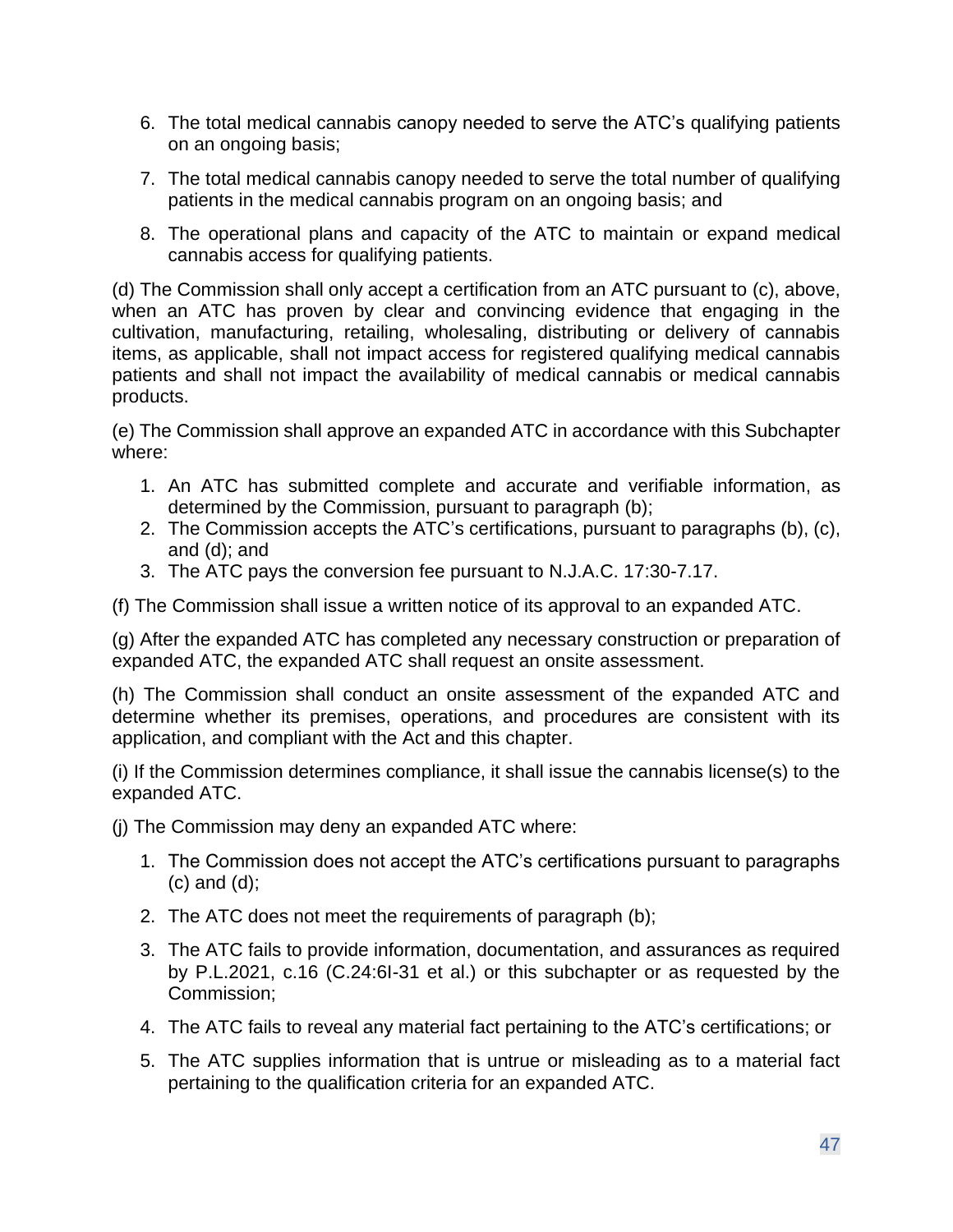(k) If an expanded ATC is denied pursuant to this subchapter, the Commission shall provide the denial to the ATC in writing, which shall include:

- 1. Notice of the denial of the expanded ATC and the specific reason for the denial; and
- 2. The opportunity to request an administrative hearing within 45 days after the date of the denial.

(l) The final decision on an expanded ATC shall be considered a final agency decision, subject to judicial review by, and of which jurisdiction and venue for such review are vested in, the Appellate Division of the Superior Court pursuant to N.J.A.C.17:30-17.9.

(m) Pursuant to N.J.A.C. 17:30-1.2, an expanded ATC is a cannabis business and subject to all provisions of this chapter that are applicable to cannabis businesses.

#### § 17:30-7.2 CONDITIONAL CANNABIS BUSINESS LICENSE APPLICATION SUBMISSION, APPROVAL, DENIAL

(a) The Commission shall provide notice in the New Jersey Register of the application requirements for conditional license applications in accordance with N.J.A.C. 17:30-6.1 and N.J.A.C. 17:30-7.3.

- 1. Such notice shall be compliant with this subchapter, and shall include:
	- i. Measures by which the license applicant will be scored;
	- ii. Maximum scores for each individual measure; and
	- iii. The total score required for a license applicant to be approved for a license.

(b) Within 14 days of receipt of the conditional license application, the Commission shall forward a copy of an application to the municipality in which the applicant desires to operate a proposed cannabis business.

(c) Not more than 30 days after the receipt of a conditional license application, the Commission shall make a determination on the application.

1. Such determination may include a determination that the Commission requires more time to adequately review the application.

(d) Applications shall be reviewed for completeness and then scored in accordance with the criteria included in the notice pursuant to N.J.A.C. 17:30-6.1 and N.J.A.C. 17:30-7.3.

(e) The Commission may verify the information contained in the application, by:

- 1. Contacting the license applicant and its owners and principals by telephone, mail or electronic mail;
- 2. Conducting an onsite visit;
- 3. Requiring a face-to-face meeting; or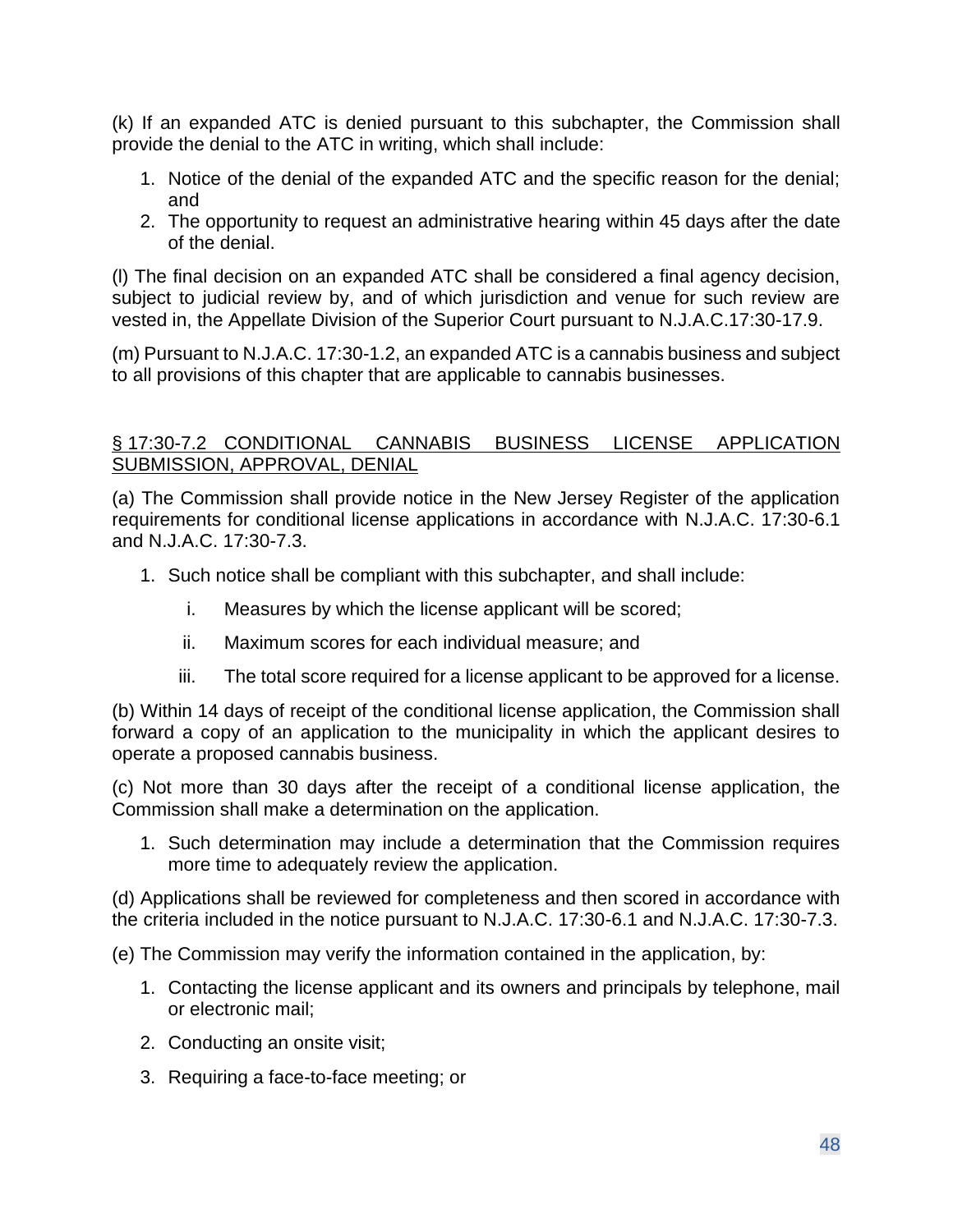4. Requiring the submission of additional materials.

(f) The Commission shall approve a conditional license applicant that:

- 1. Has submitted a complete conditional license application in accordance with N.J.A.C. 17:30-7.3 and the Notice of Application Acceptance pursuant to N.J.A.C 17:30-6.1
- 2. Has scored sufficiently high to be issued a conditional license in accordance with the criteria included in the Notice of Application pursuant to N.J.A.C. 17:30-6.1 and N.J.A.C. 17:30-7.3
- 3. Is qualified to hold a conditional license pursuant to N.J.A.C. 17:30-7.4; and
- 4. Has submitted application fees pursuant to N.J.A.C. 17:30-7.17.

(g) A license application the Commission deems incomplete because of failure to address all applicable criteria and measures, to provide requested information, or to present truthful information in the application process shall be disqualified prior to a substantive review of the submission, and such disqualification shall be considered a final agency decision subject to judicial review pursuant to N.J.A.C. 17:30-17.9.

- 1. The Commission may grant a license applicant the opportunity to cure the deficiencies in a license application and resubmit it.
- (h) The Commission may deny a conditional license applicant that:
	- 1. Is not qualified to hold a conditional license pursuant to N.J.A.C. 17:30-7.4;
	- 2. Has not scored sufficiently high to be issued a conditional license in accordance with the criteria included in the Notice of Application pursuant to N.J.A.C. 17:30- 6.1 and N.J.A.C. 17:30-7.3
	- 3. Fails to reveal any material fact pertaining to qualification under N.J.A.C. 17:30- 7.4; or
	- 4. Has been determined by the Commission, by clear and convincing evidence, to be unsuitable to hold a conditional cannabis business license.

(i) If an application is denied, the Commission shall provide the denial to the applicant in writing, which shall include:

- 1. Notice of the denial of the conditional license and the specific reason for the denial; and
- 2. The opportunity to request an administrative hearing within 45 days after the date of the denial.

(j) Such administrative hearing shall take place in the Office of Administrative Law in accordance with the "Administrative Procedure Act," N.J.S.A. 52:14B-1 et seq. and the Office of Administrative Law hearing procedures.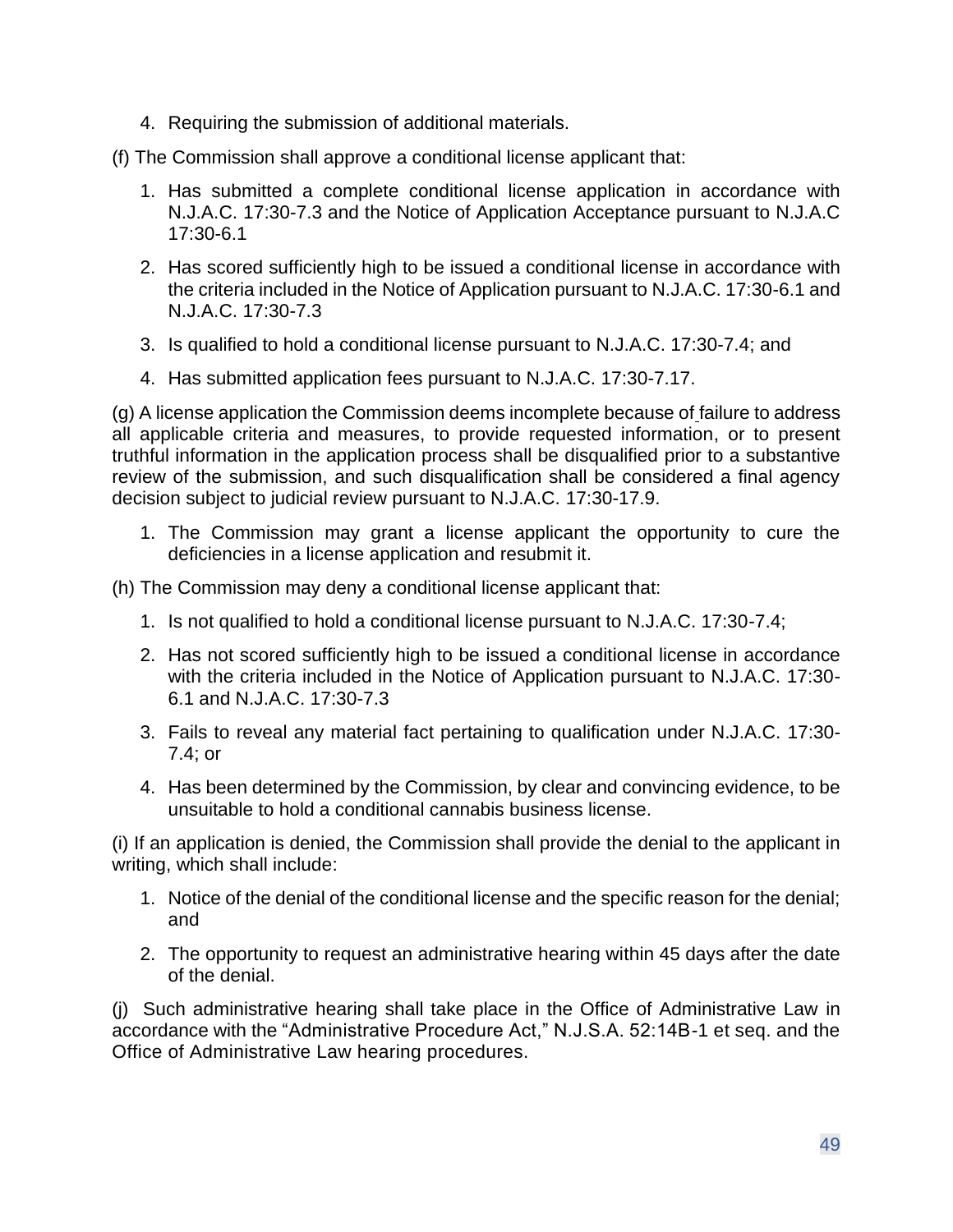1. The record for review shall be the application and any attached supporting documents, C.47:1A-5 et al., or the common law concerning access to government records. Additional evidence and documentation shall not be considered.

(k) The final decision on an application shall be considered a final agency decision, subject to judicial review by, and of which jurisdiction and venue for such review are vested in, the Appellate Division of the Superior Court, pursuant to N.J.A.C. 17:30-17.9.

## § 17:30-7.3 CONDITIONAL CANNABIS BUSINESS LICENSE APPLICATION

(a) A conditional license applicant shall submit a complete, separate application for each cannabis business license requested and for each physical address and cannabis business premises at which a license applicant seeks to operate.

(b) A license applicant shall disclose and submit, as part of the conditional license application, the following submissions for the Commission's evaluation:

- 1. The mailing and physical address of the license applicant's proposed cannabis business premises;
- 2. The federal and State tax identification numbers for the license applicant;
- 3. Documentation of a valid Business Registration Certificate on file with the Division of Revenue and Enterprise Services in the Department of the Treasury;
- 4. Information about the license applicant entity, including its legal name, any registered alternate name under which it may conduct business, and a copy of its articles of organization and bylaws;
- 5. The business plan and management operation profile for the proposed cannabis business;
- 6. The plan by which the license applicant intends to obtain appropriate liability insurance coverage for the proposed cannabis business;
- 7. A regulatory compliance plan, which shall detail the plan by which the license applicant shall comply with the remaining regulatory requirements to convert to an annual license.
- 8. An affidavit that the statements included in the application are true and correct, sworn by the license-holder representative;
- 9. An authorization to release all information pertaining to the license-holder as requested by the Commission, signed by the license-holder representative; and
- 10.A waiver of liability for any damages results to the license-holder from any disclosure or publication in any manner, other than a willfully unlawful disclosure or publication, of any information acquired during the Licensing process, signed by the license-holder representative.
- 11.Any applicable fees required by N.J.A.C. 17:30-7.17; and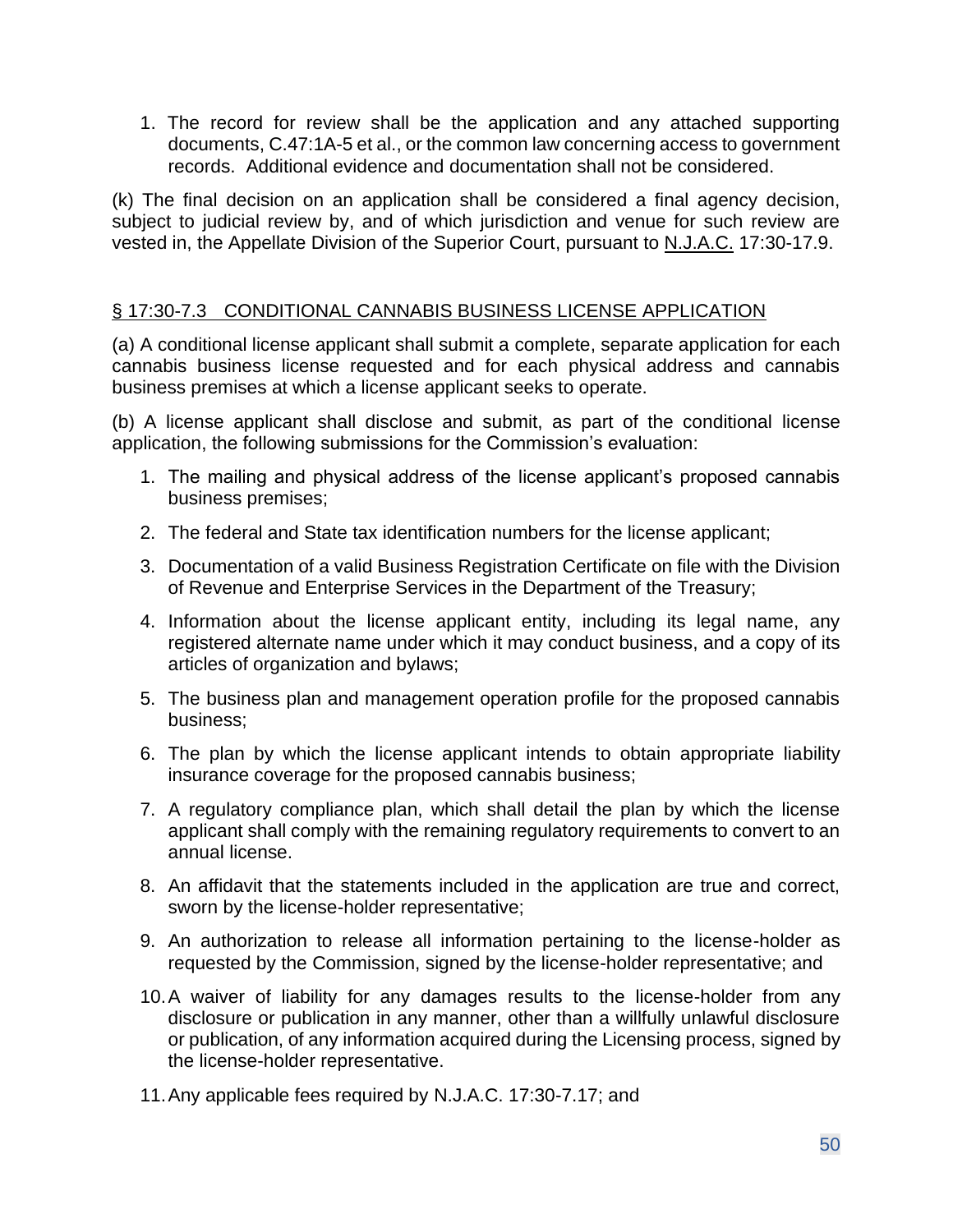12.Any other application requirement established by the Commission in a Notice of Acceptance of Application published in the New Jersey Register issued pursuant to N.J.A.C. 17:30-6.1.

(c) A license applicant shall disclose and submit, as part of the conditional license application, the following submissions relating to qualification, pursuant to N.J.A.C. 17:30- 7.4:

- 1. List of all owners, principals, and employees of the license applicant, including their names, addresses, dates of birth, resumes, and a photocopy of their driver's licenses or other state or federal government-issued form of identification which may be used to prove each person is at least 21 years of age;
- 2. List of the owners of the license applicant who have resided in this State for at least two years as of the date of the application, and documentation of such residency;
- 3. List of the owners of the license applicant and the percentage of each owner's ownership interest;
- 4. List of any proposed management services contractors, financial sources or vendor-contractors;
- 5. Personal history disclosure forms for any owners, principals, financial sources or management services contractors of the license applicant, as applicable;
- 6. Entity disclosure forms for any owners, principals, financial sources or management services contractors of the license applicant, including entity formation documents, any proposed or signed management services or financial source agreements, and tax returns, as applicable;
- 7. Proof that each owner of the conditional license applicant who has decisionmaking authority has, for the immediately preceding taxable year, an adjusted gross income of no more than \$200,000 or no more than \$400,000 if filing jointly with another;
- 8. A certification that each owner of a license applicant applying for a conditional cannabis business license who has decision-making authority does not have any ownership interest in a license applicant applying for or license-holder holding an annual cannabis business license;
- 9. For each owner, principal, or employee of a license applicant or license-holder as well as each staff member of a license applicant's or license-holder's management services contractor that participates in the obtaining, possession, securing, cultivating, manufacturing, transporting, selling, delivering, or destroying cannabis items, written consent to be fingerprinted and to undergo a criminal history record background check and any evidence of rehabilitation pursuant to N.J.A.C. 17:30- 7.12;
- 10.For each owner, principal, and employee of the license applicant, certification confirming the person's submission to the jurisdiction of the courts of the State and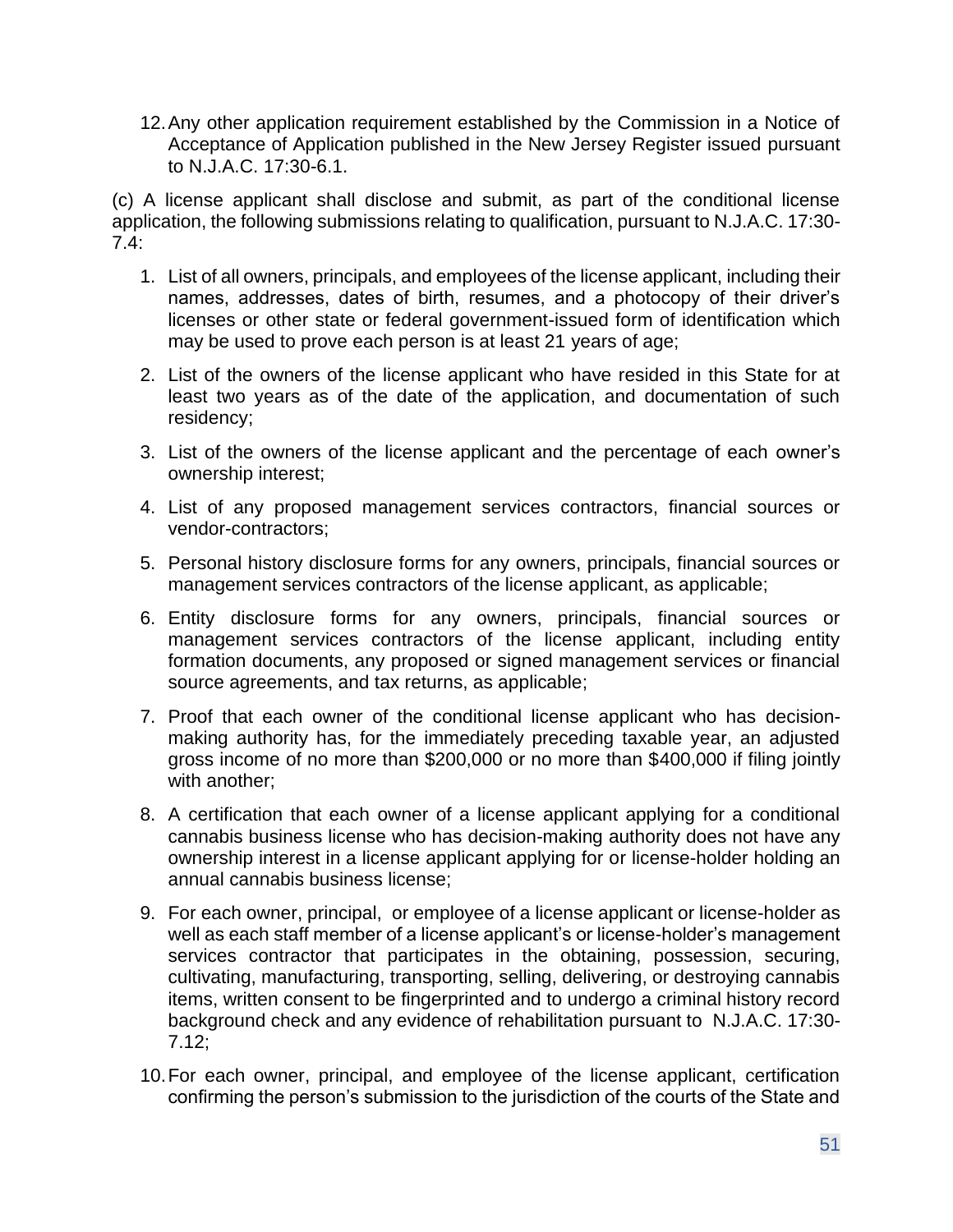pledging to comply with all of the requirements of the laws of the State pertaining to the Commission;

- 11.For a license applicant that is a diversely owned business, the certification that the license applicant is one or more of a minority business, women's business, or disabled veterans' business, as applicable;
- 12.For a license applicant that is an impact zone business, evidence from any qualifying owner, passive investor, or employee proving the qualification of the person under the impact zone business criteria pursuant to N.J.A.C. 17:30-6.5;
- 13.For a license applicant that is a social equity business, evidence from any qualifying owner or passive investor attesting to the qualification of the person under the social equity business criteria pursuant to N.J.A.C. 17:30-6.6; and
- 14.For a microbusiness license applicant, proof that at least 51% of the total number of persons included in the microbusiness license applicant or license-holder, including all owners, principals, and employees, are residents of either of the municipality in which the microbusiness is or will be located, or of a municipality bordering such a municipality, at the time of the application.

(d) A conditional license applicant shall provide the Commission with a complete disclosure that includes all true parties of interest.

1. The license applicant or license-holder shall not attempt to conceal or disguise ownership or other control over its operations in its submissions, and such an attempt shall be grounds for denial of an application.

(e) Application materials submitted to the Commission pursuant to N.J.S.A..24:6I-36 and this section shall not be considered public records pursuant to N.J.S.A. 47:1A-1 to -13 or the common law concerning access to government records.

#### § 17:30-7.4 CONDITIONAL LICENSE HOLDER QUALIFICATION

(a) A license applicant or license-holder is qualified to hold a conditional license where:

- 1. Each owner, principal, employee, management services contractor and financial source of the license applicant or license-holder has complied with N.J.A.C. 17:30- 7.12;
- 2. No owner, principal, employee, or volunteer of the license applicant or licenseholder has a disqualifying conviction pursuant to N.J.A.C. 17:30-7.12(d) without evidence of rehabilitation pursuant to N.J.A.C. 17:30-7.12(e);
- 3. No staff member of a license applicant's or license-holder's management services contractor that participates in the obtaining, possession, securing, cultivating, manufacturing, transporting, selling, delivering, or destroying cannabis items of the license applicant or license-holder has a disqualifying conviction pursuant to paragraph (d) of N.J.A.C. 17:30-7.12 without evidence of rehabilitation pursuant to paragraph (e) of N.J.A.C. 17:30-7.12;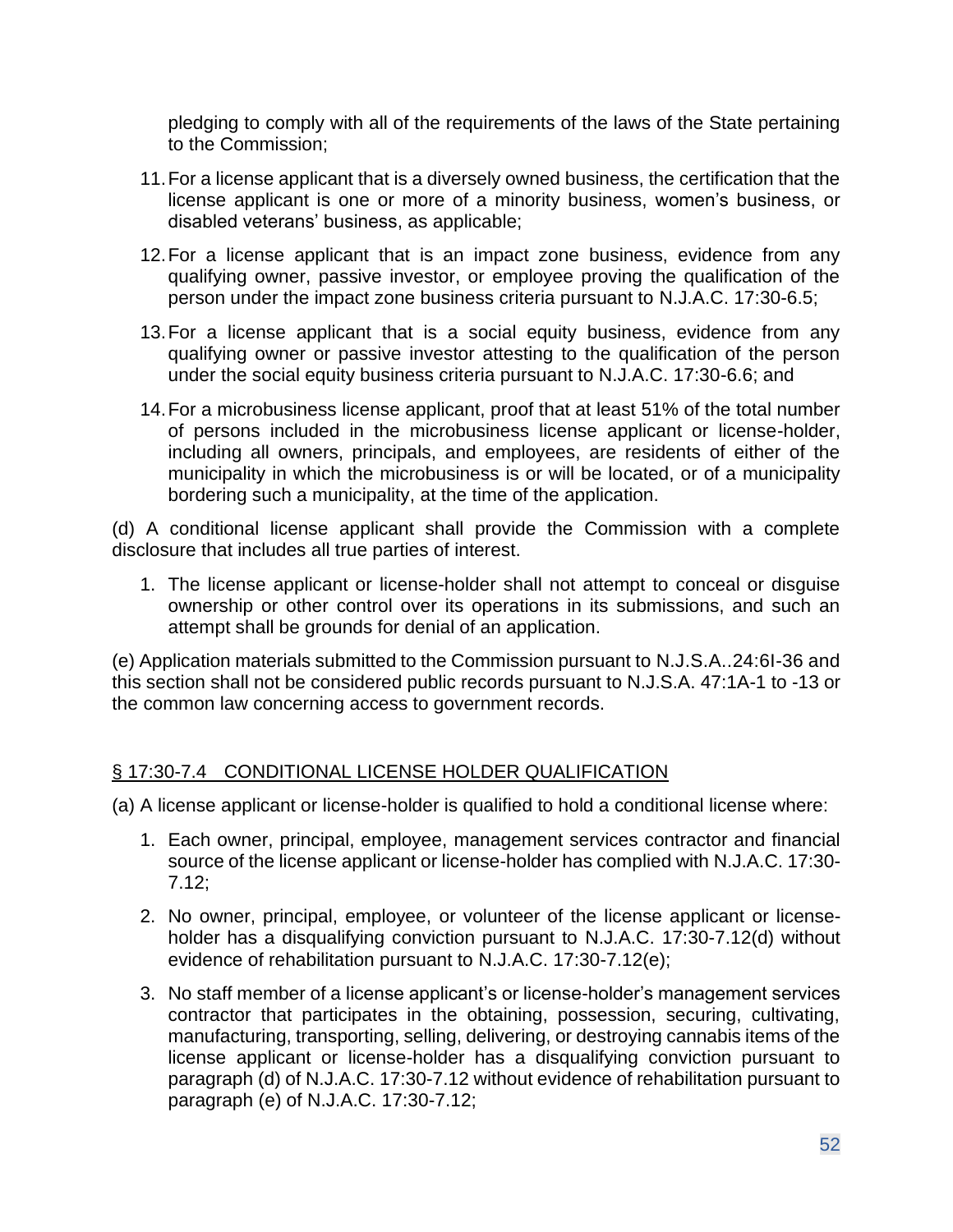- 4. At least one owner of the license applicant shall have resided in this State for at least two years as of the date of the application;
- 5. Each owner in the conditional license applicant who also has decision-making authority has, for the immediately preceding taxable year, an adjusted gross income of no more than \$200,000 or no more than \$400,000 if filing jointly with another; and
- 6. Each owner and principal of the license applicant or license-holder is eligible to be an owner or principal, respectively, of the license applicant or license-holder in accordance with N.J.A.C. 17:30-6.8.

#### § 17:30-7.5 CONDITIONAL CANNABIS BUSINESS LICENSE ACCEPTANCE, **ISSUANCE**

(a) If the Commission approves an applicant applying for a conditional license, the Commission shall provide the applicant with written notice of approval.

(b) Within five business days of receiving notice of approval, a license applicant shall notify the Commission as to whether:

- 1. It will accept the license; or
- 2. It will abandon the license, including if accepting the license would violate N.J.A.C. 17:30-6.8 or make the license applicant otherwise ineligible or if the circumstances of the license applicant have changed.
- 3. Failure of the applicant to notify the Commission of its decision to accept or abandon the license shall result in the license being deemed abandoned.

(c) If a license applicant from a lottery declines a license, the license shall be offered to the next applicant on the waitlist, pursuant to N.J.A.C. 17:30-6.2.

(d) If the license applicant approved for the conditional license accepts the license and provides to the Commission the conditional licensing fee pursuant to N.J.A.C. 17:30-7:17, no later than 30 days after giving notice of approval, unless the Commission finds the applicant is not in compliance with this subchapter or the Commission is notified by the relevant municipality that the applicant is not in compliance with its ordinances or regulations in effect at the time of the application, the Commission shall issue the conditional license and provide the conditional license to the license applicant.

(e) The Commission shall provide to a denied applicant the processes available in paragraphs (i), (j), and (k) in N.J.A.C. 17:30-7.2.

## § 17:30-7.6 CONDITIONAL CANNABIS BUSINESS LICENSE PHASE

(a) The conditional license phase: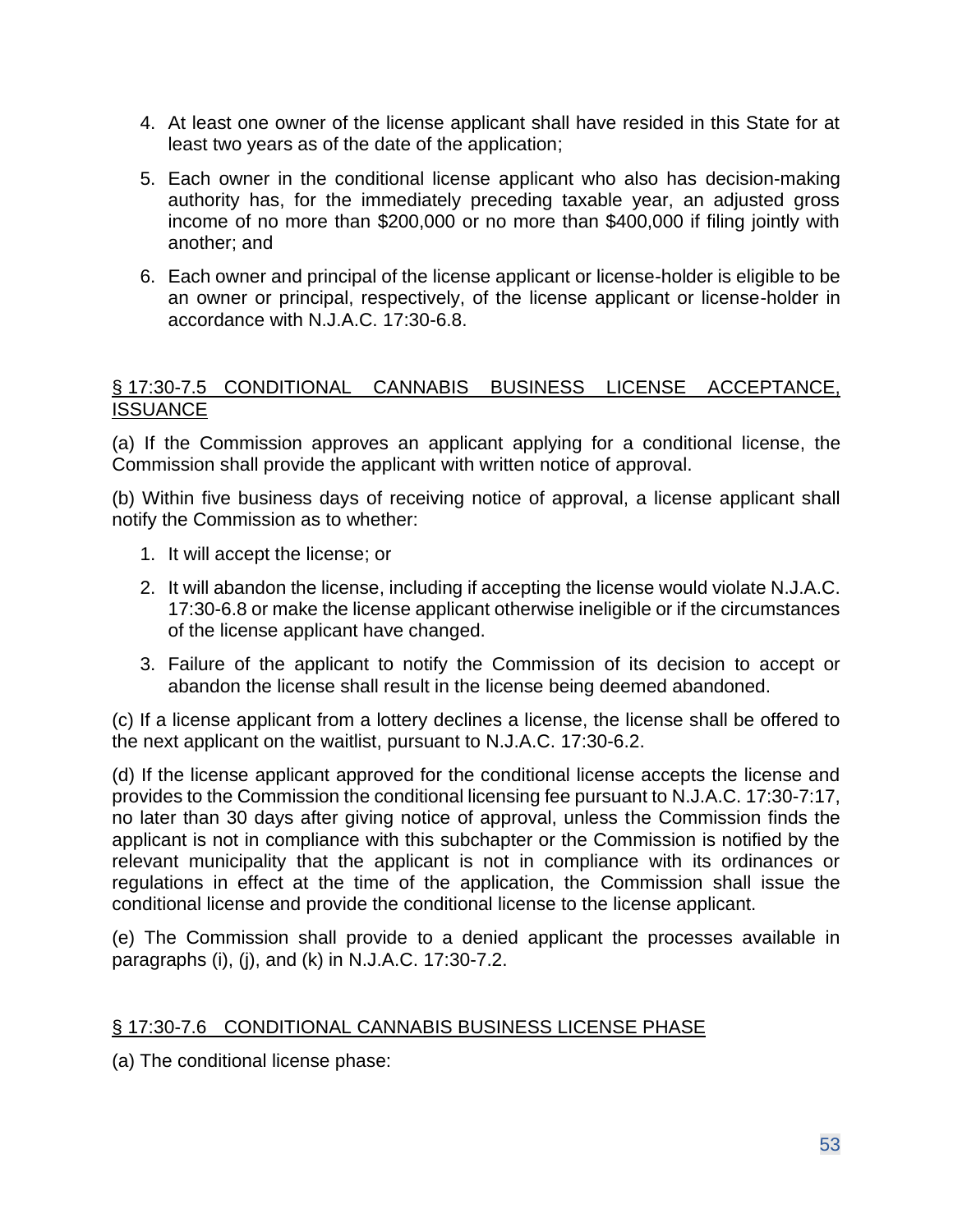- 1. Begins on the day that the conditional license is issued to the license applicant; and
- 2. Expires 120 days after the day that the conditional license was issued or at the end of an extension;
	- i. A conditional license shall not be renewed but may be extended pursuant to this section or for good cause, as deemed necessary by the Commission.
	- ii. A conditional license shall also expire if replaced with an annual license or can be revoked at the discretion of the Commission.

(b) A conditional license-holder may apply for a 45-day extension of the conditional license, and the Commission may grant the extension at its discretion.

(c) The Commission shall grant an extension of the conditional license where the conditional license-holder has submitted a complete conditional license conversion application, during the time the complete conditional license conversion application is under consideration by the Commission.

(d) During the conditional licenses phase, a conditional license-holder shall:

- 1. Establish control of the proposed site, through lease, purchase or other means, for the cannabis business;
- 2. Gain municipal approval; and
- 3. Develop and submit a conditional license conversion application.

(e) During the conditional license phase, a conditional license-holder shall not engage in purchasing, possessing, selling, cultivating, manufacturing, or selling cannabis or cannabis products.

(f) During the conditional license phase, the conditional license-holder may obtain additional resources by adding new loans or gifts from new or existing financial sources not listed in the conditional license application.

(g) During the conditional license phase, the majority share of the ownership interest in the license-holder shall remain the same as at the time of license issuance, however:

- 1. An owner or passive investor of the conditional license-holder may transfer ownership interest to another qualified party; and
- 2. The conditional license-holder may add new qualified owners and principals.

(h) Paragraph (g) notwithstanding:

- 1. A diversely owned business conditional license-holder shall not make any ownership interest transfer that causes the license applicant to no longer comply with the diversely owned business criteria, pursuant to N.J.A.C. 17:30-6.4;
- 2. An impact zone business conditional license-holder shall not make any ownership interest transfer that causes the license applicant to no longer comply with the impact zone business criteria, pursuant to N.J.A.C. 17:30-6.5;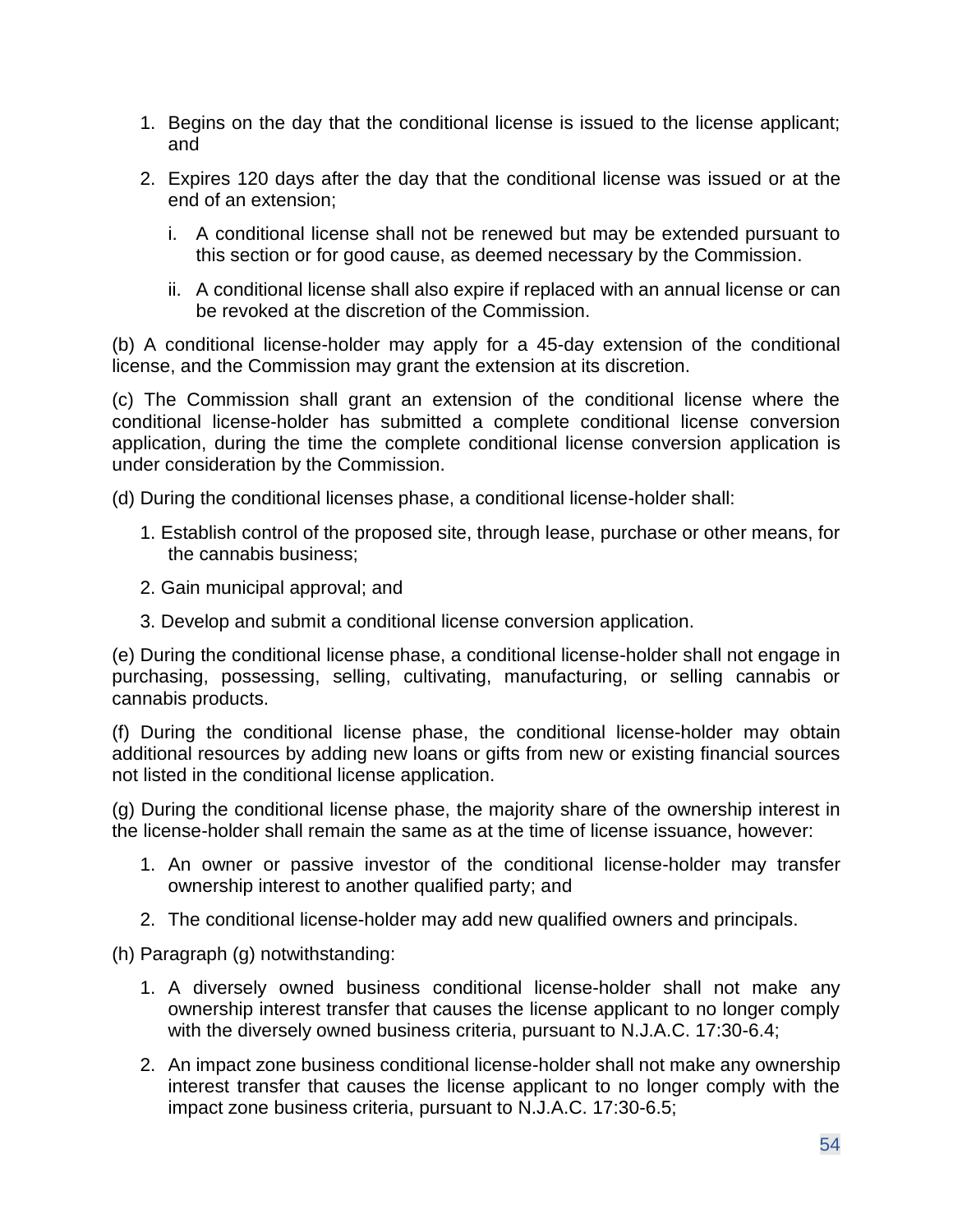- 3. A social equity business conditional license-holder shall not make any ownership interest transfer that causes the license applicant to no longer comply with the social equity business criteria, pursuant to N.J.A.C. 17:30-6.6;
- 4. A microbusiness conditional license-holder shall not make any ownership interest transfer that causes the license applicant to no longer comply with the microbusiness license criteria, pursuant to N.J.A.C. 17:30-6.7; and
- 5. A conditional license-holder shall not violate the limitations on owners and principals, pursuant to N.J.A.C. 17:30-6.8.

(i) A conditional license-holder may apply for, and the Commission may authorize a change in the location in which the license applicant was awarded conditional license approval to a different location, and such new location shall be reflected in the conditional license conversion application.

(j) During the conditional license phase, a conditional license-holder may also notify the Commission of its intention to abandon the license and such license will be returned to the Commission.

§ 17:30-7.7 CONDITIONAL CANNABIS BUSINESS CONVERSION APPLICATION SUBMISSION; APPROVAL; DENIAL; ACCEPTANCE; INSPECTION; ISSUANCE; AND COMMENCEMENT OF CANNABIS BUSINESS OPERATIONS

(a) The Commission shall provide notice in the New Jersey Register of the application requirements for Conditional License Conversion applications in accordance with N.J.A.C. 17:30-6.1 and this subchapter.

- 1. Such notice shall be compliant with this subchapter, and shall include:
	- i. Measures by which the license applicant will be scored;
	- ii. Maximum scores for each individual measure; and
	- iii. The total score required for a license applicant to be approved for a license.

(b) Prior to the expiration of the conditional license phase, a conditional license-holder shall submit a conversion application to the Commission for an annual license.

(c) Applications shall be reviewed for completeness and then scored in accordance with the criteria included in the notice pursuant to N.J.A.C. 17:30-6.1 and N.J.A.C. 17:30-7.3.

(d) The Commission may verify the information contained in a conditional conversion application by:

- 1. Contacting the license applicant and its owners and principals by telephone, mail or electronic mail;
- 2. Conducting an onsite visit; and
- 3. Requiring a face-to-face meeting and the production of additional identification materials if proof of identity is uncertain.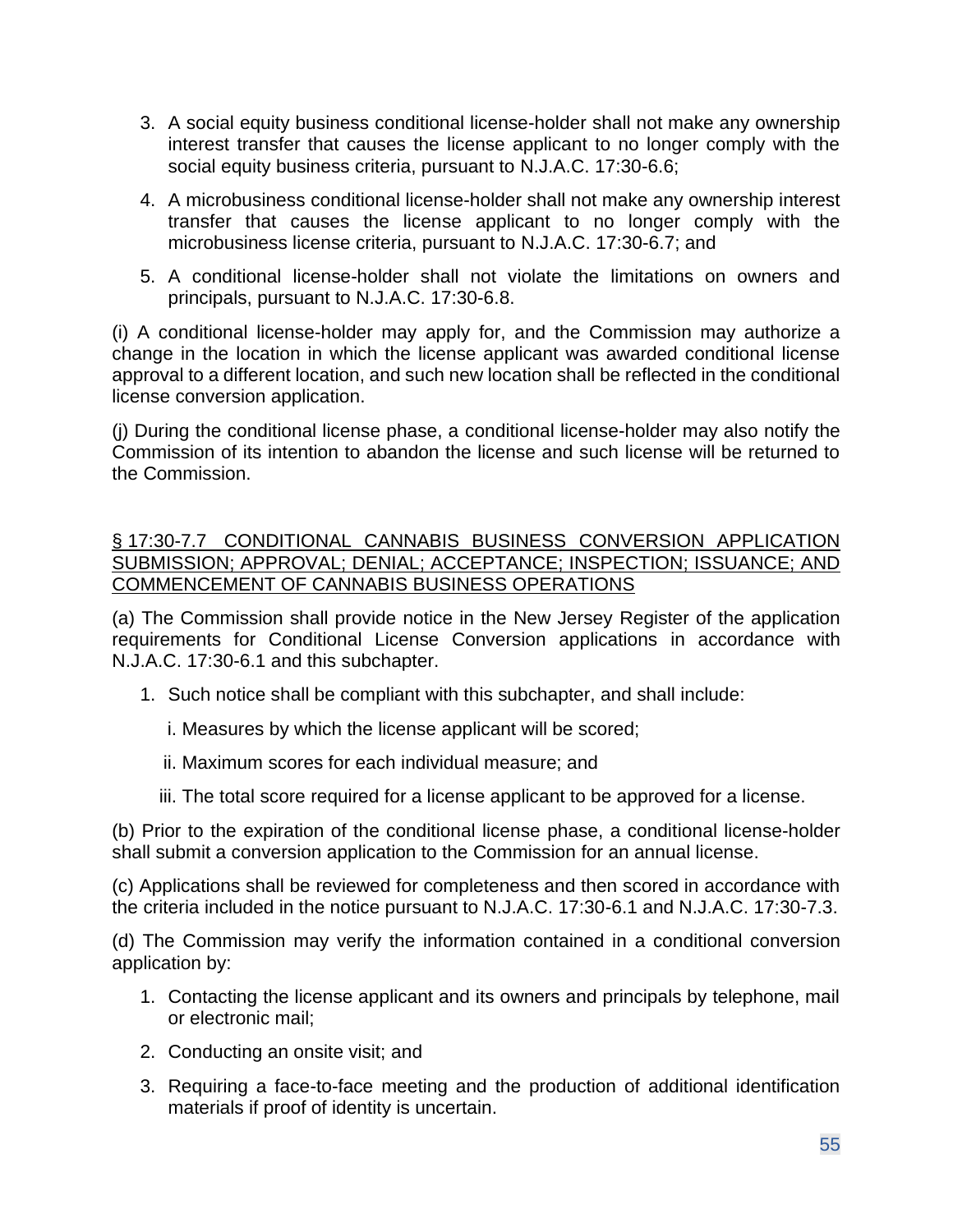(e) At its discretion, the Commission may investigate and may conduct probity review of the license applicant, its owners, principals, and related entities and their finances, ownership, and control structure as is necessary for such verification pursuant to N.J.A.C. 17:30-7.13.

1. The license applicant shall cooperate with the Commission investigation and verification and provide all information requested by Commission staff.

(f) The Commission shall approve a license applicant for conversion to an annual license where the license applicant:

- 1. Has submitted a complete conditional license conversion application in accordance with N.J.A.C. 17:30-7.8
- 2. Has scored sufficiently high to be issued an annual license in accordance with the criteria included in the Notice of Application pursuant to N.J.A.C 17:30-6.1 and N.J.A.C. 17:30-7.8;
- 3. That has been deemed qualified for an annual license pursuant to N.J.A.C. 17:30- 7.11;
- 4. Has submitted its conditional conversion application fee, as applicable, pursuant to N.J.A.C. 17:30-7.17; and
- 5. Has submitted sufficient information for the Commission to determine that it is implementing the plans, procedures, protocols, actions, or other measures set forth in its conditional license application and is in compliance with all applicable conditions.

(g) A license application the Commission deems incomplete because of failure to address all applicable criteria and measures, to provide requested information, or to present truthful information in the application process shall be disqualified prior to a substantive review of the submission, and such disqualification shall be considered a final agency decision subject to judicial review pursuant to N.J.A.C. 17:30-17.9.

- 1. The Commission may grant a license applicant the opportunity to cure the deficiencies in a license application and resubmit it.
- (h) The Commission may deny a license an applicant for conversion where the applicant:
	- 1. Is not qualified to hold a license pursuant to N.J.A.C. 17:30-7.11
	- 2. Has not scored sufficiently high to convert a conditional license to an annual license in accordance with the criteria included in the Notice of Application pursuant to N.J.A.C. 17:30-6.1 and this subchapter;
	- 3. Fails to reveal any material fact pertaining to qualification under N.J.A.C. 17:30- 7.11; or
	- 4. Has been determined by the Commission, by clear and convincing evidence, to be unsuitable to hold an annual cannabis business license pursuant to N.J.A.C. 17:30-7.11.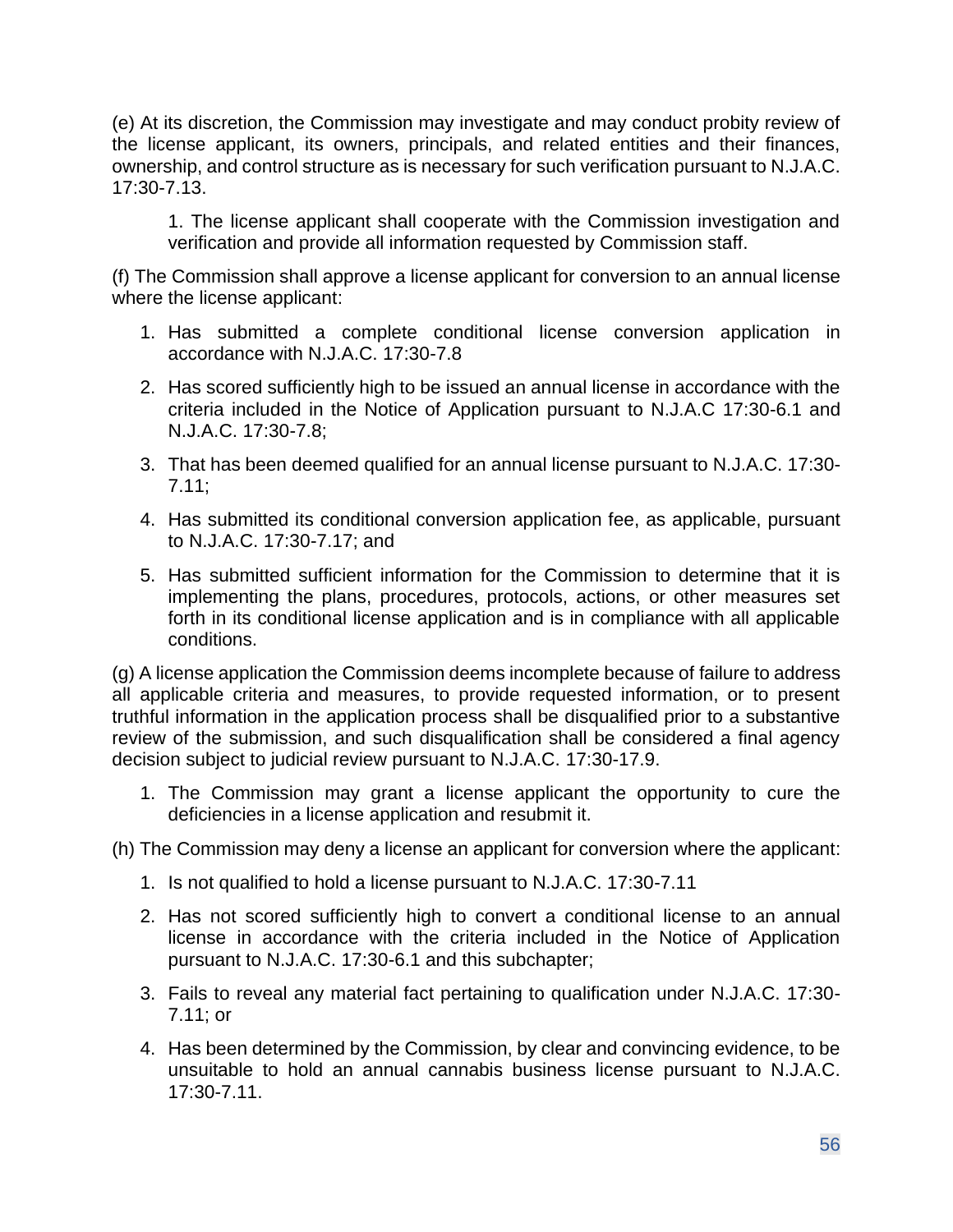(i) If an application is denied, the Commission shall provide the denial to the applicant in writing, which shall include:

- 1. Notice of the denial of the annual license and the specific reason for the denial; and
- 2. The opportunity to request an administrative hearing within 45 days after the date of the denial.

(j) Such administrative hearing shall take place in the Office of Administrative Law in accordance with the "Administrative Procedure Act," N.J.S.A. 52:14B-1 et seq. and the Office of Administrative Law hearing procedures.

1. The record for review shall be the application and any attached supporting documents excluding information deemed exempt pursuant to N.J.S.A. 47:1A-1 to -13 or the common law concerning access to government records. Additional evidence and documentation shall not be considered.

(j) The final denial of an application shall be considered a final agency decision, subject to judicial review by, and of which jurisdiction and venue for such review are vested in, the Appellate Division of the Superior Court, pursuant to N.J.A.C. 17:30-17.9.

(k) Acceptance and issuance of the annual license, inspection of the cannabis business premises, and commencement of cannabis business operations shall proceed in accordance with N.J.A.C. 17:30-7.14.

# § 17:30-7.8 CONDITIONAL CANNABIS BUSINESS CONVERSION APPLICATION

(a) The conversion application shall include the following substantive requirements:

- 1. All information required by N.J.A.C. 17:30-7.3, including any updates;
- 2. For each proposed location of a license applicant's cannabis business premises, a description of the proposed location and its surrounding area, including the following:
	- i. The mailing and physical address of the license applicant's proposed location;
	- ii. A description of the suitability or advantages of the proposed location; and
	- iii. A site plan of the proposed location, including a floor plan, which may optionally include renderings, architectural plans, or engineering plans.
- 3. For each proposed location of a license applicant's cannabis business premises, evidence of compliance with local codes and ordinances including, but not limited to:
	- i. The distance from the closest church, synagogue, temple or other place used exclusively for religious worship; or
	- ii. The distance to the closest school, playground, park or child daycare facility;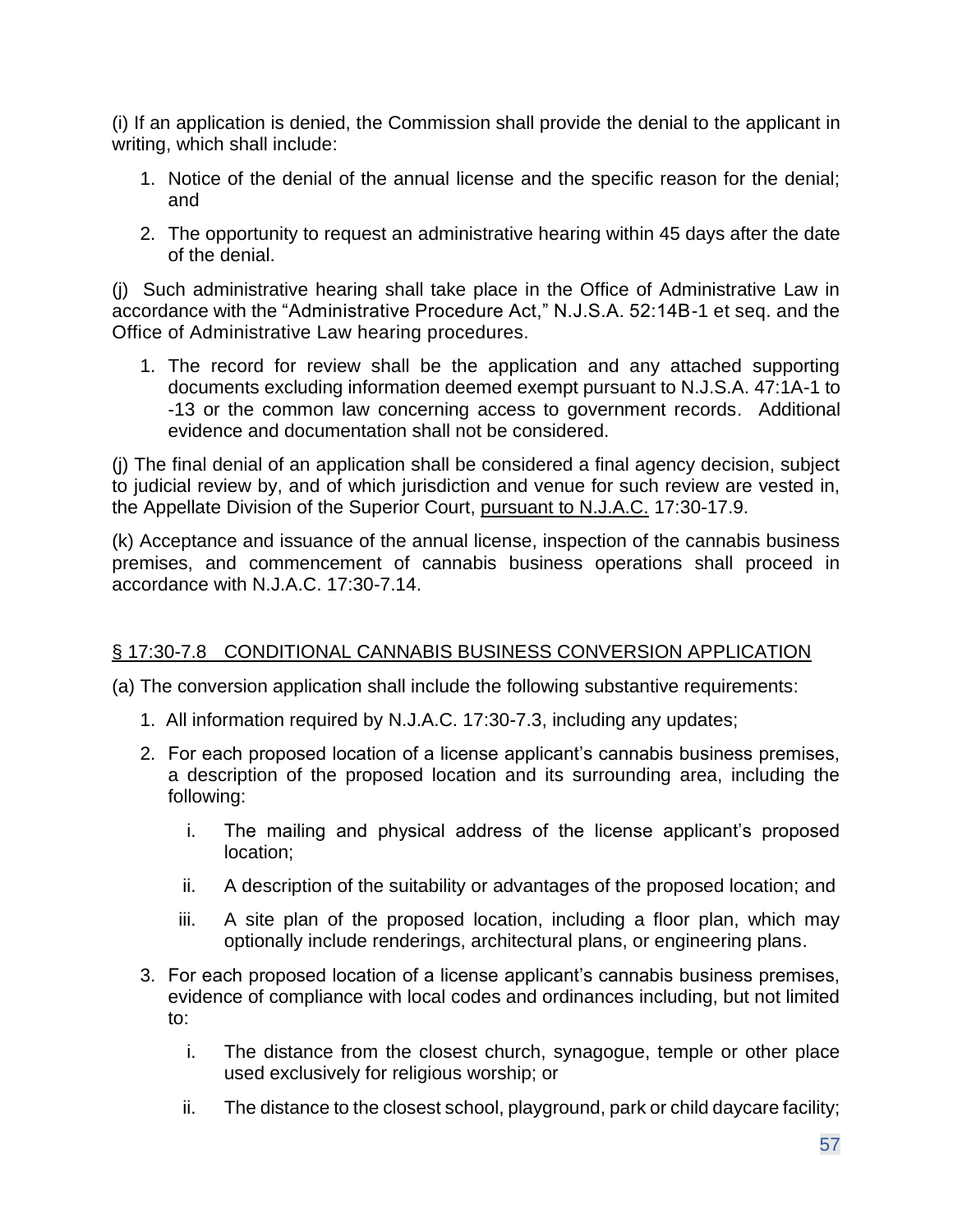- 4. Zoning approval, which shall consist of a letter or affidavit from appropriate officials of the municipality that the location will conform to municipal zoning requirements allowing for activities related to the operations of the proposed cannabis cultivator, cannabis manufacturer, or cannabis retailer as will be conducted at the proposed cannabis business premises, and any variances granted concerning the operation of a cannabis business;
- 5. Proof of local support, which shall be demonstrated by a resolution adopted by the municipality's governing body, or where the municipality has no governing body, a written letter of support from the municipality's executive;
- 6. For each proposed location of a license applicant's cannabis business premises, documentation demonstrating that the license applicant will have final control of the premises upon approval of the application, including, but not limited to, a lease agreement, contract for sale, title, deed, or similar documentation;
- 7. An environmental impact plan, which includes consideration of sustainable alternatives to single-use plastic packaging;
- 8. A safety and security plan that conforms with N.J.A.C. 17:30-9.10;
- 9. A community impact, social responsibility, and research statement;
- 10.A workforce development and job creation plan, which include an optional diversity plan;
- 11. Standard operating procedures for:
	- i. Adverse Event Reporting;
	- ii. Quality assurance and quality control;
	- iii. Recall;
	- iv. Packaging and Labeling;
	- v. Inventory Control, Storage, Diversion Prevention;
	- vi. Recordkeeping;
	- vii. Waste Disposal, Sanitation;
	- viii.Cultivation, manufacturing, retail sale, delivery, secure transport, as applicable, based on the class of license sought;
	- ix. Accounting and tax compliance; and
	- x. The reporting of test results, as applicable, based on the class of license sought
- 12.An attestation signed by a bona fide labor organization stating that the license applicant has entered into a labor peace agreement with such bona fide labor organization;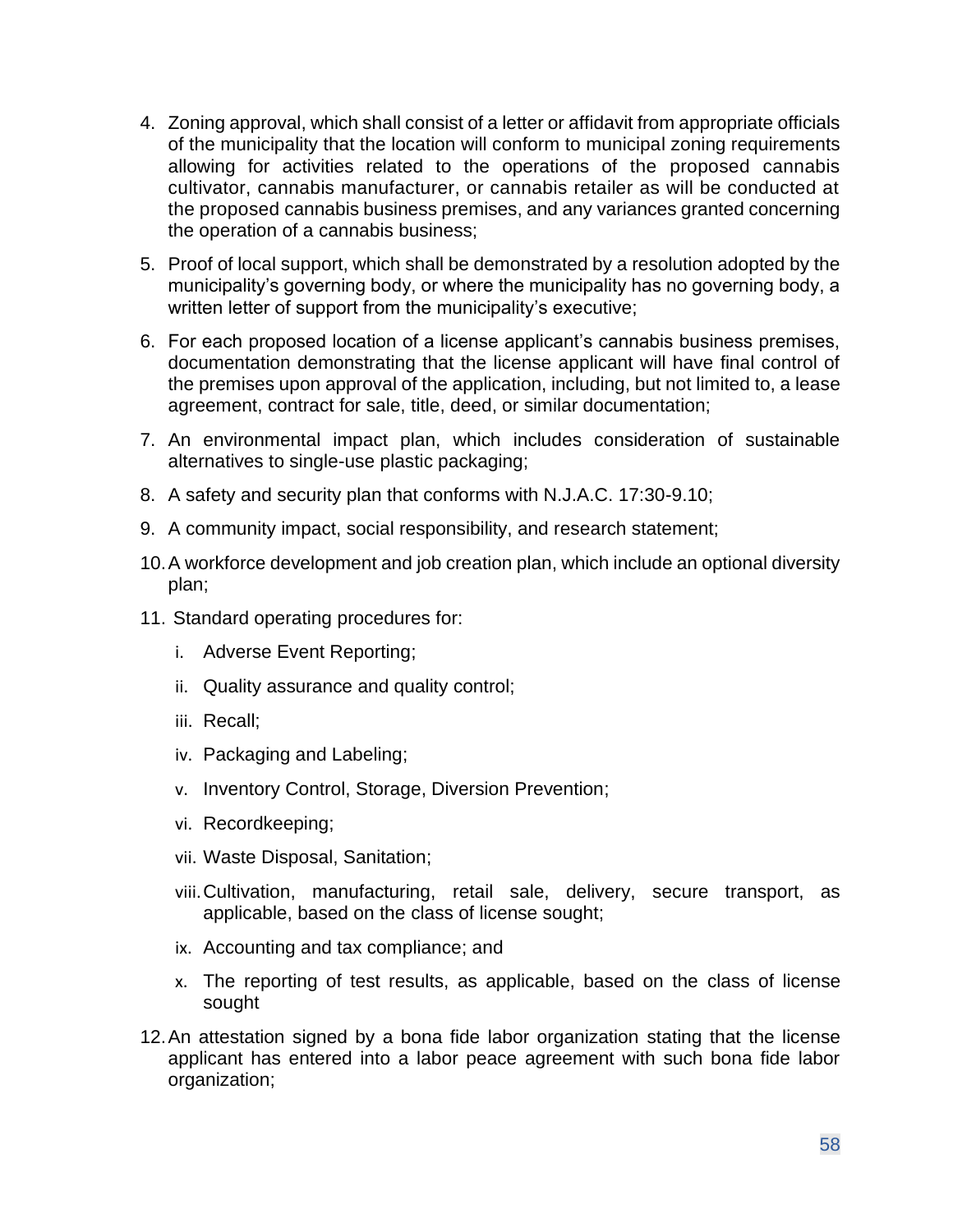- i. A conditional license-holder operating as a microbusiness is exempted from this requirement.
- 13.For a social equity business, diversely owned business and impact zone business, evidence the license applicant is still in compliance with the requirements of the designations;
- 14.Any other application requirement established by the Commission pursuant to the Notice of Acceptance of Application published in the New Jersey Register pursuant to N.J.A.C. 17:30-6.1.

(b) The conversion application shall include the annual license qualification submissions required by N.J.A.C. 17:30-7.10 (d).

(c) A conditional cannabis business conversion applicant shall provide the Commission with a complete disclosure that includes all true parties of interest.

1. The license applicant or license-holder shall not attempt to conceal or disguise ownership or other control over its operations in its submissions, and such an attempt shall be grounds for denial of an application.

(d) Application materials submitted to the Commission pursuant to N.J.S.A. 24:6I-36 and this section shall not be considered public records pursuant to N.J.S.A. 47:1A-1 to -13 or the common law concerning access to government records.

#### § 17:30-7.9 ANNUAL CANNABIS BUSINESS LICENSE APPLICATION SUBMISSION, APPROVAL, DENIAL

(a) The Commission shall provide notice of the annual cannabis business license application requirements in accordance with N.J.A.C. 17:30-6.1.

- 1. Such notice shall be compliant with this subchapter and N.J.A.C. 17:30-7.10, and shall include:
	- i. Measures by which the license applicant will be scored;
	- ii. Maximum scores for each individual measure; and
	- iii. The total score required for a license applicant to be approved for a license.

(b) Within 14 days of receipt of an annual license application, the Commission shall forward a copy of the application to the municipality in which the applicant desires to operate a proposed cannabis business.

(c) Not more than 90 days after the receipt of an annual license application, the Commission shall make a determination on the application.

1. Such determination may include a determination that the Commission requires more time to adequately review the application.

(d) Applications shall be reviewed for completeness and then scored in accordance with the criteria included in the notice pursuant to N.J.A.C. 17:30-6.1 and N.J.A.C. 17:30-7.10.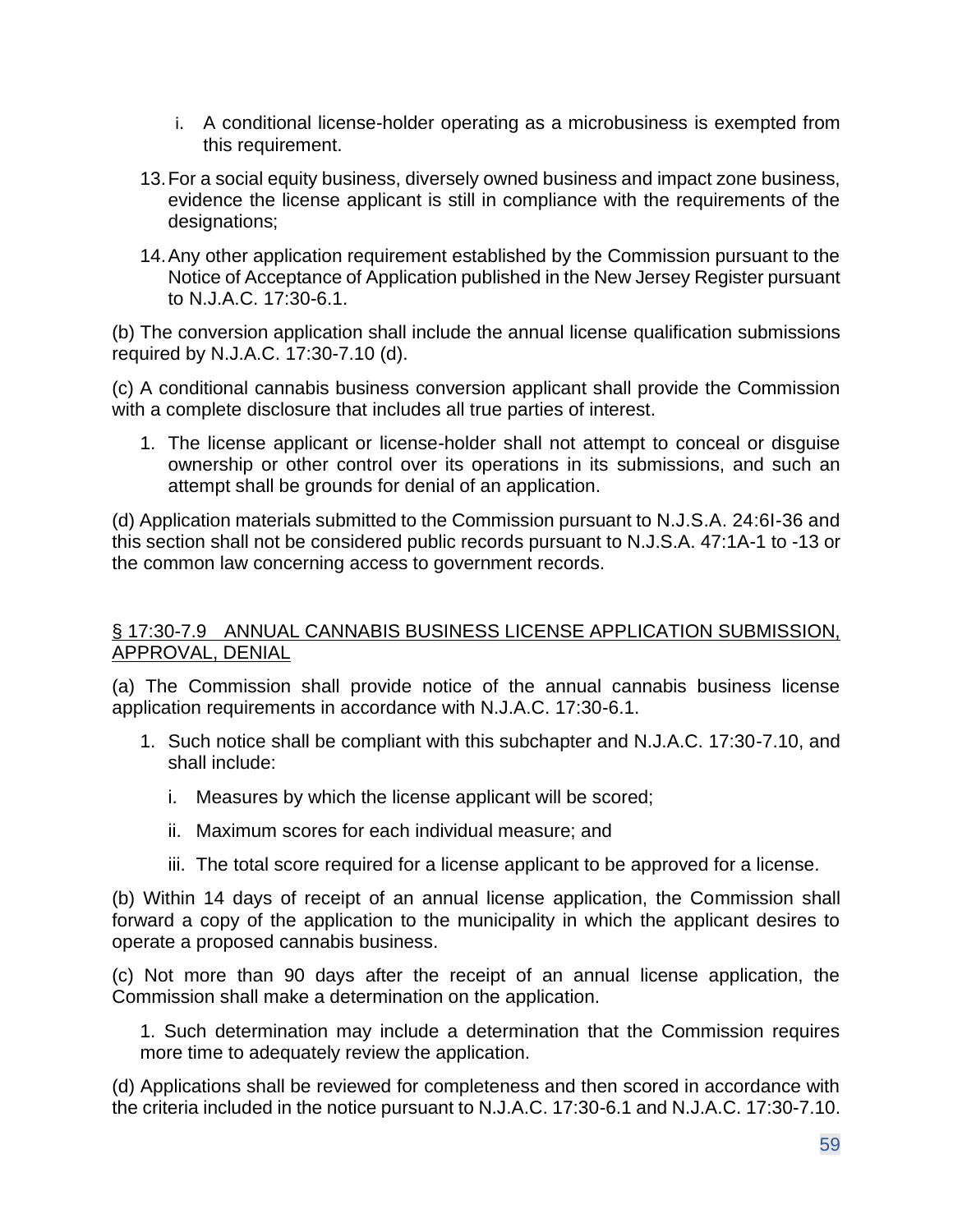(e) The Commission may verify the information contained in an annual license application by:

- 1. Contacting the license applicant and its owners and principals by telephone, mail or electronic mail;
- 2. Conducting an onsite visit;
- 3. Requiring a face-to-face meeting;
- 4. Requiring the production of additional materials;

(f) At its discretion, the Commission may investigate and may conduct a probity review of the license applicant, its owners, principals, and related entities and their finances, ownership, and control structure as it deems necessary.

- 1. The license applicant shall cooperate with the Commission investigation and verification process and shall provide all information requested by Commission staff.
- (g) The Commission shall approve a license applicant for an annual license that:
	- 1. Has submitted a complete annual license application in accordance with N.J.A.C 17:30-7.10
	- 2. Has scored sufficiently high to be issued an annual license in accordance with the criteria included in the Notice of Application pursuant to N.J.A.C. 17:30-6.1 and N.J.A.C. 17:30-7.10;
	- 3. That has been deemed qualified to hold an annual license pursuant to N.J.A.C. 17:30-7.11; and
	- 4. That has submitted its annual license application fee, pursuant to N.J.A.C. 17:30- 7.17;

(h) A license application the Commission deems incomplete because of failure to address all applicable criteria and measures, to provide requested information, or to present truthful information in the application process shall be disqualified prior to a substantive review of the submission, and such disqualification shall be considered a final agency decision subject to judicial review pursuant to N.J.A.C. 17:30-17.9.

- 1. The Commission may grant a license applicant the opportunity to cure the deficiencies in a license application and resubmit it.
- (i) The Commission may deny a license applicant for an annual license that:
	- 1. Is not qualified to hold an annual license pursuant to N.J.A.C. 17:30-7.11
	- 2. Has not scored sufficiently high to be issued an annual license in accordance with the criteria included in the Notice of Application pursuant to N.J.A.C. 17:30-6.1 and N.J.A.C. 17:30-7.10;
	- 3. Fails to reveal any material fact pertaining to qualification under N.J.A.C. 17:30- 7.11; or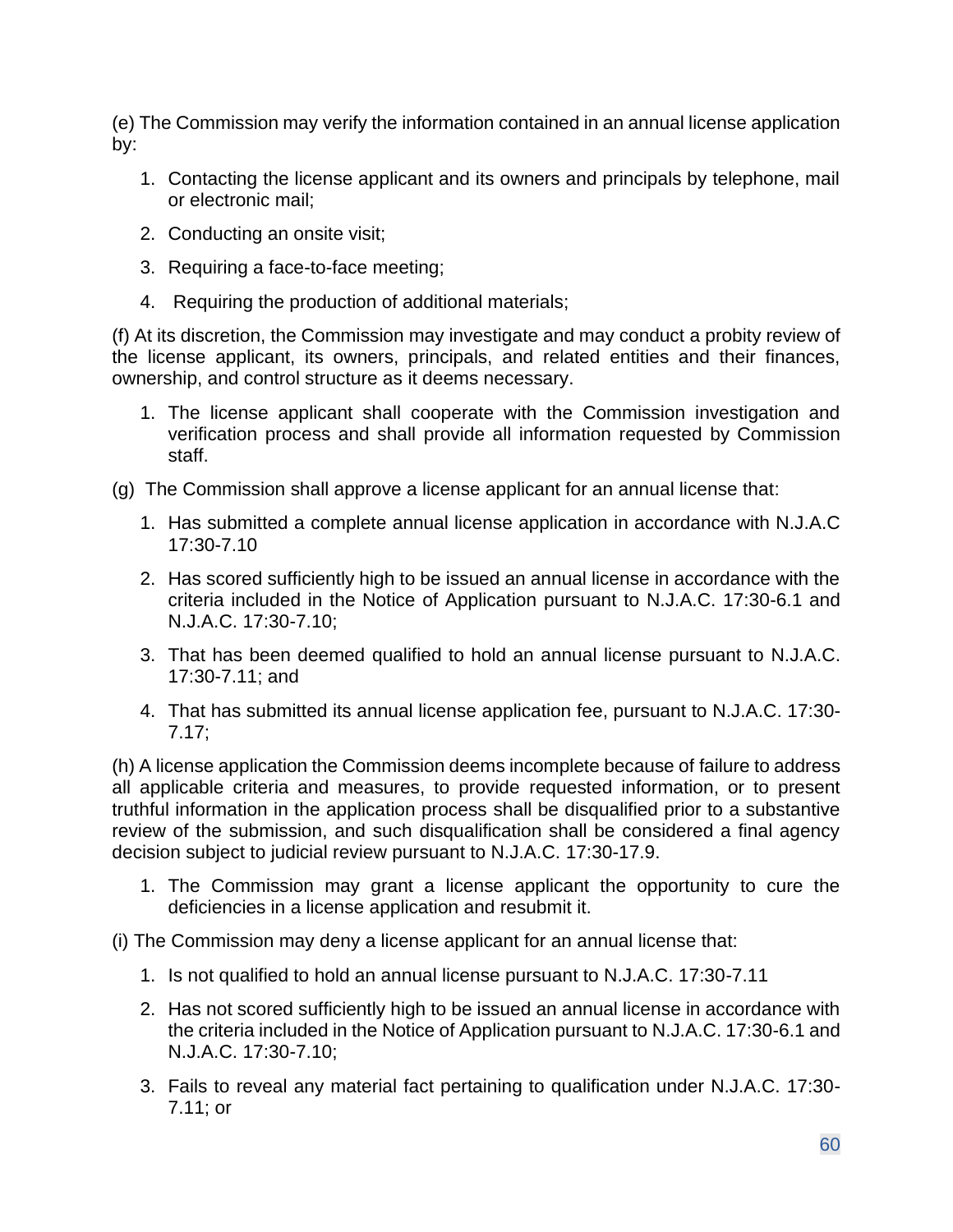4. Has been determined by the Commission, by clear and convincing evidence, to be unsuitable to hold an annual cannabis business license pursuant to N.J.A.C. 17:30-7.11.

(j) If an application is denied, the Commission shall provide the denial to the applicant in writing, which shall include:

- 1. Notice of the denial of the annual license and the specific reason for the denial; and
- 2. The opportunity to request an administrative hearing within 45 days after the date of the denial.

(k) Such administrative hearing shall take place in the Office of Administrative Law in accordance with the "Administrative Procedure Act," N.J.S.A. 52:14B-1 et seq. and the Office of Administrative Law hearing procedures.

1. The record for review shall be the application and any attached supporting documents excluding information deemed exempt pursuant to N.J.S.A. 47:1A-1 et seq., C.47:1A-5 et al., or the common law concerning access to government records. Additional evidence and documentation shall not be considered.

(l) The final denial of an application shall be considered a final agency decision, subject to judicial review by, and of which jurisdiction and venue for such review are vested in, the Appellate Division of the Superior Court pursuant to N.J.A.C. 17:30-17.9.

# § 17:30-7.10 ANNUAL CANNABIS BUSINESS LICENSE APPLICATION

(a) An applicant for an annual license shall submit a complete, separate application, on forms prescribed by the Commission, for each cannabis business license requested and for each physical address and cannabis business premises at which a license applicant seeks to operate.

(b) A license applicant shall disclose and submit, as part of the annual license applications process, the following materials for the Commission's evaluation:

- 1. The federal and State tax identification numbers for the license applicant;
- 2. Documentation of a valid Business Registration Certificate on file with the Division of Revenue and Enterprise Services in the Department of the Treasury;
- 3. Information about the license applicant, including its legal name, and any registered alternate name under which it may conduct business;
- 4. A copy of the documents reflecting the formation of the license applicant entity, including, but not limited to, articles of incorporation or organization, charter, bylaws, stock issuance records, operating agreements, partnership agreements, other formation documents filed with the Secretary of State, and any other documents that govern the legal and ownership structure of the entity;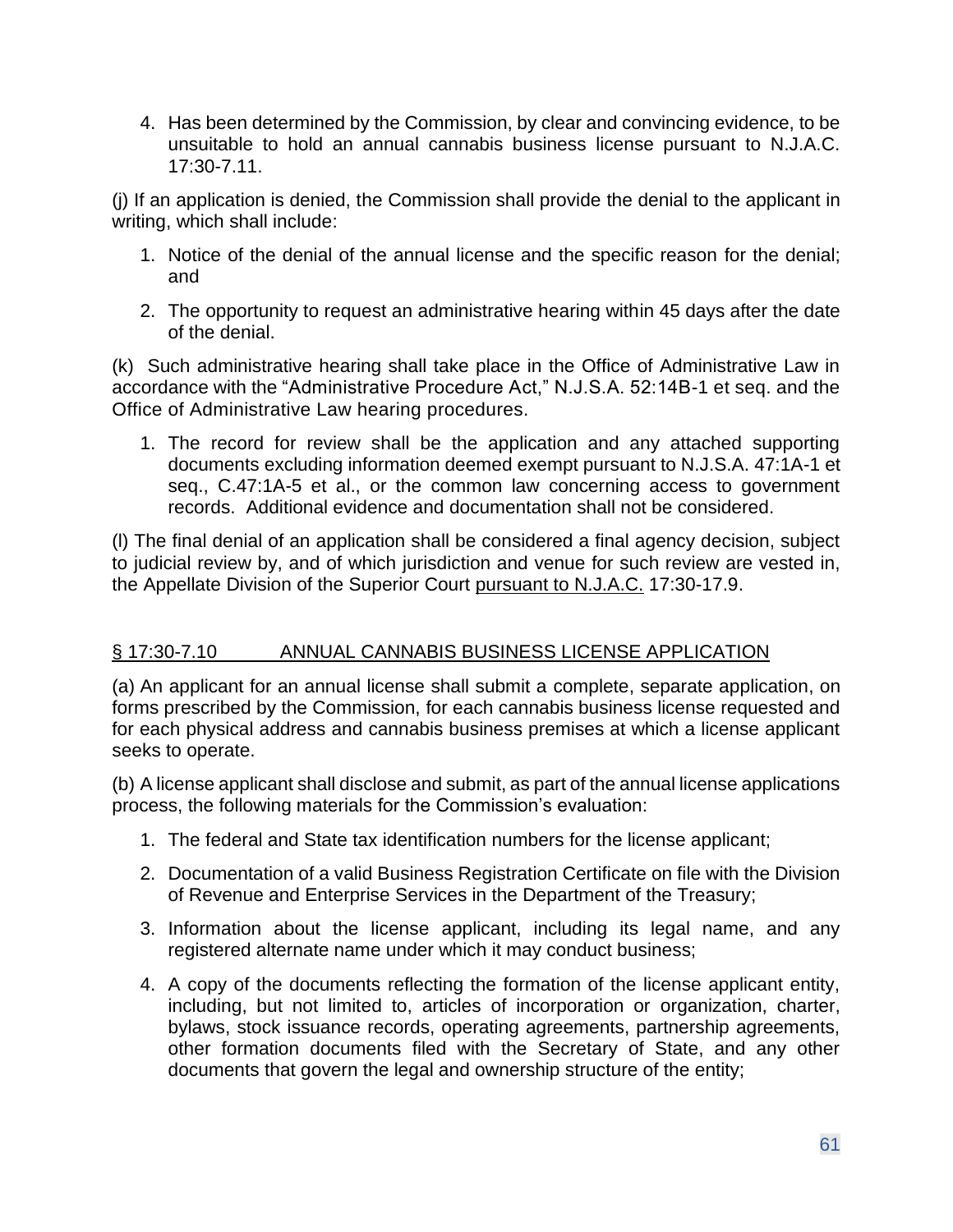- 5. If applicable, documents from the federal or state government recognizing the license applicant entity's nonprofit status;
- 6. A description of the proposed location and its surrounding area, including the following:
	- i. The mailing and physical address of the license applicant's proposed location;
	- ii. A description of the suitability or advantages of the proposed location;
	- iii. A site plan of the proposed location, including a floor plan, which may optionally include renderings, architectural plans, or engineering plans;
- 7. Evidence of compliance with local codes and ordinances including, but not limited to:
	- i. The distance from the closest church, synagogue, temple or other place used exclusively for religious worship; or
	- ii. The distance to the closest school, playground, park or child daycare facility;
- 8. Zoning approval, which shall consist of a letter or affidavit from appropriate officials of the municipality stating that the location will conform to municipal zoning requirements allowing for activities related to the operations of the proposed cannabis cultivator, cannabis manufacturer, or cannabis retailer to be conducted at the proposed cannabis business premises, and any variances granted concerning the operation of a cannabis business;
- 9. Proof of local support, which shall be demonstrated by a resolution adopted by the municipality's governing body, or where the municipality has no governing body, a written letter of support from the municipality's executive;
- 10.Documentation demonstrating that the license applicant will have final control of the premises upon approval of the application. Documentation includes, but is not limited to, a lease agreement, contract for sale, title, deed, or similar documentation;
- 11.Where a license applicant will lease the premises, certification from the landlord that the landlord is aware that the tenant's use of the premises will involve activities associated with operations as a cannabis cultivator, cannabis manufacturer, or cannabis retailer;
	- i. An application for an annual license that does not include such certification shall be disqualified from consideration;
- 12.The plan by which the license applicant intends to obtain appropriate liability insurance coverage for the proposed cannabis business;
- 13.Evidence supporting any of the following bonus point categories, as applicable:
	- i. License applicants that are party to a collective bargaining agreement with a bona fide labor organization that currently represents, or is actively seeking to represent, cannabis workers in New Jersey;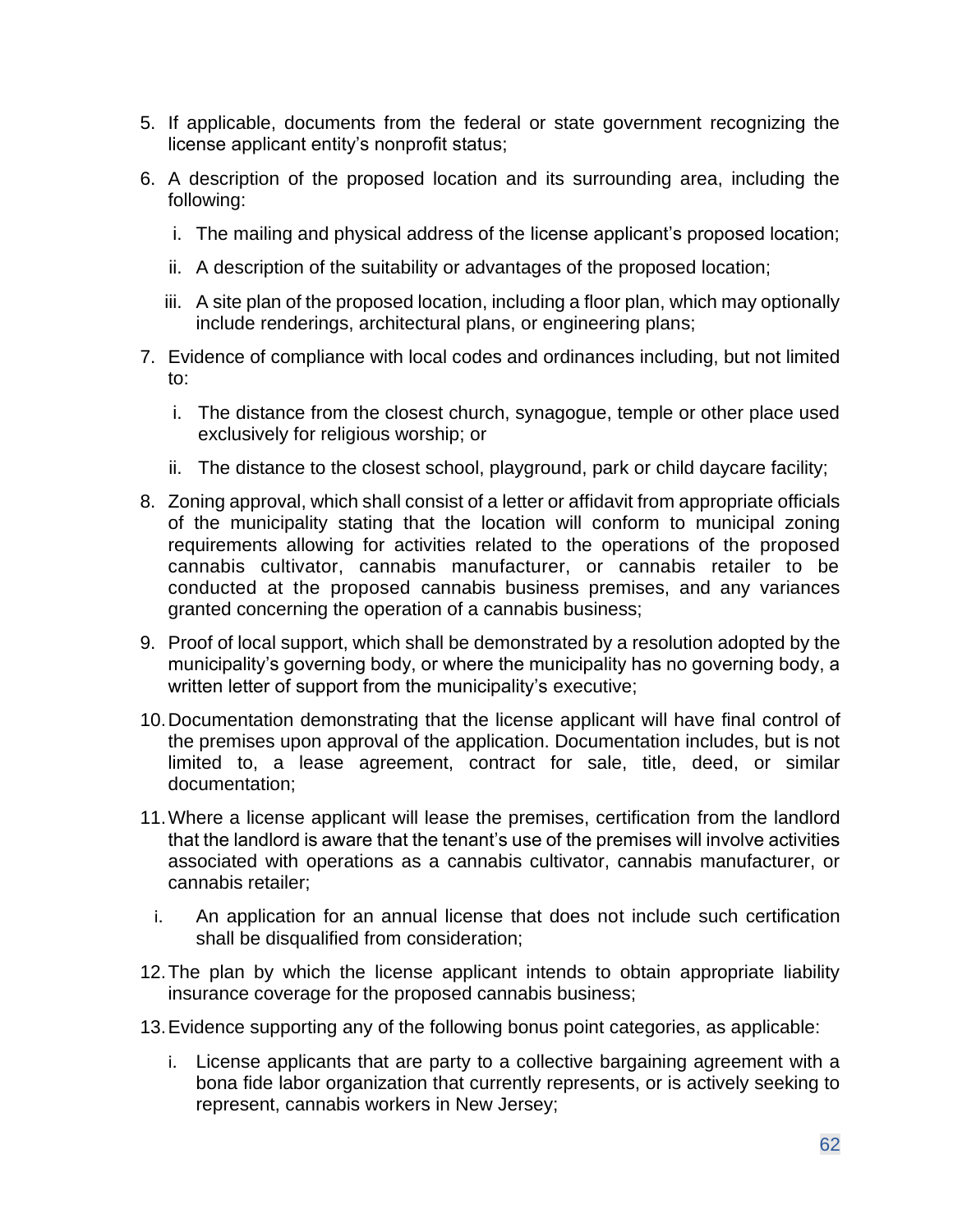- ii. License applicants that are party to a collective bargaining agreement with a bona fide labor organization that currently represents cannabis workers in another state;
- iii. License applicants that submit a signed project labor agreement with a bona fide building trades labor organization for the construction or retrofit of the facilities associated with the license applicant;
- iv. License applicants that submit a signed project labor agreement with a bona fide labor organization for any other applicable project associated with the license applicant; and
- v. License applicants that include at least one owner lawfully residing in New Jersey for at least five years as of the date of the application;
- 14.An operating plan, including, as applicable, a cultivation, manufacturing, or retail sale operating plan pursuant to sub subparagraphs (i), (ii), and (iii) of subparagraph (b) of paragraph (1) or subsection (d) of N.J.S.A. 24:6I-36;
- 15.A business and financial plan;
- 16.An environmental impact plan, which shall, at a minimum, include consideration of sustainable alternatives to single-use plastic packaging, efforts to minimize water usage, and any other factor required by the Commission in a Notice of Application Acceptance published in the New Jersey Register issued pursuant to N.J.A.C. 17:30-6.1;
- 17.A safety and security plan that conforms with N.J.A.C. 17:30-9.10;
- 18.A community impact, social responsibility, and research statement;
- 19.A workforce development and job creation plan, which may include an optional diversity plan;
- 20.Standard operating procedures for:
	- i. Adverse Event Reporting;
	- ii. Quality assurance and quality control;
	- iii. Recall;
	- iv. Packaging and Labeling;
	- v. Inventory Control, Storage, Diversion Prevention;
	- vi. Recordkeeping;
	- vii. Waste Disposal, Sanitation;
	- viii.Cultivation, manufacturing, retail sale, delivery, secure transport, as applicable, based on the class of license sought;
	- ix. Accounting and tax compliance; and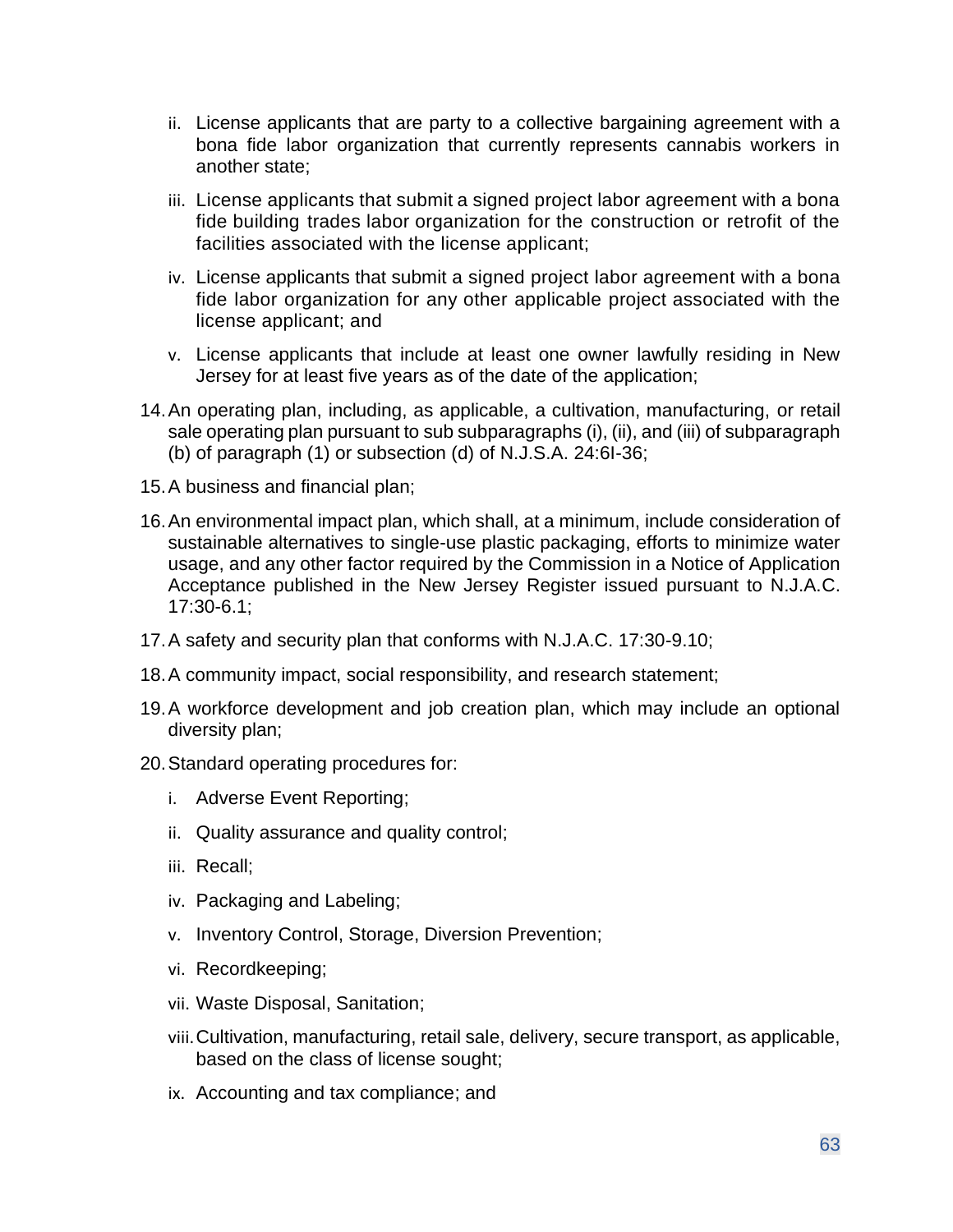- x. The reporting of test results, as applicable, based on the class of license sought.
- 21.An attestation signed by a bona fide labor organization stating that the license applicant has entered into a labor peace agreement with a bona fide labor organization;
	- i. This requirement does not apply to a microbusiness applying for an annual license.
- 22.If a license applicant intends to enter into or has entered into a partnership with a re-entry program for the purpose of identifying and promoting employment opportunities for currently or formerly incarcerated people at the cannabis business, the details of such partnership including:
	- i. The name of the re-entry program;
	- ii. The employment or training opportunities at the license applicant's cannabis business that will be made available to the re-entry population;
	- iii. Any other initiatives the license applicant will undertake to provide support and assistance to the re-entry population; and
	- iv. The training and support offered or provided for the advancement of the reentry population.
- 23.An affidavit that the statements included in the application are true and correct, sworn by the license-holder representative;
- 24.An authorization to release all information pertaining to the license-holder as requested by the Commission, signed by the license-holder representative; and
- 25.A waiver of liability for any damages results to the license-holder from any disclosure or publication in any manner, other than a willfully unlawful disclosure or publication, of any information acquired during the Licensing process, signed by the license-holder representative.
- 26.Any other information the Commissions deems relevant in determining whether to grant a license to the applicant.

(c) The cannabis retailer annual license application shall include a certification that the proposed cannabis retailer location is not in or upon any premises in which operates a grocery store, delicatessen, indoor food market, or other store engaging in retail sales of food; or any premises in which operates a store that engages in licensed retail sales of alcoholic beverages, as defined by subsection b. of N.J.S.A. 33:1-1.

(d) A license applicant shall disclose and submit, as part of the annual license application, the following submissions relating to its qualification for an annual license, pursuant to N.J.A.C. 17:30-7.11:

1. License applicant and cannabis business organizational charts identifying ownership, control, and operational structure, including owners, principals,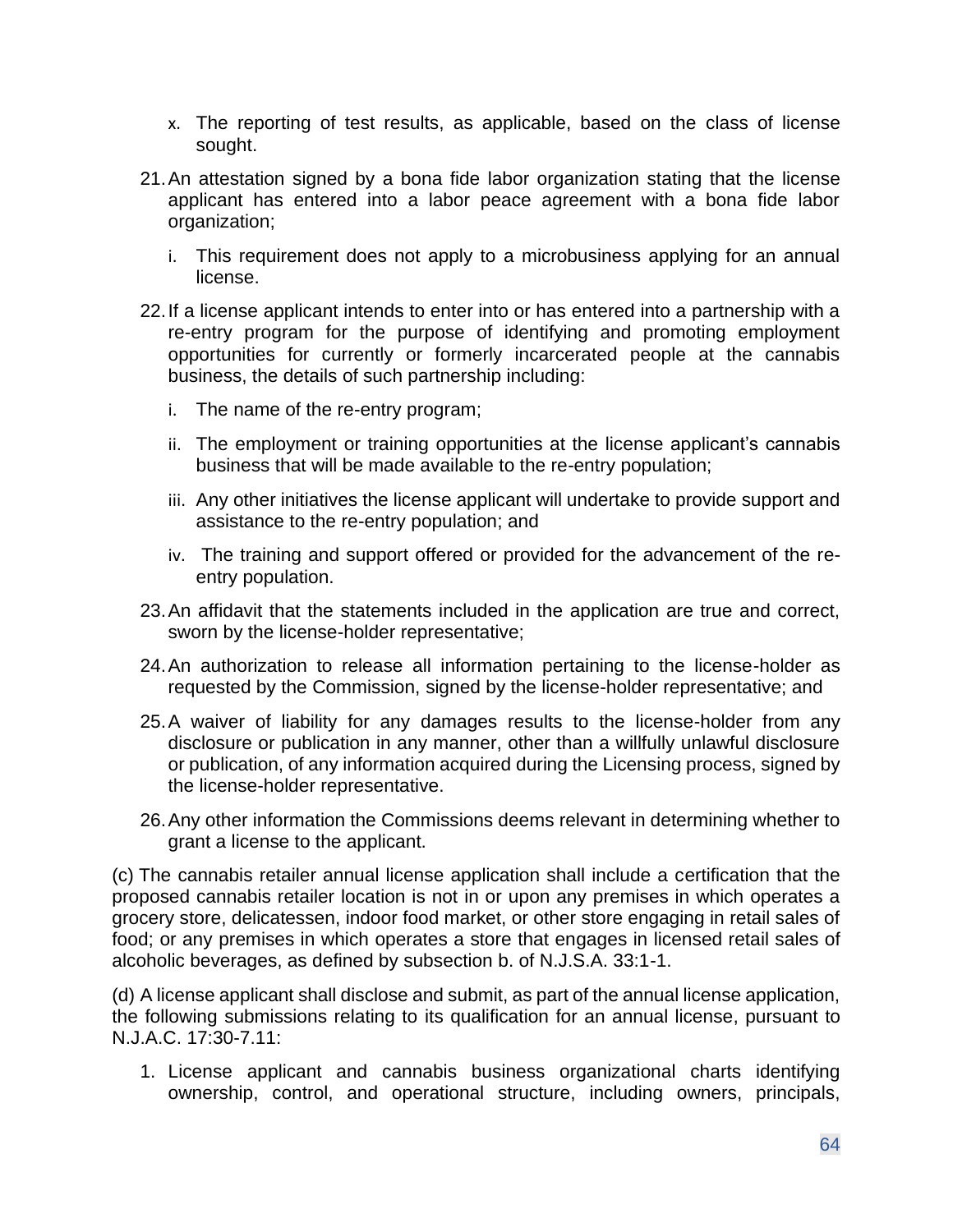management services contractors, managers, as well as all parent companies, subsidiaries, affiliates, predecessors, and successors of the license applicant.

- 2. List of all persons that are owners, passive investors, principals, and managers of the license applicant, including their names, addresses, dates of birth, and each owner's and passive investor's percentage of ownership interest.
- 3. For all persons that are owners or principals of the license applicant, a copy of their driver's license or other photo identification issued by the State, another state, or the federal government which shall be proof that the person is at least 21 years of age;
- 4. For all persons that are owners and principals of the license applicant, a completed Personal History Disclosure Form, including a resume;
- 5. List of the persons that are owners of the license applicant who have resided in this State for at least two years as of the date of the application, and documentation of such residency;
- 6. For each owner, principal, or employee of a license applicant or license-holder as well as for each staff member of a license applicant's or license-holder's management services contractor that participates in the obtaining, possession, securing, cultivating, manufacturing, transporting, selling, delivering, or destroying cannabis items, proof that the person has been fingerprinted and written consent to undergo a criminal history record background check pursuant to N.J.A.C. 17:30- 7.12;
- 7. For any person seeking to become an owner, principal, or employee of a license applicant or license-holder who has a disqualifying conviction pursuant to N.J.A.C. 17:30-7.12(d), evidence of rehabilitation pursuant to N.J.A.C. 17:30-7.12(e), if any.
- 8. For any person seeking to become a staff member of a license applicant's or license-holder's management services contractor that participates in the obtaining, possession, securing, cultivating, manufacturing, transporting, selling, delivering, or destroying cannabis items who has a disqualifying conviction pursuant to paragraph (d) of N.J.A.C. 17:30-7.12, evidence of rehabilitation pursuant to paragraph (e) of N.J.A.C. 17:30-7.12, if any.
- 9. For the license applicant and each of its owners, principals, or managers, a list of any criminal charges or convictions.
- 10.List of entities that are owners, passive investors, principals, and management services contractors of the license applicant, including their names, addresses, and each owner's and passive investor's percentage of ownership interest.
- 11.For all entities that are an owner, principal, or management services contractor of a license applicant, a completed Entity Disclosure Form
- 12.For all persons or entities that hold at least 10% aggregate ownership interest in or are a member of the executive team of a management services contractor of a license applicant, their names, addresses, dates of birth, position held, percentage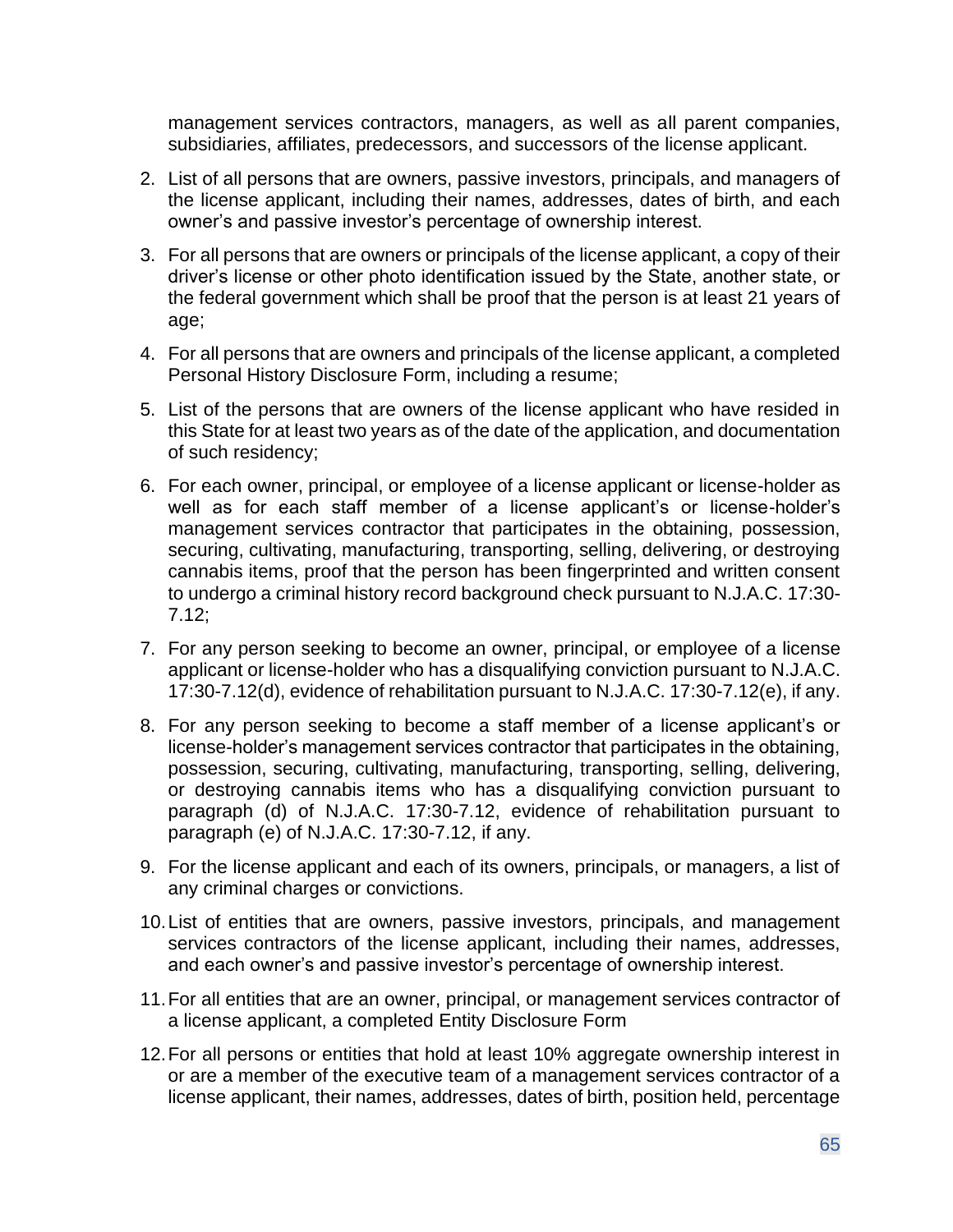of ownership interest in the management services contractor entity, and a completed Personal History Disclosure Form for each person;

- i. Except that for a person or entity holding ownership interest in or control over a management services contractor that is a qualified institutional investor, a completed Personal History Disclosure Form for each person is not required.
- 13.Any management services agreement, pursuant to N.J.A.C. 17:30-6.9.
- 14.List of all parent companies, subsidiaries, affiliates, predecessors, and successors of the license applicant;
- 15.List that describes, beginning with the formation of the license applicant entity, any and all events such as sales, mergers, business combinations, or consolidations involving the entity, including all former names of the entity.
- 16.List of all financial sources, including qualified institutional investors, holding debt of the license applicant;
	- i. The nature, type, terms, covenants, and priorities of all outstanding debts of the license applicant, including but not limited to bonds, loans, mortgages, trust deeds, debentures, lines of credit, notes issued or executed, or to be issued or executed, or other forms of indebtedness of the license applicant or on its behalf.
	- ii. A completed Entity Disclosure Form for each financial source, except a qualified institutional investor;
	- iii. A completed Personal History Disclosure Form for each financial source that is a person.
- 17.Any proposed or executed contract, term sheet, agreement, or side letter between an owner, principal, or financial source and another party that relates to the ownership and control structure, assets, liabilities, real or intellectual property, revenue, funding or capitalization, royalties, profit or future profit of the license applicant or comparable documents that change the legal structure of the license applicant, including any financial source agreement, pursuant to N.J.A.C. 17:30- 6.10.
- 18.A list of all vendor-contractors with whom the license applicant has contracts or agreements.
- 19.For the license applicant and each of its owners, principals, managers, management services companies, parent companies, subsidiaries, affiliates, predecessors, or successors:
	- i. A list of any organizations that hold or previously held permits, licenses, or other authorizations to participate in the cultivation, manufacturing, sale, or distribution of medical cannabis or cannabis in any jurisdiction, including a foreign jurisdiction, where the person or entity serves or served as an owner, principal, or employee for six or more months;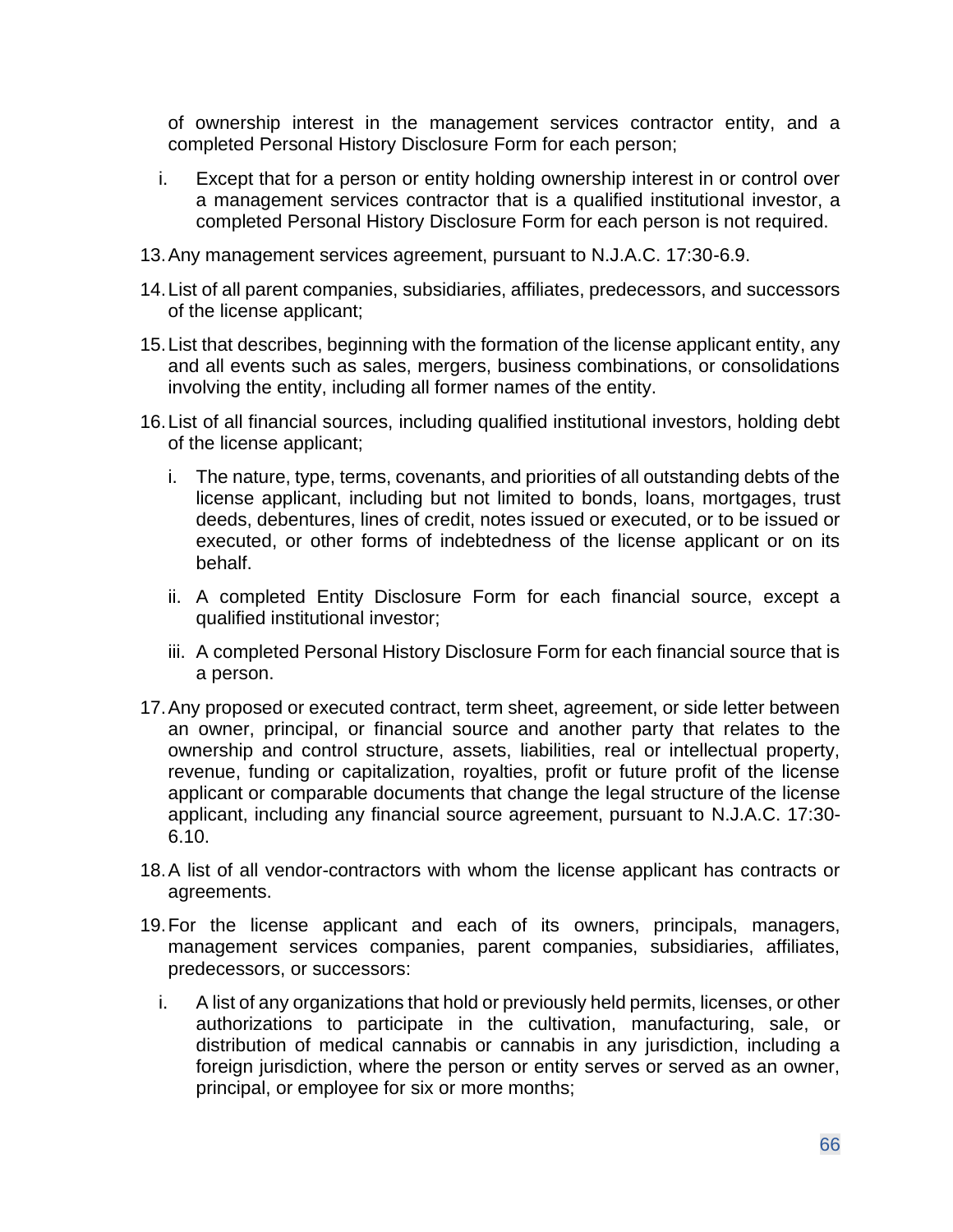- 20.For the license applicant and each of its parent companies, subsidiaries, affiliates, predecessors, or successors:
	- i. A list of any previous violation of or judgment, order, consent decree, consent order, sanction, or penalty pertaining to any state or federal statute, regulation or code; and
	- ii. A list of all pending litigation or past litigation that concluded in the last five years, whether in the State or in another jurisdiction, in which the entity was involved.
- 21.A list of every financial institution at which the license applicant has had an account in the last 5 years.
- 22.A list of bankruptcy or insolvency proceedings by the license applicant, and each of its parent companies, subsidiaries, affiliates, predecessors, or successors, and a copy of any bankruptcy decree as a result of the same.
- 23.A list of any charitable contributions by the license applicant in the last 5 years.
- 24.A list of stocks held by the license applicant;
- 25.For each owner, principal, management services contractor, and employee of the license applicant, certification confirming the person's or entity's submission to the jurisdiction of the courts of the State and agreeing to comply with all of the requirements of the laws of the State pertaining to the Commission;
- 26.For a license applicant that is a diversely owned business, the certification that the license applicant is a minority business, women's business, or disabled veterans' business, in accordance with N.J.A.C. 17:30-6.4;
- 27.For a license applicant that is an impact zone business, an attestation from any qualifying owner, passive investor, or employee attesting to their qualification under the impact zone business criteria pursuant to N.J.A.C. 17:30-6.5.
- 28.For all license applicants, including a social equity business, an attestation from any qualifying owner or passive investor attesting to the qualification of the person under the social equity business criteria pursuant to N.J.A.C. 17:30-6.6.
- 29.For a microbusiness license applicant, proof that at least 51% of the total number of persons included in the microbusiness, including all owners, principals, and employees, are residents of either of the municipality in which the microbusiness is or will be located, or of a municipality directly bordering such a municipality, at the time of the application.
- 30.An affirmation that the license applicant exercised reasonable care to confirm its submission information and the ability of each person or entity in its submission to serve as an owner or principal without violating N.J.A.C. 17:30-6.8.
- 31.Any other application requirement established by the Commission in a Notice of Acceptance of Application published in the New Jersey Register issued pursuant to N.J.A.C. 17:30-6.1.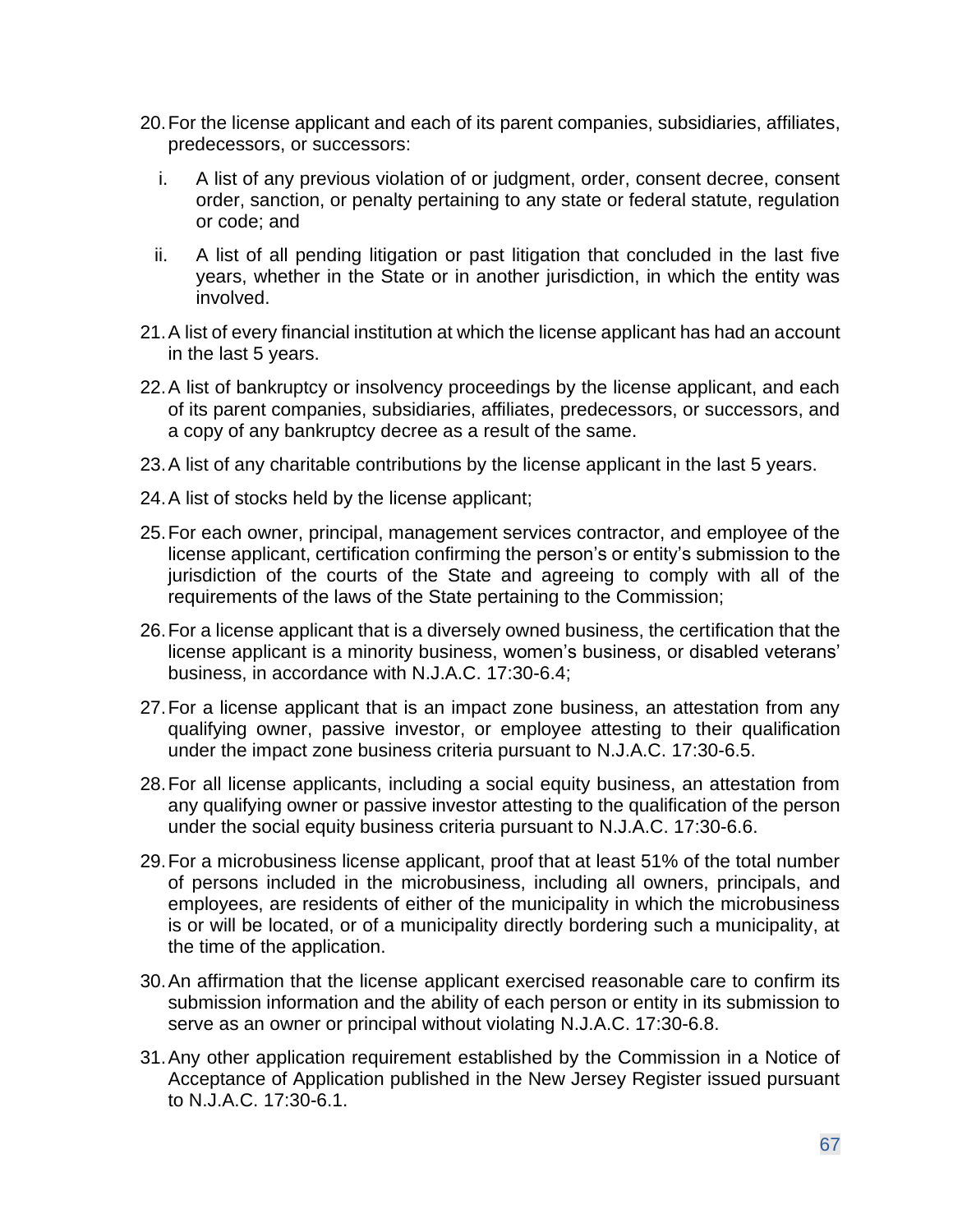(e) A license applicant shall provide the Commission a complete disclosure pursuant to N.J.A.C. 17:30-7.10(d) that includes all true parties of interest.

1. The license applicant or license-holder shall not attempt to conceal or disguise ownership or other control over its operations in its submissions.

(f) Application materials submitted to the Commission pursuant to N.J.S.A..24:6I-36 or this section shall not be considered public records pursuant to N.J.S.A. 47:1A-1 to -13 or the common law concerning access to government records.

## § 17:30-7.11 QUALIFICATION FOR ANNUAL CANNABIS BUSINESS LICENSE

(a) A license applicant or license-holder is qualified to hold an annual license where:

- 1. Each owner, principal, employee, or volunteer of a license applicant or licenseholder as well as each staff member of a license applicant's or license-holder's management services contractor that participates in the obtaining, possession, securing, cultivating, manufacturing, transporting, selling, delivering, or destroying cannabis items has submitted a criminal history background check pursuant to N.J.A.C. 17:30-7.12;
- 2. No owner, principal, employee, or volunteer of a license applicant or license-holder has a disqualifying conviction pursuant to paragraph (d) of N.J.A.C. 17:30-7.12 without evidence of rehabilitation pursuant to paragraph (e) of N.J.A.C. 17:30-7.12;
- 3. No staff member of a license applicant's or license-holder's management services contractor that participates in the obtaining, possession, securing, cultivating, manufacturing, transporting, selling, delivering, or destroying cannabis items of the license applicant or license-holder has a disqualifying conviction pursuant to N.J.A.C. 17:30-7.12(d) without evidence of rehabilitation pursuant to N.J.A.C. 17:30-7.12(e);
- 4. At least one owner of the license applicant has resided in this State for at least two years as of the date of the application;
- 5. Each owner and principal of the license applicant or license-holder is eligible to be an owner or principal, respectively, of the license applicant or license-holder in accordance with N.J.A.C. 17:30-6.8;
- 6. If a diversely owned business, the license applicant or license-holder fulfills all of the diversely owned business requirements pursuant to N.J.A.C. 17:30-6.4;
- 7. If an impact zone business, the license applicant or license-holder fulfills all of the impact zone business requirements pursuant to N.J.A.C. 17:30-6.5;
- 8. If a social equity business, the license applicant or license-holder fulfills all of the social equity business ownership requirements pursuant to N.J.A.C. 17:30-6.6;
- 9. If a microbusiness, the license applicant or license-holder fulfills all of the microbusiness ownership requirements pursuant to N.J.A.C. 17:30-6.7;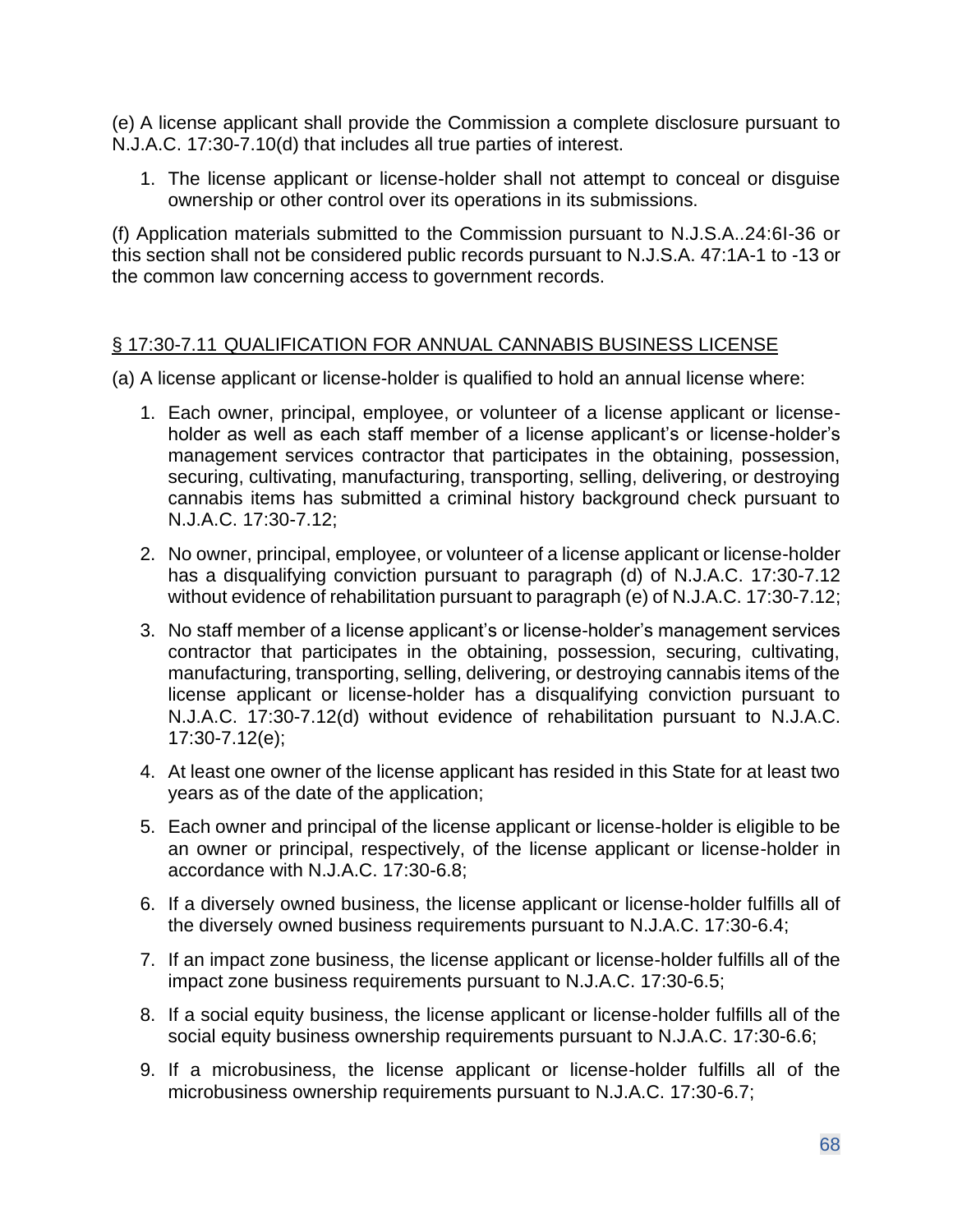- 10.No employee of any State, county, or local government entity involved in the process of reviewing, processing, or making determinations with regard to cannabis business license applications has any direct or indirect financial interest in the license applicant or license-holder; and
- 11.The license applicant or license-holder has not provided anything of value to an employee of any State, county, or local government entity involved in the process of reviewing, processing, or making determinations with regard to license applications in exchange for reviewing, processing, or making any recommendations with respect to a license application.

(b) A license applicant or license-holder is not qualified to hold a license where the license applicant or license-holder:

- 1. Does not meet the requirements of paragraph (a);
- 2. Fails to provide information, documentation, and assurances as required by P.L.2021, c.16 (C.24:6I-31 et al.) or this subchapter or as requested by the commission, including failure to provide a required criminal history record background check or to cooperate with the Commission in its investigation of the conditional license applicant;
- 3. Fails to reveal any material fact pertaining to qualification;
- 4. Supplies information that is untrue or misleading as to a material fact pertaining to the qualification criteria for a conditional license; or
- 5. Has been determined by the Commission to be unsuitable to hold a cannabis business license pursuant paragraph (c) of this section.

(c) The Commission may determine a license applicant or license-holder is unsuitable pursuant to (b)5., above, where the license applicant or license-holder has demonstrated:

- 1. A danger to the public health, safety, and general welfare of the State; or
- 2. A history of:
	- i. Distributing marijuana to minors;
	- ii. Involvement with organized crime;
	- iii. Diverting marijuana from personal use or cannabis states to other states;
	- iv. Engaging in trafficking of controlled substances not authorized by the Act or this chapter, or other illegal activity;
	- v. Engaging in violence or the use of firearms as part of cannabis business operations.

(d) If the person is determined to be not qualified for an annual license, such disqualification shall be considered a final agency action subject to judicial review pursuant to N.J.A.C. 17:30-17.9, and the Commission shall provide the determination to the person in writing, which shall include: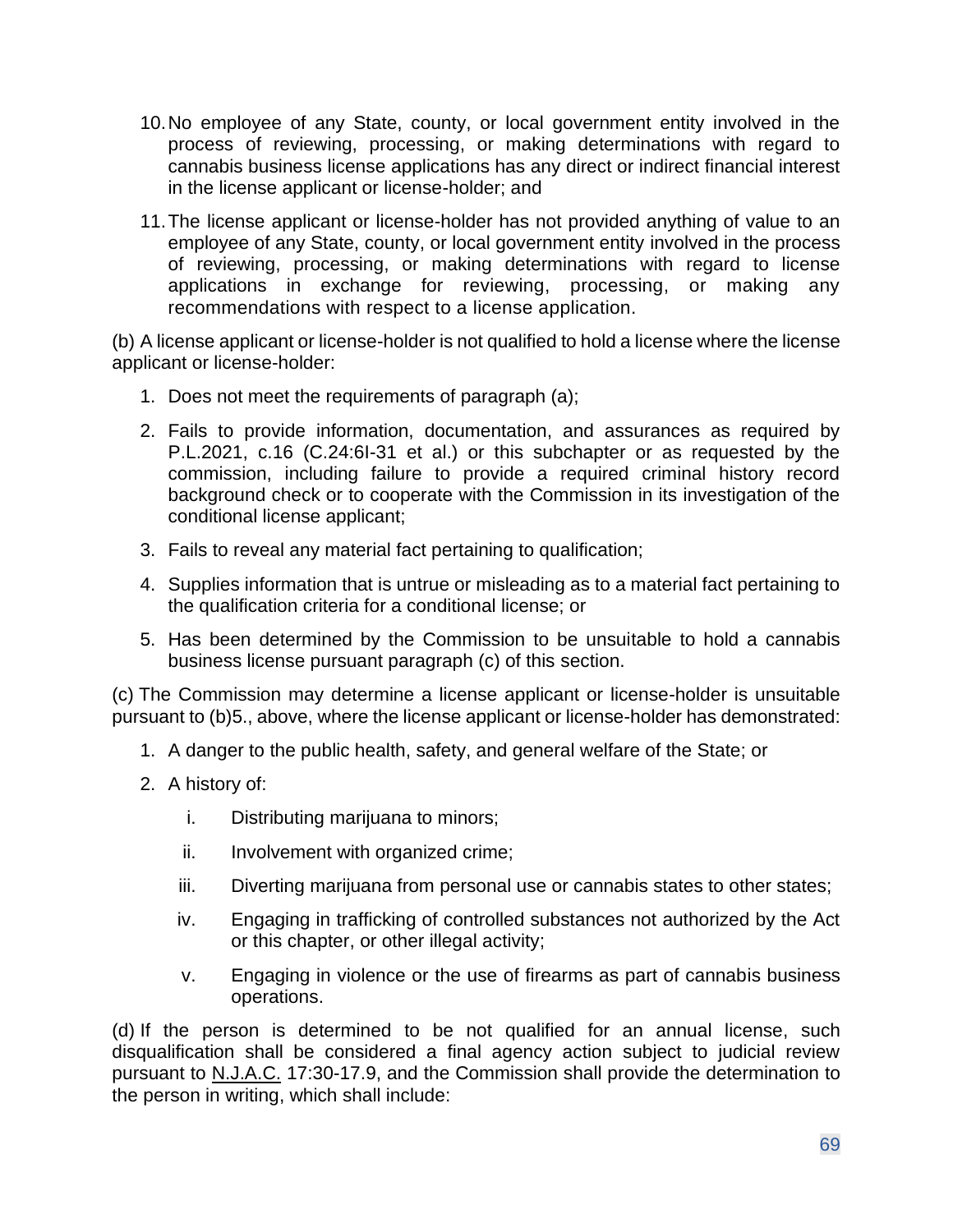- 1. Notice of the determination of disqualification, including when disqualification is due to a disqualifying conviction pursuant to paragraph (d) of N.J.A.C. 17:30-7.12 or the determination of the absence of sufficient evidence of rehabilitation pursuant to paragraph (e) of 17:30-7.12;
- 2. The specific reason for the disqualification, including any conviction that constitutes the basis for the disqualification; and
- 3. Information about appeal rights pursuant to N.J.A.C. 17:30-17.9.

## § 17:30-7.12 CRIMINAL HISTORY BACKGROUND CHECK

(a) Each owner, principal, employee, or volunteer of a cannabis business or testing laboratory license applicant or license-holder or staff member of a license applicant's or license-holder's management services contractor shall provide written consent to submit to a criminal history background check pursuant to the Act and shall comply with procedures established by the Division of State Police pursuant to N.J.A.C. 13:59 for obtaining readable fingerprint impressions.

- 1. The license applicant, or license holder, as applicable, shall bear the cost for the criminal history background check, including all costs of fingerprinting and administering and processing the check.
- 2. For a management services contractor, only staff members that participate in obtaining, possessing, securing, cultivating, manufacturing, transporting, selling, delivering, or destroying cannabis items on behalf of a license applicant or license holder shall be required to consent and comply with a criminal history record background check.

(b) A person who is required to undergo a criminal history background check pursuant to this section who refuses to consent to, or cooperate in, the securing of a check of criminal history and background information shall not be considered by the Commission for participation in a license applicant or license-holder.

(c) Where the criminal history background information demonstrates that a person has been convicted of a disqualifying conviction pursuant to paragraph (d), the Commission shall find the person disqualified from holding a license and shall not approve the person for participation in a license applicant or license holder.

(d) A disqualifying conviction is a conviction:

- 1. Of an indictable offense under this State's law, or equivalent offense under federal law or any other state's law, that is substantially related to the qualifications, functions, or duties for which the license is required:
	- i. Which shall include:
		- a. Paragraph (b) of N.J.S.A. 2C:35-4.1 (Booby traps in manufacturing or distribution facilities);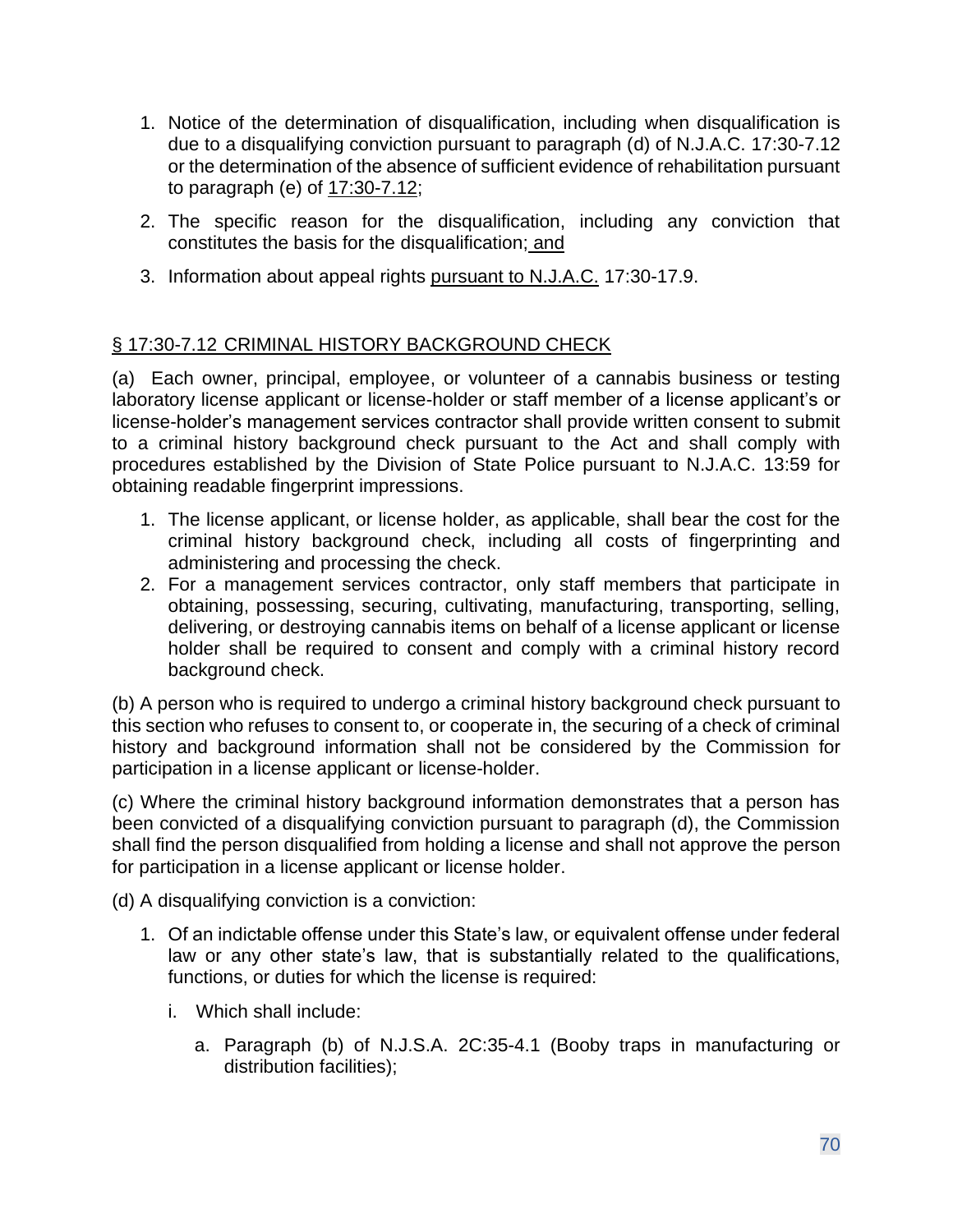- b. N.J.S.A..2C:35-6, (Employing a juvenile in a drug distribution scheme, or a similar indictable offense involving the use of a minor to dispense or distribute a controlled dangerous substance or controlled substance analog);
- c. N.J.S.A. 2C:35-8 (Distribution to persons under age 18);
- d. N.J.S.A. 2C:35-11.1 (Counterfeit drugs, medical devices); and
- e. N.J.S.A. 2C:36-5 (Delivering drug paraphernalia to person under 18 years of age).
- ii. Which may include any State, other state, or federal offense involving fraud, deceit, or embezzlement.
- 2. Where not more than five years have passed since the date of that conviction, satisfactory completion of probation or parole, or release from incarceration, whichever is later.

(e) Notwithstanding the provisions of paragraph (c) to the contrary, a person required to consent to a criminal history background check under paragraph (a) of this subchapter shall not be disqualified on the basis of any disqualifying conviction disclosed by a criminal history record background check if the person has affirmatively demonstrated to the Commission clear and convincing evidence of rehabilitation. In determining whether clear and convincing evidence of rehabilitation exists the Commission shall conduct a thorough review of any disqualifying conviction and consider and examine the following factors:

- 1. The nature and responsibility of the position that the person with a conviction would hold, has held, or currently holds;
- 2. The nature and seriousness of the crime or offense;
- 3. The circumstances under which the crime or offense occurred;
- 4. The date of the crime or offense;
- 5. The age of the person when the crime or offense was committed;
- 6. Whether the crime or offense was an isolated or repeated incident;
- 7. Any social conditions which may have contributed to the commission of the crime or offense; and
- 8. Any evidence of rehabilitation, including good conduct in prison or in the community, counseling or psychiatric treatment received, acquisition of additional academic or vocational schooling, successful participation in correctional workrelease programs, or the recommendation of those who have had the person under their supervision.

(f) Notwithstanding the provisions of paragraph (c) to the contrary, the Commission may, in its discretion, offer provisional authority for a person to be an owner, principal, or employee of a cannabis business or testing laboratory license applicant or license-holder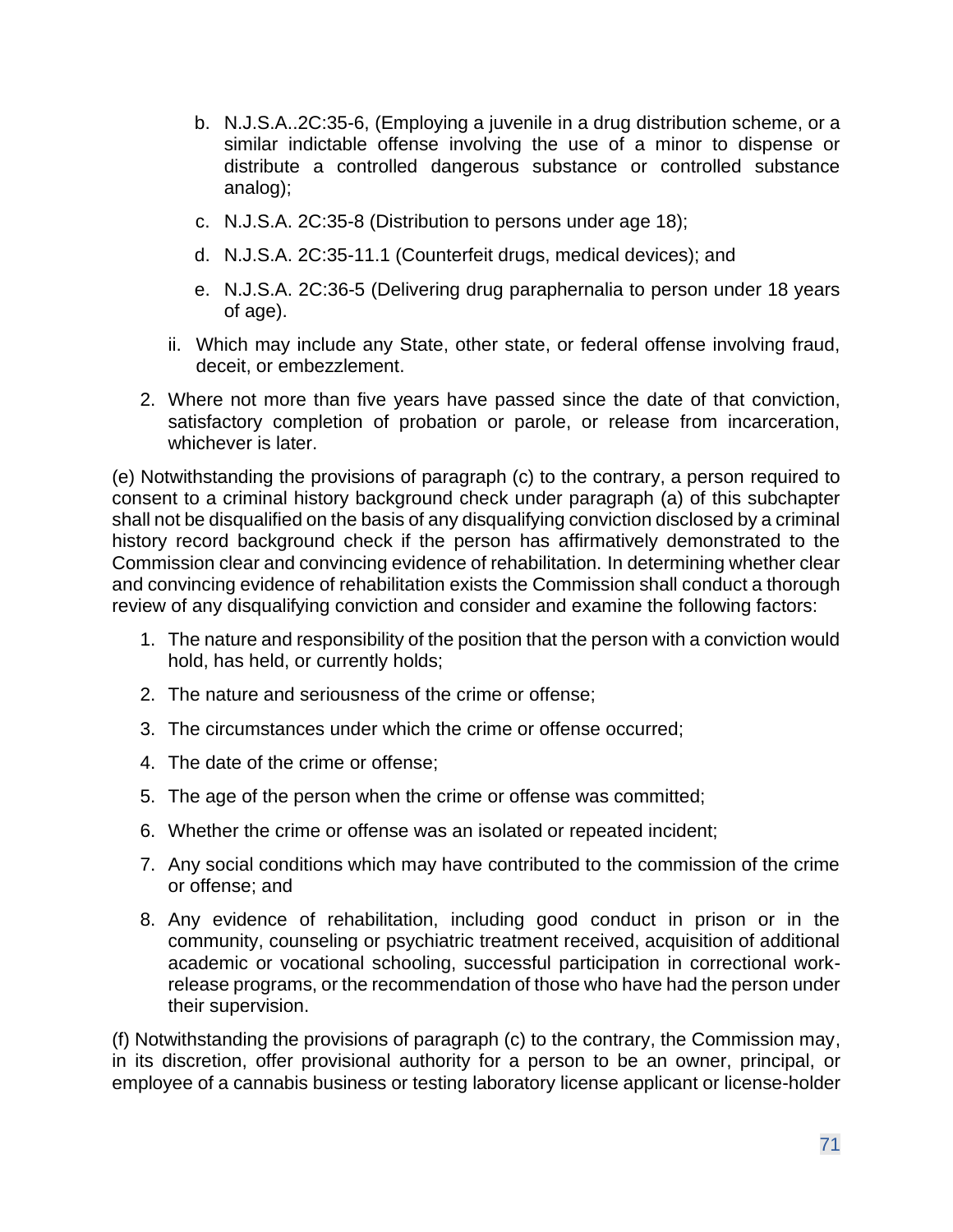for a period not to exceed three months if the person submits to the Commission a sworn statement attesting that the person has not been convicted of any disqualifying conviction.

- 1. Such person's provisional status does not guarantee a person's qualification.
- 2. Submission of a false attestation shall result in a determination of the person's disqualification, the revocation of the person's provisional status and any cannabis business Identification card and may result in permanent ineligibility for the person to participate in a license applicant or license-holder.
- 3. If a license applicant or license-holder demonstrates a pattern of submission of such false attestations, the Commission may sanction the license applicant or license-holder pursuant to Subchapter 17, including with civil monetary penalties.

(g) In accordance with the provisions of the Administrative Procedures Act, N.J.S.A. 52:14B-1 et seq. and 52:14F-1 et seq., and the Uniform Administrative Procedures Rules, N.J.A.C. 1:1, any individual disqualified from owning, operating or being employed by a cannabis business or testing laboratory license applicant or license-holder shall be given an opportunity to challenge the accuracy of the disqualifying criminal history record prior to being permanently disqualified from participation.

1. Such challenges shall be made within 20 days of the disqualification.

## § 17:30-7.13 PROBITY REVIEW

(a) After the receipt of an application from a license applicant, as part of verification and probity review, the Commission, at its discretion, may require additional information and the submission by the license applicant of supporting documents and other evidence before issuing a license.

(b) At the discretion of the Commission, an owner, passive investor, management services contractor, or financial source may be required to submit documentation verifying the source of the funds provided to the license applicant, including but not limited to, a promissory note, credit facility, debt instrument, guarantor agreement, or loan agreement, as well as closing documents.

(c) At the discretion of the Commission, the following persons or entities may be required to submit to a financial probity review:

- 1. Owners;
- 2. Principals;
- 3. Members of a governing body that governs an owner or a principal of a license applicant or license-holder that is an entity;
- 4. Management services contractors contracting with a license applicant;
- 5. Any person or entity that holds at least 10% aggregate ownership interest in or who is a member of the executive team of a management services contractor contracting with a license applicant or license-holder;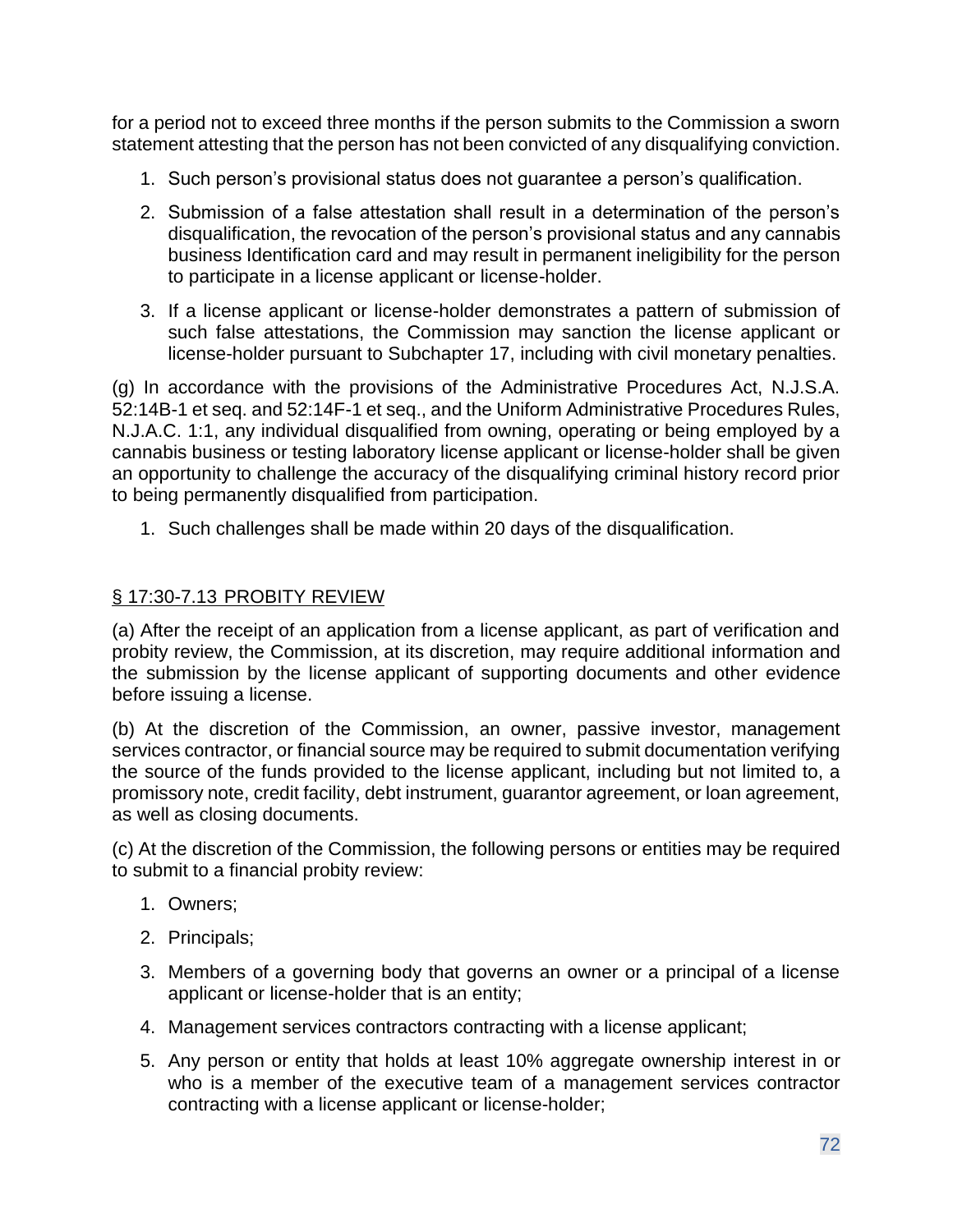- 6. Financial sources that are not a qualified institutional investor;
- 7. Any person or entity that holds at least 10% aggregate ownership interest in or who is a member of the executive team of a financial source entity that is not a qualified institutional investor; and
- 8. Vendor-contractors.

(d) Financial probity review for a person for the purposes of verification for a license application and qualification for a license may include submission of:

- 1. A State driver's license, or other photo identification issued by the State, another state, or the federal government;
- 2. A passport;
- 3. Any college diploma, transcript or letter from a registrar providing confirmation of graduation;
- 4. Ownership documents for any vehicles, aircraft or boats owned by the person or the person's business;
- 5. Any professional licenses held, and any documents related to sanctions imposed or known investigations in connection with those licenses;
- 6. Any criminal record history, along with police report and disposition, and any information regarding rehabilitation pursuant to paragraph (e) of N.J.A.C. 17:30- 7.12;
- 7. Documentation for any business, aside from the license applicant, in which the person currently holds at least 25% ownership interest, including but not limited to, partnership papers, operating agreements, and stock registry-stock certificates;
- 8. Summary of any pending litigation or past litigation that concluded during the previous five (5) years, other than divorce, in which the person was involved, including docket number, venue, cause of action, named litigants, a copy of the complaint, and disposition or current status;
- 9. Any employment contract or offer letter between the license applicant and the person;
- 10.Most recently filed individual state, federal, and foreign tax returns including Schedule K1, and, if applicable, most recently filed letter requesting an extension;
- 11.Most recently filed business state, federal, and foreign tax returns for any business, aside from the license applicant, in which the person holds more than 50% ownership interest;
- 12.All most recently issued W-2 and 1099 forms;
- 13.Current account statement for any personal bank account, including a money market account, for which the person has signatory authority;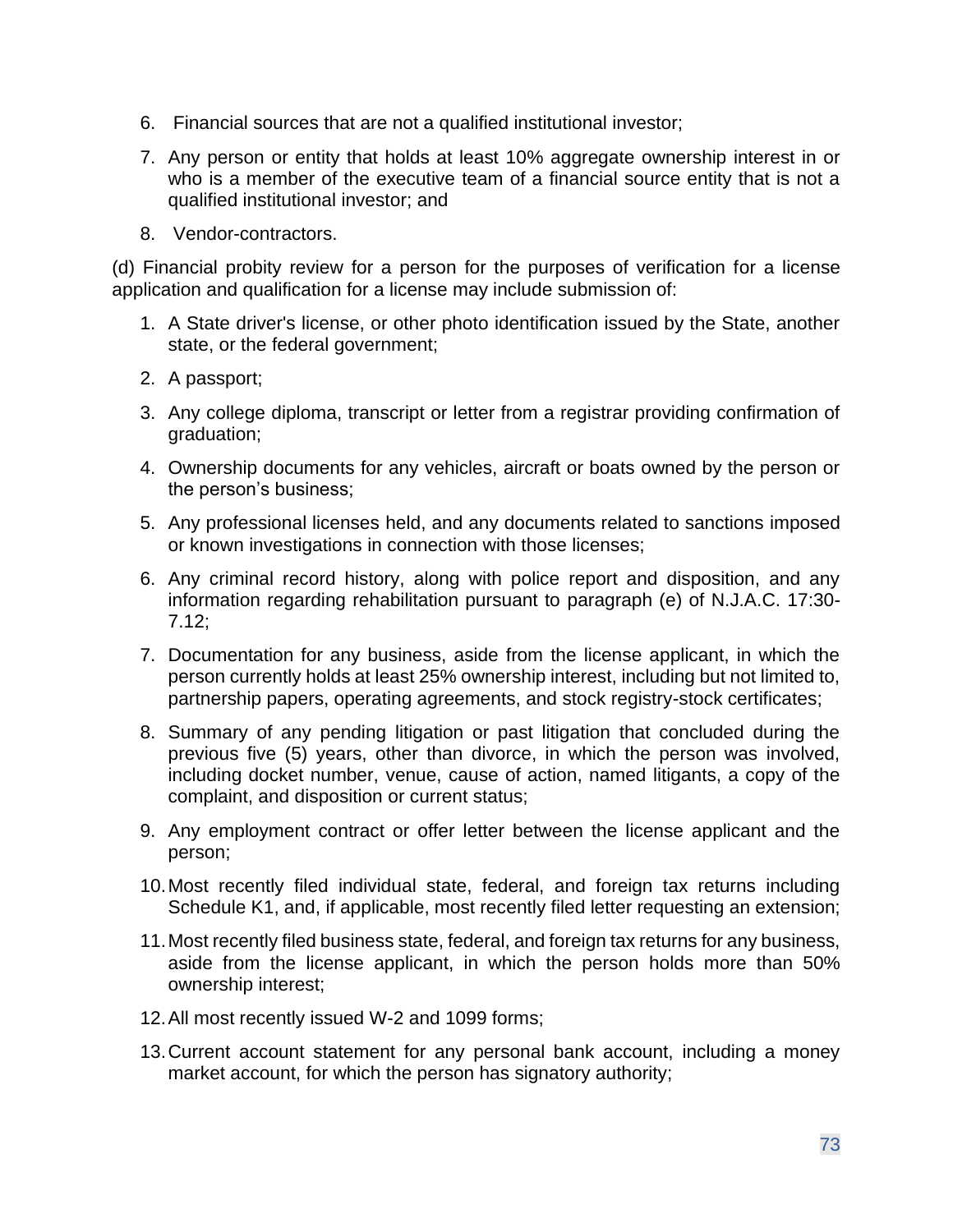- 14.An original deed and purchase settlement statement, for any real estate property in which the person has an ownership interest;
- 15.The declaration page of any cash value life insurance policy held by the person and the names of all beneficiaries, including the name, trustee and beneficiaries of any trust;
- 16.Current account statement for any pension or retirement account held by the person, including any 401k;
- 17.Current account statement for any account held by the person that holds securities, including a brokerage or investment account;
- 18.Any notes or loans receivable in the person's name;
- 19.Any notes or loans payable in the person's name;
- 20.Any documents relative to any contingent liabilities in which the person serves as a guarantor;
- 21.Any liens, judgments or taxes payable levied against the person; and
- 22.Additional identifying information about the person's immediate family, including but not limited to marriage, death and birth certificates.

(e) Financial probity review for an entity for the purposes of verification of license application submissions and qualification may include submission of:

- 1. Entity organizational chart;
- 2. Entity business formation documents;
- 3. List and summary of all fines or sanctions imposed by any agency regulating cannabis on the entity in any jurisdiction and the circumstances surrounding such fines or sanctions;
- 4. Summary of any pending litigation or past litigation that concluded during the previous five years in which the entity or its subsidiaries was involved, including docket number, court name, cause of action, named litigants, a copy of the complaint, and disposition or current status;
- 5. Documentation for any company, aside from the license applicant, in which the entity currently holds at least 25% ownership interest, including but not limited to, partnership papers, operating agreements, and stock registry-stock certificates;
- 6. Most recently filed individual state, federal, and foreign tax returns including Schedule K1, and, if applicable, most recently filed letter requesting an extension;
- 7. Most recently filed business state, federal, and foreign tax returns for any business, aside from the license applicant, in which the entity holds more than 50% ownership interest;
- 8. Minutes of the meetings of and resolutions passed by the entity's governing board for the previous two calendar years;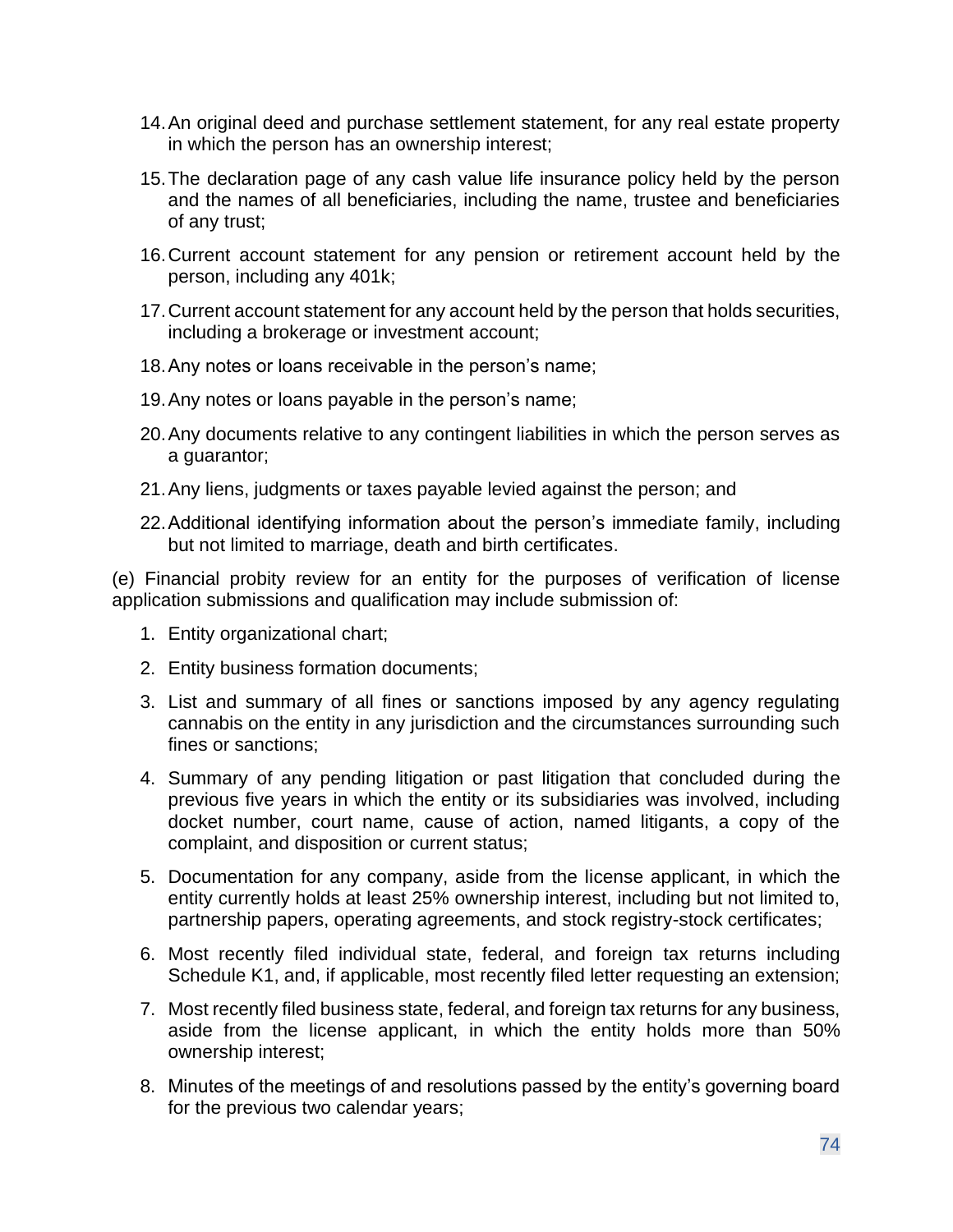- 9. Most recently filed annual financial reports of the entity that are required to be filed by a national securities exchange or over the counter market;
- 10.Unaudited balance sheet and income statement or audited financial statement of the entity for the 24 months previous to the application;
- 11.Monthly bank statements for the previous year for all entity bank accounts related to the license applicant;
- 12.Any notes or loans receivable in the entity's name;
- 13.Any notes or loans payable in the entity's name;
- 14.Any liens, judgments or taxes payable levied against the entity;
- 15.Where the entity is a publicly traded corporation or a private capital fund, a complete list of persons and entities with any ownership interest in the entity; and
- 16.Any other information the Commission deems relevant in determining whether to grant a license to the applicant.

(f) Probity review materials submitted to the Commission pursuant to N.J.S.A. 24:6I-36. or this section shall not be considered public records pursuant to N.J.S.A. 47:1A-1 to -13 or the common law concerning access to government records.

### § 17:30-7.14 ANNUAL CANNABIS BUSINESS LICENSE ACCEPTANCE, INSPECTION, ISSUANCE, COMMENCEMENT OF OPERATIONS

(a) After the Commission approves a license applicant applying for an annual license pursuant to N.J.A.C. 17:30-7.9 the Commission shall give written notice of approval to the applicant.

(b) Within seven business days after receiving notice of approval, a license applicant shall notify the Commission as to whether:

- 1. It will accept the license, or,
- 2. It will abandon the license, including if accepting the license would violate N.J.A.C. 17:30-6.8 or make the license applicant otherwise ineligible or if the circumstances of the license applicant have changed.
- 3. Failure of the applicant to notify the Commission of its decision to accept or abandon the license shall result in the license being deemed abandoned.

(c) If a license applicant from a lottery abandons a license, the license shall be offered to the next license applicant on the waitlist, pursuant to N.J.A.C. 17:30-6.2.

(d) If the license applicant accepts the annual license, it shall submit the annual licensing fee, pursuant to N.J.A.C. 17:30-7.17.

(e) A license applicant shall have 365 days from the date of the notice of approval to request a final onsite assessment pursuant to (g) of this subchapter.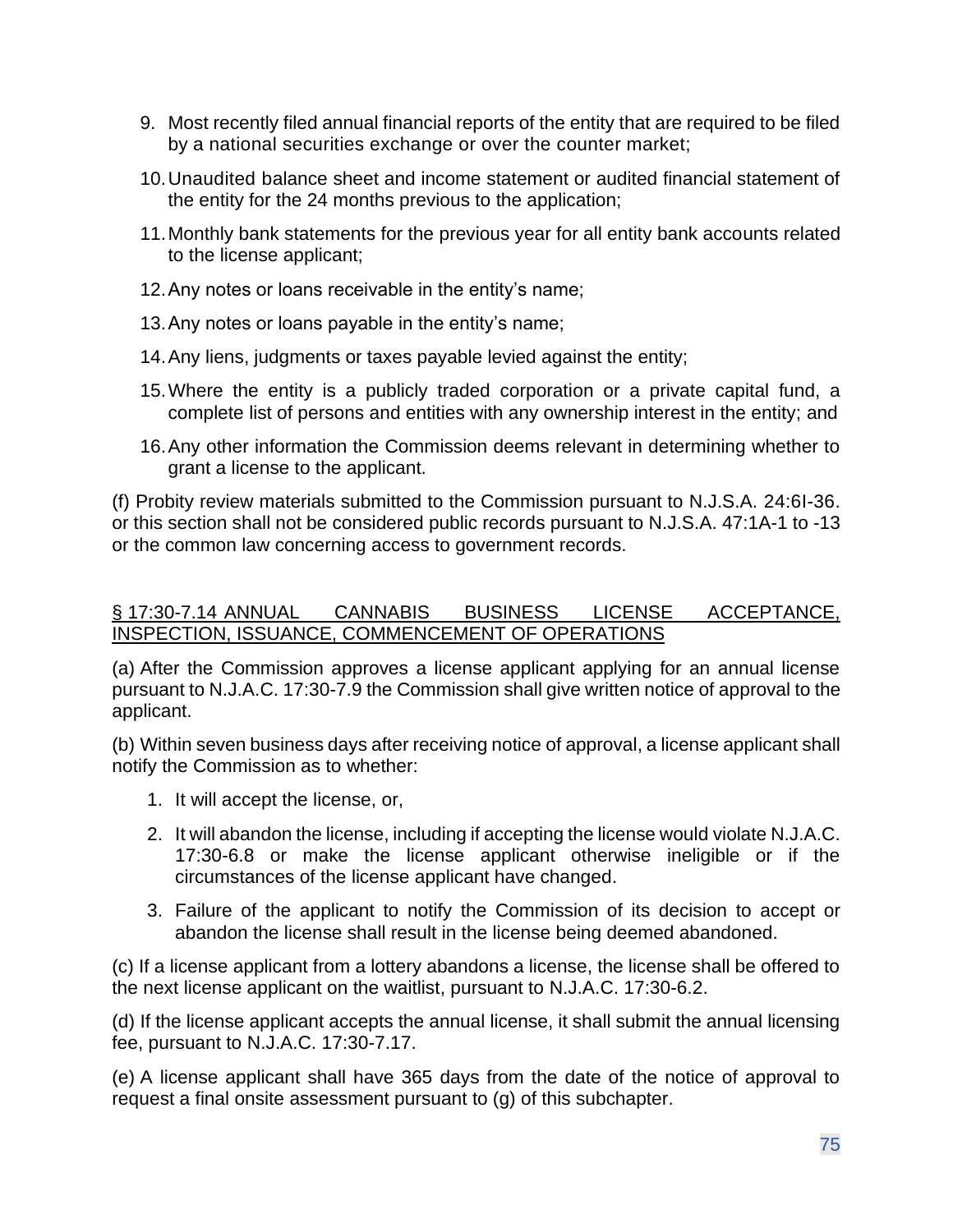(f) The license applicant has a continuing duty to seek approval for or report changes in the information submitted as part of the annual license application, pursuant to N.J.A.C. 17:30-9.2.

1. If a material change occurs to an application that is otherwise complete, the Commission may deem the application incomplete pending further review.

(g) After the license applicant has completed construction and preparation of its cannabis business premises, the license applicant shall request in writing that the Commission conduct a final onsite assessment.

(h) The Commission shall conduct a final onsite assessment of the cannabis business and shall determine whether the cannabis business premises, operations, plans, procedures, protocols, and actions are consistent with the annual license application and compliant with the Act, this chapter, and any additional requirements provided by the Commission.

(i) No later than 30 days after such onsite assessment, unless the Commission finds the applicant is not in compliance with this subchapter or the Commission is notified by the relevant municipality that the applicant is not in compliance with its ordinances or regulations in effect at the time of the application, the Commission shall issue the annual license and provide the annual license to the license applicant.

1. An annual license shall be valid for one year from its date of issuance and may be renewed annually.

(j) If the Commission determines that the annual license applicant is not compliant pursuant to paragraph (f), or the license applicant does not undergo a successful final onsite assessment yielding a determination of compliance pursuant to paragraph (h) within 365 days of the notice of approval, the Commission shall decline to issue the annual license approval and the license shall be returned to the Commission.

(k) Within 14 days of the issuance of an annual license, the license-holder shall notify the Commission in writing of a proposed opening date for the cannabis business.

### § 17:30-7.15 ANNUAL MICROBUSINESS LICENSE CONVERSION PROCESS; APPROVAL; DENIAL; ISSUANCE

(a) After at least one year of operation, a microbusiness holding an annual license may apply to the Commission to convert to a standard cannabis business and expand its physical plant and capacity beyond the limitations established in N.J.A.C. 17:30-6.7.

(b) The Commission shall review such application and verify the information contained in such application is truthful.

1. The license applicant shall cooperate with the Commission investigation and verification process and provide all information requested by Commission staff.

(c) The Commission shall approve an annual microbusiness license conversion applicant for conversion to an annual standard cannabis business license if its application: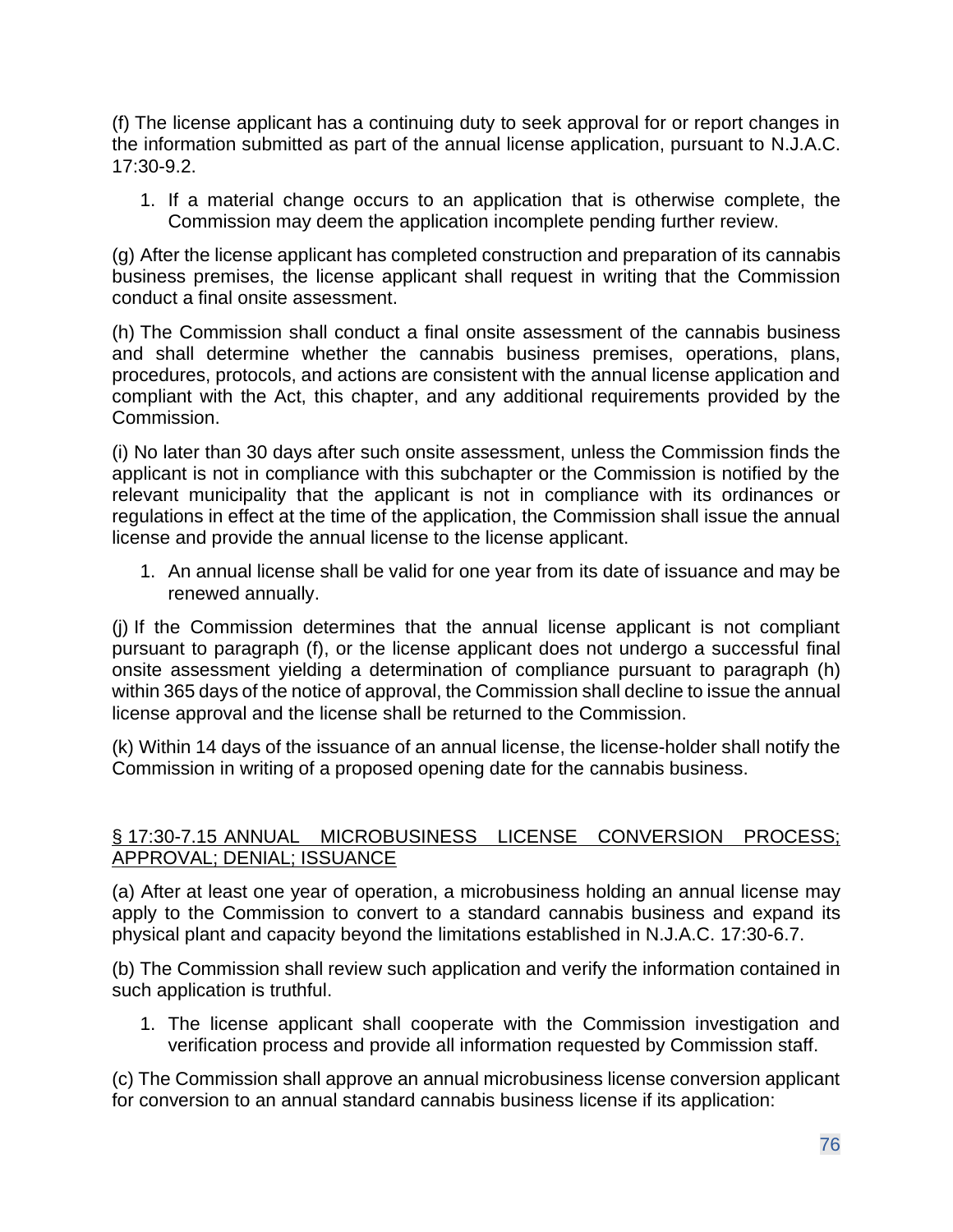- 1. Is complete;
- 2. As applicable, demonstrates that the license-holder is projected to exceed the operational restrictions of a microbusiness pursuant to N.J.A.C. 17:30-6.7.
- 3. Includes:
	- i. a renovation or relocation plan that specifically addresses quality control procedures for the protection of cannabis and cannabis products from any contamination during the construction process and any other criteria the Commission requires;
	- ii. a recitation of the microbusiness's cultivation, manufacturing, or sales, as applicable, of the 180 days preceding the application, and an explanation for the request to expand business capacity and its justification by the projected needs of the consumers it will serve;
- iii. an amended version of the most recent annual microbusiness license application or renewal that provides an overview of the license-holder's proposed changes, including:
	- a. a proposed site plan demonstrating the license-holder's ability to operate at an expanded capacity and physical plant; and
	- b. A proposed business plan demonstrating, the license-holder's ability to cultivate, manufacture, or sell cannabis or cannabis products at an expanded capacity;
- iv. An attestation signed by a bona fide labor organization stating that the license applicant has entered into a labor peace agreement with such bona fide labor organization;
- v. Submission of a converted standard cannabis business license licensing fee pursuant to N.J.A.C. 17:30-7.17; and
- vi. Any other information the Commission deems relevant in determining whether to grant a conversion to the applicant;
- 4. Complies with all provisions of the Act and this chapter.

(d) If the Commission determines that the criteria of paragraph (c) have not been met, the Commission shall deny the annual microbusiness license conversion application and the license-holder shall continue to operate in compliance with the provisions of N.J.A.C. 17:30-6.7.

(e) If an application is denied, the Commission shall provide the denial to the applicant in writing, which shall include notice of the denial of the annual standard cannabis business license and the specific reason for the denial.

(f) The final decision on an application shall be considered a final agency decision, subject to judicial review by, and of which jurisdiction and venue for such review are vested in, the Appellate Division of the Superior Court pursuant to N.J.A.C. 17:30-17.9.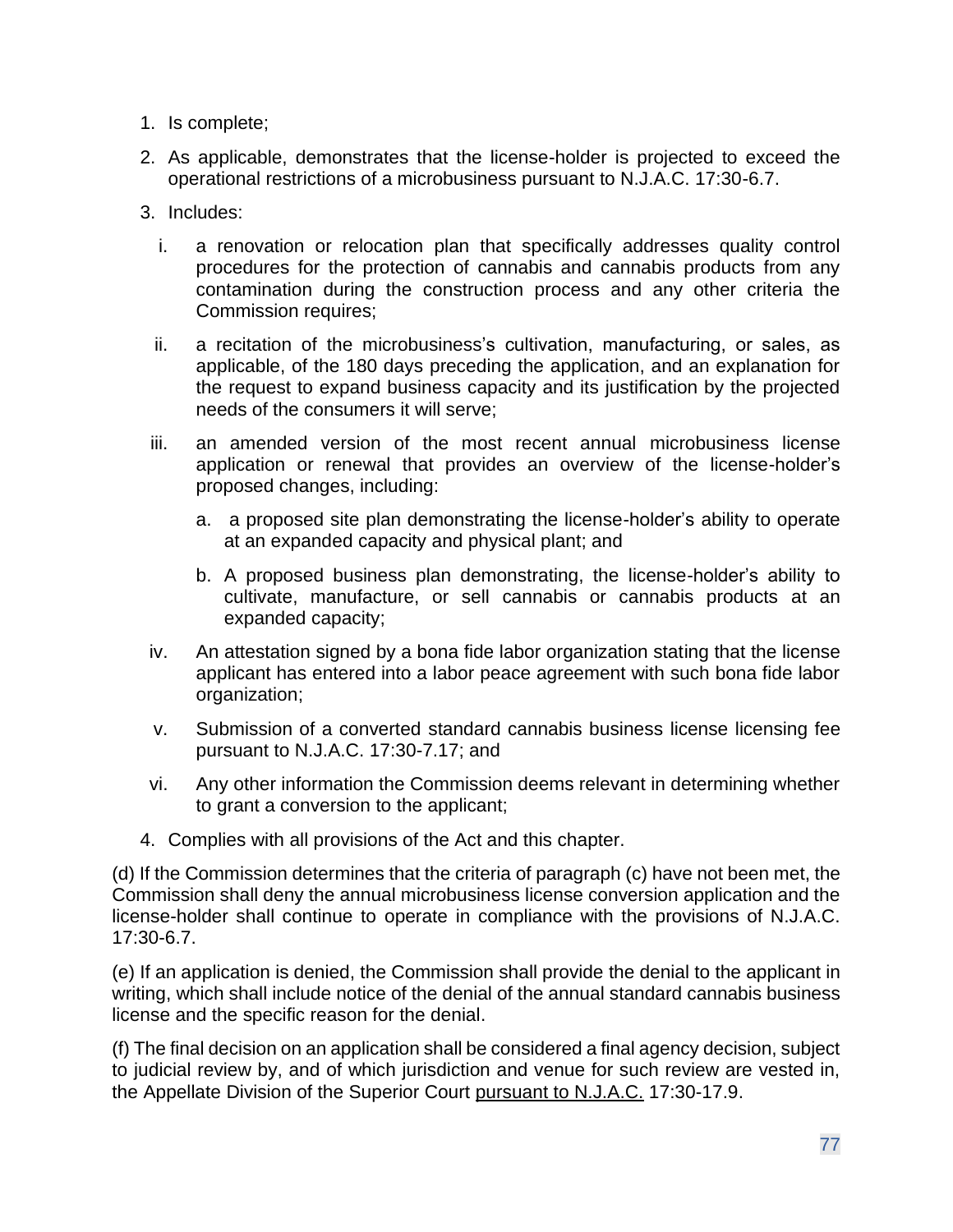(g) The Commission shall provide written notice of approval to the microbusiness, authorizing the license-holder to convert to a standard cannabis business and expand its capacity and physical plant.

(h) Prior to issuing an amended license, the Commission may conduct an onsite assessment of the cannabis business and shall determine whether the cannabis business premises, operations, plans, procedures, protocols, and actions are compliant with the Act, this chapter, and any requirements or conditions provided by the Commission, and whether they are being implemented.

(i) After the Commission has conducted any verification pursuant to paragraph (b), and if the Commission has determined compliance pursuant to paragraph (i), the Commission shall issue an amended license to the license applicant.

1. The requirements specific to a microbusiness, pursuant to N.J.A.C. 17:30-6.7 shall no longer apply to such license-holder.

(j) If the Commission determines that the license-holder is not compliant pursuant to paragraph (i), the Commission the license-holder shall continue to operate in compliance with N.J.A.C. 17:30-6.7.

(k) Notwithstanding a microbusiness' converted operations, any microbusiness authorized to expand in accordance with this subchapter shall be counted towards the percentages of licenses that are designated for and only issued to microbusinesses pursuant to N.J.S.A.24:6I-36.f.(1).

## § 17:30-7.16 RENEWALS

(a) A license-holder holding an annual license, including an annual license converted from a conditional license, shall renew such annual license annually.

(b) The Commission may renew a license subject to conditions set forth in this chapter.

(c) A license-holder shall submit a renewal application and the annual licensing fee pursuant to N.J.A.C. 17:30-7.17 no later than 90 days prior to the expiration of the current cannabis business license.

(d) Pursuant to paragraph (c), the following may be grounds for denial of a license renewal application:

- 1. Failure to provide truthful, correct and current information;
- 2. Failure to maintain compliance with this Act or this chapter;
- 3. Failure to maintain its diversely owned business, impact zone business, social equity business, or microbusiness status; or
- 4. The inclusion of a person or entity not deemed qualified to hold a license.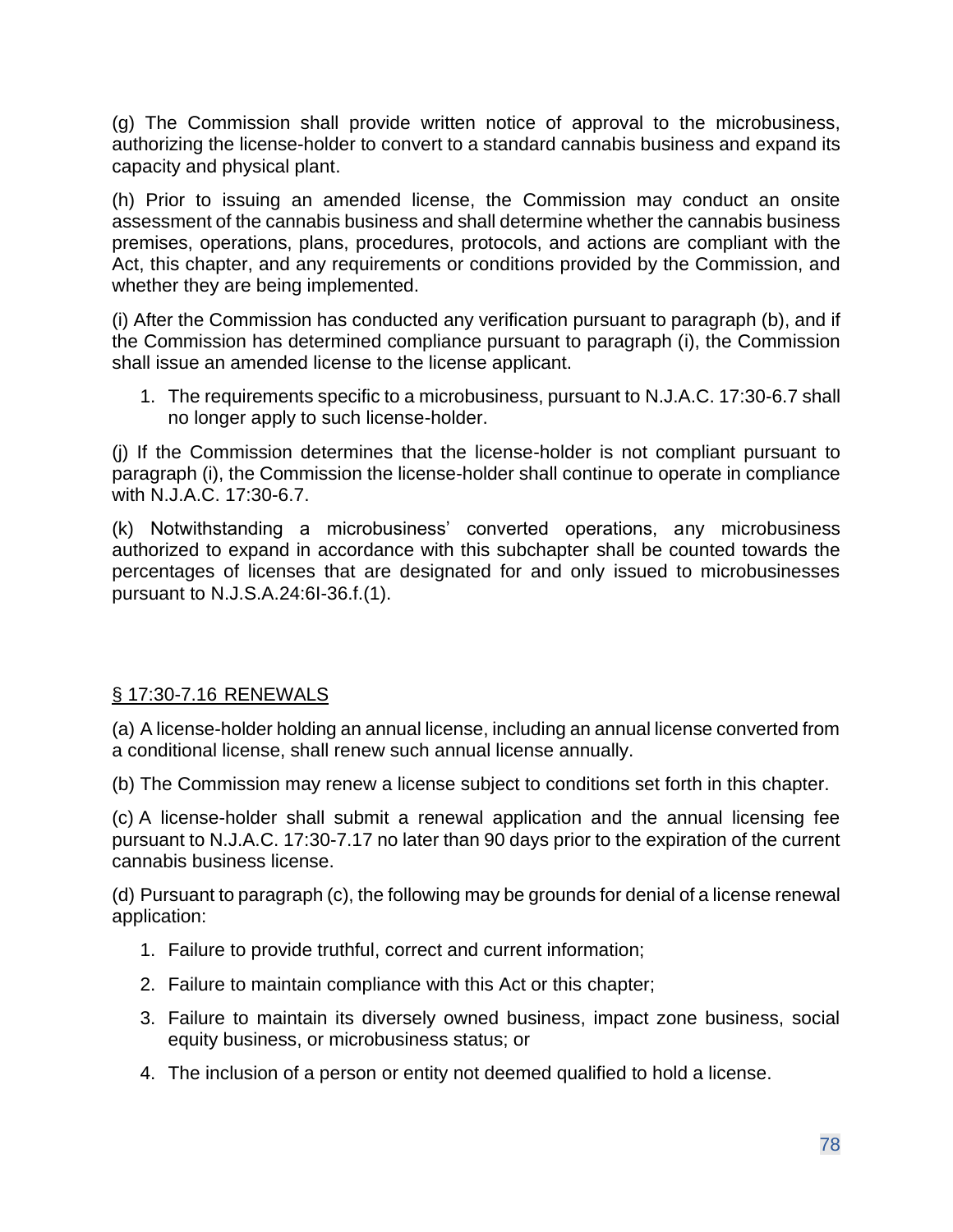(e) Renewal materials submitted to the Commission pursuant to N.J.S.A. 24:6I-7.2. or this section shall not be considered a public record pursuant to N.J.S.A. 47:1A-1 to -13 or the common law concerning access to government records.

# § 17:30-7.17 CANNABIS BUSINESS AND TESTING LABORATORY FEES

(a) The following fees shall be paid by conditional license applicants or license-holders, as applicable:

- 1. Conditional microbusiness license application submission fee \$100
- 2. Conditional standard cannabis business license application submission fee \$200
- 3. Conditional microbusiness license application approval fee \$400
- 4. Conditional standard cannabis business license application approval fee \$800
- 5. Conditional microbusiness license conversion application submission fee \$100
- 6. Conditional standard cannabis business license conversion \$200 application submission fee
- 7. Conditional microbusiness license conversion application approval fee \$400
- 8. Conditional standard cannabis business license conversion application \$800 approval fee

(b) Submission fees represent 20% of the total application fee and shall be payable by all conditional license applicants.

(c) Approval fees represent 80% of the total application fee and shall only be payable by successful conditional license applicants.

(d) The following licensing fees shall be paid by license applicants or license-holders, as applicable:

|    | 1. Annual microbusiness license application submission fee              |                                                      |  | \$200       |
|----|-------------------------------------------------------------------------|------------------------------------------------------|--|-------------|
|    | 2. Annual standard cannabis business license application submission fee |                                                      |  | \$400       |
|    | 3. Annual microbusiness license application approval fee                |                                                      |  | \$800       |
|    | 4. Annual standard cannabis business license application approval fee   |                                                      |  | \$1,600     |
| 5. | <b>Expanded ATC certification fee:</b>                                  |                                                      |  |             |
|    |                                                                         | a. Medical cannabis cultivator expansion             |  | \$400,000   |
|    |                                                                         | b. Medical cannabis manufacturer expansion           |  | \$300,000   |
|    |                                                                         | c. Medical cannabis dispensary expansion             |  | \$100,000   |
|    |                                                                         | d. Vertically integrated ATC with three dispensaries |  | \$1,000,000 |
|    |                                                                         | e. Vertically integrated ATC with two dispensaries   |  | \$900,000   |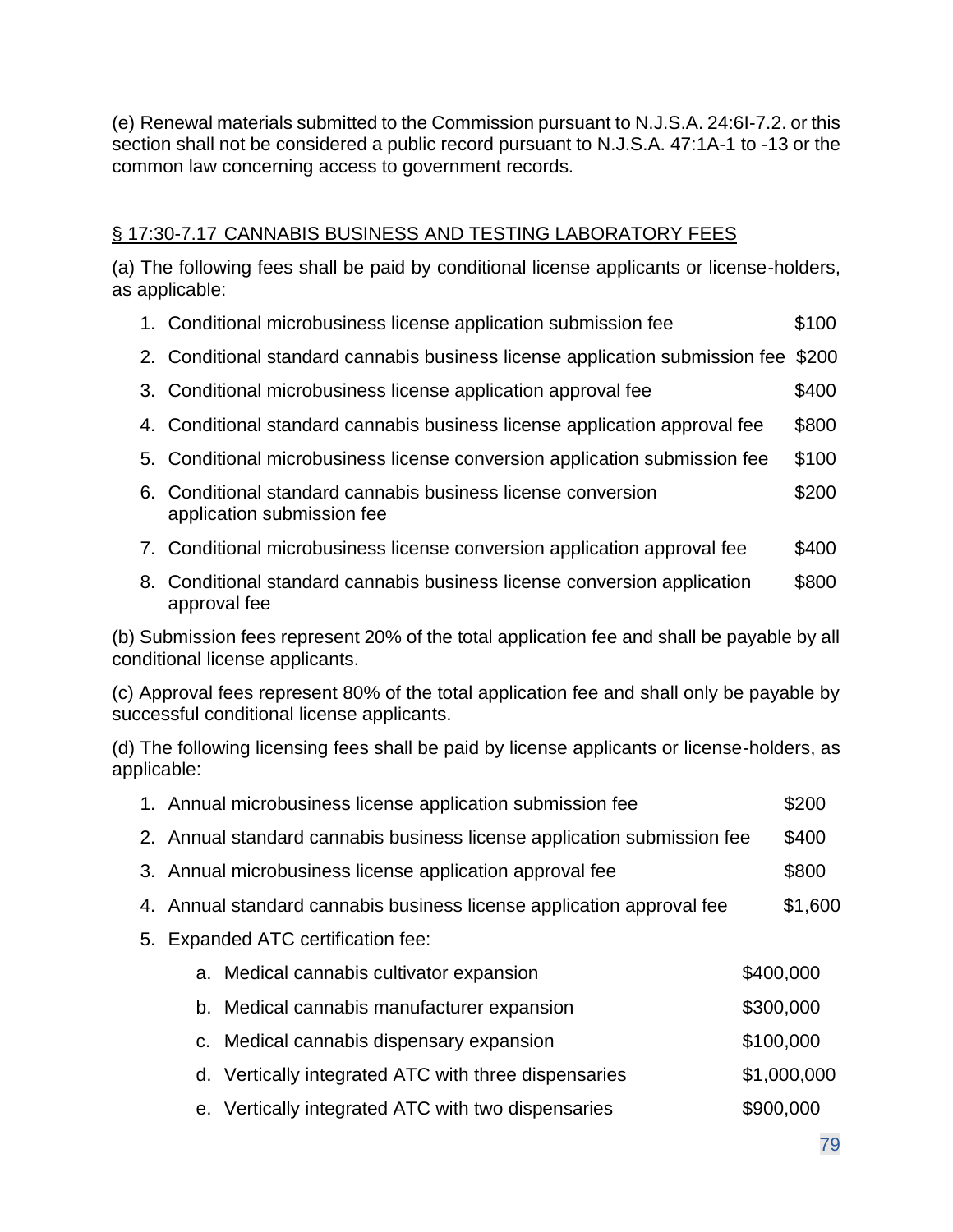- f. Vertically integrated ATC with one dispensary \$800,000
- 6. Annual microbusiness cannabis cultivator initial or renewal licensing fee \$1,000
- 7. Annual standard cannabis cultivator initial or renewal licensing fee
	- i. Tier I

\$5,000

- ii. Tier II \$10,000
- iii. Tier III \$20,000
- iv. Tier IV \$30,000
- v. Tier V \$40,000
- vi. Tier VI \$50,000
- 8. Annual microbusiness cannabis manufacturer initial or renewal licensing fee \$1,000
- 9. Annual standard cannabis manufacturer initial or renewal licensing fee
	- i. With premises up to 10,000 square feet  $$20,000$
	- ii. With premises greater than 10,000 square feet premises \$30,000
- 10.Annual microbusiness cannabis retailer initial or renewal licensing fee \$1,000
- 11.Annual standard cannabis retailer initial or renewal licensing fee \$10,000
- 12.Annual microbusiness license conversion application submission fee \$200
- 13. Annual microbusiness license conversion application approval fee \$800
- 14. Testing laboratory license application submission fee  $$400$
- 15.Testing laboratory license application approval fee \$1,600
- 16.Testing laboratory initial or renewal licensing fee \$4,000
- 17.Background investigation fee
	- i. Financial source \$1,000
	- ii. Management services contractor \$1,000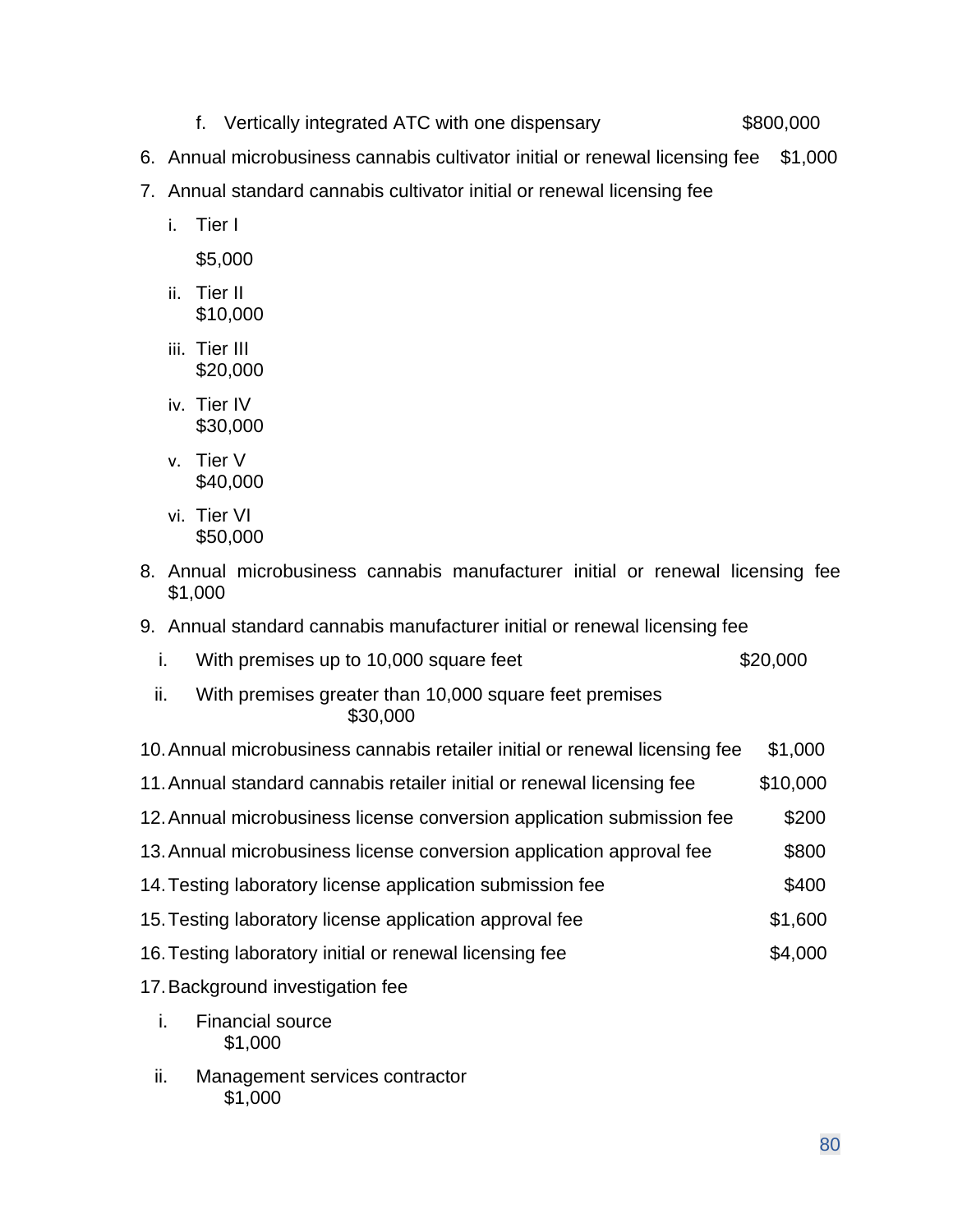- iii. Each owner or principal of cannabis business or testing laboratory \$250
- 18.Cannabis Business Identification Card issuance fee \$25

(e) Submission fees represent 20% of the total application fee and shall be payable by all annual license applicants.

(f) Approval fees represent 80% of the total application fee and shall only be payable by successful annual license applicants.

(g) An expanded ATC shall pay initial or renewal licensing fees in accordance with the license(s) it holds, pursuant to paragraph (d).

(h) Annual initial or renewal licensing fees in paragraph (d) shall include an annual license converted from a conditional license.

(i) For the licensing fees in the first year of operation for a cannabis business following the initial issuance of the cannabis business's license(s), the amount due in annual licensing fee shall be reduced by subtracting the amount of application submission and approval fees submitted pursuant to this subchapter from the total amount of annual licensing fees due for the cannabis business.

1. Background investigation fees shall not be considered application fees pursuant to this provision.

(j) The following material change fees shall be paid by license-holders, as applicable:

- 1. The fee to apply for a change of location of a cannabis business premises is:
	- i. Standard cannabis business annual license-holder: \$10,000; or
	- ii. Microbusiness license-holder: \$1,000
- 2. The fee to apply for a change or modification of the cannabis business' capacity or physical plant is \$2,000;

i. This fee shall not apply to a microbusiness converting to a standard cannabis business pursuant to N.J.A.C. 17:30-7.15; and

- 3. The fee to apply for the transfer of more than 50% of ownership interest in a license-holder is \$20,000.
	- i. Any financial source, management services contractor, or owner or principal may be required to pay background investigation fees as part of an ownership interest transfer.

(k) Fees shall be paid by certified check, money order, or any other form of payment approved by the Commission, and made payable to the "Treasurer, State of New Jersey."

(l) Fees shall be deposited in the "Cannabis Regulatory, Enforcement Assistance, and Marketplace Modernization Fund" established under N.J.S.A. 24:6I-50.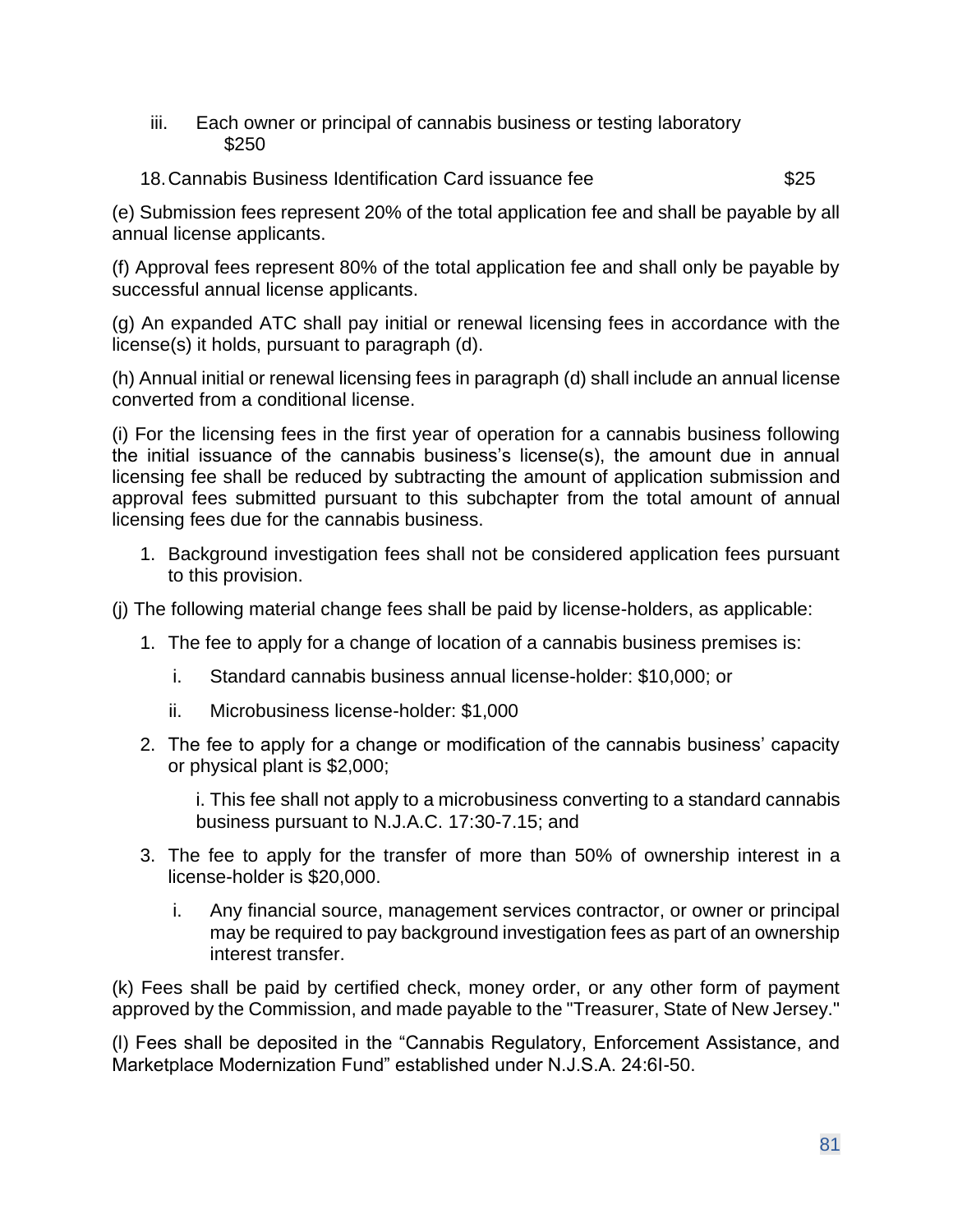(m) Conditional license applicants or license-holders and social equity business license applicants or license-holders shall be exempt from any background investigation fee in subparagraph (17) of paragraph (d).

## SUBCHAPTER 8: CANNABIS BUSINESS IDENTIFICATION CARDS

### § 17:30-8.1 COMMISSION ISSUANCE OF CANNABIS BUSINESS IDENTIFICATION CARDS; EXPIRATION

(a) Every owner, principal, management services contractor, employee or volunteer of a cannabis business license-holder or a testing laboratory that accesses the premises of a cannabis business or handles cannabis on behalf of a license-holder or testing laboratory and every cannabis handler pursuant to paragraph (a) of N.J.S.A. 24:6I-44 shall be required to register with the Commission and be issued a Cannabis Business Identification Card.

(b) As part of the registration, the Commission shall verify that the person who is requesting a Cannabis Business Identification Card:

- 1. Is at least 21 years of age.
- 2. Has completed a training course, whether from a license applicant, a licenseholder or a third party, that has been approved by the Commission and provides education on, at a minimum, the following topics:
	- i. History of cannabis use, prohibition, and legalization;
	- ii. Common cultivation techniques and strain/cultivar varieties;
	- iii. Chemotypes of cannabis;
	- iv. Packaging, labeling, and advertising;
	- v. Cultivation and manufacturing processes;
	- vi. Health education regarding the risks of cannabis use and over-use, including cannabis dependency;
	- vii. The medical use of cannabis; and

viii.Laws and regulations pertaining to cannabis, including the Act and this chapter

- 3. Has authorized a criminal history background check pursuant to paragraph (d) of N.J.A.C. 17:30-7.12 and does not have any disqualifying convictions that have not been found to be rehabilitated.
- 4. Has paid the Cannabis Business Identification Card Fee pursuant to N.J.A.C. 17:30-7.17.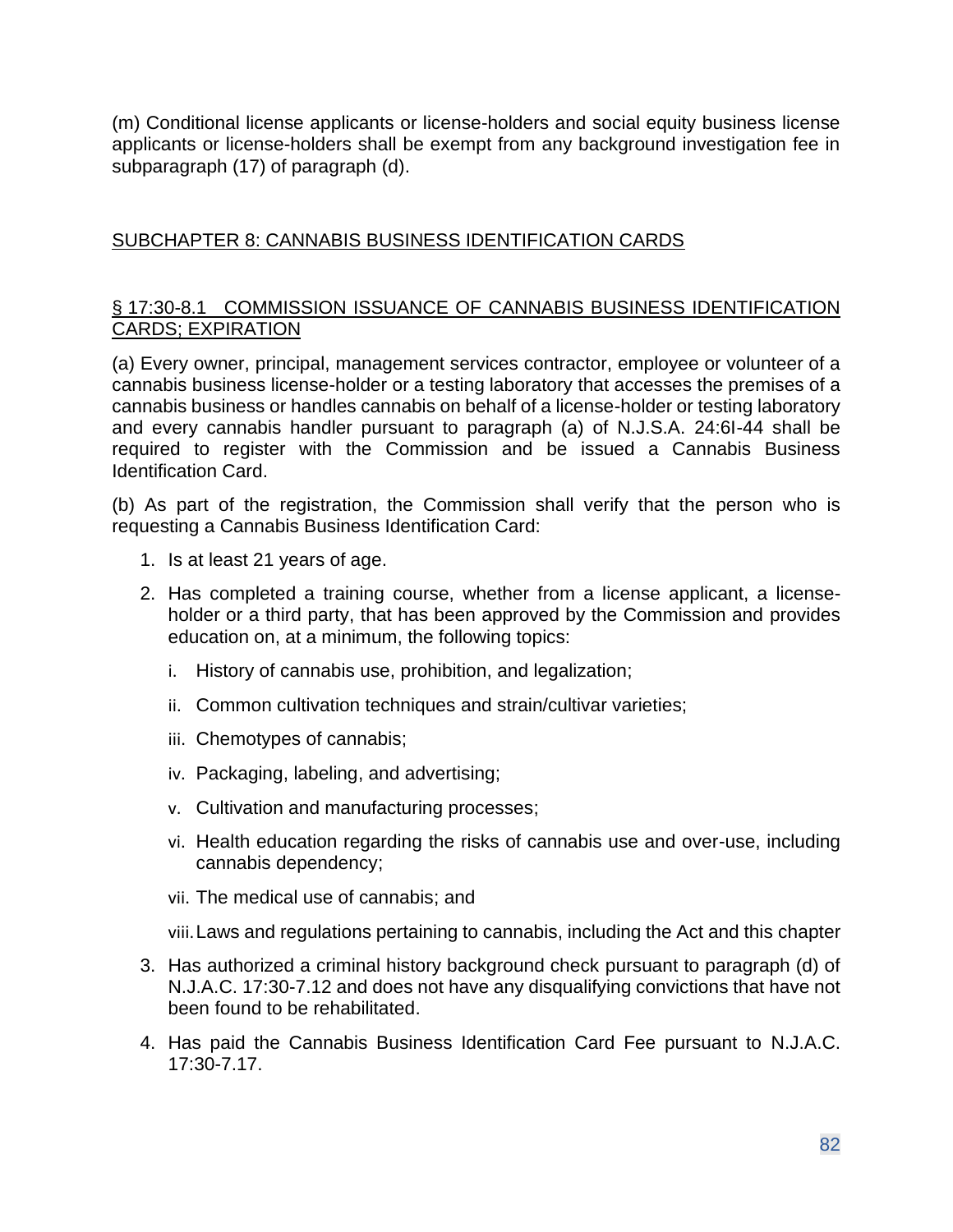(c) The Commission shall issue each requesting person that is qualified pursuant to paragraph (a) a Cannabis Business Identification Card after the Commission receives a completed application with required documents, which include, but are not limited to:

- 1. A copy of the requesting person's driver's license or other unexpired photo identification issued by the State, another state, or the federal government;
- 2. Proof of criminal record background check, and where a person has a disqualifying conviction, proof of rehabilitation, pursuant to N.J.A.C. 17:30-7.12.

(d) A requesting person that is qualified pursuant to paragraph (a) shall not begin working at the cannabis business or handling cannabis items at a testing laboratory before the Commission issues a Cannabis Business Identification Card and the card is in the registrant's physical possession.

(e) Cannabis Business Identification Cards expire one year after the date of issuance, except a Cannabis Business Identification Card issued to cannabis business personnel with provisional approval, which shall expire three months after issuance."

(f) Cannabis Business Identification Cards shall contain:

- 1. The name of the person;
- 2. The name of the cannabis business or testing laboratory;
- 3. The date of issuance and expiration; and
- 4. A photograph of the cardholder.

(g) The Commission may suspend, revoke, or refuse to renew a Cannabis Business Identification Card if the person who is applying for or who holds the card violates any provision of the Act or this chapter; makes a false statement to the Commission; or refuses to cooperate in any investigation by the Commission.

(h) A Cannabis Business Identification Card issued under this section is a personal privilege and authorizes work described in this section only for the cardholder.

#### § 17:30-8.2 NOTICE TO COMMISSION WHEN EMPLOYMENT OR AFFILIATION **CEASES**

The cannabis business or testing laboratory shall notify the Commission within 10 business days of the date that a qualified person pursuant to paragraph (a) of N.J.A.C. 17:30-8.1 ceases to work at or be affiliated with the cannabis business or testing laboratory.

### § 17:30-8.3 SURRENDER OF CANNABIS BUSINESS IDENTIFICATION CARD

Any Cannabis Business Identification Card holder shall surrender to the Commission the Cannabis Business Identification Card if they have been deemed no longer qualified to validly use or possess the card for any reason.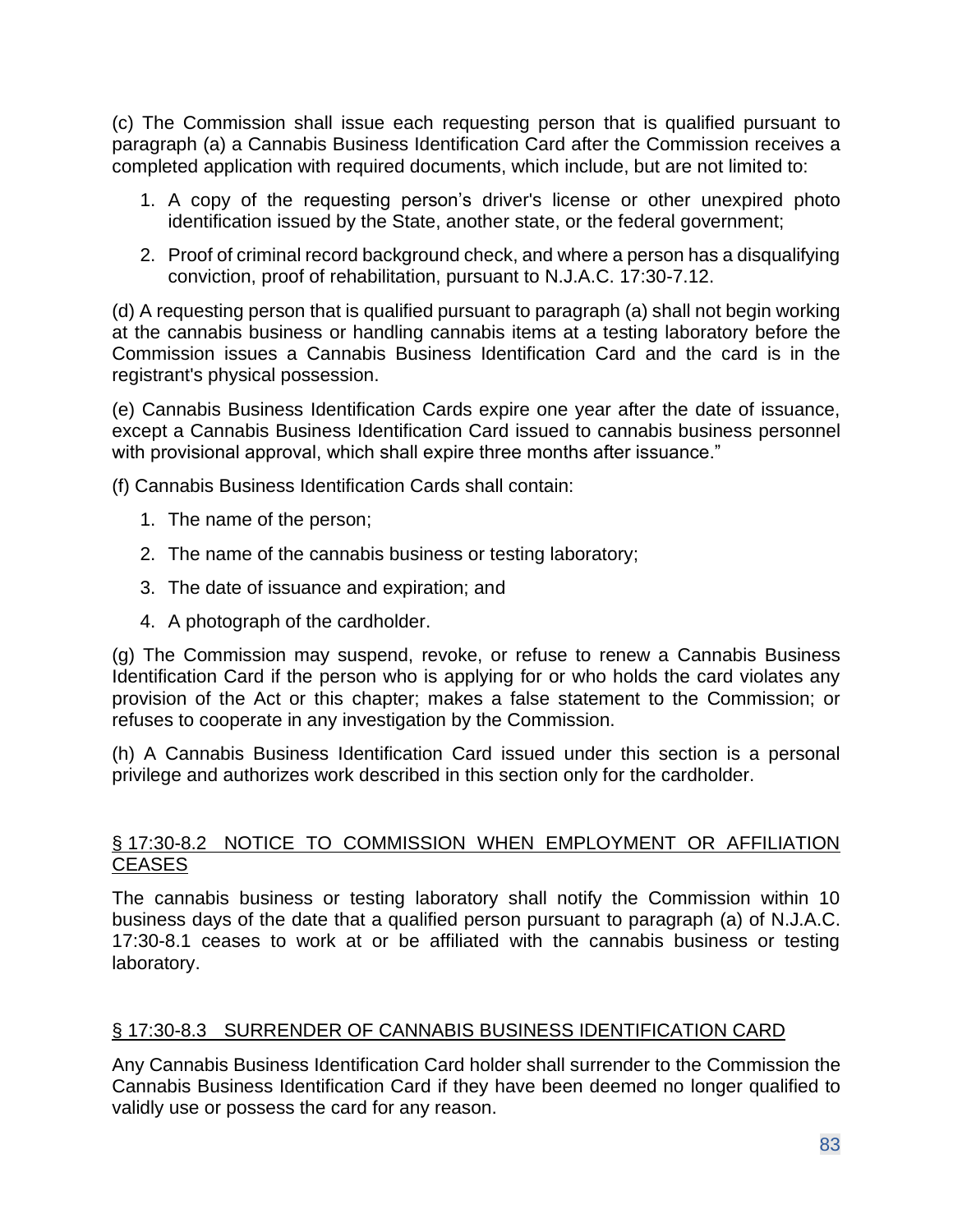## SUBCHAPTER 9: CANNABIS BUSINESS LICENSE-HOLDER MATERIAL CONDITIONS AND REQUIREMENTS

#### § 17:30-9.1 CANNABIS BUSINESS PREMISES

(a) A cannabis business shall conduct all operations authorized by the Act and this chapter at the address(es) identified on the license(s) issued by the Commission.

- 1. The cannabis business license shall identify the physical address of the cannabis business premises.
- 2. All cannabis business premises, and the principal office of a cannabis business license-holder shall be located within the State of New Jersey.
- 3. The Commission shall conduct an onsite assessment pursuant to N.J.A.C. 17:30- 17.3 of each proposed cannabis business premises prior to license issuance.
- 4. A cannabis business conducting curbside retail sales in accordance with N.J.A.C. 17:30-12.4 shall be considered to be compliant with the requirements of this paragraph.

(b) A license-holder may apply to change the location of the cannabis business premises, pursuant to N.J.A.C. 17:30-9.2.

(c) For a microbusiness, pursuant to N.J.A.C. 17:30-6.7, the entire physical plant shall occupy an area of no more than 2,500 square feet.

(d) The license-holder shall display its license issued by the Commission in a conspicuous location at each cannabis business premises at all times when the license-holder is engaged in conduct authorized pursuant to the Act and this chapter involving cannabis.

#### § 17:30-9.2 CHANGES TO LICENSE APPLICANT OR LICENSE-HOLDER; APPROVAL AND NOTICE; PROVISIONAL APPROVAL

(a) Cannabis business license-holders shall submit an application for an amended license, along with the applicable fee, if any, under N.J.A.C. 17:30-7.17, for the following material changes:

1. Change in ownership, which shall include:

i. Addition or removal of owners or passive investors;

ii. Change in license-holder entity structure, including any related mergers, acquisitions, or creation of new related entities;

iii. Change in ownership structure or ownership interest that results in a change of owner, pursuant to N.J.A.C. 17:30-9.3; and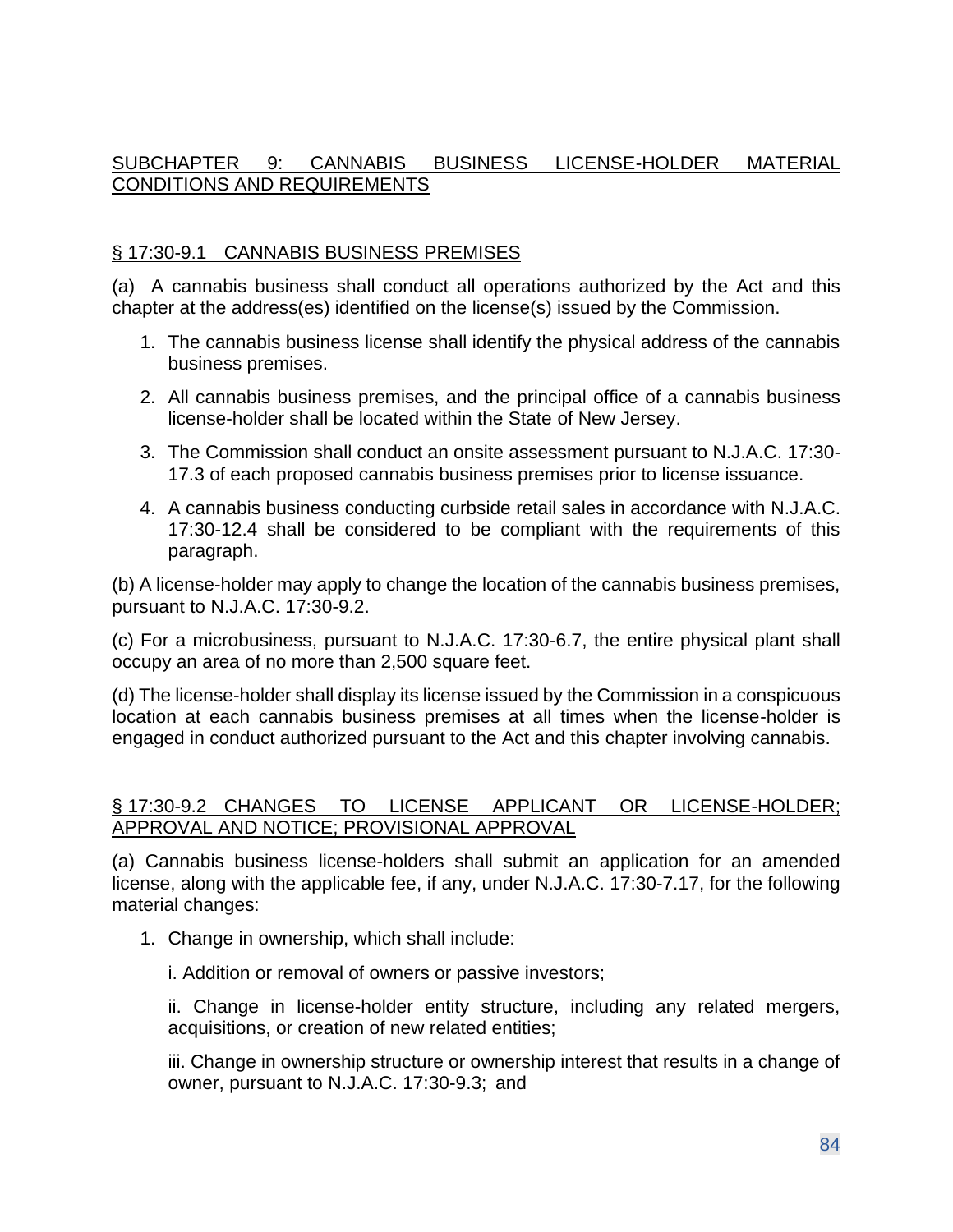iv. Any other changes to the ownership and financial information provided to the Commission pursuant to N.J.A.C. 17:30-7.10 and N.J.A.C. 17:30-7.13.

- 2. Change of management services contractor and the terms of any management services agreement; pursuant to N.J.A.C. 17:30-6.9;
- 3. Change of financial source and the terms of an FSA pursuant to N.J.A.C. 17:30- 6.10;
- 4. Change of location;
- 5. Change or modification of capacity, physical plant, or premises;
- 6. Change of name of the cannabis business;

(b) Failure to seek approval for such material changes pursuant to paragraph (a) may result in sanctions upon the license-holder pursuant to Subchapter 17 of this chapter including civil penalties, or suspension or revocation of any license issued to the licenseholder.

### § 17:30-9.3 TRANSFERS OF OWNERSHIP INTEREST

(a) From the submission of a conditional license conversion application or an annual license application to at least two years after the cannabis business commences operations, a license-holder holding an annual license shall not make any change to more than 50% of its ownership interest, except that:

- 1. A transfer of ownership interest in a license applicant or license-holder from a deceased owner to the deceased owner's heir shall not be prohibited;
- 2. A transfer of ownership interest in a license applicant or license-holder from a deceased owner to the deceased owner's surviving spouse, domestic partner, or civil union partner, if the license was issued jointly to both the parties, shall not be prohibited.

(b) From the submission of the conditional license conversion application or an annual license application to least two years after the cannabis business commences operations, a license-holder may add new loans from new or existing financial sources, or gifts.

(c) Until at least two years after the cannabis business commences operations, a diversely owned business license-holder shall maintain all conditions required to qualify as eligible for its diversely owned business certification.

(d) Until at least two years after the cannabis business commences operations, a social equity business license-holder shall maintain the conditions required to qualify for its social equity business status.

(e) A license-holder operating as a microbusiness shall not transfer ownership interest such that the license-holder no longer qualifies as a microbusiness.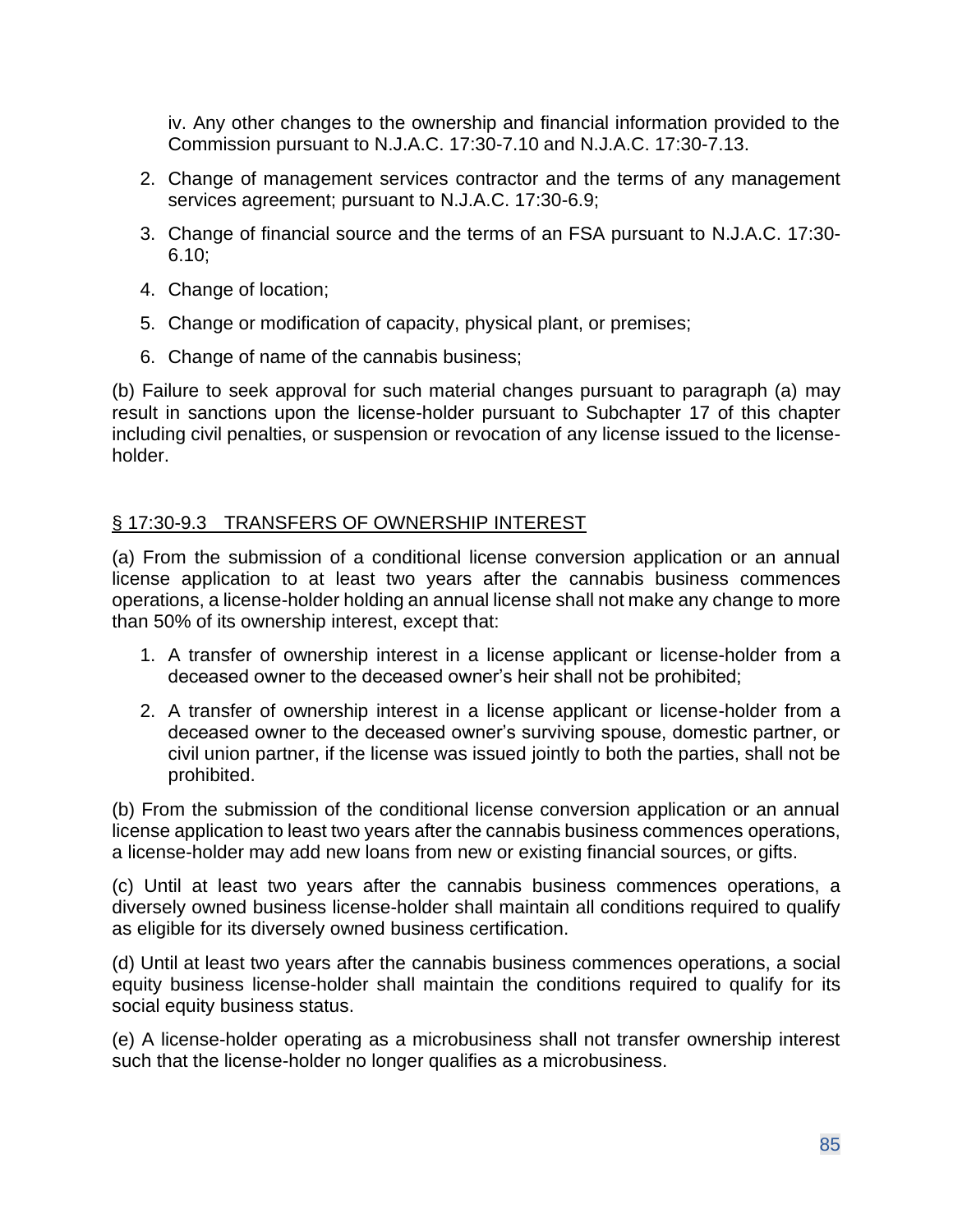(f) If the cannabis business ceases operations during the two-year period after the cannabis business commences operations, the license-holder may not transfer the license to another entity; the license will be considered to be abandoned and will be returned to the Commission.

(g) A cannabis business license-holder shall not provide, transfer, or sell, or offer to provide, transfer, or sell any ownership interest to or employ or offer to employ any Commission member or employee restricted from such transactions by the provisions of sections 33 through 35 of P.L.2019, c.153 (C.24:6I-26 through C.24:6I-28).

(h) The Commission retains discretion to determine when a transfer of ownership interests has occurred.

#### § 17:30-9.4 ONGOING MATERIAL CONDITIONS AND GENERAL REQUIREMENTS APPLICABLE TO CANNABIS BUSINESS LICENSEHOLDERS

(a) No person or entity shall operate a cannabis business without a Commission-issued license.

(b) A cannabis business shall only be operated under the name on the license, which shall be the legal entity name as found on the New Jersey business registration of the license-holder.

(c) A license-holder and its owners, principals, employees, management services contractors, financial sources, and vendor-contractors shall:

- 1. Maintain qualification to hold a license pursuant to N.J.A.C. 17:30-7.4, as applicable;
- 2. Comply with the Act and this chapter; and
- 3. Cooperate with the Commission and its staff.

(d) Upon request of the Commission, a license applicant or license-holder shall provide, for any submission to the Commission, a redacted copy that may be released to the public.

1. Redactions shall be limited to information that is likely to be found to be exempted pursuant to N.J.S.A. 47:1A-1 to -13 or the common law on public records.

(e) A license-holder shall make a good faith effort to recruit and employ persons who would otherwise qualify for the provisions of N.J.A.C. 17:30-6.6 (a) (1) or (2).

(f) A microbusiness license-holder shall employ no more than 10 employees.

(g) The maintenance of a labor peace agreement with a bona fide labor organization by a licensed cannabis business, including an expanded ATC, shall be an ongoing material condition of the cannabis business's license.

1. A microbusiness is exempted from this requirement.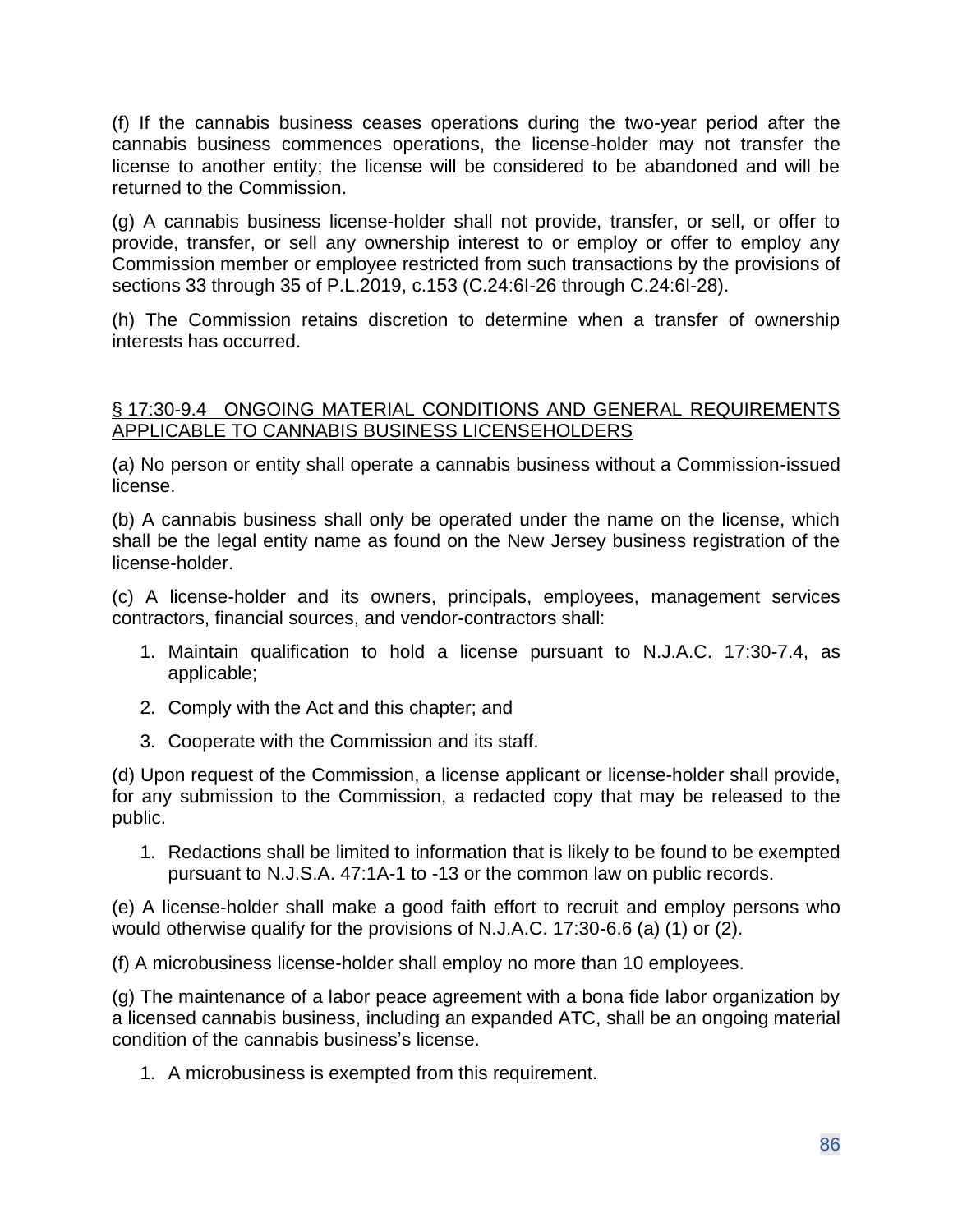(h) Where a majority of the employees of a cannabis business, including an expanded ATC, have voted to join a bona fide labor organization, failure to enter, or to make a good faith effort to enter, into a collective bargaining agreement within 200 days of the opening of such licensed cannabis business, may result in the suspension or revocation of the cannabis business's license.

1. A microbusiness is exempted from this requirement.

(i) A license-holder shall maintain sanitary conditions throughout the cannabis business premises.

(j) A cannabis business shall seek to prevent the escape of odors associated with cannabis over the boundary of the property. Failure to engage in such an effort may result in sanctions, including civil monetary penalties.

(k) A license-holder shall implement a plan to increase sustainability in its operations, which may include, but is not limited to:

- 1. A waste reduction plan;
- 2. A water usage reduction plan;
- 3. Biodynamic farming;
- 4. A sustainable packaging plan which reduces or eliminates the use of single-use plastics and promotes the use of recyclable or green packaging; or
- 5. A plan to use some amount of renewable energy to power its operations.

(l) A visitor entering a cannabis business premises must be accompanied by an escort with a Cannabis Business Identification Card at all times, except in the consumer area of a cannabis retailer.

1. A vendor-contractor's staff shall be considered to be a visitor during any time present at a cannabis business premises except if the person possesses a Cannabis Business Identification Card.

(m) An expanded ATC issued cannabis business licenses pursuant to pursuant to N.J.A.C. 17:30-7.1 shall be authorized to use the premises for all activities under the Act and the "Jake Honig Compassionate Use Medical Cannabis Act," P.L.2009, c.307 (C.24:6I-1 et al.), without being required to establish or maintain any physical barriers or separations between operations related to the medical use of cannabis and operations related to personal use of cannabis items.

- 1. As a condition of licensure, an expanded ATC shall meet the anticipated treatment needs of registered qualifying patients before meeting the retail requests of consumers, and the expanded ATC shall not make operational changes that reduce access to medical cannabis for registered qualifying patients in order to operate a cannabis business.
- 2. If the Commission finds an expanded ATC does not have sufficient quantities of medical cannabis or medical cannabis products available to meet the reasonably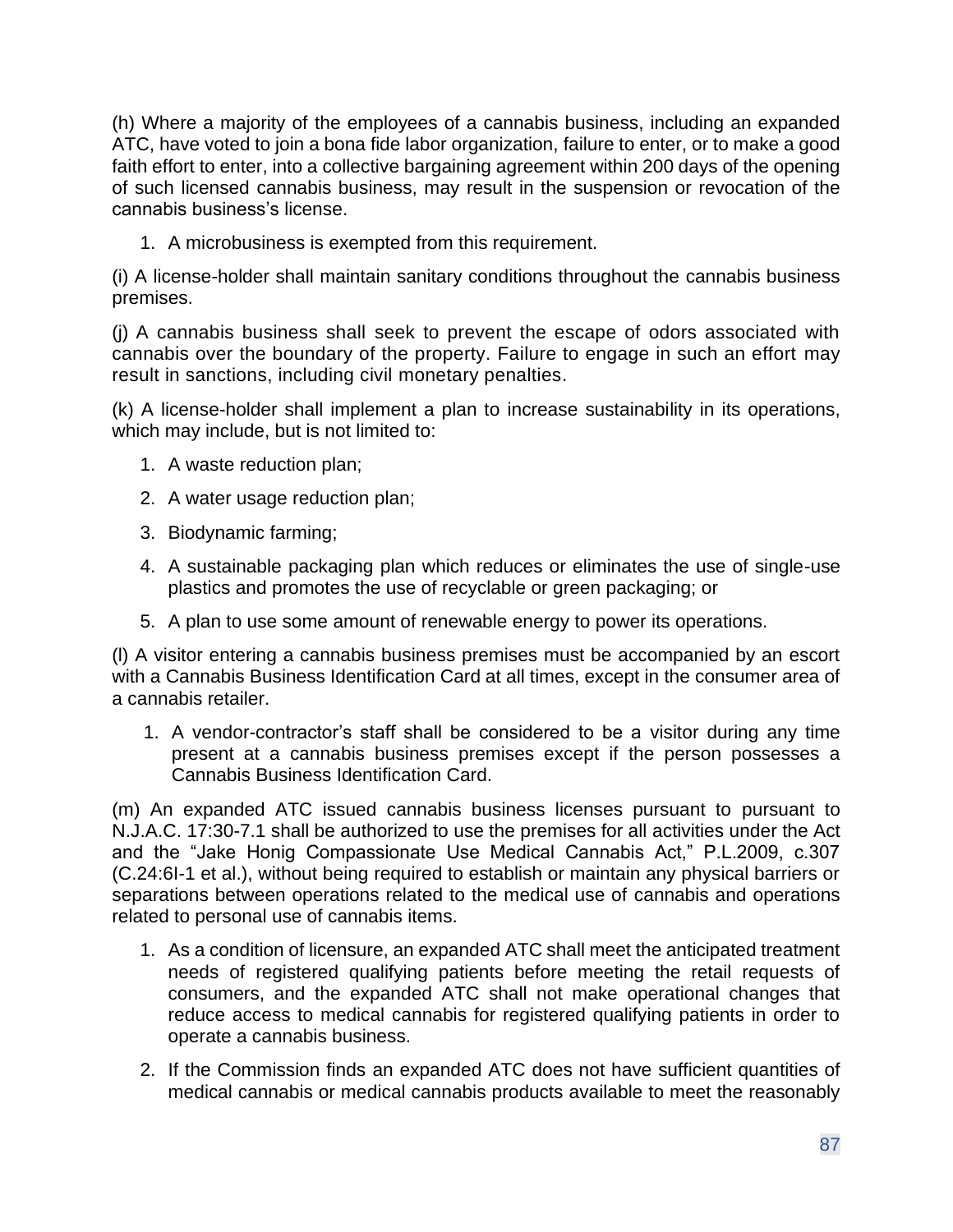anticipated needs of qualifying patients, the Commission may issue fines, limit retail sales, temporarily suspend the expanded ATC's cannabis business licenses, or issue any other penalties included in subchapter 17.

- 3. Prior to the date on which the expanded ATC's cannabis business license is set to expire after its first year of operations, in order to renew its cannabis business license pursuant to N.J.A.C. 17:30-7.16, an expanded ATC shall:
	- i. Certify to the Commission as to the continued material accuracy of the expanded ATC's previously approved ATC license application and its compliance with the provisions of the Act regarding its operations concerning cannabis or cannabis items;
	- ii. Submit a new written approval from the municipality in which the expanded ATC is located, approving the continued operations as a cannabis business.
- 4. After the end of the second year of expanded ATC's licensure, the license renewal process pursuant to N.J.A.C. 17:30-16 shall be followed.
- 5. Nothing shall authorize an alternative treatment center that has not been licensed as an expanded ATC pursuant to N.J.A.C. 17:30-7.1 to:
	- i. Provide cannabis items to a person who is not a registered qualifying patient;
	- ii. Purchase or acquire cannabis items in a manner or from a source not permitted under the "Jake Honig Compassionate Use Medical Cannabis Act," P.L.2009, c.307 (C.24:6I-1 et al.); or
	- iii. Operate on the same premises as a cannabis license applicant or licenseholder.

### § 17:30-9.5 PROHIBITIONS APPLICABLE TO CANNABIS BUSINESSES

(a) A license-holder shall not allow any cannabis item or alcohol to be consumed on the premises of the cannabis business, or in public areas in the vicinity of such premises.

(b) Sales of food, beverages, alcohol or tobacco on the premises of a cannabis business are prohibited.

(c) Entry onto the premises of a cannabis business by a person who is under the age of 21 is prohibited, unless the individual is accompanied by and supervised by a parent or legal guardian or is otherwise permitted by law.

(d) A license-holder and its personnel and agents shall not sell or give for consumption any cannabis items to a person under 21 years of age.

(e) Pursuant to N.J.A.C. 17:30-9.4 (b), a cannabis business shall not use, display, advertise, or operate under any alternate name, including but not limited to any doing business as name, nor shall it hold itself out to be an entity operating under an alternate name.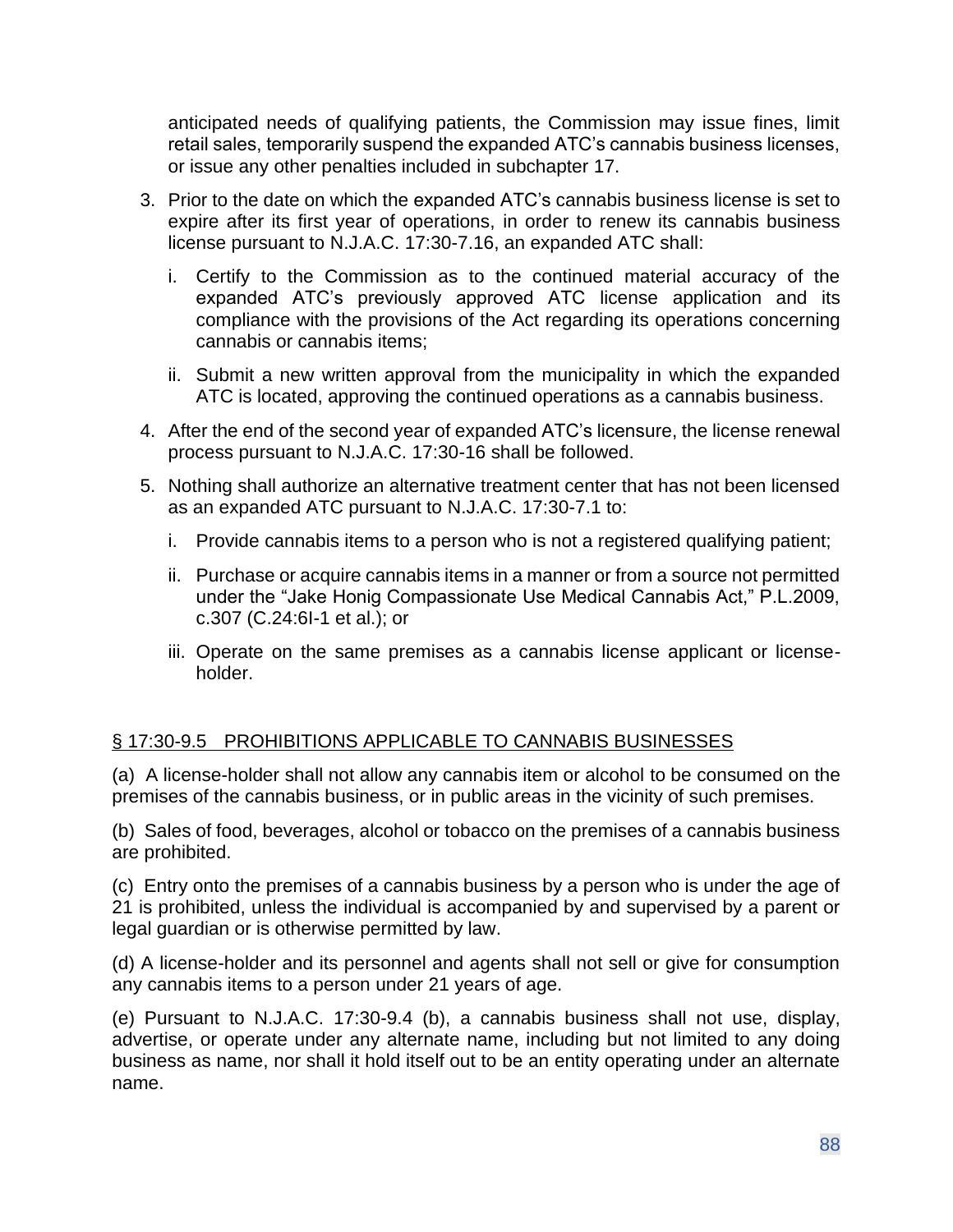1. This prohibition shall not apply to any alternative treatment center that was issued a permit prior to the effective date of P.L.2019, c.153 (C.24:6I-5.1 et al.) and any alternative treatment center that was issued a permit subsequent to July 2, 2019 pursuant to an application submitted prior to that effective date, provided that the ATC's alternate name was authorized by the Commission prior to the effective date of this section and that the ATC does not change its name or alternate name subsequent to the effective date of this section.

### § 17:30-9.6 CANNABIS BUSINESS OPERATIONS MANUAL

(a) Each cannabis business shall develop, implement, and maintain on the premises an operation manual that addresses, at a minimum, the following:

- 1. Procedures for the oversight of the cannabis business which shall include:
	- i. Adverse Event Reporting;
	- ii. Quality assurance and quality control;
	- iii. Recall of cannabis items as needed or directed;
	- iv. Packaging and Labeling of cannabis items;
	- v. Inventory Control, Storage, Diversion Prevention;
	- vi. Waste Disposal, Sanitation;
	- vii. Accounting and tax compliance; and
	- viii.Reporting of test results, as applicable, based on the class of license sought.
- 2. Procedures for safely cultivating, manufacturing, or selling cannabis, as applicable;
- 3. Procedures to ensure accurate recordkeeping, including inventory procedures to ensure that quantities cultivated do not suggest redistribution;
- 4. Employee, visitor, and facility security policies;
- 5. Safety procedures, including a disaster plan with procedures to be followed in case of fire or other emergencies, and personal safety and crime prevention techniques; and
- 6. A description of the cannabis business's:
	- i. Hours of operation and after-hour contact information;
	- ii. Fee schedule;
	- iii. Confidentiality and privacy standards regarding cannabis business operations and consumers, as applicable;
	- iv. For a cannabis retailer, criteria for refusing service to a consumer pursuant to unacceptable behavior; and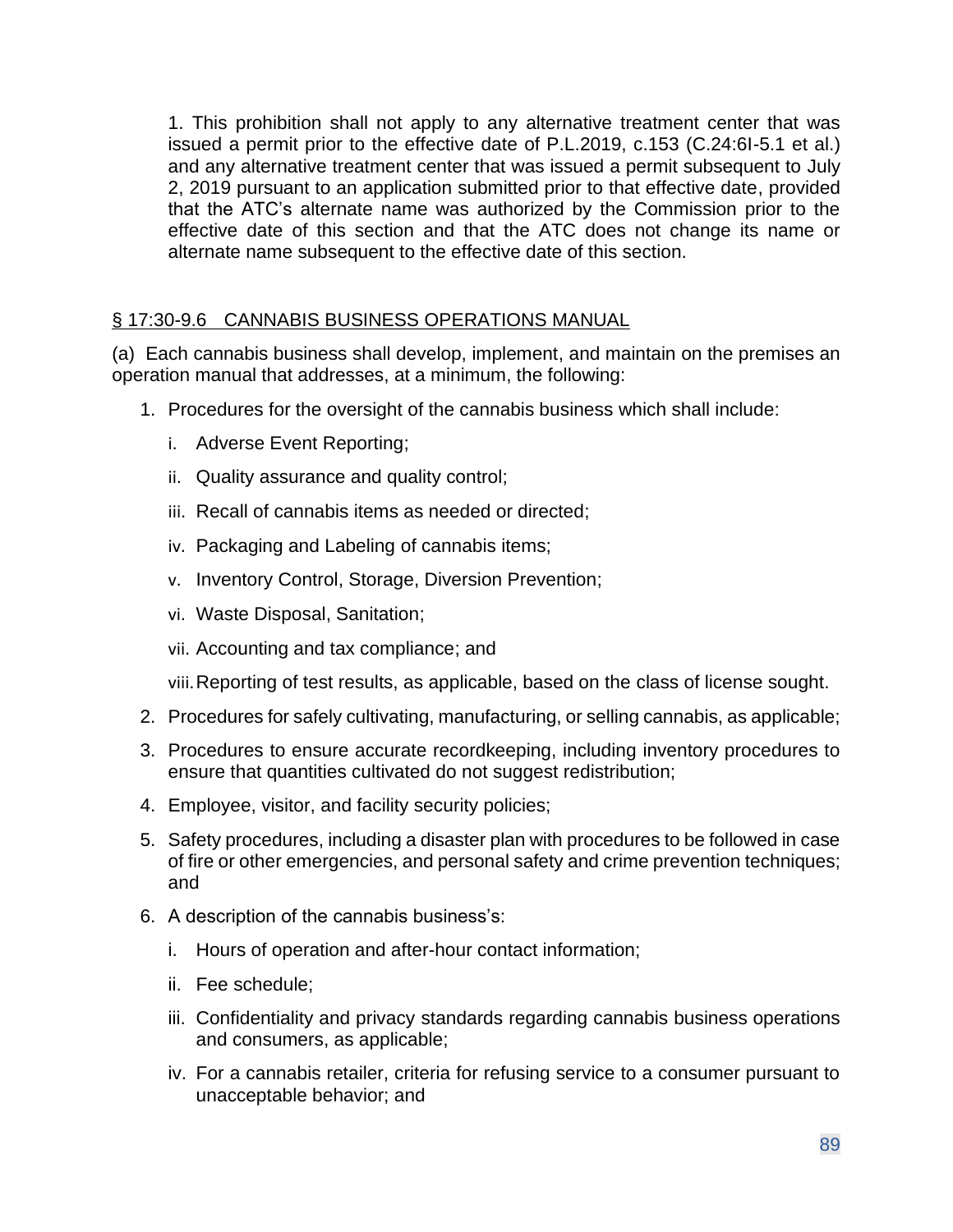v. Procedures for ensuring consumers comply with cannabis business age verification policies.

(b) The license-holder shall ensure that the operations manual of the cannabis business is available for inspection by the Commission, upon request.

### § 17:30-9.7 CANNABIS BUSINESS RECORDKEEPING

(a) A cannabis business shall maintain a system of recordkeeping that will permit the identification for purposes of recall of any batch of cannabis or lot of cannabis products from consumers when such cannabis items are found to be unsafe for use.

1. As part of this system, the cannabis business shall ensure that the container that contains the cannabis item at any stage in the process of cultivation, manufacturing, and distribution bears an identifying name and number, and that the final packaged cannabis item contains all labeling information required by N.J.A.C. 17:30-13.3, to make it possible to determine the complete manufacturing history of the packaged cannabis item.

(b) A cannabis business shall maintain a complete and accurate confidential record of all sales of usable cannabis or cannabis products, including the cannabis business to whom the cannabis item is sold, if applicable, and the quantity, variety, form, and cost of the cannabis item.

- 1. Such records shall be kept and maintained for four years, either on-premises or at an off-site facility, in written or electronic form.
- 2. In order to ensure that individual privacy is protected, a cannabis retailer shall not collect and retain any personal information from consumers other than information typically acquired in a financial transaction conducted by the holder of a Class C retail license concerning alcoholic beverages as set forth in N.J.S.A. 33:1-12.

(c) A cannabis business shall retain every written report from a testing laboratory for any cannabis item that the cannabis business cultivated, manufactured, or sold to a consumer.

(d) A cannabis business shall maintain the following administrative records, as applicable:

- 1. An organizational chart;
- 2. A general description of any facilities to be used as a cannabis business premises and a floor plan identifying the square footage available and descriptions of the functional areas of the cannabis business; and
- 3. The standards and procedures by which the cannabis business determines the price it charges for usable cannabis or cannabis products and a record of the prices charged.

(e) A cannabis business shall maintain business records including manual or digital records of assets and liabilities; monetary transactions; and journals, ledgers and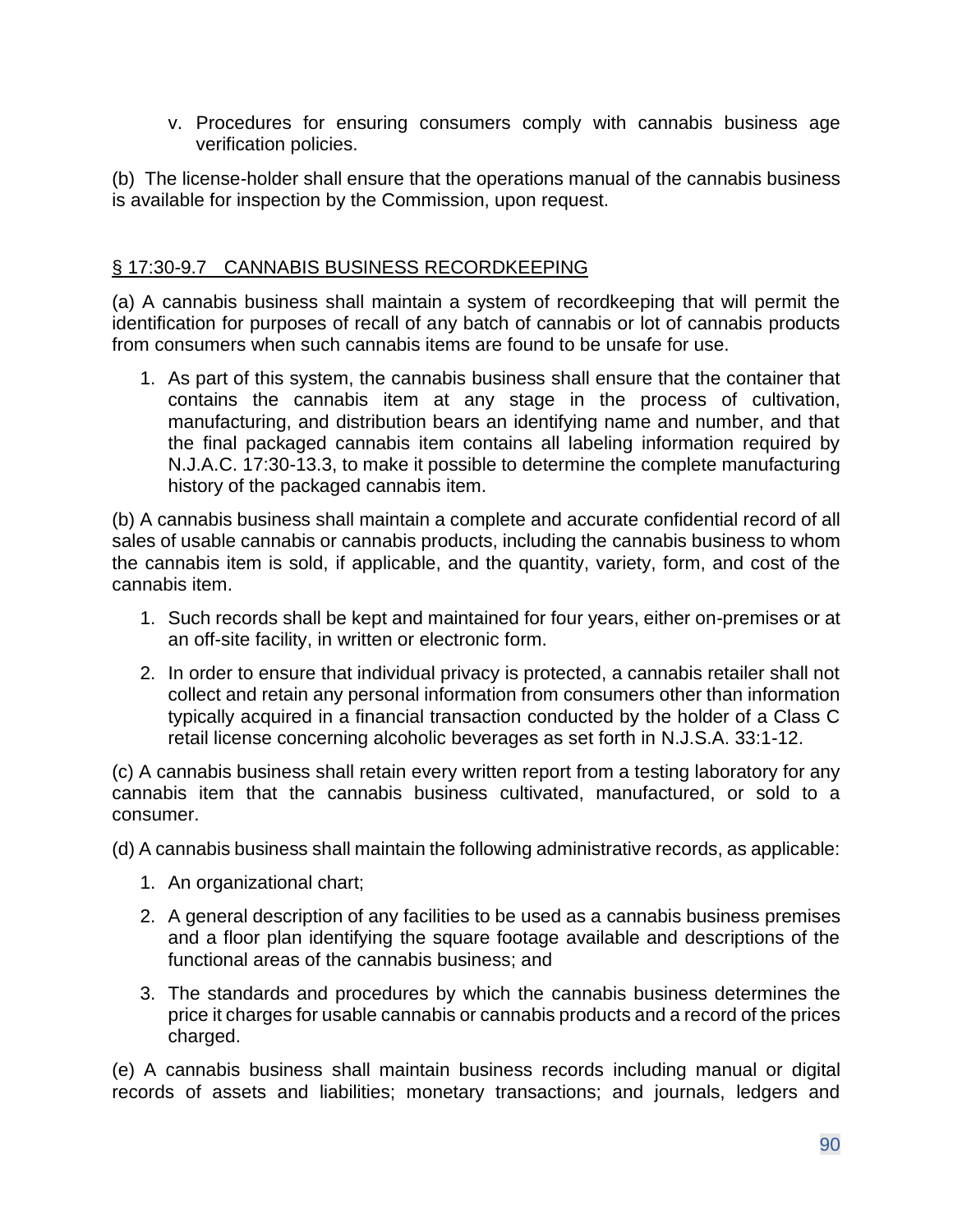supporting documents, including agreements, checks, invoices and vouchers, that the cannabis business keeps as its books of accounts.

(f) The Commission may request an audit of the financial records of a cannabis business by an independent certified public accountant approved by the Commission.

- 1. The cannabis business or testing laboratory shall bear all costs related to such audit;
- 2. Such audit shall be concluded within a reasonable period, as determined by the Commission.
- 3. Results of a required audit shall be forwarded to the Commission.

(g) A cannabis business shall maintain documentation of any occurrence that is reported pursuant to N.J.A.C. 17:30-9.11 in an auditable form for at least two years after the reporting of such occurrence.

(h) If cannabis is disposed of or destroyed, a cannabis business shall maintain for at least two years after the disposal, a written record of the date, the quantity disposed of, the manner of disposal, and the persons present during the disposal, with their signatures.

(i) A cannabis business shall maintain a personnel record for each owner, principal, management services contractor, employee, and volunteer of the license-holder that includes, at a minimum, copies of the following, as applicable:

- 1. An application for employment or to volunteer;
- 2. Current Cannabis Business Identification Card;
- 3. Driver's license or other State or federally issued photo identification;
- 4. Certification confirming the person's or entity's submission to the jurisdiction of the courts of the State and agreeing to comply with all of the requirements of the laws of the State pertaining to the Commission;
- 5. Documentation of verification of references;
- 6. Documentation of submission of fingerprint impressions for compliance with a criminal history record background check;
- 7. Job or role description or contract that includes the duties, authority, responsibilities, qualifications, and supervision of the job or role;
- 8. Documentation of all required training and the signed statement of the person indicating the date, time and place that individual person received they received such training and the topics discussed, including the name and title of presenters;
- 9. Documentation of periodic performance evaluations; and
- 10.Documentation of any disciplinary action taken.

(j) The license-holder shall maintain personnel records, including but not limited to those in (i) above: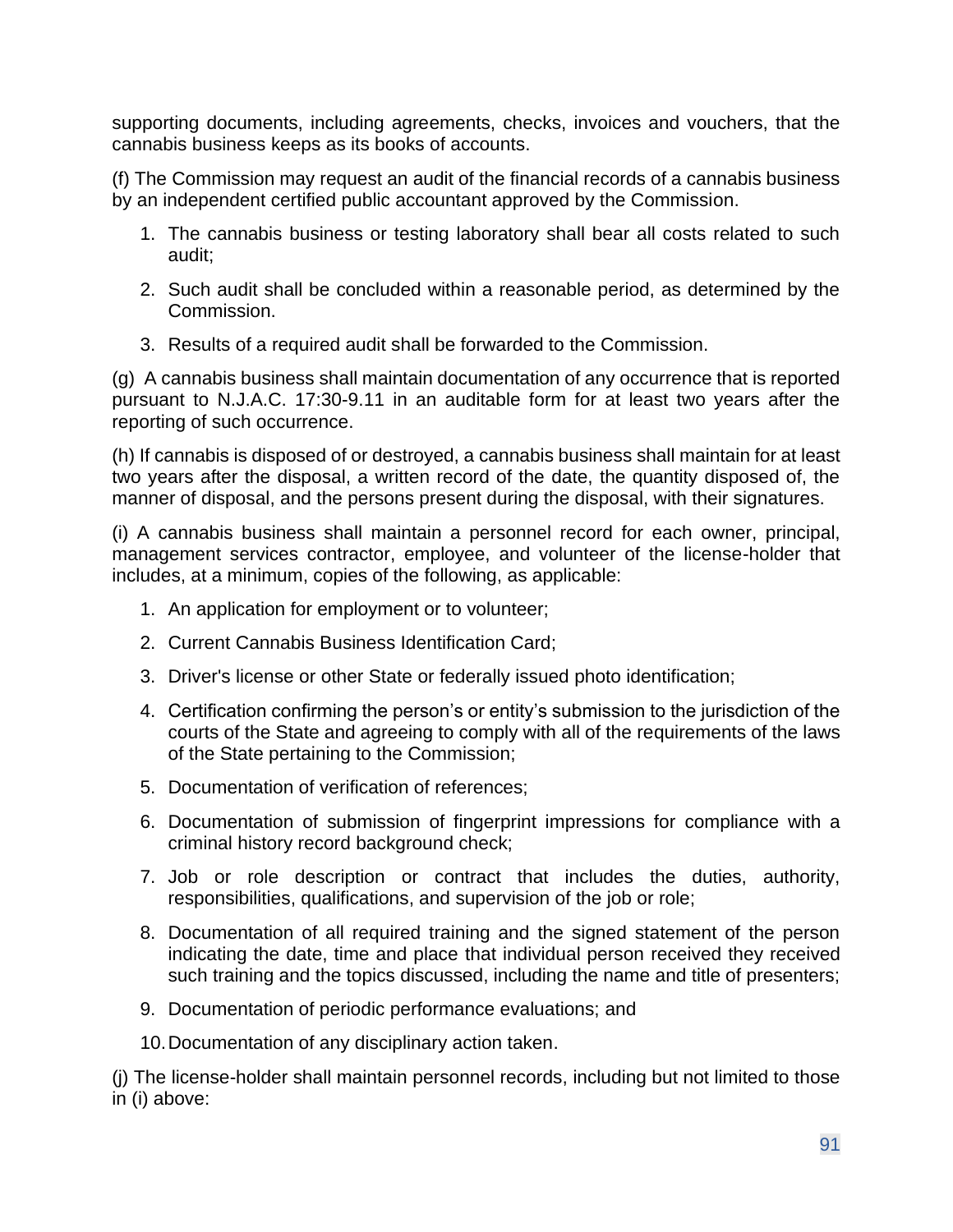- 1. For the purposes of this rule, for at least 12 months after termination of the person's affiliation with the cannabis business; and
- 2. For all other business purposes, in accordance with their business practice.

## § 17:30-9.8 CANNABIS BUSINESS TRAINING

(a) In addition to any workplace trainings required by law, each owner and principal of a license-holder that handles cannabis and each employee and volunteer and any management services contractor staff of a license-holder shall complete at least eight hours of ongoing training each calendar year.

(b) Such training pursuant to paragraph (a) shall be tailored to the roles and responsibilities of the person's job or role function, and shall include:

- 1. State and federal laws regarding cannabis;
- 2. State and federal laws regarding privacy and confidentiality;
- 3. Informational developments in the field of cannabis;
- 4. The proper use of security measures and controls that have been adopted; and
- 5. Specific procedural instructions for responding to an emergency, including a robbery or workplace violence.

(c) In order to provide such training pursuant to paragraph (a), a cannabis business shall either:

- 1. Develop, implement and maintain on the premises a training curriculum; or
- 2. Enter into contractual relationships with outside resources capable of meeting personnel training needs.

(d) A person shall not begin working at the cannabis business or handling cannabis items at a testing laboratory before completing initial trainings in accordance with N.J.A.C. 17:30-8.1(b), unless otherwise approved by the Commission.

### § 17:30-9.9 CANNABIS BUSINESS WORKPLACE ALCOHOL AND DRUG POLICY AND SMOKE FREE WORKPLACE POLICIES; EMPLOYEE ASSISTANCE PROGRAM

(a) A cannabis business may establish, implement, and adhere to any of the following policies governing conduct of personnel while performing work for the cannabis business:

- 1. A written smoke-free workplace policy;
- 2. A written policy prohibiting cannabis business personnel from possessing, consuming, or being under the influence of an illicit controlled dangerous substance or alcohol; or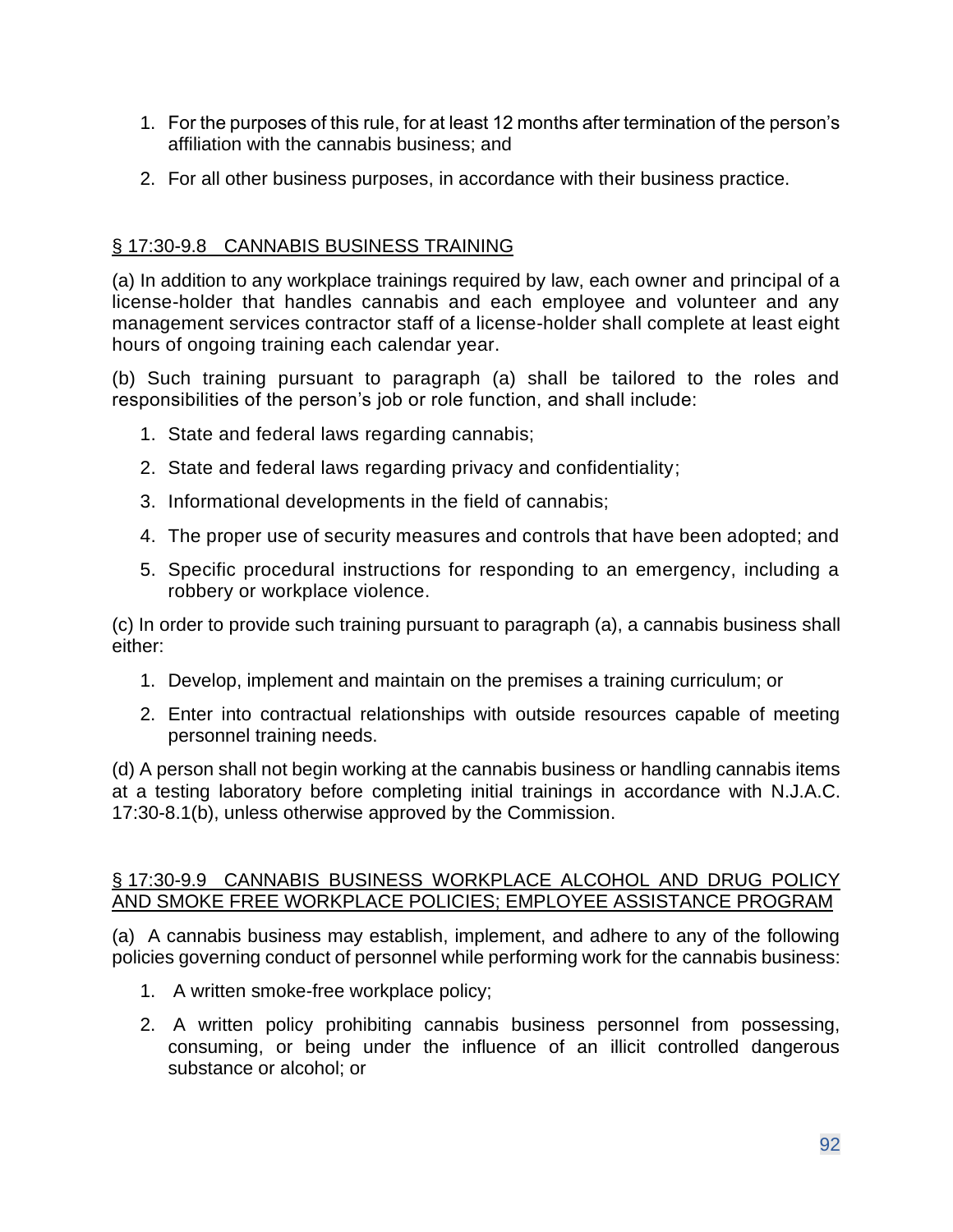3. A written policy prohibiting cannabis business personnel from consuming or being under the influence of cannabis at the workplace, provided that no cannabis business shall infringe upon the rights of qualifying patients under P.L. 2019, c. 153 (C.24:6I-5.1 et al.).

(c) The license-holder shall ensure that such policies pursuant to paragraphs (a) and (b) are available to the Commission upon request.

(d) The license-holder shall maintain a contract with an approved New Jersey employee assistance program.

### § 17:30-9.10 SECURITY

(a) Each cannabis business shall provide effective controls and procedures to guard against unauthorized access to the premises or the business's electronic systems; theft, and diversion of cannabis. Such controls may include but are not limited to systems to protect against electronic records tampering.

(b) At minimum, each cannabis business shall:

- 1. Install, maintain in good working order and operate a safety and security alarm system at its premises that will provide suitable protection against theft and diversion and that provides, at a minimum:
	- i. Immediate automatic or electronic notification to alert cannabis business personnel and State or local police agencies to an unauthorized breach of security or an alarm or system failure at the cannabis business; and
	- ii. A backup system that activates immediately and automatically upon a loss of electrical support and that immediately issues either automatic or electronic notification to State or local police agencies of the loss of electrical support;
- 2. Implement appropriate security and safety measures to deter and prevent the unauthorized entrance into areas containing cannabis and the theft of cannabis;
- 3. Implement security measures that protect the premises, consumers and cannabis business personnel;
- 4. Establish a protocol for testing and maintenance of the security alarm system;
- 5. Conduct maintenance inspections and tests of the security alarm system at the cannabis business 's authorized location at intervals not to exceed 30 days from the previous inspection and test and promptly implement all necessary repairs to ensure the proper operation of the alarm system;
- 6. In the event of a failure of the security alarm system due to a loss of electrical support or mechanical malfunction that is expected to last longer than eight hours:
	- i. Notify the Commission pursuant to N.J.A.C. 17:30-9.11; and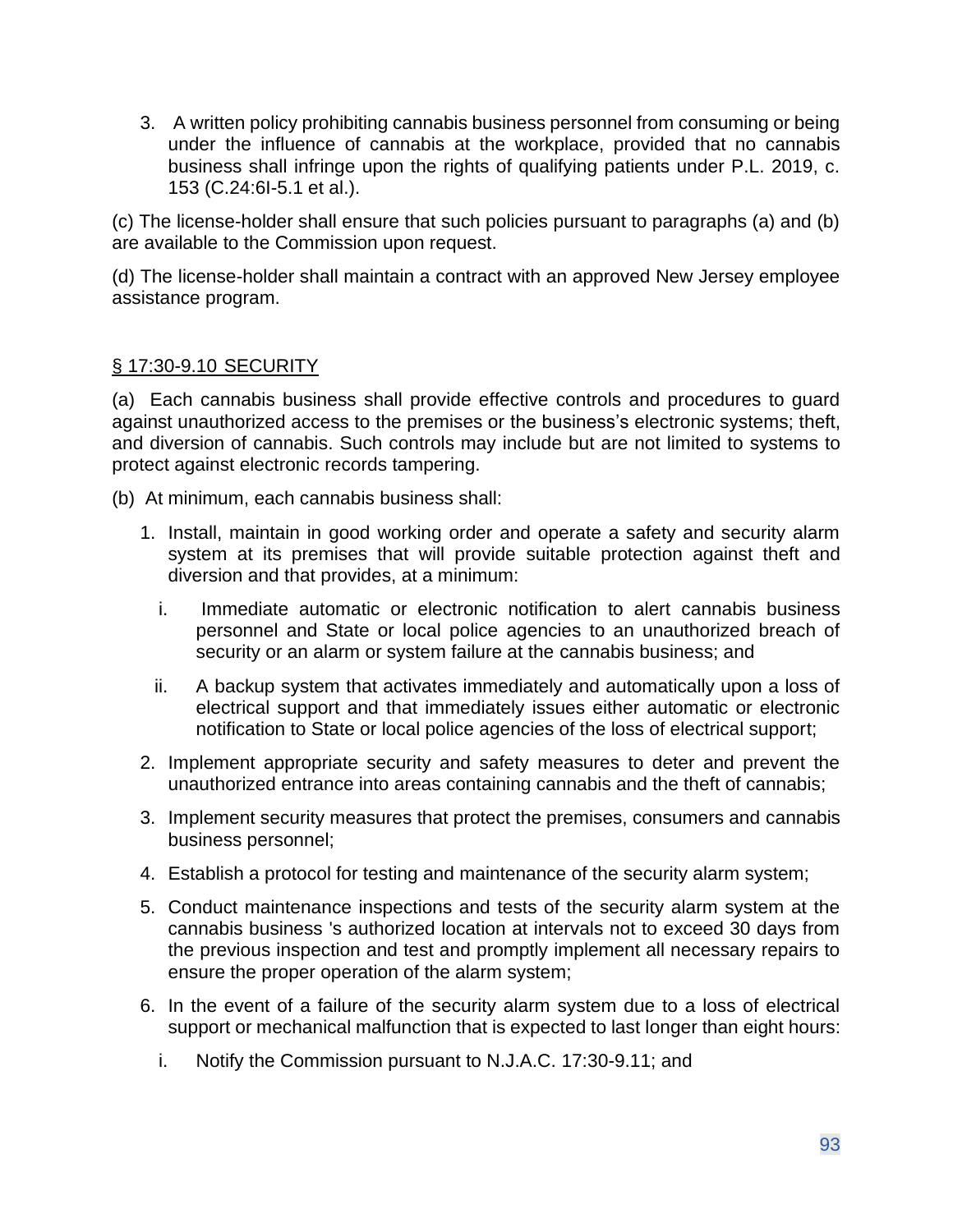- ii. Provide alternative security measures approved by the Commission or close the authorized physical addresses impacted by the failure or malfunction until the security alarm system is restored to full operation.
- 7. Keep access from outside the premises to a minimum and ensure that access is well controlled;
- 8. Limit entry into areas where cannabis is held to authorized personnel;
- 9. Equip interior and exterior premises with electronic monitoring, video cameras, and panic buttons.
	- i. A video surveillance system shall be installed and operated to clearly monitor all critical control activities of the cannabis business and shall be in working order and operating at all times. The cannabis business shall provide access for remote viewing by the Commission. This system shall be approved by the Commission prior to license issuance.
	- ii. The original tapes or digital pictures produced by this system shall be stored in a safe place with a 30-day archive.

10.Keep the outside areas of the premises and its perimeter well lighted.

- i. Exterior lighting must be sufficient to deter nuisance and criminal activity and facilitate surveillance and must make reasonable efforts to not disturb surrounding businesses or neighbors; and
- ii. The video surveillance system shall be supported by adequate security lighting, which shall illuminate all entrances and exits, and which may be modified as necessary to include motion control sensors to protect cultivation light-dark cycles, as applicable; and
- 11.Provide law enforcement and neighbors within 100 feet of the cannabis business with the name and phone number of a staff member to notify during and after operating hours to whom they can report problems with the establishment.

(c) The security alarm system and video surveillance system pursuant to paragraph (b) shall be continuously monitored, 24 hours a day, seven days a week.

1. Monitoring of the security alarm system and video surveillance system may be conducted off-site.

### § 17:30-9.11 REPORTABLE EVENTS INVOLVING RISK OF INVENTORY LOSS

(a) A cannabis business, upon becoming aware of a reportable loss, discrepancies identified during inventory, diversion or theft, whether or not the cannabis, funds or other lost or stolen property is subsequently recovered and/or the responsible parties are identified, and action taken against them, shall:

1. Immediately notify appropriate law enforcement authorities by telephone; and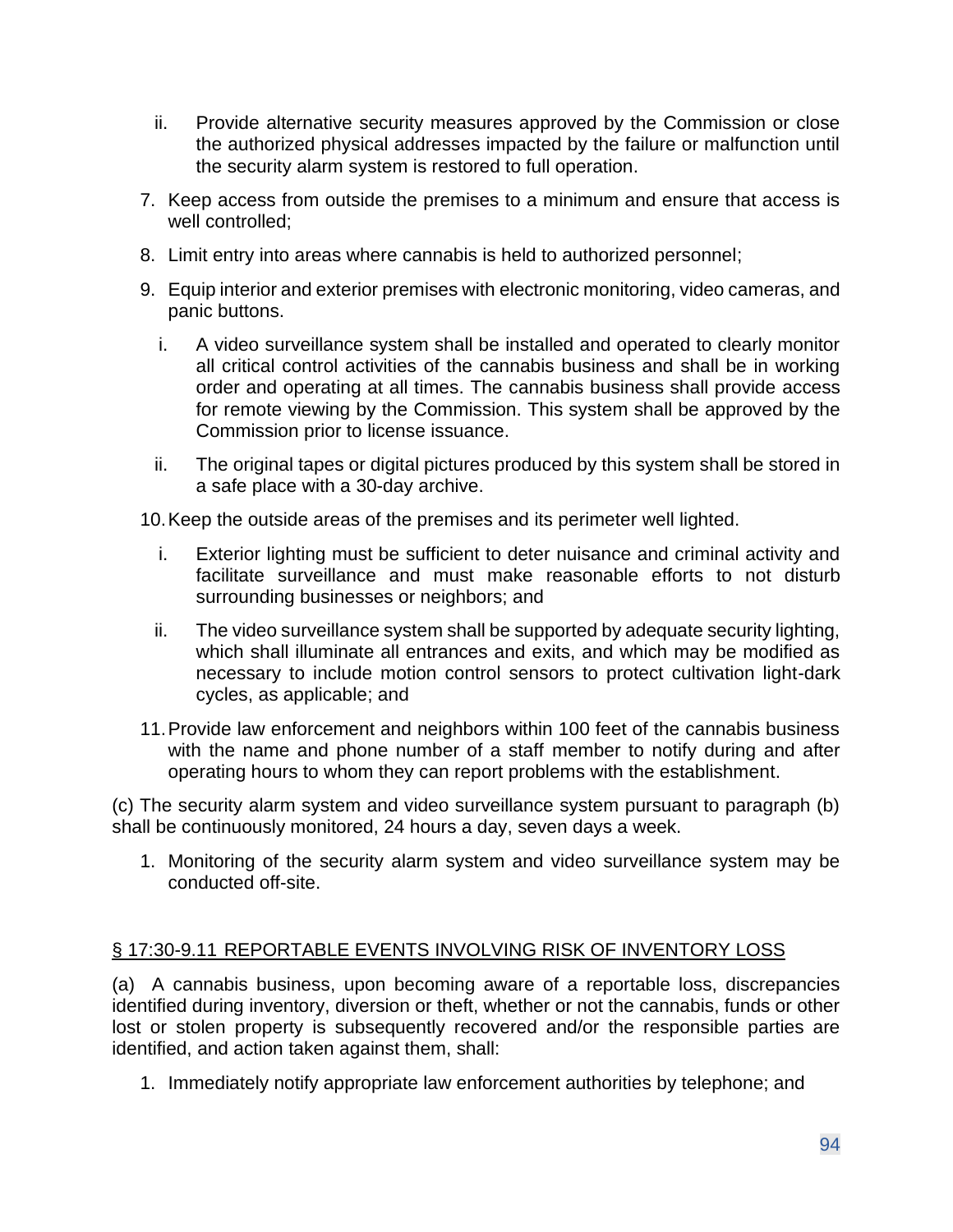2. Notify the Commission no later than three hours after discovery of the event.

(b) The cannabis business shall notify the Commission within 24 hours by telephone, followed by email notification within 5 business days of any of the following:

- 1. An alarm activation or other event that requires response by public safety personnel;
- 2. A breach of security;
- 3. The failure of the security alarm system due to a loss of electrical support or mechanical malfunction that is expected to last longer than eight hours; and
- 4. Corrective measures taken, if any.

### § 17:30-9.12 ACCESSABILTY OF CANNABIS ITEM STORAGE AREAS

(a) A cannabis business shall limit access to cannabis item storage areas to the minimum number of authorized personnel necessary to maintain safe and orderly operations.

- 1. When it is necessary for visitors to be present in or passthrough cannabis item storage areas, the cannabis business shall provide for adequate observation of the area by cannabis business personnel whom the license-holder specifically authorized by policy or job description to supervise the activity.
- 2. The cannabis business shall, in its standard operating procedures, identify the personnel with authorization to access the storage area.

(b) Each cannabis business shall securely store finished usable cannabis and cannabis products that are ready for sale in a locked area, which may include a locked room, cage, or safe, with adequate security and limited access.

- 1. For purposes of this section, "adequate security," at a minimum, shall be assessed, established and maintained based on:
	- i. The quantity of cannabis items kept on hand;
	- ii. The cannabis business's inventory system for tracking and distributing cannabis items;
	- iii. The number of owners, principals, employees, volunteers, management services contractor staff, or vendor-contractors who have or could have access to the cannabis items;
	- iv. The geographic location of the cannabis business and its associated environmental characteristics, such as the remoteness of the premises from local populations and the relative level of crime associated with the area;
	- v. The scope and sustainability of the security alarm system; and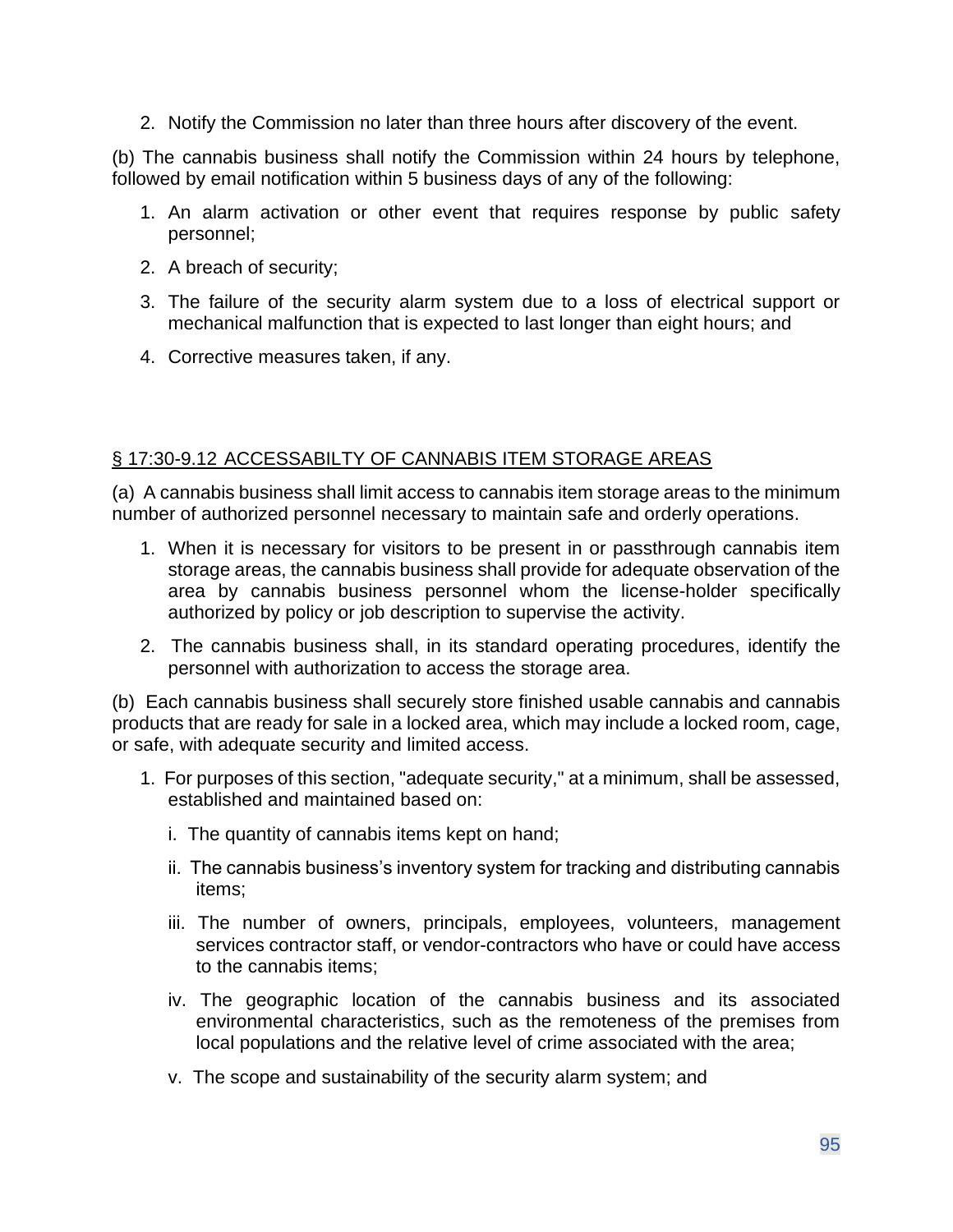vi. The findings of root cause analyses of any breaches of security and/or inventory discrepancies for cannabis items at that location.

#### § 17:30-9.13 INVENTORY

- (a) Each cannabis business, at a minimum, shall:
	- 1. Utilize the inventory tracking system designated by the Commission pursuant to N.J.A.C. 17:30-3.12;
		- i. Cannabis businesses shall utilize any plant tags, product identification tags, or stamps designated by the Commission pursuant to N.J.A.C. 17:30-3.12 and N.J.A.C. 17:30-13.4.
		- ii. Cannabis business shall be responsible for any fees associated with plant tags, product identification tags, or stamps designated by the Commission.
	- 2. Conduct an initial comprehensive inventory of all cannabis in the possession of the cannabis business, including cannabis available for cultivation, finished usable cannabis available for sale, immature and mature cannabis plants, and unusable cannabis, at the authorized premises on the date the cannabis business first engages in the cultivation, manufacturing, or sale of cannabis;
		- i. An inventory shall include damaged, defective, expired or adulterated cannabis awaiting disposal, including the name, the quantity and the reasons for which the cannabis business is maintaining the cannabis;
		- ii. The initial comprehensive inventory shall be reported to the Commission utilizing the inventory tracking system.
	- 3. Establish inventory controls and procedures for the conduct of inventory reviews and comprehensive inventories of cultivating, stored, usable and unusable cannabis;
	- 4. Update product inventories on at least a daily basis;
	- 5. Conduct a monthly inventory audit of cultivated, stored, usable and unusable cannabis;
	- 6. Conduct a comprehensive annual inventory audit at least once every year from the date of the previous comprehensive inventory; and
	- 7. Promptly transcribe inventories.
- (b) The record of an inventory conducted pursuant to this section shall include, at a minimum, the date of the inventory, a summary of the inventory findings and the name, signature and title of the persons who conducted the inventory.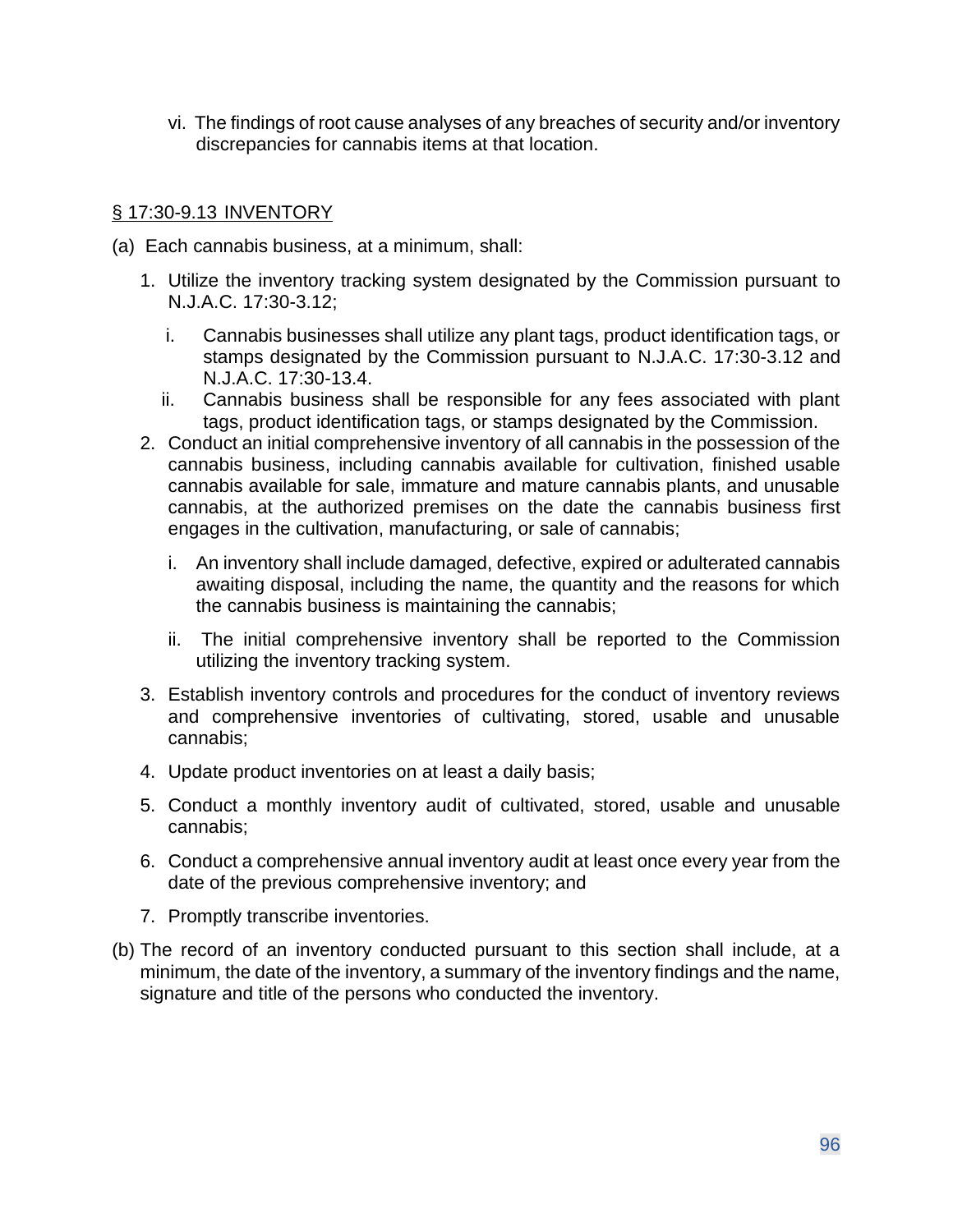## § 17:30-9.14 DESTRUCTION OF CANNABIS

(a) When a license-holder disposes of or destroys cannabis, the license-holder destroy it or render it unusable and shall create and maintain a written record of the disposal of the cannabis by the cannabis business and weigh the cannabis and update it in the inventory prior to disposal or destruction.

(b) If a license expires without being renewed or is revoked, the license-holder shall:

- 1. Immediately discontinue any production or sale of cannabis items;
- 2. Weigh any cannabis in its inventory and update it in the inventory prior to disposal or destruction.
- 3. Destroy or dispose of all unused cannabis or surplus inventory in its possession by providing it to the Commission for destruction within 72 hours of the license expiring; and
- 4. Create and maintain a written record of the disposal of the cannabis.

(c) Within 10 business days after destroying the cannabis, the license-holder shall notify the Commission, in writing, of the amount of cannabis destroyed including the form, weight, quantity and any other information requested by the Commission.

### § 17:30-9.15 SECURE TRANSPORT

(a) A cannabis business may securely transport cannabis items to another cannabis business, or it may use a licensed cannabis distributor for such transport.

(b) A license-holder may transport between multiple cannabis business premises or to another cannabis business anywhere in the state using a delivery vehicle according to this section.

- (c) A cannabis business shall ensure each delivery vehicle is equipped with:
	- 1. A secure lockbox or secure cargo area, which shall be used for the sanitary and secure transport of cannabis;
	- 2. A Global Positioning System (GPS) device for identifying the geographic location of the delivery vehicle, either permanently or temporarily affixed to the delivery vehicle while the delivery vehicle is in operation;
		- i. The device shall remain active and in the possession of the cannabis business staff member at all times during transport.
		- ii. At all times, the originating cannabis business shall be able to identify the geographic location of all delivery vehicles that are transporting its cannabis items and shall provide that information to the Commission upon request; and
	- 3. Functioning heating and air conditioning systems appropriate for maintain correct temperatures for storage of cannabis and cannabis products.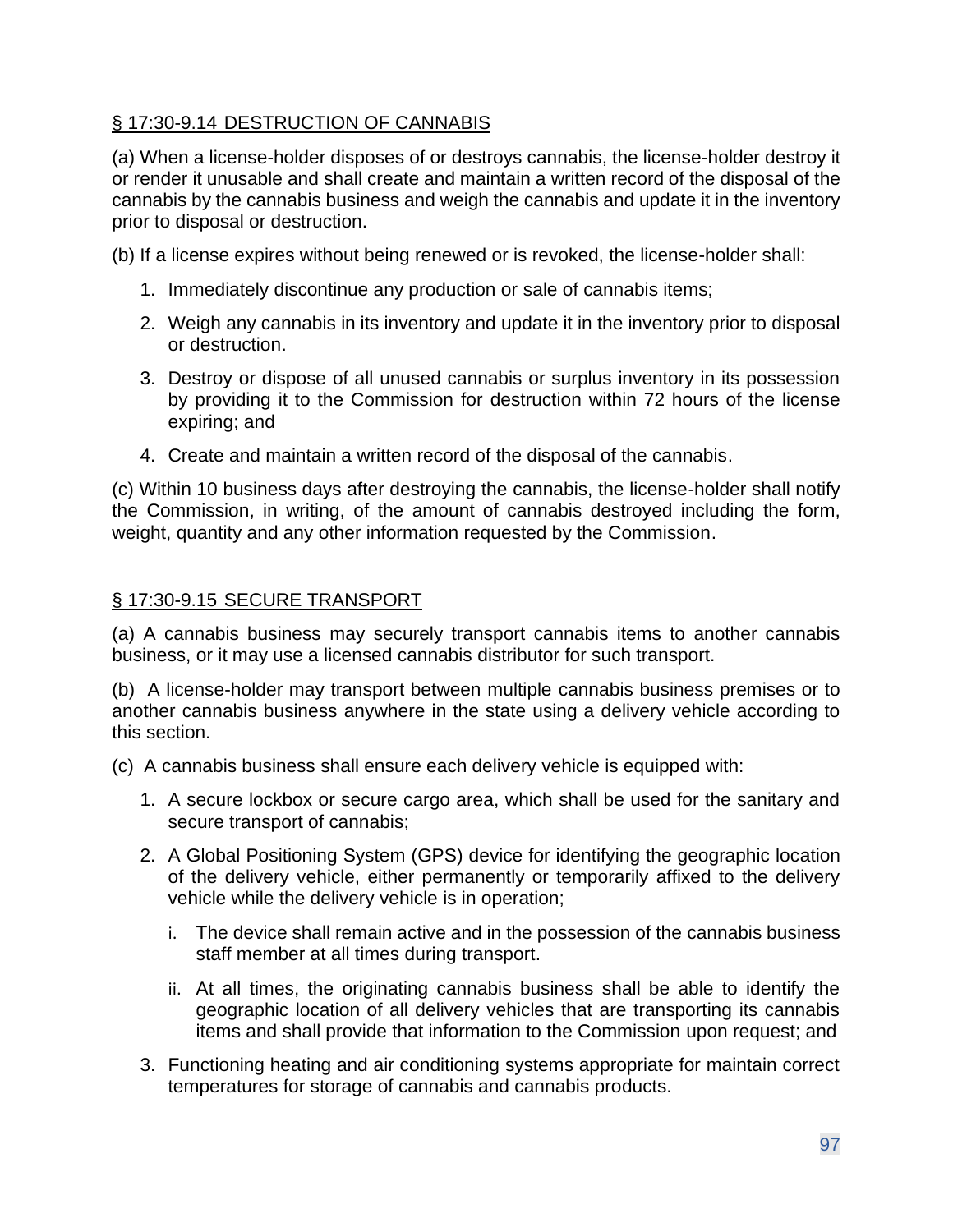(d) A cannabis business shall maintain current hired and non-owned automobile liability insurance sufficient to insure all delivery vehicles in the amount of at least \$1,000,000 per occurrence or accident.

(e) A cannabis business shall ensure that a delivery vehicle bears no markings that would either identify or indicate that the vehicle is used to transport cannabis.

(f) Upon request, a cannabis business shall provide the Commission with information regarding any delivery vehicles, including the vehicle's make, model, color, Vehicle Identification Number, license plate number, and vehicle registration.

(g) A cannabis business shall staff each delivery vehicle with at least one cannabis business staff member.

- 1. The cannabis business staff member shall not leave cannabis items in an unattended delivery vehicle unless the vehicle is locked and equipped with an active vehicle alarm system. In no case shall cannabis items be left in a delivery vehicle overnight or outside the operating hours of the cannabis business conducting the transport.
- 2. The cannabis business staff member shall have access to a secure form of communication with the cannabis business, such as a cellular telephone, at all times that the delivery vehicle contains cannabis items.
- 3. The cannabis business staff member shall possess their Cannabis Business Identification Card at all times and shall present it to Commission staff or law enforcement officials upon demand.
- 4. Before transport, the cannabis business staff member shall create a physical or electronic copy of the transport request. During transport, the cannabis business staff member shall maintain a such copy of the transport request and shall make it available upon request to State and local law enforcement, and State and local regulatory authorities and agencies.
- 5. Only Cannabis Business Identification Card holders shall be allowed in a delivery vehicle.

(h) All transport of cannabis items shall be conducted by a person. A transport of cannabis items shall not be made through the use of an unmanned vehicle, which shall include a drone.

(i) A cannabis business shall ensure that transports are completed in a timely and efficient manner.

1. The cannabis business staff member shall only travel between originating cannabis business premises and receiving cannabis business premises and shall not deviate from the delivery path described in this paragraph, except in the event of emergency or as necessary for rest, fuel, or vehicle repair stops, or because road conditions make continued use of the route or operation of the vehicle unsafe, impossible, or impracticable.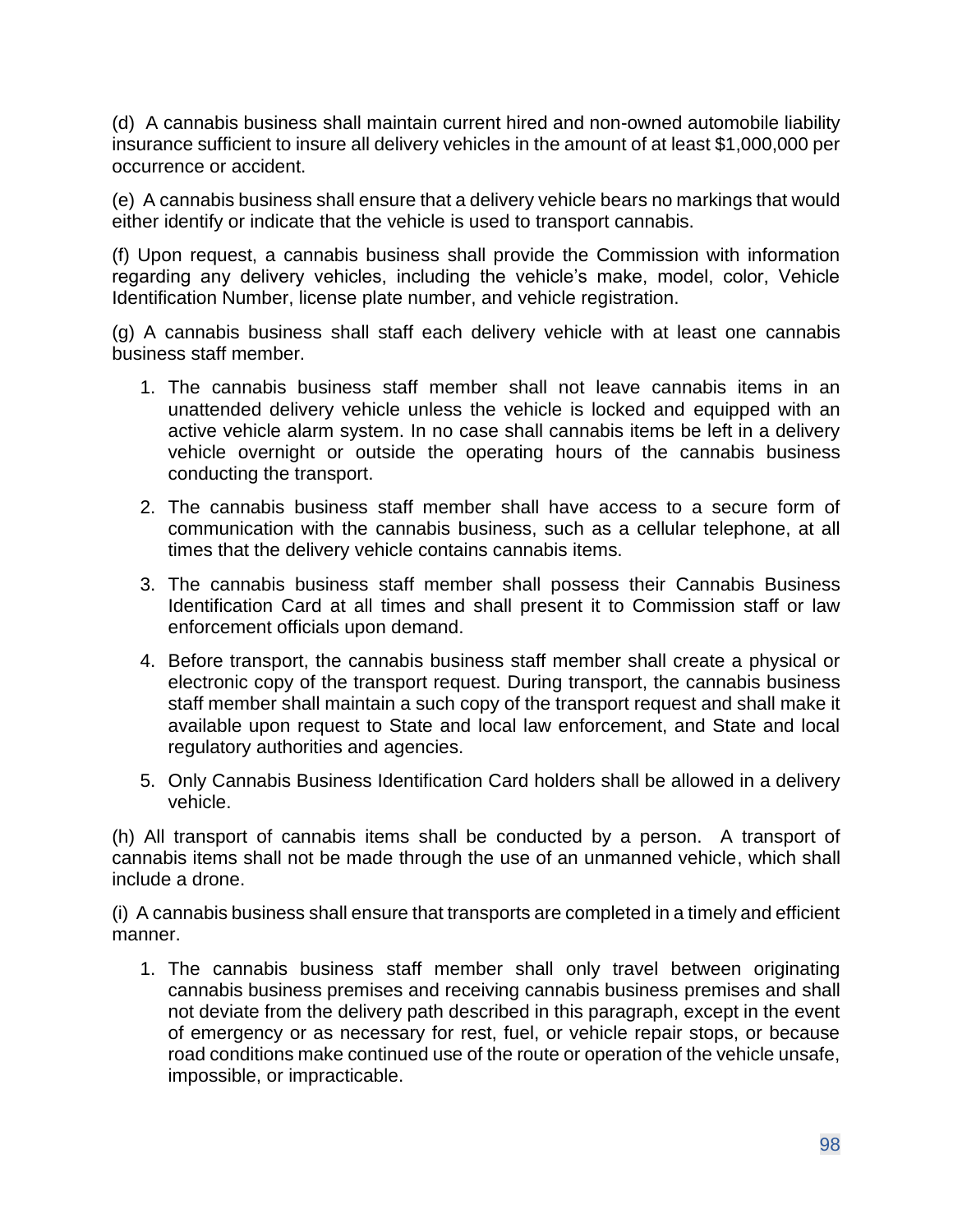2. The process of transport begins when the cannabis business staff member leaves the originating cannabis business premises with the purchase order of cannabis items and ends when the cannabis business staff member furnishes the cannabis items to the receiving cannabis business premises.

(j) Each cannabis business shall maintain a written or electronic record of each transport of cannabis; For each transport, such record shall include:

- 1. The date and time that the transport began and ended;
- 2. The name, Cannabis Business Identification Card number, and signature of the cannabis business staff member performing the transport;
- 3. The weight of the cannabis or cannabis items transported;
- 4. The batch number of the usable cannabis or the lot number of the cannabis product, the name of the strain/cultivar, and the form of the cannabis product; and
- 5. The signature of the cannabis business staff member of the receiving cannabis business attesting to receipt of the goods.

(k) A cannabis business shall report any vehicle accidents, diversions, losses, or other reportable events that occur during transport to the Commission in accordance with N.J.A.C. 17:30-9.11.

(l) A municipality may not restrict the transportation of cannabis items through or within that municipality by adoption of a municipal ordinance or any other measure, and any restriction to the contrary shall be deemed void and unenforceable.

(m) Where a transport is attempted and not completed and the cannabis item remains in the possession of the cannabis business personnel conducting the transport, the personnel shall return the cannabis item to the originating cannabis business. The cannabis business may repackage and restock the product, logging the product's amended status in the business's internal inventory. Such items must be in new, unopened condition prior to restocking.

### § 17:30-9.16 CANNABIS BUSINESS COMPLAINT PROCESS

(a) A cannabis business shall establish standard operating procedures for receiving and recording complaints associated with usable cannabis or cannabis products that it has cultivated, manufactured, sold or distributed which shall include:

- 1. A process for submission of a complaint to the cannabis business;
- 2. A procedure for notifying all cannabis businesses that participated in the supply chain of the product identified in the complaint;
- 3. A procedure for reviewing the complaint;
- 4. A procedure for investigating the complaint;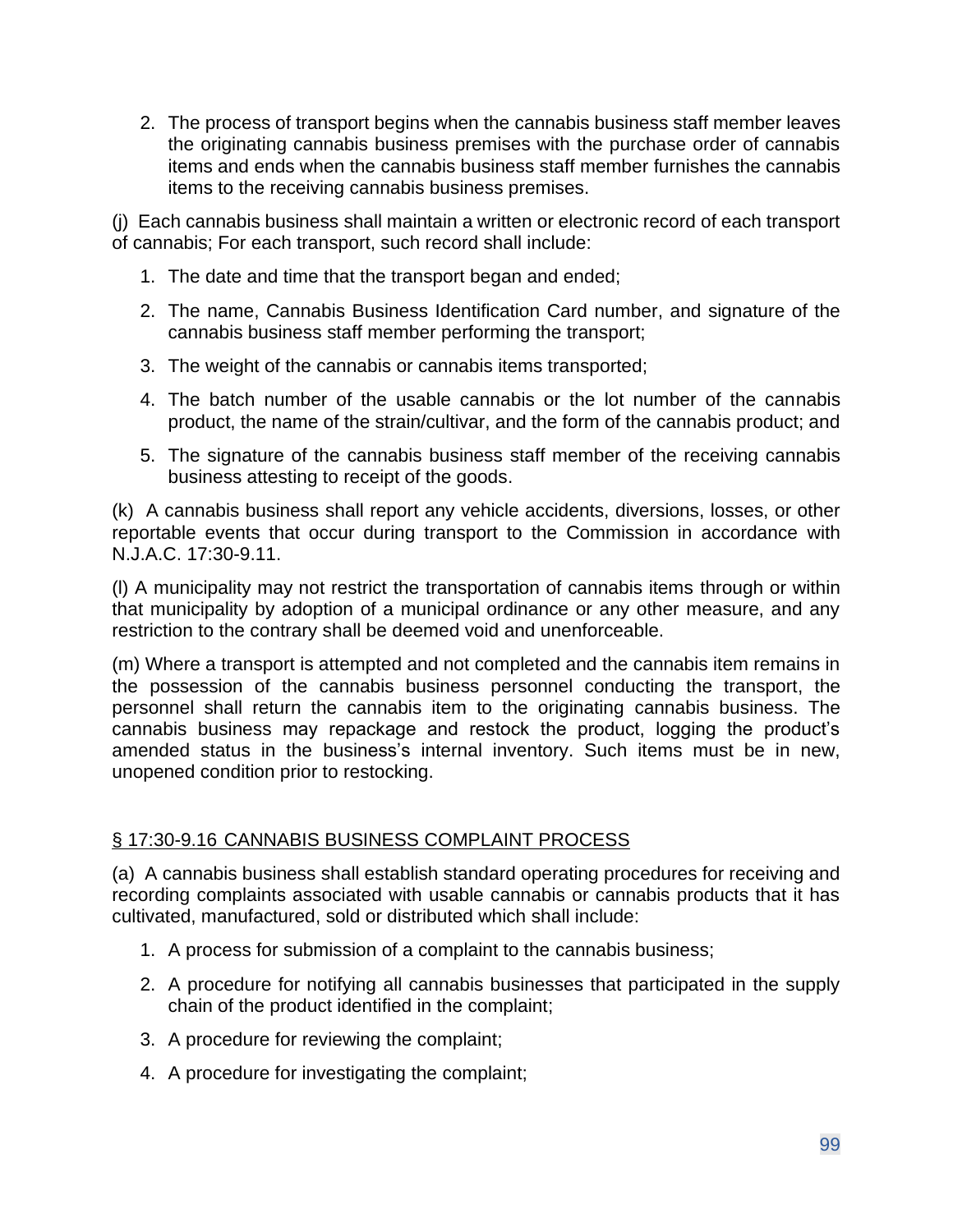- 5. A procedure for the review and approval of the findings by cannabis business personnel that are responsible for quality control; and
- 6. A procedure for follow-up action of any investigation performed and a response to the complainant.

(b) Based on the procedures established in (a) of this subchapter, a cannabis business shall make a determination as to whether the complaint may be evidence of an adverse event.

(c) A cannabis business shall establish procedures for complaints involving adverse events, which shall include:

- 1. Collecting data necessary to investigate the adverse event, including but not limited to:
	- i. Noting the identifiable consumer who is reported to have experienced the adverse event;
	- ii. Noting the initial reporter of the adverse event, or identifying that the initial reporter requests to remain anonymous;
	- iii. Noting the identity of the specific usable cannabis or cannabis product used, if known, including batch or lot number, and the name of the cannabis business that sold the product to the identifiable consumer; and
	- iv. A description of the adverse event based on information received from the identifiable consumer in (i), above, and the initial reporter in (ii), above.
- 2. Reporting the adverse event to the Commission within 7 days of becoming aware of the adverse event, including all information and data collected pursuant to this subchapter.
- 3. Reporting the adverse event to all cannabis businesses who participated in the supply chain of the product involved in the adverse event or the products batch or lot.
- 4. Investigating the adverse event to determine:
	- i. If there was a deviation from the standard operating procedure in the cultivation of the batch or the manufacturing of the lot, which shall be done by reviewing cultivation or manufacturing logs; and
	- ii. If the batch or lot meets specifications, which shall be done by submitting parts of the retention samples of the batch or lot to a testing laboratory for testing.
- 5. Determining if an adverse event requires a product recall;
- 6. A procedure for communicating the adverse event standard operating procedure to:
	- i. Cannabis business staff members;
	- ii. Consumers of the cannabis business; and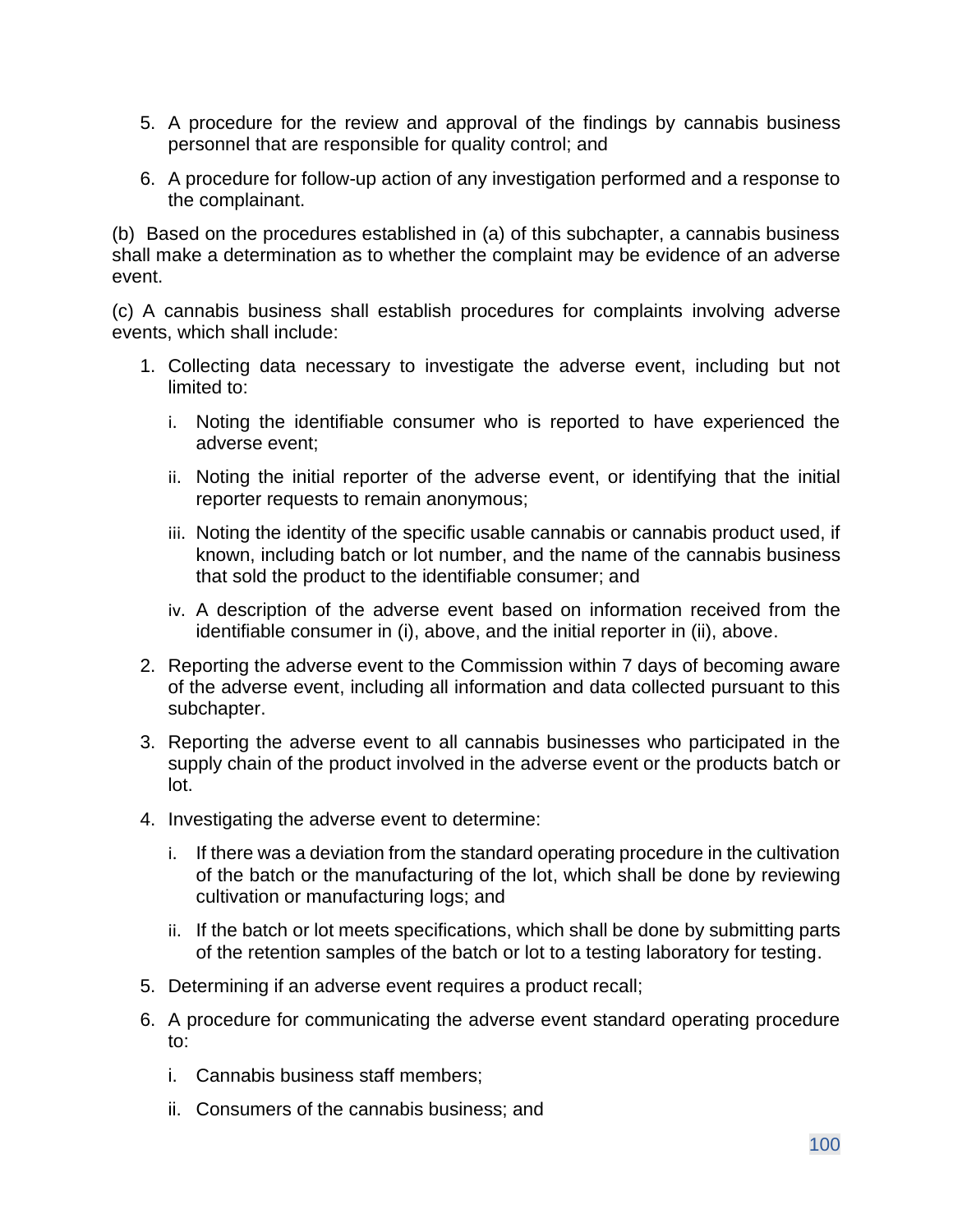- iii. Other cannabis businesses that purchase cannabis items from or provide cannabis items to the cannabis business.
- (d) Adverse events shall be reported to the Commission within 48 hours.

(e) The review and investigation of a complaint or adverse event, and the findings and follow-up action of any investigation performed, must extend to all related batches or lots and relevant records and to all cannabis businesses involved in the supply chain of the product identified in the complaint.

1. Related batches or lots may include, but are not limited to, batches or lots of the same product, other batches or lots processed on the same equipment or during the same time period, or other batches or lots produced using the same components or packaging components.

(f) The cannabis business must keep a written record for four years of the complaint or adverse event and its investigation, including:

- 1. Identification and batch or lot number of the product;
- 2. Date the complaint was received and the name, address, or telephone number of the complainant, if available;
	- i. Anonymous complaints shall be logged even when no name, address or telephone number is provided.
- 3. Nature of the complaint including, if known, how the product was used;
- 4. All notifications provided to the Commission, other cannabis businesses, consumers, and to the public;
- 5. Names of all personnel involved in the complaint process and their roles;
- 6. Findings of the investigation and follow-up action taken when an investigation is performed; and
- 7. Response to the complainant, if applicable.

#### § 17:30-9.17 CANNABIS BUSINESS RECALL PROCESS

(a) A cannabis business shall develop and implement a recall plan addressing at a minimum:

- 1. Factors which necessitate a recall procedure, including if testing laboratory testing analysis finds that the batch or lot fails to meet specifications;
- 2. Personnel responsible for initiating and implementing a recall;
- 3. Notification protocols, including as required by N.J.A.C. 17:30-9.16; and
- 4. Receipt, handling, and disposition of returned usable cannabis or cannabis products.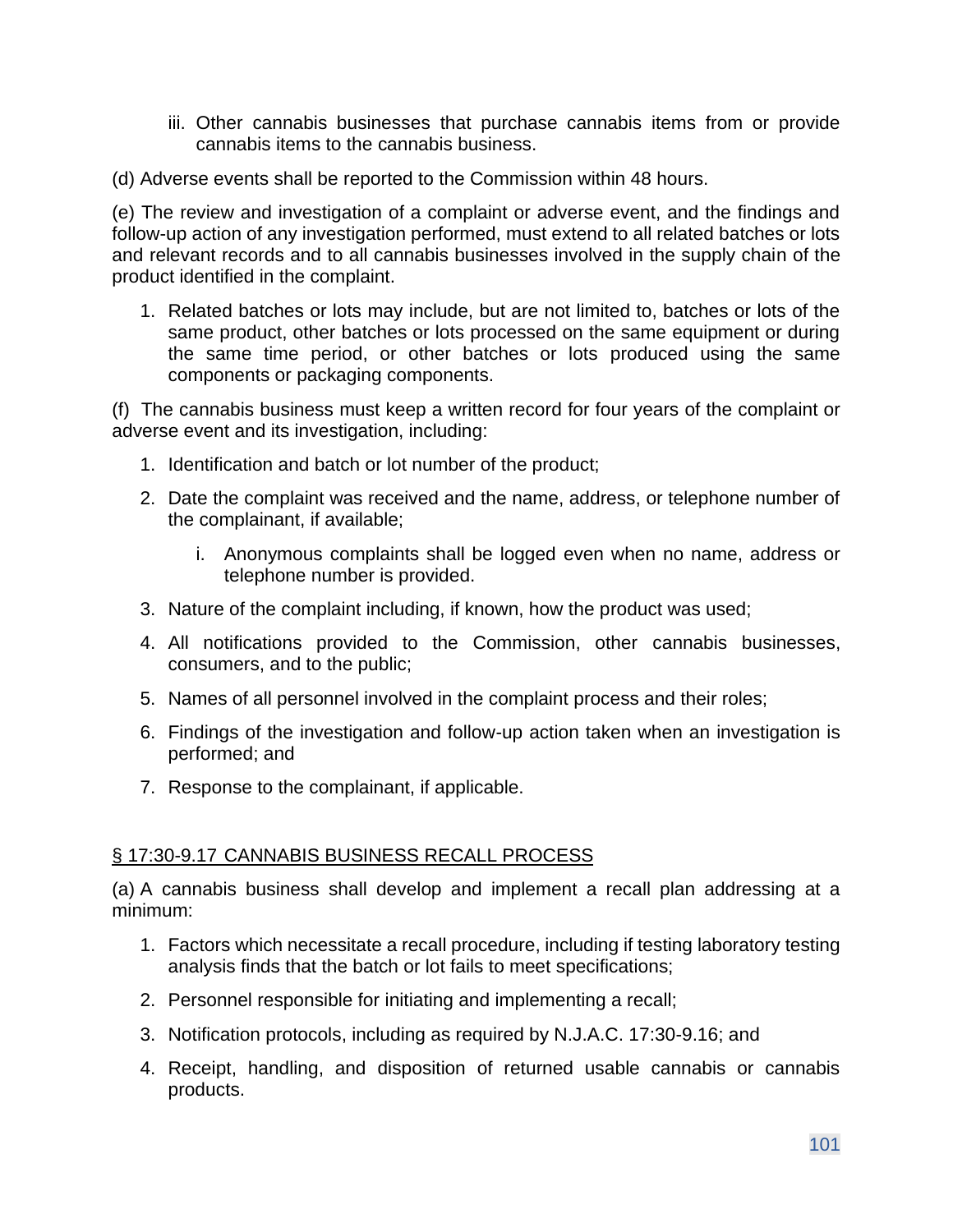(b) A cannabis business shall establish a standard operating procedure for publicly communicating a recall of usable cannabis or cannabis products manufactured from that usable cannabis or other cannabis products that present a probability that exposure to the product could cause serious adverse health consequences or temporary or medically reversible adverse health consequences; This standard operating procedure shall include:

- 1. A mechanism to contact all consumers who have, or could have, obtained the usable cannabis or cannabis products manufactured from that usable cannabis or other cannabis products from the cannabis business, which communication must include information on the procedure for return of the recalled product and an offer to pay reimbursement for the recalled product;
- 2. A mechanism to contact all cannabis businesses that receive cannabis items from or provide cannabis items to the cannabis business;
- 3. Instructions for the return or destruction of any recalled cannabis item by consumers or cannabis businesses;
- 4. Procedures for the issuance of refunds in conjunction with a recall; and
- 5. Communication and outreach via traditional and social media, as necessary and appropriate.

(c) The cannabis business shall collect all recalled cannabis items that are returned, have cannabis business personnel that supervise quality control review it, track it in inventory control, and segregate it in quarantine until the Commission authorizes disposal, at which point the cannabis business shall dispose of it in a manner that ensures that it is unusable.

(d) The cannabis business should periodically conduct a mock recall to assess the effectiveness of the recall plan.

(e) The Commission may, at its discretion, order a cannabis business to undertake a recall.

(f) A cannabis business shall comply and cooperate with any recalls ordered by the Commission.

### SUBCHAPTER 10. CANNABIS CULTIVATOR AUTHORIZED CONDUCT

## § 17:30-10.1 CANNABIS CULTIVATOR PREMISES

(a) In no case shall a cannabis cultivator operate or be located on land that is valued, assessed or taxed as an agricultural or horticultural use pursuant to the "Farmland Assessment Act of 1964," P.L.1964, c.48 (C.54:4-23.1 et seq.).

(b) A cannabis cultivator shall produce cannabis only at the cannabis business premises authorized in the license, including any indoor or outdoor areas.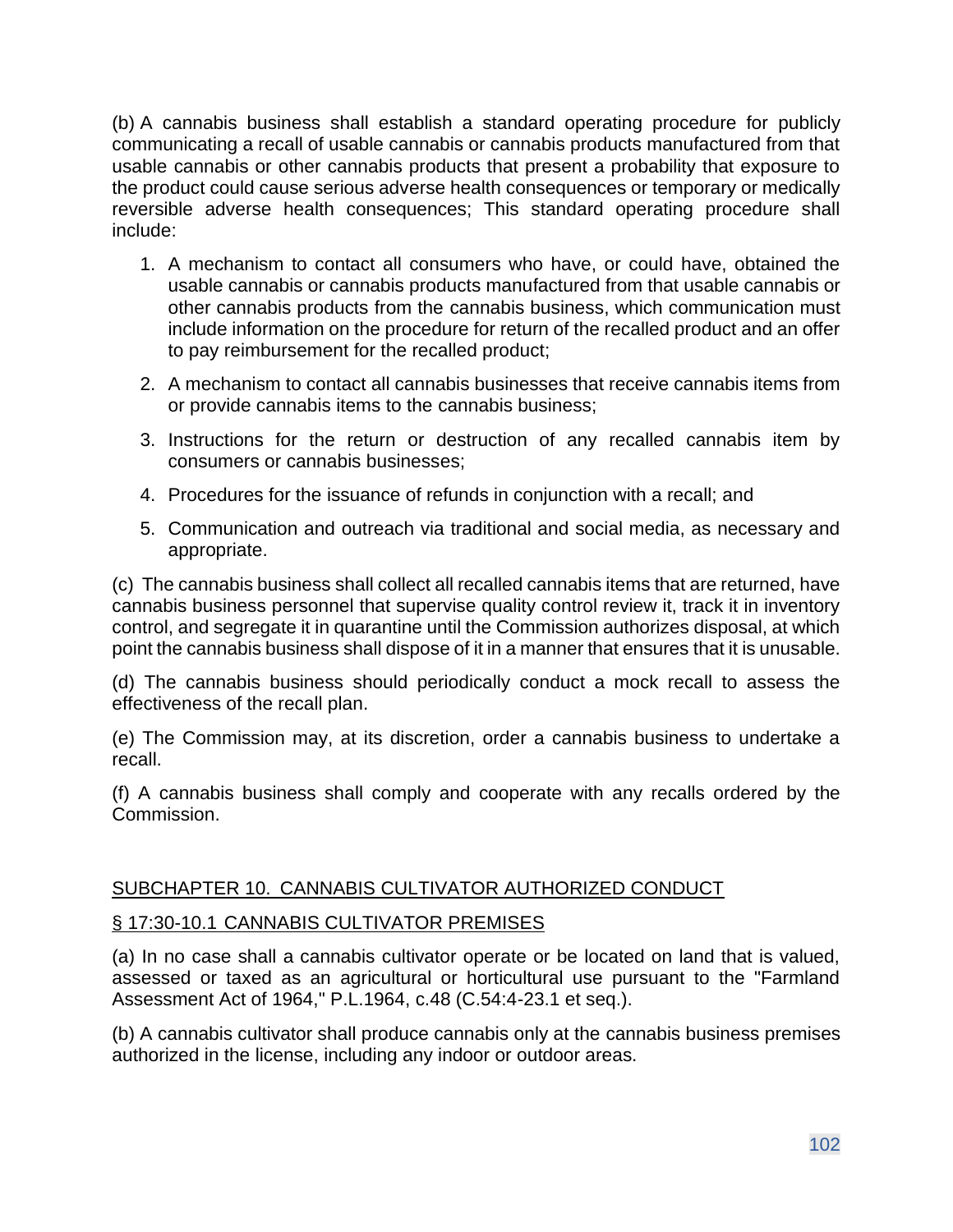- 1. All cannabis cultivation shall take place in an enclosed, locked area or facility, which includes, where a cannabis cultivator is engaging in outdoor cultivation, the outdoor grow area structures authorized under N.J.A.C. 17:30-10.3.
- 2. Access to such enclosed, locked area or facility shall be limited to an owner, principal, employee, volunteer, of a license-holder or the staff members of a license-holder's management services contractor that possesses a Cannabis Business Identification Card and are authorized by the cannabis business to access the facility.
- (c) A cannabis cultivator shall comply with N.J.A.C. 8:21-3A.8.
- (d) A cannabis cultivator shall comply with N.J.A.C. 8:21-3A.9.

(e) A cannabis cultivator microbusiness shall have a total cannabis grow area that does not exceed 2,500 square feet, measured on a horizontal plane, and 24 feet, measured vertically above that plane.

### § 17:30-10.2 CANNABIS CULTIVATOR AUTHORIZED CONDUCT; PROHIBITIONS

(a) A cannabis cultivator holding a Class 1 Cannabis Cultivator license issued by the Commission shall be authorized to:

- 1. Possess, propagate, germinate, plant, cultivate, grow, harvest, dry, cure, process, and package cannabis; and
- 2. Transport, transfer, distribute, supply, and sell this usable or unusable cannabis to other cannabis cultivators or to cannabis manufacturers, or sell usable cannabis to cannabis wholesalers, or cannabis retailers.

(b) A cannabis cultivator holding a Class 1 Cannabis Cultivator license issued by the Commission shall not be authorized to:

- i. Manufacture or otherwise create cannabis products; or
- ii. Transport, transfer, distribute, supply, or sell cannabis, usable cannabis, cannabis products, paraphernalia, or related supplies to consumers.

(c) Where a cannabis cultivator sells unusable cannabis to other cannabis cultivators or to cannabis manufacturers, the cannabis cultivator shall ensure such unusable cannabis does not have any mold, rot, or disease, and that it meets specifications in quality control testing.

(d) A cannabis cultivator shall not be limited in the number of strains/cultivars of cannabis cultivated.

(e) A cannabis cultivator shall comply with applicable laws and rules of the New Jersey Department of Agriculture and attendant inspection and enforcement activities.

(f) A cannabis cultivator may label cannabis it cultivates as "organic" if the cannabis cultivator meets the organic program standards as defined at [N.J.A.C. 2:78](https://advance.lexis.com/document/documentslider/?pdmfid=1000516&crid=29472145-0500-4644-8623-384b457f4a0d&pdistocdocslideraccess=true&config=&pddocfullpath=%2Fshared%2Fdocument%2Fadministrative-codes%2Furn%3AcontentItem%3A5WD0-5TT0-00BY-K33C-00008-00&pdcomponentid=234124&pdtocnodeidentifier=AALAEGAACAAC&ecomp=7539k&prid=be659ffa-6529-439b-a479-a247772a0e1b) et seq.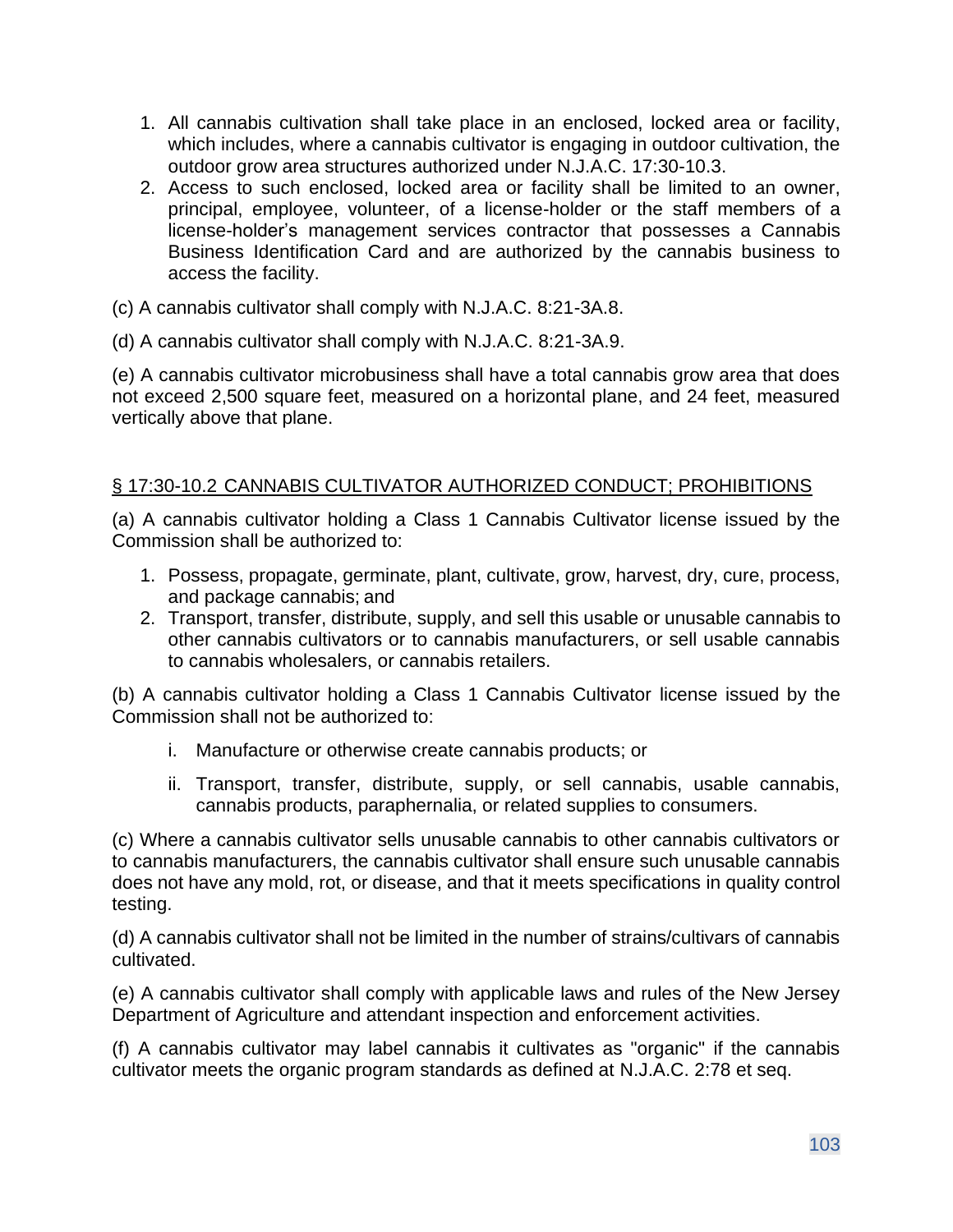(g) In accordance with N.J.S.A. C.54:47F-1A, a cannabis cultivator shall collect from the purchasing or acquiring cannabis establishment any Social Equity Excise Fee imposed by the Commission on the sale or transfer of usable cannabis by such cannabis cultivator to any other cannabis establishment other than another cannabis cultivator and be personally liable for such fee.

(h) A cannabis cultivator microbusiness shall possess no more than 1,000 cannabis plants each month.

## § 17:30-10.3 ADDITIONAL OUTDOOR CULTIVATION REQUIREMENTS

(a) Outdoor cultivation may be permitted, where the license-holder complies with this section, the Act and this chapter, and where approved by the municipality in which the cannabis business is located.

1. Outdoor cultivation may occur in a full greenhouse with rigid walls, a partial greenhouse, a hoop house, or other non-rigid structure, or an expanse of open or cleared ground fully enclosed by a physical barrier.

(b) The outdoor grow area shall be situated to maintain the greatest achievable level of privacy and security.

(c) The property that contains an outdoor grow area and the outdoor grow area itself shall each be securely surrounded by fencing and locked gates on the entire perimeter, constructed in accordance with the Uniform Construction Code, to prevent access to the grow area by unauthorized persons.

- 1. Fencing shall be constructed of metal chain links or another similarly secure material and shall measure at least eight feet from the ground to the top. All support posts shall be securely anchored. Fencing shall meet the requirements of the relevant municipal code provisions.
- 2. Locks on gates shall be commercial-grade, non-residential door locks.

(d) The outdoor grow area shall be protected by a security alarm system and 24-hour video surveillance system that is continuously monitored and capable of detecting power loss, pursuant to N.J.A.C. 17:30-9.10, to ensure surveillance of the entire perimeter of the grow area and over all portions of the security fences and all gates.

### § 17:30-10.4 CANNABIS CULTIVATOR PRODUCTION MANAGEMENT TIERS

(a) All cannabis cultivators shall be assigned a cultivation production management tier at license issuance and reassigned at renewal, as necessary.

(b) The cannabis cultivator shall accurately calculate its plant count and mature cannabis plant grow canopy area.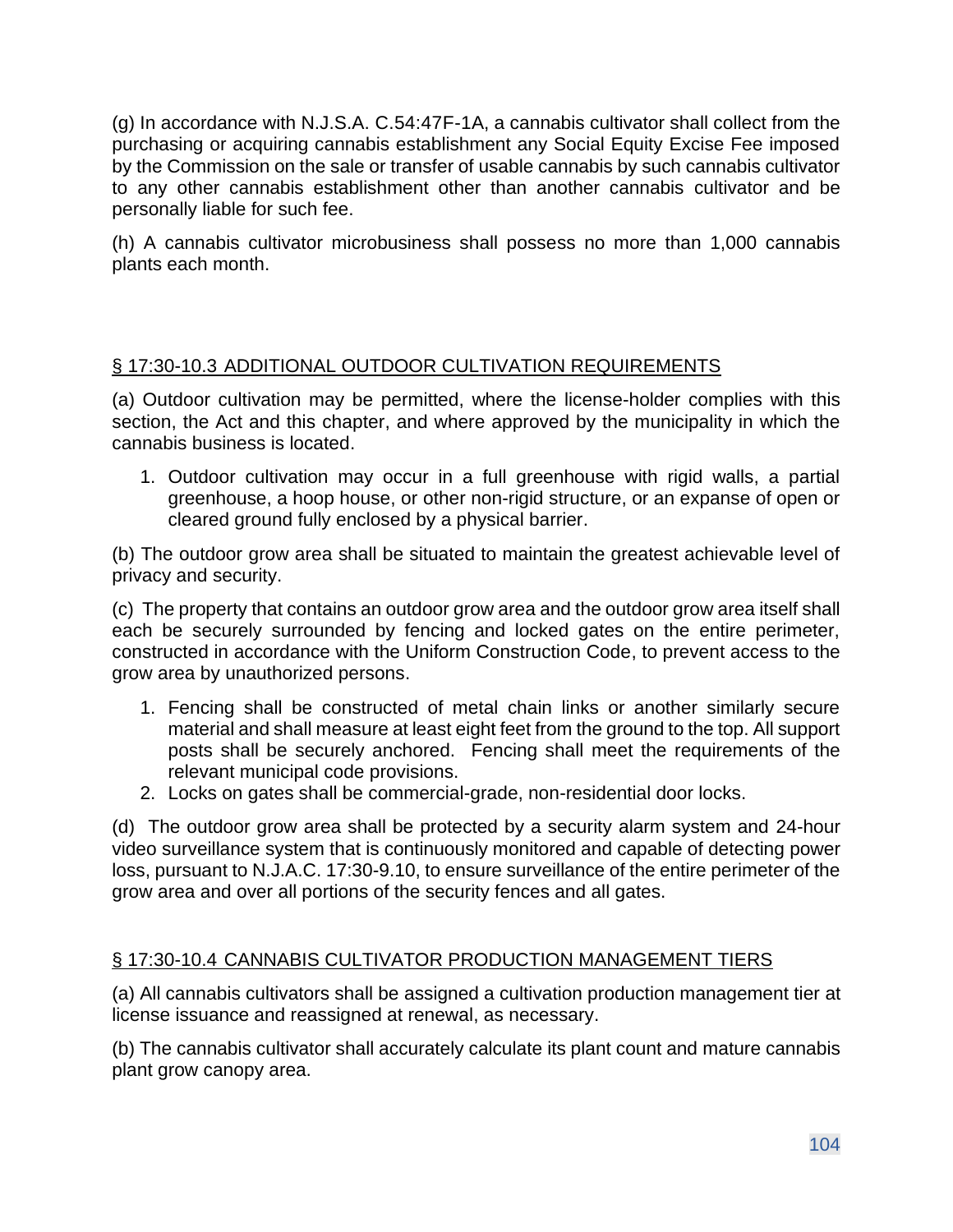- 1. Square footage of a mature cannabis plant grow canopy area is measured horizontally starting from the outermost point of the furthest plant in a grow canopy area and continuing around the outside of all plants located within the mature cannabis plant grow canopy area.
- 2. If a vertically tiered or shelving system is included in the cultivation area, the surface area of each tier or shelf must be included in calculating the grow canopy area.
- 3. A mature cannabis plant grow canopy area is the total square feet in which a cannabis cultivator plants and grows cannabis plants, and does not include areas exclusively used for harvesting, drying, curing, packaging, labeling, or storing cannabis.
- (c) The following are the cannabis cultivator cultivation production management tiers:
	- 1. Microbusiness Cultivator. A cannabis cultivator with a microbusiness license:
		- i. May cultivate and possess no more than 1,000 mature cannabis plants each month; and
		- ii. May cultivate an unlimited number of immature cannabis plants, germinated seeds, cuttings, or clones;
		- iii. In a facility occupying an area that does not exceed 2,500 square feet; and
		- iv. In a total grow canopy area that does not exceed 2,500 square feet, measured on a horizontal plane, and 24 feet, measured vertically above that plane.
	- 2. Tier I Cultivator. A cannabis cultivator with a Tier I Cultivator license may cultivate in a mature cannabis plant grow canopy area that does not exceed 10,000 square feet.
	- 3. Tier II Cultivator. A cannabis cultivator with a Tier II Cultivator license may cultivate in a mature cannabis plant grow canopy area that is greater than 10,000 square feet but does not exceed 25,000 square feet.
	- 4. Tier III Cultivator. A cannabis cultivator with a Tier III Cultivator license may cultivate in a mature cannabis plant grow canopy area that is greater than 25,000 square feet but does not exceed 50,000 square feet.
	- 5. Tier IV Cultivator. A cannabis cultivator with a Tier IV Cultivator license may cultivate in a mature cannabis plant grow canopy area that is greater than 50,000 square feet but does not exceed 75,000 square feet.
	- 6. Tier V Cultivator. A cannabis cultivator with a Tier V Cultivator license may cultivate in a mature cannabis plant grow canopy area that is greater than 75,000 square feet but does not exceed 100,000 square feet.
	- 7. Tier VI Cultivator. A cannabis cultivator with a Tier VI Cultivator license may cultivate in a mature cannabis plant grow canopy area that is greater than 100,000 square feet but does not exceed 150,000 square feet.
	- 8. Expanded ATC Cultivator. An expanded ATC with a cannabis cultivator license may cultivate medical cannabis and personal use cannabis in a combined mature cannabis plant grow canopy area that does not exceed 150,000 square feet.

(d) A cannabis cultivator applying for a conditional or annual standard cannabis business license may choose its tier in its application and shall include an explanation of the anticipated demand for its products that justify such tier choice.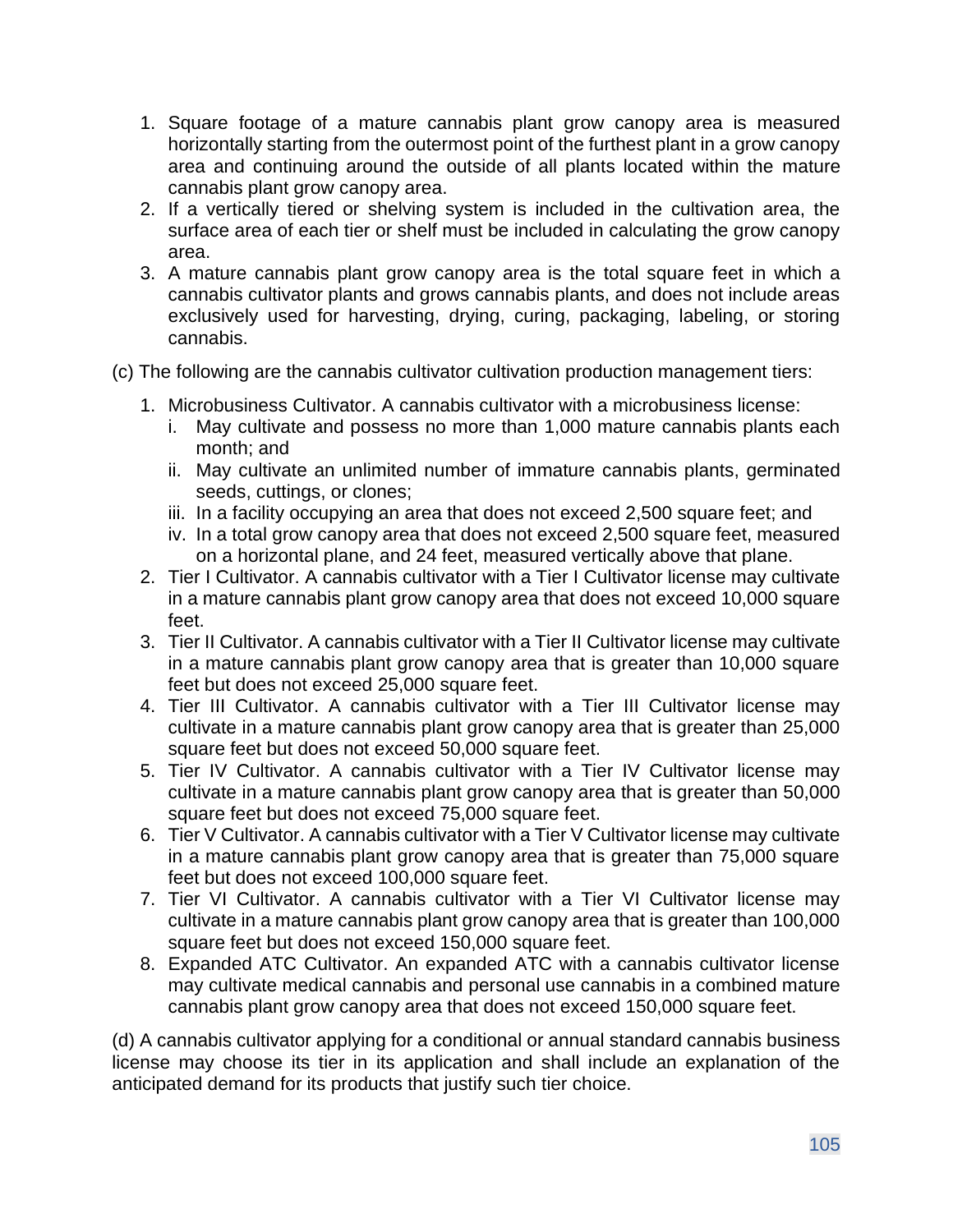## § 17:30-10.5 PACKAGING, LABELING, RELEASE FOR DISTRIBUTION

(a) A cannabis cultivator shall place a legible, permanently affixed label containing the information specified at N.J.A.C. 17:30-13.3 on each package of finished usable cannabis that is ready for sale.

(b) A cannabis cultivator shall only release for distribution and transfer to another cannabis business cannabis that has been properly processed, tested, packaged, sealed and labeled in accordance with the provisions of N.J.A.C. 17:30-13.2 and 13.3.

### § 17:30-10.6 CANNABIS CULTIVATOR RECORDKEEPING

(a) A cannabis cultivator shall maintain records identifying the source of each ingredient used in the cultivation of cannabis. Records identifying the source of each ingredient shall include:

- 1. The date of receipt of the ingredient;
- 2. The vendor-contractor's name and address;
- 3. The name of the ingredient and the vendor-contractor's control number or other identifying number or symbol, if any, used by the vendor-contractor to identify the ingredient; and
- 4. The grade and quantity of said ingredient.

(b) A cannabis cultivator shall keep and maintain for four years in an on- or off-premises facility, a complete and accurate record of:

- 1. All sales of cannabis flowers, cannabis leaves, and immature cannabis plants;
- 2. The number of ounces of cannabis flowers produced;
- 3. The number of ounces of cannabis leaves produced;
- 4. The number of immature cannabis plants produced, and
- 5. The dates of all sales and production as enumerated above in (b) 1 through 4, including and the name of the purchasing entity for each sale.

## § 17:30-10.7 CANNABIS CULTIVATOR STORAGE OF CANNABIS; QUARANTINE

(a) A cannabis cultivator shall establish and implement a standard operating procedure for quarantine of any cannabis seed, cutting, clone, immature cannabis plant, batch of cannabis, or cultivation material or component whose suitability for use or distribution is in question, including the conditions described in paragraph (b), to prevent its use and distribution pending disposition by quality control personnel.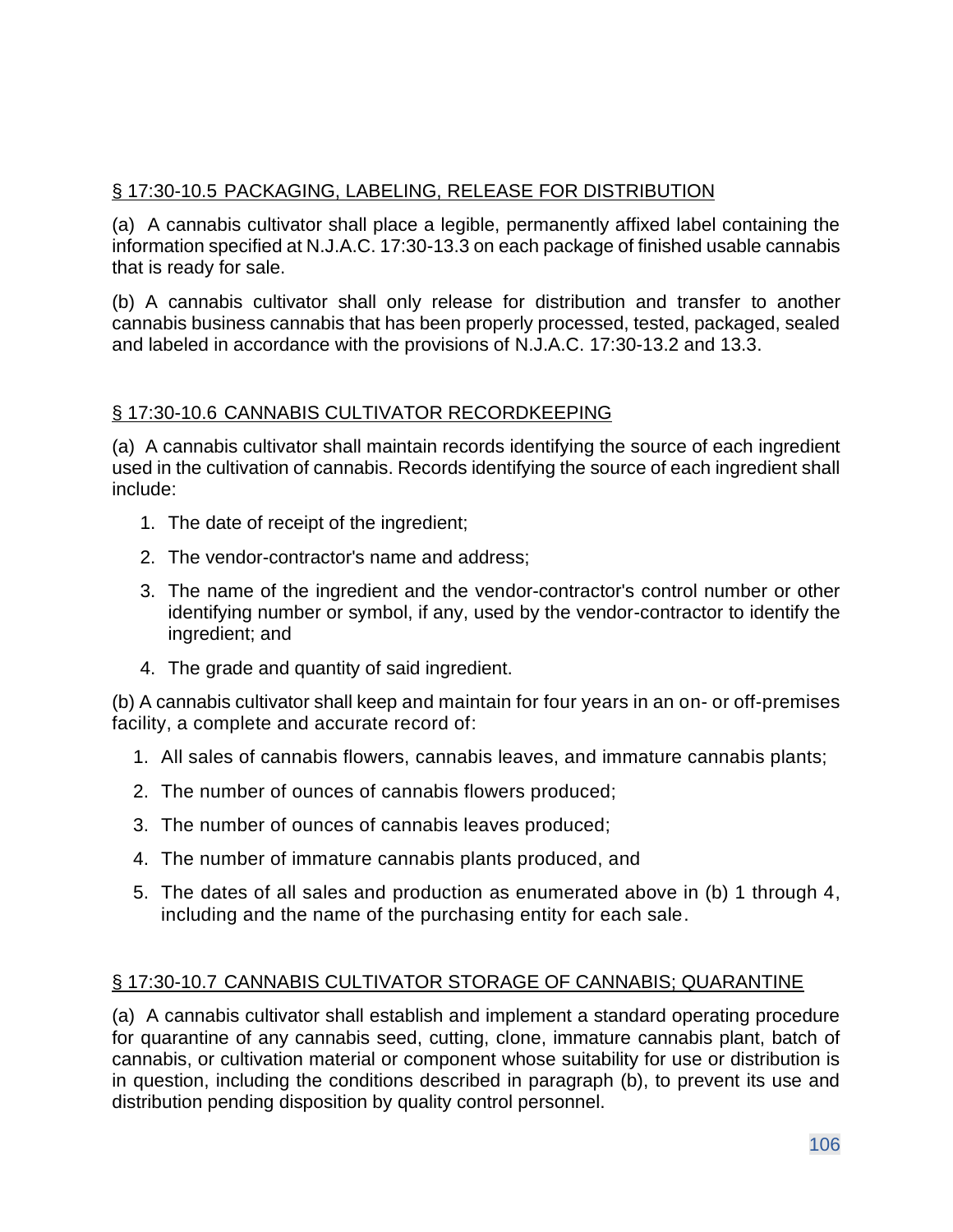(b) A cannabis cultivator shall have at least the following storage areas, which must be segregated from each other:

- 1. Storage for newly received cultivation materials or components and newly received cannabis seeds, cuttings, clones, immature cannabis plants, or usable cannabis;
- 2. Batches of usable cannabis awaiting release for distribution for personal use pending written reports confirming they meet specifications;
- 3. Any usable cannabis suspected but not yet confirmed to be contaminated, including usable cannabis returned as part of a complaint or recall process;
- 4. Usable cannabis, components, or materials that have been confirmed to be contaminated, including, but not limited to usable cannabis that fails testing or is returned as part of a recall, and shall be stored with cannabis waste in a waste disposal room until destroyed and rendered unusable, in accordance with N.J.A.C. 17:30-9.14.

### § 17:30-10.8 CANNABIS CULTIVATOR INVENTORY

(a) A cannabis cultivator shall be authorized to acquire a reasonable initial and ongoing inventory of cannabis seeds, cuttings, clones, and immature cannabis plants and paraphernalia.

(b) A cannabis cultivator shall limit its inventory of cannabis seeds, cuttings, clones, immature cannabis plants, and usable cannabis to reflect the current market needs of consumers.

### § 17:30-10.9 CANNABIS CULTIVATOR QUALITY CONTROL; PESTICIDE USE LIMITED

A cannabis cultivator shall not apply any pesticide as defined pursuant to the provisions of N.J.A.C. 7:30, in the cultivation of cannabis, except that a pesticide that has been deemed to be minimum risk by the United States Environmental Protection Agency in accordance with 40 CFR 152.25(f) and exempted from the Federal Insecticide, Fungicide, and Rodenticide Act may be applied.

### SUBCHAPTER 11. CANNABIS MANUFACTURER AUTHORIZED CONDUCT

### § 17:30-11.1 CANNABIS MANUFACTURER PREMISES

(a) All manufacturing of cannabis shall take place in an enclosed indoor, and locked facility.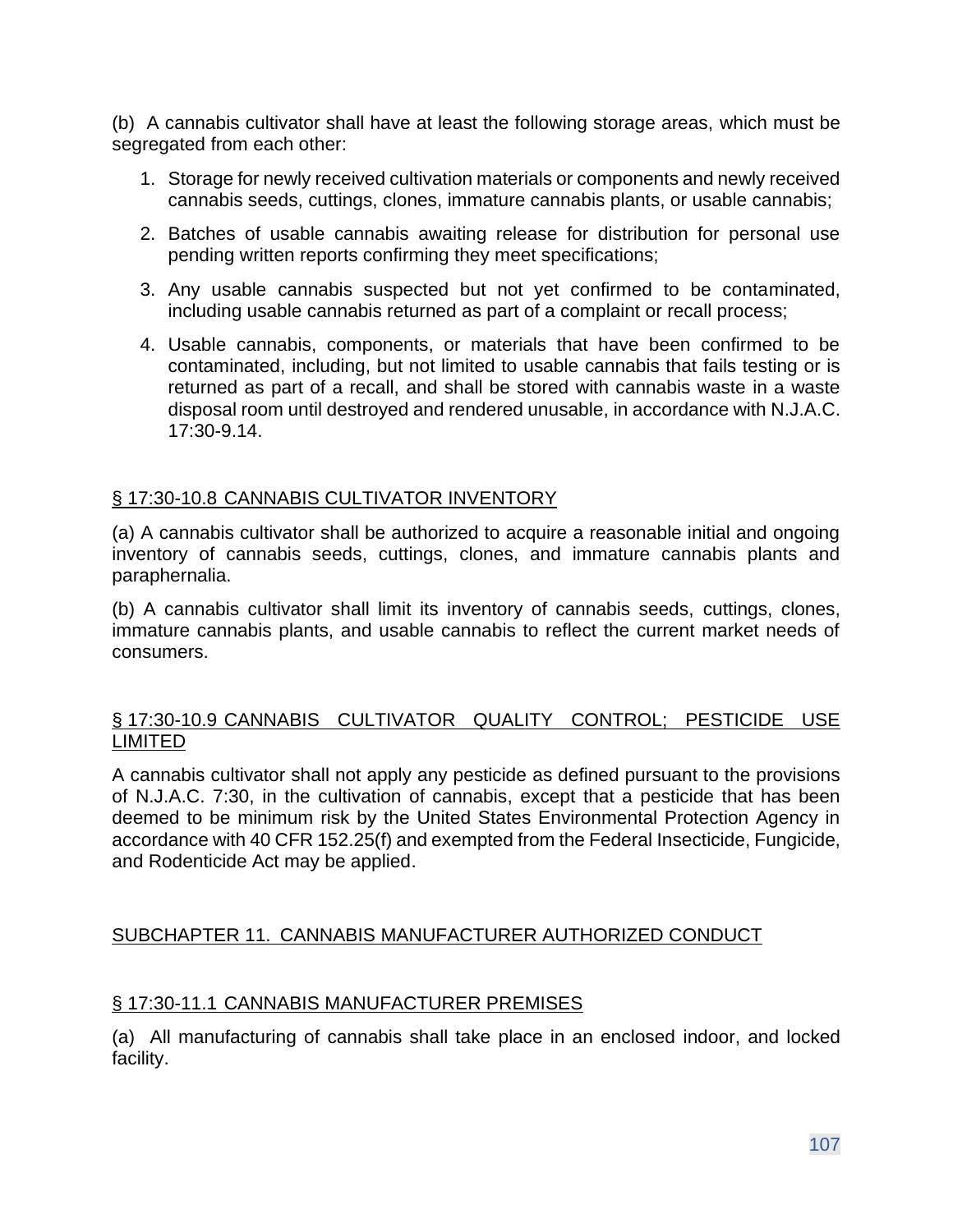(b) Access to the enclosed indoor, and locked facility shall be limited to cannabis business ID cardholders when acting within the scope of their owner, principal, employee, or volunteer responsibilities on behalf of the cannabis manufacturer.

(c) A cannabis manufacturer shall have an area specifically designated for the safe and orderly manufacturing of cannabis products.

(d) A cannabis manufacturer shall ensure that:

- 1. All manufacturing areas are well-lighted and ventilated and are maintained in a clean and sanitary condition;
- 2. Heating and air conditioning systems are controlled to avoid decomposition of chemicals;
- 3. Sewage, trash, and other refuse in and from the cannabis manufacturer and immediate product manufacturing area are maintained, and disposed of, in a timely, safe, and sanitary manner; and,
- 4. The manufacturing area is easily accessible to hot and cold running water, exclusive of the bathroom sink; soap or detergent; and air dryers or single-source towels.

(e) A cannabis manufacturer operating as a microbusiness shall have a physical plant that does not exceed 2,500 square feet.

#### § 17:30-11.2 CANNABIS MANUFACTURER AUTHORIZED CONDUCT; **PROHIBITIONS**

(a) A cannabis manufacturer holding a Class 2 Cannabis Manufacturer license issued by the Commission shall be authorized to:

- 1. To purchase or otherwise obtain cannabis from a cannabis cultivator or cannabis manufacturer;
- 2. To purchase or otherwise obtain cannabis products from other cannabis manufacturers;
- 3. To develop, produce, manufacture, prepare, or otherwise create and package cannabis products; and
- 4. To possess, transfer, transport, distribute, supply, or sell cannabis and cannabis products to other cannabis manufacturers, or usable cannabis and cannabis products to cannabis wholesalers or cannabis retailers.

(b) A cannabis manufacturer holding a Class 2 Cannabis Manufacturer license issued by the Commission shall not be authorized to:

- 1. To cultivate cannabis; or
- 2. To transport, transfer, distribute, supply, or sell cannabis, cannabis products, paraphernalia, or related supplies to consumers.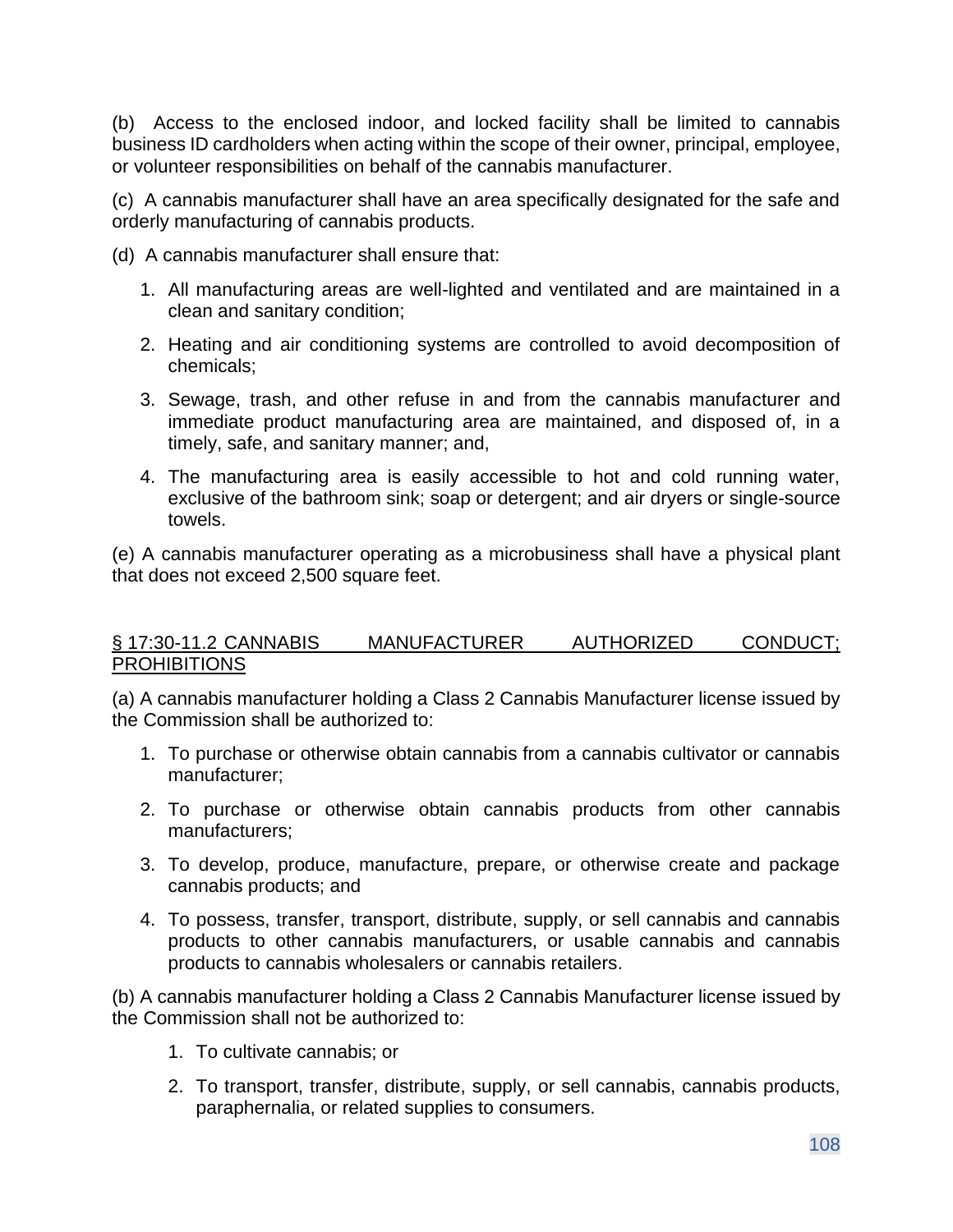(c) A cannabis manufacturer shall only manufacture cannabis products in forms approved by the Commission, pursuant to N.J.A.C. 17:30-11.5.

(d) A microbusiness cannabis manufacturer shall acquire no more than 1,000 pounds of usable cannabis each month.

# § 17:30-11.3 CANNABIS MANUFACTURER EQUIPMENT

a) A cannabis manufacturer shall possess equipment of appropriate design and capacity to the type of manufacturing performed, which shall be suitably located to facilitate operations for the intended use, cleaning, and maintenance of the equipment.

b) Equipment surfaces that contact ingredients shall not be reactive, additive, or adsorptive such that those surfaces could alter the safety, identity, strength, quality, and purity of the cannabis product.

c) Equipment used in manufacturing cannabis products shall be thoroughly cleaned and sanitized after each use, and when necessary, prior to use, in order to prevent crosscontamination of ingredients and preparations.

d) Equipment used in manufacturing cannabis products shall be stored in a manner to prevent cross-contamination of ingredients and preparations.

e) Automated, mechanical, or electronic equipment may be used in manufacturing cannabis products. All equipment utilized in manufacturing cannabis products shall be inspected, maintained, and validated at appropriate intervals, consistent with manufacturer's recommendations, to ensure the accuracy and reliability of equipment performance.

# § 17:30-11.4 QUALITY CONTROL

- (a) A cannabis manufacturer shall establish cannabis product specifications to ensure the identity, strength, quality, and purity of the cannabis product, and to ensure that the cannabis product has been manufactured, packaged, labeled, and stored under conditions to prevent contamination by impurities or foreign substances.
- (b) A cannabis manufacturer shall establish procedures to ensure quality control over its manufacturing process.
- (c) A cannabis manufacturer shall establish laboratory testing to ensure quality control over its manufacturing process, pursuant to Subchapters 15 and 16 of this chapter.

### § 17:30-11.5 PROHIBITED MANUFACTURING; AUTHORIZED FORMS; AUTHORIZED AMOUNTS

(a) A cannabis manufacturer shall not manufacture cannabis products that contain drug products that appear on the Federal Food and Drug Administration's list of Drug Products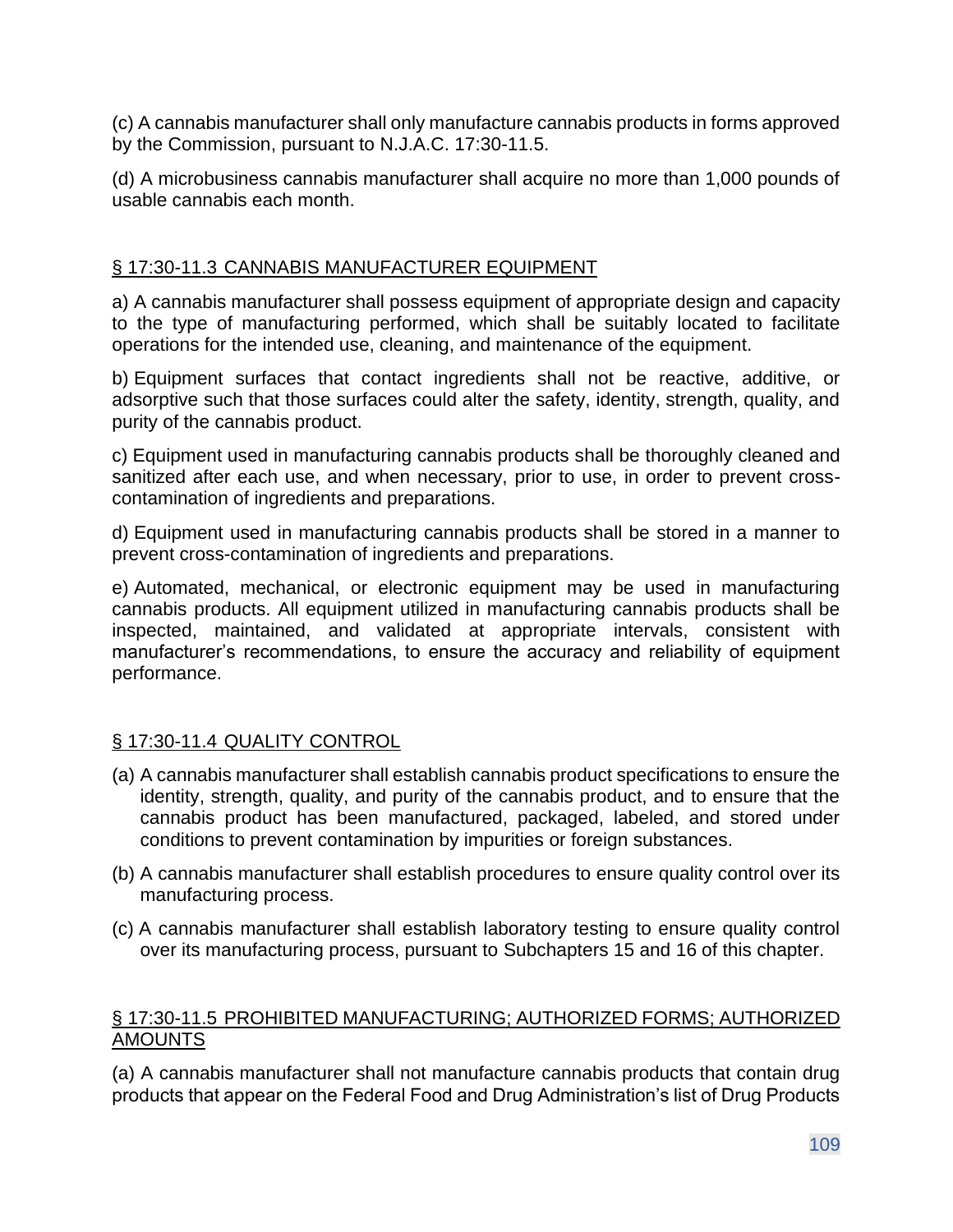Withdrawn or Removed from the Market for Reasons of Safety or Effectiveness, codified at 21 C.F.R. 216.24.

(b) A cannabis manufacturer may manufacture oil for use in an electronic smoking device as vaporized formulation, in a pressurized metered dose inhaler, or in topical or oral formulations.

(c) A cannabis manufacturer is authorized to manufacture the following forms:

- 1. A cannabis concentrate, either in solid form or in liquid form as oil, either as cannabis extract or as resin extracted using non-chemical processes;
- 2. A cannabis-infused product, either in solid form or liquid form, containing either usable cannabis or cannabis concentrate along with an additional ingredient, which includes but is not limited to:
	- i. Vaporized formulation;
	- ii. Drops, tinctures, and other sublabial and sublingual forms;
	- iii. Oral lozenges and other buccal forms;
	- iv. Ingestible forms, which shall only include syrups, pills, tablets, capsules, and chewable forms; and
	- v. Topical formulations and transdermal forms; and
- 3. Any other form authorized by the Commission, including a form authorized in accordance with the Commission's power to waive requirements pursuant to N.J.A.C. 17:30-3.13.
- (d) A cannabis manufacturer shall manufacture cannabis products such that:
	- 1. Each package of finished cannabis product shall, for inhalable products, contain no more than ¼ ounce or 7.09 grams of usable cannabis or equivalent weight dependent on form;
	- 2. Each package of finished cannabis product shall, for ingestible products, contain no more than 100 mg of active THC;
	- 3. Each single serving of a cannabis product shall contain no more than 10mg of active THC or the equivalent weight as best determined based on THC potency, dependent on form;
		- i. Each single serving of a cannabis product shall have a cannabinoid concentration that is within 95% to 105% of the specified milligram serving size claimed for that cannabis product.
		- ii. Each single serving shall be demarcated in accordance with subparagraph (g) of paragraph (8) of subsection (a) of N.J.S.A. 24:6I-35;
	- 4. No ingestible product shall be in the shape of, or a shape bearing the likeness or containing characteristics of, a realistic or fictional human, animal, or fruit, or part thereof, including artistic, caricature, or cartoon renderings; and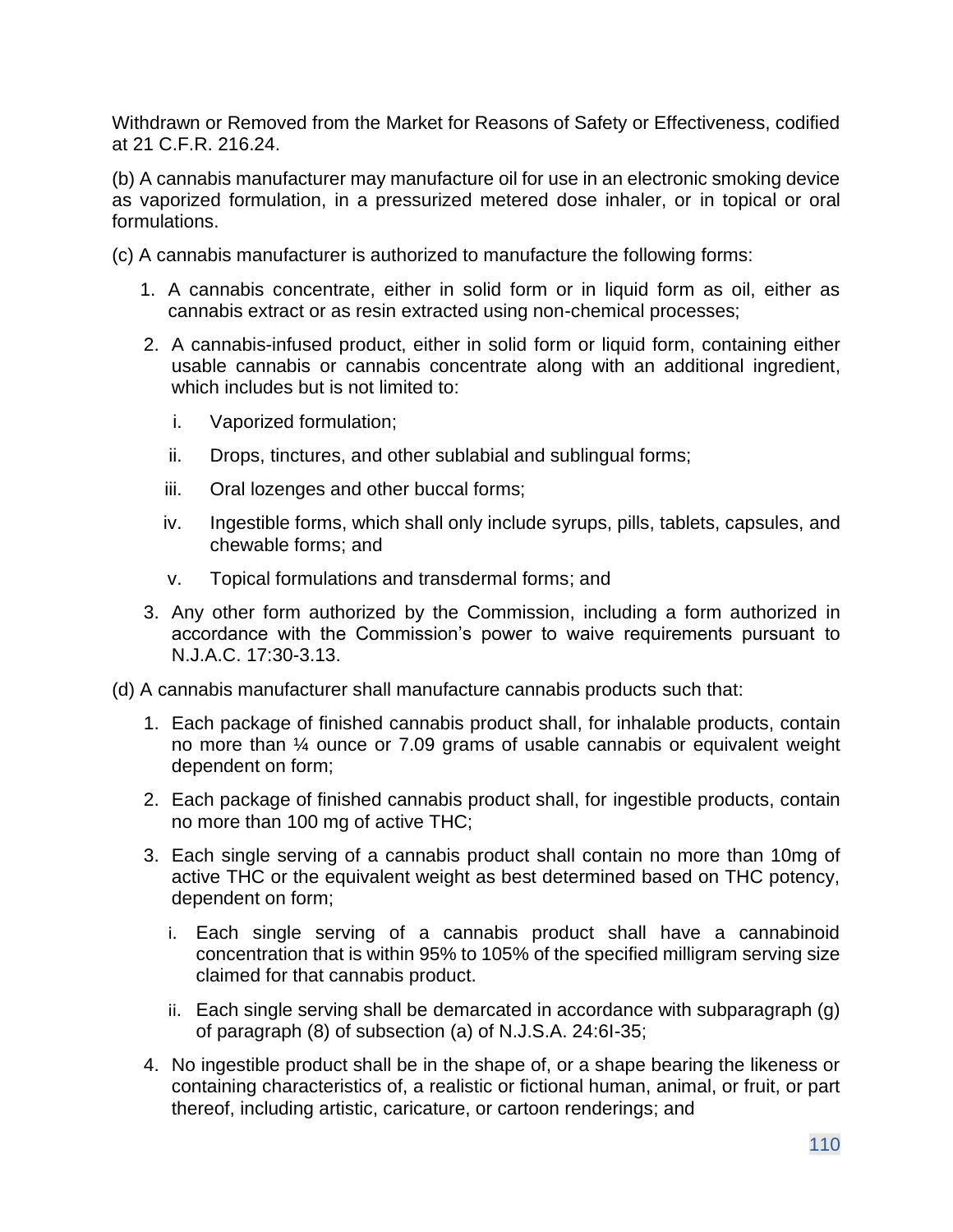- 5. A commercially manufactured or trademarked food product shall not be used as an ingestible product, provided that a commercially manufactured or trademarked food product may be used as a component of an ingestible product or part of a product's recipe so long as the commercially manufactured or trademarked food product is used in a way that renders it unrecognizable in the final ingestible product and the product is not advertised as containing the commercially manufactured or trademarked food product.
- 6. Each ingestible product shall have a universal symbol marked, stamped, or imprinted directly on it, in accordance with subparagraph (h) of paragraph (8) of subsection (a) of N.J.S.A. 24:6I-35.

### § 17:30-11.6 INGREDIENTS IN CANNABIS PRODUCTS

(a) A cannabis manufacturer must ensure all ingredients included in the products are compliant with the standards in this section and used only within the ingredient manufacturer's recommendations.

(b) All ingredients used to manufacture cannabis products shall be United States Pharmacopeia–National Formulary (USP–NF), analytical reagent (AR), certified American Chemical Society (ACS), or Food Chemicals Codex (FCC) grade substances. If a USP-NF, AR, ACS, or FCC grade substance ingredient is not available, the cannabis manufacturer shall establish the purity and safety of the ingredient by reasonable means, which may include lot analysis, manufacturer reputation, or reliability of source study.

(c) Components used in the manufacturing of cannabis products such as aliquots, triturates, stock solutions, buffering agents, or isotonic solutions may be prepared in advance and stored as cannabis manufacturer stock. The preparation of such products shall be documented in accordance with the requirements outlined in this subchapter.

(d) Inactive and active ingredients for inhalable products:

- 1. Inactive ingredients for vaporized formulations:
	- i. Vaporized formulations may not include inactive ingredients that are additives, cutting agents, and artificial flavorings known to be harmful including but not limited to:
		- a. Polyethylene glycol (PEG);
		- b. Propylene glycol (PG);
		- c. Vegetable glycerin, glycerine, or glycerol (VG);
		- d. Vitamin E acetate or tocopherol acetate (VEA);
		- e. Acetic acid; or
		- f. Any other ingredient listed in the most recently published Food and Drug Administration Established List of Harmful and Potentially Harmful Constituents in Tobacco Products and Tobacco Smoke, or the Food and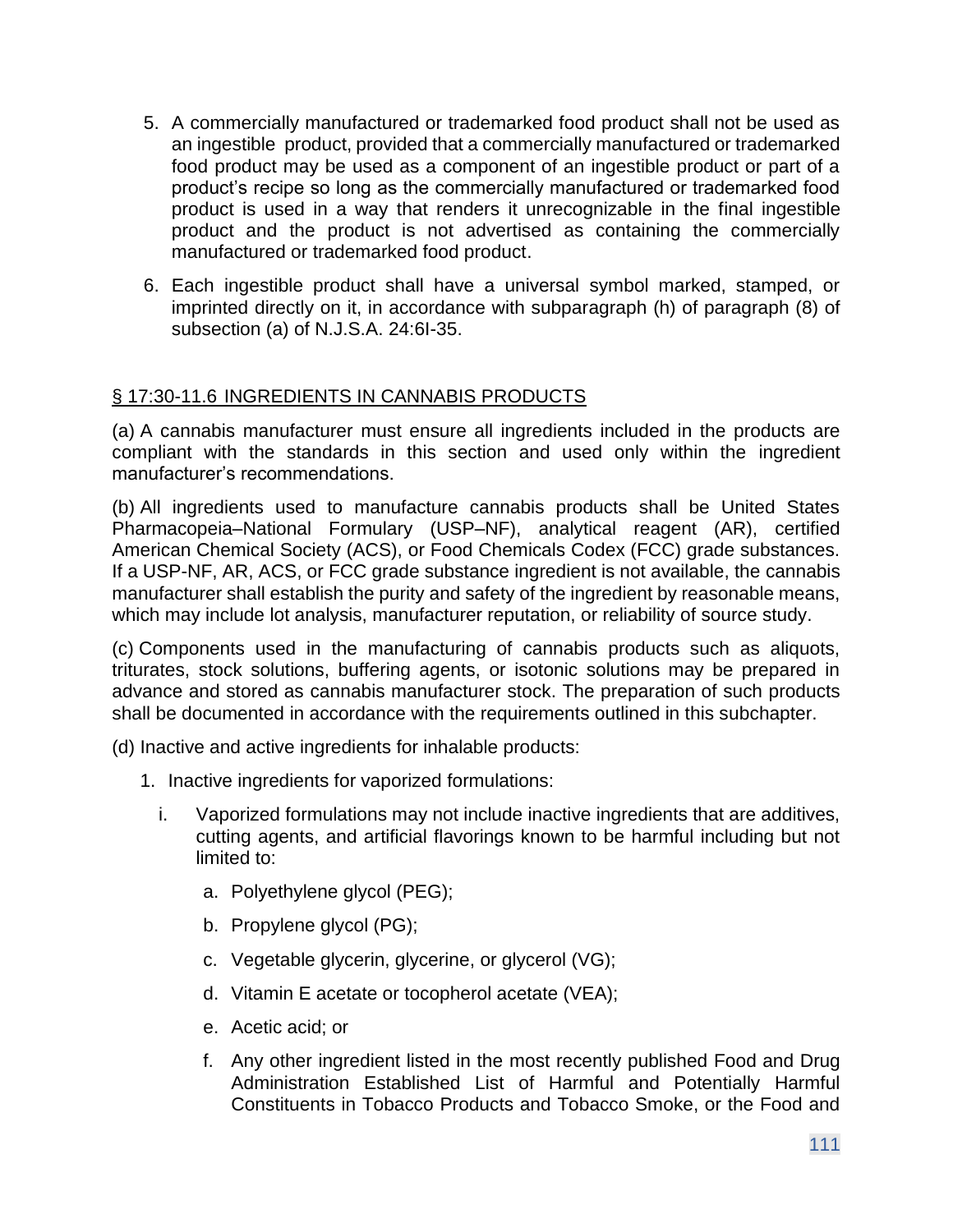Drug Administration Notice of Proposed Additions to the Established List of Harmful and Potentially Harmful Constituents in Tobacco Products and Tobacco Smoke (August 5, 2019).

- ii. Any inactive ingredient used in a vaporized formulation must be listed as an allowable ingredient in products using the Respiratory (Inhalation) Route of Administration in the most recently published Food and Drug Administration Inactive Ingredients Database and must be used in an amount less than or equal to the "Potency Amount" allowed for the ingredient.
- 1. Except that medium-chain triglyceride oil (MCT) may be used in a vaporized formulation in less than or equal to 13% of the vaporized formulation.
- 2. Inactive ingredients for oil intended for inhalation using a pressurized metered dose inhaler:
	- i. An oil intended for inhalation using a pressurized metered dose inhaler may include an inactive ingredient, including a pressurized propellant, that is listed as an allowable ingredient in products using the Respiratory (Inhalation) Route of Administration and the Aerosol, Metered Dosage Form in the most recently published Food and Drug Administration Inactive Ingredients Database, and that is used in an amount less than or equal to the "Potency Amount" allowed for the ingredient.
- 3. Permitted active ingredients for cannabis products intended for inhalation and vaporized formulations:
	- i. Cannabis products intended for inhalation and vaporized formulations may include oil, cannabis-derived ingredients including terpenes, and botanicallyderived terpenes.
		- a. Except that the total amount of terpenes in a cannabis product intended for inhalation or vaporized formulation may not exceed 10% of the product.
- 4. A cannabis manufacturer may seek a waiver to an inactive ingredient requirement by providing evidence that demonstrates the safety of the ingredient in aerosol form for the inhalation route of administration within the maximum potency per unit dose, including but not limited to:
	- i. Peer-reviewed studies, especially studies that demonstrate the safety of the ingredient after heating and in combination with cannabis concentrate;
	- ii. Approval for use as an allowable ingredient in products using the inhalation route of administration by an international body or government agency in another country equivalent to the Food and Drug Administration or another U.S. state department of health.
- (e) Inactive ingredients for ingestible products:
	- 1. Any inactive ingredient used in an ingestible cannabis product must be listed as an allowable ingredient in products using the Oral, Buccal, or Sublingual Routes of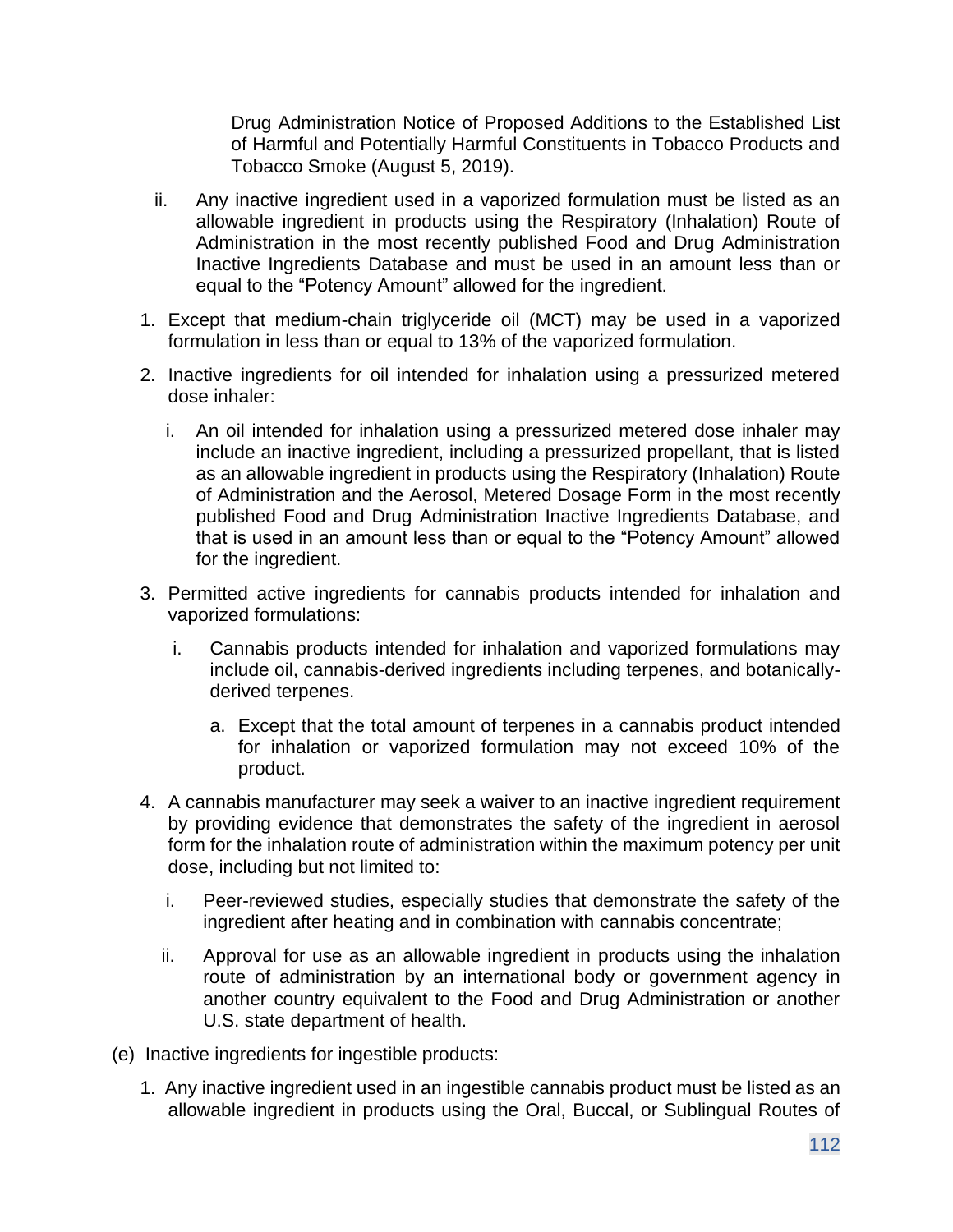Administration, as applicable, in the most recently published Food and Drug Administration Inactive Ingredients Database and must be used in an amount less than or equal to the "Potency Amount" allowed for the ingredient.

- (f) Inactive ingredients for dermal products:
	- 1. Any inactive ingredient used in a dermal cannabis product must be listed as an allowable ingredient in products using the Topical and Transdermal Routes of Administration, as applicable, in the most recently published Federal Food and Drug Administration Inactive Ingredients Database and must be used in an amount less than or equal to the "Potency Amount" allowed for the ingredient.
- (g) Food and Drug Administration website references:
	- 1. The most recently published Food and Drug Administration Established List of Harmful and Potentially Harmful Constituents in Tobacco Products and Tobacco Smoke is available at https://www.fda.gov/tobacco-products/rules-regulationsand-guidance/harmful-and-potentially-harmful-constituents-tobacco-productsand-tobacco-smoke-established-list.
	- 2. The Food and Drug Administration Notice of Proposed Additions to the Established List of Harmful and Potentially Harmful Constituents in Tobacco Products and Tobacco Smoke (August 5, 2019) is available at https://www.federalregister.gov/documents/2019/08/05/2019-16658/harmful-andpotentially-harmful-constituents-in-tobacco-products-established-list-proposedadditions.
	- 3. The most recently published Food and Drug Administration Inactive Ingredients Database is available at https://www.fda.gov/drugs/drug-approvals-anddatabases/inactive-ingredients-database-download.

# § 17:30-11.7 CANNABIS ELECTRONIC SMOKING DEVICES

(a) A cannabis manufacturer that acquires an electronic smoking device for the purpose of distributing it to a cannabis retailer or cannabis wholesaler must ensure this device is made with ingredients and manufacturing processes compliant with the standards in this section and is reasonably safe for its intended use.

> 1. The cannabis manufacturer shall establish the reasonable safety of all electronic smoking devices through reasonable means, which may include manufacturer reputation, reliability of source study, and independent product testing results.

(b) An electronic smoking device, excluding the battery, shall not, in homogenous material, contain:

1. More than 100 ppm of cadmium; and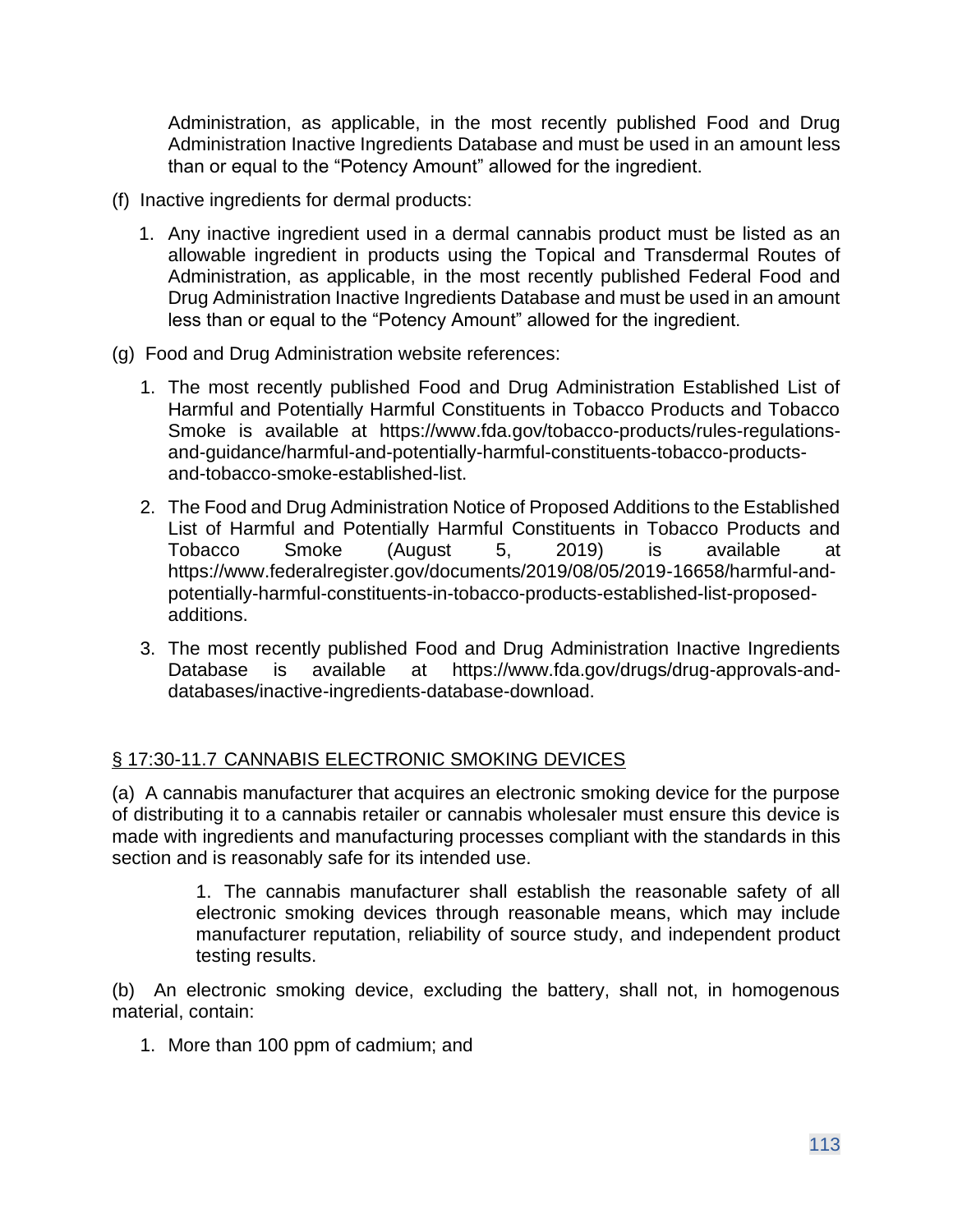2. More than 1000 ppm of lead, mercury, hexavalent chromium, polybrominated biphenyls, polybrominated diphenyl ether, bis(2-ethylhexyl) phthalate, butyl benzyl phthalate, dibutyl phthalate, diisobutyl phthalate.

(c) An electronic smoking device battery shall not contain more than 0.0005% of mercury and 0.002% of cadmium by weight.

- (d) The electronic smoking device shall be manufactured:
	- 1. According to the cGMP requirements for medical devices, pursuant to 21 CFR Part 820;
	- 2. In a manufacturing facility with ISO 13485 certification;
	- 3. Using, for any component or mouthpiece that comes in contact with the vaporized formulation, food contact materials listed as indirect food additives in 21 CFR 174- 190.

(e) The electronic smoking device shall not exceed 500\*F and 4V during intended use and shall be equipped to automatically shut off if those conditions are exceeded.

(f) A cannabis manufacturer that acquires an electronic smoking device for the purpose of distributing it to another cannabis business shall maintain certificates of analysis, material data safety sheets, or other records demonstrating the full composition of each ingredient or component used in the manufacture of the electronic smoking device.

# § 17:30-11.8 EXPIRATION DATES

(a) The expiration date is the date after which a cannabis product shall not be sold. The expiration date shall be determined from the date the cannabis product is manufactured.

(b) After stability testing has commenced pursuant to N.J.A.C. 17:30-16.5, a cannabis manufacturer shall determine the expiration date based on stability testing information. The expiration date limits established in this section may be exceeded only when there is supporting valid scientific stability testing information that is directly applicable to the specific cannabis product.

1. "Directly applicable to the specific cannabis product" shall mean that the stability tested product and the other product shall share characteristics, such as concentration range, pH, excipients, vehicle, or water content.

(c) In the absence of stability testing information pursuant to N.J.A.C. 17:30-16.5 that is applicable to a specific cannabis product, the following are the maximum expiration dates for cannabis products that are packaged in airtight, light-resistant containers and stored at controlled room temperature, unless otherwise indicated in (c), below:

1. For water-containing formulations (prepared from ingredients in solid form), the expiration date shall not be later than 14 days for liquid preparations when stored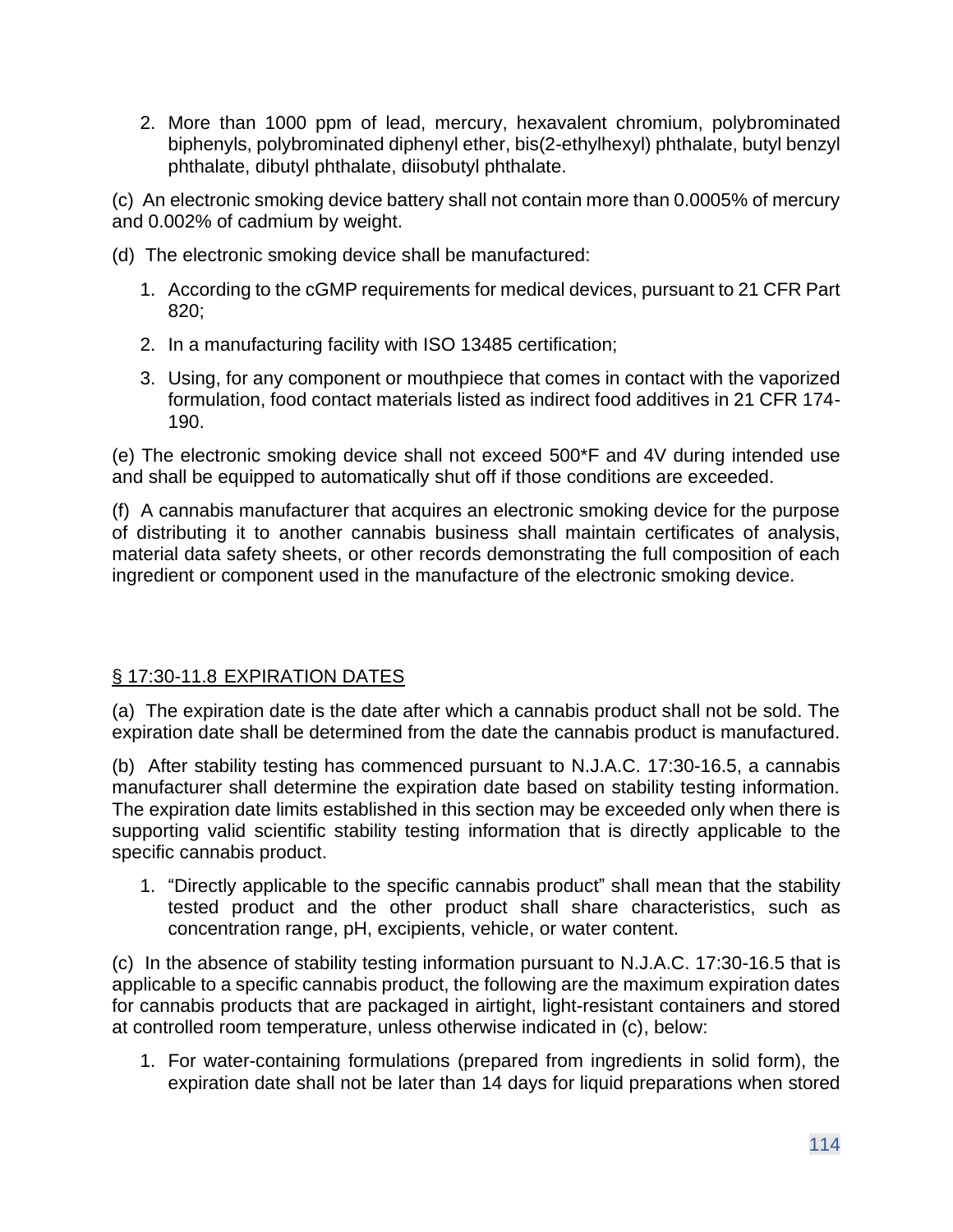at cold temperatures between two degrees and eight degrees Celsius (36 degrees and 46 degrees Fahrenheit); and,

2. For all other formulations, the expiration date shall not be later than 6 months from the manufacture date.

### § 17:30-11.9 PACKAGING; LABELING; RELEASE FOR DISTRIBUTION

(a) A cannabis manufacturer shall place a legible, permanently affixed label containing the information specified at N.J.A.C. 17:30-13.3 on each package of finished cannabis product

(b) A cannabis manufacturer shall only release for distribution and transfer cannabis products to another cannabis business, cannabis products that have been properly processed, tested, packaged, sealed and labeled in accordance with the provisions of N.J.A.C. 17:30-13.2 and 13.3.

### § 17:30-11.10 CANNABIS MANUFACTURER STORAGE OF CANNABIS; CANNABIS PRODUCTS; QUARANTINE

(a) A cannabis manufacturer shall have at least the following storage areas, segregated from each other:

- 1. Storage for newly received manufacturing materials, including newly received usable or unusable cannabis, ingredients to be used in manufacturing, and any cannabis-infused products or cannabis concentrates received from other cannabis manufacturers;
- 2. Lots of cannabis products awaiting release for distribution for personal use pending written reports confirming they meet specifications;
- 3. Any usable cannabis or cannabis products suspected but not yet confirmed to be contaminated, including cannabis products returned as part of a complaint or recall process;
- 4. Cannabis products, components, or materials that have been confirmed to be contaminated, such as usable cannabis or cannabis products that fail testing or are returned as part of a recall, shall be stored with cannabis waste in a waste disposal room until destroyed or rendered unusable, as applicable, pursuant to N.J.A.C. 17:30-9.14.

(b) A cannabis manufacturer shall establish and implement a standard operating procedure for quarantine of any batch of usable cannabis, lot of cannabis concentrates or cannabis-infused products, or component whose suitability for use or distribution is in question, including the conditions described in (a)(3) and (4) above, to prevent its use and distribution pending disposition by quality control personnel.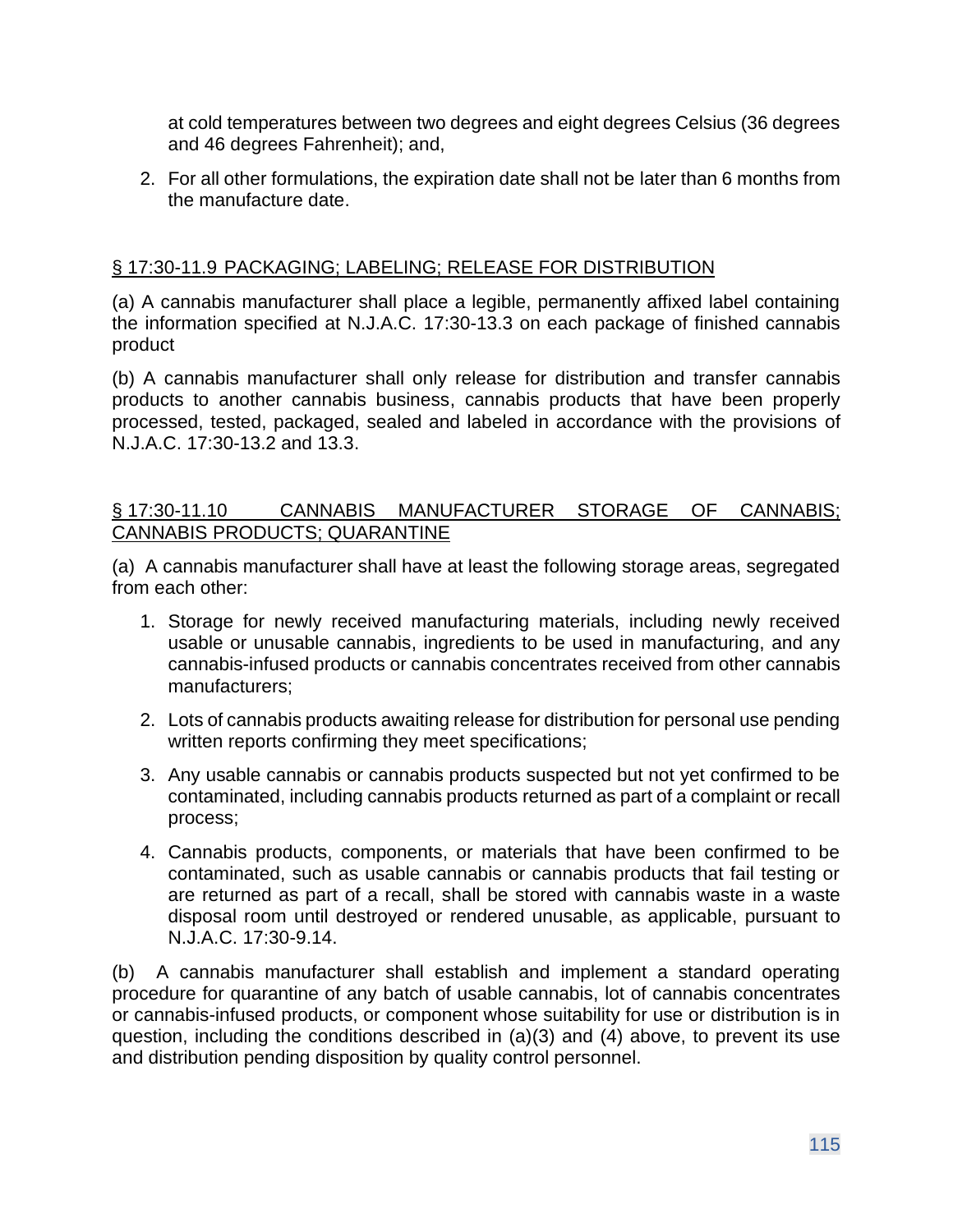### § 17:30-11.11 HEALTH AND SAFETY STANDARDS

- (a) A cannabis manufacturer shall:
	- 1. Enter into an on-site consultation agreement with the New Jersey Department of Labor and Workforce Development, Division of Public Safety and Occupational Safety and Health, Occupational Safety and Health On-Site Consultation Program ("Consultation Program") established pursuant to 29 C.F.R. Part 1908 and in accordance with the Consultation Program's procedures identified on its website at

[http://lwd.dol.state.nj.us/labor/lsse/employer/Occupational\\_Safety\\_and\\_Health\\_O](http://lwd.dol.state.nj.us/labor/lsse/employer/Occupational_Safety_and_Health_O%20nsite_Consultation_Program.html)  [nsite\\_Consultation\\_Program.html;](http://lwd.dol.state.nj.us/labor/lsse/employer/Occupational_Safety_and_Health_O%20nsite_Consultation_Program.html)

- 2. Cooperate fully with the Consultation Program in the consultation process;
- 3. Permit the Consultation Program full access to evaluate the cannabis manufacturer premises and operations and to interview cannabis manufacturer staff on an ongoing basis;
- 4. Correct, to the satisfaction of the Consultation Program, health and safety hazards that the Consultation Program may find and identify in its written report; and
- 5. Maintain ongoing cooperation with the Consultation Program and continue to correct, to the satisfaction of the Consultation Program, health and safety hazards that the Consultation Program may find and identify in subsequent written reports.

(b) The Commission shall not authorize a cannabis manufacturer to commence operations, or recommence operations, unless and until the cannabis manufacturer:

- 1. Corrects, to the satisfaction of the Consultation Program, imminent dangers and serious hazards that the Consultation Program identifies; and
- 2. Demonstrates ongoing progress and cooperation, to the satisfaction of the Consultation Program, in the correction of other-than-serious hazards in accordance with a schedule and action plan of correction accepted by the Consultation Program.

(c) A violation of paragraph (b) shall result in enforcement actions pursuant to Subchapter 17 of this chapter, which may include civil monetary penalties or summary suspension.

#### § 17:30-11.12 MANUFACTURING PERSONNEL; MANUFACTURING SUPERVISOR

(a) A cannabis manufacturer shall designate a manufacturing supervisor who will be responsible for ensuring compliance with this subchapter, including ensuring that:

- 1. Cannabis products have been properly prepared, labeled, controlled, stored, sold, and distributed in accordance with the provisions of this standard;
- 2. All aspects of the manufacturing process are documented and that accurate manufacturing records for all cannabis products prepared by the cannabis manufacturer are maintained;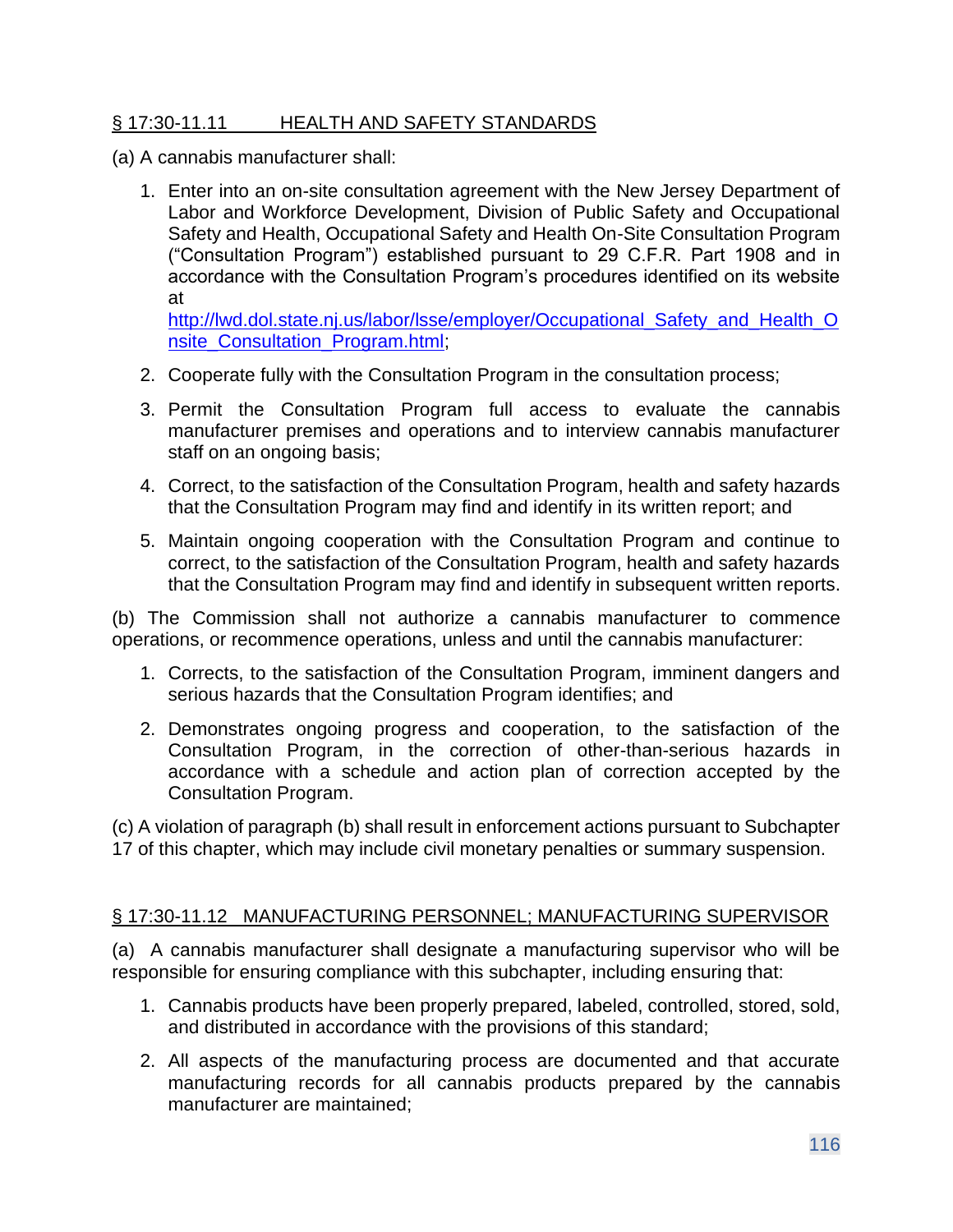- 3. Manufacturing personnel are capable of and qualified to perform their assigned duties;
- 4. Ingredients used in manufacturing have their expected identity, strength, quality, and purity consistent with the requirements in this standard;
- 5. Cannabis products are manufactured with acceptable strength, quality, and purity, are packaged with appropriate packaging and labeling, and are prepared in accordance with good manufacturing practices;
- 6. Critical processes are recorded and validated to ensure that procedures will consistently result in the expected strength, quality, and purity in the finished cannabis products;
- 7. The manufacturing environment is suitable for its intended purpose;
- 8. Appropriate stability testing pursuant to N.J.A.C. 17:30-16.5 is performed or is determined from literature for establishing reliable expiration dating to ensure that the finished cannabis products have their expected strength, quality, and purity, at least until the labeled expiration date;
- 9. Manufacturing conditions and standard operating procedures are in place to minimize the potential for errors; and
- 10.Adequate procedures and records exist for investigating and correcting failures or problems in manufacturing, quality control, or in the cannabis product itself.

(b) Personnel employed by the cannabis manufacturer shall have appropriate education and/or experience to assume responsibility for positions that would affect compliance with this subchapter.

(c) The manufacturing supervisor shall report any confirmed failure of a cannabis product to meet the standard of acceptable strength, quality, purity, packaging, and labeling to the Commission within 24 hours of incident confirmation.

### § 17:30-11.13 CANNABIS MANUFACTURER RECORDKEEPING; AUDIT TRAIL; MANUFACTURING RECORD

(a) A cannabis manufacturer shall maintain records identifying the source of each ingredient used in the manufacturing of cannabis. Records identifying the source of each ingredient shall include:

- 1. The date of receipt of the ingredient;
- 2. The vendor-contractor's name and address;
- 3. The name of the ingredient and the vendor-contractor's control number or other identifying number or symbol, if any, used by the vendor-contractor to identify the ingredient; and
- 4. The grade and quantity of said ingredient.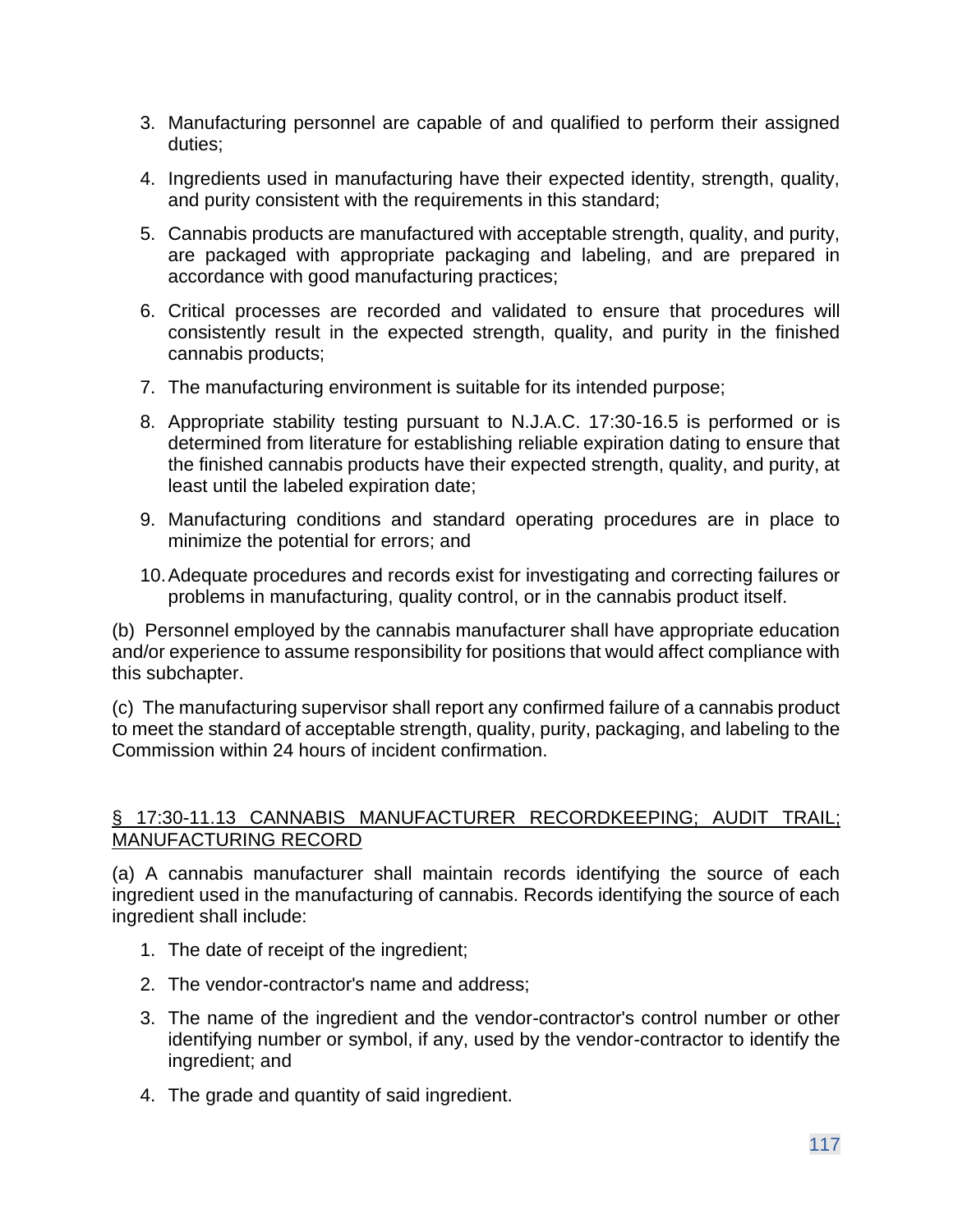(b) A cannabis manufacturer shall maintain a manufacturing record for each cannabis product; the record shall contain the following information:

- 1. Selection of all ingredients and documentation of source, lot/batch numbers, and expiration dates of all ingredients used;
- 2. Verification that ingredients comply with the master formulation record;
- 3. Verification that the cannabis product label complies with the requirements outlined N.J.A.C. 17:30-11.9;
- 4. Verification that the cannabis product is complete and ready for sale;
- 5. Strength of cannabis product;
- 6. Date of preparation;
- 7. Name of the person(s) who performed each step of the manufacturing process and the manufacturing supervisor who verified the preparation of the cannabis product;
- 8. Reference(s) for formulation, if available;
- 9. Total quantity of cannabis product, including number of servings, manufactured in each lot;
- 10.Detailed steps of the manufacturing process to ensure that the exact same cannabis product can be duplicated at a future date;
- 11.Type of container used when the cannabis product has specific storage requirements;
- 12.Expiration date of the cannabis products consistent with the requirements outlined in this subchapter;
- 13.Results of quality control procedures;
- 14.Instructions for use, storage, and handling of the cannabis product.
- (d) The cannabis manufacturer shall follow all recordkeeping requirements as outlined in N.J.A.C. 17:30-9.7.

#### SUBCHAPTER 12. CANNABIS RETAILER AUTHORIZED CONDUCT

#### § 17:30-12.1 CANNABIS RETAILER PREMISES

(a) A cannabis retailer premises shall not be located in or upon any premises in which operates:

- 1. A grocery store, delicatessen, indoor food market, or other store engaging in retail sales of food; or
- 2. A store that engages in licensed retail sales of alcoholic beverages, as defined by subsection b. of R.S.33:1-1.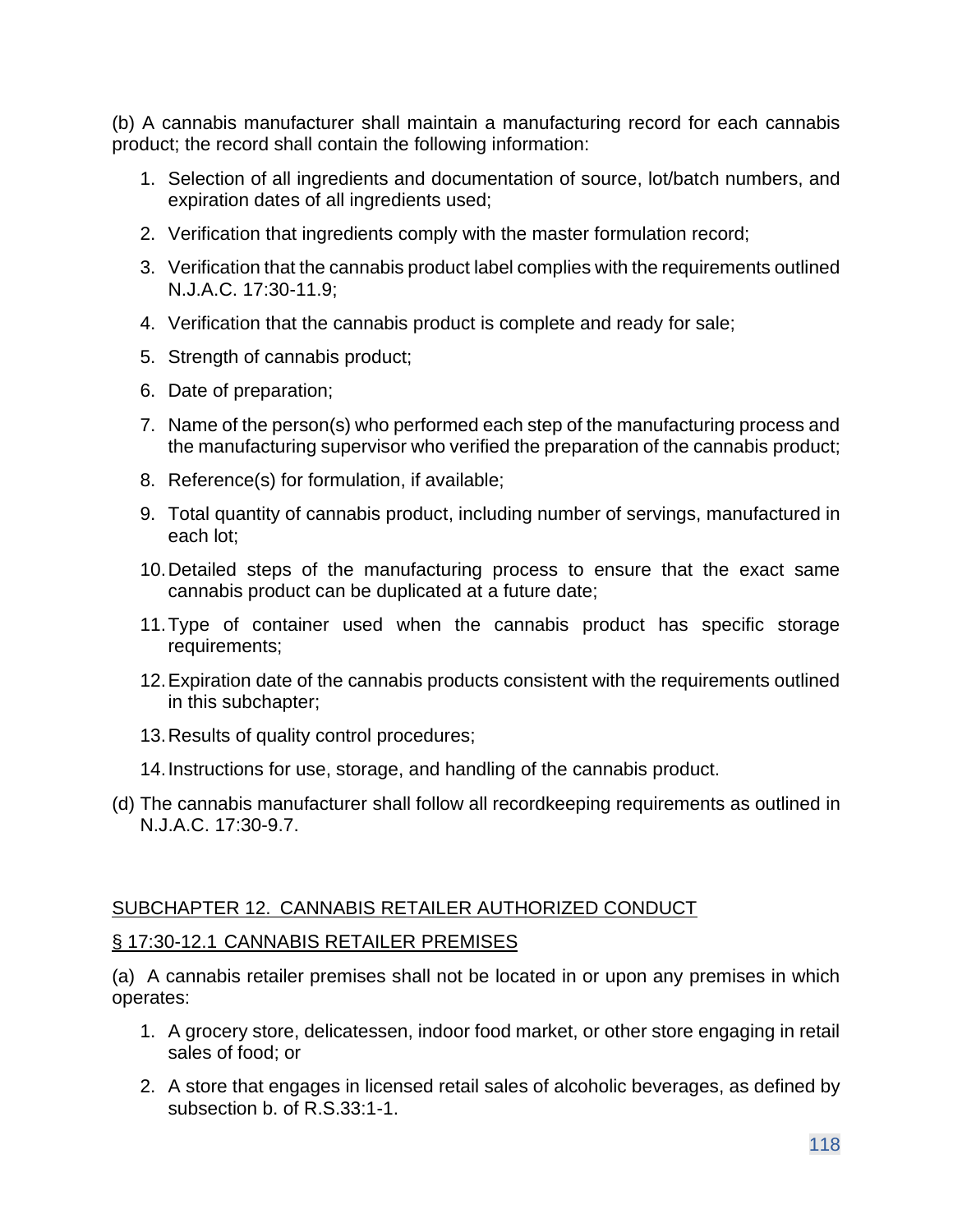(b) A cannabis retailer shall sell cannabis, only at the cannabis business premises authorized in the license, including any indoor or outdoor areas, including as provided at N.J.A.C. 17:30-12.4. A purchase made through the Internet site of a cannabis retailer shall be considered to have been conducted at the cannabis retailer's premises.

### § 17:30-12.2 CANNABIS RETAILER AUTHORIZED CONDUCT; PROHIBITIONS

(a) A cannabis retailer shall be authorized to:

- 1. Purchase or acquire usable cannabis from cannabis cultivators or cannabis retailers;
- 2. Purchase or otherwise obtain cannabis products and related supplies from cannabis manufacturers, cannabis wholesalers, or cannabis retailers;
- 3. Purchase or acquire paraphernalia;
- 4. Possess, display, transport, and transfer usable cannabis, cannabis products, paraphernalia, and related supplies;
- 5. Distribute, supply, sell, or furnish usable cannabis, cannabis products, paraphernalia, and related supplies to a consumer or to other cannabis retailers.
	- i. A cannabis retailer may furnish usable cannabis, cannabis products, paraphernalia, and related supplies to cannabis business delivery personnel for delivery to a consumer consistent with the requirements of N.J.A.C. 17:30-12.8.

(b) A cannabis retailer shall not be authorized to:

- 1. Cultivate cannabis, or
- 2. Produce, manufacture, or otherwise create cannabis products.

(c) A cannabis retailer may sell usable cannabis and cannabis products to consumers in any authorized form, in accordance with N.J.A.C. 17:30-11.2(c).

1. A cannabis retailer shall only sell usable cannabis and cannabis products that are packaged and labeled in accordance with N.J.A.C. 17:30-13.2 and 13.3.

(d) A cannabis retailer shall not allow persons under the age of 21 to purchase cannabis items or to enter or remain on the premises of a cannabis retailer unless accompanied by a parent or legal guardian and shall ensure similar restrictions are enacted on any internet site operated by the cannabis business.

(e) A cannabis retailer shall not allow persons under the age of 21 to purchase cannabis items.

(g) A cannabis retailer shall only sell cannabis items directly to a consumer.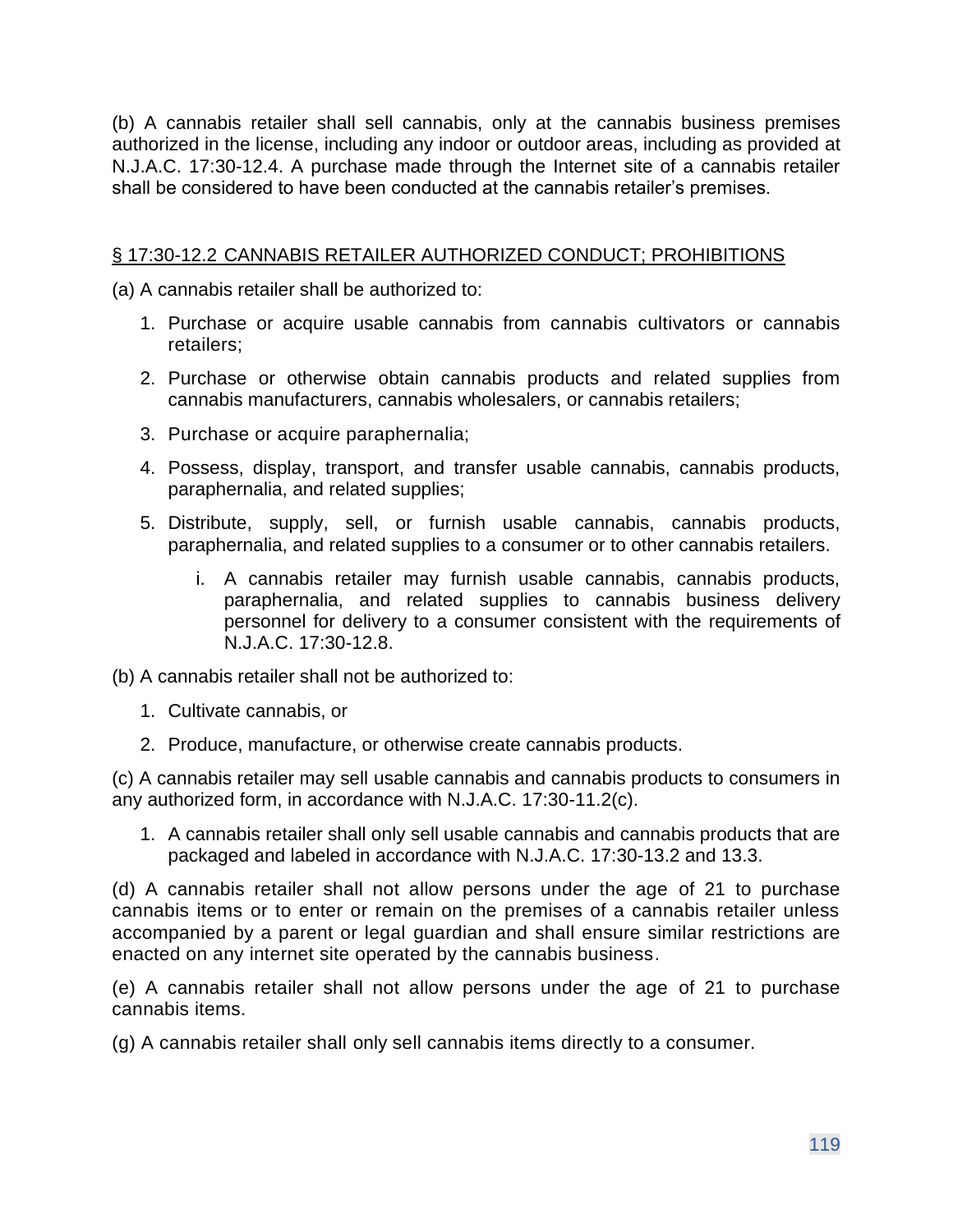(h) Each cannabis retailer shall maintain and make available on its Internet website, if any, a standard price list that shall apply to all usable cannabis, cannabis products, paraphernalia, and related supplies sold by the cannabis retailer.

(i) Each cannabis retailer shall consider whether to make interpreter services available to the population served, including for individuals with a visual or hearing impairment.

- 1. The cannabis retailer shall assume the cost of providing such interpreter services.
- 2. The Commission shall provide assistance to any cannabis retailer that seeks to provide such services in locating appropriate interpreter resources.

(j) A microbusiness cannabis retailer shall acquire no more than 1,000 pounds of usable cannabis, or the equivalent amount in any form of cannabis product, or any combination thereof, for retail sale to consumers each month.

### § 17:30-12.3 CANNABIS RETAILER SALE TO CONSUMER

(a) Before allowing entrance to a cannabis retailer and additionally prior to selling or serving cannabis items to a consumer, for each transaction, cannabis retailer personnel shall examine any one of the following pieces of photographic identification and shall confirm the consumer is of legal age to purchase cannabis:

- 1. The person's United States passport; other country's passport; or proper government-issued documentation for international travel, provided it is lawful to use as identification in the United States;
- 2. The person's motor vehicle driver's license, whether issued by New Jersey or by any other state, territory, or possession of the United States, or the District of Columbia, provided the license displays a picture of the person;
- 3. A New Jersey identification card issued by the New Jersey Motor Vehicle Commission; or
- 4. Any other identification card issued by a state, territory, or possession of the United States, the District of Columbia, or the United States that bears a picture of the person, the name of the person, the person's date of birth, and a physical description of the person;

(b) In order to ensure that individual privacy is protected:

- 1. A consumer is not required to provide a cannabis retailer with personal information other than government-issued identification as set forth in paragraph (a) in order to determine the consumer's identity and age;
- 2. A cannabis retailer shall not collect and retain any personal information about a consumer other than information typically acquired in a financial transaction conducted by the holder of a Class C retail license concerning alcoholic beverages as set forth in R.S.33:1-12; and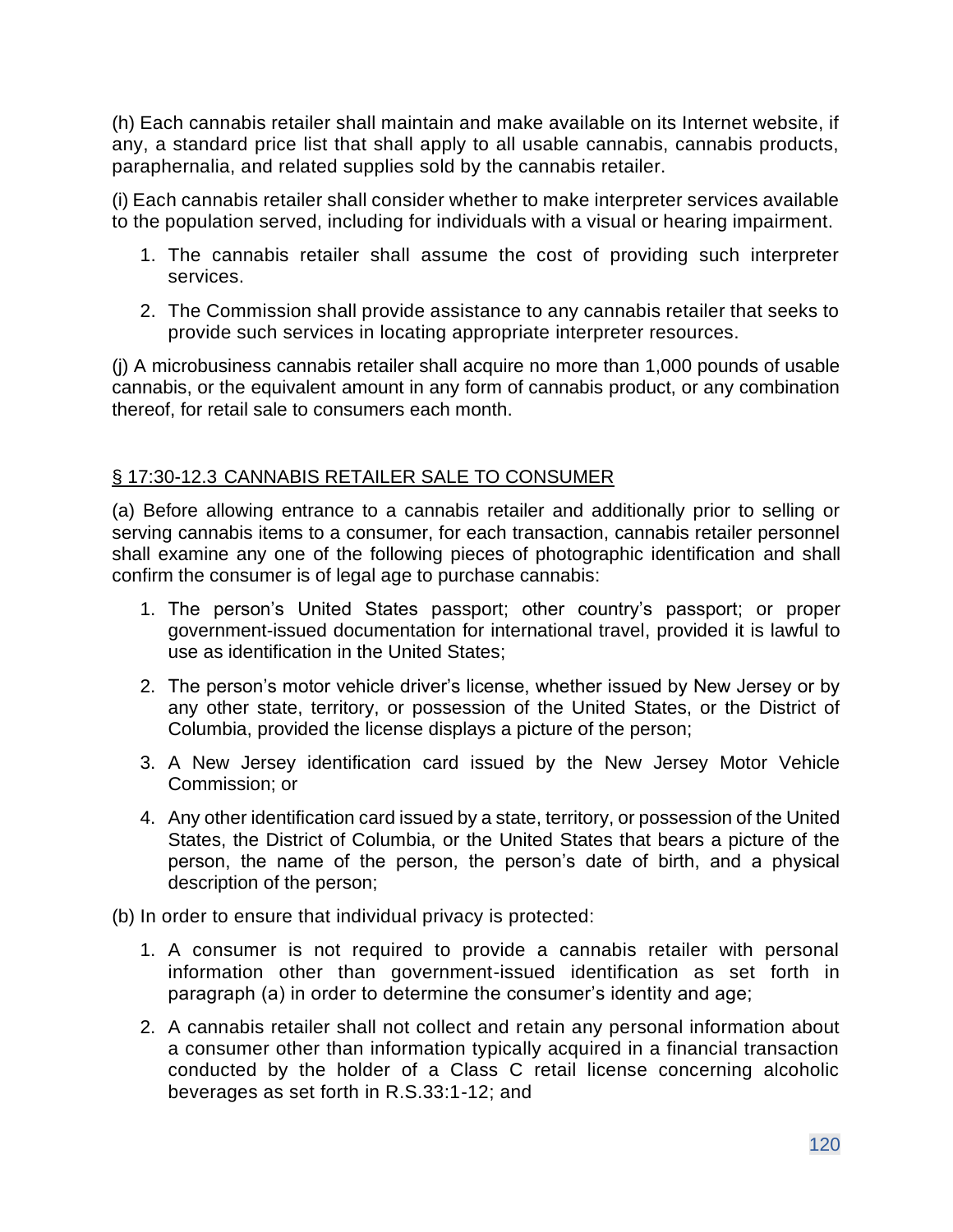3. The cannabis retailer shall not keep a copy of the consumer's photographic identification.

(c) Cannabis retailer personnel shall log that the examination of photographic identification and confirmation of legal age pursuant to paragraph (a) occurred in a record, and the cannabis retailer shall maintain such record and it shall be available for inspection by the Commission.

(d) The cannabis retailer shall not sell to a consumer in a single sales transaction:

- 1. More than one ounce of usable cannabis;
- 2. The equivalent of more than one ounce of usable cannabis as a cannabis-infused product in solid, liquid, or concentrate form;
- 3. More than five grams of cannabis concentrate; or
- 4. Some combination thereof not to exceed one ounce, or the equivalent, of usable cannabis and cannabis products.

(e) The cannabis retailer shall make a good faith effort to prevent a consumer from exceeding one ounce of usable cannabis or the equivalent weight in cannabis products, in multiple sales transactions.

(f) The cannabis retailer shall only sell to consumers cannabis items that have been properly tested, packaged, sealed, and labeled in accordance with the provisions of N.J.A.C. 17:30-13.2 and 13.3.

(g) A cannabis retailer shall provide the consumer with a receipt that includes, at a minimum:

- 1. Its name, address, license number, and telephone number;
- 2. The date of retail sale; and
- 3. The cannabis items purchased and their purchase price.

(h) A cannabis retailer selling an electronic smoking device to the consumer shall provide a supplemental information document that:

- 1. Lists all ingredients or materials used to manufacture the electronic smoking device;
- 2. Provides instructions to consumers on how to use the electronic smoking device safely as part of intended usage based on manufacturer's recommendations, which shall include, but is not limited to, a recommended number of seconds per dose; and
- 3. States, "Electronic smoking devices and vaporized formulations of cannabis are not approved by the Food and Drug Administration and have not been proven to be safe for use in humans. Consumers should consider alternative methods for the administration of cannabis."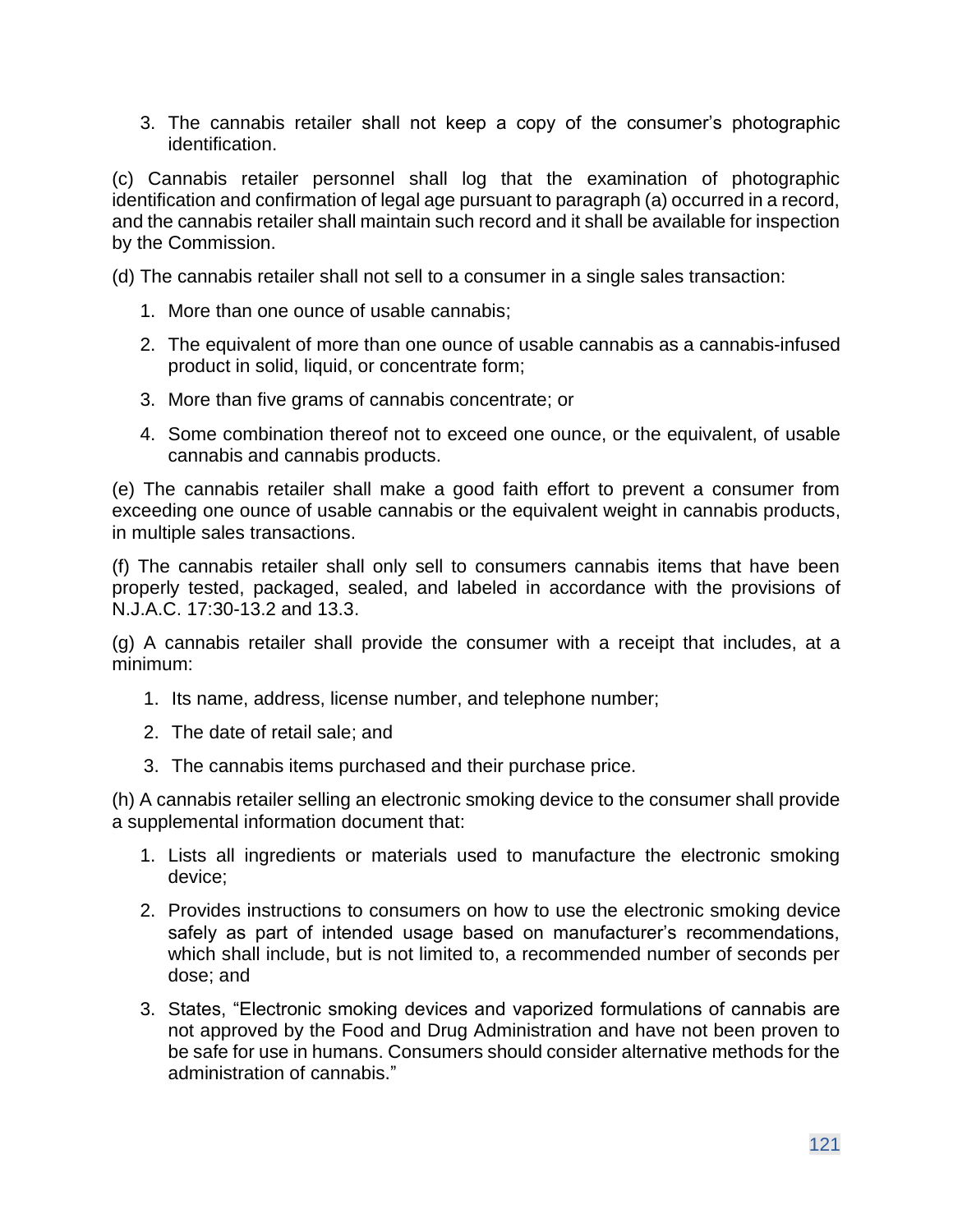(i) A cannabis retailer shall offer to provide a copy of the written report from the testing laboratory pursuant to N.J.A.C. 17:30-16.6 as a supplemental informational document to the adult consumer.

(j) The cannabis retailer shall collect any tax from a consumer required by the Act and this chapter.

# § 17:30-12.4 CURBSIDE RETAIL SALES

(a) A cannabis retailer may conduct curbside retail sales in accordance with this section upon approval of the Commission.

(b) Prior to initiating curbside retail sales, the cannabis business shall provide the Commission with, and shall seek approval from the Commission on, standard operating procedures regarding:

- 1. Taking cannabis item orders, verifying photographic identification, and receiving payment;
- 2. Logging transactions in the Commission-designated inventory management system, and, as applicable, the internal inventory management system; and
- 3. Security needed to accommodate curbside retail sales.

(c) When a cannabis retailer conducts curbside retail sales:

- 1. A consumer shall place an order with the cannabis retailer in advance;
- 2. Usable cannabis and cannabis products shall be labeled in the cannabis retailer's premises prior to retail sale on the exterior of the facility;
- 3. The cannabis retailer shall provide a consumer with an approximate pick-up time to reduce traffic around the premises;
- 5. Prior to making a retail sale, cannabis retailer personnel shall conduct an in-person visual verification of the consumer's photographic identification.
- 6. All transactions shall be appropriately logged in the Commission-designated inventory management system, and as applicable, the internal inventory management system in accordance with N.J.A.C. 17:30-9.7 and N.J.A.C. 17:30- 9.13;
- 7. All transactions shall be conducted in a secure and monitored manner in accordance with N.J.A.C. 17:30-9.10; and

(d) The cannabis retailer shall notify the municipality in which it is located and local law enforcement that it intends to conduct curbside retail sales.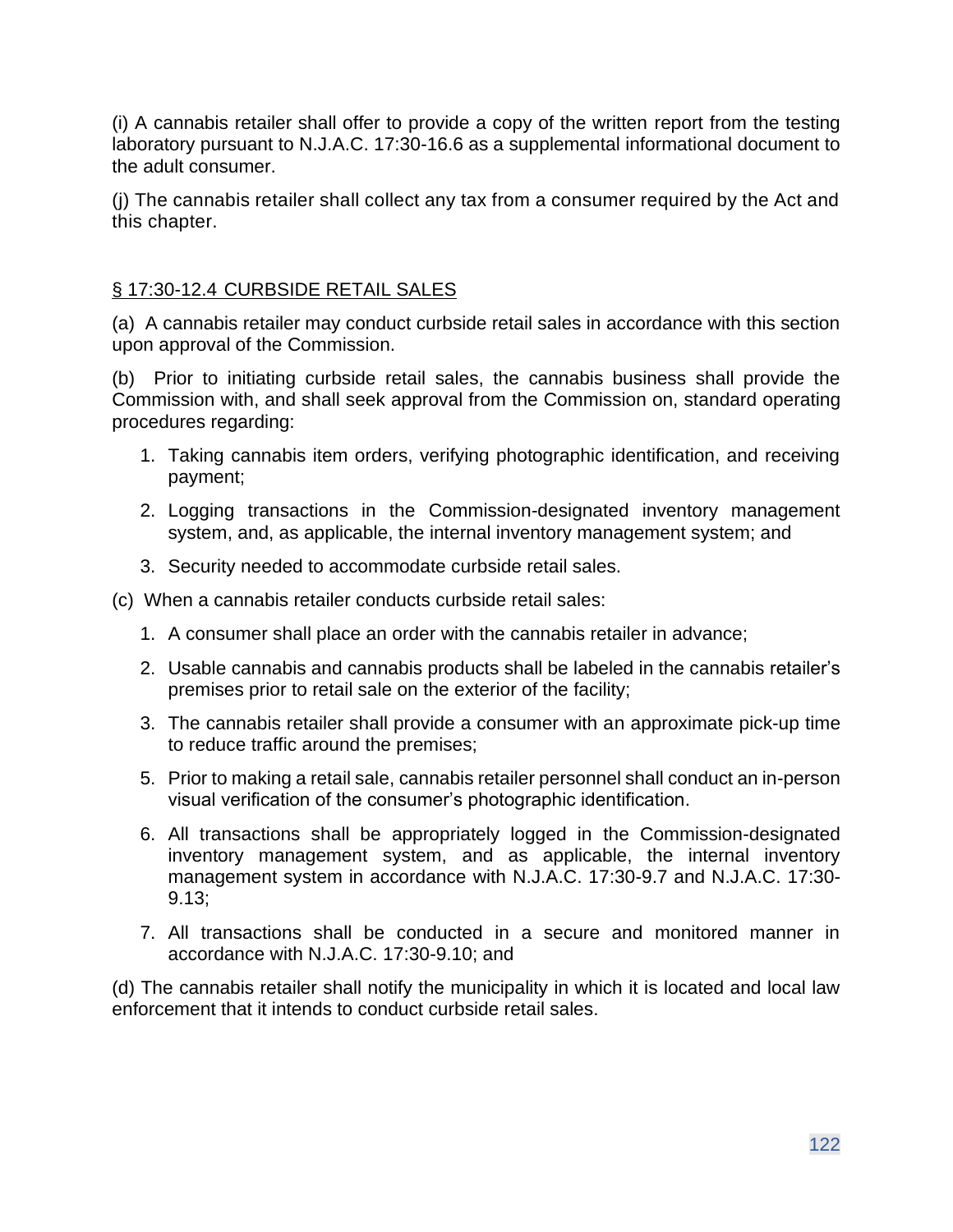### § 17:30-12.5 CANNABIS RETAILER RECORDKEEPING; REPORTING

(a) A cannabis retailer shall keep a complete and accurate record of all cannabis item sales and deliveries made to consumers by the retailer or a cannabis delivery service acting on its behalf

1. Such records shall be kept and maintained for four years, either on-premises or at an off-site facility, in written or electronic form.

(b) A cannabis retailer license-holder shall collect and report to the Commission for each calendar year at least the following statistical data:

- 1. The number of consumers who purchased each cannabis item sold by the cannabis retailer;
- 2. Total number of cannabis item transactions;
- 3. Taxes collected; and
- 4. Such other information as the Commission may require in the administration and enforcement of this chapter.

# § 17:30-12.6 CANNABIS RETAILER CONSUMER EDUCATION

(a) A cannabis retailer shall, prior to the opening date of the cannabis business, establish and implement policies describing its plans for providing information and communicating to consumers as to:

- 1. Limitations of the right to possess and use cannabis items pursuant to the Act and this chapter;
- 2. Potential side effects of cannabis use;
- 3. The differing strengths of cannabis items sold;
- 4. Safe techniques for use of cannabis items and paraphernalia, noting the potential variations in feeling the effects of cannabis;
- 5. Alternative methods and forms of consumption or inhalation by which one can use cannabis items;
- 6. Signs and symptoms of substance abuse;
- 7. Opportunities to participate in substance abuse programs; and
- 8. Information on tolerance, dependence and withdrawal.

(b) A cannabis retailer shall maintain, and make available for distribution to consumers, an adequate supply of up-to-date informational materials addressing the matters identified in the policies developed pursuant to paragraph (a).

1. Informational materials must be available for inspection by the Commission upon request.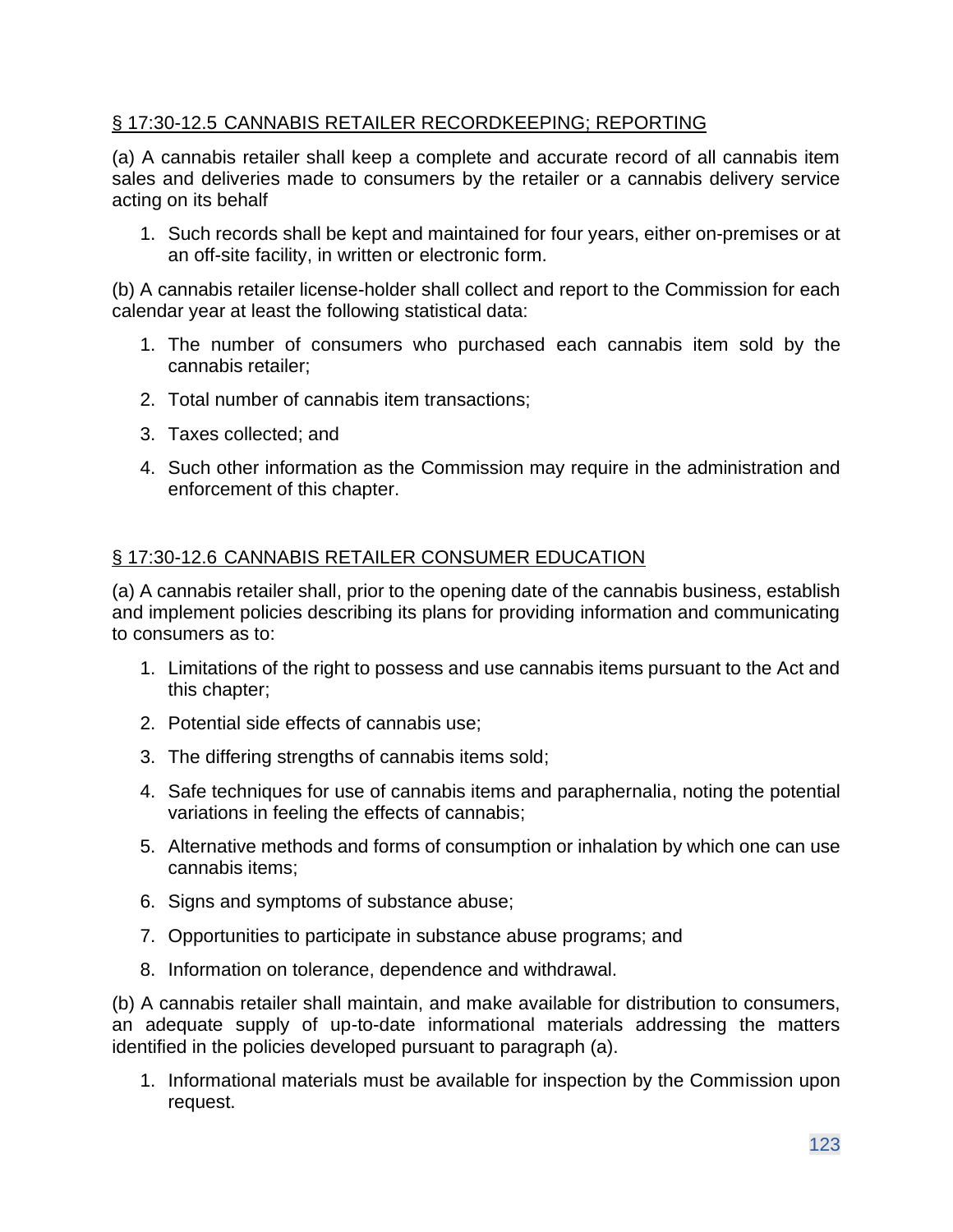# § 17:30-12.7 CANNABIS RETAILER STORAGE

All cannabis items shall be stored in an enclosed indoor, locked area pursuant to N.J.A.C. 17:30-9.12 where access to such area is limited to an owner, principal, employee, volunteer, of a license-holder or staff members of a license-holder's management services contractor that possesses a Cannabis Business Identification Card when acting in their official capacity.

# § 17:30-12.8 HOME DELIVERY

(a) A license-holder holding a Class 6 Cannabis Delivery license may be authorized by a cannabis retailer to deliver cannabis items to consumers on behalf of that cannabis retailer.

(b) As approved by the Commission and pursuant to paragraph (j) of N.J.S.A. 24:6I-44, on behalf of a cannabis retailer, cannabis business delivery personnel or a cannabis delivery service may deliver cannabis to a consumer at a residence.

- 1. Cannabis retailers may engage in delivery in any region and may institute geographic and hourly restrictions on where and when they opt to deliver to consumers.
- 2. Any such restrictions shall be reported to the Commission and listed on the cannabis retailer's Internet website.
- 3. Cannabis retailers may change those restrictions, provided however that the cannabis retailer gives advance notice of seven days to the Commission and the municipality in which the cannabis retailer is located, the cannabis retailer notifies consumers, and the cannabis retailer posts the changed restrictions online.
- 4. If servicing different geographic areas on different days or at different times, cannabis retailers shall implement a regular schedule to the extent practicable.

(c) Orders shall be placed in advance, and cannabis items shall be assembled for delivery at the cannabis retailer premises.

1. When a consumer places an order for delivery for the first time with a cannabis retailer, the cannabis retailer may validate the consumer's age by phone or through online means, provided, however that an in-person verification is conducted by cannabis business delivery personnel prior to sale.

(d) In transit, cannabis items shall be locked and stored in a sanitary and secure lockbox in the delivery vehicle until cannabis business delivery personnel arrive at the delivery address.

(e) When outside of the vehicle to conduct a delivery, or when leaving the vehicle for any other reason, cannabis business delivery personnel shall lock the delivery vehicle and the secure lockbox and engage the vehicle alarm system.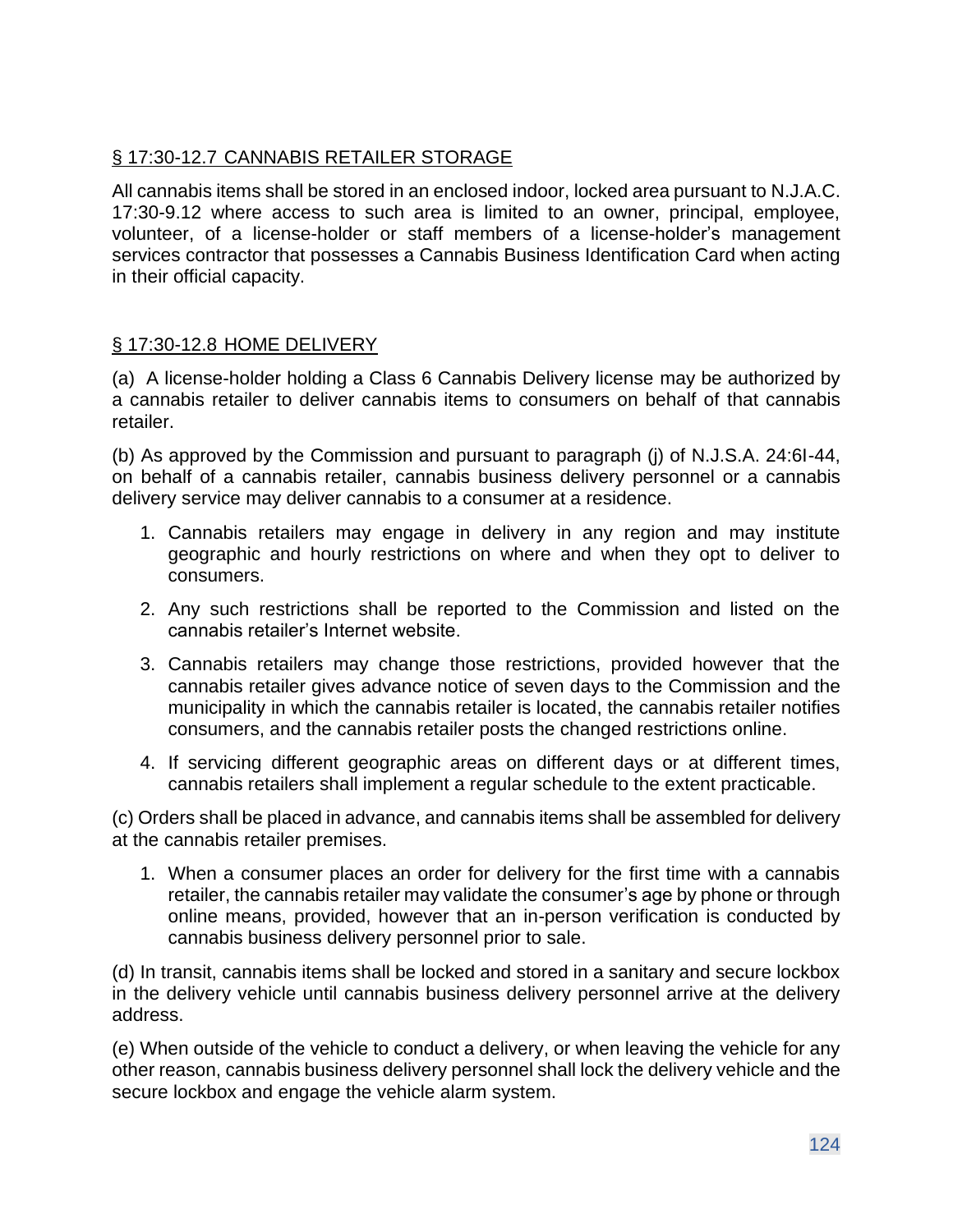(f) Deliveries may be conducted by a single person provided, however, that another person that is cannabis retailer or cannabis delivery service personnel, preferably a supervisor, has access to real-time GPS tracking of the delivery vehicle.

(g) A cannabis delivery service and cannabis retailer:

- 1. Shall only deliver to a residence, including a temporary residence, in this State;
- 2. Shall only deliver to a legal consumer whose age has been verified by an examination of the consumer's photographic identification; and
- 3. Shall only deliver a cannabis item in person and shall not use an unmanned vehicle.

(h) A cannabis retailer or cannabis delivery service shall not leave cannabis items unattended, such as on a porch or stoop, and shall not deliver in mailboxes or to post office boxes or to any residence located on land owned by the federal government or any residence on land or in a building leased by the federal government.

(i) At the door of the consumer, cannabis business delivery personnel shall conduct an in-person visual verification of the photographic identification of the consumer prior to furnishing purchased cannabis items.

(j) Cannabis business delivery personnel may make multiple deliveries in one trip and shall travel only between the cannabis retailer premises and residential delivery addresses, except in the event of emergency or dangerous road conditions or as necessary for sanitization, rest, fuel, or vehicle repair stops.

1. A cannabis retailer shall ensure that deliveries are completed in a timely and efficient manner.

(k) All transactions, including the information in (k), below, shall be appropriately logged in the Commission-designated inventory management system and as applicable, the cannabis retailer's internal inventory in accordance with N.J.A.C. 17:30-9.7, N.J.A.C. 17:30-9.13, and other corresponding rules.

(l) A cannabis retailer shall maintain delivery records, which includes the following information for every delivery conducted by the cannabis retailer or on its behalf:

- 1. Date and time of delivery.
- 2. Name, address, and signature of the consumer delivery recipient;
- 3. Name and Cannabis Business Identification Card number of cannabis business delivery personnel;
- 4. The name, amount, batch or lot number(s), and tracking number(s) of the cannabis item(s) delivered; and
- 5. Confirmation of photographic identification verification.

(m) Where a delivery is attempted and not completed and the cannabis item remains in the cannabis business delivery personnel's possession, the delivery personnel shall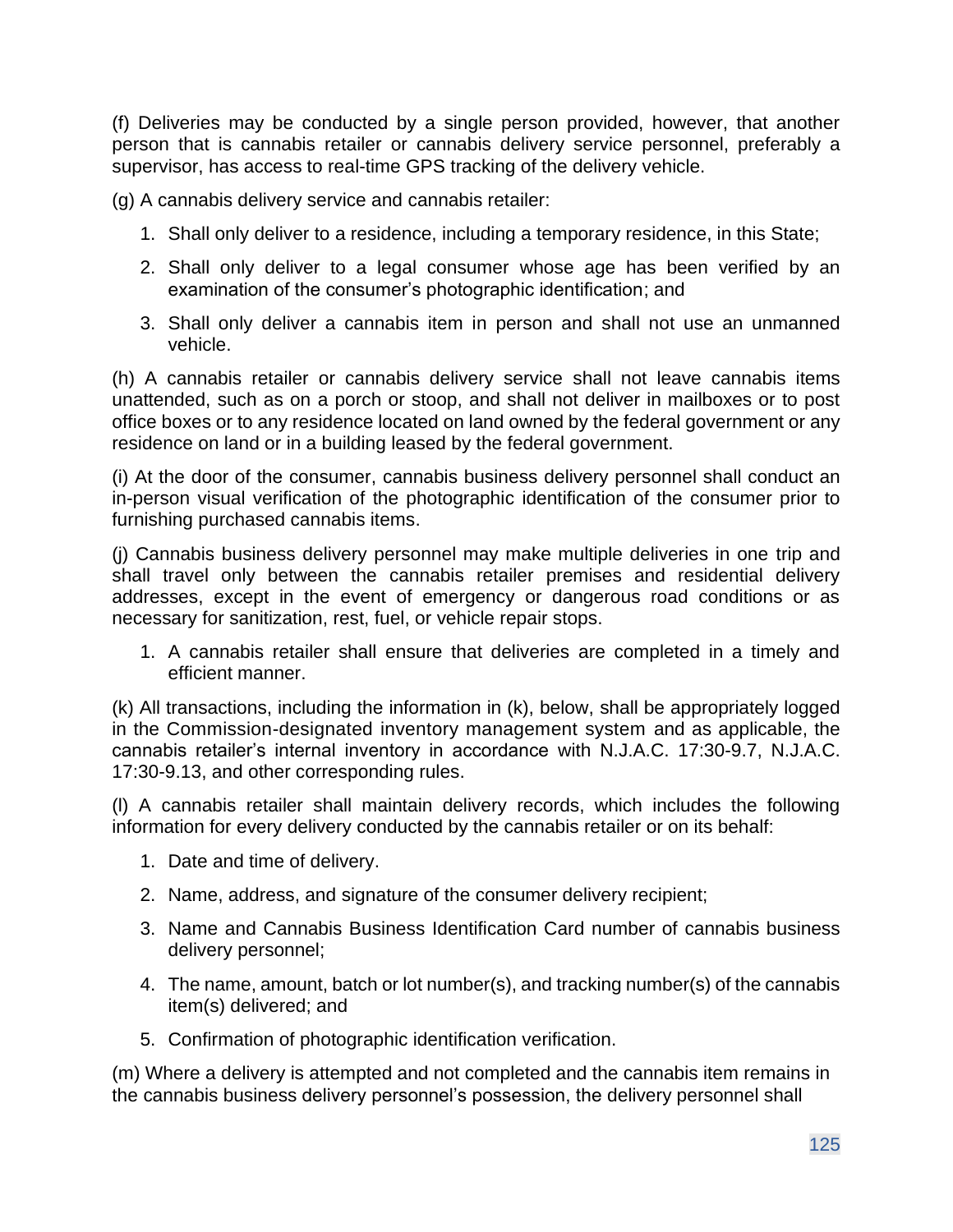return the cannabis item to the originating retailer. The cannabis retailer may repackage and restock the product, logging the product's amended status in the internal inventory. Such items must be in new, unopened condition prior to restocking.

(n) To the extent practicable, the cannabis retailer and cannabis delivery service shall implement protective measures for delivery to reduce the spread of COVID-19 and other communicable diseases as recommended by the New Jersey Department of Health, the United States Centers for Disease Control and Prevention, the Occupational Safety & Health Administration or health care professionals. These include but are not limited to providing cannabis business delivery personnel with hand sanitizer and personal protective equipment.

(o) While conducting a delivery, a person that is cannabis business delivery personnel, shall carry:

- 1. Their Cannabis Business Identification Card;
- 2. A valid non-probationary driver's license appropriate to the type of delivery vehicle driven;
- 3. A cellular telephone to communicate securely with the cannabis retailer; and
- 4. A physical or electronic copy of the consumer's delivery request.

(p) A delivery vehicle shall bear no markings that would either identify or indicate that the vehicle is used to deliver cannabis items.

(q) Delivery vehicles shall be equipped with or contain an operational GPS device at all times.

(r) A cannabis retailer and cannabis delivery service shall maintain current hired and nonowned automobile liability insurance sufficient to insure each delivery vehicle in the amount of at least \$1,000,000 per occurrence or accident.

(s) A cannabis retailer and cannabis delivery service shall provide the Commission with current information on all delivery vehicles including each vehicle's make, model, color, Vehicle Identification Number, license plate number, and vehicle registration.

(t) A cannabis retailer and cannabis delivery service shall provide the Commission with a list of all personnel that will be used as cannabis business delivery personnel, documentation that they have received training for the position, and verification that they have valid non-probationary driver's licenses appropriate to the type of delivery vehicle driven.

(u) A cannabis retailer shall report any vehicle accidents, diversions, losses, or other reportable events that occur during delivery to the appropriate State and local authorities, including the Commission.

(v) A cannabis retailer may charge a delivery fee which shall not exceed 10% of the pretax total for an order.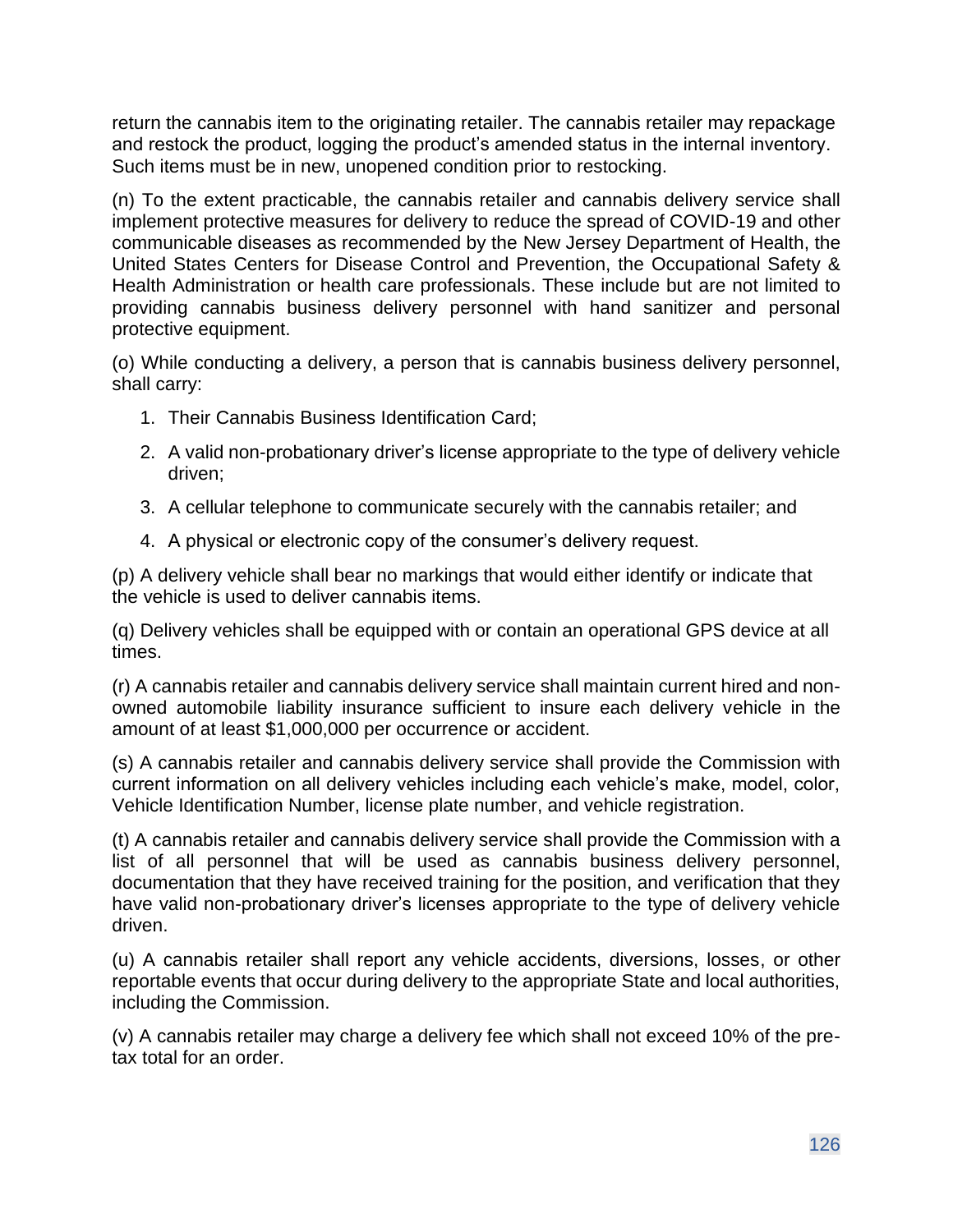(w) A cannabis retailer may sell wholesale bulk, packaged and/or labeled product to another cannabis retailer to conduct deliveries on its behalf.

(x) Prior to initiating delivery services, a cannabis retailer and cannabis delivery service shall provide the Commission with a delivery plan for approval. The delivery plan shall include Standard Operating Procedures for:

- 1. Taking orders, verifying photographic identification and taking payment;
- 2. Logging the transactions in the Commission-designated inventory management system and, as applicable, internal inventory;
- 3. Conducting in-person deliveries, which shall include protocols for use of personal protective equipment and regular sanitization if necessary;
- 4. Maintaining privacy and confidentiality of the purchasing consumer's purchase information;
- 5. Training cannabis business delivery personnel;
- 6. Tracking delivery vehicles and inventory;
- 7. Security for cannabis business delivery personnel, delivery vehicles and inventory; and
- 8. Emergency notification and response in the event of accidents, theft, equipment malfunction, or other emergency events.

### SUBCHAPTER 13. RELEASE FOR DISTRIBUTION; PACKAGING AND LABELING OF CANNABIS ITEMS

#### § 17:30-13.1 PROCESSING OF CANNABIS ITEMS; RELEASE FOR DISTRIBUTION

(a) Each cannabis cultivator and cannabis manufacturer shall contract with a testing laboratory to obtain and test samples of usable cannabis and cannabis products.

(b) A cannabis cultivator or cannabis manufacturer shall process usable cannabis or manufacture cannabis products in a safe and sanitary manner to protect consumers from adulterated cannabis items, which shall be:

- 1. For usable cannabis, well cured and free of seeds and stems;
- 2. Free of dirt, sand, debris or other foreign matter; and
- 3. Free of mold, rot or other fungus or bacterial diseases.

(c) After curing is complete and usable cannabis is in its final dried form, or after manufacturing is complete and cannabis products are in their final form, as applicable, before packaging and release for distribution, a cannabis cultivator or cannabis manufacturer shall ensure that a licensed testing laboratory, in accordance with N.J.A.C. 17:30-16: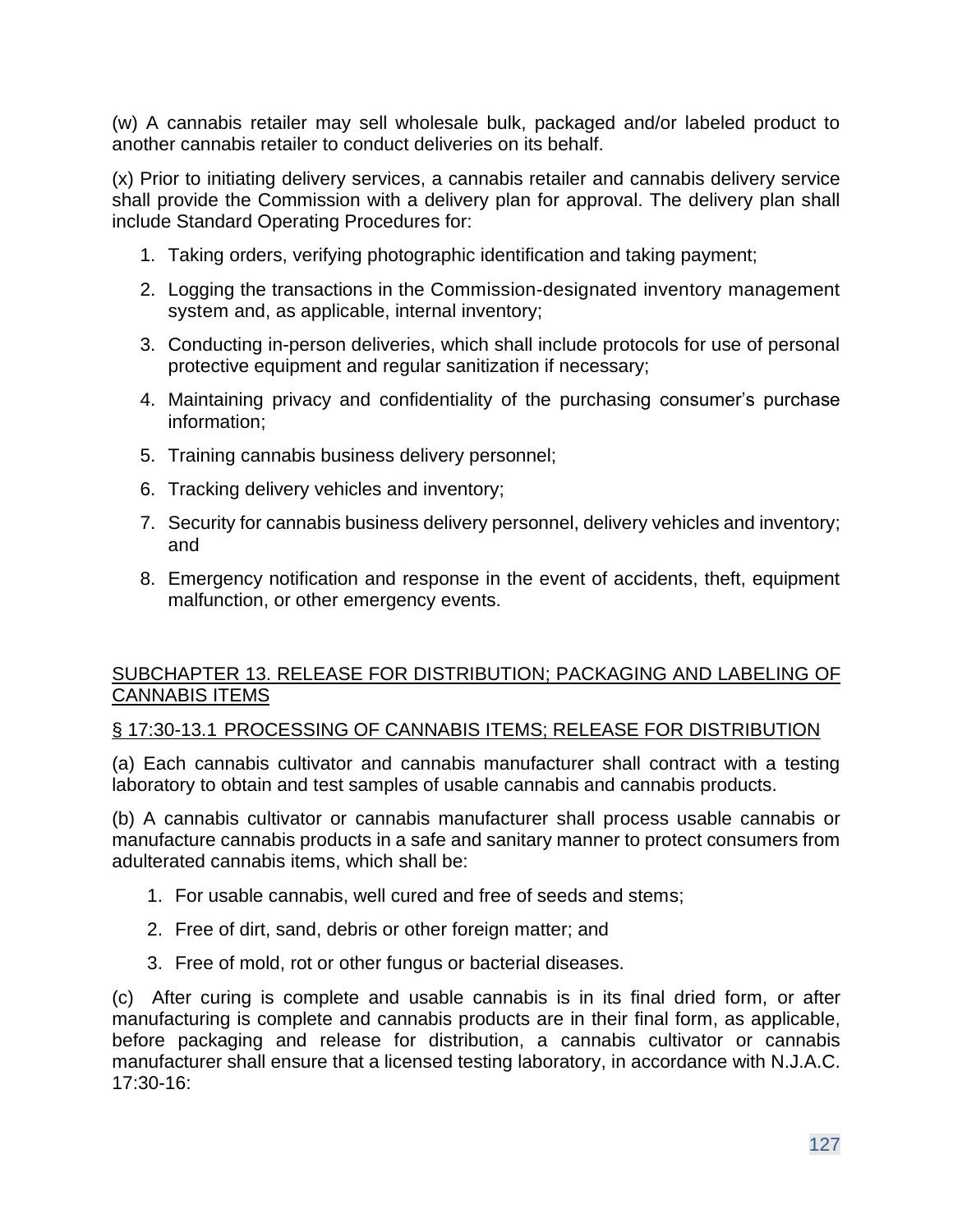- 1. Obtains a representative sample from a batch of usable cannabis or a lot of cannabis products;
- 2. Tests the representative sample; and
- 3. Provides a written report to the cannabis cultivator or cannabis manufacturer.

(d) The cannabis cultivator or cannabis manufacturer shall hold the batch of usable cannabis or lot of cannabis products in secure, segregated storage until it receives a written report from the licensed testing laboratory confirming that the representative sample meets specifications.

(e) After it receives a written report confirming that the representative sample meets specifications, the cannabis cultivator or cannabis manufacturer may:

- 1. Assign an expiration date to the batch or lot;
- 2. Package the batch or lot and release it for distribution; and
- 3. Revise the status of the batch or lot in the inventory control.

(f) When the cannabis cultivator or cannabis manufacturer receives a written report confirming that the test results of the representative sample do not meet specifications, the cannabis cultivator or cannabis manufacturer shall not sell the batch or lot to another cannabis business and shall destroy the batch or lot and render it unusable.

- 1. Except that if the written report confirms that the test results for usable cannabis do not meet specifications for total yeast and mold count, pursuant to subsection (f) of the Cannabis Testing Guidance, the cannabis cultivator may sell the batch to a cannabis manufacturer to manufacture the batch into a cannabis extract or cannabis-infused product using a process involving a solvent that leaves no yeast or mold, and where the final cannabis product is tested again prior to sale or transfer.
- 2. Except for the opportunity to retest and remediate pursuant to subparagraph (c) of paragraph (13) of subsection (a) N.J.S.A. 24:6I-35.

(g) The cannabis cultivator or cannabis manufacturer shall submit a copy of the written report to the Commission on a form developed by the Commission.

#### § 17:30-13.2 CANNABIS ITEM PACKAGING REQUIREMENTS

(a) A cannabis cultivator or cannabis manufacturer, as applicable, shall package cannabis items in packaging compliant with the requirements of this subchapter in a secure area connected to the cultivation or manufacturing area in accordance with this section before transfer to another cannabis business.

- 1. The usable cannabis and cannabis products shall be handled on food grade stainless steel tables.
- 2. Proper sanitation shall be maintained.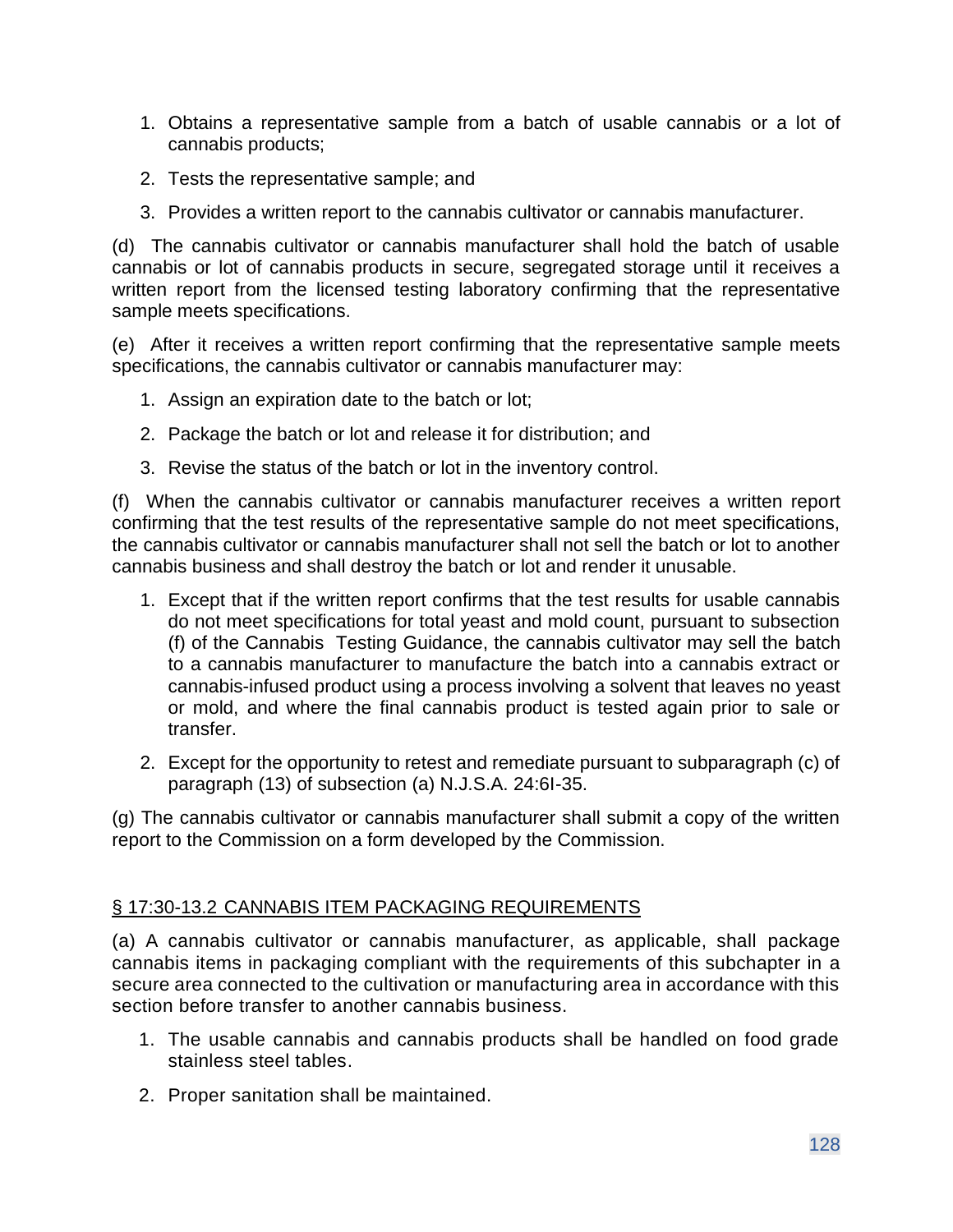3. Proper rodent and bird exclusion practices shall be employed at all times.

(b) Each package of usable cannabis and cannabis product shall be sealed in a closed container, so that the package cannot be opened, and the contents consumed, without the seal being broken.

- 1. Such container for the packaging of cannabis products shall meet United States Pharmacopeia standards (see Containers under Preservation, Packaging, Storage, and Labeling in the General Notices and Requirements, Containers 661, and Containers—Permeation 671);
- 2. Such container for the packaging of cannabis products shall depend on the physical and chemical properties of the cannabis product; Container–cannabis interaction is to be considered with substances such as phenolic compounds and sorptive materials (e.g., polypeptides and proteins);

(c) Each package of usable cannabis and cannabis product shall bear a label that complies with N.J.A.C. 17:30-13.3 and shall be affixed with the universal symbol established by the Commission pursuant to N.J.A.C. 17:30-13.6.

(d) A cannabis cultivator shall only package usable cannabis, and such packages may contain no more than ¼ oz or 7.09 grams.

(e) A cannabis manufacturer shall only package authorized forms of cannabis products, and such packages may contain such amounts in accordance with N.J.A.C. 17:30-11.5.

(f) All packaging for cannabis items shall:

- 1. Be fully enclosed, opaque, of a single color, and light resistant;
	- i. Packaging may contain a logo or symbol of a different color or colors, provided the logo is no larger than 1 inch in length and 1 inch in height.
- 2. Be child-resistant in accordance with the Poison Prevention Packaging Act of 1970, 16 C.F.R. Part 1700;
- 3. Protect the product from contamination; and
- 4. Be able to be resealed in a child-resistant manner unless the package contains a single serving cannabis item.
	- i. For ingestible products in liquid form with multiple serving units, the container must have a resealing cap or closure.

(g) Once a package is sealed, a cannabis business shall not open the package except for quality control purposes. Once the seal is broken on a cannabis item ready for sale to the consumer, the cannabis item is deemed unusable.

(h) Cannabis businesses shall make a good faith effort to utilize packaging that is biodegradable.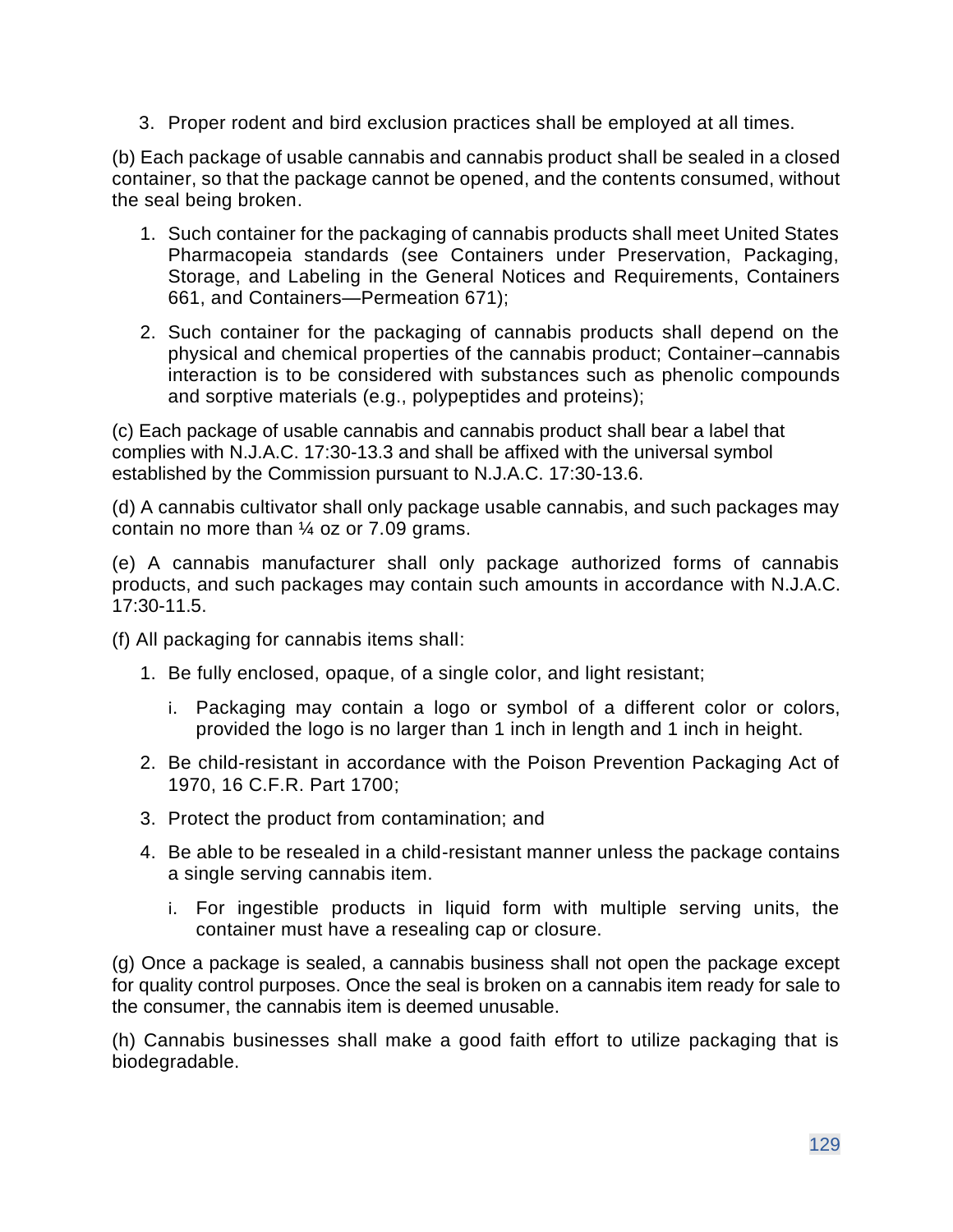### § 17:30-13.3 CANNABIS ITEM LABELING REQUIREMENTS

(a) Each package of usable cannabis and cannabis product shall be affixed with a compliant label by a cannabis cultivator or cannabis manufacturer, as applicable, before transfer to another cannabis business.

(b) Labels affixed to cannabis items shall include the following consumer safety and product information:

- 1. The name, address, license number, telephone number of the cannabis cultivator and cannabis manufacturer that produced the cannabis item, as applicable;
- 2. Net weight and quantity of the cannabis items contained in the package;
- 3. Production or harvest date;
- 4. Expiration date, consistent with the requirements of N.J.A.C. 17:30-11.8;
- 5. A sequential serial number, batch or lot number, and bar code to identify the batch or lot associated with cultivation or manufacturing;
- 6. A list of any other inactive or excipient ingredients besides usable cannabis or cannabis concentrate used to manufacture a cannabis product or contained within the package;
- 7. A list of all potential allergens contained within the cannabis product;
- 8. Whether the cannabis item requires refrigeration;
- 9. Serving size and the total number of servings contained in the finished cannabis item; and the cannabinoid and terpene profile, in milligrams and/or as a percentage, of the cannabis item and of a single serving size;
	- i. For example: "The serving size of active THC in this product is X mg. This product contains X servings of cannabis, and the total amount of active THC in this product is X mg."
- 10.The strain/cultivar name, listed by scientific terms, if available, and generic or "slang" names;
- 11.For usable cannabis, the chemotype, growth method, an indication whether the cannabis was grown using all-organic materials, and a list of any allowable pesticides, fungicides and herbicides used in cultivation pursuant to N.J.A.C. 17:30-10.9;
	- i. Chemotypes shall be displayed as:
		- a. "High THC, Low CBD" where the THC to CBD ratio is greater than 5:1 and the total THC percentage is 15% or greater;
		- b. "Moderate THC, Moderate CBD" where the THC to CBD ratio is between 5:1 and 1:5 and the total THC percentage is between 5% and 15%;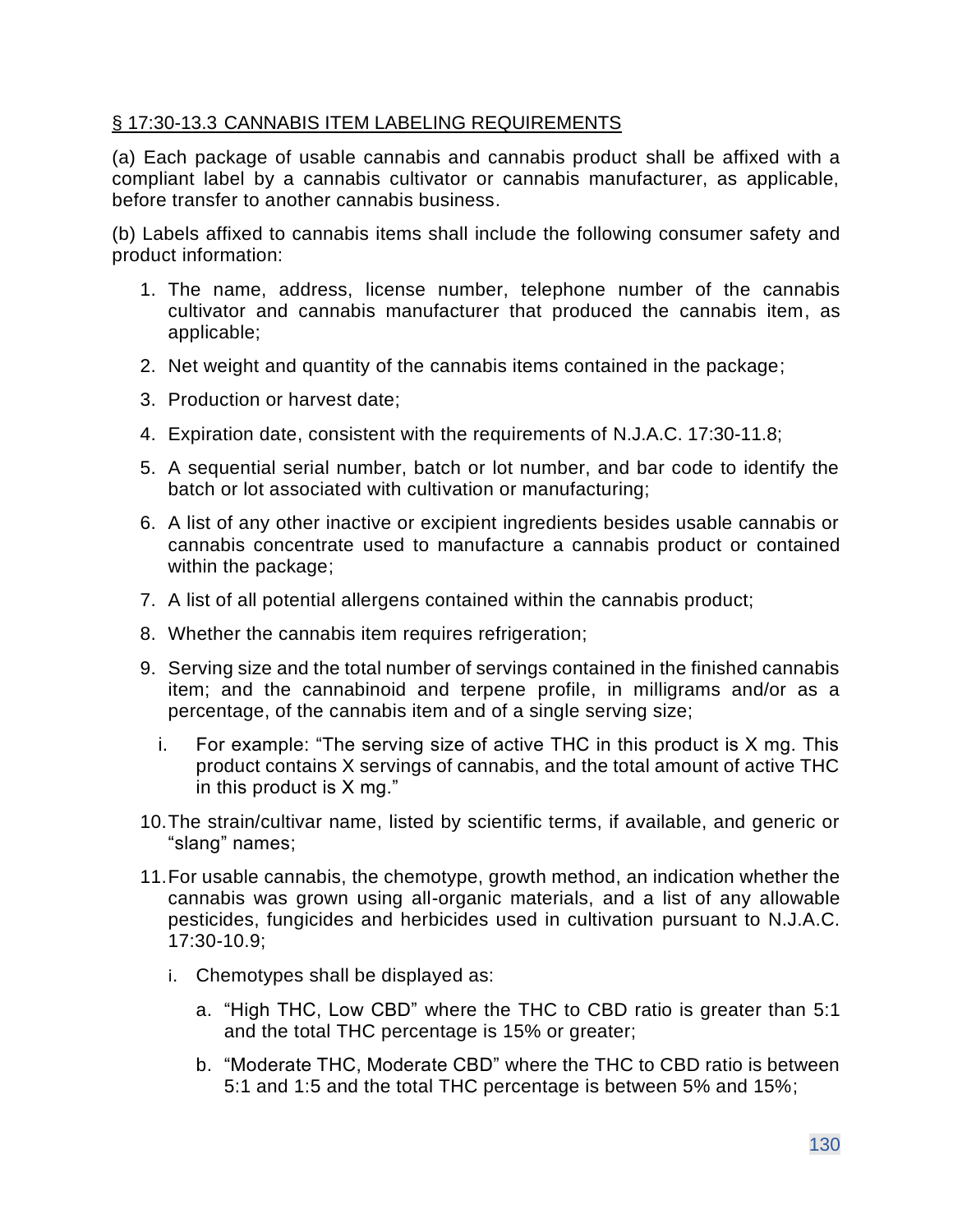- c. "Low THC, High CBD" where the THC to CBD ratio is less than 1:5 and the total THC percentage is less than or equal to 5%; or
- d. Where usable cannabis does not conform to one of the three chemotypes, it shall be listed as the closest chemotype determined by mathematical analysis of the ratio of THC to CBD.
- ii. Growth methods include, but are not limited to:
	- a. Indoor;
	- b. Outdoor;
	- c. Soil-grown;
	- d. Hydroponic; or
	- e. Aquaponic;
- 15.A summary of the written report detailing the results of the testing laboratory testing, including but not limited to:
	- i. Potency of all major cannabinoids detected and listed in the written report; and
	- ii. A list of major terpenoids detected and listed in the written report.
- 16.Directions for inhalable, ingestible, or topical administration, as applicable; and
- 17.Requirements for proper storage.

(c) Labels affixed to cannabis items shall contain the following consumer warnings, as applicable, in no less than 6-point font unless otherwise noted:

- 1. For all cannabis items:
	- i. "This product contains cannabis;"
	- ii. "This product is intended for use by adults 21 years of age or older and not for resale. Keep out of the reach of children;"
	- iii. "There may be health risks associated with the consumption of this product, including for women who are pregnant, breastfeeding, or planning on becoming pregnant;"
	- iv. "Do not drive a motor vehicle or operate heavy machinery while using this product;" and
	- v. The nationwide toll-free telephone number used to access poison control centers that is maintained in accordance with 42 U.S.C. s.300d-71.
- 2. For any cannabis item that contains a total THC percentage greater than 40%:
	- i. "This is a high potency product and may increase your risk for psychosis" printed in no less than 10-point font.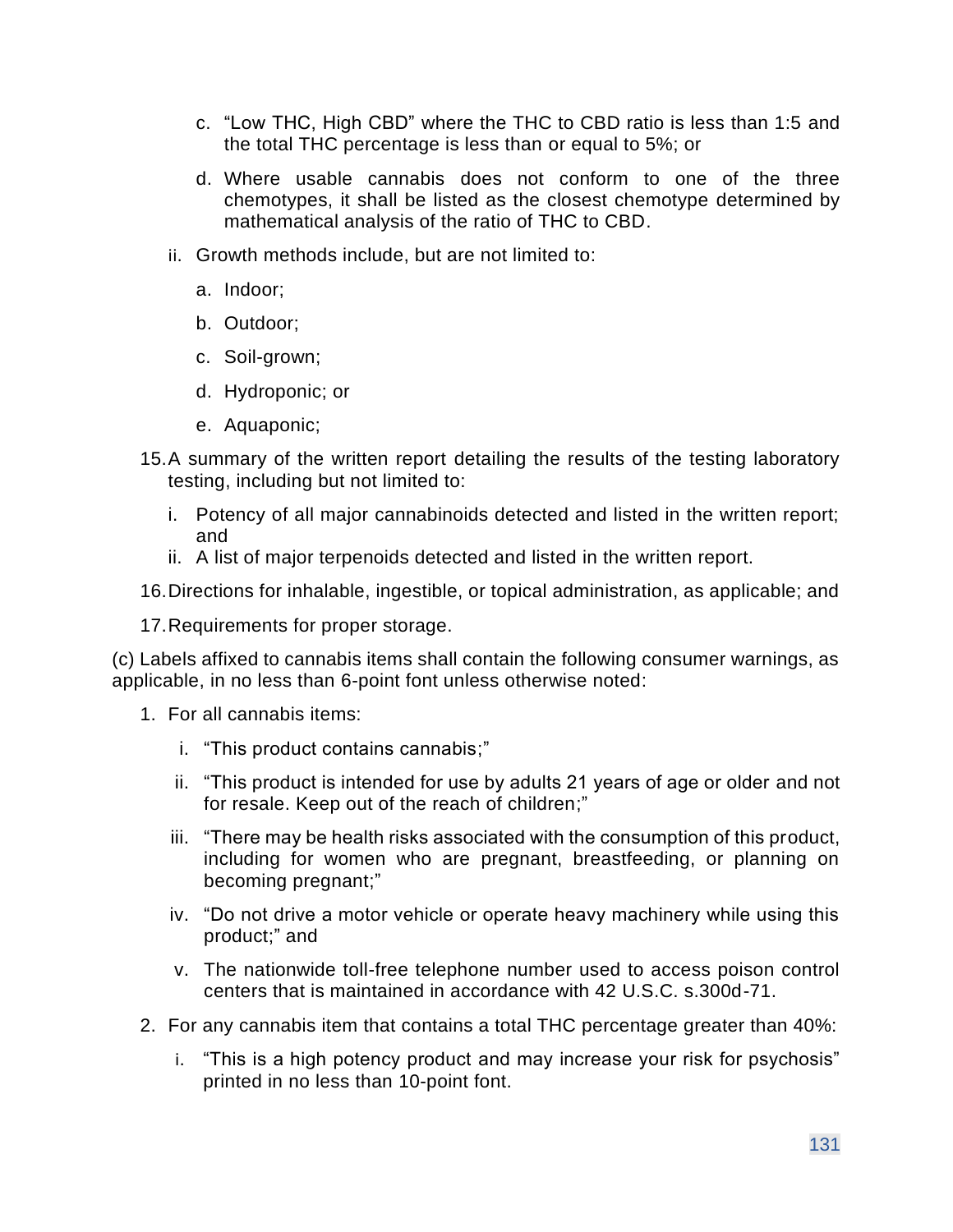- a. This warning shall appear complete on the front of the package and shall not be wrapped around multiple sides of the package.
- 3. For ingestible products:
	- i. "The intoxicating effects of this product may be delayed by two or more hours" printed in no less than 10-point font.
		- a. This warning shall appear complete on the front of the package and shall not be wrapped around multiple sides of the package.
- 4. For an electronic smoking device:
	- i. "This device has not been evaluated or approved by the Food and Drug Administration."
- 5. A label containing any statements about the product other than those specified in this chapter shall contain the following statement prominently displayed, and in boldface type: "This statement has not been evaluated by the Food and Drug Administration. This product is not intended to diagnose, treat, cure, or prevent any disease.

(d) The cannabis business shall submit the label and any required form to the Commission for recordkeeping.

1. The Commission shall provide a copy of the label to authorized employees of State agencies or local law enforcement agencies, as necessary for these agencies to perform their official duties.

# § 17:30-13.4 TAX STAMP AND TRACKING

(a) Every cannabis item shall contain a unique stamp or tag, as prescribed by the Commission, that at a minimum:

- 1. Verifies the cannabis item was cultivated, manufactured, and sold by licensed cannabis businesses;
	- i. The Commission shall utilize the unique stamp or tag to provide the license numbers where the cannabis item was cultivated, manufactured, and sold to consumers who purchase cannabis items.
- 2. Tracks the batch(es) and lot(s) with the which the cannabis item is associated; and
- 3. Allows the Commission to track compliance with sales tax, municipal transfer tax, and social equity excise fees.
- (b) Cannabis businesses shall be responsible for paying any fees, as determined by the Commission, for the unique stamp or tag required by this subchapter.
- (c) Until such time as the Commission designates a tax stamp pursuant to this subchapter, the Commission may authorize cannabis items to be sold without tax stamps.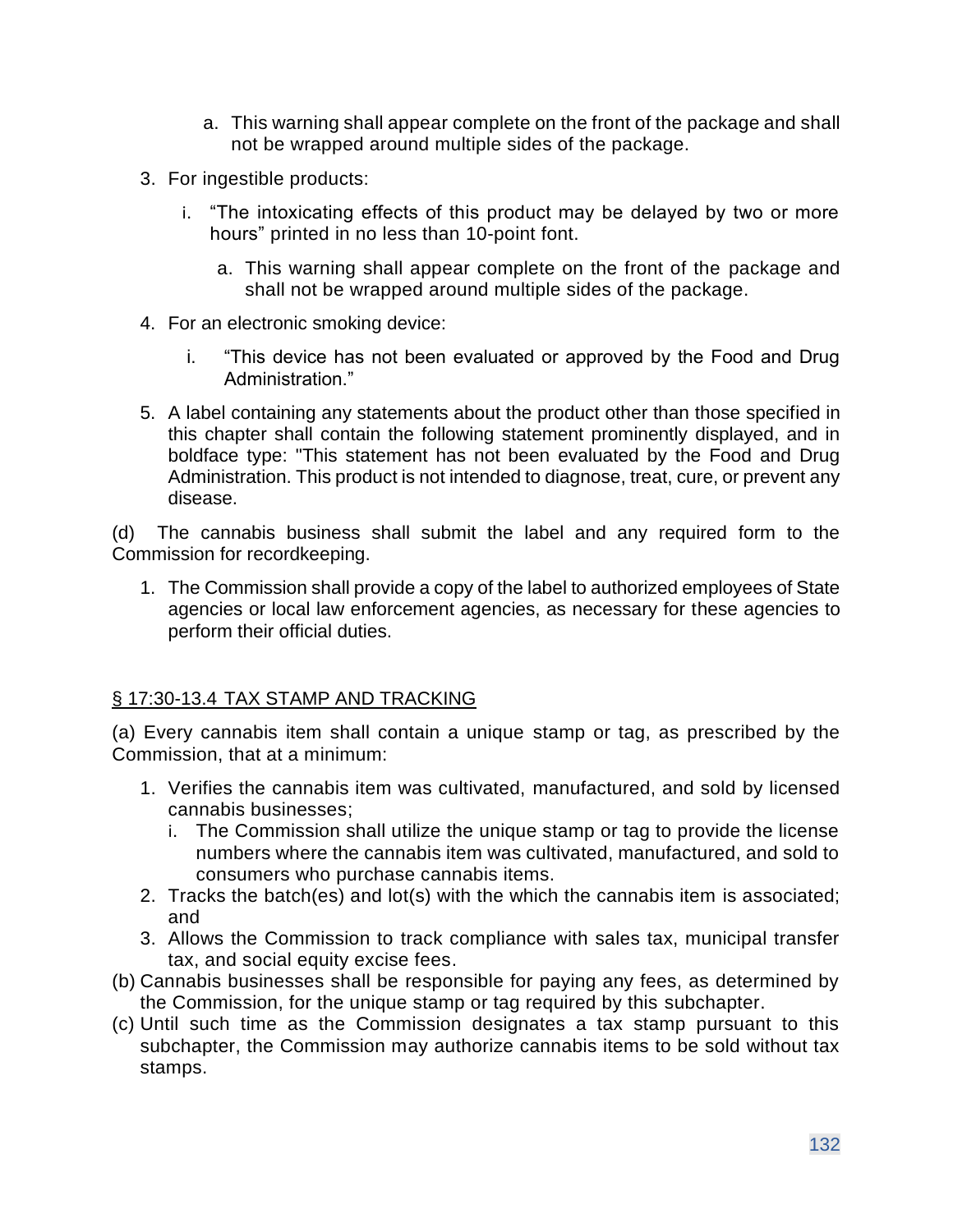#### § 17:30-13.5 CANNABIS ITEM PACKAGING AND LABELING; PROHIBITIONS

- (a) The packaging and labeling of cannabis items shall not contain any:
	- 1. Statement, illustration, or image that includes false, deceptive, or misleading statements or promotes over-consumption;
	- 2. Resemblance to a trademarked, characteristic, or product-specialized packaging of any commercially available candy, snack, baked good, or beverage;
	- 3. Statement, artwork, or design that could reasonably mislead any person to believe that the cannabis item or package contains anything other than cannabis items;
	- 4. Seal, flag, crest, coat of arms, or other insignia that could reasonably mislead any person to believe that the cannabis items or package have been endorsed, manufactured, or used by any State, county, or municipality, or any agency thereof; or
	- 5. Statement, illustration, or image that depicts a child or other person under legal age consuming cannabis items;
	- 6. Statement, illustration, image, cartoon, color scheme, graphic, or feature that might make the cannabis item or package attractive to children.
		- i. Examples of images or graphics that are prohibited include but are not limited to toys, games, candy, beverages, food products, characters, cartoon characters suggesting the presence of a person under the legal age to purchase cannabis items, or any other depiction designed in any manner to be especially appealing to persons under the legal age to purchase cannabis items.

# § 17:30-13.6 CANNABIS ITEM PACKAGING AND LABELING; UNIVERSAL SYMBOL

(a) Pursuant to N.J.S.A. 24:6I-35, the Commission shall establish a universal symbol indicating clearly to consumers and members of the public that any package of cannabis items contains cannabis.

1. Such symbol, once established, shall be imprinted on all packages of cannabis items in a form and manner prescribed by the Commission.

# SUBCHAPTER 14. ADVERTISING

#### § 17:30-14.1. PURPOSE

(a) This subchapter establishes the requirements for the advertising of cannabis products and cannabis paraphernalia to ensure no advertisement is made in a manner that is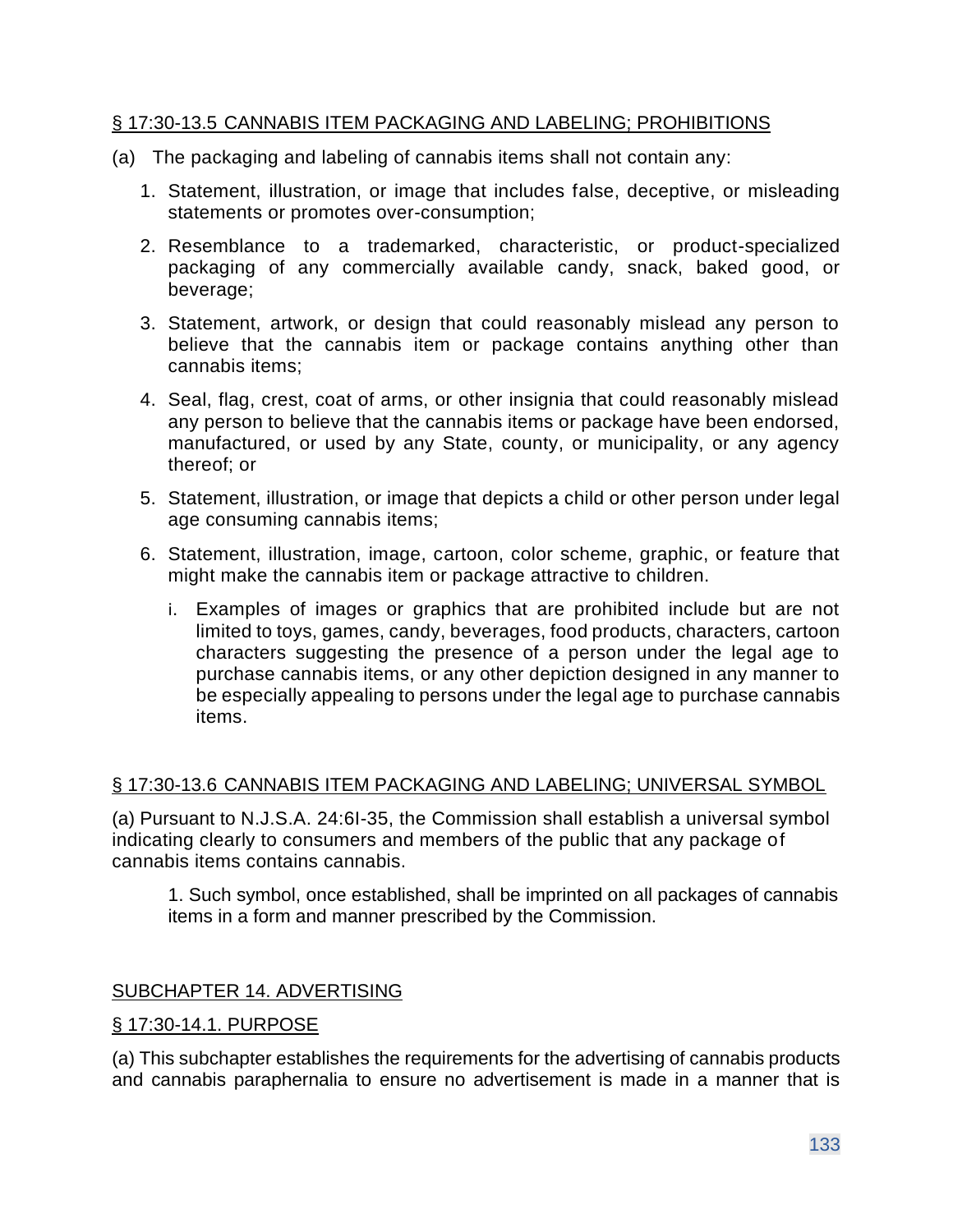appealing to minors or promotes excessive use or illegal activity, or that otherwise presents a significant risk to public health and safety.

(b) The Commission may take enforcement action and punitive action under N.J.A.C. 17:30-17.5 against a license-holder that fails to comply with N.J.S.A. 24:6I-34.b(b)6 and 35.a.(9) and this subchapter:

1. Which may include, but is not limited to, specifying a reasonable time period by which the license-holder shall cease the non-compliant advertising and remove any advertising still being published or displayed.

# § 17:30-14.2. GENERAL ADVERTISING REQUIREMENTS AND PROHIBITIONS

(a) A licensed cannabis business may provide information to the public through advertising except that no person shall engage in advertisement of a cannabis business, cannabis products, or cannabis paraphernalia unless such person has reliable evidence that at least 71.6 percent of the audience for the advertisement is reasonably expected to be 21 years of age or older.

(b) Any advertisement of any cannabis product, or cannabis paraphernalia shall contain the following warning: "This product contains cannabis. For use only by adults 21 years of age or older. Keep out of the reach of children. There may be health risks associated with the consumption of this product, including for women who are pregnant, breastfeeding, or planning on becoming pregnant. Do not drive a motor vehicle or operate heavy machinery while using this product."

(c) Any advertisement by any licensed cannabis business shall disclose that the facility is licensed by the State of New Jersey.

(d) No person shall advertise any cannabis business, cannabis product, or cannabis paraphernalia:

- 1. In a manner that would target or is designed to appeal to individuals under the legal age to purchase cannabis products, including, but not limited to:
	- i. a depiction of a person under 21 years of age consuming cannabis items, or,
	- ii. inclusion of objects, such as toys, characters, or cartoon characters suggesting the presence of a person under 21 years of age, or any other depiction designed in any manner to be especially appealing to a person under 21 years of age;
- 3. On television, or on radio between the hours of 6:00 a.m. and 10:00 p.m.;
- 4. In any form or through any medium whatsoever within 200 feet of any elementary or secondary school grounds.
	- i. This subparagraph shall not apply to advertisements within the premises of a cannabis retailer;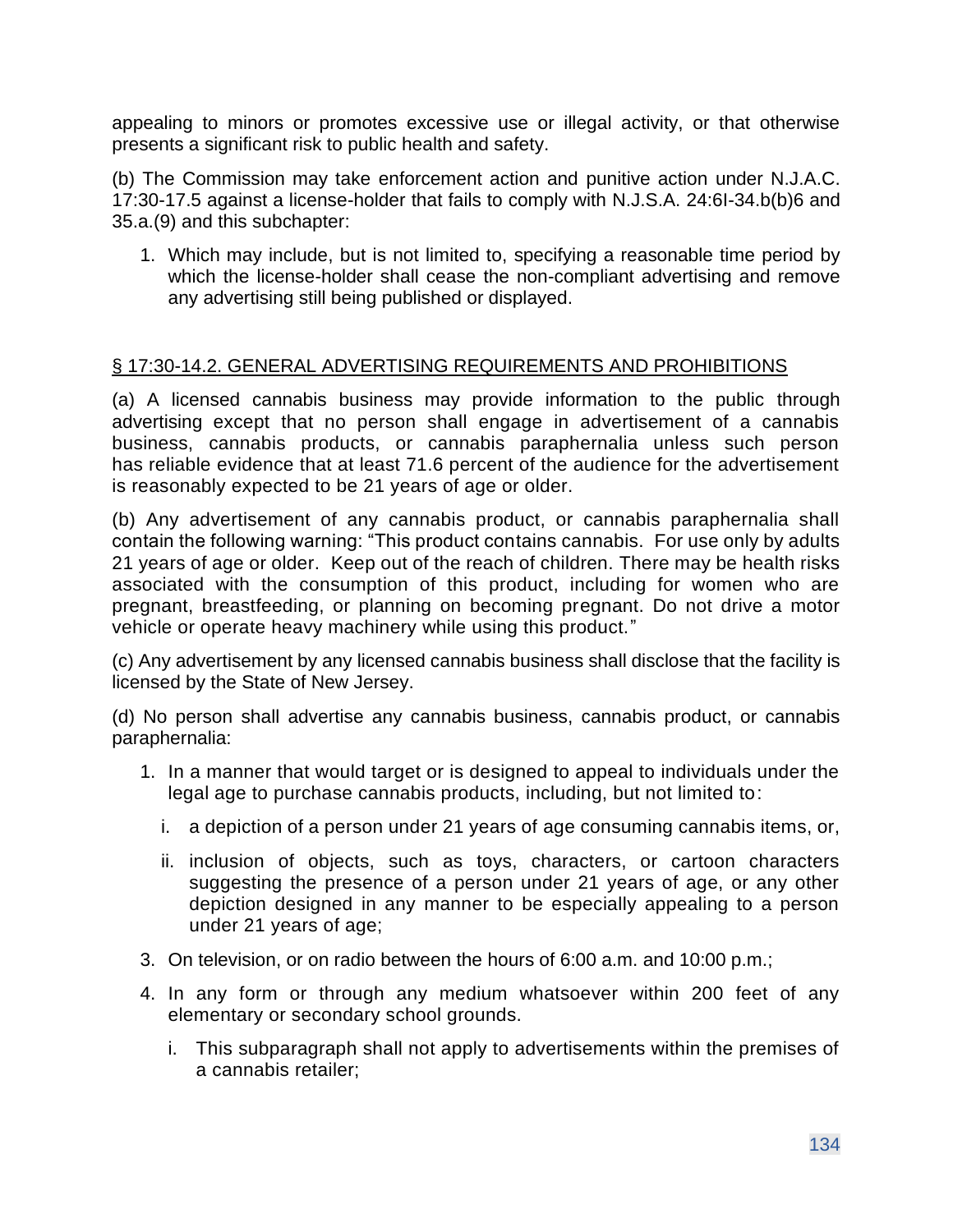- 5. Directed towards location-based devices, including but not limited to cellular phones or augmented reality devices;
	- i. unless the advertising is a mobile device application installed on the device by the owner of the device who is at least 21 years of age, and it includes a permanent and easy opt-out feature and warnings that the use of cannabis items is restricted to persons 21 years of age or older;
- 6. At or in connection with a charitable, sports, musical, artistic, cultural, social, or other similar event or sponsor such an event;
	- i. unless the advertiser or sponsor has reliable evidence that no more than 20 percent of the audience at the event is reasonably expected to be under the legal age to purchase cannabis items;
- 7. On a billboard outside of the real property where a cannabis business is located;
- 8. On a sign or placard in an arena, stadium, shopping mall, fair that receives State allocations, or video game arcade, unless such a site is an adult-only facility that prohibits persons under 21 years of age from entering;
- 9. In a manner that falsely disparages the products of another cannabis business;
- 10.In a manner that suggests that cannabis items are safe solely based on the fact that they are regulated by the Commission or have been tested by a licensed testing laboratory;
- 11.In a manner that promotes rapid consumption or overconsumption of cannabis;
- 12.By way of any statement or illustration that is deceptive, false, or misleading. For the purposes of this section, a statement or illustration that is "deceptive, false, or misleading" includes, but is not limited to:
	- i. A representation that one brand or form of cannabis is better, more effective, or safer than other drugs or treatments including other brands or forms of cannabis, unless such a claim has been demonstrated by substantial scientific or clinical evidence consisting of two or more adequate and well-controlled studies on the basis of which it could fairly and reasonably be concluded by experts qualified by scientific training and experience to evaluate the effectiveness of the product involved that the product will have the effect it purports or is represented to have under the conditions of use prescribed, recommended, or suggested in the labeling or proposed labeling thereof. Substantial evidence shall include such adequate and well-controlled studies that are, as a matter of sound scientific judgment, necessary to establish that a product will have its intended effect.
	- ii. The use of a quote or a paraphrase out of context or without citing conflicting information from the same source, to convey a false or misleading idea; or
	- iii. The use of favorable information or conclusions from a study that is plainly inadequate in design, scope, or conduct to furnish significant support for such information or conclusions.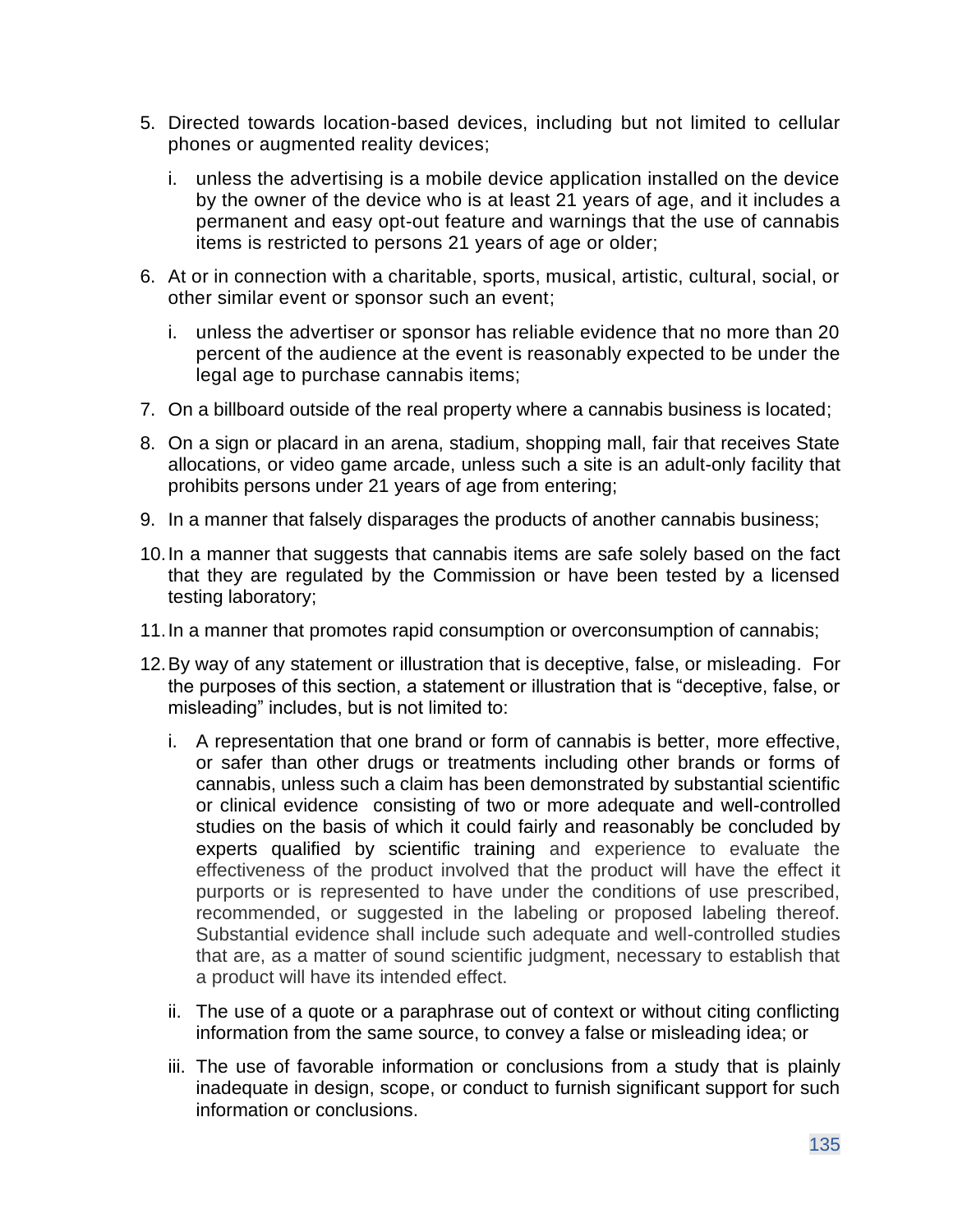- (f) No cannabis business shall:
	- 1. Display on the exterior of the establishment any advertisement for cannabis or a certain brand of cannabis product except that a cannabis business may have external signage for purposes of identifying the building by the licensed name.
		- i. The signage shall be compliant with local ordinances related to the real property where the cannabis business is located.
	- 2. Use a commercial mascot outside of, or in proximity to, its premises.
	- 3. Display cannabis and cannabis paraphernalia in a manner that is clearly visible to a person from the exterior of a cannabis business.
	- 4. Advertise the price of cannabis products, except that:
		- i. A cannabis business may make available a catalogue or a printed list of the prices and strains or cultivars of cannabis items at the cannabis business to other cannabis businesses or consumers, as applicable.
		- ii. A cannabis business may list its prices on its website.
	- 5. Produce any items for sale or promotional gifts, such as T-shirts or novelty items, bearing a symbol or references to cannabis.
		- i. This prohibition shall not pertain to cannabis paraphernalia sold to consumers.

(g) A cannabis business that advertises shall keep records as reliable evidence that the advertisement meets the requirements of this subchapter, which shall be available, upon request, to the Commission.

1. Such records shall include a precise description of the audience that is reasonably expected for an advertisement, and a list of all publications and venues in which an advertisement was published.

# SUBCHAPTER 15. LICENSING OF TESTING LABORATORIES

#### § 17:30-15.1 NOTICE OF TESTING LABORATORY APPLICATION LICENSING

(a) Pursuant to section 25 of P.L.2019, c.153 (C.24:6I-18), the Commission shall license testing laboratories that perform testing services.

(b) The Commission shall announce a date upon which it will begin accepting applications from entities seeking to apply for a license to operate a testing laboratory, and the criteria for such applications.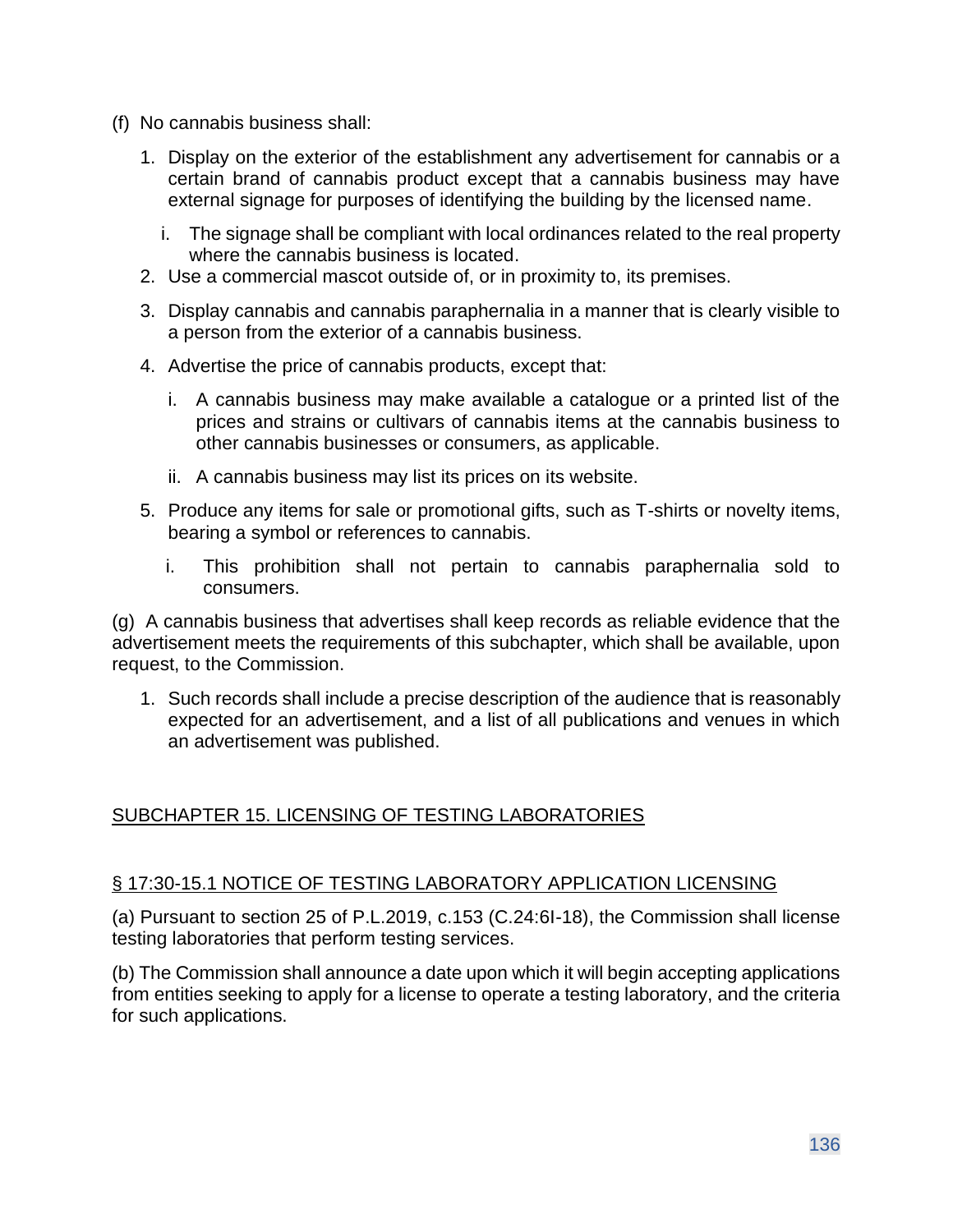### § 17:30-15.2 TESTING LABORATORY APPLICATION; APPROVAL; DENIAL; ISSUANCE OF LICENSE

(a) To apply for a testing laboratory license, an applicant for such license shall access an application form from the Commission's website at https://www.nj.gov/cannabis and shall submit the completed application online.

(b) The applicant shall include in the application the following:

- 1. The legal name of the license applicant applying for a license, a copy of the entity's organizational documents and by-laws, evidence that the business entity is in good standing with the New Jersey Department of the Treasury, and a certificate certified under the seal of the New Jersey State Treasurer as to the legal status of the business entity;
- 2. Documentation of a valid Business Registration Certificate on file with the New Jersey Department of the Treasury, Division of Revenue and Enterprise Services;
- 3. The mailing and physical addresses of the proposed testing laboratory facility;
- 4. A list of the names, addresses and dates of birth of the testing laboratory applicant's owners, principals, and employees, and disclosure of any affiliation with any ATC or cannabis business, or any previous ownership of or employment with any ATC or cannabis business by any of the individuals;
- 5. A list of all individuals or business entities having direct or indirect authority over the management or standard operating procedures of the testing laboratory applicant;
- 6. A sworn statement from each of the testing laboratory applicant's owners, principals and employees attesting that none of them currently hold any ownership or any employment with any ATC or ATC applicant, or cannabis business or cannabis business applicant.
- 7. Written consent from each owner, principal or employee of the testing laboratory applicant to being fingerprinted for the purposes of undergoing a criminal history record background check pursuant to N.J.A.C. 17:30-7.12;
	- i. A testing laboratory applicant with an owner, principal, or employee who refuses to consent to, or cooperate in, the securing of a criminal history record background check shall not be considered for a cannabis testing laboratory license.
	- ii. Except that no criminal history record background check shall be required for an owner, principal or employee of the testing laboratory applicant who completed a criminal history record background check as a condition of current and active professional licensure or certification, provided it was completed in the previous three calendar years.
- 8. Evidence of ISO 17025 certification from an accreditation body that requires conformance by the testing laboratory to the International Organization for Standardization (ISO) and the International Electrotechnical Commission (IEC)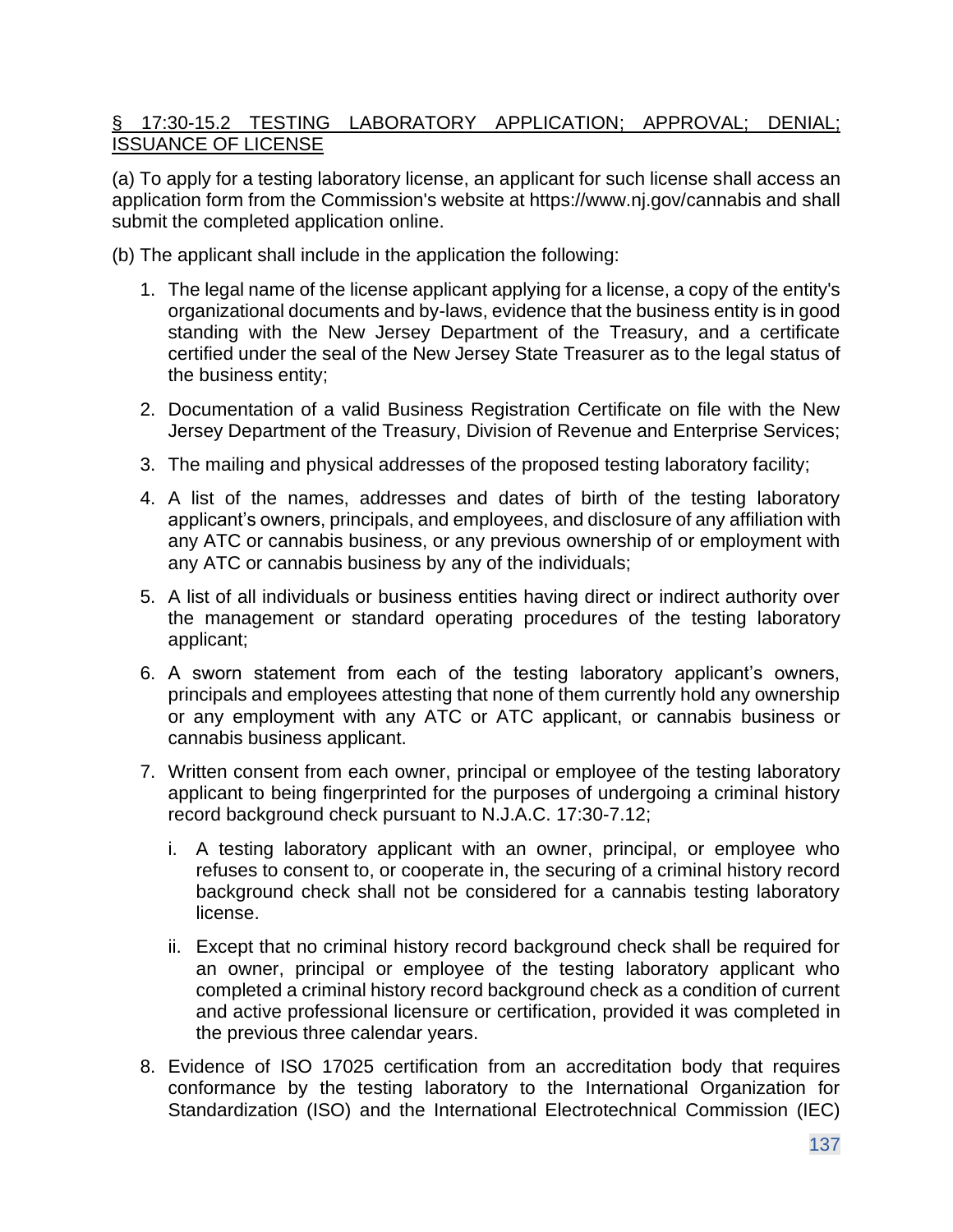general requirements for the competence of testing and calibration laboratories (ISO/IEC 17025 standards), as they may be updated or revised, in order to ensure equipment is routinely inspected, calibrated, and maintained;

- 9. A list of all accreditations, registrations, and certifications held by the testing laboratory applicant, including but not limited to, from governing bodies such as the Commission, the New Jersey Department of Health, the New Jersey Department of Environmental Protection, the New Jersey Department of Agriculture, other similar agencies in other states, the U.S. Food and Drug Administration, or the U.S. Department of Agriculture;
- 10.Evidence of experience related to the testing activities associated with the license sought and ability to comply with the requirements of this chapter and the Act;
- 11.Certification from each of the testing laboratory applicant's owners, principals, and employees stating that they submit to the jurisdiction of the courts of the State of New Jersey and agrees to comply with all the requirements of the laws of the State of New Jersey pertaining to the Commission;
- 12.An attestation signed by a bona fide labor organization stating that the testing laboratory applicant has entered into a labor peace agreement with such bona fide labor organization; and
- 13.Any other information the Commission deems relevant in determining whether to grant a license to the applicant.

(c) The applicant may include in the application a sworn statement from each owner, principal, or employee of the testing laboratory applicant attesting that the individual has not been convicted of any disqualifying conviction pursuant to N.J.A.C. 17:30-7.12.

(d) The Commission may verify information contained in each application and accompanying documentation by:

- 1. Contacting the applicant by telephone, mail or electronic mail;
- 2. Conducting an on-site visit;
- 3. Requiring a face-to-face meeting and the production of additional identification materials if proof of identity is uncertain; and
- 4. Requiring additional information as the Commission deems reasonably necessary to determine whether a license should be granted.

(e) The Commission shall approve a testing laboratory licensing applicant that:

- 1. Submits a sufficient application pursuant to (b), above, that provides all requested information and presents only truthful information;
- 2. Is qualified for a testing laboratory license pursuant to N.J.A.C. 17:30-15.3 and
- 3. Submits a testing laboratory license application fee in accordance with N.J.A.C. 17:30-7.17.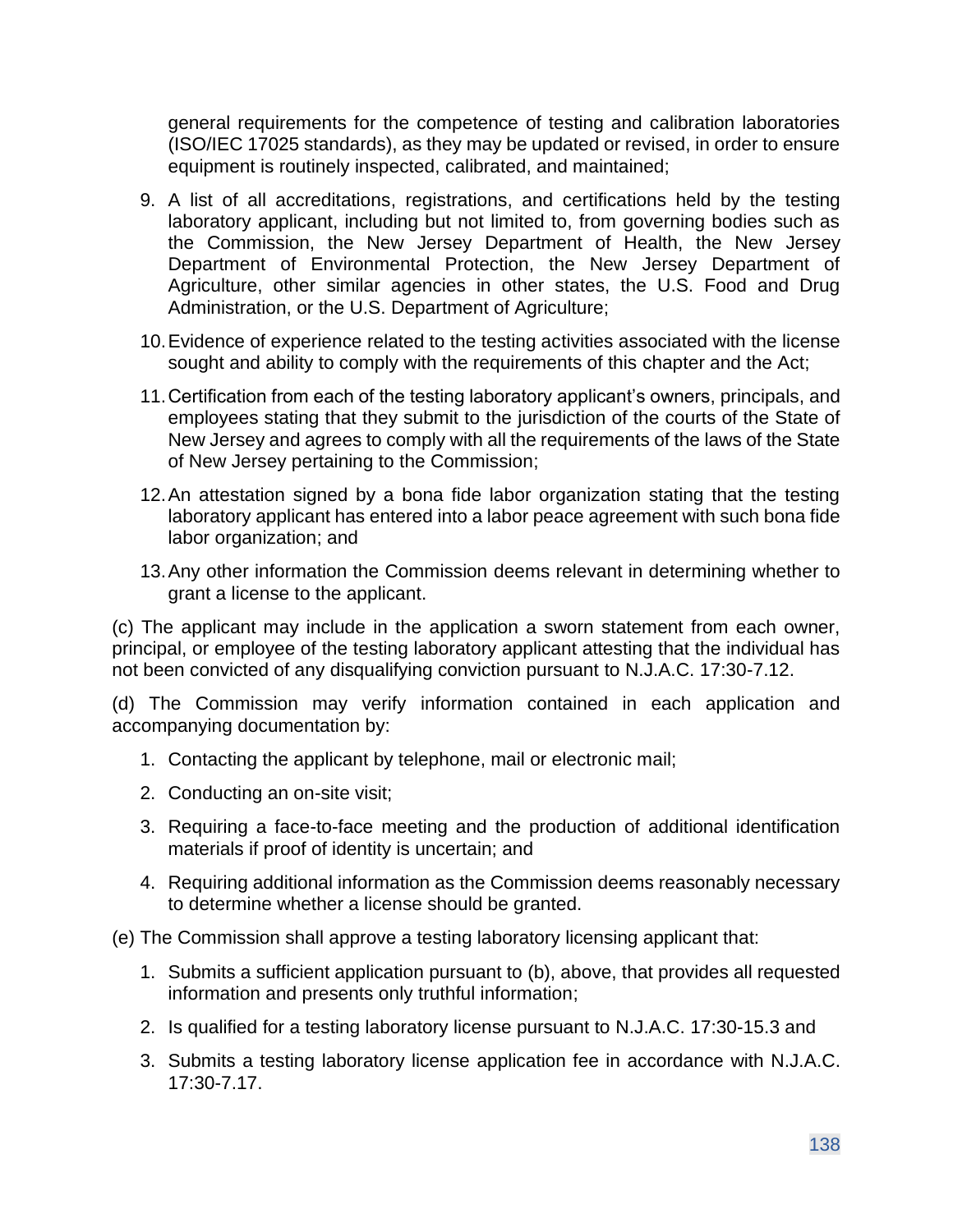(f) The Commission shall issue a written notice of its award decision to applicants.

(g) After the license applicant has completed any necessary construction or preparation of the testing laboratory, the license applicant shall request an onsite assessment.

(h) The Commission shall conduct an onsite assessment of the testing laboratory and determine whether its premises, operations, and procedures are consistent with its application, and compliant with the Act and this chapter.

(i) If the Commission determines compliance, it shall issue the testing laboratory license to the license applicant.

(j) A license application the Commission deems incomplete because of failure to address all applicable criteria and measures, to provide requested information, or to present truthful information in the application process shall be disqualified prior to a substantive review of the submission, and such disqualification shall be considered a final agency decision subject to judicial review pursuant to N.J.A.C. 17:30-17.9.

(k) The Commission may grant a license applicant the opportunity to cure the deficiencies in a license application and resubmit it.

(l) The Commission shall provide notice to a denied license applicant in writing that:

- 1. Notice of the denial of the annual license and the specific reason for the denial;
- 2. The filing fee shall be nonrefundable; and
- 3. The opportunity to request an administrative hearing with the Commission.

(m) Such administrative hearing shall take place in the Office of Administrative Law in accordance with the "Administrative Procedure Act," N.J.S.A. 52:14B-1 et seq. and the Office of Administrative Law hearing procedures.

(n) The final denial of an application shall be considered a final agency decision, subject to judicial review by, and of which jurisdiction and venue for such review are vested in, the Appellate Division of the Superior Court pursuant to N.J.A.C. 17:30-17.9.

# § 17:30-15.3 TESTING LABORATORY LICENSE QUALIFICATION

(a) A license applicant shall provide the Commission a complete disclosure that includes all true parties of interest.

1. The license applicant or license-holder shall not attempt to conceal or disguise ownership or other control over its operations in its submissions.

(b) The Commission shall determine that a license applicant or license-holder is qualified to hold a testing laboratory license where:

1. Each owner, principal, employee, or volunteer of a testing laboratory license applicant or license-holder has submitted a criminal history background check pursuant to N.J.A.C. 17:30-7.12 or is excused from doing so pursuant to N.J.A.C. 17:30-15.2(b)(7)(ii);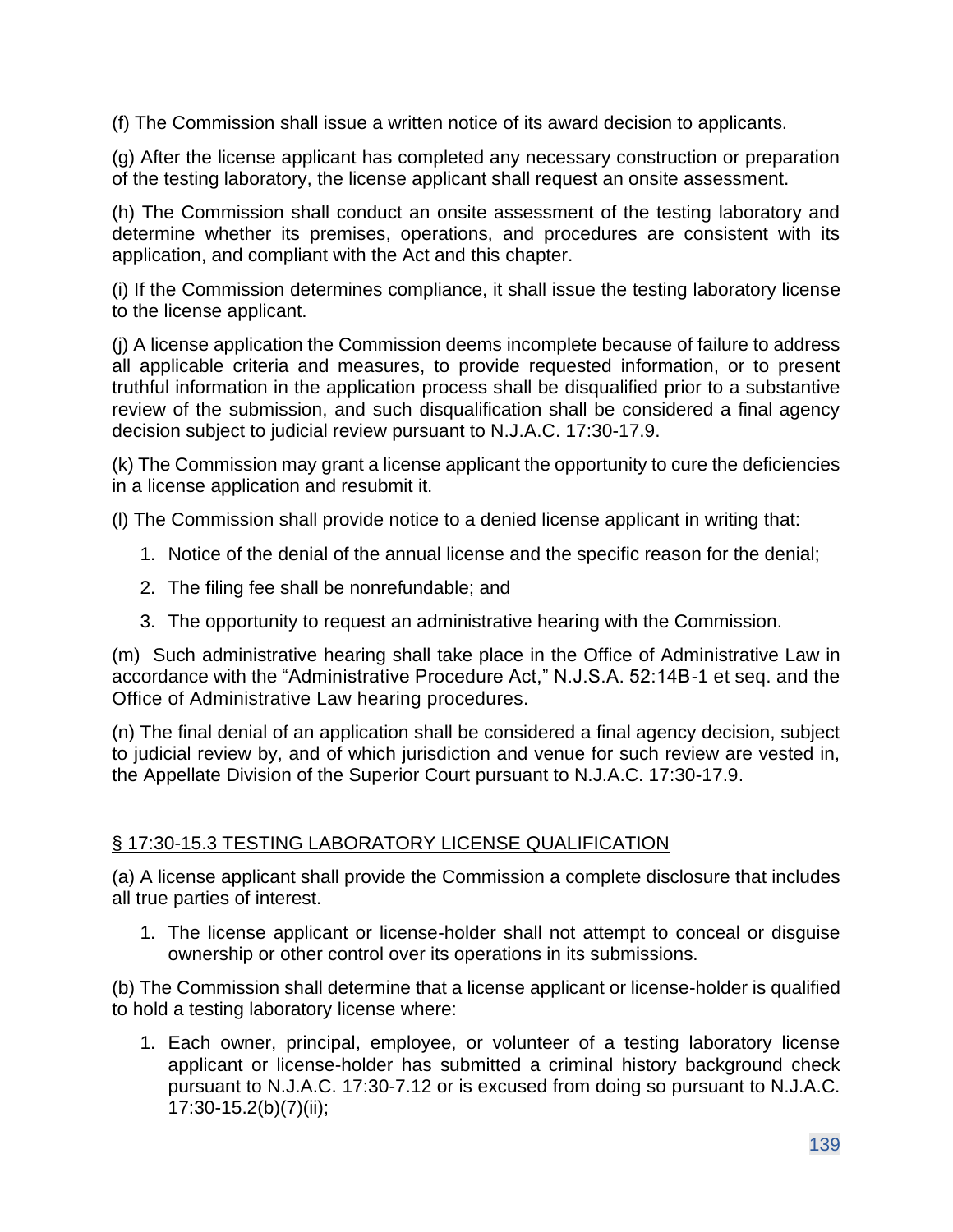- 2. No owner, principal, employee, or volunteer of a testing laboratory license applicant or license-holder has a disqualifying conviction pursuant to N.J.A.C. 17:30-7.12(d) without evidence of rehabilitation pursuant to N.J.A.C. 17:30- 7.12(e);
- 3. Each owner and principal of the testing laboratory license applicant or licenseholder is eligible to be an owner or principal, respectively, of the license applicant or license-holder in accordance with N.J.A.C. 17:30-6.8;
- 4. For each person requesting a determination of qualification as part of a license applicant or license-holder, the license applicant or license-holder has paid a background investigation fee pursuant to N.J.A.C. 17:30-7.17.
- 5. The license applicant and its owners and principals do not:
	- i. Create a danger to the public health, safety, and general welfare of the State;
	- ii. Distribute marijuana to minors;
	- iii. Share revenue with a gang or cartel;
	- iv. Divert marijuana from personal use or cannabis states to other states;
	- v. Engage in trafficking of controlled substances or other illegal activity;
	- vi. Engage in violence or the use of firearms as part of testing laboratory operations;

(c) The Commission shall determine that a license applicant or license-holder is not qualified to hold a license where the license applicant or license-holder:

- 1. Does not meet the requirements of paragraph (b);
- 2. Fails to provide information, documentation, and assurances as required by P.L.2021, c.16 (C.24:6I-31 et al.) or this subchapter or as requested by the Commission, including failure to provide a required criminal history record background check or to cooperate with the Commission in its investigation;
- 3. Fails to reveal any material fact pertaining to qualification; or
- 4. Supplies information that is untrue or misleading as to a material fact pertaining to the qualification criteria for a testing license;

(d) If a person is determined to be disqualified, such disqualification shall be considered a final agency action subject to judicial review pursuant to N.J.A.C. 17:30-17.9, and the Commission shall provide the determination to the person in writing, which shall include:

- 1. Notice of the determination of disqualification, including when disqualification is due to a disqualifying conviction pursuant to N.J.A.C. 17:30-7.12(d) or the determination of the absence of sufficient evidence of rehabilitation pursuant to N.J.A.C. 17:30-7.12(e);
- 2. The specific reason for the disqualification, including any conviction that constitutes the basis for the disqualification pursuant to N.J.A.C. 17:30-7.12(d);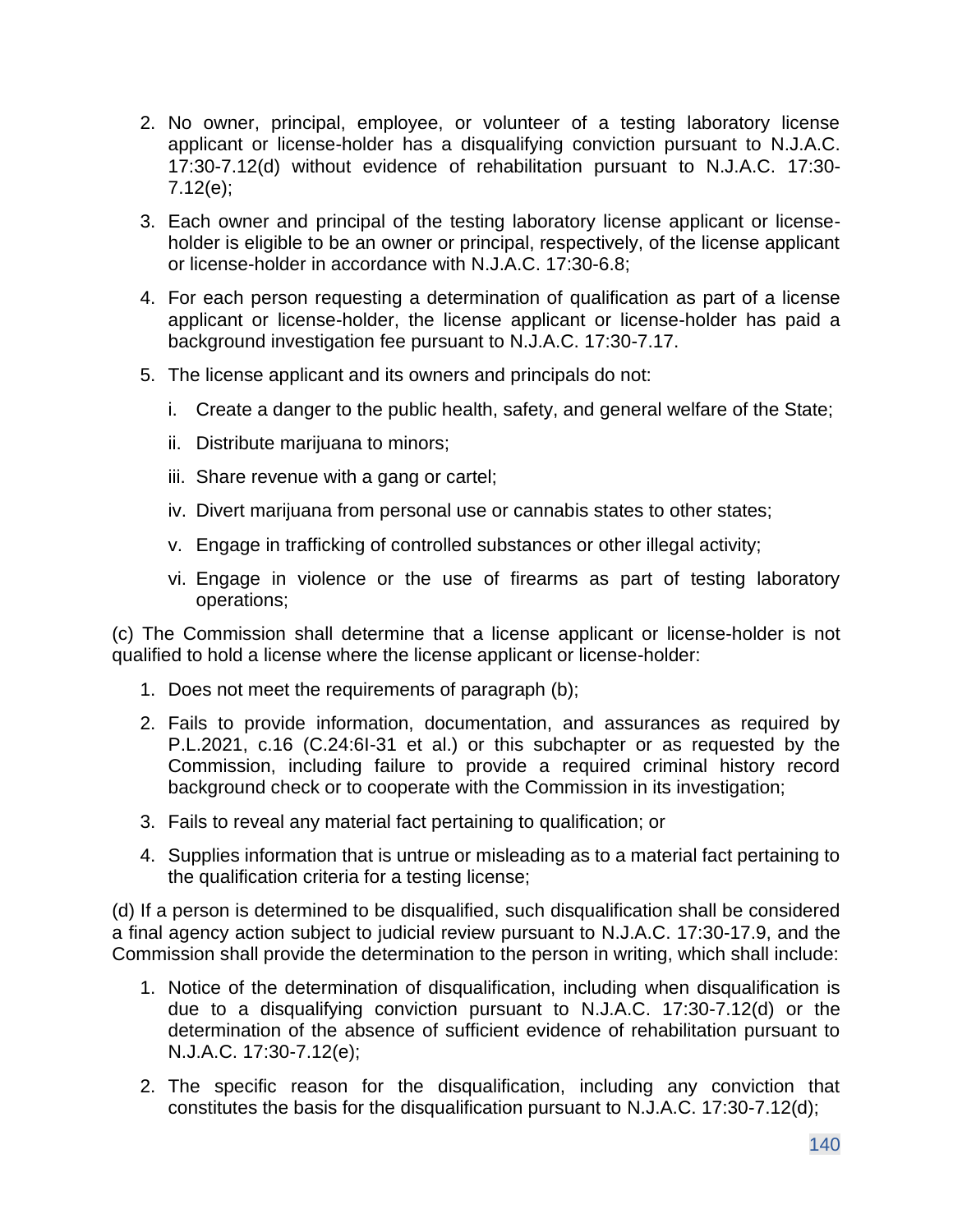3. Information about appeal rights pursuant to N.J.A.C. 17:30-17.9

# § 17:30-15.4 LICENSE TERM; LICENSE RENEWAL

(a) A license shall be in effect for a period of one year and shall be renewable annually thereafter.

(b) 90 days prior to the expiration of a testing laboratory license, a testing laboratory that seeks to renew the license shall submit to the Commission an application for renewal of the license with all required documentation and the required fees pursuant to N.J.A.C. 17:30-15.2.

- 1. A testing laboratory shall update and ensure the correctness of all information submitted in previous applications for a license or otherwise on file with the Commission.
- 2. A testing laboratory shall submit a copy of the most recent assessment from the accreditation body as required at paragraph (e) of N.J.A.C. 17:30-15.5.
- 3. Failure to provide correct and current up-to-date information is grounds for denial of application for renewal of the license.

(c) The license period for a testing laboratory shall be from January 1st (or the date of approval of the application, if later) through December 31st of a given year.

(d) An applicant for renewal of a testing laboratory license shall submit a fee of \$4,000 in a check payable to the "Treasurer, State of New Jersey."

(e) The Commission shall renew the license of a testing laboratory that meets the requirements of this subchapter; the Commission may deny the application for renewal of the license if the Commission determines that the facility is in violation of the Act or this chapter.

### § 17:30-15.5 TESTING LABORATORY INSPECTION; AUTHORIZED CONDUCT; ONGOING MATERIAL CONDITIONS

(a) No person shall operate a testing laboratory pursuant to this subchapter without a Commission-issued license.

(b) A licensed testing laboratory is subject to inspection by the Commission:

- 1. To determine the condition and calibration of any equipment used for testing purposes; and
- 2. To ensure that testing is being performed in accordance with N.J.S.A. 24:6I-19, N.J.S.A. 24:6I-35, and the Commission's accreditation requirements for licensure pursuant to this subchapter.

(c) A testing laboratory license shall permit a testing laboratory to sample and test cannabis items in accordance with the Act and this chapter, as well as sample and test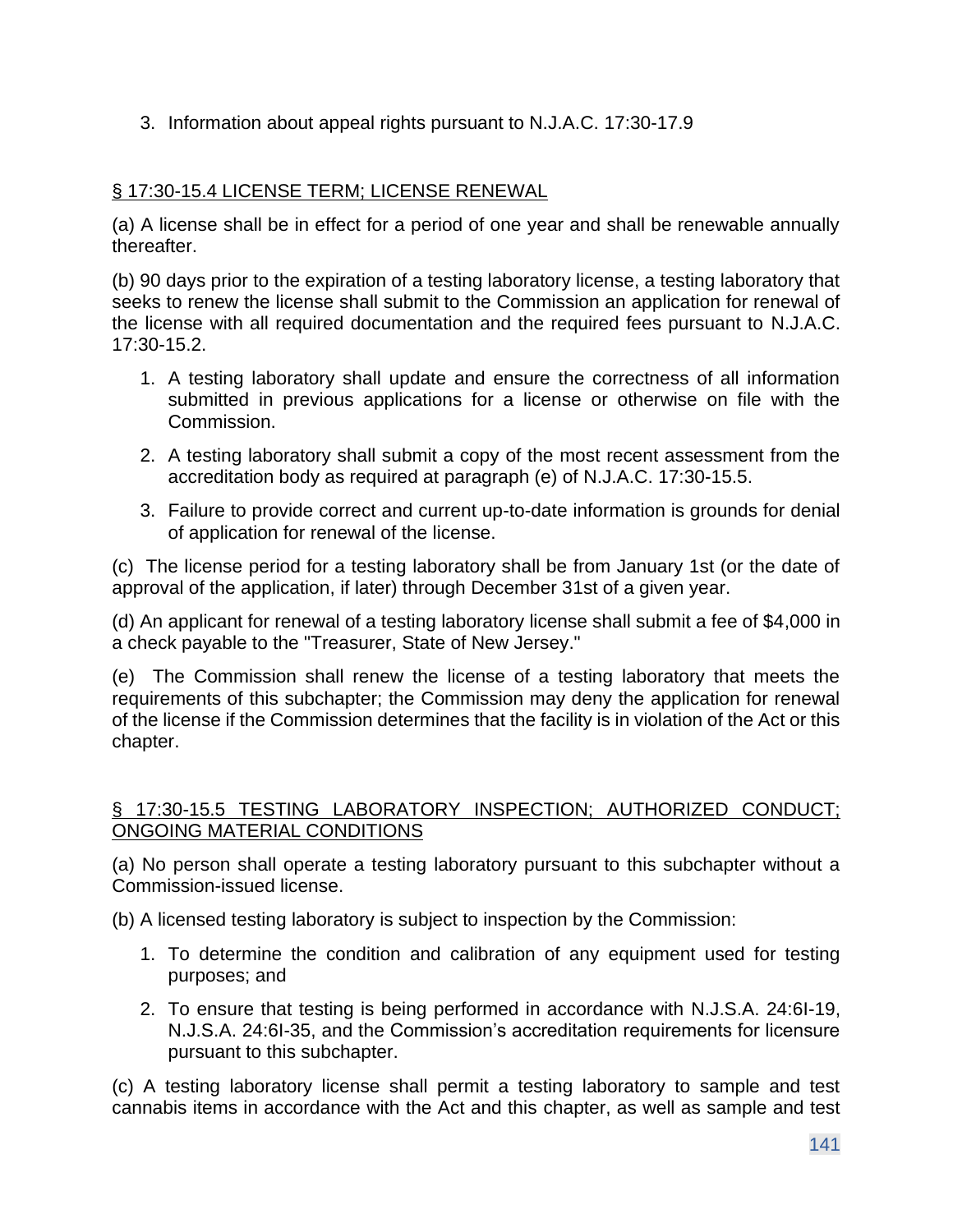medical cannabis and medical cannabis products in accordance with the provisions of the "Jake Honig Compassionate Use Medical Cannabis Act," P.L.2009, c.307 (C.24:6I-1 et al.) upon certification or licensing under N.J.S.A. 24:6I-18.

(d) The testing laboratory shall display the license in a conspicuous location at the front entrance to the premises of the licensed facility at all times when the facility is engaged in conduct authorized pursuant to N.J.S.A. 24:6I-1 et al. involving cannabis.

(e) A licensed testing laboratory shall maintain third party accreditation from an accreditation body that requires conformance to the International Organization for Standardization (ISO) and the International Electrotechnical Commission (IEC) general requirements for the competence of testing and calibration laboratories (ISO/IEC 17025 standards).

- 1. A licensed testing laboratory shall routinely inspect, calibrate and maintain its equipment as required by such accreditation body; and
- 2. A licensed testing laboratory shall adopt a standard operating procedure to test cannabis and cannabis products that is approved by such accreditation body

(f) A licensed testing laboratory must notify the Commission about any change to the list of accreditations and certifications submitted in the testing laboratory application, including but not limited to, those from governing bodies such as the Commission, the New Jersey Department of Health, the New Jersey Department of Environmental Protection, the New Jersey Department of Agriculture, other similar agencies in other states, the U.S. Food and Drug Administration, or the U.S. Department of Agriculture.

(g) A licensed testing laboratory shall adopt a standard operating procedure that provides for adequate chain of custody controls for samples transferred to the testing laboratory during secure transport and testing.

(h) To maintain the security of the cannabis and cannabis product samples, a licensed testing laboratory shall:

- 1. Provide additional security during working hours as needed to protect testing laboratory employees and cannabis and cannabis product samples in a manner appropriate for the community where it operates;
- 2. Provide training to inform all testing laboratory employees about the cannabisrelated security procedures, and each individual employee's security roles and responsibilities;
- 3. Securely store cannabis and cannabis products in a manner that prohibits sample degradation, contamination, and tampering;
- 4. Create controlled access areas for storage of cannabis and cannabis product samples and cannabis waste.
	- i. Access to controlled access areas must be limited to testing laboratory personnel by locks, electronic badge readers, biometric identifiers, or other secure means;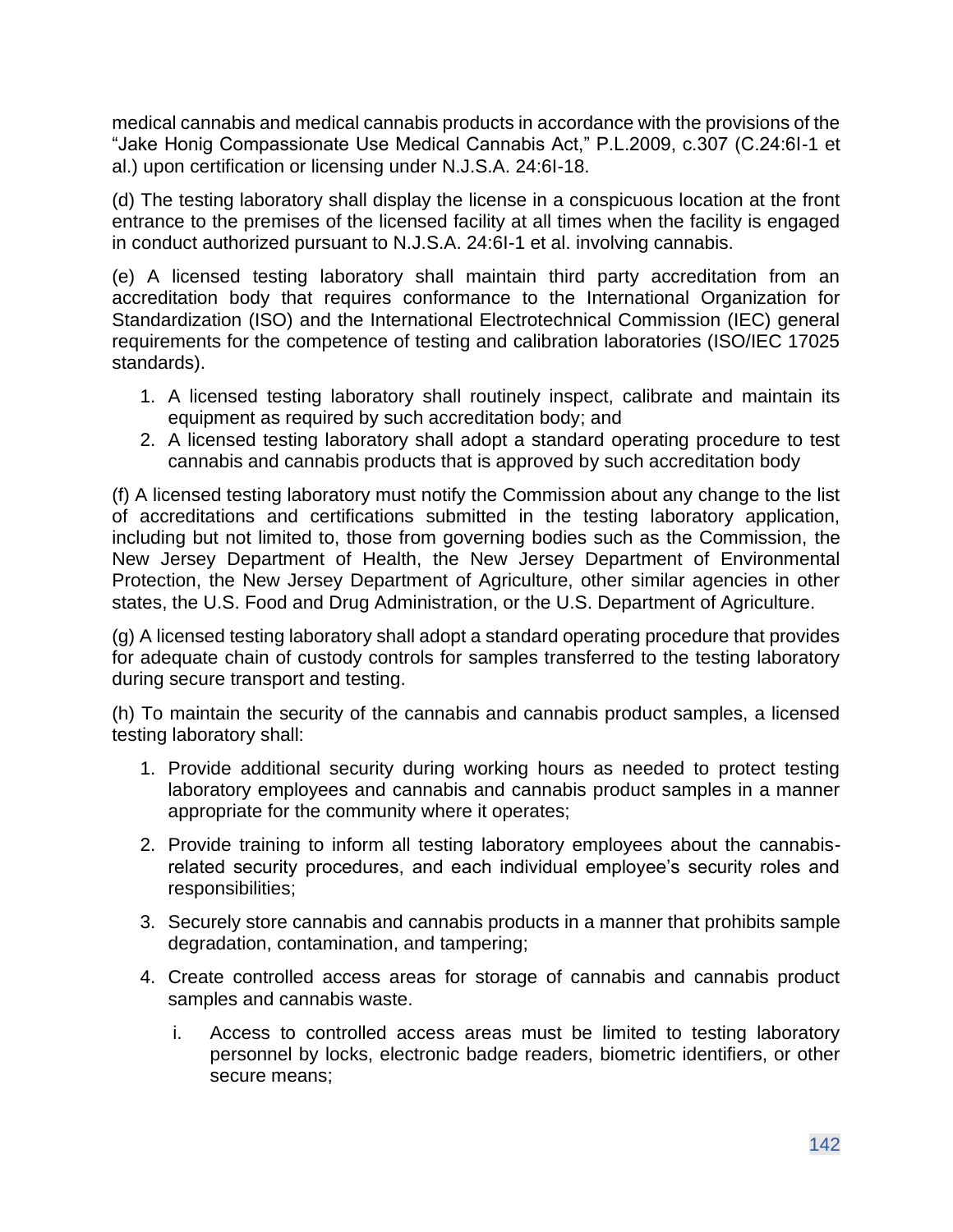ii. A testing laboratory standard operating procedure must revoke access privileges to controlled access areas for personnel whose employment is terminated by the testing laboratory.

(i) As an ongoing material condition of maintaining a testing laboratory license, a testing laboratory must maintain a labor peace agreement with a bona fide labor organization.

(j) A licensed testing laboratory may perform testing on goods unrelated to cannabis, as long as:

- 1. The licensed testing laboratory complies with all testing laboratory requirements in this chapter, including this subchapter, and subchapters 8 and 16.
- 2. The licensed testing laboratory segregates cannabis and cannabis product testing from other non-cannabis-related testing performed at the facility, stores cannabis and cannabis products separately and distinctly from other non-cannabis goods and follows all the security requirements of subsection (h) above in the areas where cannabis or cannabis products are present.

(k) A licensed testing laboratory shall conduct an internal audit at least once per year or in accordance with the accrediting body's requirement, whichever is more frequent.

- 1. The internal audit must include all of the components required by the ISO/IEC 17025 internal audit standards.
- 2. Within 3 business days of completing the internal audit, the testing laboratory shall submit the results of the internal audit to the Commission.

(l) A licensed testing laboratory shall not acquire or receive personal use usable cannabis or cannabis products except from a cannabis business in accordance with this chapter, and shall not distribute, sell, or dispense cannabis or cannabis products.

- 1. Except that a testing laboratory may receive and test samples of usable cannabis or cannabis products from a consumer and provide a written report to the consumer for a reasonable fee;
	- i. A testing laboratory may not certify samples from a consumer for resale or transfer to another person, ATC, or cannabis business.

### SUBCHAPTER 16. PERSONAL USE USABLE CANNABIS AND CANNABIS PRODUCT TESTING PROCEDURES

#### § 17:30-16.1 COMMISSION QUALITY CONTROL TESTING; SAMPLE COLLECTION; CHAIN OF CUSTODY

(a) To ensure the safety of consumers, a cannabis business shall provide upon request of the Commission one or more samples of usable cannabis or cannabis product to the Commission during announced and unannounced inspections for product quality control, including but not limited to: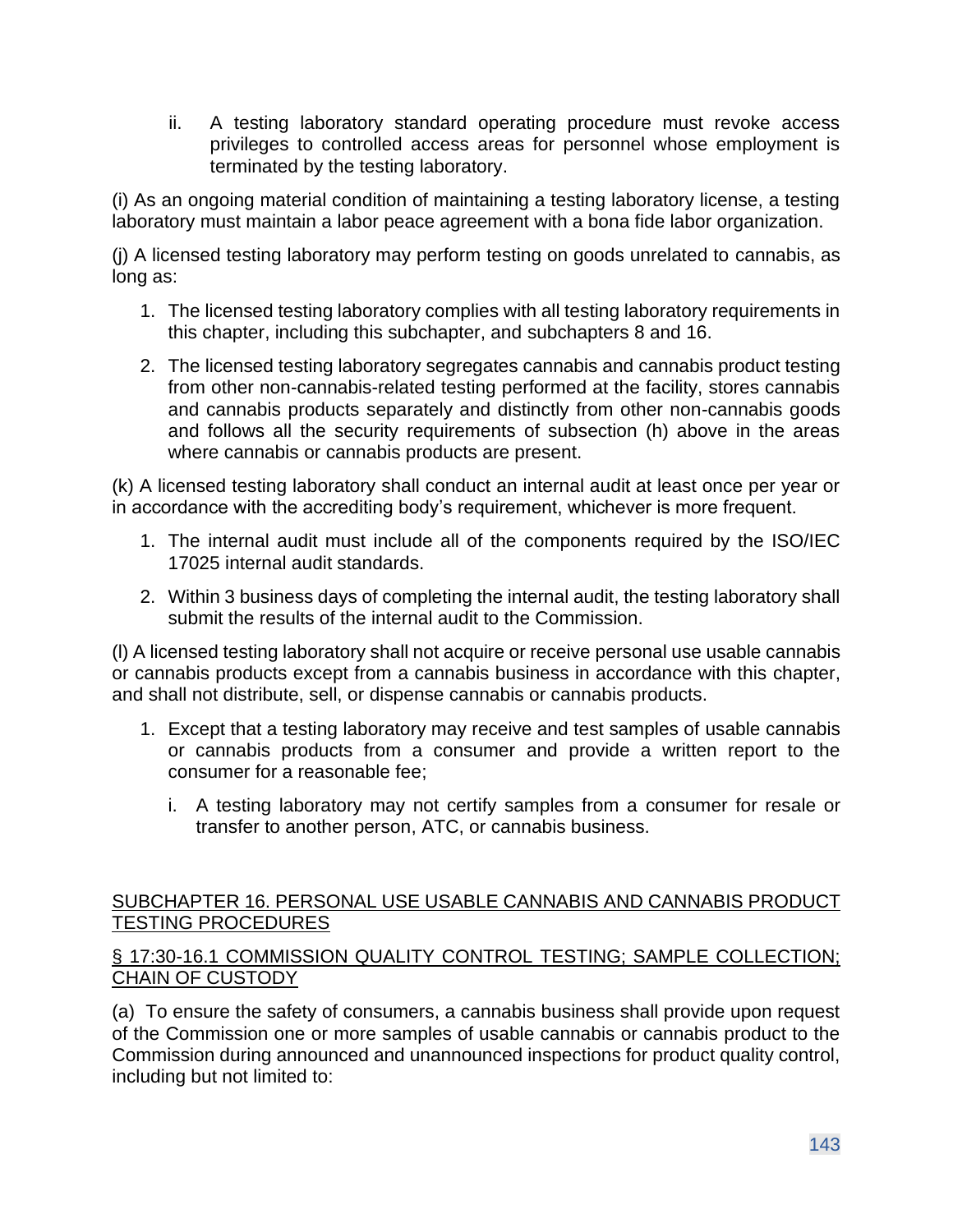- 1. A sample from a batch of usable cannabis from the first harvest of a new cultivar; and
- 2. A unit or units of packaged usable cannabis or cannabis product available for distribution to consumers.
- (b) To implement the requirement in (a) above, the Commission shall:
	- 1. Collect soil and plant samples and samples of usable cannabis or cannabis product from the cannabis business, as applicable;
	- 2. Place the license number of the cannabis business on each sample container;
	- 3. Label the sample containers with the date of the sampling, the name of the cultivar/strain, and the quantity of its contents by weight;
	- 4. Seal the sample containers;
	- 5. Have a member of the cannabis business staff and Commission staff initial each sample container; and
	- 6. Have Commission staff transport all sample containers in a lockable box to the New Jersey Department of Health's Public Health and Environmental Laboratories (PHEL) or a licensed testing laboratory for testing.

(c) The Commission shall maintain documentation of the chain of custody of any sample taken in accordance with this chapter.

- 1. The Commission shall provide a receipt for any collected sample to the licenseholder representative of the cannabis business.
- 2. The Commission shall maintain an accounting of all collected sample containers for control purposes, including the Medicinal Marijuana Testing Laboratories Specimen Submittal form as amended or supplemented and found on its website at [https://www.nj.gov/health/phel/documents/ECLS/CTL-1.pdf.](https://www.nj.gov/health/phel/documents/ECLS/CTL-1.pdf)
- (d) The Commission shall use PHEL or a licensed testing laboratory to test samples.
	- 1. Sample testing may include tests for, among other things, cannabinoid content, the presence of pests, mold and mycotoxins, mildew, heavy metals and pesticides and to ensure the accuracy of labeling.
	- 2. PHEL shall conduct testing according to the following "Laboratory SOPs for Medicinal Marijuana" as amended or supplemented and found on its website at https://www.nj.gov/health/phel/env-testing/chemical-terrorism-lab/:
		- i. Standard Operation Procedure for Qualitative and Quantitative Determination of Major Cannabinoids in Cannabis Plant Material;
		- ii. Standard Operating Procedure for the Screening of Marijuana for Toxic Metals by Inductively Coupled Plasma Mass Spectrometry; and
		- iii. Assessing Presence of Aflatoxins and Ochratoxin A in Medical Marijuana Using HPLC.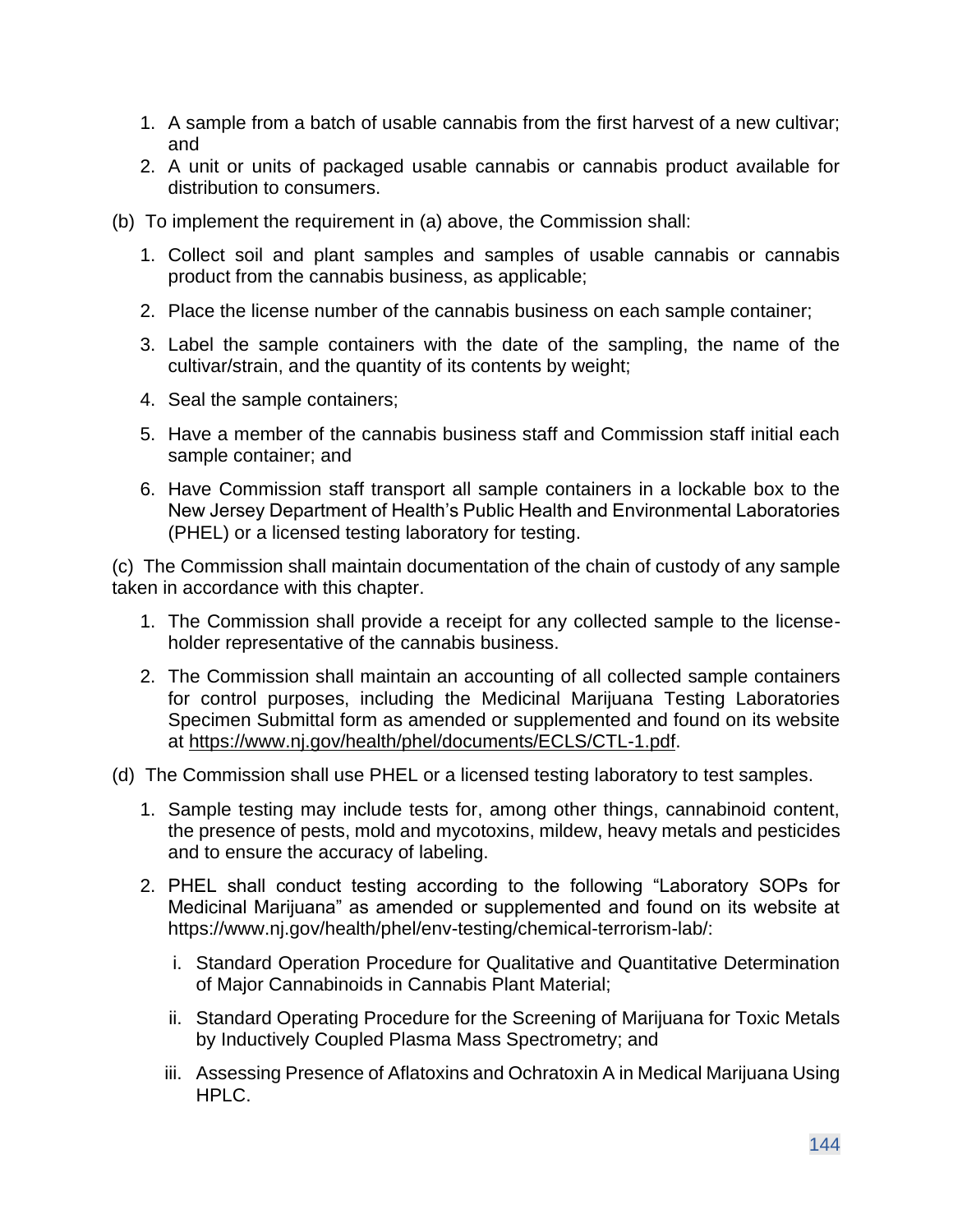- 3. The Department shall issue written reports of the results of its testing to the cannabis business.
- 4. The cannabis business shall pay the expenses for the testing.

(e) The first harvest of a new cultivar shall be segregated until the cannabis business receives the written report that the sample meets specifications, and the batch may be released for distribution.

(f) A written report that the sample does not meet specifications shall yield further testing by PHEL or a testing laboratory of that batch or lot and other batches from the same growth area or lots from the same manufacturing area and may yield a recall and destruction of the usable cannabis or cannabis products, as determined by the Commission.

#### § 17:30-16.2 TESTING OF EVERY BATCH AND LOT

(a) In addition to testing of usable cannabis and cannabis products by the Commission in accordance with N.J.A.C. 17:30-16.1, each batch of usable cannabis and each lot of cannabis products manufactured shall be tested in accordance with the requirements of N.J.S.A. 24:6I-35 and this subchapter by a testing laboratory licensed pursuant to N.J.S.A. 24:6I-18 and subchapter 15 of this chapter.

(b) Before any usable cannabis or cannabis product is packaged and prepared for distribution pursuant to N.J.A.C. 17:30-13.2, they shall be sampled and tested by a licensed testing laboratory and then the cannabis business shall hold them in secure, segregated storage.

1. After the cannabis business receives a written report from a licensed testing laboratory confirming the representative sample meets specifications, the cannabis business may release the usable cannabis or cannabis products for distribution.

(c) The testing laboratory may charge a reasonable fee for any test performed pursuant to this subchapter, which the cannabis business or consumer of cannabis, as applicable, shall pay.

#### § 17:30-16.3 TESTING LABORATORY SAMPLE COLLECTION; CHAIN OF CUSTODY

(a) Upon request of a cannabis business when a batch or lot is ready for testing, a testing laboratory employee shall initiate sample collection for all applicable tests before packaging:

1. After usable cannabis is in its final usable form, ready to be manufactured into a cannabis product or ready to be distributed for personal use; or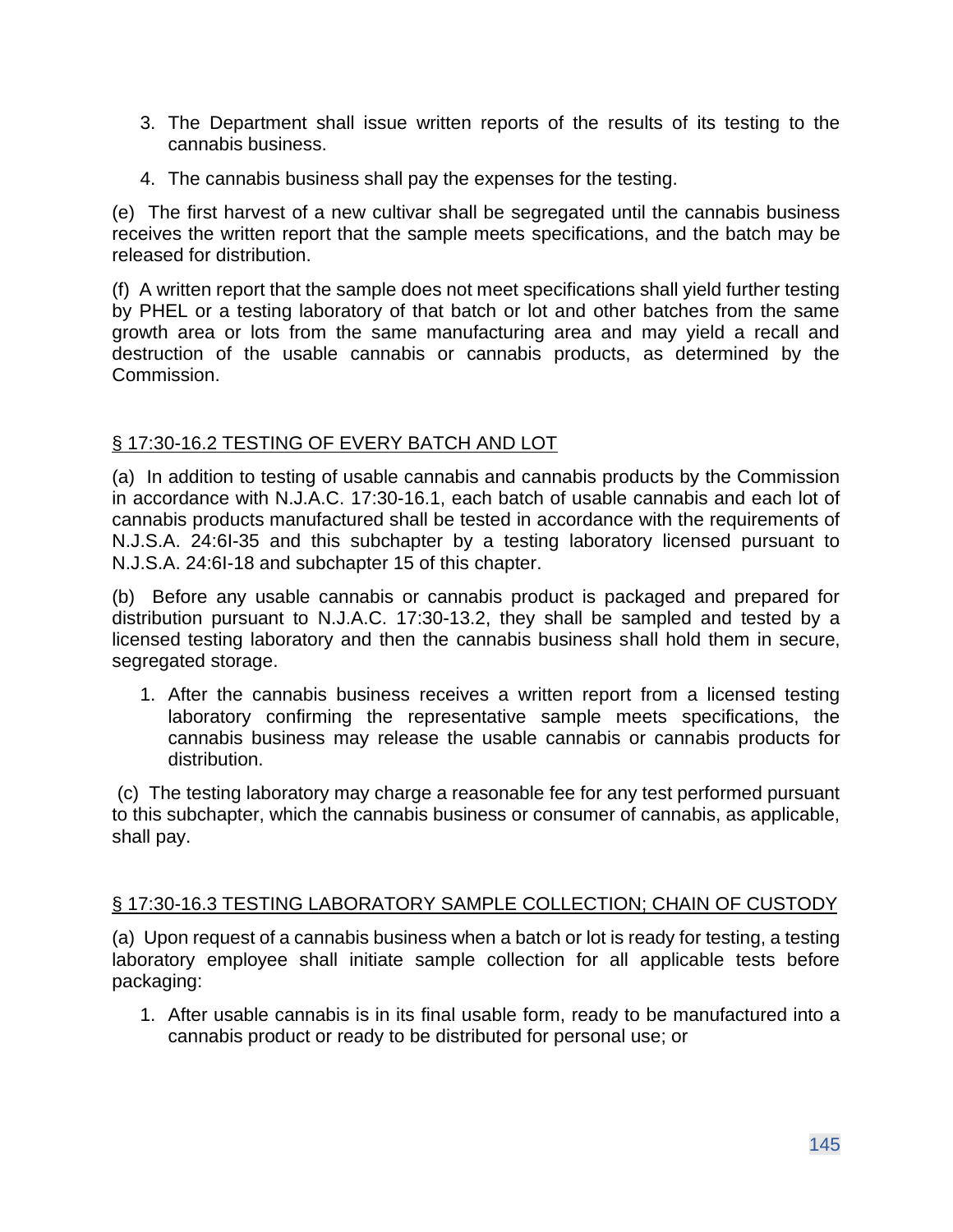2. After a cannabis product is in its final processed form, including placement of vaporized formulation in its electronic smoking device or oil in its pressurized metered dose inhaler, ready to be distributed for personal use.

(b) A testing laboratory employee shall collect a representative initial sample and a representative retention sample from each batch of usable cannabis from a cannabis business that cultivates and from each lot of cannabis products from a cannabis business that manufactures according to a statistically valid sampling method.

- 1. A cannabis business employee shall be physically present to observe the testing laboratory employee collect any sample.
- 2. The cannabis business employee shall not touch the usable cannabis, cannabis product or the sampling equipment while the testing laboratory employee is collecting the samples.
- 3. The testing laboratory employee shall collect a representative initial sample and a representative retention sample of each batch or lot by removing increment samples of material or units from throughout the container(s) in the batch or lot in the manner required at (b)3.i and ii below.
	- i. Where appropriate for the purpose of the sample and the nature of the material being sampled, sample portions are removed from the top, middle, and bottom of containers.
	- ii. Containers from which samples have been taken shall be marked to indicate that samples have been removed from them.
- 4. A representative initial sample of usable cannabis shall be .5% of a batch or lot, with the following increment sample amounts:
	- i. < 10 lbs. of usable cannabis, 5 increment samples;
	- ii. 10.1-20 lbs. of usable cannabis, 10 increment samples;
	- iii. 20.1-30 lbs. of usable cannabis, 15 increment samples;
	- iv. 30.1-40 lbs. of usable cannabis, 20 increment samples;
	- v. 40.1-50 lbs. of usable cannabis, 25 increment samples; and
	- vi. > 50 lbs. of usable cannabis, 30 increment samples.
- 5. A representative initial sample of non-homogenizable cannabis product shall be:
	- i.  $<$  50 total units, 2 increment units;
	- ii. 51-150 total units, 3 increment units;
	- iii. 151-500 total units, 5 increment units;
	- iv. 501-1200 total units, 8 increment units;
	- v. 1201-3200 total units, 16 increment units;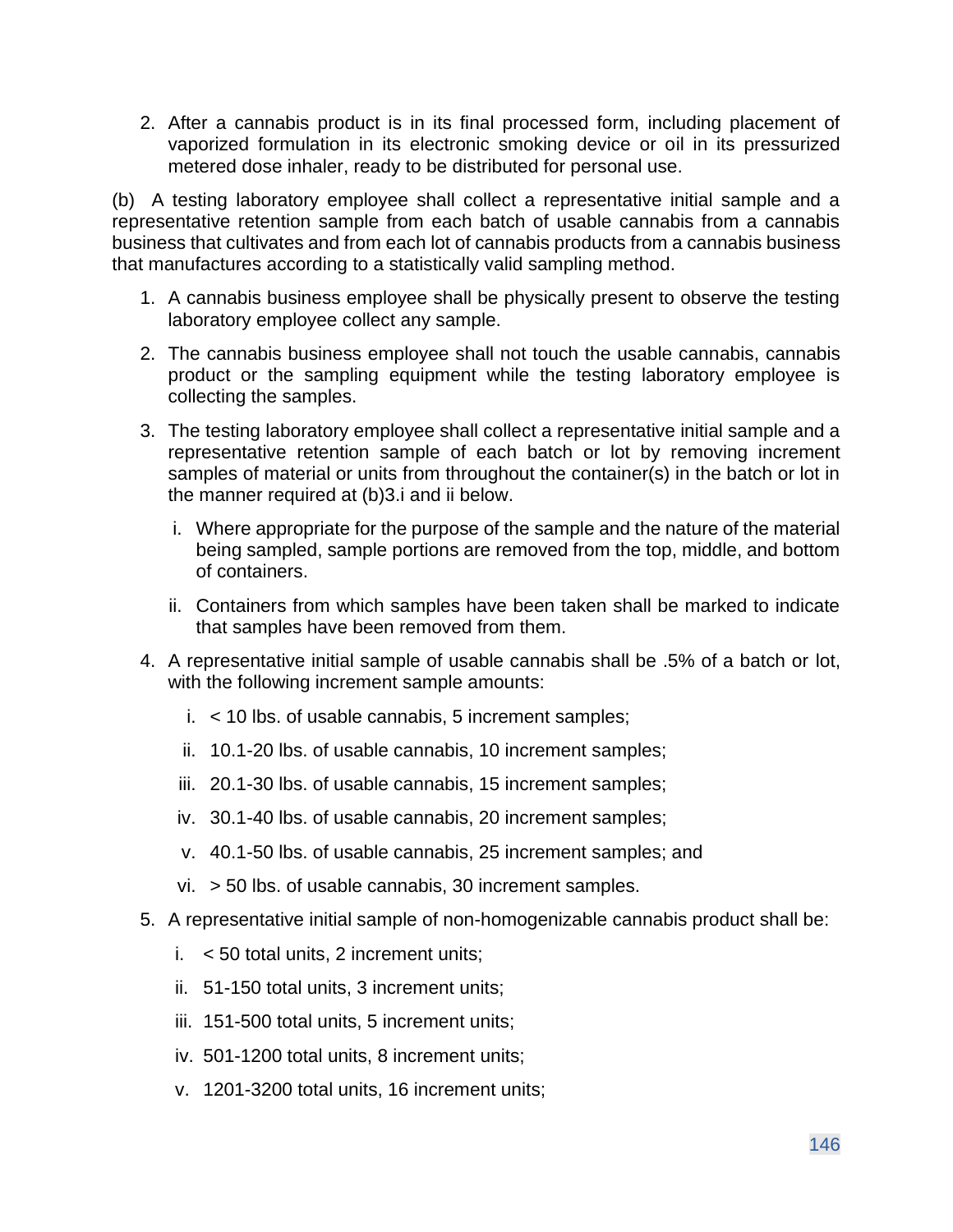- vi. 3201-10,000 total units, 40 increment units; and
- vii. 10,001-35,000 total units, 125 increment units.
- 6. A representative retention sample shall be two times the amounts listed for representative initial samples of a batch or lot in (b)4 and 5 above.
- 7. When collecting representative samples, the testing laboratory employee shall:
	- i. Clean, open, sample, and reseal the containers in a manner designed to prevent introduction of contaminants; and
	- ii. Use sterile equipment and aseptic sampling techniques when necessary.

(c) After completing sample collection, the testing laboratory employee shall place the cannabis business license number and affix a label with a description and the quantity of the content on each sample container.

(d) The testing laboratory employee shall seal each sample container.

(e) The cannabis business employee and the testing laboratory employee shall initial each sample container.

(f) The testing laboratory employee shall provide a receipt for the collected samples to the cannabis business employee.

(g) The cannabis business employee shall record the samples removed from a batch or lot in the inventory record for the batch or lot.

(h) The testing laboratory employee shall transfer the representative retention samples to the cannabis business employee, who shall store them pursuant to N.J.A.C. 17:30- 16.5.

(i) The testing laboratory employee shall securely transport any usable cannabis and cannabis product representative initial samples in a secure lockbox.

- 1. The testing laboratory employee shall not leave cannabis or cannabis products in an unattended transfer vehicle unless the vehicle is locked and equipped with an active vehicle alarm system.
- 2. The testing laboratory employee engaged in a transfer of cannabis or cannabis products shall have access to a secure form of communication with the testing laboratory, such as a cellular telephone, at all times that the testing laboratory employee is in possession of cannabis or cannabis products for transfer.
- 3. The testing laboratory employee shall carry a copy of his or her Cannabis Business Identification Card when performing a transfer and shall produce it upon request of Commission staff or law enforcement officials.
- 4. The transfer vehicle shall be equipped with a secure lockbox in a secured cargo area, which shall be used for the sanitary and secure transport of cannabis or cannabis products.
- 5. The testing laboratory shall maintain current hired and non-owned automobile liability insurance sufficient to insure all transfer vehicles in the amount of not less than one million dollars per occurrence or accident.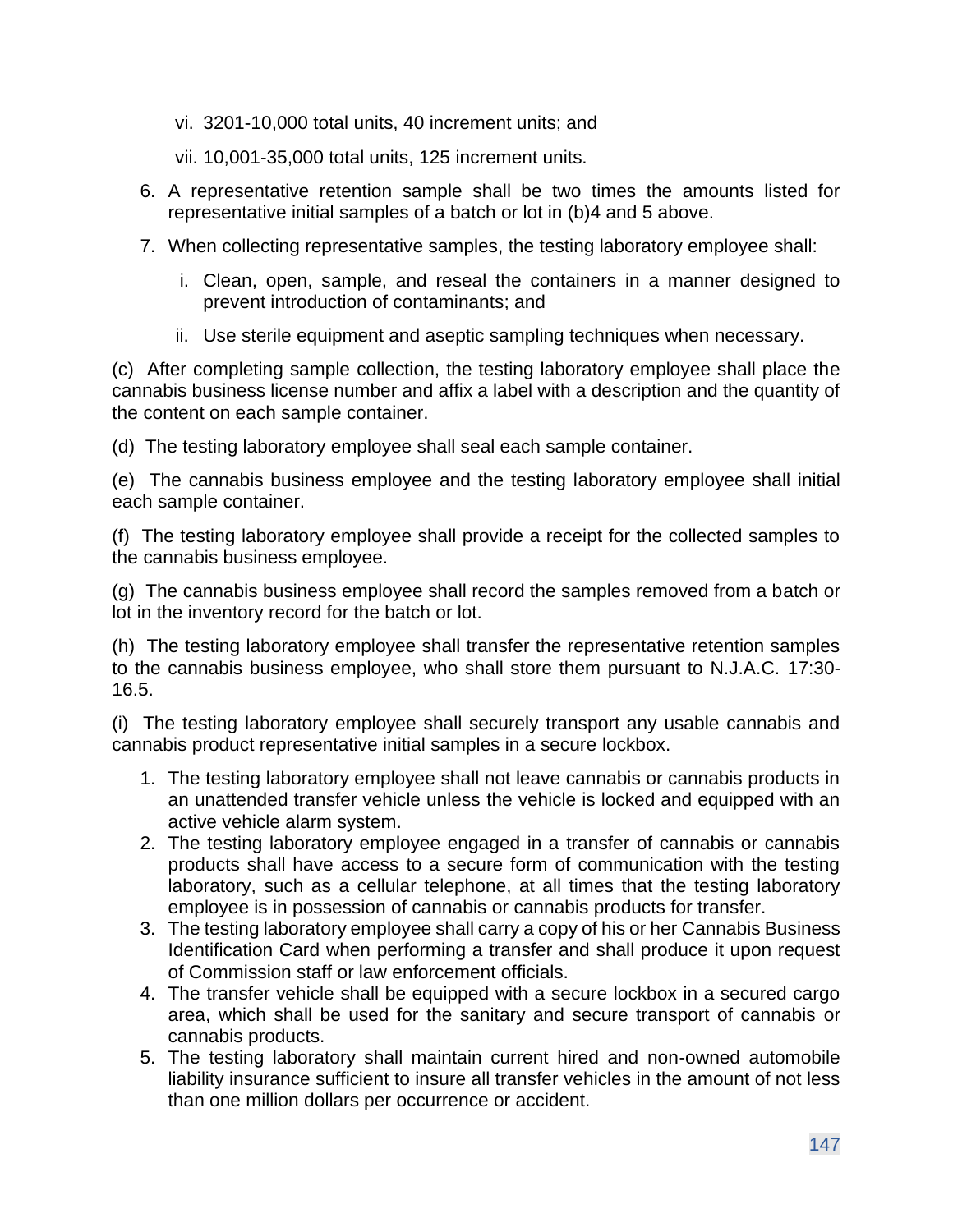- 6. The testing laboratory shall ensure that transfer vehicles used to transport cannabis or cannabis products bear no markings that would either identify or indicate that the vehicle is used to transport cannabis.
- 7. The testing laboratory shall ensure that transfers are completed in a timely and efficient manner. While performing transfers of cannabis or cannabis products, the testing laboratory employee shall travel only from the premises of the cannabis business to the testing laboratory. The testing laboratory employee shall not deviate from the route described in this paragraph, except in the event of emergency or as necessary for rest, fuel, or vehicle repair stops, or because road conditions make continued use of the route or operation of the vehicle unsafe, impossible, or impracticable.
- 8. The testing laboratory shall report any vehicle accidents, diversions, losses, or other reportable events that occur during transfer to the Commission within 7 days.

(j) At the testing laboratory, a testing laboratory employee shall record the receipt of the samples, including the following:

- 1. Name, contact information for the cannabis business or individual who provided the samples;
- 2. Description of cannabis or cannabis product;
- 3. Batch or lot number;
- 4. Unique sample identifier;
- 5. Quantity of sample by net and gross weight or volume during sample collection;
- 6. Date and time of receipt of sample;
- 7. Testing laboratory employee who collected the sample;
- 8. Cannabis business employee who observed sample collection;
- 9. Testing laboratory employee who received sample; and
- 10.Quantity of sample by gross weight during sample receipt.

### § 17:30-16.4 TESTING LABORATORY PROCEDURES AND SPECIFICATIONS FOR TESTING USABLE CANNABIS AND CANNABIS PRODUCTS

(a) The testing laboratory shall test the initial samples of cannabis and cannabis product collected in accordance with N.J.A.C. 17:30-16.3 to confirm whether the samples meet the specifications of this section according to the standard operating procedures of the laboratory that have been approved by the accreditation body pursuant to N.J.A.C. 17:30- 15.5 (e).

1. The testing laboratory shall analyze the samples according to the Cannabis Regulatory Commission's Testing Guidance, available on the Commission website.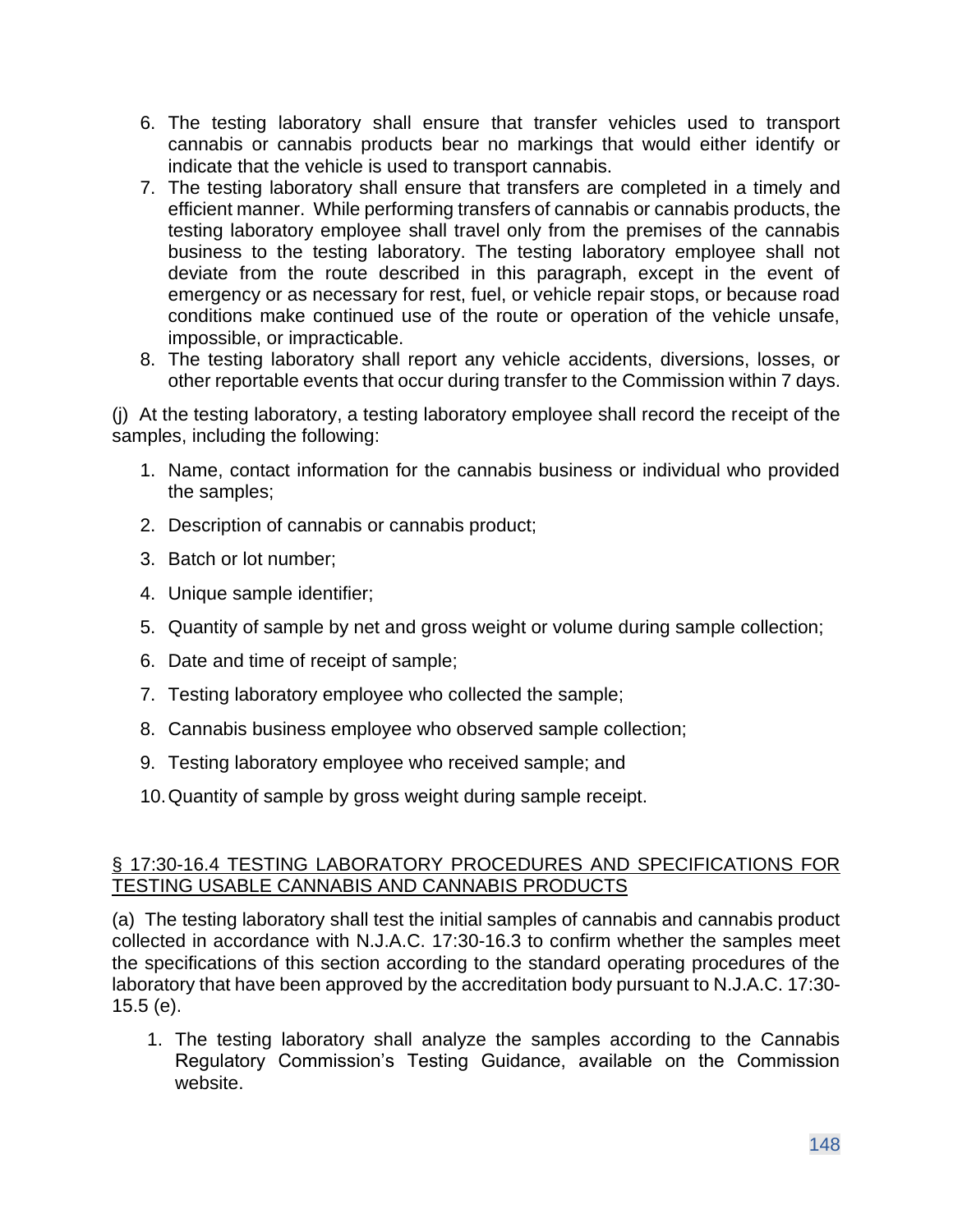- 2. Except when otherwise required by this subchapter and Cannabis Regulatory Commission's Testing Guidance, the testing laboratory shall analyze the samples according to the most current version of the cannabis inflorescence monograph published by the American Herbal Pharmacopeia (AHP).
- (b) If the initial sample does not meet the specifications of this section:
	- 1. The testing laboratory shall follow their standard operating procedure to confirm or refute the original results; and
	- 2. The license-holder may be permitted an opportunity to remediate pursuant to subparagraph (c) of paragraph (13) of subsection (a) of N.J.S.A. 24:6I-35, upon notice to the Commission, the batch or lot from which the failed sample was taken, which batch or lot shall be subject to a subsequent test of a new representative sample.

(c) The testing laboratory shall retain the remains of the initial sample for 45 days after analysis is completed. At such time the testing laboratory shall destroy or render unusable the remains of the initial sample.

# § 17:30-16.5 RETENTION SAMPLES AND STABILITY TESTING

(a) A cannabis business shall properly store the retention sample from each batch or lot released for distribution for personal use:

- 1. Using the same container in which the usable cannabis or cannabis product is distributed;
- 2. Under conditions consistent with the storage conditions recommended on the product label or, if no storage conditions are recommended on the label, under ordinary storage conditions; and
- 3. Undisturbed at the designated storage temperature for the appropriate time interval.

(b) At 6 months and 12 months after the release of the batch or lot, the cannabis business shall provide the testing laboratory with a portion of the retention sample for stability testing.

(c) The testing laboratory shall perform stability testing of the retention sample of usable cannabis and cannabis products for the cannabinoid content pursuant to subsection (c) and (d) of the Cannabis Regulatory Commission's Testing Guidance to:

- 1. Ensure product potency and purity; and
- 2. Support or debunk the listed expiration date of the batch or lot.

(d) If the stability testing debunks the listed expiration date of the batch or lot, the cannabis business shall amend its standard operating procedure on choosing an expiration date for a batch or lot and base its amended standard operating procedure on the results of stability testing.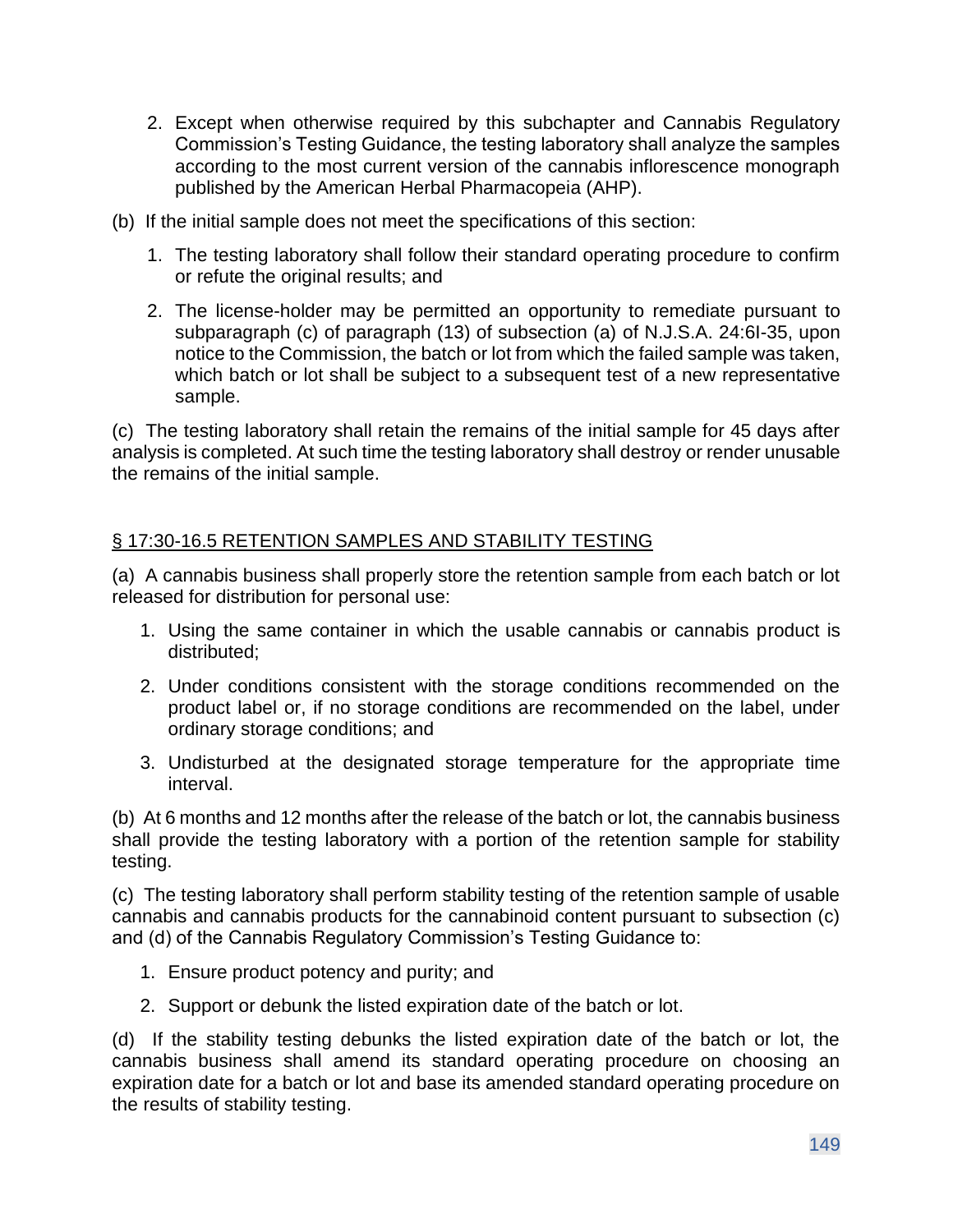(e) The testing laboratory shall perform stability testing of the retention sample of usable cannabis and cannabis products for:

- 1. Microbial contamination, pursuant to subsection (f) of the Cannabis Regulatory Commission's Testing Guidance; and
- 2. Water activity, pursuant to subsection (h) of the Cannabis Regulatory Commission's Testing Guidance.

(f) The testing laboratory shall perform stability testing of the retention sample of vaporized formulation in an electronic smoking device for heavy metals, pursuant to subsection (k) of the Cannabis Regulatory Commission's Testing Guidance.

(g) The cannabis business shall report the findings of the stability testing to the Commission, to ensure that usable cannabis and cannabis product purity and potency are maintained throughout the storage process without the stored products falling out of specification.

(h) If the sample falls out of specification, the cannabis business shall amend its standard operating procedure for packaging and storage and base its amended standard operating procedure on the results of the stability testing.

(i) In the case of an adverse event reported to the cannabis business or the Commission related to cannabis or cannabis products from the batch or lot pursuant to N.J.A.C. 17:30- 9.16, the cannabis business shall provide the testing laboratory with a portion of the retention sample for confirmatory testing by the testing laboratory.

(j) A cannabis business shall destroy the remains of the retention sample, if any, rendering it unusable, six months after the expiration of the batch or lot.

# § 17:30-16.6 WRITTEN REPORTS

(a) The testing laboratory performing any testing under this subchapter shall produce a written report detailing the results of all testing for each representative sample and provide it to the cannabis business, or consumer, as applicable, as well as the Commission.

(b) The written report must include:

- 1. The name, address, license number, and contact information of the testing laboratory;
- 2. The name, address, and license number of the cannabis business;
- 3. The representative sample's batch or lot number;
- 4. The unique sample identifier number;
- 5. The form of the product;
- 6. The history of the representative sample, including the date collected, the date received by the testing laboratory, the analytical methods used for test, and the date(s) of sample analyses and corresponding testing results;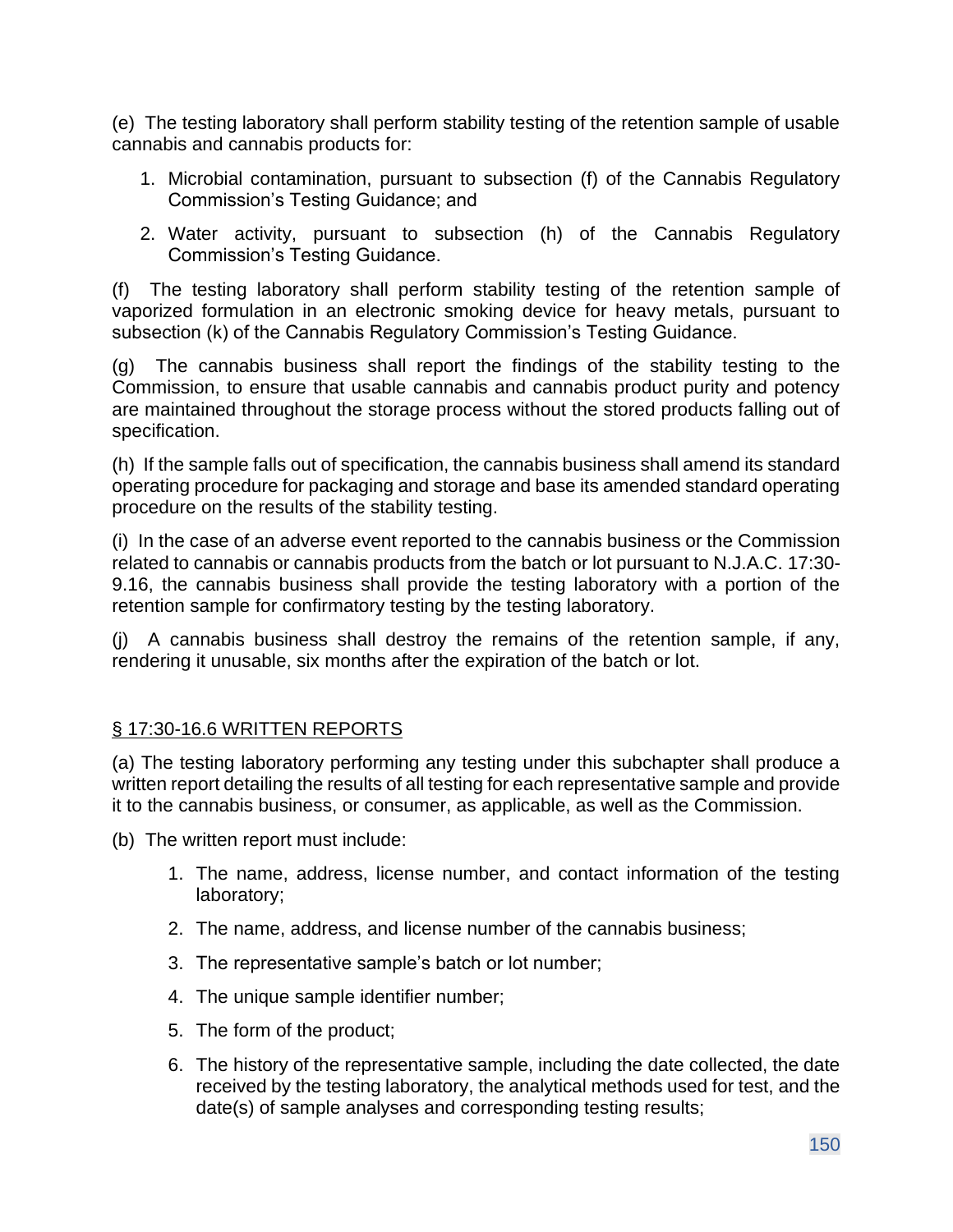- 7. For cannabis, the weight of the representative sample and the total weight of the batch; For cannabis products, the total unit count and weight of the representative sample and the total number of units and weight of the lot;
- 8. The analytical methods and instrumentation used for each test;
- 9. The concentrations of the cannabinoids and terpenes listed in subsections (c) and (d) of the Cannabis Regulatory Commission's Testing Guidance; and
- 10. The level of the contaminants listed in subsections (a), (e),  $(f)$ ,  $(g)$ ,  $(h)$ ,  $(i)$ ,  $(i)$ , (k) of the Cannabis Regulatory Commission's Testing Guidance and whether that level meets specifications and should be marked "pass", or whether that level exceeds the levels provided and should be marked "fail."

(c) A supervisor at the testing laboratory shall validate the accuracy of the information contained in the written report and sign and date the written report.

(d) The cannabis business must provide the written report to any other cannabis business receiving the usable cannabis or cannabis product. The cannabis retailer selling the usable cannabis or cannabis product to a consumer must include a summary of the written report.

### § 17:30-16.7 TESTING LABORATORY RECORDKEEPING

(a) The testing laboratory shall maintain documentation of the chain of custody of samples taken.

(b) The testing laboratory shall maintain a copy of all receipts for the collected samples and written reports provided to cannabis businesses and consumers.

(c) The testing laboratory shall maintain an accounting of all collected samples for control purposes for at least five years. This shall include:

- 1. Name of the cannabis business or individual who requested the testing;
- 2. Date of the order and date of the testing;
- 3. Form of product and strain, if applicable;
- 4. Weight of sample;
- 5. All written reports;
- 6. Further correspondence with the cannabis business, qualifying patient, or primary caregiver regarding the results of the analysis;
- 7. All records of destruction of the sample; and
- 8. The price charged to the cannabis business or individual who requested the testing for the testing services provided.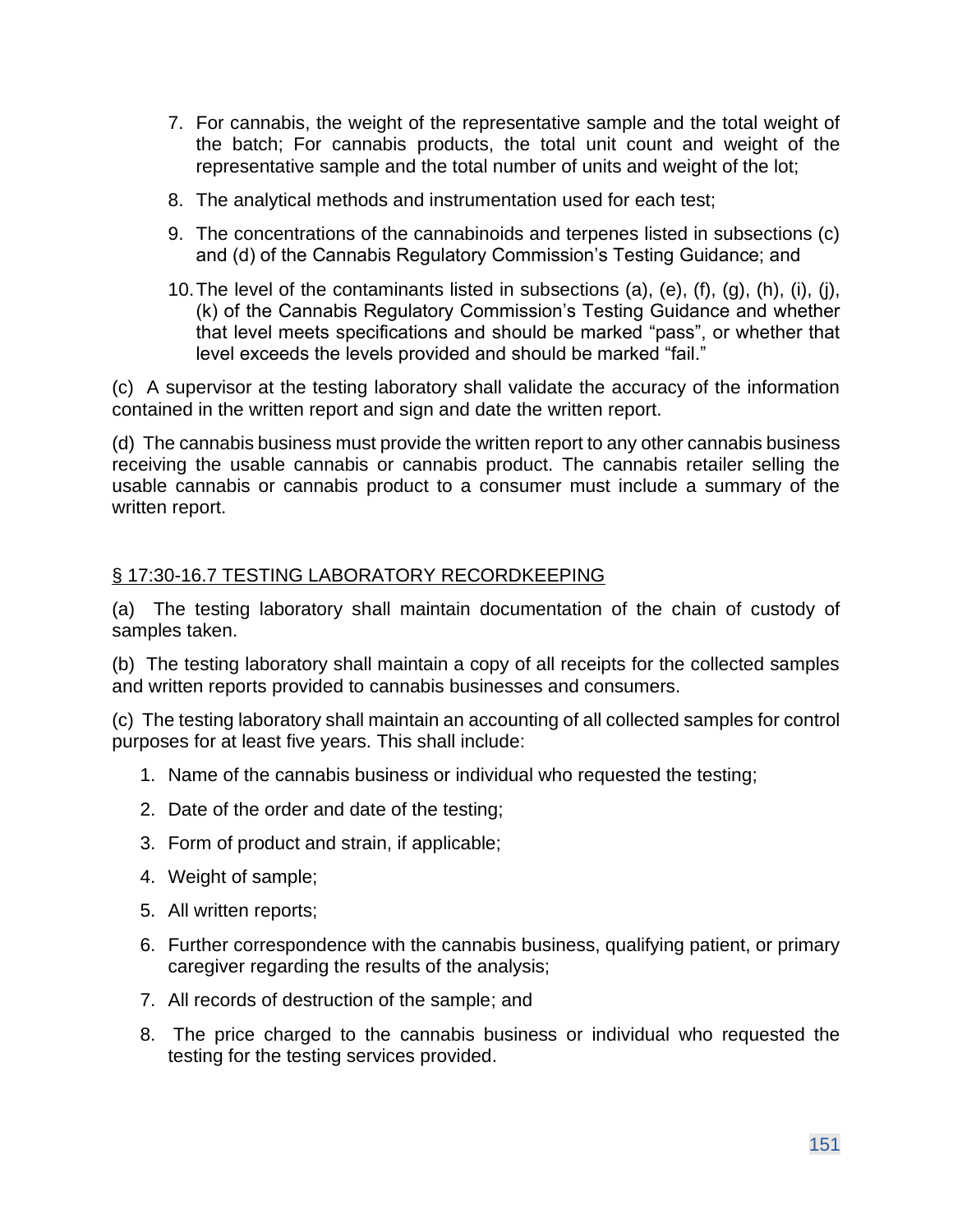(d) The testing laboratory shall maintain records of inspection, calibration, and maintenance of all equipment. These records shall include:

- 1. The date of the inspection, calibration, or maintenance;
- 2. The person who performed the inspection, calibration, or maintenance;
- 3. The standard operating procedure used for the inspection, calibration, or maintenance;
- 4. Any deviations from the standard operating procedure;
- 5. If the inspection, calibration, or maintenance involves a repair:
	- i. How and when the need for the repair was discovered;
	- ii. The nature of the repair;
	- iii. Post-repair certification that the equipment is in proper working order;
	- iv. Any corrective action made to standard operation procedures in response to the repair; and
- 6. The result of the inspection, calibration, or maintenance.

### § 17:30-16.8 TESTING LABORATORY TESTING REQUIREMENTS TRANSITION PERIOD

(a) The requirements of N.J.A.C. 17:30-16.2 to 16.7 shall take effect at such time as the Commission certifies that a sufficient number of testing laboratories have been licensed pursuant to N.J.S.A. 24:6I-18 or N.J.S.A. 24:6I-35 and subchapter 15 of this chapter to ensure that all personal use usable cannabis and cannabis products can be promptly tested consistent with the requirements of this subchapter without disrupting patient access to medical cannabis.

- 1. The Commission shall publish in the New Jersey Register a notice of certification that a sufficient number of testing laboratories have been licensed.
- 2. Once the requirements of N.J.A.C. 17:30-16.2 to 16.7 have taken effect, a licensed testing laboratory shall not make operational changes that reduce the prompt testing of medical cannabis and medical cannabis products, thereby disrupting patient access to medical cannabis, in order to test samples of personal use usable cannabis and cannabis products.

# SUBCHAPTER 17. MONITORING, ENFORCEMENT ACTIONS, AND APPEAL RIGHTS

### § 17:30-17.1. PURPOSE

(a) This subchapter establishes the procedures for monitoring, inspecting, and assessing premises and records of license-holders under this chapter, and the procedures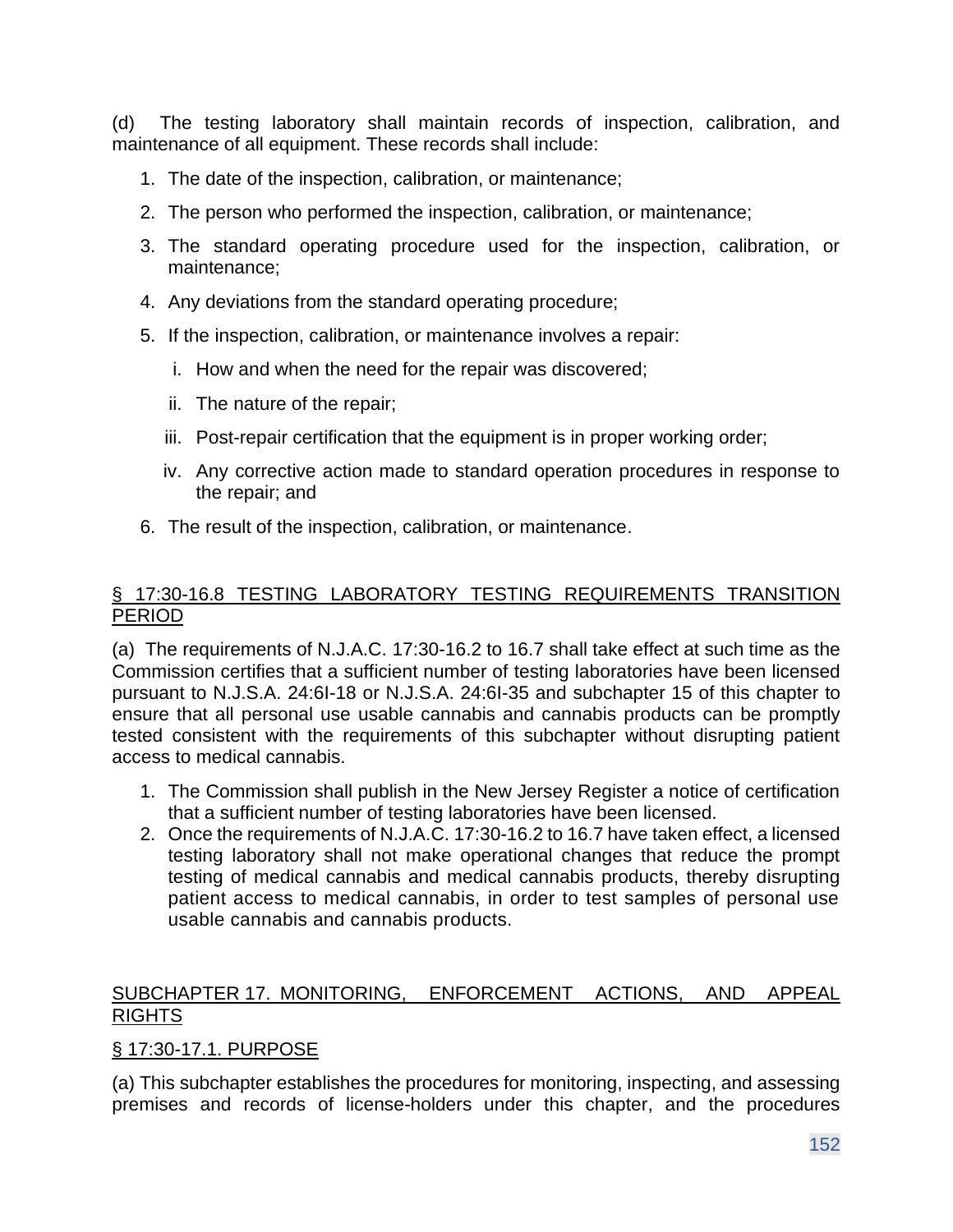governing the issuance of notices of violation, the assessment of sanctions or penalties, including civil monetary penalties and the denial, suspension, or revocation of any license issued pursuant to the Act. This subchapter also governs the procedures for the submission and review and grant or denial of any requests for adjudicatory hearings.

(b) The Commission may require license-holder compliance with the Act and may make such investigations as it shall deem proper in the administration of the Act, and any other laws which may hereafter be enacted concerning cannabis.

1. The Commission may appoint auditors, investigators, and other employees that the Commission considers necessary to enforce its powers and perform such duties.

### § 17:30-17.2. DEFINITIONS

The following words and terms, when used in this subchapter, shall have the following meanings unless the context clearly indicates otherwise:

"Concurrent violations" means violations that occur within the same 24-hour period. The penalties for concurrent violations shall generally be calculated based on the same level of violation.

"Major license violations" mean violations that affect public health or safety or betray the public trust that include, but are not limited to:

- 1. Selling usable cannabis or cannabis products containing any other federally controlled substance, including but not limited to opioids, stimulants, or hallucinogens;
- 2. Using prohibited agricultural chemicals that pose a threat to the health of consumers, or the health of individuals employed by a cannabis business if not handled in accordance with the chemical manufacturer's instructions;
- 3. Marketing, selling, distributing, selling, or transferring usable cannabis or cannabis products to a person under the legal age or not approved by the Commission pursuant to the Act and this chapter;
- 4. Selling or transporting cannabis items outside New Jersey in violation of Federal law;
- 5. Destroying, damaging, altering, tampering with, removing or concealing potential evidence of a violation under this subsection, attempting to do so, or asking or encouraging another person to do so;
- 6. Submission of fraudulent, false, or misleading information as to a material fact to the Commission, or falsifying any record required to be maintained by the cannabis business;
- 7. Involving a person in the operation of a cannabis business or testing laboratory who has not been authorized by the Commission to be involved in such operations;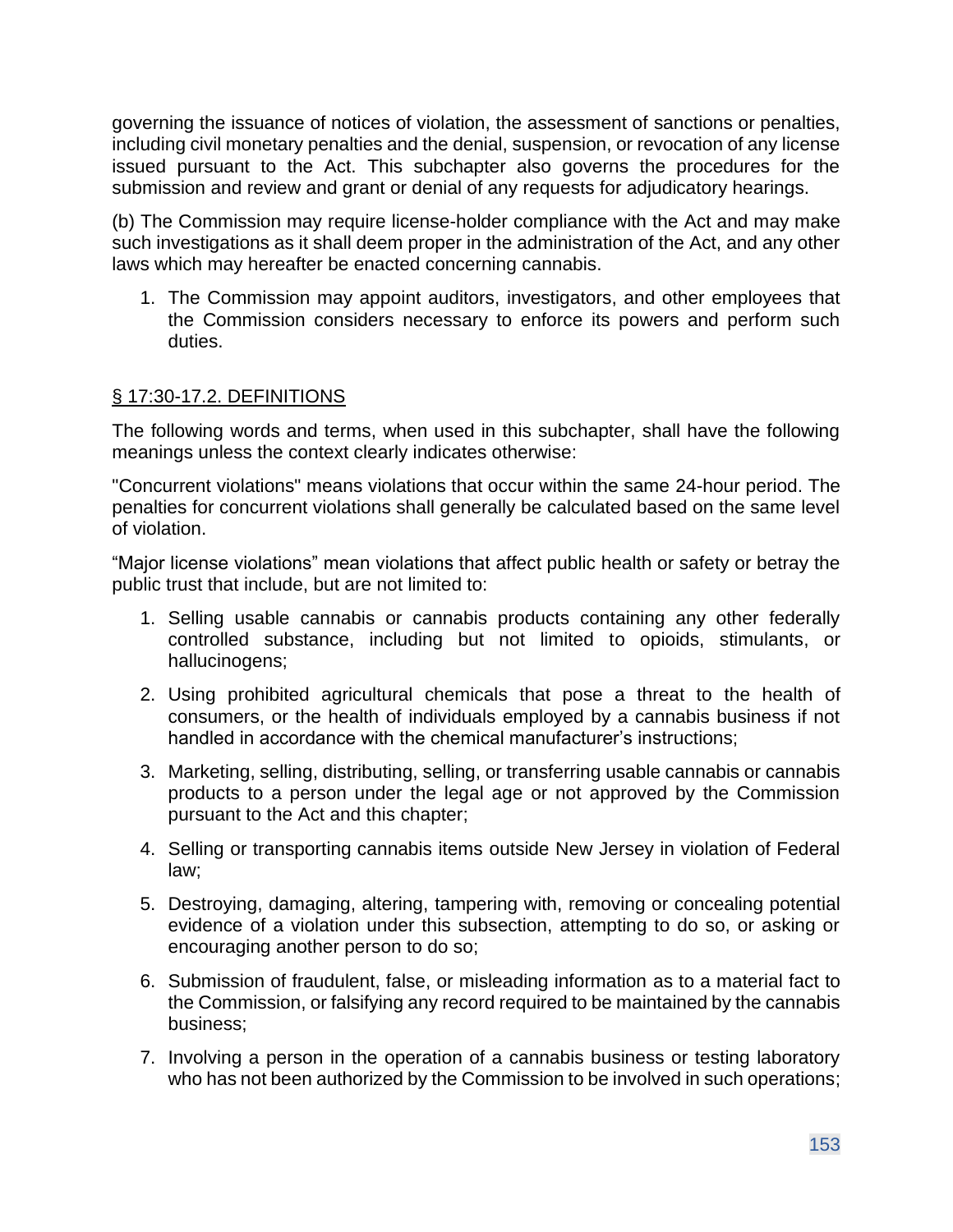- 8. Diverting any usable cannabis, cannabis product, or other item subject to regulation by the Commission to the illicit market;
- 9. Operating a cannabis business or testing laboratory in a manner that adversely affects the public health, safety, or general welfare of the individuals working in the cannabis business or testing laboratory, or the neighborhood surrounding its premises;
- 10.Having had three or more instances of failing to have on the premises, at all times during the hours of operation and periods of apparent activity, a Cannabis Business Identification Cardholder who is authorized to allow and cooperate with Commission requests to inspect the premises;
- 11.Having had two or more instances of a license-holder refusing to permit the Commission to inspect the premises during hours of operation or periods of apparent activity; or
- 12.Other conduct that shows willful or reckless disregard for the health or personal safety of any person.

"Successive violations" means two or more violations of the same duty or responsibility that occur outside of the same 24-hour period. The penalties for successive violations shall generally be calculated based upon the number of violations occurring within a twoyear period from the date of disposition of any prior violation(s).

"Violation" means each breach of duty or responsibility imposed by the Act or this chapter.

### § 17:30-17.3. ONSITE ASSESSMENT

(a) A cannabis business or testing laboratory shall permit and facilitate scheduled and unscheduled onsite assessments, at any time without notice, by the Commission or its designee as a condition of obtaining and maintaining licensure.

- 1. The cannabis business or testing laboratory shall allow the Commission or its designee access to its premises to conduct the onsite assessment.
- 2. A refusal to allow entry by the Commission or its designee or to cooperate with an onsite assessment is grounds for penalty, including revocation or denial of a license and for a referral of the matter to State law enforcement agencies.
- 3. The Commission shall not be required to obtain a search warrant to conduct an investigation or search of the cannabis business premises.
- (b) During an onsite assessment, a cannabis business or testing laboratory shall:
	- 1. Demonstrate compliance with the Commission's standards as set forth in this chapter for the conduct of business or the methods for which licensure is sought or granted; and
	- 2. Provide the Commission or the Commission's designee immediate and complete access to any material and information, including sales and other financial records.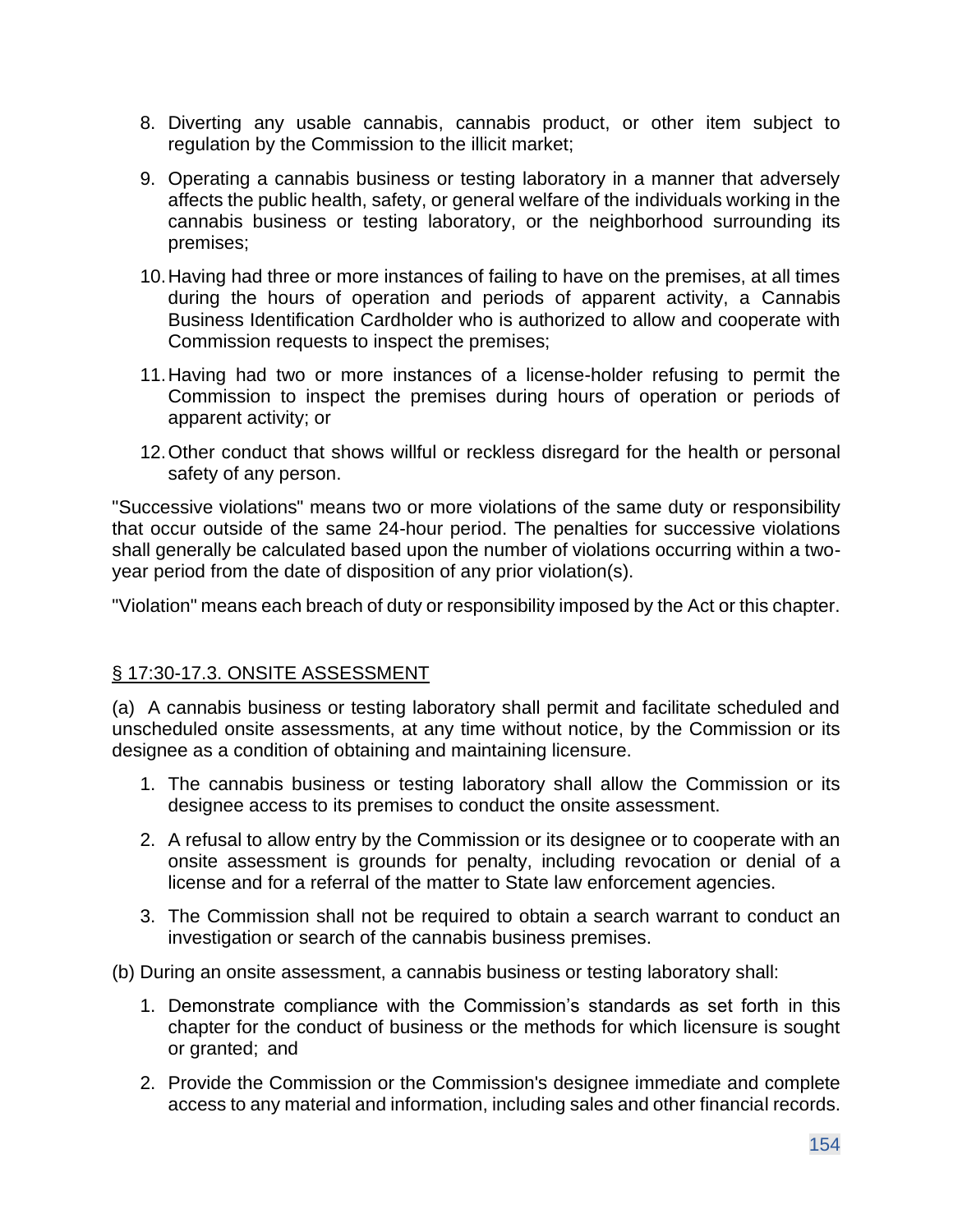(c) During any inspection, the Commission may require proof that a person performing work at the cannabis business or testing laboratory premises is at least 21 years of age.

- 1. If the person does not provide the Commission with acceptable proof of age upon request, the Commission may require the person to immediately cease any activity and leave the premises until the Commission receives acceptable proof of age.
- (d) An onsite assessment may include, but not be limited to:
	- 1. The inspection and examination of the premises, including any buildings, for the purpose of determining compliance with the Act and this chapter;
	- 2. The review or audit of all documents, records, books, accounts, and papers of the license-holder or on the cannabis business premises, and the making and retaining of copies and/or extracts from such documents, records, books, account, and papers;
	- 3. The use of any computer system at the cannabis business or testing laboratory to examine electronic data;
	- 4. The reproduction and retention of any document or electronic data in the form of a printout or other output;
	- 5. The examination and collection of samples of any cannabis item found at the cannabis business or testing laboratory;
	- 6. The seizure and detention of any cannabis item or thing believed to contain cannabis found at the cannabis business or testing laboratory, provided that:
		- i. If the Commission makes a seizure, it shall take such measures as are reasonable in the circumstances to give to the owner or other person in charge of the place where the seizure occurs notice of the seizure;
		- ii. If the Commission determines that the detention of the substance or thing seized is no longer necessary to ensure compliance with applicable law and the cannabis business or testing laboratory license, the Commission shall notify in writing the license-holder of that determination and shall return the substance or thing to the license-holder, upon the license-holder issuing a receipt to the Commission for the return of the substance or thing; and
		- iii. The Commission shall maintain documentation of the chain of custody of seized substances or things, in accordance with N.J.A.C. 17:30-16.1; and
	- 7. The inspection of a testing laboratory to determine the condition and calibration of any equipment used for testing purposes and to ensure that testing is being performed in accordance with the requirements of N.J.S.A. 24:6I-19 and Subchapter 16 of this chapter.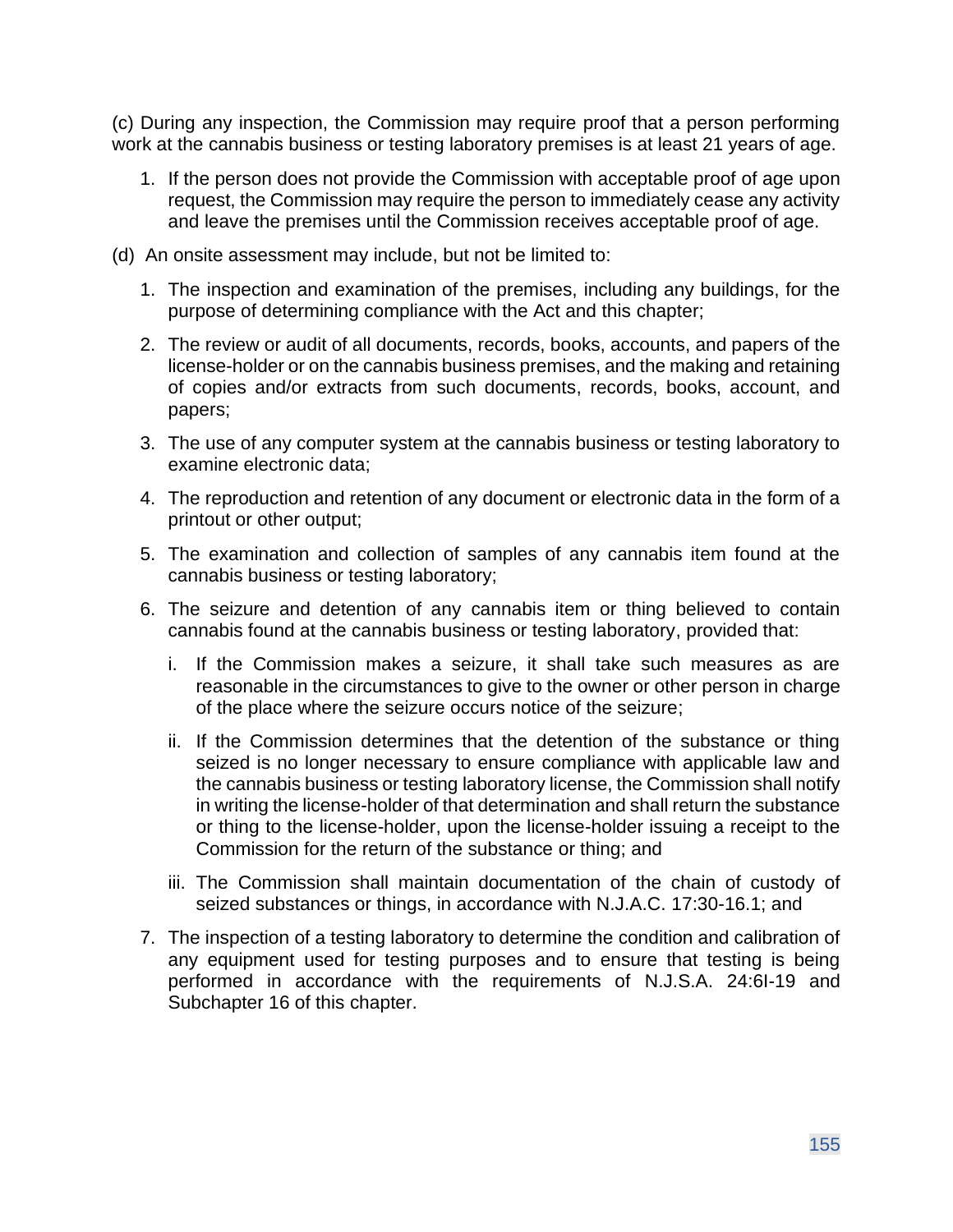#### § 17:30-17.4. NOTICE OF VIOLATION; CORRECTIVE ACTION

(a) During an onsite assessment, a review of financial records, or other Commission review of the license-holder and its operations, if the Commission identifies a violation of the Act or this chapter, the Commission shall provide notice of the violation, including an official written report of the findings and the nature of the violation, to the cannabis business or testing laboratory within seven business days following the onsite assessment or other identification of the violation.

1. Such notice may be provided by service of written notice or the receipt of a written notice from an investigating officer that a violation has occurred, which may be presented to the license-holder's owner, principal, or manager at the licensed premises, or through other reasonable form of notice, such as certified mail or personal service pursuant to N.J. Ct. R. 4:4-4.

(b) Unless otherwise specified by the Commission, within 20 business days of receipt of the notice of violation pursuant to paragraph (a), the cannabis business or testing laboratory shall:

- 1. Correct the violation(s);
- 2. Notify the Commission in writing, with a postmark date that is within 20 business days of the date of receipt of the notice of violation, of any corrective actions taken to correct the violations and the date of implementation of such corrective actions.

(c) The violation identified pursuant to paragraph (a) shall not be deemed corrected until the Commission verifies in writing within seven calendar days of receiving notice of corrective action pursuant to paragraph (b) that the corrective action is satisfactory.

(d) If the violation identified pursuant to paragraph (a) has not been corrected in accordance with paragraph (b), the Commission may, in its discretion, issue a notice of proposed revocation to the license-holder and seek to revoke the cannabis business license in accordance with N.J.A.C. 17:30-17.8.

### § 17:30-17.5. ENFORCEMENT ACTION AND SANCTIONS FOR NONCOMPLIANCE

(a) In response to a violation of any provision of the Act or this chapter, the Commission is authorized to take enforcement action or impose sanctions upon a license-holder. Sanctions may include, but are not limited to, civil monetary penalties; suspension, revocation, non-renewal, or denial of a license; referral to State or local law enforcement, pursuant to N.J.A.C. 17:30-17.6, through 17.8; or any combination thereof.

1. The Commission shall refer complaints involving alleged criminal activity made against a cannabis business, testing laboratory, or any personnel thereof to the appropriate State or local law enforcement agency.

(b) The Commission may, in its discretion, impose multiple enforcement actions or sanctions pursuant to the Act and this chapter to be applied concurrently or consecutively.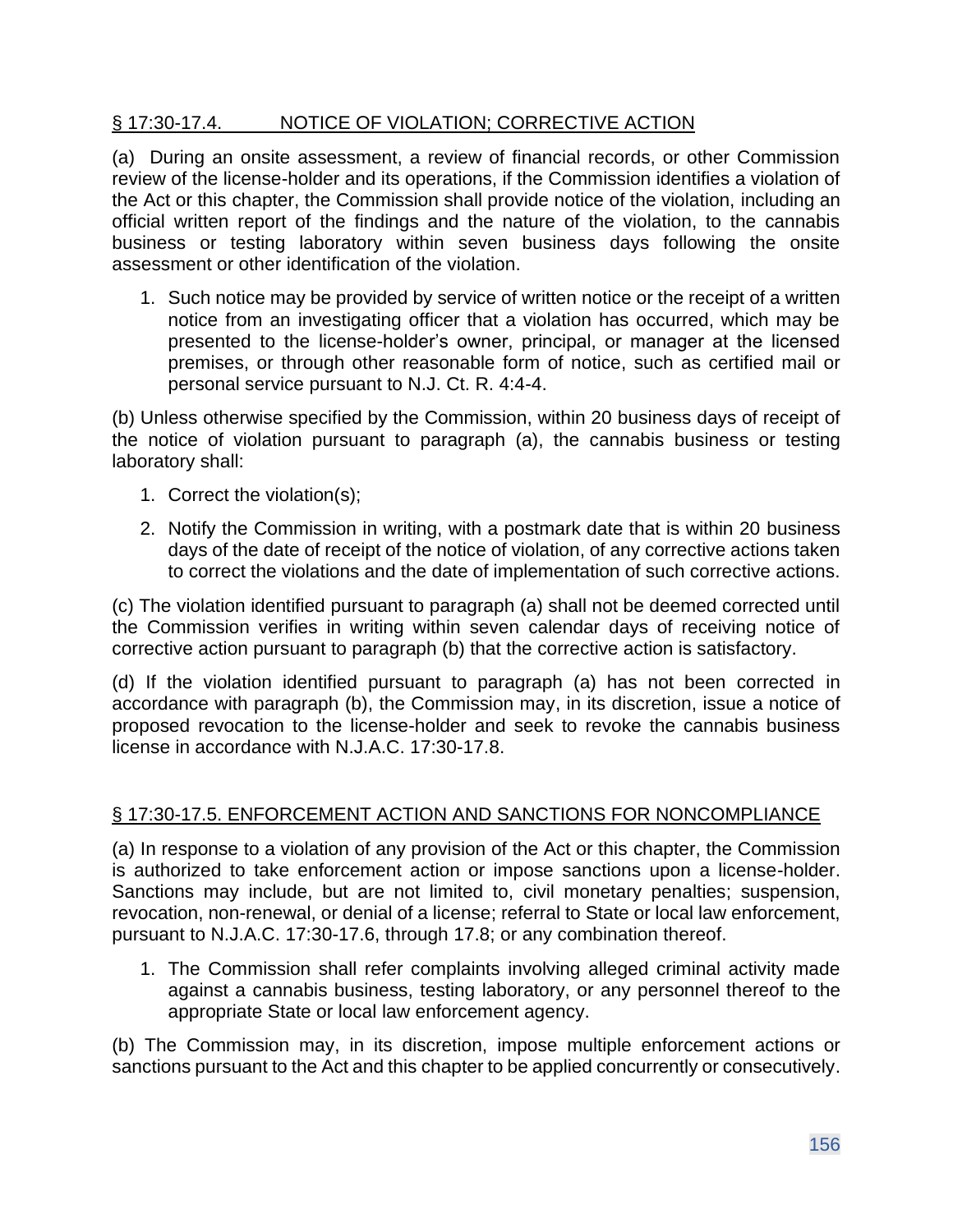(c) No enforcement action against any license shall be made until a five-day notice of enforcement action against the licensee shall have been given by the Commission to the licensee personally, or by certified mail, return receipt requested and ordinary mail, and reasonable opportunity to be heard thereon afforded to the licensee. The notice shall set forth the specific violations, charges, or reasons for the action.

#### § 17:30-17.6. CIVIL MONETARY PENALTIES; SUMMARY PROCEEDINGS

(a) This section sets forth civil monetary penalties for violations of the Act or this chapter and enforcement procedures for imposing and collecting civil monetary penalties by the Commission.

(b) A monetary penalty imposed by the Commission on a license-holder pursuant to this subchapter may not exceed \$500,000 per violation. Penalties shall be imposed on a license-holder as follows:

- 1. Not more than \$500,000 per major license violation; and
- 2. Not more than \$50,000 per any other license violation.

(c) A violation by each and every entity and person per day shall constitute a separate incident for purposes of calculating the number of violations.

(d) The Commission may impose greater penalties for successive violations up to the maximum amounts set forth in paragraph (b).

(e) The penalty for a subsequent violation shall only be imposed if the license-holder has been notified of the prior violation or violations.

- 1. Such notice may be provided by service of written notice or the receipt of a written notice from an investigating officer that a violation has occurred, which may be presented to the license-holder's owner, principal, or manager at the licensed premises, or other reasonable form of notice such as certified mail or personal service pursuant to N.J. Ct. R. 4:4-4.
- 2. Notwithstanding the foregoing, if violations are discovered during an undercover or unannounced operation, then no notice of any prior violation is necessary to impose the penalty for a subsequent violation.

(f) Notwithstanding the foregoing, the Commission may, in the Commission's sole discretion, consider additional factors in determining the penalty for each violation. Such factors may include, but are not limited to:

- 1. Any prior violations that the license-holder has admitted to or was found to have engaged in;
- 2. Good faith measures by the license-holder to self-report or prevent the violation;
- 3. License-holder's record of compliance checks;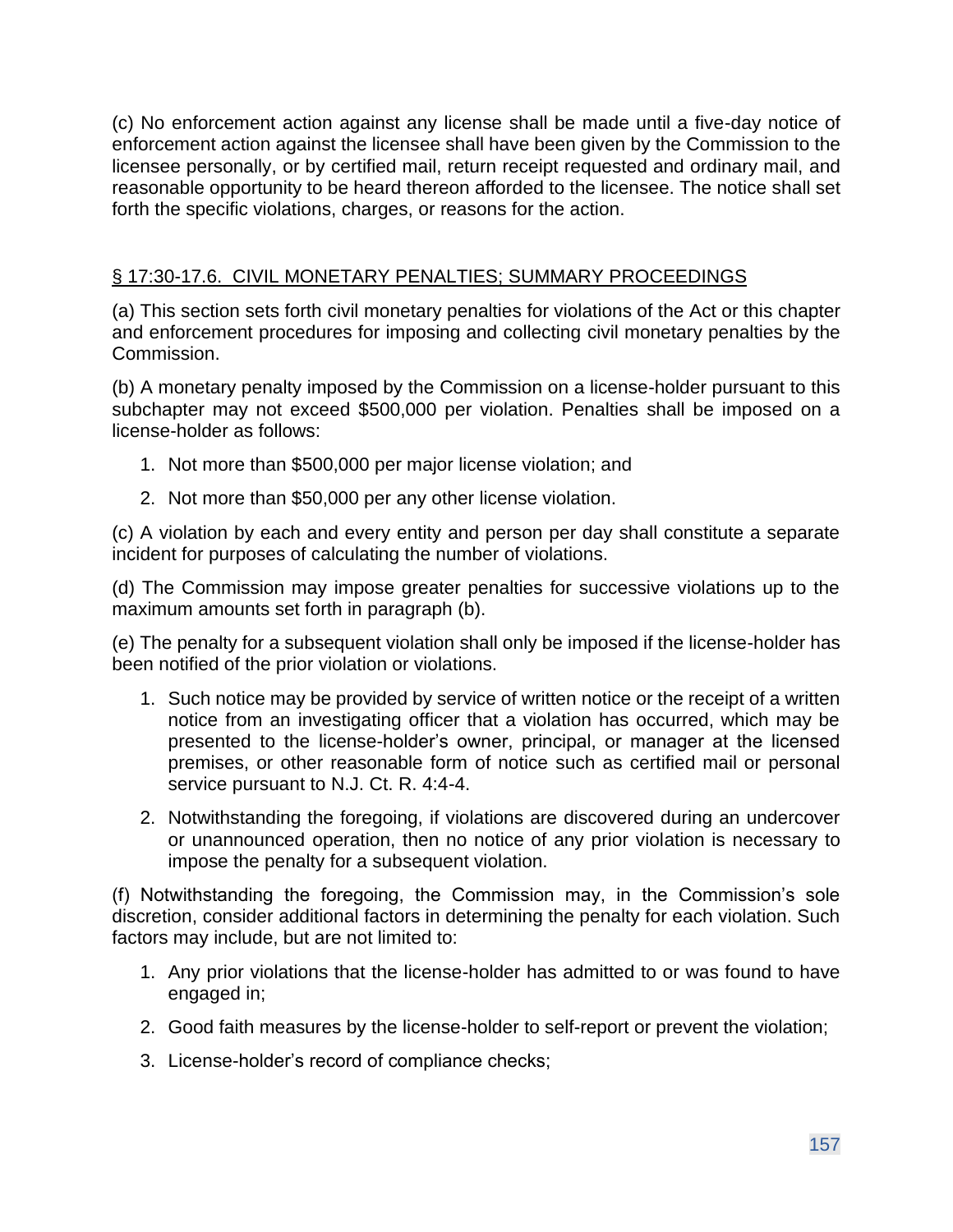- 4. Corrective action(s) taken by the license-holder related to the current violation or prior violations;
- 5. Willfulness and deliberateness of the violation;
- 6. Likelihood of reoccurrence of the violation; and
- 7. Violations involving damage or danger to the life, health, welfare, safety or property of any person.

(g) Any penalties, costs and fees in this subsection may be imposed and collected by the Commission in a summary proceeding pursuant to the "Penalty Enforcement Law of 1999," P.L.1999, c.274 (C.2A:58-10 et seq.).

(h) The Commission may additionally seek reimbursement for the costs for the use of the State, including, but not limited to:

- 1. Costs of investigation, expert witness fees and costs, attorney fees and costs, and transcript costs for violations; and
- 2. Costs of cleaning up, mitigating, or remedying any environmental damage caused by a cannabis business or testing laboratory.

(i) The license-holder may request an adjudicatory hearing pursuant to the Administrative Procedure Act," N.J.S.A. 52:14B-1 et seq., to contest the Commission's imposition of a civil monetary penalty for a major license violation within 14 days of receipt of the notice of civil monetary penalty.

(j) If the license-holder requests an adjudicatory hearing pursuant to paragraph (i), the Commission shall arrange for a hearing to be conducted by the Commission and a final agency decision shall be issued after the hearing by the Commission.

1. If the Commission affirms the civil monetary penalty, it shall become final.

(k) The cannabis business may, pursuant to N.J.A.C. 17:30-17.9, apply for injunctive relief against the Commission's civil monetary penalty in the New Jersey Superior Court, Appellate Division.

### § 17:30-17.7. SUMMARY SUSPENSION OF A LICENSE

(a) The Commission may order the summary suspension of a cannabis business license for cause upon a finding that one or more violations pose an immediate threat to consumers or to the health, safety or welfare of the public, including, but not limited to:

- 1. Failure to comply with or satisfy any provision of this chapter;
- 2. Failure to allow a monitoring visit by authorized representatives of the Commission;
- 3. Falsification of any material or information submitted to the Commission;
- 4. Diversion of cannabis, as determined by the Commission; or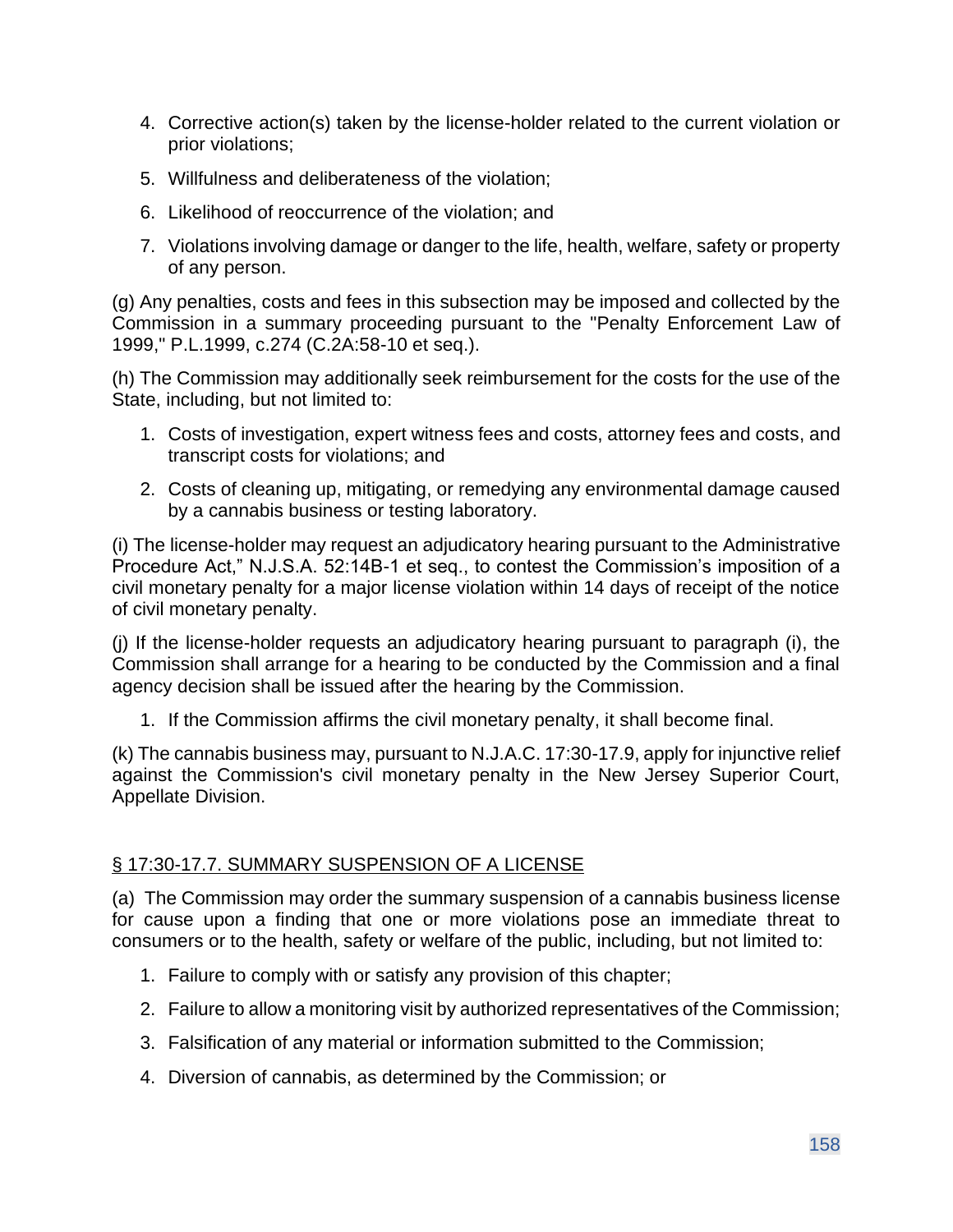5. Threatening or harming a consumer or an employee of the Commission.

(b) Upon a finding described in (a), above, the Commission or the Commission's designee shall serve written notice by certified mail to the cannabis business or testing laboratory or its license-holder representative of the nature of the findings and violations and the proposed order of suspension.

1. Except in the case of a life-threatening emergency, the notice shall provide the cannabis business with 72 hours from receipt to correct the violations and provide proof to the Commission of such correction.

(c) A license-holder may request an adjudicatory hearing pursuant to the Administrative Procedure Act," N.J.S.A. 52:14B-1 et seq., to contest the Commission's notice of proposed suspension pursuant to paragraph (b) within 48 hours of receipt of such notice.

(d) If the Commission determines the violations have not been corrected, and the cannabis business or testing laboratory has not requested an adjudicatory hearing pursuant to paragraph (c), then the cannabis business license shall be deemed suspended.

1. Upon the effective date of the suspension, the cannabis business shall cease and desist operations.

(e) If the license-holder requests an adjudicatory hearing pursuant to paragraph (c), the Commission shall arrange for an immediate hearing to be conducted by the Commission and a final agency decision shall be issued after the hearing by the Commission.

- 1. If the Commission affirms the proposed suspension of the license, the order of suspension shall become final.
- 2. The license-holder may, pursuant to N.J.A.C. 17:30-17.9, apply for injunctive relief against the Commission's final order of suspension in the New Jersey Superior Court, Appellate Division.
- 3. The Commission may rescind the order for suspension upon a finding that the cannabis business has corrected the conditions that were the basis for the action.

### § 17:30-17.8. REVOCATION OF A LICENSE

(a) The Commission may revoke a cannabis business or testing laboratory license for cause in the following circumstances:

- 1. The cannabis business or testing laboratory has failed to comply with administrative requirements related to its license, posing an immediate and serious risk of harm or actual harm to the health, safety or welfare of consumers or personnel, and the cannabis business or testing laboratory has not corrected such violations in accordance with an approved plan of corrective action or subsequent to imposition of other enforcement actions issued pursuant to these rules;
- 2. The cannabis business or testing laboratory has exhibited a pattern and practice of violating the requirements of this chapter posing a serious risk of harm to the health, safety or welfare of consumers or personnel.